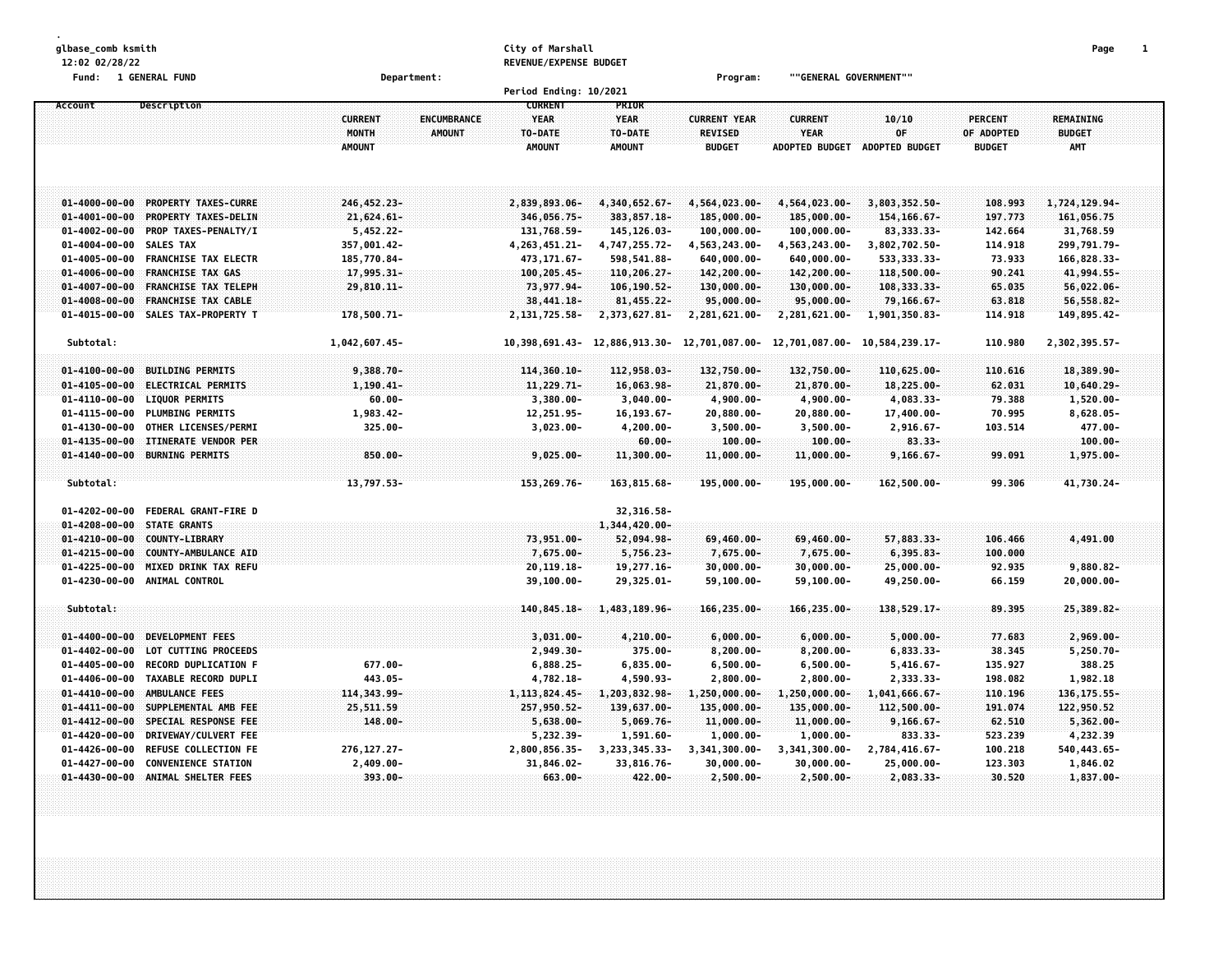| glbase_comb ksmith                                                                                                                                                                                 |                                                                          | City of Marshall                              |                                                  |                                                        |                                                                |                                                 |                                               | Page<br>2                                       |
|----------------------------------------------------------------------------------------------------------------------------------------------------------------------------------------------------|--------------------------------------------------------------------------|-----------------------------------------------|--------------------------------------------------|--------------------------------------------------------|----------------------------------------------------------------|-------------------------------------------------|-----------------------------------------------|-------------------------------------------------|
| 12:02 02/28/22                                                                                                                                                                                     |                                                                          | REVENUE/EXPENSE BUDGET                        |                                                  |                                                        |                                                                |                                                 |                                               |                                                 |
| Fund: 1 GENERAL FUND                                                                                                                                                                               | Department:                                                              | Period Ending: 10/2021                        |                                                  | Program:                                               | ""GENERAL GOVERNMENT""                                         |                                                 |                                               |                                                 |
| Description<br>Account                                                                                                                                                                             |                                                                          | <b>CURRENT</b>                                | PRIOR                                            |                                                        |                                                                |                                                 |                                               |                                                 |
|                                                                                                                                                                                                    | <b>CURRENT</b><br>ENCUMBRANCE<br>MONTH<br><b>AMOUNT</b><br><b>AMOUNT</b> | YEAR<br>TO-DATE<br><b>AMOUNT</b>              | <b>YEAR</b><br>TO-DATE<br><b>AMOUNT</b>          | <b>CURRENT YEAR</b><br><b>REVISED</b><br><b>BUDGET</b> | <b>CURRENT</b><br><b>YEAR</b><br>ADOPTED BUDGET ADOPTED BUDGET | 10/10<br>0F                                     | <b>PERCENT</b><br>OF ADOPTED<br><b>BUDGET</b> | <b>REMAINING</b><br><b>BUDGET</b><br><b>AMT</b> |
| $01 - 4431 - 00 - 00$<br>ANIMAL ADOPTION<br><b>BURGLAR ALARM FEE</b><br>$01 - 4432 - 00 - 00$                                                                                                      | $940.00 -$<br>$1,010.00 -$                                               | $1,980.07 -$<br>$9,715.00 -$                  | 372.87<br>10,135.00-                             | 2,500.00-<br>11,000.00-                                | 2,500.00-<br>11,000.00-                                        | 2,083.33-<br>$9,166.67 -$                       | 103.698<br>99.591                             | $519.93 -$<br>1,285.00-                         |
| $01 - 4434 - 00 - 00$<br><b>WRECKER LICENSE &amp; IN</b><br>$01 - 4435 - 00 - 00$<br><b>FOOD HANDLERS FEES</b><br>$01 - 4440 - 00 - 00$<br><b>MAIN STREET PROJECTS</b>                             | 608.00-                                                                  | $8,180.00 -$<br>28,536.32-<br>$350.00 -$      | 7,310.00-<br>65,489.50-<br>661.88-               | $8,080.00 -$<br>86,000.00-<br>$5,500.00 -$             | $8,080.00 -$<br>$86,000.00 -$<br>$5,500.00 -$                  | $6,733.33-$<br>71,666.67-<br>4,583.33-          | 101.238<br>89.234<br>6.364                    | 100.00<br>57,463.68-<br>$5, 150.00 -$           |
| LIBRARY ACCESSORIES<br>$01 - 4444 - 00 - 00$<br><b>COMMUNITY CENTER FEE</b><br>$01 - 4445 - 00 - 00$<br>01-4454-00-00 ATHLETIC FIELD FEES                                                          | 1,385.00-<br>$360.00 -$                                                  | 50.00<br>13,540.00-<br>2,985.00-              | 1,690.00<br>1,860.00-                            | 17,500.00-<br>$10,000.00 -$                            | 17,500.00-<br>$10,000.00 -$                                    | 14,583.33-<br>8,333.33-                         | 87.971<br>29.850                              | $50.00 -$<br>3,960.00-<br>7,015.00-             |
| $01 - 4462 - 00 - 00$<br><b>RENTALS</b><br>$01 - 4465 - 00 - 00$<br><b>CONVENTION CENTER FE</b><br>MEMORIAL CITY HALL<br>$01 - 4468 - 00 - 00$                                                     | $2,300.00 -$<br>394.00-<br>4,767.68-                                     | 26,314.10-<br>36,548.50-<br>21,953.55-        | 27,701.68-<br>13,582.25<br>72,629.26-            | 31,475.00-<br>95,000.00-<br>68,300.00-                 | 31,475.00-<br>95,000.00-<br>68,300.00-                         | 26,229.17-<br>79,166.67-<br>56,916.67-          | 105.525<br>46.981<br>14.767                   | $5,160.90 -$<br>58,451.50-<br>46,346.45-        |
| $01 - 4470 - 00 - 00$<br><b>CONCESSION FEES</b><br>$01 - 4475 - 00 - 00$<br><b>LIBRARY ROOM RENTAL</b><br><b>WEISMAN BLDG TENANT</b><br>$01 - 4476 - 00 - 00$                                      | 82.50-<br>$90.00 -$<br>1,165.00-                                         | $3,056.63-$<br>295.00-<br>11,650.00-          | 2,631.45-<br>$215.00 -$<br>17,781.60-            | $1,000.00 -$<br>$650.00 -$<br>17,782.00-               | $1,000.00 -$<br>$650.00 -$<br>17,782.00-                       | 833.33-<br>$541.67 -$<br>14,818.33-             | 358.163<br>100.000<br>78.619                  | 2,056.63<br>355.00-<br>$6, 132.00 -$            |
| $01 - 4487 - 00 - 00$<br><b>CHAMBER RENT OF BDC</b><br>$01 - 4490 - 00 - 00$<br>VISUAL ART CENTER FE<br><b>COVERED ARENA FEES</b><br>$01 - 4495 - 00 - 00$                                         | $300.00 -$<br>$3,505.00 -$                                               | $3,000.00 -$<br>43,795.00-                    | $3,600.00 -$<br>$940.00 -$<br>27,905.00-         | $3,600.00 -$<br>85,000.00-                             | $3,600.00 -$<br>$85,000.00 -$                                  | $3,000.00 -$<br>70,833.33-                      | 100.000<br>65.441                             | $600.00 -$<br>41,205.00-                        |
| $01 - 4496 - 00 - 00$<br><b>GOLF COURSE FEES</b><br>01-4497-00-00 LIBRARY FINES<br>Subtotal:                                                                                                       | $10,542.43-$<br>$169.15 -$<br>396,648.48-                                | 112,461.58-<br>1,648.31-<br>4,559,620.52-     | 108,451.53-<br>1,921.98-<br>4, 967, 315. 12-     | $150,000.00 -$<br>$6,000.00 -$<br>5,393,687.00-        | $150,000.00 -$<br>$6,000.00-$<br>5,393,687.00-                 | $125,000.00 -$<br>$5,000.00 -$<br>4,494,739.17- | 87.129<br>36.407<br>101.442                   | 37,538.42-<br>4,351.69-<br>834,066.48-          |
| $01 - 5000 - 00 - 00$<br><b>COURT FINES-TRAFFIC</b><br><b>COURT FINES-NON-TRAF</b><br>$01 - 5002 - 00 - 00$                                                                                        | 9,737.70-<br>$10,409.47-$                                                | 106,110.24-<br>84,011.35-                     | 128,434.51-<br>81,735.72-                        | 500,000.00-                                            | 500,000.00-                                                    | 416,666.67-                                     | 25.711                                        | 393,889.76-<br>84,011.35                        |
| $01 - 5006 - 00 - 00$<br><b>TRAFFIC FUND</b><br>$01 - 5007 - 00 - 00$<br>TRAFFIC FUND 2020<br>$01 - 5035 - 00 - 00$<br><b>DISMISSAL FEE - DDC</b>                                                  | $31.20 -$<br>$213.45 -$<br>348.60-                                       | 451.53-<br>$1,706.11-$<br>$1,293.60 -$        | 688.60-<br>2,498.20-<br>2,886.40-                |                                                        |                                                                |                                                 |                                               | 451.53<br>1,706.11<br>1,293.60                  |
| $01 - 5037 - 00 - 00$<br><b>LAW ENFORCEMENT STAN</b><br>$01 - 5040 - 00 - 00$<br>DEFERRED ADJUDICATIO<br>$01 - 5041 - 00 - 00$<br>CITY ARREST FEE/CAF                                              | $7.20 -$<br>1,029.70-<br>1,715.91-                                       | $15.20 -$<br>$10,670.10 -$<br>32,011.04-      | $8.00 -$<br>13,346.30-<br>28,218.95-             |                                                        |                                                                |                                                 |                                               | 15.20<br>10,670.10<br>32,011.04                 |
| 01-5047-00-00 TIME PAYMENT<br>$01 - 5052 - 00 - 00$<br>STATE TRAFFIC FEE<br>$01 - 5053 - 00 - 00$<br>NEW CONSOLIDATED COU                                                                          | $405.07 -$<br>479.95-<br>$2,201.15-$                                     | 1,122.99-<br>1,282.93-<br>$6,491.91-$         | 2,460.48-<br>$2,066.67 -$<br>$9,745.15-$         |                                                        |                                                                |                                                 |                                               | 1,122.99<br>1,282.93<br>6,491.91                |
| $01 - 5054 - 00 - 00$<br>JURY REIMBURSEMENT F<br>$01 - 5055 - 00 - 00$<br>JUDICIAL SUPPORT FEE<br>INDIGENT DEFENSE FEE<br>$01 - 5056 - 00 - 00$<br>$01 - 5057 - 00 - 00$<br><b>COURT COST-TPDF</b> | 42.89-<br>$62.66 -$<br>$20.57 -$                                         | 122.36-<br>181.46-<br>$59.91 -$<br>$168,00 -$ | $222.10 -$<br>332.31-<br>$110.65 -$<br>$31.13 -$ |                                                        |                                                                |                                                 |                                               | 122.36<br>181.46<br>59.91<br>168.00             |
| $01 - 5058 - 00 - 00$<br>PASS SCH BUS 2020<br>STATE MOVING VIOLATI<br>$01 - 5059 - 00 - 00$<br><b>TRAFFIC LIGHT REVENU</b><br>$01 - 5075 - 00 - 00$                                                | . 64 –                                                                   | $583.00 -$<br>$1.56 -$                        | $25.00 -$<br>$3.11 -$<br>4,058.83-               |                                                        |                                                                |                                                 |                                               | 583.00<br>1.56                                  |
| $01 - 5076 - 00 - 00$<br><b>TRAFFIC LIGHT EXPENS</b>                                                                                                                                               |                                                                          |                                               | 1,684.82                                         |                                                        |                                                                |                                                 |                                               |                                                 |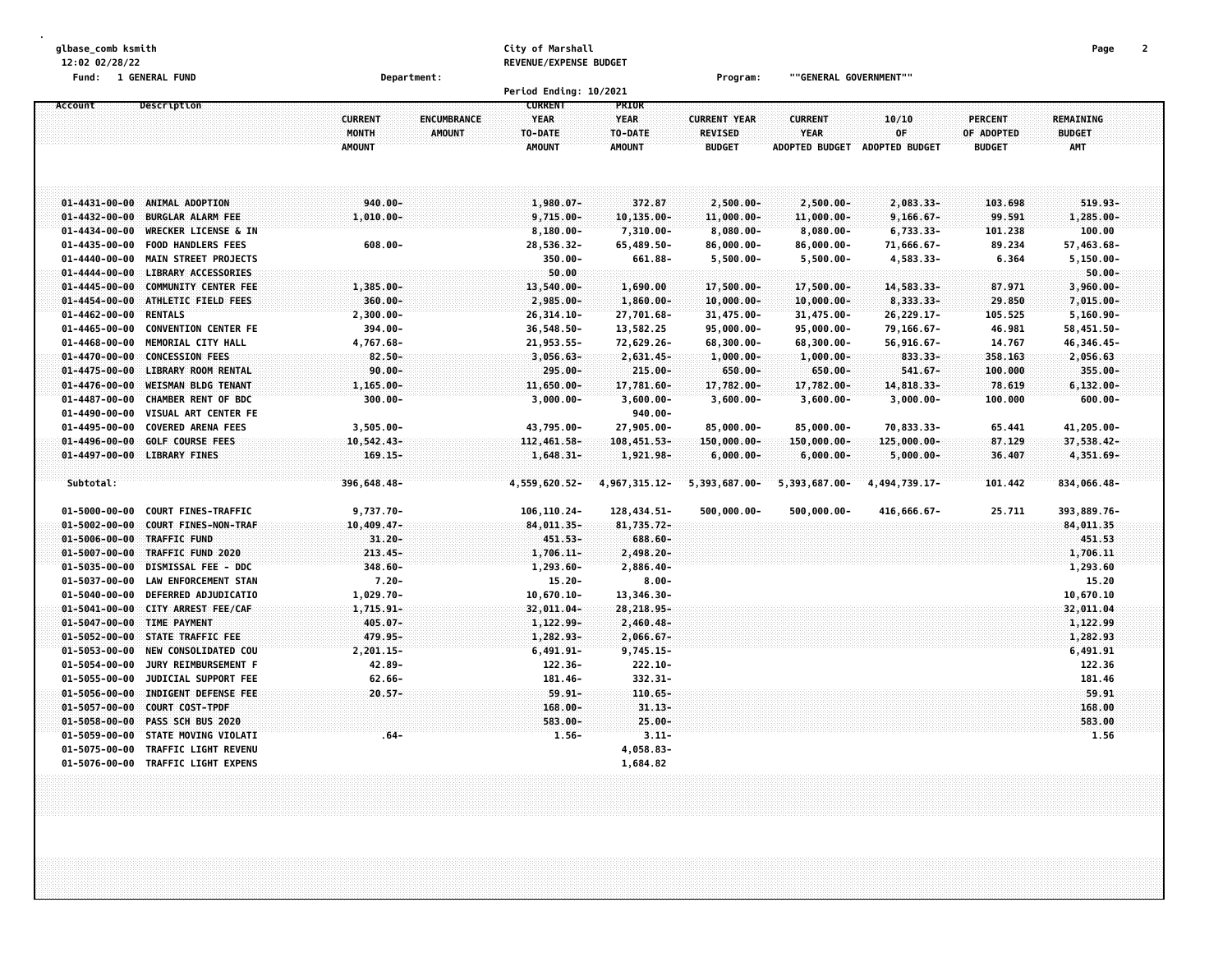| glbase comb ksmith<br>12:02 02/28/22<br>Fund: 1 GENERAL FUND<br>Description<br>Account                                                              | Department:                                                                     | City of Marshall<br>REVENUE/EXPENSE BUDGET<br>Period Ending: 10/2021<br><b>CURRENT</b> | PRIOR                                        | Program:                                               | ""GENERAL GOVERNMENT""                                 |                                           |                                               | Page                                     | 3 |
|-----------------------------------------------------------------------------------------------------------------------------------------------------|---------------------------------------------------------------------------------|----------------------------------------------------------------------------------------|----------------------------------------------|--------------------------------------------------------|--------------------------------------------------------|-------------------------------------------|-----------------------------------------------|------------------------------------------|---|
|                                                                                                                                                     | <b>CURRENT</b><br><b>ENCUMBRANCE</b><br>MONTH<br><b>AMOUNT</b><br><b>AMOUNT</b> | <b>YEAR</b><br>TO-DATE<br><b>AMOUNT</b>                                                | <b>YEAR</b><br>TO-DATE<br><b>AMOUNT</b>      | <b>CURRENT YEAR</b><br><b>REVISED</b><br><b>BUDGET</b> | <b>CURRENT</b><br><b>YEAR</b><br><b>ADOPTED BUDGET</b> | 10/10<br>OF<br><b>ADOPTED BUDGET</b>      | <b>PERCENT</b><br>OF ADOPTED<br><b>BUDGET</b> | <b>REMAINING</b><br><b>BUDGET</b><br>AMT |   |
| Subtotal:                                                                                                                                           | 26,706.16-                                                                      | 246, 283, 29-                                                                          | 275, 187. 29-                                | $500,000.00 -$                                         | $500,000.00 -$                                         | 416,666.67-                               | 58.819                                        | 253, 716. 71-                            |   |
| $01 - 5100 - 00 - 00$<br><b>INTEREST EARNED</b><br>$01 - 5105 - 00 - 00$<br><b>INDUSTRIAL DISTRICT</b>                                              | 2,291.38-                                                                       | 16, 155. 18-                                                                           | 68,877.27-<br>223,671.12-                    | 70,000.00-<br>204,224.00-                              | $70,000.00 -$<br>204,224.00-                           | 58,333.33-<br>170,186.67-                 | 23.197                                        | 53,844.82-<br>204,224.00-                |   |
| $01 - 5109 - 00 - 00$<br>MEDCO SVS AGREEMENT<br>$01 - 5110 - 00 - 00$<br><b>INTERFUND TRANSFER</b><br>$01 - 5111 - 00 - 00$<br>HOTEL/MOTEL TAX TRAN | $400.00 -$                                                                      | $4,000.00 -$<br>$1,613,530.00 -$                                                       | 4,800.00-<br>$1,585,000.00 -$<br>298,908.00- | 4,800.00-<br>1,613,530.00-<br>299,217.00-              | 4,800.00-<br>1,613,530.00-<br>299,217.00-              | 4,000.00-<br>1,344,608.33-<br>249,347.50- | 100.000<br>100.000                            | $800.00 -$<br>299,217.00-                |   |
| $01 - 5112 - 00 - 00$<br>INTERFUND TRSF-POLIC<br>$01 - 5115 - 00 - 00$<br>SALE OF ASSETS<br>$01 - 5118 - 00 - 00$<br>SALE OF PROPERTY               |                                                                                 | 4,360.00-<br>2,746.97-                                                                 | 150,000.00-<br>156,538.00-                   | $60,000.00 -$<br>$10,000.00-$                          | $60,000.00 -$<br>$10,000.00 -$                         | $50,000.00 -$<br>8,333.33-                | 43.600                                        | $60,000,00-$<br>$5,640.00 -$<br>2,746.97 |   |
| <b>MISCELLANEOUS</b><br>$01 - 5125 - 00 - 00$<br>$01 - 5126 - 00 - 00$<br>DONATIONS/CONT - GEN                                                      | 337.20-<br>$1,601.00 -$                                                         | 29,315.93-<br>$4,911,00-$                                                              | 78.545.37-                                   | 55.000.00-                                             | 55.000.00-                                             | 45.833.33-                                | 54.440                                        | 25,684.07-<br>4,911.00                   |   |
| $01 - 5127 - 00 - 00$<br>DONATIONS - WEST END<br>$01 - 5128 - 00 - 00$<br>DONTATIONS/CONT - SP<br>$01 - 5128 - 00 - 00$<br>DONTATIONS/CONT - SP     | 11,500.00-<br>23,500.00-                                                        | 33,015.59-<br>11,500.00-<br>$29,200.00 -$                                              |                                              |                                                        |                                                        |                                           |                                               | 33,015.59<br>11,500.00<br>29,200.00      |   |
| $01 - 5130 - 00 - 00$<br>OIL & GAS ROYALTIES<br>$01 - 5135 - 00 - 00$<br><b>DONATIONS MCH EVENT</b>                                                 | $150.29 -$                                                                      | 1,127.00-<br>$1,090.00 -$                                                              | 781.15-                                      | 1,392.00-                                              | 1,392.00-                                              | $1,160.00 -$                              | 97.506                                        | $265.00 -$<br>1,090.00                   |   |
| Subtotal:                                                                                                                                           | 39,779.87-                                                                      | 1,750,951.67-                                                                          | $2,567,120.91 -$                             | 2,318,163.00-                                          |                                                        | 2,318,163.00- 1,931,802.50-               | 75.871                                        | 567, 211, 33-                            |   |
| 01-5250-00-00 SALE OF MCH BENCHES<br>Subtotal:                                                                                                      |                                                                                 | $350.00 -$<br>$350.00 -$                                                               |                                              |                                                        |                                                        |                                           |                                               | 350.00<br>350.00                         |   |
| ""GENERAL GOVERNMENT""<br>Program number:                                                                                                           | 1,519,539.49-                                                                   | $17,250,011.85 - 22,343,542.26 - 21,274,172.00 - 21,274,172.00 - 17,728,476.67 -$      |                                              |                                                        |                                                        |                                           | 103.236                                       | 4,024,160.15-                            |   |
| Department number:                                                                                                                                  | 1,519,539.49-                                                                   | 17,250,011.85-22,343,542.26-21,274,172.00-21,274,172.00-17,728,476.67-                 |                                              |                                                        |                                                        |                                           | 103.236                                       | 4,024,160.15-                            |   |
| Subtotal ----- 1,519,539.49-<br>Revenues                                                                                                            |                                                                                 | 17,250,011.85-22,343,542.26-21,274,172.00-21,274,172.00-17,728,476.67-                 |                                              |                                                        |                                                        |                                           | 103.236                                       | 4,024,160.15-                            |   |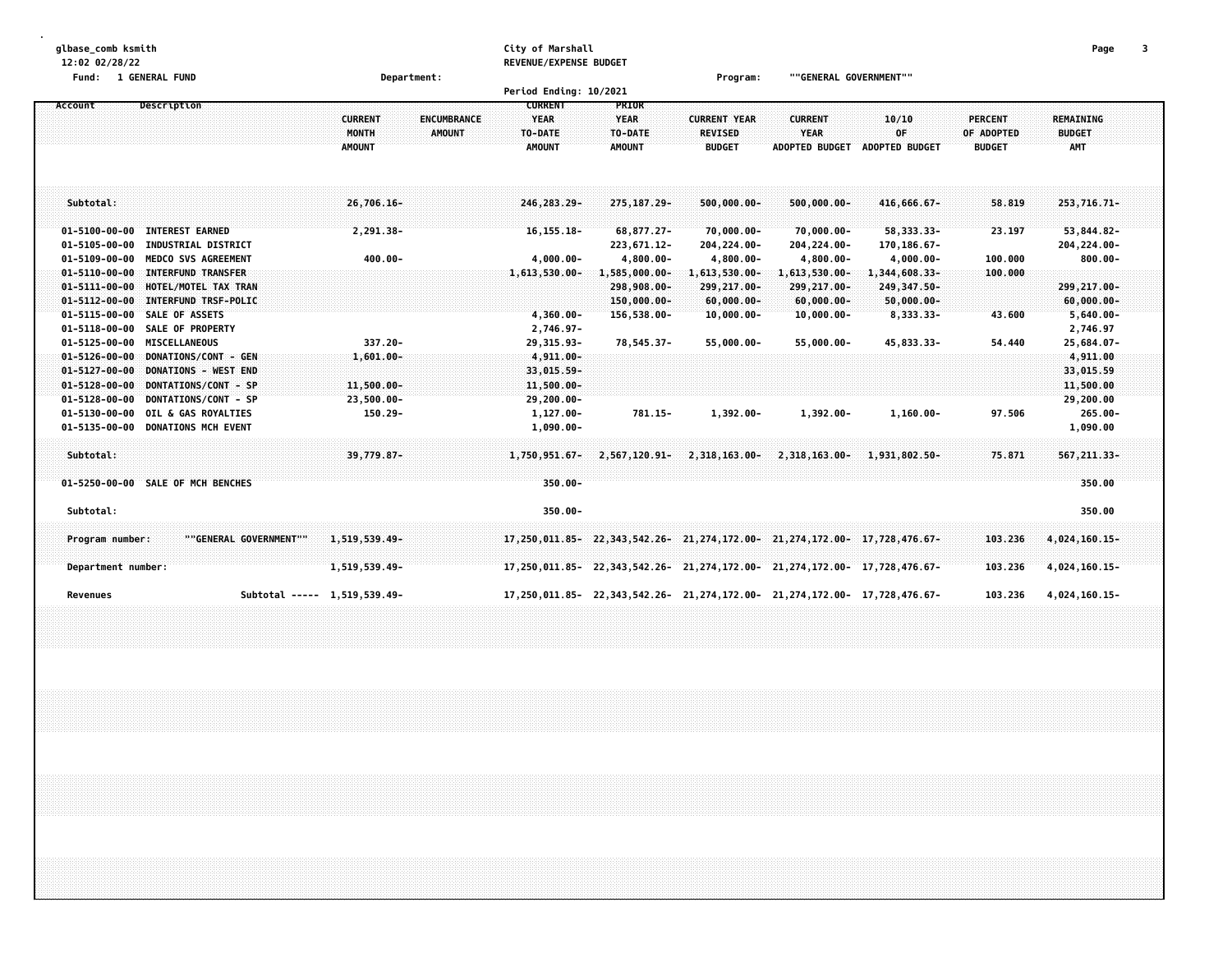| glbase_comb ksmith<br>12:02 02/28/22<br>Fund: 1 GENERAL FUND |         |           |  |                                       |             | Department:                                                              |  |  |  | City of Marshall                | REVENUE/EXPENSE BUDGET |  |                              |  |                                                           | Program: |                        |                                           | ""GENERAL GOVERNMENT"" |  |                                 |                     |                               |                               |  | Page         | 4 |         |                             |  |                                                                                                                                                                      |  |  |  |
|--------------------------------------------------------------|---------|-----------|--|---------------------------------------|-------------|--------------------------------------------------------------------------|--|--|--|---------------------------------|------------------------|--|------------------------------|--|-----------------------------------------------------------|----------|------------------------|-------------------------------------------|------------------------|--|---------------------------------|---------------------|-------------------------------|-------------------------------|--|--------------|---|---------|-----------------------------|--|----------------------------------------------------------------------------------------------------------------------------------------------------------------------|--|--|--|
|                                                              |         |           |  |                                       |             |                                                                          |  |  |  |                                 |                        |  |                              |  |                                                           |          | Period Ending: 10/2021 |                                           |                        |  |                                 |                     |                               |                               |  |              |   |         |                             |  |                                                                                                                                                                      |  |  |  |
|                                                              | Account |           |  |                                       | Description |                                                                          |  |  |  | <b>CURRENT</b><br><b>AMOUNT</b> | MONTH                  |  | ENCUMBRANCE<br><b>AMOUNT</b> |  | <b>CURRENT</b><br><b>YEAR</b><br>TO-DATE<br><b>AMOUNT</b> |          |                        | PRIOR<br>YEAR<br>TO-DATE<br><b>AMOUNT</b> |                        |  | <b>REVISED</b><br><b>BUDGET</b> | <b>CURRENT YEAR</b> | ADOPTED BUDGET ADOPTED BUDGET | <b>CURRENT</b><br><b>YEAR</b> |  | 10/10<br>0F. |   | PERCENT | OF ADOPTED<br><b>BUDGET</b> |  | REMAINING<br><b>BUDGET</b><br><b>AMT</b>                                                                                                                             |  |  |  |
|                                                              |         |           |  |                                       |             | 01-0323-00-00 SERVICE AGREEMENT-TE<br>01-0388-00-00 PRIOR YR/AUDIT ADJUS |  |  |  |                                 |                        |  |                              |  |                                                           |          |                        |                                           | 2,720.49<br>26,429.88  |  |                                 |                     |                               |                               |  |              |   |         |                             |  |                                                                                                                                                                      |  |  |  |
|                                                              |         | Subtotal: |  |                                       |             |                                                                          |  |  |  |                                 |                        |  |                              |  |                                                           |          |                        |                                           | 29,150.37              |  |                                 |                     |                               |                               |  |              |   |         |                             |  |                                                                                                                                                                      |  |  |  |
|                                                              |         |           |  | Program number:<br>Department number: |             | ""GENERAL GOVERNMENT""                                                   |  |  |  |                                 |                        |  |                              |  |                                                           |          |                        |                                           | 29,150.37<br>29,150.37 |  |                                 |                     |                               |                               |  |              |   |         |                             |  |                                                                                                                                                                      |  |  |  |
|                                                              |         |           |  |                                       |             |                                                                          |  |  |  |                                 |                        |  |                              |  |                                                           |          |                        |                                           |                        |  |                                 |                     |                               |                               |  |              |   |         |                             |  |                                                                                                                                                                      |  |  |  |
|                                                              |         |           |  |                                       |             |                                                                          |  |  |  |                                 |                        |  |                              |  |                                                           |          |                        |                                           |                        |  |                                 |                     |                               |                               |  |              |   |         |                             |  |                                                                                                                                                                      |  |  |  |
|                                                              |         |           |  |                                       |             |                                                                          |  |  |  |                                 |                        |  |                              |  |                                                           |          |                        |                                           |                        |  |                                 |                     |                               |                               |  |              |   |         |                             |  |                                                                                                                                                                      |  |  |  |
|                                                              |         |           |  |                                       |             |                                                                          |  |  |  |                                 |                        |  |                              |  |                                                           |          |                        |                                           |                        |  |                                 |                     |                               |                               |  |              |   |         |                             |  |                                                                                                                                                                      |  |  |  |
|                                                              |         |           |  |                                       |             |                                                                          |  |  |  |                                 |                        |  |                              |  |                                                           |          |                        |                                           |                        |  |                                 |                     |                               |                               |  |              |   |         |                             |  |                                                                                                                                                                      |  |  |  |
|                                                              |         |           |  |                                       |             |                                                                          |  |  |  |                                 |                        |  |                              |  |                                                           |          |                        |                                           |                        |  |                                 |                     |                               |                               |  |              |   |         |                             |  | ,我们就会在这里,我们就会在这里,我们就会在这里,我们就会在这里,我们就会在这里,我们就会在这里,我们就会在这里,我们就会在这里,我们就会在这里,我们就会在这里<br>第一章 一个人的话,我们就会在这里,我们就会在这里,我们就会在这里,我们就会在这里,我们就会在这里,我们就会在这里,我们就会在这里,我们就会在这里,我们就会在这 |  |  |  |
|                                                              |         |           |  |                                       |             |                                                                          |  |  |  |                                 |                        |  |                              |  |                                                           |          |                        |                                           |                        |  |                                 |                     |                               |                               |  |              |   |         |                             |  |                                                                                                                                                                      |  |  |  |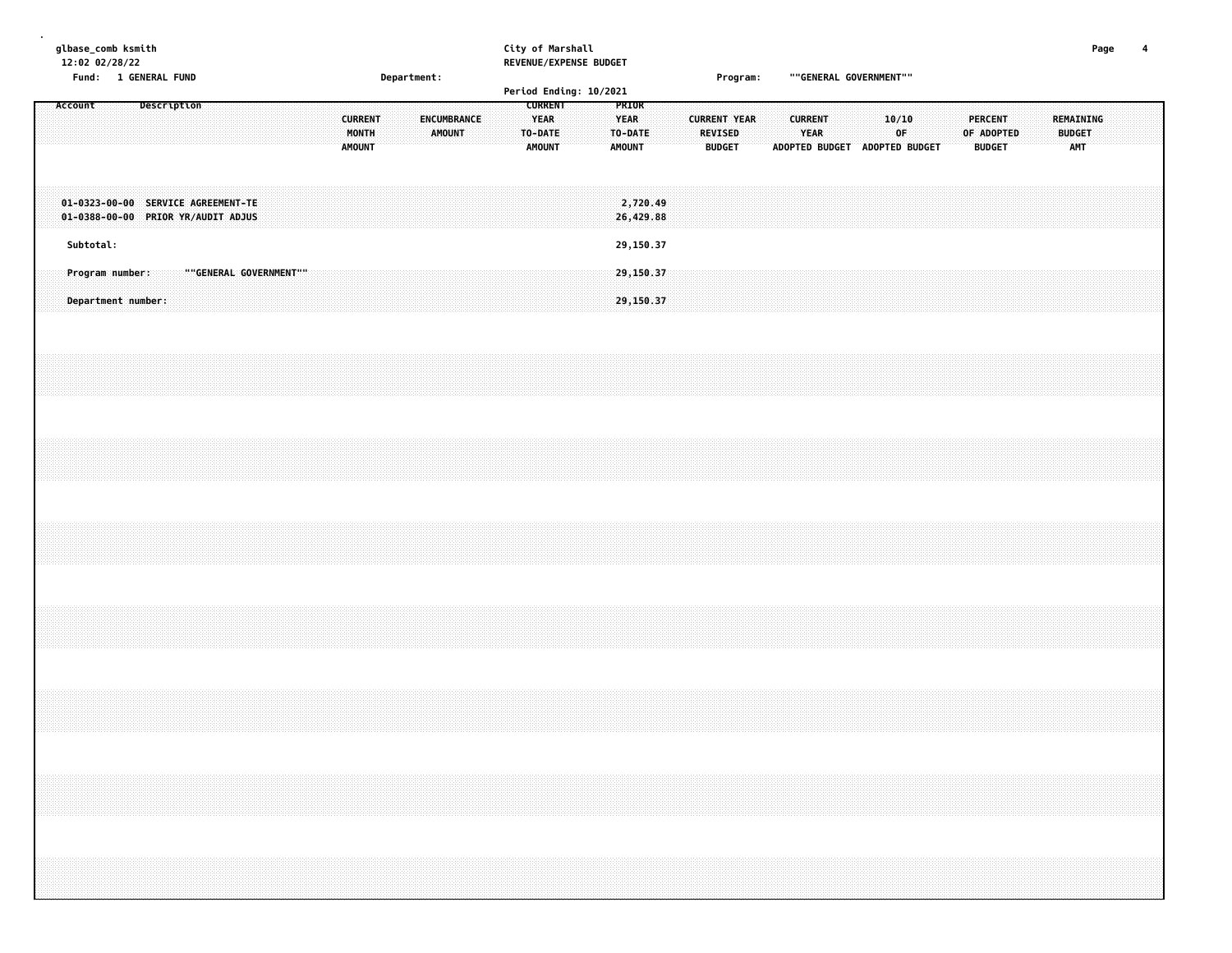# **glbase\_comb ksmith City of Marshall Page 5 12:02 02/28/22 REVENUE/EXPENSE BUDGET**

|                       | <b>1 GENERAL FUND</b>              |                                      |                             |               |                     |                       |                       |                |                  |
|-----------------------|------------------------------------|--------------------------------------|-----------------------------|---------------|---------------------|-----------------------|-----------------------|----------------|------------------|
| <b>Fund:</b>          |                                    | <b>Department:</b>                   | <b>1 GENERAL GOVERNMENT</b> |               | Program:            | <b>1 LEGISLATIVE</b>  |                       |                |                  |
|                       |                                    |                                      | Period Ending: 10/2021      |               |                     |                       |                       |                |                  |
| Account               | Description                        |                                      | <b>CURRENT</b>              | <b>PRIOR</b>  |                     |                       |                       |                |                  |
|                       |                                    | <b>ENCUMBRANCE</b><br><b>CURRENT</b> | YEAR                        | <b>YEAR</b>   | <b>CURRENT YEAR</b> | <b>CURRENT</b>        | 10/10                 | <b>PERCENT</b> | <b>REMAINING</b> |
|                       |                                    | AMOUNT<br>MONTH                      | TO-DATE                     | TO-DATE       | <b>REVISED</b>      | <b>YEAR</b>           | 0F                    | OF ADOPTED     | <b>BUDGET</b>    |
|                       |                                    | <b>AMOUNT</b>                        | <b>AMOUNT</b>               | <b>AMOUNT</b> | <b>BUDGET</b>       | <b>ADOPTED BUDGET</b> | <b>ADOPTED BUDGET</b> | <b>BUDGET</b>  | <b>AMT</b>       |
|                       |                                    |                                      |                             |               |                     |                       |                       |                |                  |
|                       |                                    |                                      |                             |               |                     |                       |                       |                |                  |
|                       |                                    |                                      |                             |               |                     |                       |                       |                |                  |
|                       | 01-0302-01-01 CODIFICATION         |                                      |                             | 1,682.30      |                     | 4,808.00              | 4,006.67              |                |                  |
|                       | 01-0303-01-01 CODIFICATION         |                                      | 2,489.93                    |               | 4,808.00            |                       |                       |                | 2,318.07         |
|                       | 01-0305-01-01 PROFESSIONAL SERVICE |                                      | 10,000.00                   |               | 10,000.00           |                       |                       |                |                  |
| 01-0307-01-01         | <b>TELEPHONE-INTERNET S</b>        | 607.84                               | 2,063.28                    | 4,606.08      | 4,700.00            | 4,700.00              | 3,916.67              | 50.366         | 2,636.72         |
| $01 - 0312 - 01 - 01$ | <b>GENERAL ADVERTISING</b>         |                                      |                             | 14,428.45     | 4,000.00            | 4,000.00              | 3,333.33              |                | 4,000.00         |
|                       | 01-0315-01-01 ELECTION CONTRACT FE |                                      |                             | 11,991.43     |                     | 10,300.00             | 8,583.33              |                |                  |
| $01 - 0324 - 01 - 01$ | <b>PRINTING &amp; REPRODUCT</b>    | $17.95 -$                            | 74.05                       |               | 150.00              | 150.00                | 125.00                | 61.333         | 75.95            |
|                       | 01-0345-01-01 CONFERENCE & TRAININ |                                      |                             | 212.00        | 12, 171, 23         | 12,500.00             | 10,416.67             |                | 12, 171, 23      |
| $01 - 0346 - 01 - 01$ | <b>DUES &amp; SUBSCRIPTION</b>     |                                      | 490.00                      | 545.00        | 700.00              | 700.00                | 583.33                | 70.000         | 210.00           |
|                       | 01-0347-01-01 MISCELLANEOUS        |                                      | 1,128.77                    | 340.75        | 1,128.77            | 500.00                | 416.67                | 225.754        |                  |
|                       | 01-0391-01-01 CHARTER COMMISSION   |                                      |                             | 48,088.92     |                     |                       |                       |                |                  |
|                       |                                    |                                      |                             |               |                     |                       |                       |                |                  |
| Subtotal:             |                                    | 589.89                               | 16,246.03                   | 81,894.93     | 37,658.00           | 37,658.00             | 31,381.67             | 97.898         | 21,411.97        |
|                       |                                    |                                      |                             |               |                     |                       |                       |                |                  |
|                       | 01-0490-01-01 NON DEPRECIABLE CAPI |                                      |                             | 639.84        |                     |                       |                       |                |                  |
|                       |                                    |                                      |                             |               |                     |                       |                       |                |                  |
| Subtotal:             |                                    |                                      |                             | 639.84        |                     |                       |                       |                |                  |
|                       |                                    |                                      |                             |               |                     |                       |                       |                |                  |
| Program number:       | 1 LEGISLATIVE                      | 589.89                               | 16,246.03                   | 82,534.77     | 37,658.00           | 37,658.00             | 31, 381, 67           | 97.898         | 21,411.97        |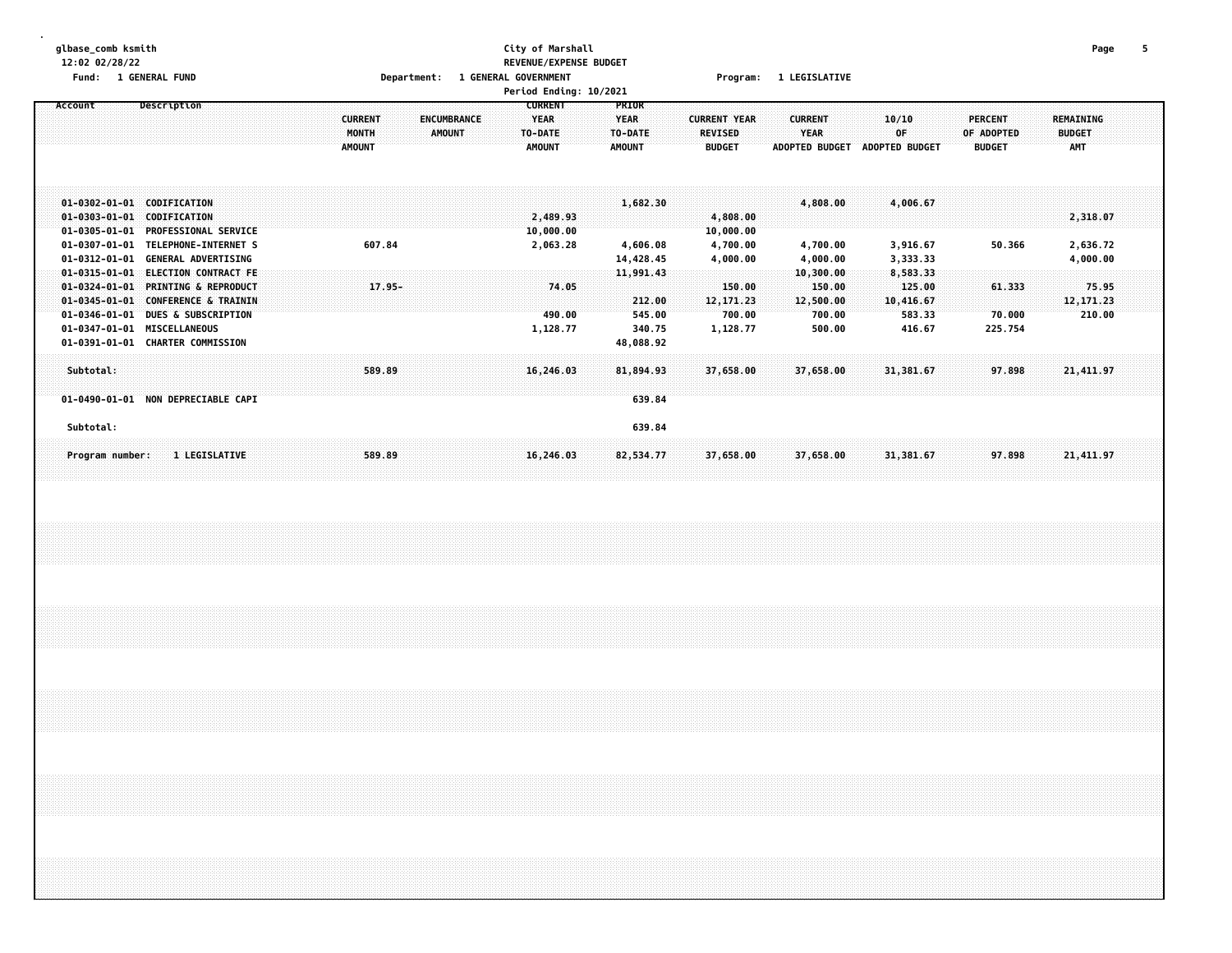#### **glbase\_comb ksmith City of Marshall Page 6 12:02 02/28/22 REVENUE/EXPENSE BUDGET** Fund: 1 GENERAL FUND CONTENT DEPARTMENT: 1 GENERAL GOVERNMENT COMPROMISE 2 CITY ATTORNEY

| Period Ending: 10/2021<br><b>CURRENT</b><br>PRIOR<br>Account<br>Description<br>YEAR<br>REMAINING<br><b>CURRENT</b><br>ENCUMBRANCE<br><b>YEAR</b><br><b>CURRENT YEAR</b><br><b>CURRENT</b><br>10/10<br><b>PERCENT</b> |                                                                                                                                                                                                                                                                                                                                                                                                                                                             |                 |  |                                                                                                               |  |  |                        |  |  |  |  |  |                        |                 |  |        |           |  |                                 |  |                                    |  |                                 |                       |  |                                    |                |                                    |  |                             |  |               |                       |      |  |  |
|----------------------------------------------------------------------------------------------------------------------------------------------------------------------------------------------------------------------|-------------------------------------------------------------------------------------------------------------------------------------------------------------------------------------------------------------------------------------------------------------------------------------------------------------------------------------------------------------------------------------------------------------------------------------------------------------|-----------------|--|---------------------------------------------------------------------------------------------------------------|--|--|------------------------|--|--|--|--|--|------------------------|-----------------|--|--------|-----------|--|---------------------------------|--|------------------------------------|--|---------------------------------|-----------------------|--|------------------------------------|----------------|------------------------------------|--|-----------------------------|--|---------------|-----------------------|------|--|--|
|                                                                                                                                                                                                                      |                                                                                                                                                                                                                                                                                                                                                                                                                                                             |                 |  |                                                                                                               |  |  |                        |  |  |  |  |  | MONTH<br><b>AMOUNT</b> |                 |  | AMOUNT |           |  | TO-DATE<br><b>AMOUNT</b>        |  | TO-DATE<br>AMOUNT                  |  | <b>REVISED</b><br><b>BUDGET</b> |                       |  | YEAR<br>ADOPTED BUDGET             | ADOPTED BUDGET | OF                                 |  | OF ADOPTED<br><b>BUDGET</b> |  | <b>BUDGET</b> | AMT                   |      |  |  |
|                                                                                                                                                                                                                      |                                                                                                                                                                                                                                                                                                                                                                                                                                                             |                 |  | 01-0305-01-03 PROFESSIONAL SERVICE<br>01-0316-01-03 CONTRACTED SERVICES<br>01-0346-01-03 DUES AND SUBSCRIPTIO |  |  |                        |  |  |  |  |  | 8,204.66               | 55.00<br>426.02 |  |        | 10,000.00 |  | 550.00<br>76,991.91<br>3,734.90 |  | 27,206.22<br>72,959.87<br>4,895.08 |  | 87,000.00                       | 17,000.00<br>4,861.00 |  | 20,000.00<br>84,000.00<br>4,861.00 |                | 16,666.67<br>70,000.00<br>4,050.83 |  | 8.525<br>118.558<br>94.362  |  |               | 16,450.00<br>1,126.10 | 8.09 |  |  |
|                                                                                                                                                                                                                      |                                                                                                                                                                                                                                                                                                                                                                                                                                                             | Subtotal:       |  |                                                                                                               |  |  |                        |  |  |  |  |  | 8,685.68               |                 |  |        | 10,000.00 |  | 81,276.81                       |  | 105,061.17                         |  | 108,861.00                      |                       |  | 108,861.00                         |                | 90,717.50                          |  | 97.262                      |  |               | 17,584.19             |      |  |  |
|                                                                                                                                                                                                                      |                                                                                                                                                                                                                                                                                                                                                                                                                                                             | Program number: |  |                                                                                                               |  |  | <b>3 CITY ATTORNEY</b> |  |  |  |  |  | 8,685.68               |                 |  |        | 10,000.00 |  | 81,276.81                       |  | 105,061.17                         |  |                                 | 108,861.00            |  | 108,861.00                         |                | 90,717.50                          |  | 97.262                      |  |               | 17,584.19             |      |  |  |
|                                                                                                                                                                                                                      |                                                                                                                                                                                                                                                                                                                                                                                                                                                             |                 |  |                                                                                                               |  |  |                        |  |  |  |  |  |                        |                 |  |        |           |  |                                 |  |                                    |  |                                 |                       |  |                                    |                |                                    |  |                             |  |               |                       |      |  |  |
|                                                                                                                                                                                                                      |                                                                                                                                                                                                                                                                                                                                                                                                                                                             |                 |  |                                                                                                               |  |  |                        |  |  |  |  |  |                        |                 |  |        |           |  |                                 |  |                                    |  |                                 |                       |  |                                    |                |                                    |  |                             |  |               |                       |      |  |  |
|                                                                                                                                                                                                                      |                                                                                                                                                                                                                                                                                                                                                                                                                                                             |                 |  |                                                                                                               |  |  |                        |  |  |  |  |  |                        |                 |  |        |           |  |                                 |  |                                    |  |                                 |                       |  |                                    |                |                                    |  |                             |  |               |                       |      |  |  |
|                                                                                                                                                                                                                      |                                                                                                                                                                                                                                                                                                                                                                                                                                                             |                 |  |                                                                                                               |  |  |                        |  |  |  |  |  |                        |                 |  |        |           |  |                                 |  |                                    |  |                                 |                       |  |                                    |                |                                    |  |                             |  |               |                       |      |  |  |
|                                                                                                                                                                                                                      |                                                                                                                                                                                                                                                                                                                                                                                                                                                             |                 |  |                                                                                                               |  |  |                        |  |  |  |  |  |                        |                 |  |        |           |  |                                 |  |                                    |  |                                 |                       |  |                                    |                |                                    |  |                             |  |               |                       |      |  |  |
|                                                                                                                                                                                                                      |                                                                                                                                                                                                                                                                                                                                                                                                                                                             |                 |  |                                                                                                               |  |  |                        |  |  |  |  |  |                        |                 |  |        |           |  |                                 |  |                                    |  |                                 |                       |  |                                    |                |                                    |  |                             |  |               |                       |      |  |  |
|                                                                                                                                                                                                                      | $\mathcal{L}(\mathcal{L}(\mathcal{L}(\mathcal{L}(\mathcal{L}(\mathcal{L}(\mathcal{L}(\mathcal{L}(\mathcal{L}(\mathcal{L}(\mathcal{L}(\mathcal{L}(\mathcal{L}(\mathcal{L}(\mathcal{L}(\mathcal{L}(\mathcal{L}(\mathcal{L}(\mathcal{L}(\mathcal{L}(\mathcal{L}(\mathcal{L}(\mathcal{L}(\mathcal{L}(\mathcal{L}(\mathcal{L}(\mathcal{L}(\mathcal{L}(\mathcal{L}(\mathcal{L}(\mathcal{L}(\mathcal{L}(\mathcal{L}(\mathcal{L}(\mathcal{L}(\mathcal{L}(\mathcal{$ |                 |  |                                                                                                               |  |  |                        |  |  |  |  |  |                        |                 |  |        |           |  |                                 |  |                                    |  |                                 |                       |  |                                    |                |                                    |  |                             |  |               |                       |      |  |  |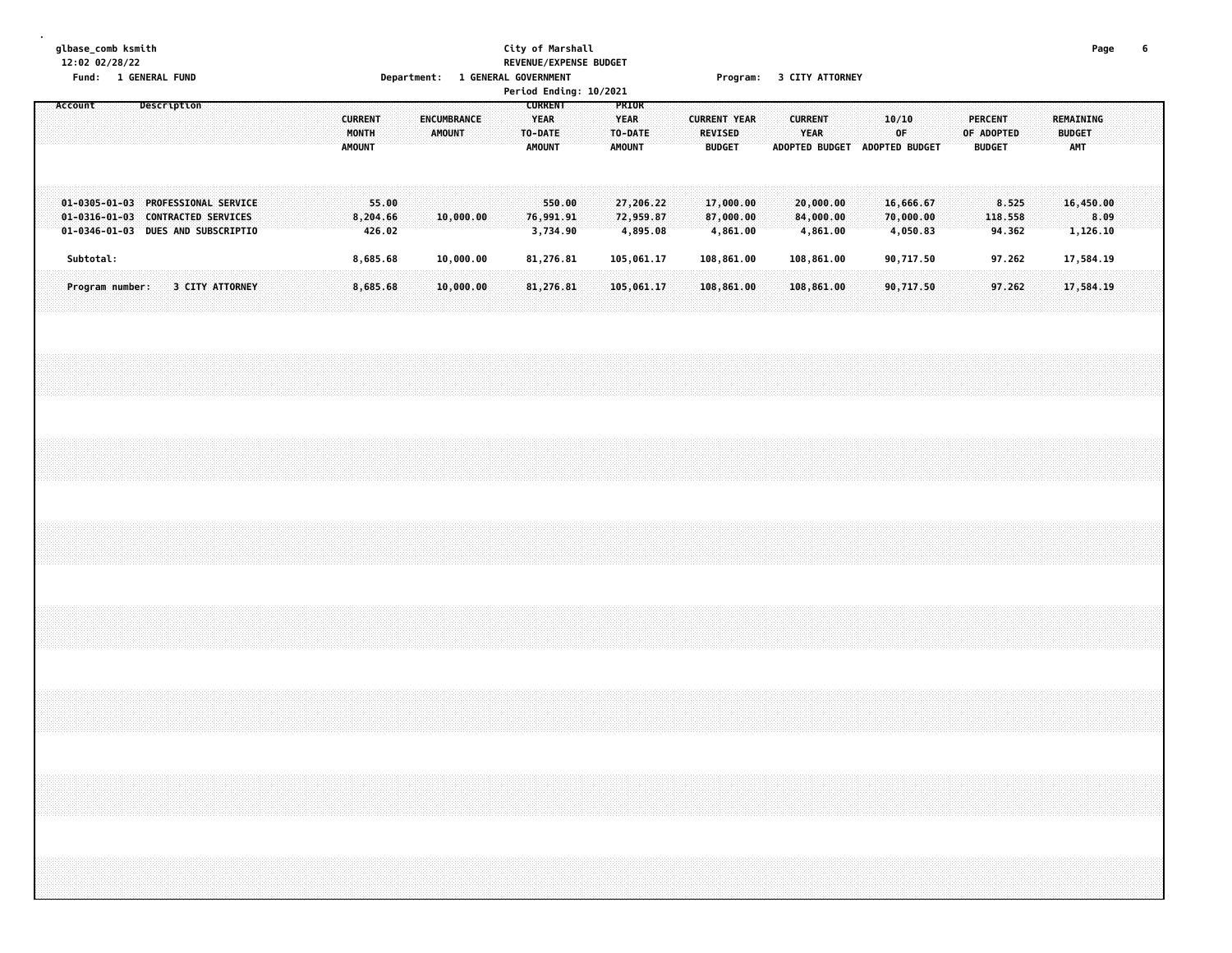#### **glbase\_comb ksmith City of Marshall Page 7 12:02 02/28/22 REVENUE/EXPENSE BUDGET Fund: 1 GENERAL FUND Department: 1 GENERAL GOVERNMENT Program: 4 ADMINISTRATION**

|                       |                                |                |                    | Period Ending: 10/2021 |               |                     |                       |                       |                |                  |  |
|-----------------------|--------------------------------|----------------|--------------------|------------------------|---------------|---------------------|-----------------------|-----------------------|----------------|------------------|--|
| Account               | Description                    |                |                    | <b>CURRENT</b>         | PRIOR         |                     |                       |                       |                |                  |  |
|                       |                                | <b>CURRENT</b> | <b>ENCUMBRANCE</b> | <b>YEAR</b>            | <b>YEAR</b>   | <b>CURRENT YEAR</b> | <b>CURRENT</b>        | 10/10                 | <b>PERCENT</b> | <b>REMAINING</b> |  |
|                       |                                | MONTH          | <b>AMOUNT</b>      | TO-DATE                | TO-DATE       | <b>REVISED</b>      | <b>YEAR</b>           | OF                    | OF ADOPTED     | <b>BUDGET</b>    |  |
|                       |                                | <b>AMOUNT</b>  |                    | <b>AMOUNT</b>          | <b>AMOUNT</b> | <b>BUDGET</b>       | <b>ADOPTED BUDGET</b> | <b>ADOPTED BUDGET</b> | <b>BUDGET</b>  | <b>AMT</b>       |  |
|                       |                                |                |                    |                        |               |                     |                       |                       |                |                  |  |
|                       |                                |                |                    |                        |               |                     |                       |                       |                |                  |  |
|                       |                                |                |                    |                        |               |                     |                       |                       |                |                  |  |
| $01 - 0101 - 01 - 04$ | SALARIES-OFFICIAL &            | 9,872.72       |                    | 72,534.41              | 86,037.65     | 86,487.00           | 86,487.00             | 72,072.50             | 129.053        | 13,952.59        |  |
| $01 - 0106 - 01 - 04$ | SALARIES-OFFICE & CL           | 8,872.16       |                    | 58,786.12              | 87,237.45     | 89,550.00           | 100,380.00            | 83,650.00             | 70.610         | 30,763.88        |  |
| $01 - 0110 - 01 - 04$ | SALARIES-PART TIME &           |                |                    |                        | 7,530.00      |                     |                       |                       |                |                  |  |
| 01-0111-01-04         | <b>SALARIES-LONGEVITY</b>      |                |                    | 16.00                  | 844.00        | 1,344.00            | 1,344.00              | 1,120.00              | 15.476         | 1,328.00         |  |
| $01 - 0122 - 01 - 04$ | <b>TMRS</b>                    | 3,188.28       |                    | 22,821.34              | 29,353.22     | 32,159.00           | 32,159.00             | 26,799.17             | 98.188         | 9,337.66         |  |
| $01 - 0133 - 01 - 04$ | <b>FICA-SALARY</b>             | 1,390.31       |                    | 10,062.55              | 12,805.15     | 13,659.00           | 13,659.00             | 11,382.50             | 85.972         | 3,596.45         |  |
| $01 - 0134 - 01 - 04$ | WORKER'S COMPENSATIO           | 91.00          |                    | 412.42                 | 407.71        | 426.00              | 426.00                | 355.00                | 96.812         | 13.58            |  |
| 01-0162-01-04 HSA     |                                | 58.44          |                    | 97.40                  |               | 155.84              |                       |                       |                | 58.44            |  |
|                       |                                |                |                    |                        |               |                     |                       |                       |                |                  |  |
| Subtotal:             |                                | 23,472.91      |                    | 164,730.24             | 224, 215. 18  | 223,780.84          | 234,455.00            | 195,379.17            | 96.644         | 59,050.60        |  |
|                       |                                |                |                    |                        |               |                     |                       |                       |                |                  |  |
| $01 - 0201 - 01 - 04$ | OFFICE SUPPLIES                | 30.28          | 17.59              | 840.48                 | 788.81        | 1,000.00            | 1,000.00              | 833.33                | 87.530         | 141.93           |  |
|                       |                                |                |                    |                        |               |                     |                       |                       |                |                  |  |
| Subtotal:             |                                | 30.28          | 17.59              | 840.48                 | 788.81        | 1,000.00            | 1,000.00              | 833.33                | 87.530         | 141.93           |  |
|                       |                                |                |                    |                        |               |                     |                       |                       |                |                  |  |
| $01 - 0304 - 01 - 04$ | TELEPHONE-CELLULAR             | 75.98          |                    | 227.94                 | 455.88        | 500.00              | 500.00                | 416.67                | 53.186         | 272.06           |  |
| $01 - 0311 - 01 - 04$ | <b>TRANSPORTATION</b>          | 450.00         |                    | 4,050.00               | 5,843.50      | 5,400.00            | 5,400.00              | 4,500.00              | 100.000        | 1,350.00         |  |
| $01 - 0323 - 01 - 04$ | SERVICE AGREEMENT-TE           |                |                    |                        |               | 1,162.00            |                       |                       |                | 1,162.00         |  |
| $01 - 0324 - 01 - 04$ | PRINTING & REPRODUCT           | 294.74         |                    | 3,340.08               | 3,626.02      | 2,400.83            | 4,000.00              | 3,333.33              | 86.789         |                  |  |
| $01 - 0345 - 01 - 04$ | <b>CONFERENCE AND TRAIN</b>    |                |                    | 233.97                 | 970.00        | 1,500.00            |                       | 1,250.00              | 15.598         | 326.78           |  |
| $01 - 0346 - 01 - 04$ | <b>DUES &amp; SUBSCRIPTION</b> |                |                    | 197.60                 | 276.10        | 197.60              | 1,500.00              |                       |                |                  |  |
|                       |                                |                |                    |                        |               |                     |                       |                       |                |                  |  |
| $01 - 0347 - 01 - 04$ | <b>MISCELLANEOUS</b>           |                |                    | 183.73                 | 961.33        | 183.73              | 100.00                | 83.33                 | 183.730        |                  |  |
| Subtotal:             |                                | 820.72         |                    | 8,233.32               | 12,132.83     | 11,344.16           | 11,500.00             | 9,583.33              | 90.372         | 3,110.84         |  |
|                       |                                |                |                    |                        |               |                     |                       |                       |                |                  |  |
| Program number:       | <b>4 ADMINISTRATION</b>        |                | 17.59              | 173,804.04             | 237, 136, 82  |                     | 246,955.00            | 205,795.83            | 96.315         | 62,303.37        |  |
|                       |                                | 24,323.91      |                    |                        |               | 236,125.00          |                       |                       |                |                  |  |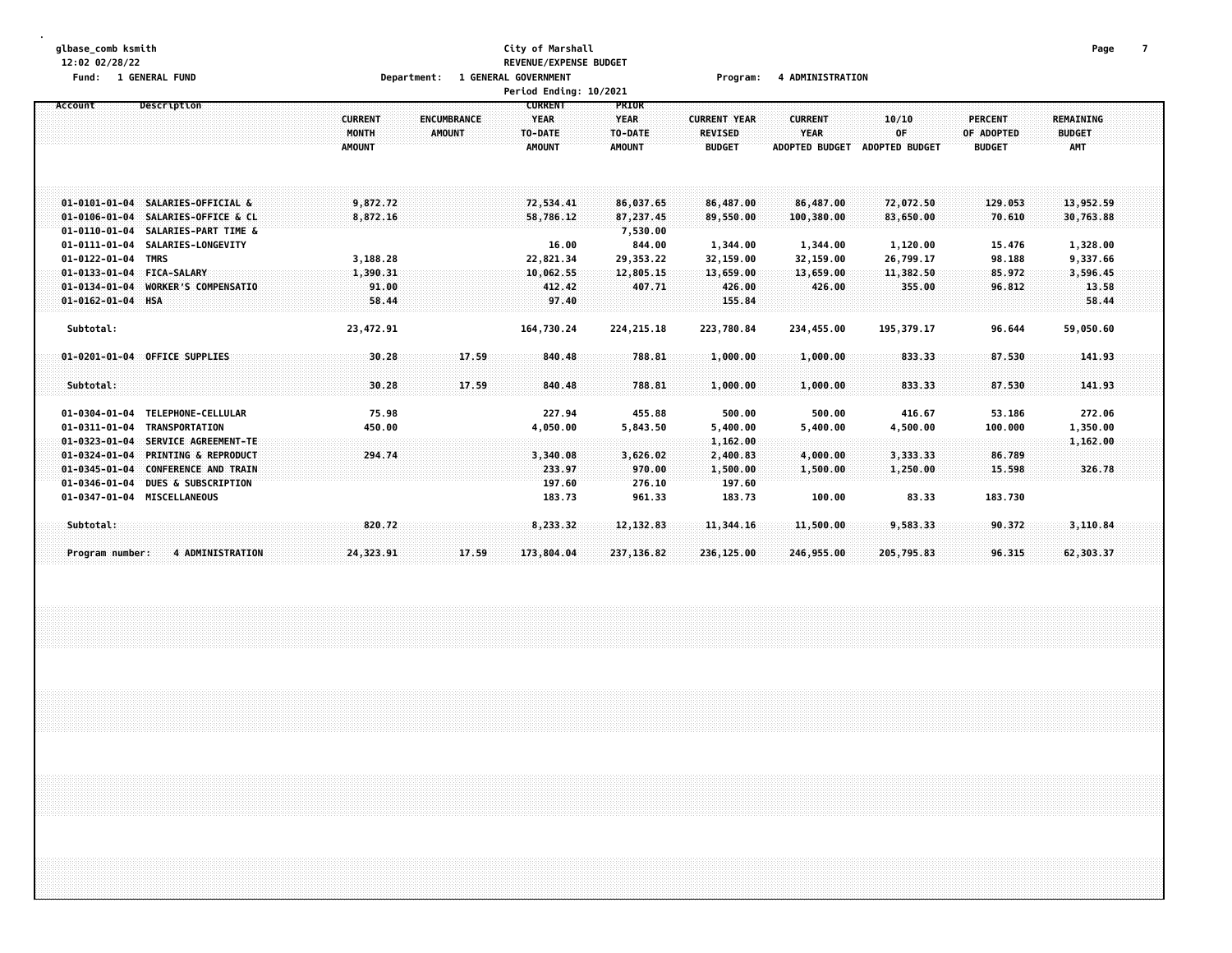#### **glbase\_comb ksmith City of Marshall Page 8 12:02 02/28/22 REVENUE/EXPENSE BUDGET Fund: 1 GENERAL FUND Department: 1 GENERAL GOVERNMENT Program: 8 HUMAN RESOURCES**

|                       |                                    |                | Period Ending: 10/2021            |             |                     |                       |                |                |               |  |
|-----------------------|------------------------------------|----------------|-----------------------------------|-------------|---------------------|-----------------------|----------------|----------------|---------------|--|
| Account               | Description                        |                | <b>CURRENT</b>                    | PRIOR       |                     |                       |                |                |               |  |
|                       |                                    | <b>CURRENT</b> | <b>ENCUMBRANCE</b><br><b>YEAR</b> | <b>YEAR</b> | <b>CURRENT YEAR</b> | <b>CURRENT</b>        | 10/10          | <b>PERCENT</b> | REMAINING     |  |
|                       |                                    | MONTH          | <b>AMOUNT</b><br>TO-DATE          | TO-DATE     | <b>REVISED</b>      | <b>YEAR</b>           | OF             | OF ADOPTED     | <b>BUDGET</b> |  |
|                       |                                    | <b>AMOUNT</b>  | <b>AMOUNT</b>                     | AMOUNT      | <b>BUDGET</b>       | <b>ADOPTED BUDGET</b> | ADOPTED BUDGET | <b>BUDGET</b>  | <b>AMT</b>    |  |
|                       |                                    |                |                                   |             |                     |                       |                |                |               |  |
|                       |                                    |                |                                   |             |                     |                       |                |                |               |  |
|                       |                                    |                |                                   |             |                     |                       |                |                |               |  |
|                       | 01-0101-01-08 SALARIES OFFICIALS & | 7,775.52       | 54,791.55                         | 64, 457.54  | 68,042.00           | 68,042.00             | 56,701.67      | 95.646         | 13,250.45     |  |
| $01 - 0106 - 01 - 08$ | SALARIES-OFFICE & CL               | 3,901.00       | 18,283.20                         | 6,200.40    | 26,078.00           | 31,598.00             | 26,331.67      | 78.823         | 4,794.80      |  |
| $01 - 0109 - 01 - 08$ | SALARIES-OVERTIME                  |                |                                   |             | 100.00              | 100.00                | 83.33          |                | 100.00        |  |
| $01 - 0110 - 01 - 08$ | SALARIES-PART/TIME &               |                | 4,904.84                          | 19,474.85   | 4,905.00            |                       |                |                | .16           |  |
| $01 - 0111 - 01 - 08$ | SALARIES-LONGEVITY                 |                |                                   | 1,008.00    | 16.00               | 2,016.00              | 1,680.00       |                | 16.00         |  |
| $01 - 0122 - 01 - 08$ | <b>TMRS</b>                        | 1,956.08       | 10,124.34                         | 10,870.30   | 17,084.00           | 17,084.00             | 14,236.67      | 75.993         | 2,959.66      |  |
| $01 - 0133 - 01 - 08$ | <b>FICA-SALARY RESERVE</b>         | 846.81         | 5,822.11                          | 7,029.96    | 7,876.00            | 7,876.00              | 6,563.33       | 90.551         | 2,053.89      |  |
| $01 - 0134 - 01 - 08$ | <b>WORKMEN'S COMPENSATI</b>        | 55.50          | 226.02                            | 240.83      | 226.00              | 226.00                | 188.33         | 100.009        | $.02 -$       |  |
| Subtotal:             |                                    | 14,534.91      | 94, 152.06                        | 109,281.88  | 124,327.00          | 126,942.00            | 105,785.00     | 90.775         | 23, 174.94    |  |
|                       |                                    |                |                                   |             |                     |                       |                |                |               |  |
| $01 - 0201 - 01 - 08$ | <b>OFFICE SUPPLIES</b>             | 381.90         | 1,338.62                          | 556.43      | 1,375.00            | 500.00                | 416.67         | 267.724        | 36.38         |  |
| $01 - 0205 - 01 - 08$ | FUEL, OIL, & LUBE                  |                |                                   | 483.75      | 725.00              | 1,000.00              | 833.33         |                |               |  |
|                       | 01-0213-01-08 MOTOR VEHICLE SUPPLI |                |                                   | 399.10      | 428.83              | 1,500.00              | 1,250.00       |                |               |  |
|                       |                                    |                |                                   |             |                     |                       |                |                |               |  |
| Subtotal:             |                                    | 381.90         | 1,338.62                          | 1,439.28    | 2,528.83            | 3,000.00              | 2,500.00       | 44.621         | 36.38         |  |
|                       |                                    |                |                                   |             |                     |                       |                |                |               |  |
| $01 - 0304 - 01 - 08$ | TELEPHONE-CELLULAR                 | 96.60          | 289.80                            | 1,028.83    | 1,310.00            | 1,310.00              | 1,091.67       | 25.806         | 1,020.20      |  |
| $01 - 0311 - 01 - 08$ | <b>TRANSPORTATION</b>              | 100.00         | 677.52                            | 1,119.98    | 1,200.00            | 1,200.00              | 1,000.00       | 81.460         | 522,48        |  |
| $01 - 0323 - 01 - 08$ | SERVICE AGREEMENT-TE               |                | 2,228.31                          | 944.11      | 3,750.00            | 3,750.00              | 3,125.00       | 126.088        | 9,675.52      |  |
| $01 - 0324 - 01 - 08$ | <b>PRINTING &amp; REPRODUCT</b>    |                | 98.00                             | 24.08       | 650.00              | 650.00                | 541.67         | 48.538         | 552.00        |  |
| $01 - 0345 - 01 - 08$ | <b>CONFERENCE AND TRAIN</b>        |                |                                   | 20.00       | 1,200.00            | 1,200.00              | 1,000.00       | 39.583         | 1,200.00      |  |
| $01 - 0346 - 01 - 08$ | <b>DUES &amp; SUBSCRIPTIONS</b>    |                | 125.00                            | 425.74      | 1,000.00            | 1,000.00              | 833.33         | 12.500         | 875.00        |  |
| $01 - 0347 - 01 - 08$ | MISCELLANEOUS                      |                | 571.17                            | 184.83      | 571.17              | 100.00                | 83.33          | 571.170        |               |  |
|                       | 01-0355-01-08 H/R-CIVIL SERVICE    | 1,505.33       | 9,672.78                          | 2,954.73    | 14,500.00           | 14,500.00             | 12,083.33      | 71.192         | 4,827.22      |  |
|                       |                                    |                |                                   |             |                     |                       |                |                |               |  |
| Subtotal:             |                                    | 1,701.93       | 13,662.58                         | 6,702.30    | 24, 181. 17         | 23,710.00             | 19,758.33      | 75.299         | 18,672.42     |  |
|                       |                                    |                |                                   |             |                     |                       |                |                |               |  |
| Program number:       | <b>8 HUMAN RESOURCES</b>           | 16,618.74      | 109, 153. 26                      | 117,423.46  | 151,037.00          | 153,652.00            | 128,043.33     | 87.486         | 41,883.74     |  |
|                       |                                    |                |                                   |             |                     |                       |                |                |               |  |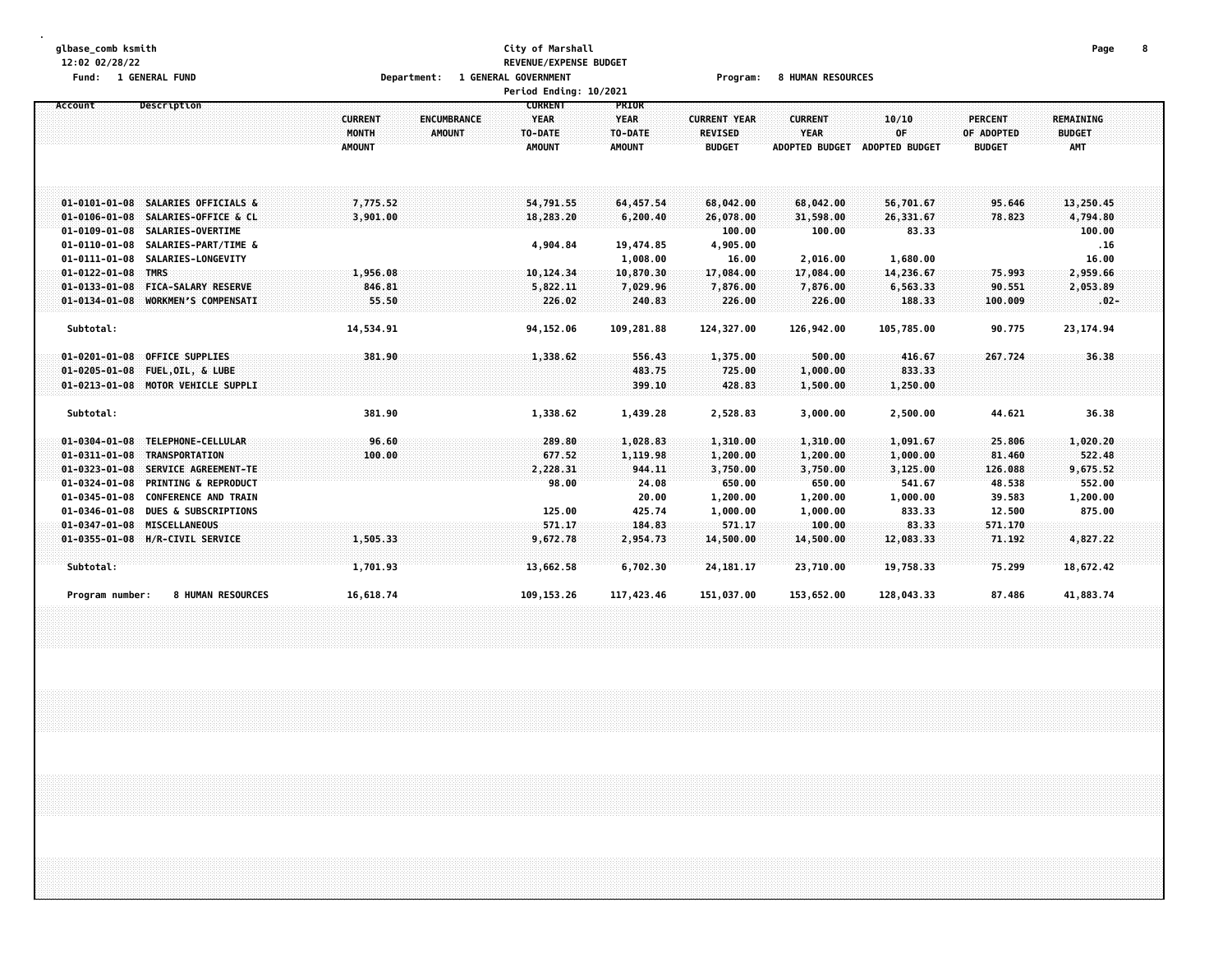#### **glbase\_comb ksmith City of Marshall Page 9 12:02 02/28/22 REVENUE/EXPENSE BUDGET Fund: 1 GENERAL FUND Department: 1 GENERAL GOVERNMENT Program: 13 PURCHASING**

|                                  |  |                                                                                                                |  |  |  |  |  |  |  |                                       |  |  |  |                          |  |           |                          |  |            |                 |               |            |                    |      |                               |                              |  | Period Ending: 10/2021<br><b>CURRENT</b><br>PRIOR<br>Description<br>Account<br><b>CURRENT</b><br><b>YEAR</b><br><b>YEAR</b><br><b>CURRENT YEAR</b><br><b>CURRENT</b><br><b>REMAINING</b><br>ENCUMBRANCE<br>10/10<br><b>PERCENT</b> |                              |  |            |               |                              |  |                             |  |                            |  |  |            |                           |  |
|----------------------------------|--|----------------------------------------------------------------------------------------------------------------|--|--|--|--|--|--|--|---------------------------------------|--|--|--|--------------------------|--|-----------|--------------------------|--|------------|-----------------|---------------|------------|--------------------|------|-------------------------------|------------------------------|--|------------------------------------------------------------------------------------------------------------------------------------------------------------------------------------------------------------------------------------|------------------------------|--|------------|---------------|------------------------------|--|-----------------------------|--|----------------------------|--|--|------------|---------------------------|--|
| MONTH<br>AMOUNT<br><b>AMOUNT</b> |  |                                                                                                                |  |  |  |  |  |  |  |                                       |  |  |  | TO-DATE<br><b>AMOUNT</b> |  |           | TO-DATE<br><b>AMOUNT</b> |  |            | REVISED         | <b>BUDGET</b> |            |                    | YEAR | ADOPTED BUDGET ADOPTED BUDGET |                              |  | 0F.                                                                                                                                                                                                                                |                              |  | OF ADOPTED | <b>BUDGET</b> |                              |  | <b>BUDGET</b><br><b>AMT</b> |  |                            |  |  |            |                           |  |
|                                  |  | 01-0323-01-13 SERVICE AGREEMENT-TE<br>01-0345-01-13 CONFERENCE AND TRAIN<br>01-0346-01-13 DUES & SUBSCRIPTIONS |  |  |  |  |  |  |  |                                       |  |  |  |                          |  |           |                          |  | 1,115.25   | 75.00<br>100.00 |               |            | 1,789.75<br>125.00 |      |                               | 2,000.00<br>500.00<br>140.00 |  |                                                                                                                                                                                                                                    | 2,000.00<br>500.00<br>140.00 |  |            |               | 1,666.67<br>416.67<br>116.67 |  |                             |  | 55.763<br>15.000<br>71.429 |  |  |            | 884.75<br>425.00<br>40.00 |  |
|                                  |  | Subtotal:                                                                                                      |  |  |  |  |  |  |  |                                       |  |  |  |                          |  |           |                          |  | 1,290.25   |                 |               |            | 1,914.75           |      |                               | 2,640.00                     |  |                                                                                                                                                                                                                                    | 2,640.00                     |  |            |               | 2,200.00                     |  |                             |  | 48.873                     |  |  |            | 1,349.75                  |  |
|                                  |  | Program number: 13 PURCHASING                                                                                  |  |  |  |  |  |  |  |                                       |  |  |  |                          |  |           |                          |  | 1,290.25   |                 |               |            | 1,914.75           |      |                               | 2,640.00                     |  |                                                                                                                                                                                                                                    | 2,640.00                     |  |            |               | 2,200.00                     |  |                             |  | 48.873                     |  |  |            | 1,349.75                  |  |
|                                  |  |                                                                                                                |  |  |  |  |  |  |  | Department number: GENERAL GOVERNMENT |  |  |  | 50,218.22                |  | 10,017.59 |                          |  | 381,770.39 |                 |               | 544,070.97 |                    |      | 536,321.00                    |                              |  |                                                                                                                                                                                                                                    | 549,766.00                   |  |            | 458,138.33    |                              |  |                             |  | 93.916                     |  |  | 144,533.02 |                           |  |
|                                  |  |                                                                                                                |  |  |  |  |  |  |  |                                       |  |  |  |                          |  |           |                          |  |            |                 |               |            |                    |      |                               |                              |  |                                                                                                                                                                                                                                    |                              |  |            |               |                              |  |                             |  |                            |  |  |            |                           |  |
|                                  |  |                                                                                                                |  |  |  |  |  |  |  |                                       |  |  |  |                          |  |           |                          |  |            |                 |               |            |                    |      |                               |                              |  |                                                                                                                                                                                                                                    |                              |  |            |               |                              |  |                             |  |                            |  |  |            |                           |  |
|                                  |  |                                                                                                                |  |  |  |  |  |  |  |                                       |  |  |  |                          |  |           |                          |  |            |                 |               |            |                    |      |                               |                              |  |                                                                                                                                                                                                                                    |                              |  |            |               |                              |  |                             |  |                            |  |  |            |                           |  |
|                                  |  |                                                                                                                |  |  |  |  |  |  |  |                                       |  |  |  |                          |  |           |                          |  |            |                 |               |            |                    |      |                               |                              |  |                                                                                                                                                                                                                                    |                              |  |            |               |                              |  |                             |  |                            |  |  |            |                           |  |
|                                  |  |                                                                                                                |  |  |  |  |  |  |  |                                       |  |  |  |                          |  |           |                          |  |            |                 |               |            |                    |      |                               |                              |  |                                                                                                                                                                                                                                    |                              |  |            |               |                              |  |                             |  |                            |  |  |            |                           |  |
|                                  |  |                                                                                                                |  |  |  |  |  |  |  |                                       |  |  |  |                          |  |           |                          |  |            |                 |               |            |                    |      |                               |                              |  |                                                                                                                                                                                                                                    |                              |  |            |               |                              |  |                             |  |                            |  |  |            |                           |  |
|                                  |  |                                                                                                                |  |  |  |  |  |  |  |                                       |  |  |  |                          |  |           |                          |  |            |                 |               |            |                    |      |                               |                              |  |                                                                                                                                                                                                                                    |                              |  |            |               |                              |  |                             |  |                            |  |  |            |                           |  |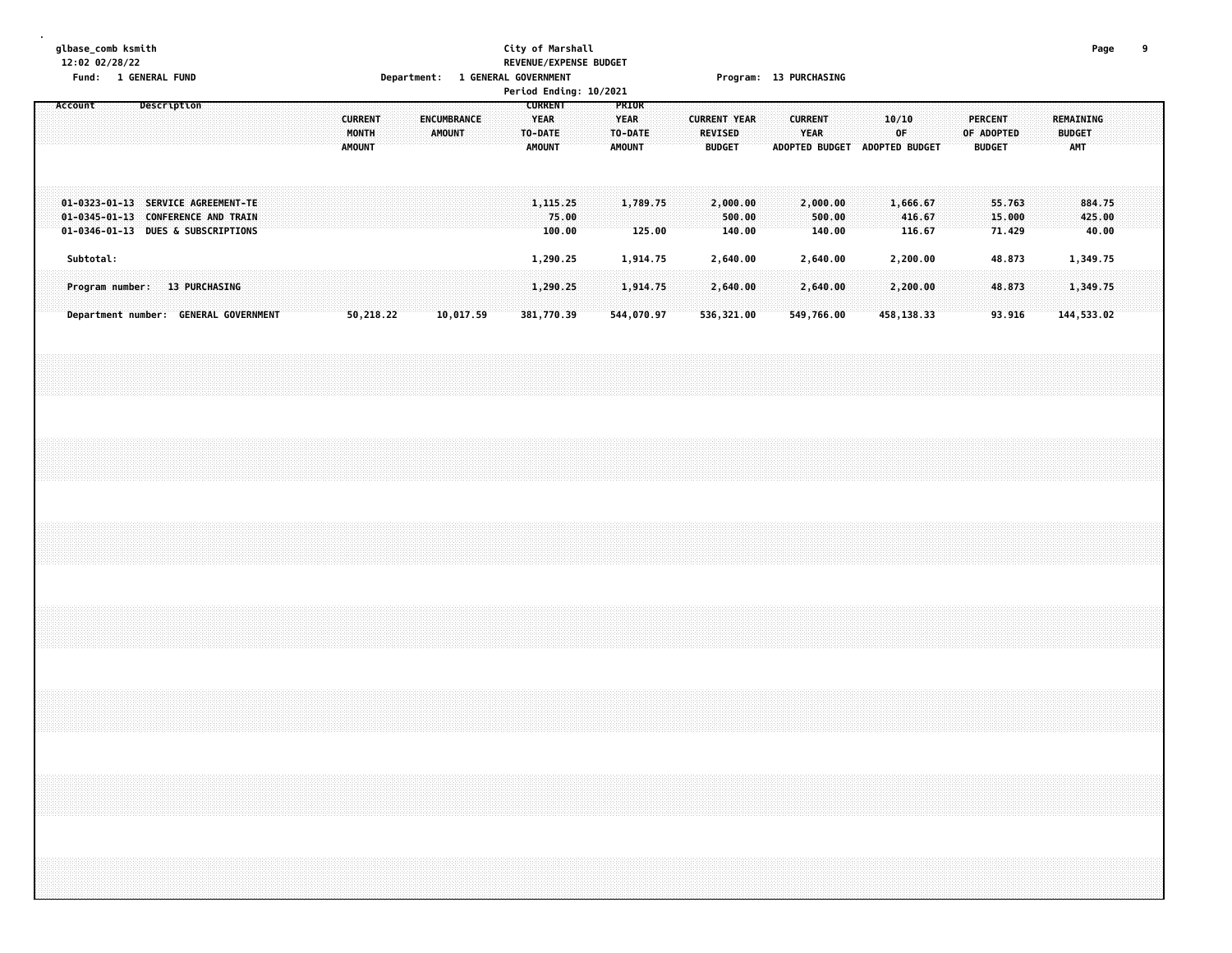#### **glbase\_comb ksmith City of Marshall Page 10 12:02 02/28/22 REVENUE/EXPENSE BUDGET**

| Fund:                                                                                            | 1 GENERAL FUND                                                                                                                                 |                                                 | Department: 2 FINANCE        |                                                           |                                                         | Program:                                               | 2 FINANCE                                              |                                                       |                                                |                                                 |  |
|--------------------------------------------------------------------------------------------------|------------------------------------------------------------------------------------------------------------------------------------------------|-------------------------------------------------|------------------------------|-----------------------------------------------------------|---------------------------------------------------------|--------------------------------------------------------|--------------------------------------------------------|-------------------------------------------------------|------------------------------------------------|-------------------------------------------------|--|
|                                                                                                  |                                                                                                                                                |                                                 |                              | Period Ending: 10/2021                                    |                                                         |                                                        |                                                        |                                                       |                                                |                                                 |  |
| Account                                                                                          | Description                                                                                                                                    | <b>CURRENT</b><br><b>MONTH</b><br><b>AMOUNT</b> | <b>ENCUMBRANCE</b><br>AMOUNT | <b>CURRENT</b><br><b>YEAR</b><br>TO-DATE<br><b>AMOUNT</b> | <b>PRIOR</b><br><b>YEAR</b><br>TO-DATE<br><b>AMOUNT</b> | <b>CURRENT YEAR</b><br><b>REVISED</b><br><b>BUDGET</b> | <b>CURRENT</b><br><b>YEAR</b><br><b>ADOPTED BUDGET</b> | 10/10<br>OF<br><b>ADOPTED BUDGET</b>                  | <b>PERCENT</b><br>OF ADOPTED<br><b>BUDGET</b>  | <b>REMAINING</b><br><b>BUDGET</b><br><b>AMT</b> |  |
|                                                                                                  | 01-0101-02-02 SALARIES-OFFICIAL &<br>01-0106-02-02 SALARIES-OFFICE & CL<br>01-0109-02-02 SALARIES-OVERTIME<br>01-0111-02-02 SALARIES-LONGEVITY | 10,173.92<br>10,733.84                          |                              | 69,441.96<br>65,278.40<br>32.00                           | 47,332.59<br>90,249.56<br>1,008.00                      | 90,296.00<br>82,171.00<br>500.00<br>1,128.00           | 42,571.00<br>120,083.00<br>500.00<br>1,128.00          | 35,475.83<br>100,069.17<br>416.67<br>940.00           | 195.539<br>66.577<br>62.411                    | 20,854.04<br>16,892.60<br>500.00<br>1,096.00    |  |
| $01 - 0122 - 02 - 02$<br>01-0133-02-02 FICA<br>$01 - 0134 - 02 - 02$<br>01-0162-02-02 HSA        | TMRS<br><b>WORKER'S COMPENSATIO</b>                                                                                                            | 3,497.72<br>1,604.99<br>100.75<br>116.88        |                              | 19,743.94<br>10,355.49<br>379.39<br>194.80                | 23,072.05<br>10,281.12<br>366.63                        | 27,786.00<br>12,797.00<br>379.39<br>311.68             | 27,786.00<br>12,797.00<br>368.00                       | 23,155.00<br>10,664.17<br>306.67                      | 88.744<br>98.565<br>103.095                    | 7,442.06<br>2,441.51<br>116.88                  |  |
| Subtotal:                                                                                        |                                                                                                                                                | 26,228.10                                       |                              | 165,425.98                                                | 172,309.95                                              | 215,369.07                                             | 205,233.00                                             | 171,027.50                                            | 98.355                                         | 49,343.09                                       |  |
| Subtotal:                                                                                        | 01-0201-02-02 OFFICE SUPPLIES<br>01-0218-02-02 SMALL TOOL & MINOR E                                                                            | 523.98<br>1,384.97<br>1,908.95                  | 15.32<br>15.32               | 6,078.73<br>2,581.97<br>8,660.70                          | 4,946,18<br>4,946.18                                    | 6,148.75<br>2,580.99<br>8,729.74                       | 4,500.00<br>4,500.00                                   | 3,750.00<br>3,750.00                                  | 152.014<br>220.258                             | 704.72<br>600.00<br>1,304.72                    |  |
| $01 - 0304 - 02 - 02$<br>$01 - 0305 - 02 - 02$<br>$01 - 0323 - 02 - 02$<br>$01 - 0324 - 02 - 02$ | TELEPHONE-CELLULAR<br><b>OTHER PROFESSIONAL S</b><br>01-0311-02-02 TRANSPORTATION<br>SERVICE AGREEMENT-TE<br><b>PRINTING &amp; REPRODUCT</b>   | 80.50<br>150.00                                 |                              | 80.50<br>647.50<br>1,019.84<br>6,870.96<br>397.11         | 861.40<br>566.50<br>2,411.27<br>10,957.50<br>667.65     | 993.00<br>1,500.00<br>1,604.62<br>13,900.00<br>397.11  | 993.00<br>1,500.00<br>3,000.00<br>17,500.00<br>500.00  | 827.50<br>1,250.00<br>2,500.00<br>14,583.33<br>416.67 | 8.107<br>49.333<br>48.995<br>39.263<br>122.970 | 597.50<br>352.50<br>584,78<br>7,029.04          |  |
| $01 - 0342 - 02 - 02$<br>$01 - 0345 - 02 - 02$                                                   | <b>REPAIR &amp; MAINTENANCE</b><br><b>CONFERENCE &amp; TRAININ</b><br>01-0346-02-02 DUES & SUBSCRIPTION<br>01-0347-02-02 MISCELLANEOUS         | 50.73<br>75.00                                  |                              | 88.59<br>2,684.39<br>785.00<br>373.34                     | 277.05<br>75.00<br>345.00                               | 834.73<br>2,684.39<br>860.00<br>373.34                 | 1,000.00<br>2,500.00<br>707.00                         | 833.33<br>2,083.33<br>589.17                          | 8.859<br>119.976<br>111.033                    | 670.14<br>315.00                                |  |
| Subtotal:<br>Program number:                                                                     | 2 FINANCE                                                                                                                                      | 356.23<br>28,493.28                             | 15.32                        | 12,947.23<br>187,033.91                                   | 16, 161.37<br>193, 417.50                               | 23, 147. 19<br>247,246.00                              | 27,700.00<br>237,433.00                                | 23,083.33<br>197,860.83                               | 50.623<br>95.097                               | 9,548.96<br>60,196.77                           |  |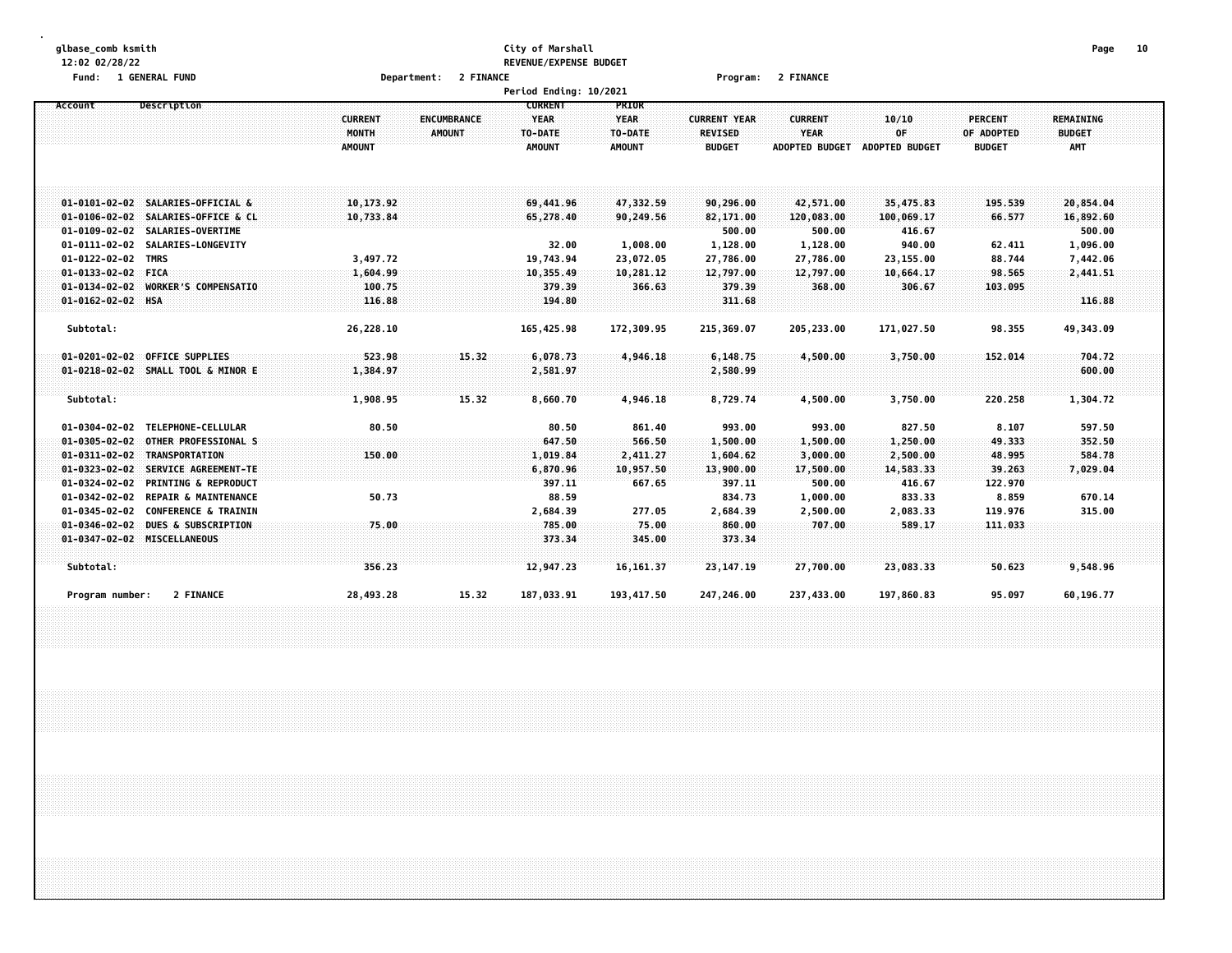#### **glbase\_comb ksmith City of Marshall Page 11 12:02 02/28/22 REVENUE/EXPENSE BUDGET**

**Fund: 1 GENERAL FUND Department: 2 FINANCE Program: 3 CITY SECRETARY**

|                                                  |                                                                                                            |                                          |                                     | Period Ending: 10/2021                                    |                                                  |                                                        |                                                 |                                          |                                               |                                                 |  |
|--------------------------------------------------|------------------------------------------------------------------------------------------------------------|------------------------------------------|-------------------------------------|-----------------------------------------------------------|--------------------------------------------------|--------------------------------------------------------|-------------------------------------------------|------------------------------------------|-----------------------------------------------|-------------------------------------------------|--|
| Account                                          | Description                                                                                                | <b>CURRENT</b><br>MONTH<br><b>AMOUNT</b> | <b>ENCUMBRANCE</b><br><b>AMOUNT</b> | <b>CURRENT</b><br><b>YEAR</b><br>TO-DATE<br><b>AMOUNT</b> | PRIOR<br><b>YEAR</b><br>TO-DATE<br><b>AMOUNT</b> | <b>CURRENT YEAR</b><br><b>REVISED</b><br><b>BUDGET</b> | <b>CURRENT</b><br><b>YEAR</b><br>ADOPTED BUDGET | 10/10<br>OF<br>ADOPTED BUDGET            | <b>PERCENT</b><br>OF ADOPTED<br><b>BUDGET</b> | <b>REMAINING</b><br><b>BUDGET</b><br><b>AMT</b> |  |
|                                                  | 01-0101-02-03 SALARIES OFFICIALS &<br>01-0103-02-03 SALARIES-TECHNICIAN<br>01-0109-02-03 SALARIES-OVERTIME | 5,469.60                                 |                                     | 41, 411, 45<br>1,355.52                                   | 47,332.54<br>21,495.90                           | 54,821.00<br>1,695.00<br>200.00                        | 42,571.00<br>21,143.00<br>200.00                | 35,475.83<br>17,619.17<br>166.67         | 114,407<br>6.411                              | 13,409.55<br>339.48<br>200.00                   |  |
| 01-0122-02-03 TMRS<br>$01 - 0133 - 02 - 03$ FICA | 01-0111-02-03 SALARIES-LONGEVITY<br>01-0134-02-03 WORKMEN'S COMPENSATI                                     | 908.49<br>418.43<br>26.25                |                                     | 7,138.40<br>3,285.94<br>137.91                            | 11,657.43<br>5,378.43<br>146.99                  | 264.00<br>11,158.00<br>5,139.00<br>148.00              | 264.00<br>11,158.00<br>5,139.00<br>148.00       | 220.00<br>9,298.33<br>4,282.50<br>123.33 | 109.091<br>75.260<br>75.226<br>93.182         | 264.00<br>4,019.60<br>1,853.06<br>10.09         |  |
| Subtotal:<br>Subtotal:                           | 01-0201-02-03 OFFICE SUPPLIES                                                                              | 6,822.77<br>9.59<br>9.59                 | 498.00<br>498.00                    | 53,329.22<br>740.75<br>740.75                             | 86,011.29<br>823.74<br>823.74                    | 73,425.00<br>1,740.00<br>1,740.00                      | 80,623.00<br>1,740.00<br>1,740.00               | 67,185.83<br>1,450.00<br>1,450.00        | 77.830<br>71.172<br>71.172                    | 20,095.78<br>501.25<br>501.25                   |  |
| $01 - 0311 - 02 - 03$<br>$01 - 0345 - 02 - 03$   | TRANSPORTATION<br><b>CONFERENCE AND TRAIN</b><br>01-0346-02-03 DUES & SUBSCRIPTIONS                        | 200.00                                   |                                     | 209.83<br>1,796.38<br>250.00                              | 2,411.27<br>85.00<br>2,170.83                    | 3,000.00<br>3,000.00<br>1,000.00                       | 3,000.00<br>3,000.00<br>1,000.00                | 2,500.00<br>2,500.00<br>833.33           | 6.994<br>70.213<br>67.917                     | 2,240.17<br>1,203.62<br>1,300.00                |  |
| Subtotal:<br>Program number:                     | <b>3 CITY SECRETARY</b>                                                                                    | 200.00<br>7,032.36                       | 498.00                              | 2,256.21<br>56,326.18                                     | 4,667.10<br>91,502.13                            | 7,000.00<br>82,165.00                                  | 7,000.00<br>89,363.00                           | 5,833.33<br>74,469.17                    | 42.791<br>74.956                              | 4,743.79<br>25,340.82                           |  |
|                                                  |                                                                                                            |                                          |                                     |                                                           |                                                  |                                                        |                                                 |                                          |                                               |                                                 |  |
|                                                  |                                                                                                            |                                          |                                     |                                                           |                                                  |                                                        |                                                 |                                          |                                               |                                                 |  |
|                                                  |                                                                                                            |                                          |                                     |                                                           |                                                  |                                                        |                                                 |                                          |                                               |                                                 |  |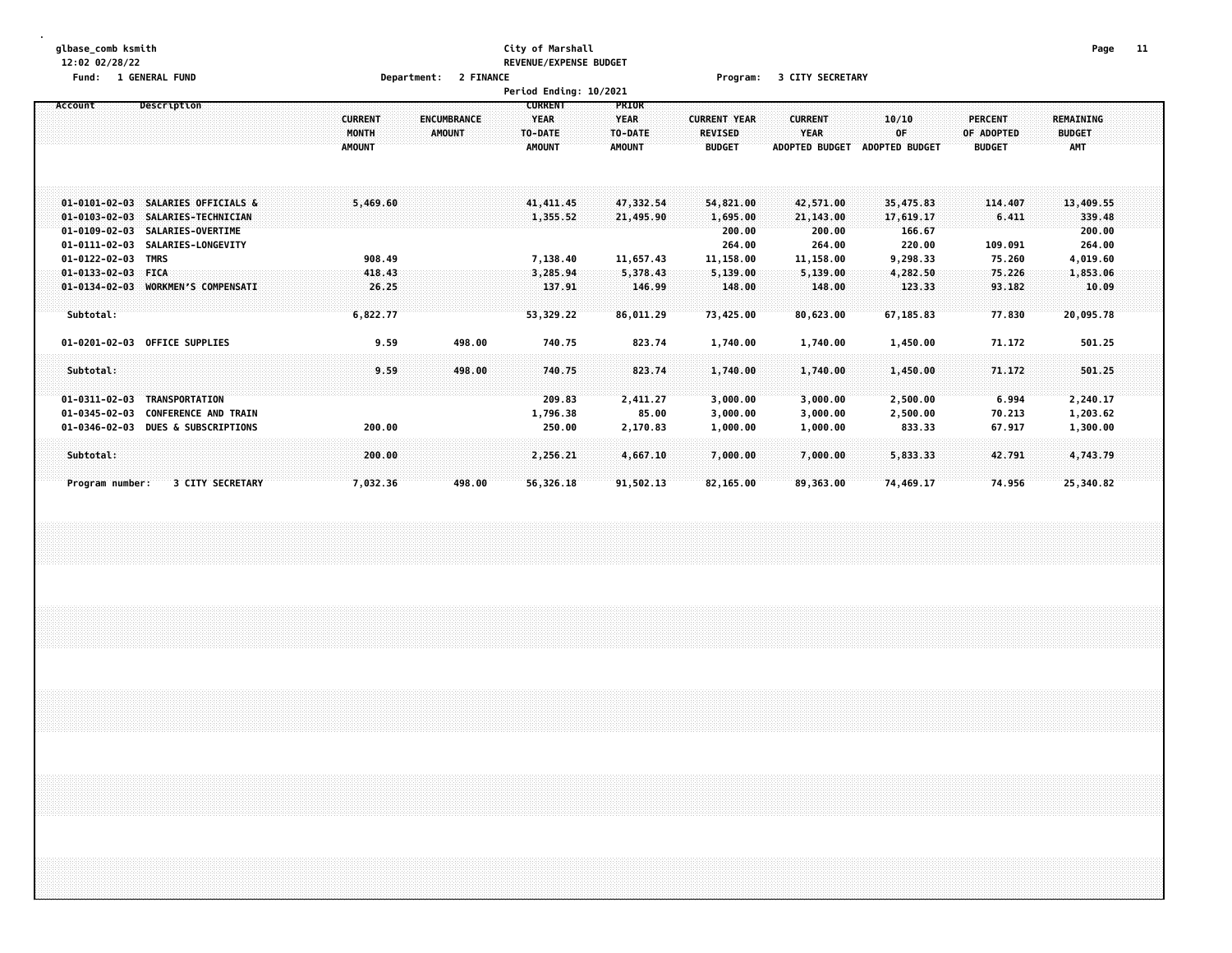### **glbase\_comb ksmith City of Marshall Page 12 12:02 02/28/22 REVENUE/EXPENSE BUDGET**

**Fund: 1 GENERAL FUND Department: 2 FINANCE Program: 5 MUNICIPAL COURT**

|                                                          |                |                                   | <b>Period Ending: 10/2021</b> |                     |                       |                       |                |                  |  |
|----------------------------------------------------------|----------------|-----------------------------------|-------------------------------|---------------------|-----------------------|-----------------------|----------------|------------------|--|
| Description<br>Account                                   |                | <b>CURRENT</b>                    | PRIOR                         |                     |                       |                       |                |                  |  |
|                                                          | <b>CURRENT</b> | <b>YEAR</b><br><b>ENCUMBRANCE</b> | <b>YEAR</b>                   | <b>CURRENT YEAR</b> | <b>CURRENT</b>        | 10/10                 | <b>PERCENT</b> | <b>REMAINING</b> |  |
|                                                          | MONTH          | TO-DATE<br><b>AMOUNT</b>          | TO-DATE                       | <b>REVISED</b>      | <b>YEAR</b>           | 0F                    | OF ADOPTED     | <b>BUDGET</b>    |  |
|                                                          | <b>AMOUNT</b>  | <b>AMOUNT</b>                     | <b>AMOUNT</b>                 | <b>BUDGET</b>       | <b>ADOPTED BUDGET</b> | <b>ADOPTED BUDGET</b> | <b>BUDGET</b>  | AMT              |  |
|                                                          |                |                                   |                               |                     |                       |                       |                |                  |  |
|                                                          |                |                                   |                               |                     |                       |                       |                |                  |  |
|                                                          |                |                                   |                               |                     |                       |                       |                |                  |  |
| 01-0101-02-05 SALARIES OFFICIALS &                       | 5,496.00       | 36, 413.44                        | 50,890.88                     | 47,284.00           | 51,386.00             | 42,821.67             | 85.123         | 10,870.56        |  |
| 01-0102-02-05 SALARIES-PROFESSIONA                       | 4,613.04       | 33,213.89                         | 40,287.21                     | 39,980.00           | 39,980.00             | 33,316.67             | 98.461         | 6,766.11         |  |
| 01-0106-02-05 SALARIES-OFFICE & CL                       | 8,133.60       | 57,549.87                         | 68,873.98                     | 69,671.00           | 69,671.00             | 58,059.17             | 98.168         | 12, 121. 13      |  |
| $01 - 0109 - 02 - 05$<br>SALARIES-OVERTIME               |                |                                   |                               | 200.00              | 200.00                | 166.67                |                | 200.00           |  |
| 01-0111-02-05 SALARIES-LONGEVITY                         |                |                                   | 48.00<br>1,872.00             | 1,968.00            | 1,968.00              | 1,640.00              | 97.561         | 1,920.00         |  |
| $01 - 0122 - 02 - 05$ TMRS                               | 2,263.89       | 15,615.37                         | 19,904.06                     | 20,468.00           | 20,468.00             | 17,056.67             | 92.558         | 4,852.63         |  |
| 01-0133-02-05 FICA-SALARY RESERVE                        | 1,392.57       | 9,700.83                          | 12,342.00                     | 12,485.00           | 12,485.00             | 10,404.17             | 93.727         | 2,784.17         |  |
| 01-0134-02-05 WORKMEN'S COMPENSATI                       | 88.25          |                                   | 358.37<br>367.15              | 358.00              | 358.00                | 298.33                | 100.103        |                  |  |
|                                                          |                |                                   |                               |                     |                       |                       |                |                  |  |
| Subtotal:                                                | 21,987.35      | 152,899.77                        | 194, 537.28                   | 192,414.00          | 196,516.00            | 163,763.33            | 93.848         | 39,514.60        |  |
|                                                          |                |                                   |                               |                     |                       |                       |                |                  |  |
| 01-0201-02-05 OFFICE SUPPLIES                            | 44.00          | 1,629.93                          | 1,032.89                      | 1,750.03            | 1,250.00              | 1,041.67              | 130.394        | 120.10           |  |
|                                                          |                |                                   |                               |                     |                       |                       |                |                  |  |
| Subtotal:                                                | 44.00          | 1,629.93                          | 1,032.89                      | 1,750.03            | 1,250.00              | 1,041.67              | 130.394        | 120.10           |  |
|                                                          |                |                                   |                               |                     |                       |                       |                |                  |  |
| $01 - 0304 - 02 - 05$<br>TELEPHONE-CELLULAR              | 80.50          |                                   | 441.40<br>80.50               | 470.00              | 820.00                | 683.33                | 14.722         | 389.50           |  |
| <b>PROFESSIONAL SERVICE</b><br>$01 - 0305 - 02 - 05$     |                |                                   | 300.00                        |                     | 1,200.00              | 1,000.00              |                |                  |  |
| SERVICE AGREEMENT-TE<br>$01 - 0323 - 02 - 05$            | 6,858.61       | 6,909.87                          |                               | 7,020.00            |                       |                       |                | 410.13           |  |
| <b>PRINTING &amp; REPRODUCT</b><br>$01 - 0324 - 02 - 05$ |                |                                   | 798.84<br>150.00              | 1,578.00            | 800.00                | 666.67                | 215.995        | 1,428.00         |  |
| $01 - 0345 - 02 - 05$<br><b>CONFERENCE AND TRAIN</b>     |                |                                   | 200.00<br>580.85              | 500.00              | 3,000.00              | 2,500.00              | 6.667          | $.37 -$          |  |
| $01 - 0346 - 02 - 05$<br><b>DUES &amp; SUBSCRIPTIONS</b> |                |                                   |                               |                     | 180.00                | 150.00                |                |                  |  |
| 01-0347-02-05 MISCELLANEOUS                              |                |                                   | 533.97<br>$69.15 -$           | 533.97              | 500.00                | 416.67                | 106.794        |                  |  |
|                                                          |                |                                   |                               |                     |                       |                       |                |                  |  |
| Subtotal:                                                | 6,939.11       | 7,874.34                          | 2,051.94                      | 10, 101.97          | 6,500.00              | 5,416.67              | 215.804        | 2,227.26         |  |
|                                                          |                |                                   |                               |                     |                       |                       |                |                  |  |
| 5 MUNICIPAL COURT<br>Program number:                     | 28,970.46      | 162,404.04                        | 197,622,11                    | 204,266.00          | 204,266.00            | 170,221.67            | 97.952         | 41,861.96        |  |
|                                                          |                |                                   |                               |                     |                       |                       |                |                  |  |
| Department number: FINANCE                               | 64,496.10      | 513.32<br>405,764.13              | 482,541.74                    | 533,677.00          | 531,062.00            | 442,551.67            | 92.806         | 127,399.55       |  |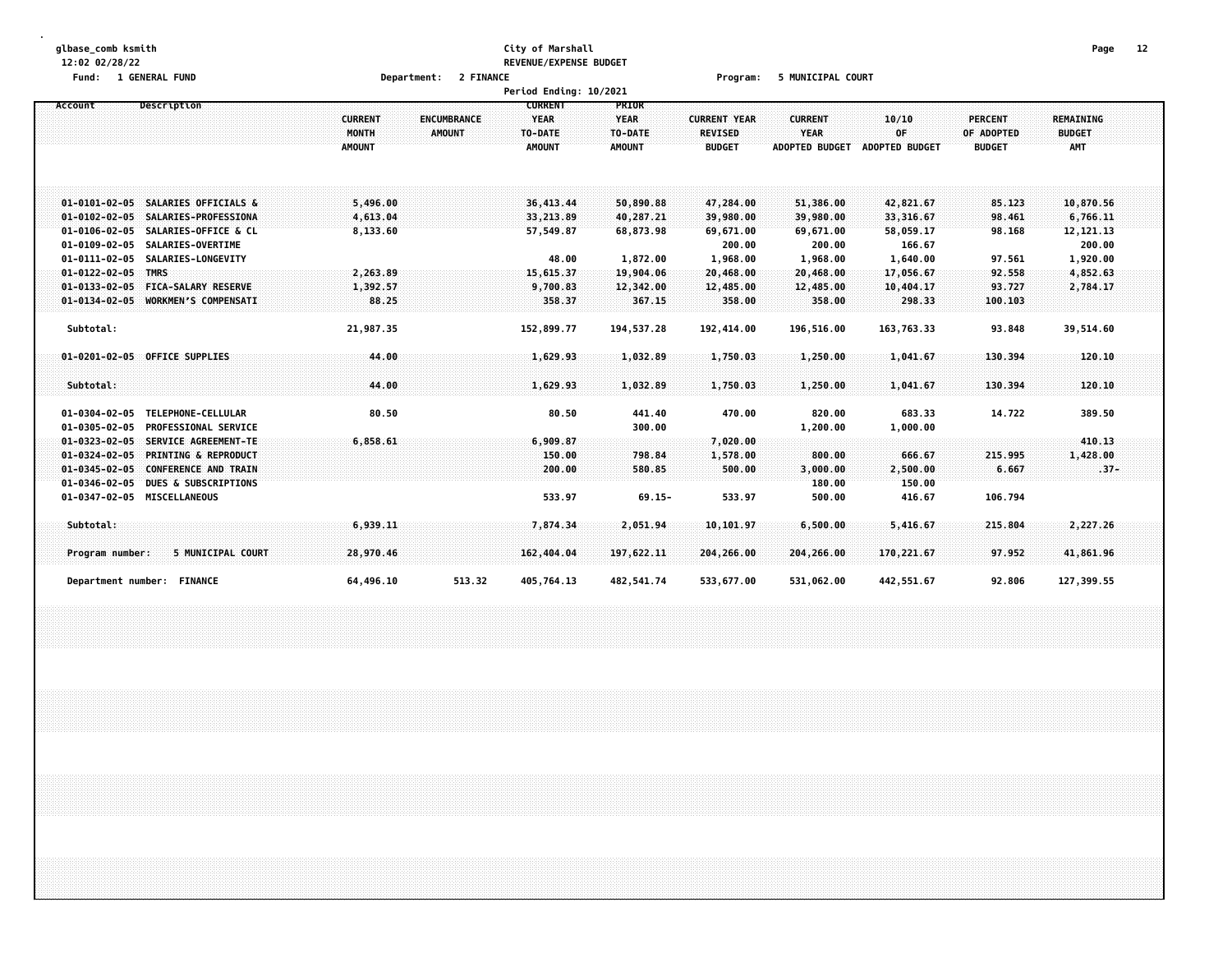## **glbase\_comb ksmith City of Marshall Page 13 12:02 02/28/22 REVENUE/EXPENSE BUDGET**

**Fund: 1 GENERAL FUND Department: 3 POLICE Program: 2 SPECIAL SERVICES**

|                                                                                                           |                                          |                              | Period Ending: 10/2021                                    |                                           |                                                        |                                                 |                                      |                                               |                                                 |  |
|-----------------------------------------------------------------------------------------------------------|------------------------------------------|------------------------------|-----------------------------------------------------------|-------------------------------------------|--------------------------------------------------------|-------------------------------------------------|--------------------------------------|-----------------------------------------------|-------------------------------------------------|--|
| Description<br>Account                                                                                    | <b>CURRENT</b><br>MONTH<br><b>AMOUNT</b> | ENCUMBRANCE<br><b>AMOUNT</b> | <b>CURRENT</b><br><b>YEAR</b><br>TO-DATE<br><b>AMOUNT</b> | PRIOR<br><b>YEAR</b><br>TO-DATE<br>AMOUNT | <b>CURRENT YEAR</b><br><b>REVISED</b><br><b>BUDGET</b> | <b>CURRENT</b><br>YEAR<br><b>ADOPTED BUDGET</b> | 10/10<br>OF<br><b>ADOPTED BUDGET</b> | <b>PERCENT</b><br>OF ADOPTED<br><b>BUDGET</b> | <b>REMAINING</b><br><b>BUDGET</b><br><b>AMT</b> |  |
| 01-0101-03-02 SALARIES-OFFICIAL &                                                                         | 11,460.00                                |                              | 80,756.64                                                 | 95,745.28                                 | 96,676.00                                              | 96,676.00                                       | 80,563.33                            | 99.339                                        | 15,919.36                                       |  |
| 01-0102-03-02 SALARIES PROFESSIONA                                                                        | 15,600.00                                |                              | 114,764.00                                                | 135,690.47                                | 135,200.00                                             | 135,200.00                                      | 112,666.67                           | 100.269                                       | 20,436.00                                       |  |
| $01 - 0104 - 03 - 02$<br>SALARIES PROTECTIVE                                                              |                                          |                              | 11,906.73                                                 |                                           |                                                        |                                                 |                                      |                                               | 11,906.73-                                      |  |
| $01 - 0106 - 03 - 02$<br>SALARIES-OFFICE & CL                                                             | 42,450.47                                |                              | 296,427.32                                                | 372,520.94                                | 438,006.00                                             | 438,006.00                                      | 365,005.00                           | 81.234                                        | 141,578.68                                      |  |
| $01 - 0109 - 03 - 02$<br>SALARIES-OVERTIME                                                                | 7,182.63                                 |                              | 33,440.34                                                 | 29,382.77                                 | 10,903.00                                              | 10,903.00                                       | 9,085.83                             | 392.463                                       | 22,537.34-                                      |  |
| $01 - 0111 - 03 - 02$<br>SALARIES-LONGEVITY                                                               | 72.00                                    |                              | 712.00                                                    | 7,384.00                                  | 8,484.00                                               | 8,484.00                                        | 7,070.00                             | 83.498                                        | 7,772.00                                        |  |
| $01 - 0112 - 03 - 02$<br>SALARIES-INCENTIVE                                                               | 719.97                                   |                              | 5,183.78                                                  | 6,287.74                                  | 6,240.00                                               | 6,240.00                                        | 5,200.00                             | 98.457                                        | 1,056.22                                        |  |
| $01 - 0113 - 03 - 02$<br>UNIFORM ALLOWANCES                                                               | 360.00                                   |                              | 1,800.00                                                  | 2,124.00                                  | 1,440.00                                               | 1,440.00                                        | 1,200.00                             | 150.000                                       | 360.00                                          |  |
| $01 - 0115 - 03 - 02$<br>SPECIAL ASSIGNMENT P                                                             | 338.45                                   |                              | 2,526.84                                                  | 2,519.13                                  | 5,834.00                                               | 5,834.00                                        | 4,861.67                             | 53.333                                        | 3,307.16                                        |  |
| $01 - 0122 - 03 - 02$<br><b>TMRS</b>                                                                      | 13,045.35                                |                              | 91,765.83                                                 | 107,919.60                                | 117,953.00                                             | 117,953.00                                      | 98,294.17                            | 93.865                                        | 26,187.17                                       |  |
| $01 - 0130 - 03 - 02$<br>RELIEF FUND PAYMENT                                                              | 12.00                                    |                              | 70.06                                                     | 101.20                                    | 84.00                                                  | 84.00                                           | 70.00                                | 96.500                                        | 13.94                                           |  |
| 01-0133-03-02 FICA                                                                                        | 4,119.72                                 |                              | 28,603.72                                                 | 34,009.69                                 | 38,714.00                                              | 38,714.00                                       | 32,261.67                            | 89,419                                        | 10,110.28                                       |  |
| $01 - 0134 - 03 - 02$<br><b>WORKER'S COMPENSATIO</b>                                                      | 1,205.50                                 |                              | 4,739.68                                                  | 5,759.33                                  | 4,684.00                                               | 4,684.00                                        | 3,903.33                             | 101.189                                       | $55.68 -$                                       |  |
| 01-0162-03-02 HSA                                                                                         | 116.88                                   |                              | 194.80                                                    |                                           |                                                        |                                                 |                                      |                                               | 194.80-                                         |  |
| $01 - 0163 - 03 - 02$<br><b>WEAPON REPLACEMENT A</b>                                                      |                                          |                              |                                                           | 1,350.00                                  | 1,350.00                                               | 1,350.00                                        | 1,125.00                             | 114.815                                       | 1,350.00                                        |  |
| Subtotal:                                                                                                 | 96,682.97                                |                              | 672,891.74                                                | 800,794.15                                | 865,568.00                                             | 865,568.00                                      | 721,306.67                           | 93.883                                        | 192,676.26                                      |  |
| 01-0201-03-02 OFFICE SUPPLIES                                                                             | 618.40                                   | 191.37                       |                                                           |                                           | 9,950.27                                               |                                                 |                                      | 86.492                                        | 4,683.72                                        |  |
| $01 - 0205 - 03 - 02$<br>FUEL, OIL, & LUBE                                                                | 457.91                                   |                              | 5,075.18<br>2,726.76                                      | 7,348.07<br>906.50                        | 800.00                                                 | 10,000.00<br>800.00                             | 8,333.33<br>666.67                   | 387.891                                       | 1,926.76-                                       |  |
| $01 - 0206 - 03 - 02$<br><b>CLOTHING</b>                                                                  |                                          |                              |                                                           | 781.94                                    |                                                        |                                                 |                                      |                                               |                                                 |  |
| 01-0208-03-02 FOOD SUPPLIES                                                                               |                                          |                              |                                                           | 135.11                                    |                                                        |                                                 |                                      |                                               |                                                 |  |
| 01-0213-03-02 MOTOR VEHICLE                                                                               |                                          |                              | 1,101.92                                                  | 1,480.02                                  | 1,101.92                                               |                                                 |                                      |                                               |                                                 |  |
| 01-0217-03-02 OTHER SUPPLIES                                                                              |                                          |                              | 420.64                                                    | 3,625.78                                  | 1,266.00                                               | 1,266.00                                        | 1,055.00                             | 33.226                                        | 845.36                                          |  |
| $01 - 0218 - 03 - 02$<br>SMALL TOOLS & MINOR                                                              |                                          |                              | 1,104.98                                                  | 125.94                                    | 1,104.98                                               | 174.00                                          | 145.00                               | 635.046                                       |                                                 |  |
| $01 - 0223 - 03 - 02$<br><b>WELFARE &amp; MORALE</b>                                                      | 86.00                                    |                              | 157.02                                                    | 160.32                                    |                                                        | 750.00                                          | 625.00                               | 20,936                                        | $157.02 -$                                      |  |
| 01-0225-03-02 TACTICAL                                                                                    | 1,387.08                                 |                              | 1,421.16                                                  | 3,739.79                                  | 8,000.00                                               | 8,000.00                                        | 6,666.67                             | 17.924                                        | 6,578.84                                        |  |
| 01-0239-03-02 WELFARE & MORAL                                                                             |                                          |                              | 46.93                                                     |                                           | 750.00                                                 |                                                 |                                      |                                               | 703.07                                          |  |
| Subtotal:                                                                                                 | 2,549.39                                 | 191.37                       | 12,054.59                                                 | 18,303.47                                 | 22,973.17                                              | 20,990.00                                       | 17,491.67                            | 76.349                                        | 10,727.21                                       |  |
|                                                                                                           |                                          |                              |                                                           |                                           |                                                        |                                                 |                                      |                                               |                                                 |  |
| 01-0304-03-02 TELEPHONE-CELLULAR                                                                          | 3,176.92                                 |                              | 8,250.16                                                  | 19,098.87                                 | 17,900.00                                              | 17,900.00                                       | 14,916.67                            | 54.956                                        | 9,649.84                                        |  |
| $01 - 0305 - 03 - 02$<br><b>OTHER PROFESSIONAL S</b>                                                      |                                          |                              | 7,336.07                                                  | 9,960.00                                  | 7,336.07                                               | 1,800.00                                        | 1,500.00                             | 407.559                                       |                                                 |  |
| $01 - 0306 - 03 - 02$<br><b>DRUG TESTING</b>                                                              |                                          |                              |                                                           | 100.00                                    | 750.00                                                 | 750.00                                          | 625.00                               | 50.981                                        | 750.00                                          |  |
| $01 - 0309 - 03 - 02$<br><b>RADIO REPAIRS</b>                                                             |                                          |                              |                                                           | 734.79                                    | 4,100.00                                               | 4,100.00                                        | 3,416.67                             |                                               | 4,100.00                                        |  |
| $01 - 0311 - 03 - 02$<br>TRANSPORTATION                                                                   | 650.00                                   |                              | 5,250.00                                                  | 6,500.00                                  | 6,000.00                                               | 6,000.00                                        | 5,000.00                             | 120.000                                       | 750.00                                          |  |
| $01 - 0315 - 03 - 02$<br>PRE-EMPL TESTING-NON                                                             |                                          |                              |                                                           | 190.00                                    | 500.00                                                 | 500.00                                          | 416.67                               |                                               | 500.00                                          |  |
| $01 - 0317 - 03 - 02$<br>ACCREDITATION/RECOGN                                                             |                                          |                              |                                                           | 3,200.00                                  | 1,600.00                                               | 1,600.00                                        | 1,333.33                             |                                               | 1,600.00                                        |  |
| $01 - 0323 - 03 - 02$<br>SERVICE AGREEMENT-TE<br>$01 - 0324 - 03 - 02$<br><b>PRINTING &amp; REPRODUCT</b> | 4,506.02                                 | 128.48                       | 74,252.26<br>1,316.08                                     | 61,186.01                                 | 85,306.45                                              | 92,452.00                                       | 77,043.33                            | 93.754<br>87.739                              | 10,925.71<br>183.92                             |  |
| $01 - 0340 - 03 - 02$<br>REPAIR & MAINTENANCE                                                             |                                          |                              |                                                           | 3,024.16<br>38.00                         | 1,500.00                                               | 1,500.00                                        | 1,250.00                             |                                               |                                                 |  |
| 01-0342-03-02 REPAIR & MAINTENANCE                                                                        |                                          | 78.00                        | 514.08                                                    | 19.94                                     | 1,300.00                                               | 1,300.00                                        | 1,083.33                             | 45.468                                        | 707.92                                          |  |
|                                                                                                           |                                          |                              |                                                           |                                           |                                                        |                                                 |                                      |                                               |                                                 |  |
|                                                                                                           |                                          |                              |                                                           |                                           |                                                        |                                                 |                                      |                                               |                                                 |  |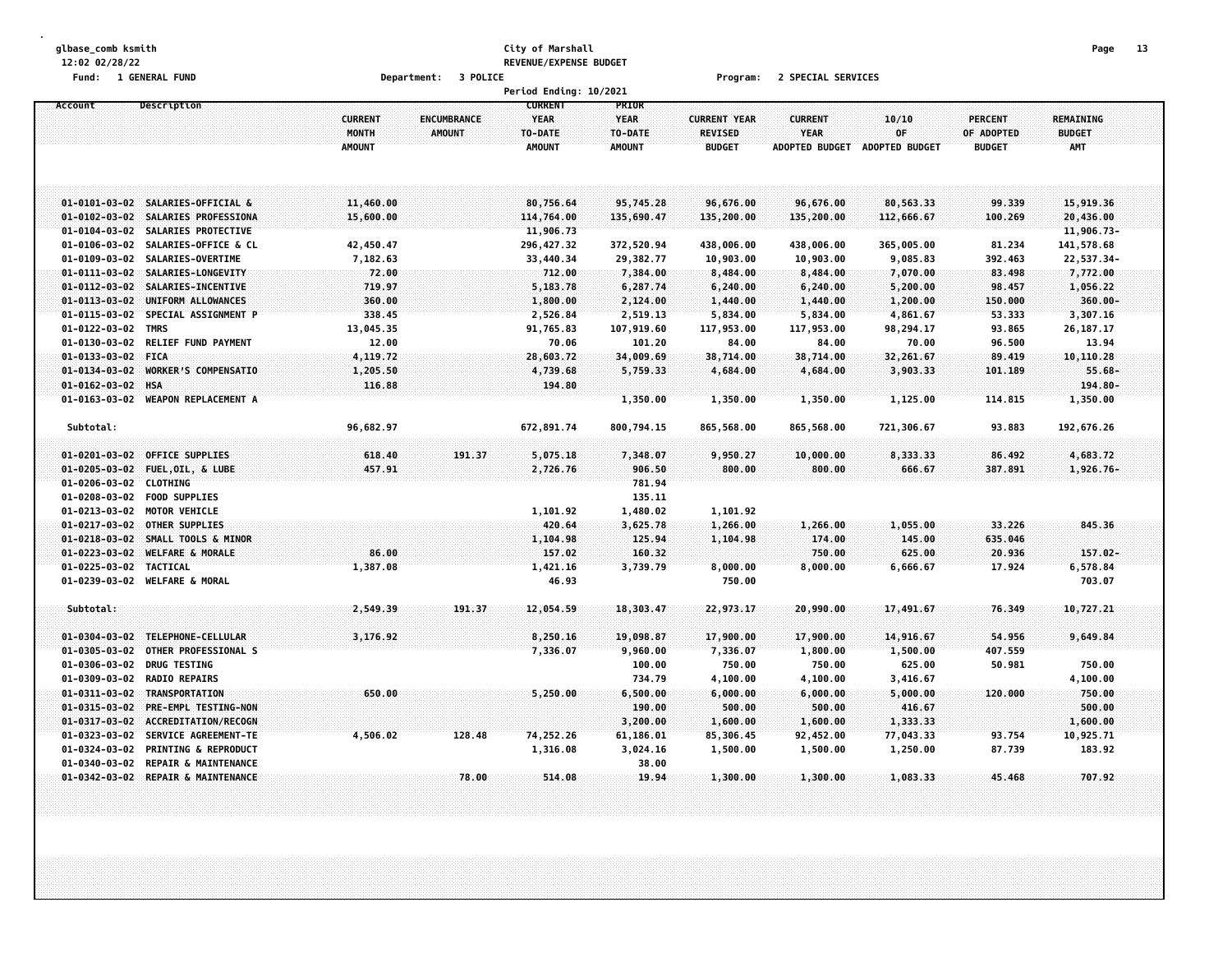#### **glbase\_comb ksmith City of Marshall Page 14 12:02 02/28/22 REVENUE/EXPENSE BUDGET Fund: 1 GENERAL FUND Department: 3 POLICE Program: 2 SPECIAL SERVICES**

|         | . unu. |           |                 | <b>T ALMENTE LAMB</b>                                                                                                                                           |                    |  |  |  |                                          |  |             |               |        | pehantment. 3 LATTER |  |                                                           |                                                        | Period Ending: 10/2021 |                                                  |                                            |  | rivyiam. Z əricini əlmiliciə                           |        |  |                                   |                  |                               |             |                                                     |  |                                                   |  |                                          |                     |  |
|---------|--------|-----------|-----------------|-----------------------------------------------------------------------------------------------------------------------------------------------------------------|--------------------|--|--|--|------------------------------------------|--|-------------|---------------|--------|----------------------|--|-----------------------------------------------------------|--------------------------------------------------------|------------------------|--------------------------------------------------|--------------------------------------------|--|--------------------------------------------------------|--------|--|-----------------------------------|------------------|-------------------------------|-------------|-----------------------------------------------------|--|---------------------------------------------------|--|------------------------------------------|---------------------|--|
| Account |        |           |                 | Description                                                                                                                                                     |                    |  |  |  | <b>CURRENT</b><br>MONTH<br><b>AMOUNT</b> |  | ENCUMBRANCE | <b>AMOUNT</b> |        |                      |  | <b>CURRENT</b><br><b>YEAR</b><br>TO-DATE<br><b>AMOUNT</b> |                                                        |                        | PRIOR<br><b>YEAR</b><br>TO-DATE<br><b>AMOUNT</b> |                                            |  | <b>CURRENT YEAR</b><br><b>REVISED</b><br><b>BUDGET</b> |        |  | <b>CURRENT</b><br>YEAR            |                  | ADOPTED BUDGET ADOPTED BUDGET | 10/10<br>0F |                                                     |  | <b>PERCENT</b><br>OF ADOPTED<br><b>BUDGET</b>     |  | REMAINING<br><b>BUDGET</b><br><b>AMT</b> |                     |  |
|         |        |           |                 | 01-0344-03-02 RENTALS<br>01-0345-03-02 CONFERENCE & TRAININ<br>01-0346-03-02 DUES & SUBSCRIPTIONS<br>01-0347-03-02 MISCELLANEOUS<br>01-0359-03-02 JAIL CONTRACT |                    |  |  |  | 1,884.00                                 |  |             |               |        |                      |  |                                                           | 98.46<br>2,635.85<br>1,136.40<br>2,388.08<br>15,616.00 |                        |                                                  | 3,325.04<br>1,105.44<br>71.91<br>24,260.00 |  | 2,635.85<br>1,136.40<br>2,388.08<br>40,020.00          | 348.00 |  | 2,200.00<br>1,000.00<br>40,020.00 | 348.00<br>915.00 |                               |             | 290.00<br>1,833.33<br>762.50<br>833.33<br>33,350.00 |  | 28.293<br>119.811<br>124.197<br>238.808<br>58.771 |  |                                          | 249.54<br>24,404.00 |  |
|         |        |           |                 | 01-0382-03-02 PRE-EMPLOYMENT TESTI                                                                                                                              |                    |  |  |  |                                          |  |             |               |        |                      |  |                                                           | 25.53                                                  |                        |                                                  |                                            |  |                                                        |        |  |                                   |                  |                               |             |                                                     |  |                                                   |  |                                          | $25.53 -$           |  |
|         |        | Subtotal: |                 | 01-0440-03-02 OTHER MACHIN & EQUIP                                                                                                                              |                    |  |  |  | 10,216.94                                |  |             |               | 206.48 |                      |  |                                                           | 118,818.97                                             |                        |                                                  | 132,814.16<br>2,659.10                     |  | 172,820.85                                             |        |  | 172,385.00                        |                  |                               |             | 143,654.17                                          |  | 83.038                                            |  |                                          | 53,795.40           |  |
|         |        | Subtotal: | Program number: |                                                                                                                                                                 | 2 SPECIAL SERVICES |  |  |  | 109,449.30                               |  |             |               | 397.85 |                      |  |                                                           | 803,765.30                                             |                        |                                                  | 2,659.10<br>954,570.88                     |  | 1,061,362.02                                           |        |  | 1,058,943.00                      |                  |                               |             | 882,452.50                                          |  | 91.770                                            |  |                                          | 257,198.87          |  |
|         |        |           |                 |                                                                                                                                                                 |                    |  |  |  |                                          |  |             |               |        |                      |  |                                                           |                                                        |                        |                                                  |                                            |  |                                                        |        |  |                                   |                  |                               |             |                                                     |  |                                                   |  |                                          |                     |  |
|         |        |           |                 |                                                                                                                                                                 |                    |  |  |  |                                          |  |             |               |        |                      |  |                                                           |                                                        |                        |                                                  |                                            |  |                                                        |        |  |                                   |                  |                               |             |                                                     |  |                                                   |  |                                          |                     |  |
|         |        |           |                 |                                                                                                                                                                 |                    |  |  |  |                                          |  |             |               |        |                      |  |                                                           |                                                        |                        |                                                  |                                            |  |                                                        |        |  |                                   |                  |                               |             |                                                     |  |                                                   |  |                                          |                     |  |
|         |        |           |                 |                                                                                                                                                                 |                    |  |  |  |                                          |  |             |               |        |                      |  |                                                           |                                                        |                        |                                                  |                                            |  |                                                        |        |  |                                   |                  |                               |             |                                                     |  |                                                   |  |                                          |                     |  |
|         |        |           |                 |                                                                                                                                                                 |                    |  |  |  |                                          |  |             |               |        |                      |  |                                                           |                                                        |                        |                                                  |                                            |  |                                                        |        |  |                                   |                  |                               |             |                                                     |  |                                                   |  |                                          |                     |  |
|         |        |           |                 |                                                                                                                                                                 |                    |  |  |  |                                          |  |             |               |        |                      |  |                                                           |                                                        |                        |                                                  |                                            |  |                                                        |        |  |                                   |                  |                               |             |                                                     |  |                                                   |  |                                          |                     |  |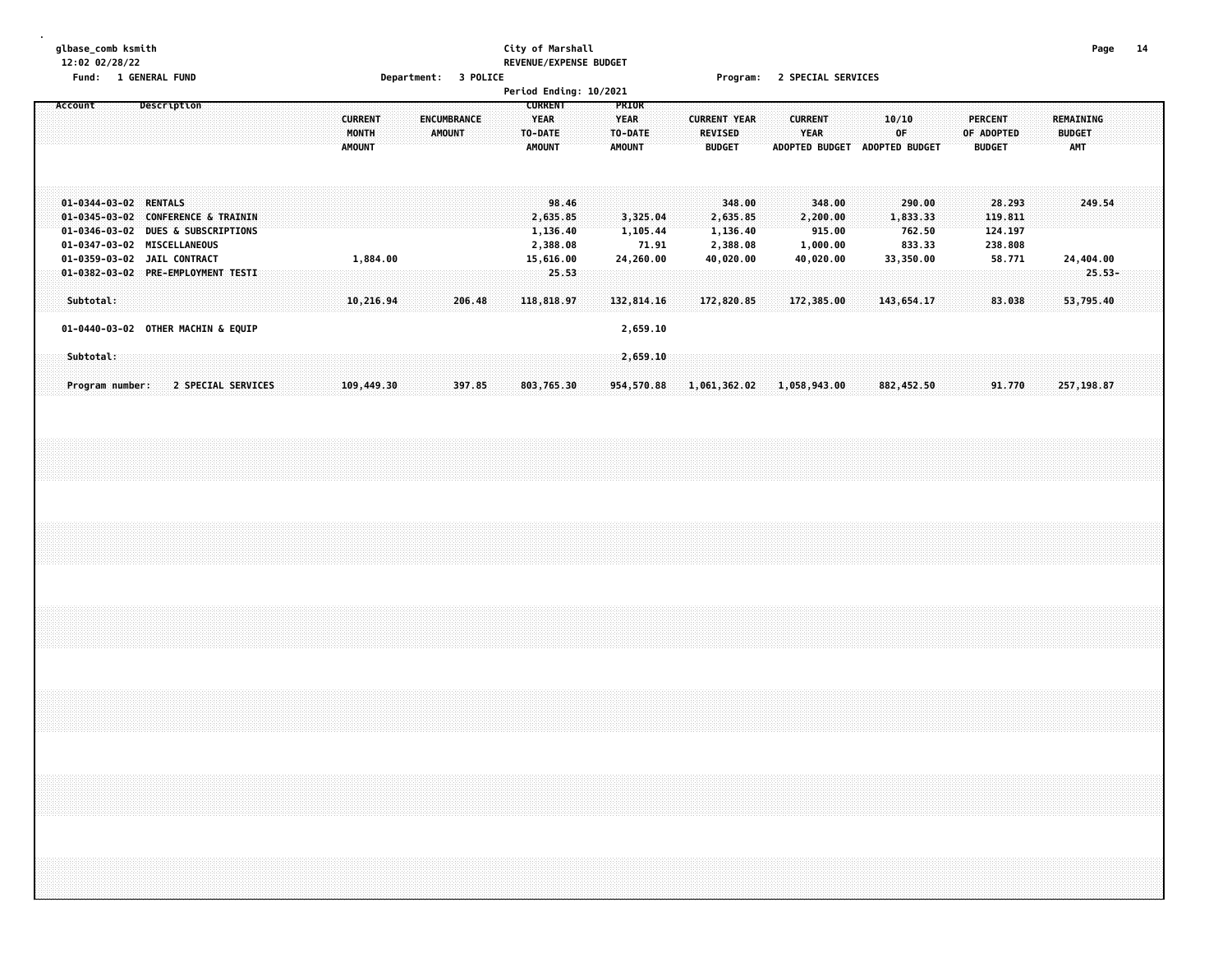#### **glbase\_comb ksmith City of Marshall Page 15 12:02 02/28/22 REVENUE/EXPENSE BUDGET Fund: 1 GENERAL FUND Department: 3 POLICE Program: 3 PATROL**

|                       |                                 |                |                    | Period Ending: 10/2021 |               |                     |                       |                |                |                  |  |
|-----------------------|---------------------------------|----------------|--------------------|------------------------|---------------|---------------------|-----------------------|----------------|----------------|------------------|--|
| Account               | Description                     |                |                    | <b>CURRENT</b>         | PRIOR         |                     |                       |                |                |                  |  |
|                       |                                 | <b>CURRENT</b> | <b>ENCUMBRANCE</b> | <b>YEAR</b>            | <b>YEAR</b>   | <b>CURRENT YEAR</b> | <b>CURRENT</b>        | 10/10          | <b>PERCENT</b> | <b>REMAINING</b> |  |
|                       |                                 | MONTH          | <b>AMOUNT</b>      | TO-DATE                | TO-DATE       | <b>REVISED</b>      | <b>YEAR</b>           | OF             | OF ADOPTED     | <b>BUDGET</b>    |  |
|                       |                                 | <b>AMOUNT</b>  |                    | <b>AMOUNT</b>          | <b>AMOUNT</b> | <b>BUDGET</b>       | <b>ADOPTED BUDGET</b> | ADOPTED BUDGET | <b>BUDGET</b>  | <b>AMT</b>       |  |
|                       |                                 |                |                    |                        |               |                     |                       |                |                |                  |  |
|                       |                                 |                |                    |                        |               |                     |                       |                |                |                  |  |
|                       |                                 |                |                    |                        |               |                     |                       |                |                |                  |  |
| $01 - 0102 - 03 - 03$ | SALARIES-PROFESSIONA            | 39,684.00      |                    | 291,209.31             | 344, 151.42   | 345,413.00          | 345,413.00            | 287,844.17     | 99.626         | 54,203.69        |  |
| $01 - 0103 - 03 - 03$ | SALARIES-TECHNICIAN             | 14,952.32      |                    | 107,391.70             | 124,837.76    | 202,062.00          | 244,192.00            | 203,493.33     | 52.095         | 94,670.30        |  |
| $01 - 0104 - 03 - 03$ | SALARIES-PROTECTIVE             | 138,859.46     |                    | 968,044.71             | 1,329,406.62  | 1,337,537.00        | 1,337,537.00          | 1, 114, 614.17 | 86.064         | 369,492.29       |  |
| $01 - 0109 - 03 - 03$ | SALARIES-OVERTIME               | 16,306.09      |                    | 92,843.34              | 91,756.52     | 40,653.00           | 40,653.00             | 33,877.50      | 266.242        | 52,190.34-       |  |
| $01 - 0111 - 03 - 03$ | SALARIES-LONGEVITY              | 296.67         |                    | 325.67                 | 14,364.67     | 16,812.00           | 16,812.00             | 14,010.00      | 84.592         | 16,486.33        |  |
| $01 - 0112 - 03 - 03$ | SALARIES-INCENTIVE              | 5,615.21       |                    | 34,365.92              | 29,935.66     | 30,120.00           | 30,120.00             | 25,100.00      | 132.926        | $4,245.92 -$     |  |
| $01 - 0113 - 03 - 03$ | UNIFORM ALLOWANCE               |                |                    | 180.00                 |               |                     |                       |                |                | 180.00-          |  |
| $01 - 0115 - 03 - 03$ | SPECIAL ASSIGNMENT P            | 600.00         |                    | 3,260.00               | 11,750.00     | 1,550.00            | 1,550.00              | 1,291.67       | 210.323        | 1,710.00-        |  |
| $01 - 0122 - 03 - 03$ | <b>TMRS</b>                     | 35,929.69      |                    | 248,506.04             | 321,131.20    | 338,217.00          | 338,217.00            | 281,847.50     | 88.581         | 89,710.96        |  |
| $01 - 0130 - 03 - 03$ | <b>RELIEF FUND PAYMENTS</b>     | 52.00          |                    | 263.94                 | 341.40        | 253.00              | 253.00                | 210.83         | 124.087        | $10.94 -$        |  |
| $01 - 0133 - 03 - 03$ | <b>FICA</b>                     | 3,104.83       |                    | 23, 231.75             | 32,701.81     | 29,525.00           | 29,525.00             | 24,604.17      | 93.684         | 6,293.25         |  |
| $01 - 0134 - 03 - 03$ | WORKER'S COMPENSATIO            | 7,341.78       |                    | 30,611.35              | 40,172.09     | 30,840.00           | 30,840.00             | 25,700.00      | 99.259         | 228.65           |  |
| $01 - 0163 - 03 - 03$ | <b>WEAPON REPLACEMENT A</b>     |                |                    |                        | 16,275.00     | 19,950.00           | 19,950.00             | 16,625.00      | 84.211         | 19,950.00        |  |
| $01 - 0165 - 03 - 03$ | <b>OVERTIME REIMBURSEME</b>     | 380.87-        |                    | 2,841.88-              | 18,576.33-    |                     |                       |                |                | 2,841.88         |  |
| Subtotal:             |                                 | 262,361.18     |                    | 1,797,391.85           | 2,338,247.82  | 2,392,932.00        | 2,435,062.00          | 2,029,218.33   | 88.675         | 595,540.15       |  |
|                       |                                 |                |                    |                        |               |                     |                       |                |                |                  |  |
| $01 - 0201 - 03 - 03$ | <b>OFFICE SUPPLIES</b>          |                |                    | 49.73                  |               | 49.73               |                       |                |                |                  |  |
| $01 - 0203 - 03 - 03$ | <b>MEDICAL &amp; CHEMICAL</b>   | 58.00          |                    | 104.65                 |               |                     |                       |                |                | $104.65 -$       |  |
| $01 - 0205 - 03 - 03$ | FUEL, OIL & LUBE                | 13,629.55      | 4,160.00           | 83,924.16              | 65,118.98     | 86,668.00           | 86,668.00             | 72,223.33      | 111.754        | $1,416.16-$      |  |
| $01 - 0206 - 03 - 03$ | <b>CLOTHING</b>                 | 1,215.18       | 179.40             | 6,462.55               | 21, 155.61    | 9,750.00            | 9,750.00              | 8,125.00       | 74.661         | 3,108.05         |  |
| $01 - 0213 - 03 - 03$ | MOTOR VEHICLE                   | $3,565.12 -$   | 8,200.00           | 23,126.82              | 50,652.07     | 47,794.10           | 58,527.00             | 48,772.50      | 83.974         | 16,467.28        |  |
| $01 - 0214 - 03 - 03$ | POLICE CAR GRAPHIC S            |                |                    | 1,035.00               | 360.00        |                     |                       |                |                | $1,035.00 -$     |  |
| $01 - 0216 - 03 - 03$ | IN-CAR MEDIA                    |                |                    |                        |               |                     | 8,000.00              | 6,666.67       |                |                  |  |
| $01 - 0217 - 03 - 03$ | OTHER SUPPLIES                  | 850.22         |                    | 3,858.78               | 331.42        | 15,800.00           | 15,800.00             | 13, 166.67     | 25.245         | 11,941.22        |  |
| $01 - 0218 - 03 - 03$ | SMALL TOOLS & MINOR             | 235.21         |                    | 904,39                 | 1,227.55      | 1,500.00            | 1,500.00              | 1,250.00       | 60.293         | 595.61           |  |
| $01 - 0224 - 03 - 03$ | AMMUNITION                      |                |                    | 4,369.32               | 6,013.07      | 6,660.00            | 6,660.00              | 5,550.00       | 65.605         | 2,290.68         |  |
| $01 - 0228 - 03 - 03$ | <b>PERSONNEL PROTECTVE</b>      | 649.08         | 3,712.80           | 3,022.80               |               | 4,000.00            | 4,000.00              | 3,333.33       | 93.199         | 2,735.60-        |  |
| $01 - 0238 - 03 - 03$ | IN CARE MEDIA                   |                |                    |                        |               | 8,000.00            |                       |                |                | 8,000.00         |  |
|                       |                                 |                |                    |                        |               |                     |                       |                |                |                  |  |
| Subtotal:             |                                 | 13,072.12      | 16,252.20          | 126,858.20             | 144,858.70    | 180, 221.83         | 190,905.00            | 159,087.50     | 92.314         | 37, 111.43       |  |
| $01 - 0306 - 03 - 03$ | <b>DRUG TESTING</b>             |                |                    | 30.00                  | 530.00        | 750.00              | 750.00                | 625.00         | 4.000          | 720.00           |  |
| $01 - 0309 - 03 - 03$ | <b>RADIO REPAIRS</b>            | 734.79         | 1,000.00           | 3,555.41               | 1,588.75      | 4,000.00            | 4,000.00              | 3,333.33       | 91.612         | $555.41 -$       |  |
| $01 - 0332 - 03 - 03$ | <b>LIABILITY INSURANCE</b>      | 6,666.45       |                    | 26,790.78              | 26,383.75     | 41,425.00           | 41,425.00             | 34,520.83      | 64.673         | 14,634.22        |  |
| $01 - 0342 - 03 - 03$ | REPAIR & MAINTENANCE            | 751.40         |                    | 12,520.38              | 9,904.76      | 11,700.00           | 3,000.00              | 2,500.00       | 417.346        | $820.38 -$       |  |
| $01 - 0345 - 03 - 03$ | CONFERENCE & TRAININ            | 1,531.33       |                    | 18,217.73              | 7,092.22      | 16,700.00           | 10,000.00             | 8,333.33       | 199,154        | 1,517.73-        |  |
| $01 - 0346 - 03 - 03$ | <b>DUES &amp; SUBSCRIPTIONS</b> |                |                    | 335.00                 |               | 1,190.00            | 1,190.00              | 991.67         | 33.193         | 855.00           |  |
| $01 - 0347 - 03 - 03$ | <b>MISCELLANEOUS</b>            | 50.44          |                    | 518.82                 | 2,202.78      | 2,000.00            | 2,000.00              | 1,666.67       | 65.939         | 1,481.18         |  |
| $01 - 0351 - 03 - 03$ | <b>LAUNDRY SERVICE</b>          | 8.97           |                    | 238.52                 | 721.85        | 1,740.00            | 1,740.00              | 1,450.00       | 14.739         | 1,501.48         |  |
|                       |                                 |                |                    |                        |               |                     |                       |                |                |                  |  |
| Subtotal:             |                                 | 9,743.38       | 1,000.00           | 62,206.64              | 48, 424. 11   | 79,505.00           | 64,105.00             | 53,420.83      | 101.227        | 16,298.36        |  |
|                       |                                 |                |                    |                        |               |                     |                       |                |                |                  |  |
|                       |                                 |                |                    |                        |               |                     |                       |                |                |                  |  |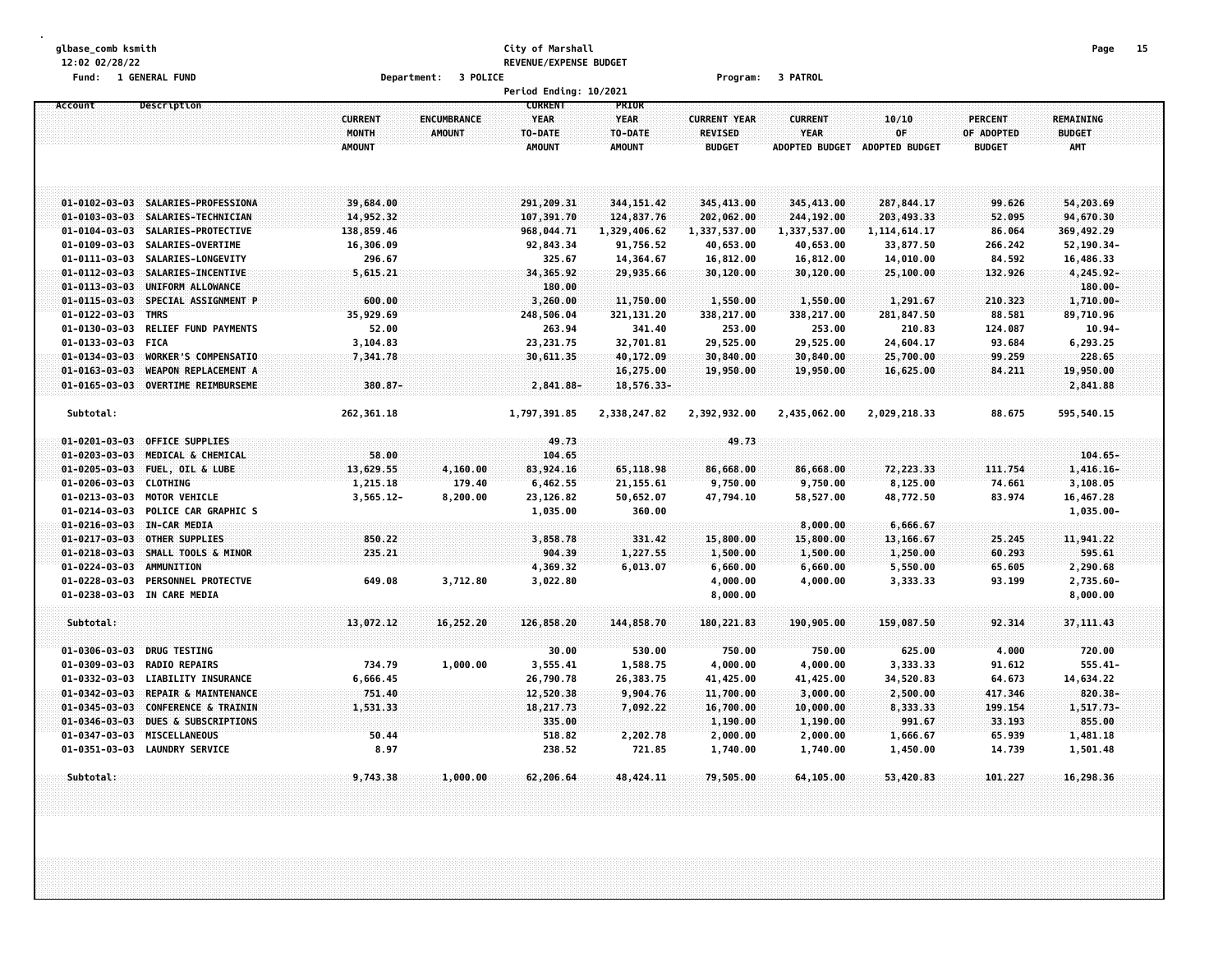#### **glbase\_comb ksmith City of Marshall Page 16 12:02 02/28/22 REVENUE/EXPENSE BUDGET Fund: 1 GENERAL FUND Department: 3 POLICE Program: 3 PATROL**

|                                                                   | <b>Pepur ements</b><br>- - - - -                        | Period Ending: 10/2021                                                      |                                                          |                                             |                            |
|-------------------------------------------------------------------|---------------------------------------------------------|-----------------------------------------------------------------------------|----------------------------------------------------------|---------------------------------------------|----------------------------|
| Description<br>Account                                            | <b>CURRENT</b><br>ENCUMBRANCE<br>MONTH<br><b>AMOUNT</b> | <b>CURRENT</b><br>PRIOR<br><b>YEAR</b><br><b>YEAR</b><br>TO-DATE<br>TO-DATE | <b>CURRENT YEAR</b><br><b>CURRENT</b><br>YEAR<br>REVISED | 10/10<br><b>PERCENT</b><br>0F<br>OF ADOPTED | REMAINING<br><b>BUDGET</b> |
|                                                                   | <b>AMOUNT</b>                                           | <b>AMOUNT</b><br><b>AMOUNT</b>                                              | <b>BUDGET</b><br>ADOPTED BUDGET ADOPTED BUDGET           | <b>BUDGET</b>                               | AMT                        |
| 01-0425-03-03 CARS & TRUCKS<br>01-0460-03-03 LEASE/PURCHASE PAYME |                                                         | 6,340.34<br>384,047.78<br>122,459.32<br>216,402.53                          | 216,404.00<br>216,404.00                                 | 180,336.67<br>56.588                        | $6,340.34-$<br>93,944.68   |
| Subtotal:                                                         |                                                         | 128,799.66<br>600,450.31                                                    | 216,404.00<br>216,404.00                                 | 180,336.67<br>59.518                        | 87,604.34                  |
| Program number:<br>3 PATROL                                       | 285,176.68<br>17,252.20                                 | 2, 115, 256.35<br>3, 131, 980.94                                            | 2,906,476.00<br>2,869,062.83                             | 2,422,063.33<br>87.020                      | 736,554.28                 |
|                                                                   |                                                         |                                                                             |                                                          |                                             |                            |
|                                                                   |                                                         |                                                                             |                                                          |                                             |                            |
|                                                                   |                                                         |                                                                             |                                                          |                                             |                            |
|                                                                   |                                                         |                                                                             |                                                          |                                             |                            |
|                                                                   |                                                         |                                                                             |                                                          |                                             |                            |
|                                                                   |                                                         |                                                                             |                                                          |                                             |                            |
|                                                                   |                                                         |                                                                             |                                                          |                                             |                            |
|                                                                   |                                                         |                                                                             |                                                          |                                             |                            |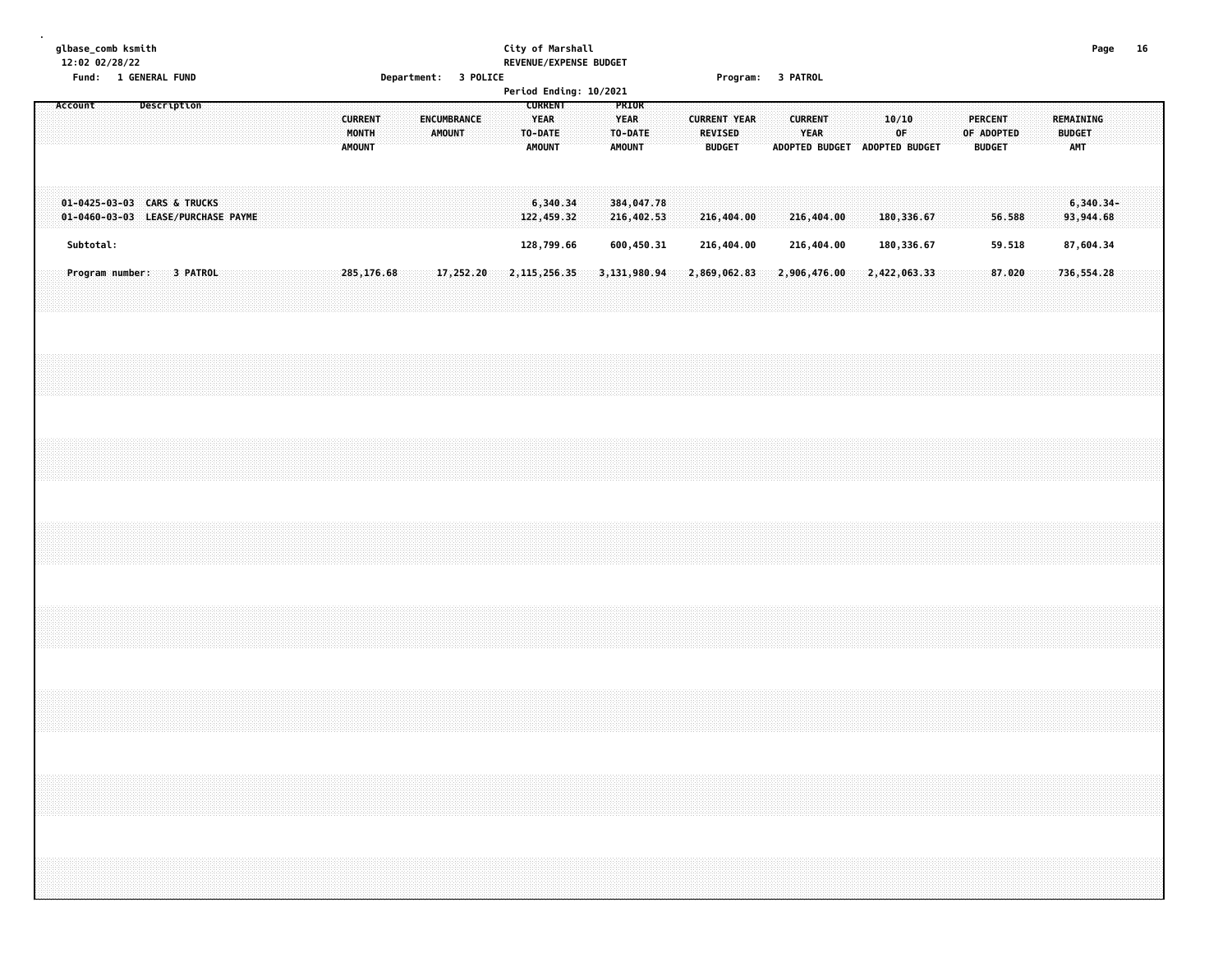#### **glbase\_comb ksmith City of Marshall Page 17 12:02 02/28/22 REVENUE/EXPENSE BUDGET Fund: 1 GENERAL FUND Department: 3 POLICE Program: 4 CID DIVISION**

|                       |                                 |                                                 |                              | Period Ending: 10/2021                                    |                                                  |                                                        |                                                        |                               |                                        |                                          |  |
|-----------------------|---------------------------------|-------------------------------------------------|------------------------------|-----------------------------------------------------------|--------------------------------------------------|--------------------------------------------------------|--------------------------------------------------------|-------------------------------|----------------------------------------|------------------------------------------|--|
| Account               | Description                     | <b>CURRENT</b><br><b>MONTH</b><br><b>AMOUNT</b> | ENCUMBRANCE<br><b>AMOUNT</b> | <b>CURRENT</b><br><b>YEAR</b><br>TO-DATE<br><b>AMOUNT</b> | PRIOR<br><b>YEAR</b><br>TO-DATE<br><b>AMOUNT</b> | <b>CURRENT YEAR</b><br><b>REVISED</b><br><b>BUDGET</b> | <b>CURRENT</b><br><b>YEAR</b><br><b>ADOPTED BUDGET</b> | 10/10<br>OF<br>ADOPTED BUDGET | PERCENT<br>OF ADOPTED<br><b>BUDGET</b> | REMAINING<br><b>BUDGET</b><br><b>AMT</b> |  |
| $01 - 0102 - 03 - 04$ | SALARIES-PROFESSIONA            | 16,502.40                                       |                              | 120,565.00                                                | 146,091.20                                       | 147,876.00                                             | 147,876.00                                             | 123,230.00                    | 96.411                                 | 27,311.00                                |  |
| $01 - 0103 - 03 - 04$ | SALARIES-TECHNICIAN             | 28,588.80                                       |                              | 211, 279.44                                               | 248,083.86                                       | 252,725.00                                             | 252,725.00                                             | 210,604.17                    | 98.683                                 | 41,445.56                                |  |
| $01 - 0104 - 03 - 04$ | SALARIES-PROTECTIVE             | 44,851.20                                       |                              | 314,947.20                                                | 343,043.42                                       | 356,755.00                                             | 356,755.00                                             | 297,295.83                    | 105.074                                | 41,807.80                                |  |
| $01 - 0106 - 03 - 04$ | SALARIES-OFFICE & CL            | 3,427.20                                        |                              | 18,734.88                                                 | 28,107.37                                        | 28,381.00                                              | 28,381.00                                              | 23,650.83                     | 82.113                                 | 9,646.12                                 |  |
| $01 - 0109 - 03 - 04$ | SALARIES-OVERTIME               | 4,220.37                                        |                              | 23,022.81                                                 | 19,985.81                                        | 11,913.00                                              | 11,913.00                                              | 9,927.50                      | 248.270                                | 11, 109.81-                              |  |
| $01 - 0111 - 03 - 04$ | SALARIES-LONGEVITY              |                                                 |                              |                                                           | 9,512.00                                         | 9,772.00                                               | 9,772.00                                               | 8,143.33                      | 96.971                                 | 9,772.00                                 |  |
| $01 - 0112 - 03 - 04$ | SALARIES-INCENTIVE              | 2,753.08                                        |                              | 17,411.44                                                 | 21,591.38                                        | 20,880.00                                              | 20,880.00                                              | 17,400.00                     | 100.851                                | 3,468.56                                 |  |
| $01 - 0113 - 03 - 04$ | UNIFORM ALLOWANCE               | 1,680.00                                        |                              | 7,320.00                                                  | 8,088.00                                         | 7,920.00                                               | 7,920.00                                               | 6,600.00                      | 113.636                                | 600.00                                   |  |
| $01 - 0115 - 03 - 04$ | SPECIAL ASSIGNMENT P            |                                                 |                              | 200.00                                                    |                                                  |                                                        |                                                        |                               |                                        | $200.00 -$                               |  |
| $01 - 0122 - 03 - 04$ | <b>TMRS</b>                     | 16,946.03                                       |                              | 118,509.14                                                | 136, 121.44                                      | 140,030.00                                             | 140,030.00                                             | 116,691.67                    | 102.816                                | 21,520.86                                |  |
| $01 - 0130 - 03 - 04$ | <b>RELIEF FUND PAYMENTS</b>     | 24.00                                           |                              | 112.00                                                    | 104.40                                           | 96.00                                                  | 96.00                                                  | 80.00                         | 141.667                                | $16.00 -$                                |  |
| 01-0133-03-04         | <b>FICA</b>                     | 1,637.34                                        |                              | 11,482.29                                                 | 13,495.72                                        | 14,022.00                                              | 14,022.00                                              | 11,685.00                     | 99.649                                 | 2,539.71                                 |  |
| $01 - 0134 - 03 - 04$ | WORKER'S COMPENSATIO            | 3,180.00                                        |                              | 12, 194. 28                                               | 16,838.63                                        | 11,947.00                                              | 11,947.00                                              | 9,955.83                      | 102.070                                | $247.28 -$                               |  |
| $01 - 0162 - 03 - 04$ | <b>HSA</b>                      | 116.88                                          |                              | 194.80                                                    |                                                  |                                                        |                                                        |                               |                                        | $194.80 -$                               |  |
| $01 - 0163 - 03 - 04$ | <b>WEAPON REPLACEMENT A</b>     |                                                 |                              |                                                           | 7,350.00                                         | 6,825.00                                               | 6,825.00                                               | 5,687.50                      | 107.692                                | 6,825.00                                 |  |
| $01 - 0165 - 03 - 04$ | <b>OVERTIME REIMBURSEME</b>     |                                                 |                              | $9,592.77-$                                               | $1,604.21-$                                      |                                                        |                                                        |                               |                                        | 9,592.77                                 |  |
| Subtotal:             |                                 | 123,927.30                                      |                              | 846,380.51                                                | 996,809.02                                       | 1,009,142.00                                           | 1,009,142.00                                           | 840,951.67                    | 101.790                                | 162,761.49                               |  |
|                       |                                 |                                                 |                              |                                                           |                                                  |                                                        |                                                        |                               |                                        |                                          |  |
| $01 - 0205 - 03 - 04$ | <b>FUEL, OIL &amp; LUBE</b>     | 3,212.19                                        | 2,580.00                     | 19,196.30                                                 | 14,957.25                                        | 19,810.00                                              | 19,810.00                                              | 16,508.33                     | 114.116                                | $1,966.30 -$                             |  |
| $01 - 0206 - 03 - 04$ | <b>CLOTHING</b>                 |                                                 |                              | 153.23                                                    |                                                  |                                                        |                                                        |                               |                                        | $153.23 -$                               |  |
| $01 - 0213 - 03 - 04$ | <b>MOTOR VEHICLE</b>            | 340.79                                          | 3,035.00                     | 5,884.95                                                  | 4,407.74                                         | 5,000.00                                               | 5,000.00                                               | 4,166.67                      | 118.159                                | $3,919.95 -$                             |  |
| $01 - 0217 - 03 - 04$ | OTHER SUPPLIES                  |                                                 |                              | 2,123.60                                                  | 1,347.53                                         | 261.00                                                 | 261.00                                                 | 217.50                        | 1,381.360                              | $1,862.60 -$                             |  |
| $01 - 0218 - 03 - 04$ | <b>SMALL TOOLS &amp; MINOR</b>  |                                                 |                              | 2,487.63                                                  | 977.00                                           | 2,000.00                                               | 2,000.00                                               | 1,666.67                      | 340.659                                | $487.63 -$                               |  |
| Subtotal:             |                                 | 3,552.98                                        | 5,615.00                     | 29,845.71                                                 | 21,689.52                                        | 27,071.00                                              | 27,071.00                                              | 22,559.17                     | 144,384                                | 8,389.71-                                |  |
| 01-0342-03-04         | <b>REPAIR &amp; MAINTENANCE</b> |                                                 |                              | 331.52                                                    | 745.00                                           | 830.00                                                 | 830.00                                                 | 691.67                        | 39.942                                 | 498.48                                   |  |
| 01-0345-03-04         | <b>CONFERENCE &amp; TRAININ</b> | 4,166.62                                        | 75.00                        | 9,795.44                                                  | 3,420.05                                         | 2,864.15                                               | 10,000.00                                              | 8,333.33                      | 126.650                                | 7,006.29-                                |  |
| $01 - 0346 - 03 - 04$ | DUES & SUBSCRIPTIONS            |                                                 |                              | 474.20                                                    | 3,184.90                                         | 3,000.00                                               | 3,000.00                                               | 2,500.00                      | 25.807                                 | 2,525.80                                 |  |
| $01 - 0347 - 03 - 04$ | <b>MISCELLANEOUS</b>            | 390.00                                          |                              | 1,347.82                                                  | 192.62                                           | 1,000.00                                               | 1,000.00                                               | 833.33                        | 134.782                                | $347.82 -$                               |  |
| $01 - 0368 - 03 - 04$ | <b>PRISONER TRANSFER</b>        |                                                 |                              | 337.58                                                    | 49.03                                            |                                                        |                                                        |                               |                                        | 337.58-                                  |  |
| Subtotal:             |                                 | 4,556.62                                        | 75.00                        | 12,286.56                                                 | 7,591.60                                         | 7,694.15                                               | 14,830.00                                              | 12,358.33                     | 104.222                                | $4,667.41-$                              |  |
| Program number:       | 4 CID DIVISION                  | 132,036.90                                      | 5,690.00                     | 888, 512.78                                               | 1,026,090.14                                     | 1,043,907.15                                           | 1,051,043.00                                           | 875,869.17                    | 102.922                                | 149,704.37                               |  |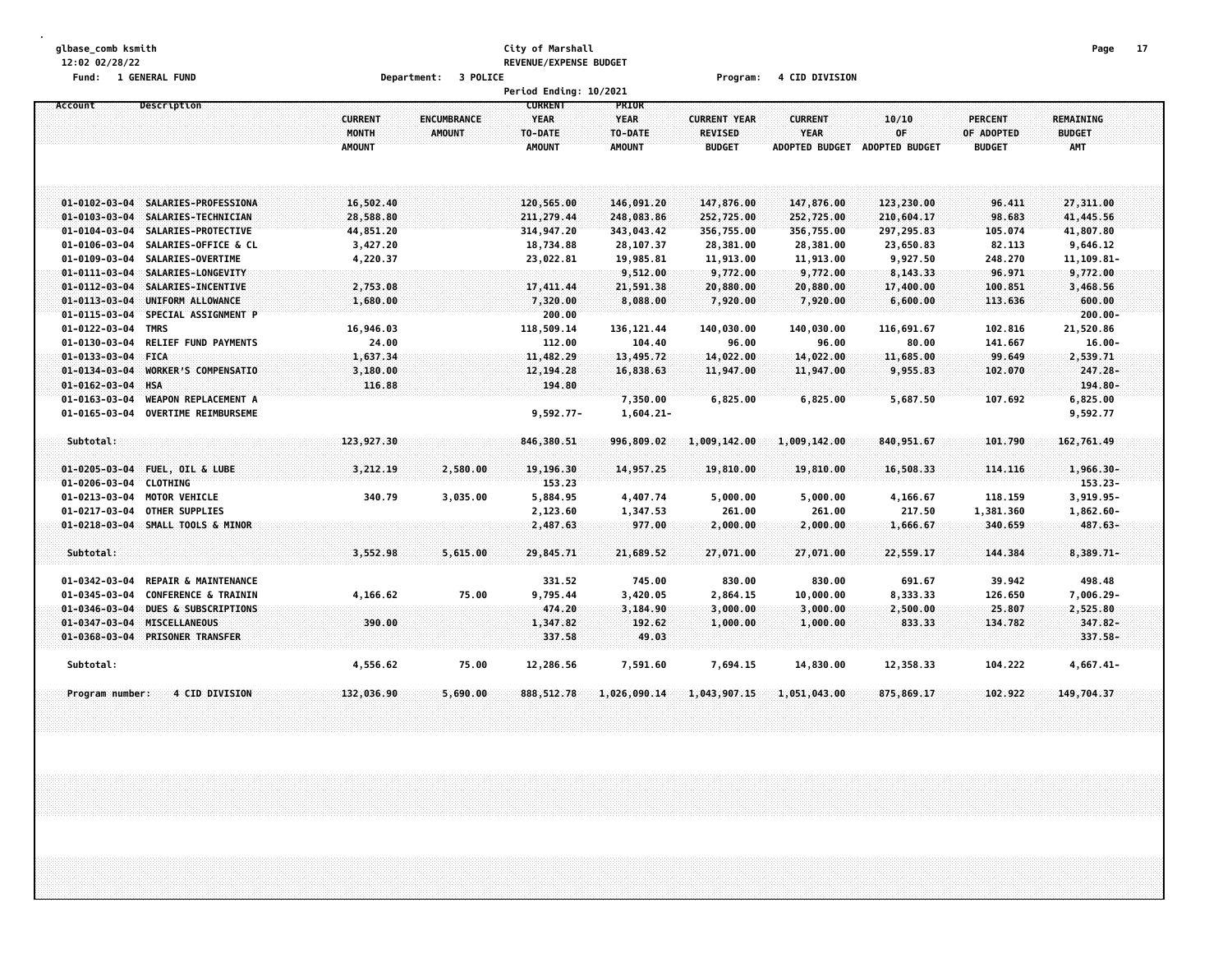#### **glbase\_comb ksmith City of Marshall Page 18 12:02 02/28/22 REVENUE/EXPENSE BUDGET Fund: 1 GENERAL FUND Department: 3 POLICE Program: 5 ANIMAL CONTROL**

|                       |                                    |                                          |                                     | Period Ending: 10/2021                  |                                  |                                                        |                                                        |                               |                                               |                                          |  |
|-----------------------|------------------------------------|------------------------------------------|-------------------------------------|-----------------------------------------|----------------------------------|--------------------------------------------------------|--------------------------------------------------------|-------------------------------|-----------------------------------------------|------------------------------------------|--|
| Account               | Description                        |                                          |                                     | <b>CURRENT</b>                          | <b>PRIOR</b>                     |                                                        |                                                        |                               |                                               |                                          |  |
|                       |                                    | <b>CURRENT</b><br>MONTH<br><b>AMOUNT</b> | <b>ENCUMBRANCE</b><br><b>AMOUNT</b> | <b>YEAR</b><br>TO-DATE<br><b>AMOUNT</b> | <b>YEAR</b><br>TO-DATE<br>AMOUNT | <b>CURRENT YEAR</b><br><b>REVISED</b><br><b>BUDGET</b> | <b>CURRENT</b><br><b>YEAR</b><br><b>ADOPTED BUDGET</b> | 10/10<br>0F<br>ADOPTED BUDGET | <b>PERCENT</b><br>OF ADOPTED<br><b>BUDGET</b> | <b>REMAINING</b><br><b>BUDGET</b><br>AMT |  |
| $01 - 0103 - 03 - 05$ | SALARIES-TECHNICIAN                | 11,260.80                                |                                     | 80, 313.60                              | 96,416.00                        | 97,353.00                                              | 97,353.00                                              | 81,127.50                     | 97.981                                        | 17,039.40                                |  |
| $01 - 0109 - 03 - 05$ | SALARIES-OVERTIME                  | 588.35                                   |                                     | 3,706.25                                | 1,545.91                         | 3,889.00                                               | 3,889.00                                               | 3,240.83                      | 104.805                                       | 182.75                                   |  |
| $01 - 0111 - 03 - 05$ | SALARIES-LONGEVITY                 |                                          |                                     |                                         | 672.00                           | 816.00                                                 | 816.00                                                 | 680.00                        | 100.000                                       | 816.00                                   |  |
| $01 - 0122 - 03 - 05$ | <b>TMRS</b>                        | 1,968.14                                 |                                     | 13,955.72                               | 16,140.19                        | 16,952.00                                              | 16,952.00                                              | 14,126.67                     | 98.256                                        | 2,996.28                                 |  |
| $01 - 0130 - 03 - 05$ | <b>RELIEF FUND PAYMENTS</b>        | 6.00                                     |                                     | 30.00                                   | 35.40                            |                                                        |                                                        |                               |                                               | $30.00 -$                                |  |
| $01 - 0133 - 03 - 05$ | <b>FICA</b>                        | 906.48                                   |                                     | 6,427.54                                | 7,545.49                         | 7,807.00                                               | 7,807.00                                               | 6,505.83                      | 98.263                                        | 1,379.46                                 |  |
|                       | 01-0134-03-05 WORKER'S COMPENSATIO | 675.00                                   |                                     | 2,291.19                                | 2,726.78                         | 2,142.00                                               | 2,142.00                                               | 1,785.00                      | 106.965                                       | $149.19 -$                               |  |
|                       |                                    |                                          |                                     |                                         |                                  |                                                        |                                                        |                               |                                               |                                          |  |
| Subtotal:             |                                    | 15,404.77                                |                                     | 106,724.30                              | 125,081.77                       | 128,959.00                                             | 128,959.00                                             | 107,465.83                    | 98.430                                        | 22,234.70                                |  |
| $01 - 0201 - 03 - 05$ | <b>OFFICE SUPPLIES</b>             | 83.97                                    |                                     | 152.54                                  | 83.93                            | 500.00                                                 | 500.00                                                 | 416.67                        | 30.508                                        | 347.46                                   |  |
| $01 - 0203 - 03 - 05$ | MEDICAL & CHEMICAL                 |                                          | 4,250.00                            | 1,766.52                                | 2,114.08                         | 5,000.00                                               | 5,000.00                                               | 4,166.67                      | 35.330                                        | 1,016.52-                                |  |
| $01 - 0205 - 03 - 05$ | FUEL, OIL & LUBE                   | 1,022.10                                 | 116.00                              | 3,766.31                                | 1,912.89                         | 2,450.00                                               | 2,450.00                                               | 2,041.67                      | 162.500                                       | $1,432.31-$                              |  |
| $01 - 0206 - 03 - 05$ | <b>CLOTHING</b>                    |                                          |                                     |                                         |                                  | 348.00                                                 | 348.00                                                 | 290.00                        |                                               | 348.00                                   |  |
| $01 - 0207 - 03 - 05$ | ANIMAL FOOD                        | 164.05                                   |                                     | 2,019.93                                | 1,523.19                         | 1,740.00                                               | 1,740.00                                               | 1,450.00                      | 116.088                                       | 279.93-                                  |  |
| $01 - 0213 - 03 - 05$ | <b>MOTOR VEHICLE</b>               |                                          |                                     | 1,649.24                                | 667.99                           | 2,500.00                                               | 2,500.00                                               | 2,083.33                      | 65.970                                        | 850.76                                   |  |
| $01 - 0217 - 03 - 05$ | <b>OTHER SUPPLIES</b>              |                                          |                                     | 338.18                                  | 846.05                           | 348.00                                                 | 348.00                                                 | 290.00                        | 136.580                                       | 9.82                                     |  |
|                       | 01-0218-03-05 SMALL TOOLS & MINOR  | 128.54                                   |                                     | 128.54                                  | 239.94                           | 500.00                                                 | 500.00                                                 | 416.67                        | 25.708                                        | 371.46                                   |  |
| Subtotal:             |                                    | 1,398.66                                 | 4,366.00                            | 9,821.26                                | 7,388.07                         | 13,386.00                                              | 13,386.00                                              | 11,155.00                     | 76.000                                        | $801.26 -$                               |  |
| $01 - 0340 - 03 - 05$ | <b>REPAIR &amp; MAINTENANCE</b>    |                                          |                                     | 250.00                                  | 683.37                           |                                                        |                                                        |                               |                                               | $250.00 -$                               |  |
| $01 - 0342 - 03 - 05$ | <b>REPAIR &amp; MAINTENANCE</b>    |                                          |                                     | 119.44                                  | 75.16                            | 348.00                                                 | 348.00                                                 | 290.00                        | 34.322                                        | 228.56                                   |  |
| $01 - 0345 - 03 - 05$ | <b>CONFERENCE &amp; TRAININ</b>    |                                          |                                     | 75.00                                   | 336.91                           | 1,000.00                                               | 1,000.00                                               | 833.33                        | 7.500                                         | 925.00                                   |  |
|                       | 01-0347-03-05 MISCELLANEOUS        |                                          |                                     | 449.97                                  | 262.63                           | 348.00                                                 | 348.00                                                 | 290.00                        | 129.302                                       | $101.97 -$                               |  |
| Subtotal:             |                                    |                                          |                                     | 894.41                                  | 1,358.07                         | 1,696.00                                               | 1,696.00                                               | 1,413.33                      | 52.736                                        | 801.59                                   |  |
| Program number:       | 5 ANIMAL CONTROL                   | 16,803.43                                | 4,366.00                            | 117,439.97                              | 133,827.91                       | 144,041.00                                             | 144,041.00                                             | 120,034.17                    | 95.807                                        | 22,235.03                                |  |
|                       | Department number: POLICE          | 543,466.31                               | 27,706.05                           | 3,924,974.40                            | 5,246,469.87                     | 5,118,373.00                                           | 5,160,503.00                                           | 4,300,419.17                  | 91.478                                        | 1, 165, 692.55                           |  |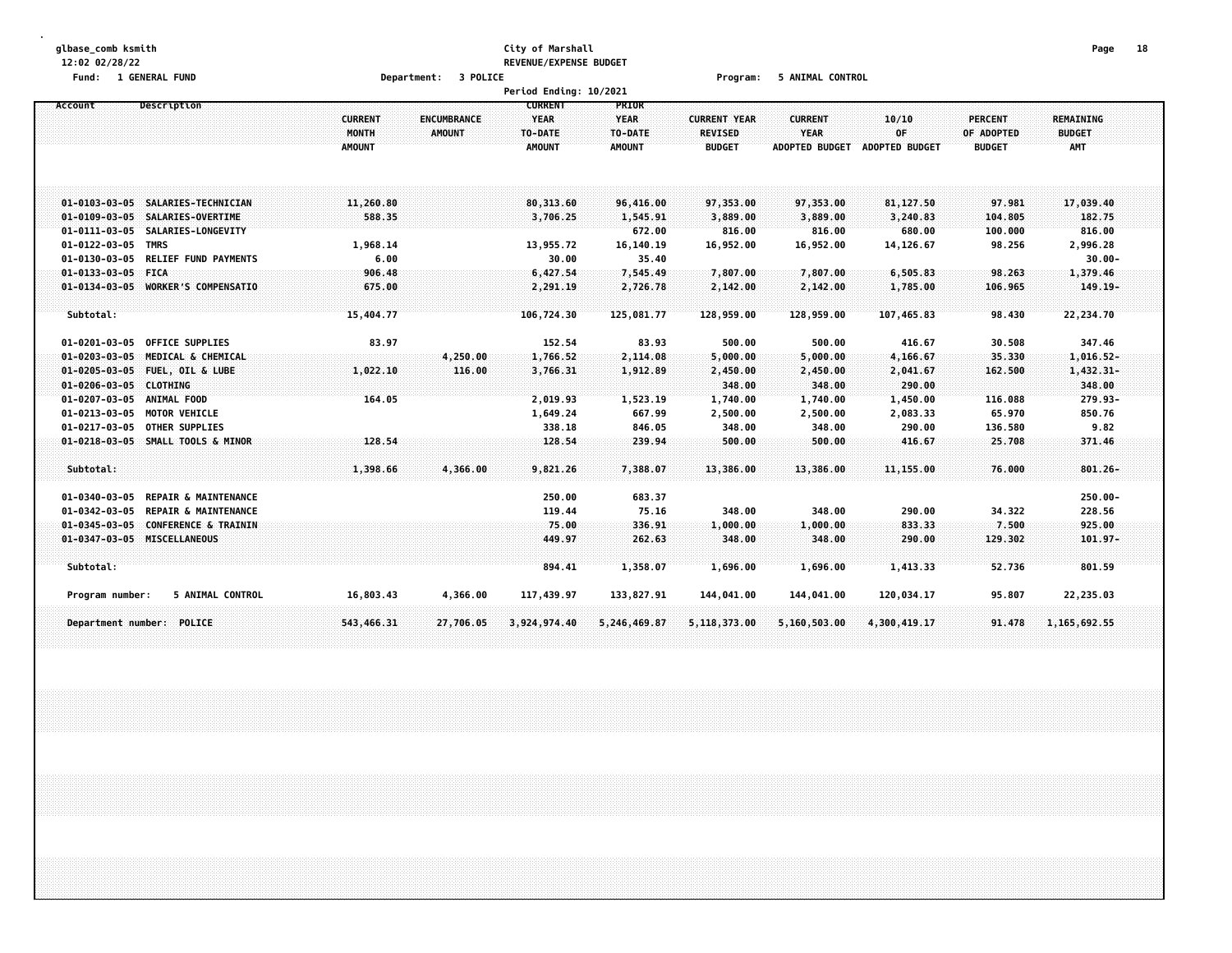#### **glbase\_comb ksmith City of Marshall Page 19 12:02 02/28/22 REVENUE/EXPENSE BUDGET**

**Fund: 1 GENERAL FUND Department: 4 FIRE Program: 1 FIRE PREVENTION**

|                       |                                    |                | Period Ending: 10/2021            |               |                     |                       |                       |                |                  |  |
|-----------------------|------------------------------------|----------------|-----------------------------------|---------------|---------------------|-----------------------|-----------------------|----------------|------------------|--|
| Account               | Description                        |                | <b>CURRENT</b>                    | PRIOR         |                     |                       |                       |                |                  |  |
|                       |                                    | <b>CURRENT</b> | <b>YEAR</b><br><b>ENCUMBRANCE</b> | <b>YEAR</b>   | <b>CURRENT YEAR</b> | <b>CURRENT</b>        | 10/10                 | <b>PERCENT</b> | <b>REMAINING</b> |  |
|                       |                                    | MONTH          | AMOUNT<br>TO-DATE                 | TO-DATE       | <b>REVISED</b>      | <b>YEAR</b>           | OF                    | OF ADOPTED     | <b>BUDGET</b>    |  |
|                       |                                    | <b>AMOUNT</b>  | <b>AMOUNT</b>                     | <b>AMOUNT</b> | <b>BUDGET</b>       | <b>ADOPTED BUDGET</b> | <b>ADOPTED BUDGET</b> | <b>BUDGET</b>  | AMT              |  |
|                       |                                    |                |                                   |               |                     |                       |                       |                |                  |  |
|                       |                                    |                |                                   |               |                     |                       |                       |                |                  |  |
|                       | 01-0102-04-01 SALARIES-PROFESSIONA | 12,287.53      | 64,505.22                         | 113,749.92    | 115,139.00          | 115,139.00            | 95,949.17             | 70.410         | 50,633.78        |  |
|                       | 01-0109-04-01 SALARIES-OVERTIME    | 633.59         | 4,159.52                          | 1,159.13      | 2,000.00            | 2,000.00              | 1,666.67              | 413.238        | $2, 159.52 -$    |  |
|                       | 01-0111-04-01 SALARIES-LONGEVITY   |                |                                   | 1,744.00      | 1,840.00            | 1,840.00              | 1,533.33              | 59.348         | 1,840.00         |  |
| $01 - 0112 - 04 - 01$ | SALARIES-INCENTIVE                 | 1,737.69       | 7,255.30                          | 9,673.57      | 9,600.00            | 9,600.00              | 8,000.00              | 99.711         | 2,344.70         |  |
| $01 - 0115 - 04 - 01$ | SPECIAL ASSIGNMENT P               | 1,153.86       | 8,446.25                          | 16, 123. 22   | 12,000.00           | 12,000.00             | 10,000.00             | 83.206         | 3,553.75         |  |
| $01 - 0129 - 04 - 01$ | <b>RELIEF FUND PAYMENTS</b>        | 6.15           | 31.28                             | 53.71         | 52.00               | 52.00                 | 43.33                 | 75.923         | 20.72            |  |
| $01 - 0132 - 04 - 01$ | <b>FIREMEN RELIEF &amp; RET</b>    | 3,289.04       | 17,548.18                         | 28,434.22     | 30,909.00           | 29,459.00             | 24,549.17             | 78.026         | 13,360.82        |  |
| $01 - 0133 - 04 - 01$ | <b>FICA</b>                        | 228.46         | 1,217.63                          | 2,071.81      | 2,054.00            | 2,054.00              | 1,711.67              | 77.695         | 836.37           |  |
| $01 - 0134 - 04 - 01$ | <b>WORKER'S COMPENSATIO</b>        | 561.25         | 2,325.31                          | 2,887.37      | 2,338.00            | 2,338.00              | 1,948.33              | 99.457         | 12.69            |  |
| $01 - 0163 - 04 - 01$ | <b>WEAPON REPLACEMENT A</b>        |                |                                   | 1,050.00      | 1,050.00            | 1,050.00              | 875.00                | 50.000         | 1,050.00         |  |
| Subtotal:             |                                    | 19,897.57      | 105,488.69                        | 176,946.95    | 176,982.00          | 175,532.00            | 146,276.67            | 78.307         | 71,493.31        |  |
|                       |                                    |                |                                   |               |                     |                       |                       |                |                  |  |
| $01 - 0201 - 04 - 01$ | <b>OFFICE SUPPLIES</b>             |                | 24.76                             | 84.87         | 100.00              | 100.00                | 83.33                 | 150.660        | 123.90           |  |
| $01 - 0205 - 04 - 01$ | <b>FUEL, OIL &amp; LUBE</b>        | 322.63         | 1,230.00                          | 564.10        | 665.00              | 665.00                | 554.17                | 196.645        | $565.00 -$       |  |
| $01 - 0206 - 04 - 01$ | <b>CLOTHING</b>                    |                |                                   |               | 100.00              | 100.00                | 83.33                 | 57.500         | 100.00           |  |
| $01 - 0213 - 04 - 01$ | <b>MOTOR VEHICLE</b>               | 262.96         | 1,766.97                          | 600.46        | 2,500.00            | 2,500.00              | 2,083.33              | 93.545         | 733.03           |  |
| $01 - 0217 - 04 - 01$ | <b>OTHER SUPPLIES</b>              |                | 83.36                             | 101.27        | 200.00              | 200.00                | 166.67                | 41.680         | 116.64           |  |
|                       | 01-0218-04-01 SMALL TOOLS & MINOR  |                |                                   | 30.98         | 200.00              | 200.00                | 166.67                | 40.900         | 151,34           |  |
| Subtotal:             |                                    | 585.59         | 3,105.09                          | 1,381.68      | 3,765.00            | 3,765.00              | 3,137.50              | 106.763        | 659.91           |  |
|                       |                                    |                |                                   |               |                     |                       |                       |                |                  |  |
| $01 - 0309 - 04 - 01$ | <b>RADIO REPAIRS</b>               |                |                                   |               | 100.00              | 100.00                | 83.33                 |                | 100.00           |  |
| $01 - 0324 - 04 - 01$ | <b>PRINTING &amp; REPRODUCT</b>    |                | 176.45                            | 412.50        | 750.00              | 750.00                | 625.00                | 38.927         | 573.55           |  |
| $01 - 0342 - 04 - 01$ | REPAIR & MAINTENANCE               |                |                                   |               | 100.00              | 100.00                | 83.33                 |                | 100.00           |  |
| $01 - 0345 - 04 - 01$ | CONFERENCE & TRAININ               | 1,258.33-      | 58.61                             | 759.33        | 850.00              | 850.00                | 708.33                | 65.719         | 791.39           |  |
| $01 - 0346 - 04 - 01$ | <b>DUES &amp; SUBSCRIPTION</b>     | 1,345.50       | 1,345.50                          | 1,345.50      | 1,400.00            | 1,400.00              | 1,166.67              | 96.107         | 54.50            |  |
|                       | 01-0347-04-01 MISCELLANEOUS        |                |                                   |               | 50.00               | 50.00                 | 41.67                 |                | 50.00            |  |
| Subtotal:             |                                    | 87.17          | 1,580.56                          | 2,517.33      | 3,250.00            | 3,250.00              | 2,708.33              | 67.571         | 1,669.44         |  |
| Program number:       | <b>1 FIRE PREVENTION</b>           | 20,570.33      | 110, 174, 34                      | 180,845.96    | 183,997.00          | 182,547.00            | 152, 122.50           | 78.703         | 73,822.66        |  |
|                       |                                    |                |                                   |               |                     |                       |                       |                |                  |  |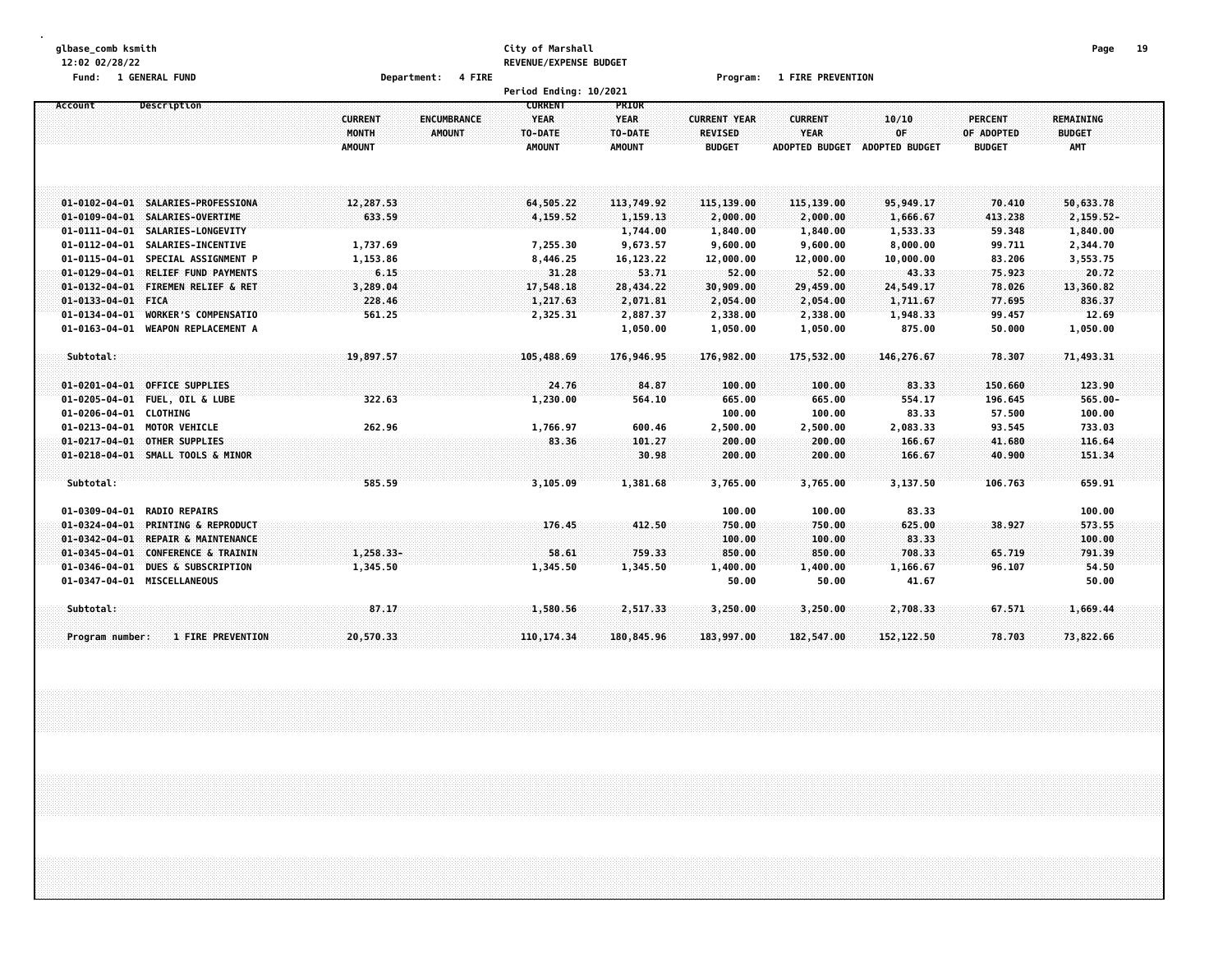#### **glbase\_comb ksmith City of Marshall Page 20 12:02 02/28/22 REVENUE/EXPENSE BUDGET**

**Fund: 1 GENERAL FUND Department: 4 FIRE Program: 2 FIRE SUPPRESSION**

|                        |                             |                |                    | Period Ending: 10/2021 |               |                     |                       |                |                |                  |  |
|------------------------|-----------------------------|----------------|--------------------|------------------------|---------------|---------------------|-----------------------|----------------|----------------|------------------|--|
| Account                | Description                 |                |                    | <b>CURRENT</b>         | PRIOR         |                     |                       |                |                |                  |  |
|                        |                             | <b>CURRENT</b> | <b>ENCUMBRANCE</b> | <b>YEAR</b>            | <b>YEAR</b>   | <b>CURRENT YEAR</b> | <b>CURRENT</b>        | 10/10          | <b>PERCENT</b> | <b>REMAINING</b> |  |
|                        |                             | MONTH          | <b>AMOUNT</b>      | TO-DATE                | TO-DATE       | <b>REVISED</b>      | <b>YEAR</b>           | OF             | OF ADOPTED     | <b>BUDGET</b>    |  |
|                        |                             | <b>AMOUNT</b>  |                    | <b>AMOUNT</b>          | <b>AMOUNT</b> | <b>BUDGET</b>       | <b>ADOPTED BUDGET</b> | ADOPTED BUDGET | <b>BUDGET</b>  | <b>AMT</b>       |  |
|                        |                             |                |                    |                        |               |                     |                       |                |                |                  |  |
|                        |                             |                |                    |                        |               |                     |                       |                |                |                  |  |
|                        |                             |                |                    |                        |               |                     |                       |                |                |                  |  |
| $01 - 0101 - 04 - 02$  | SALARIES-OFFICIAL &         | 20,544.00      |                    | 148, 473.47            | 97,050.18     | 177,056.00          | 177,056.00            | 147,546.67     | 99.328         | 28,582.53        |  |
| $01 - 0102 - 04 - 02$  | SALARIES-PROFESSIONA        | 39,338.21      |                    | 306,783.59             | 398,286.11    | 405,123.00          | 405,123.00            | 337,602.50     | 88.706         | 98,339.41        |  |
| $01 - 0103 - 04 - 02$  | SALARIES-TECHNICIAN         | 18,179.87      |                    | 122,200.25             | 236,106.46    | 107,998.00          | 107,998.00            | 89,998.33      | 135.551        | 14,202.25-       |  |
| $01 - 0104 - 04 - 02$  | SALARIES-PROTECTIVE         | 93,545.81      |                    | 630,972.50             | 825,048.46    | 835,424.00          | 835,424.00            | 696,186.67     | 91.683         | 204,451.50       |  |
| $01 - 0109 - 04 - 02$  | SALARIES-OVERTIME           | 7,654.30       |                    | 49,946.26              | 21,440.10     | 6,000.00            | 6,000.00              | 5,000.00       | 921.397        | 43,946.26-       |  |
| $01 - 0111 - 04 - 02$  | SALARIES-LONGEVITY          |                |                    |                        | 13,745.00     | 12,576.00           | 12,576.00             | 10,480.00      | 118.448        | 12,576.00        |  |
| $01 - 0112 - 04 - 02$  | SALARIES-INCENTIVE          | 14,707.41      |                    | 105,567.11             | 125,027.81    | 93,096.00           | 93,096.00             | 77,580.00      | 135.164        | 12,471.11-       |  |
| $01 - 0113 - 04 - 02$  | UNIFORM ALLOWANCE           | 240.00         |                    | 1,200.00               | 1,416.00      | 1,440.00            | 1,440.00              | 1,200.00       | 100.000        | 240.00           |  |
| $01 - 0118 - 04 - 02$  | <b>PREMIUM PAY</b>          | 5,178.56       |                    | 35, 365. 34            | 43,639.85     | 38,581.00           | 38,581.00             | 32,150.83      | 110.977        | 3,215.66         |  |
| $01 - 0119 - 04 - 02$  | <b>STEP PAY</b>             | 524.36         |                    | 4,627.78               | 6,509.35      | 7,000.00            | 7,000.00              | 5,833.33       | 96.053         | 2,372.22         |  |
| $01 - 0129 - 04 - 02$  | <b>RELIEF FUND PAYMENTS</b> | 88.73          |                    | 615.35                 | 799.52        | 870.00              | 870.00                | 725.00         | 85.599         | 254.65           |  |
| $01 - 0132 - 04 - 02$  | FIREMEN RELIEF & RET        | 41,758.62      |                    | 293,665.56             | 367,679.10    | 368,941.00          | 352,121.00            | 293,434.17     | 100.679        | 75,275.44        |  |
| $01 - 0133 - 04 - 02$  | <b>FICA</b>                 | 2,863.67       |                    | 20,151.02              | 25,388.20     | 24,547.00           | 24,547.00             | 20,455.83      | 99.175         | 4,395.98         |  |
| $01 - 0134 - 04 - 02$  | WORKER'S COMPENSATIO        | 7,738.75       |                    | 28,828.98              | 34,756.17     | 27,952.00           | 27,952.00             | 23, 293.33     | 103.137        | 876.98-          |  |
| $01 - 0162 - 04 - 02$  | <b>HSA</b>                  | 963.47         |                    | 1,450.84               |               |                     |                       |                |                | 1,450.84-        |  |
| $01 - 0163 - 04 - 02$  | WEAPON REPLACEMENT A        |                |                    |                        | 525.00        | 525.00              | 525.00                | 437.50         | 100.000        | 525.00           |  |
| $01 - 0165 - 04 - 02$  | <b>OVERTIME REIMBURSEME</b> | $540.00 -$     |                    | $540.00 -$             | $6,925.00 -$  |                     |                       |                |                | 540.00           |  |
|                        |                             |                |                    |                        |               |                     |                       |                |                |                  |  |
| Subtotal:              |                             | 252,785.76     |                    | 1,749,308.05           | 2,190,492.31  | 2,107,129.00        | 2,090,309.00          | 1,741,924.17   | 100.588        | 357,820.95       |  |
|                        |                             |                |                    |                        |               |                     |                       |                |                |                  |  |
| $01 - 0201 - 04 - 02$  | <b>OFFICE SUPPLIES</b>      |                |                    | 785.18                 | 841.86        | 800.00              | 800.00                | 666.67         | 98.148         | 14.82            |  |
| $01 - 0202 - 04 - 02$  | <b>AGRICULTURE</b>          |                |                    | 267.33                 | 44.97         | 150.00              | 150.00                | 125.00         | 178.220        | 117.33-          |  |
| $01 - 0205 - 04 - 02$  | <b>FUEL, OIL &amp; LUBE</b> | 2,842.10       |                    | 16,731.51              | 12, 197.02    | 17,592.00           | 17,592.00             | 14,660.00      | 108.368        | 860.49           |  |
| 01-0206-04-02 CLOTHING |                             | 2,210.00       | 805.50             | 19,853.96              | 16,993.61     | 18,600.00           | 18,600.00             | 15,500.00      | 109.559        | .54              |  |
| $01 - 0208 - 04 - 02$  | <b>FOOD SUPPLIES</b>        |                |                    | 253.71                 | 188.79-       | 150.00              | 150.00                | 125.00         | 169.140        | 103.71-          |  |
| $01 - 0212 - 04 - 02$  | <b>ELECTRICAL SUPPLIES</b>  |                |                    |                        |               | 50.00               | 50.00                 | 41.67          |                | 50.00            |  |
| $01 - 0213 - 04 - 02$  | MOTOR VEHICLE               | 15,728.28      | 13,355.64          | 87,758.16              | 110,525.81    | 92,987.00           | 55,000.00             | 45,833.33      | 168.526        | 8,126.80-        |  |
| $01 - 0217 - 04 - 02$  | OTHER SUPPLIES              | 61.50          |                    | 1,340.67               | 1,808.84      | 1,500.00            | 1,500.00              | 1,250.00       | 115.518        | 159.33           |  |
| $01 - 0218 - 04 - 02$  | SMALL TOOLS & MINOR         | 5.99           |                    | 1,859.34               | 930.73        | 2,000.00            | 2,000.00              | 1,666.67       | 95.577         | 140.66           |  |
| $01 - 0223 - 04 - 02$  | <b>FIRE HOSE/ACCESS SUP</b> |                |                    | 508.16                 | 4,155.77      | 1,500.00            | 3,000.00              | 2,500.00       | 25.039         | 991,84           |  |
| $01 - 0226 - 04 - 02$  | HAZARD MATERIAL SUPP        | 9.88           |                    | 1,301.04               | 1,252.74      | 1,500.00            | 1,500.00              | 1,250.00       | 106.159        | 198.96           |  |
| $01 - 0228 - 04 - 02$  | PERSONNEL PROTECTVE         |                |                    | 6,433.17               | 3,898.50      | 9,000.00            | 14,000.00             | 11,666.67      | 45.951         | 2,566.83         |  |
|                        |                             |                |                    |                        |               |                     |                       |                |                |                  |  |
| Subtotal:              |                             | 20,857.75      | 14, 161. 14        | 137,092.23             | 152,461.06    | 145,829.00          | 114,342.00            | 95,285.00      | 127.564        | $3,364.37-$      |  |
|                        |                             |                |                    |                        |               |                     |                       |                |                |                  |  |
| $01 - 0301 - 04 - 02$  | AUDIT SERVICES              |                |                    |                        | 8,975.00      | 11,000.00           | 11,000.00             | 9,166.67       | 83.182         | 11,000.00        |  |
| $01 - 0304 - 04 - 02$  | TELEPHONE-CELLULAR          | 681.00         |                    | 2,841.30               | 4,461.24      | 6,360.00            | 6,360.00              | 5,300.00       | 50.897         | 3,518.70         |  |
| $01 - 0306 - 04 - 02$  | DRUG TESTING                |                |                    |                        | 175.00        |                     | 200.00                | 166.67         |                |                  |  |
| $01 - 0307 - 04 - 02$  | <b>CHRONIC DISEASE PREV</b> |                |                    |                        |               |                     | 750.00                | 625.00         |                |                  |  |
| $01 - 0309 - 04 - 02$  | <b>RADIO REPAIRS</b>        |                |                    |                        | 148.30        |                     | 400.00                | 333.33         |                |                  |  |
| $01 - 0311 - 04 - 02$  | TRANSPORTATION              | 850.00         |                    | 6,232.00               | 8,745.75      | 8,073.00            | 8,073.00              | 6,727.50       | 108.782        | 1,841.00         |  |
| $01 - 0318 - 04 - 02$  | <b>RADIO REPAIRS</b>        | 95.00          |                    | 198.71                 |               | 400.00              |                       |                |                | 201.29           |  |
|                        |                             |                |                    |                        |               |                     |                       |                |                |                  |  |
|                        |                             |                |                    |                        |               |                     |                       |                |                |                  |  |
|                        |                             |                |                    |                        |               |                     |                       |                |                |                  |  |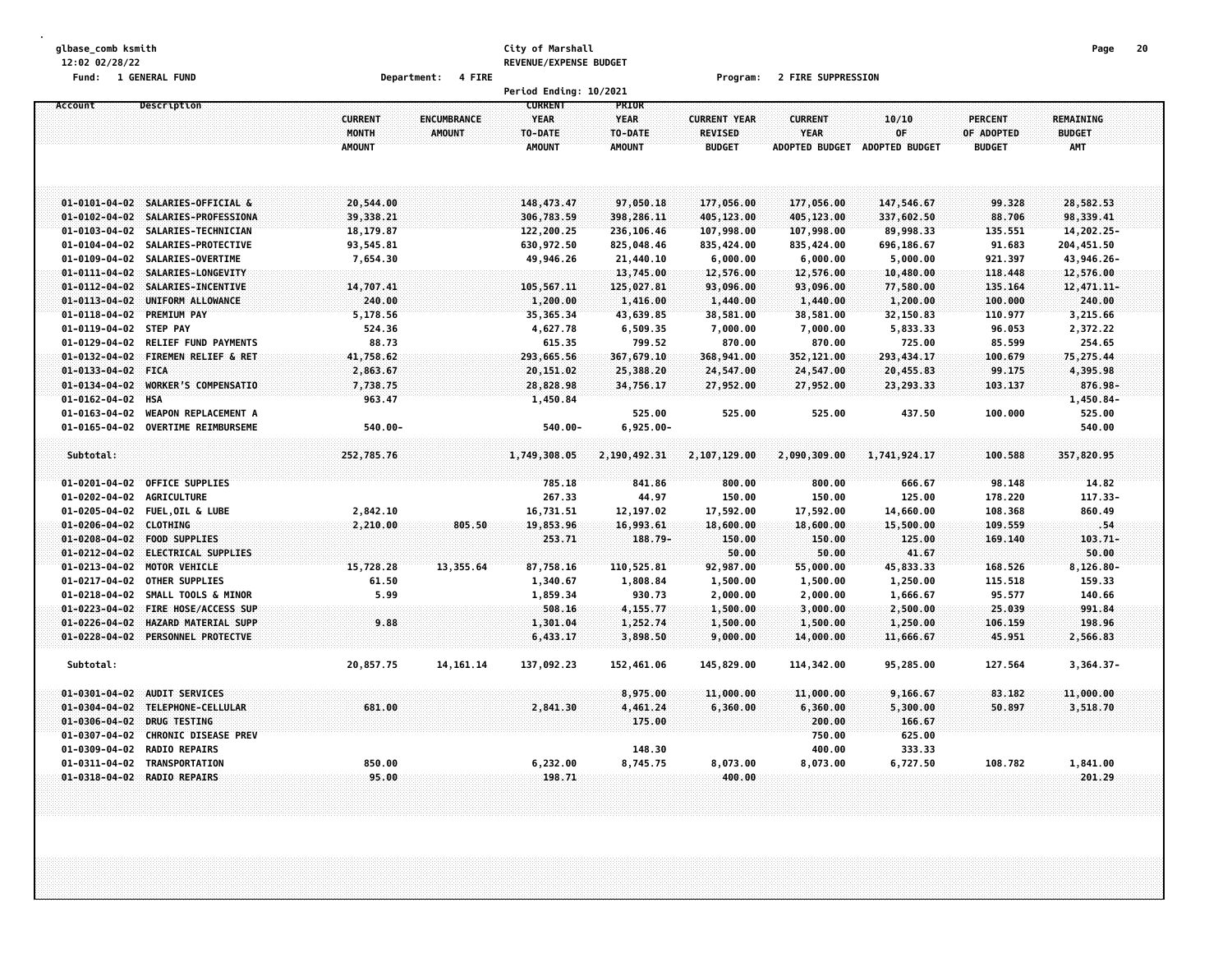#### **glbase\_comb ksmith City of Marshall Page 21 12:02 02/28/22 REVENUE/EXPENSE BUDGET**

**Fund: 1 GENERAL FUND Department: 4 FIRE Program: 2 FIRE SUPPRESSION**

|                                                                                                                                            |                                                               |                                                                                                      |                                                     |                              | Period Ending: 10/2021                                    |                                                           |                                                                   |                                                          |                                                         |                                                   |                                                          |  |
|--------------------------------------------------------------------------------------------------------------------------------------------|---------------------------------------------------------------|------------------------------------------------------------------------------------------------------|-----------------------------------------------------|------------------------------|-----------------------------------------------------------|-----------------------------------------------------------|-------------------------------------------------------------------|----------------------------------------------------------|---------------------------------------------------------|---------------------------------------------------|----------------------------------------------------------|--|
| Account                                                                                                                                    | Description                                                   |                                                                                                      | <b>CURRENT</b><br>MONTH<br><b>AMOUNT</b>            | <b>ENCUMBRANCE</b><br>AMOUNT | <b>CURRENT</b><br><b>YEAR</b><br>TO-DATE<br><b>AMOUNT</b> | PRIOR<br><b>YEAR</b><br>TO-DATE<br>AMOUNT                 | <b>CURRENT YEAR</b><br><b>REVISED</b><br><b>BUDGET</b>            | <b>CURRENT</b><br><b>YEAR</b><br><b>ADOPTED BUDGET</b>   | 10/10<br>OF<br><b>ADOPTED BUDGET</b>                    | <b>PERCENT</b><br>OF ADOPTED<br><b>BUDGET</b>     | <b>REMAINING</b><br><b>BUDGET</b><br>AMT                 |  |
| $01 - 0322 - 04 - 02$<br>$01 - 0323 - 04 - 02$<br>$01 - 0324 - 04 - 02$                                                                    |                                                               | SERVICE AGREEMENT-OT<br>SERVICE AGREEMENT-TE<br><b>PRINTING &amp; REPRODUCT</b>                      | 217.04                                              | 217.04                       | 2,170.40<br>3,503.94<br>241.12                            | 2,604.18<br>4,029.58<br>212.55                            | 2,520.00<br>3,900.00<br>300.00                                    | 2,520.00<br>3,900.00<br>300.00                           | 2,100.00<br>3,250.00<br>250.00                          | 103.352<br>98.257<br>73.607                       | 217.04<br>4,333.15<br>3.01                               |  |
| 01-0342-04-02<br>$01 - 0344 - 04 - 02$<br>$01 - 0345 - 04 - 02$<br>$01 - 0346 - 04 - 02$<br>$01 - 0347 - 04 - 02$<br>$01 - 0383 - 04 - 02$ | <b>RENTALS</b><br><b>MISCELLANEOUS</b><br><b>DRUG TESTING</b> | <b>REPAIR &amp; MAINTENANCE</b><br><b>CONFERENCE &amp; TRAININ</b><br><b>DUES &amp; SUBSCRIPTION</b> | 1,251.16<br>95.38<br>2,425.96<br>3,225.00<br>138.11 | 16.32<br>55.87               | 8,612.03<br>772.94<br>6,726.79<br>4,430.00<br>2,059.80    | 12,852.50<br>1,015.25<br>8,654.99<br>1,375.60<br>3,174.16 | 10,000.00<br>3,350.00<br>5,275.00<br>4,607.00<br>275.00<br>200.00 | 10,000.00<br>3,350.00<br>13,500.00<br>1,382.00<br>275.00 | 8,333.33<br>2,791.67<br>11,250.00<br>1,151.67<br>229.17 | 107.234<br>28.659<br>54.591<br>345.152<br>749.018 | 1,371.65<br>$1,451.79-$<br>340.00<br>1,784.80-<br>200.00 |  |
| 01-0395-04-02 CHRONIC DISEASE PREV<br>Subtotal:<br>$01 - 0458 - 04 - 02$                                                                   | <b>REPLACEMENT FUND</b>                                       |                                                                                                      | 8,978.65                                            | 289.23                       | 37,789.03<br>48,265.00                                    | 56,424.10                                                 | 750.00<br>57,010.00<br>48,265.00                                  | 62,010,00<br>48,265.00                                   | 51,675.00<br>40,220.83                                  | 86.935<br>100.000                                 | 665.52<br>20,454.77                                      |  |
| 01-0460-04-02 LEASE/PURCHASE PAYME<br>Subtotal:                                                                                            |                                                               |                                                                                                      |                                                     |                              | 121,752.08<br>170,017.08                                  | 123,933.14<br>123,933.14                                  | 119,485.00<br>167,750.00                                          | 119,485.00<br>167,750.00                                 | 99,570.83<br>139,791.67                                 | 101.897<br>101.351                                | 2,267.08-<br>2,267.08-                                   |  |
| Program number:                                                                                                                            |                                                               | 2 FIRE SUPPRESSION                                                                                   | 282,622.16                                          | 14,450.37                    | 2,094,206.39                                              | 2,523,310.61                                              | 2,477,718.00                                                      | 2,434,411.00                                             | 2,028,675.83                                            | 101.560                                           | 372,644,27                                               |  |
|                                                                                                                                            |                                                               |                                                                                                      |                                                     |                              |                                                           |                                                           |                                                                   |                                                          |                                                         |                                                   |                                                          |  |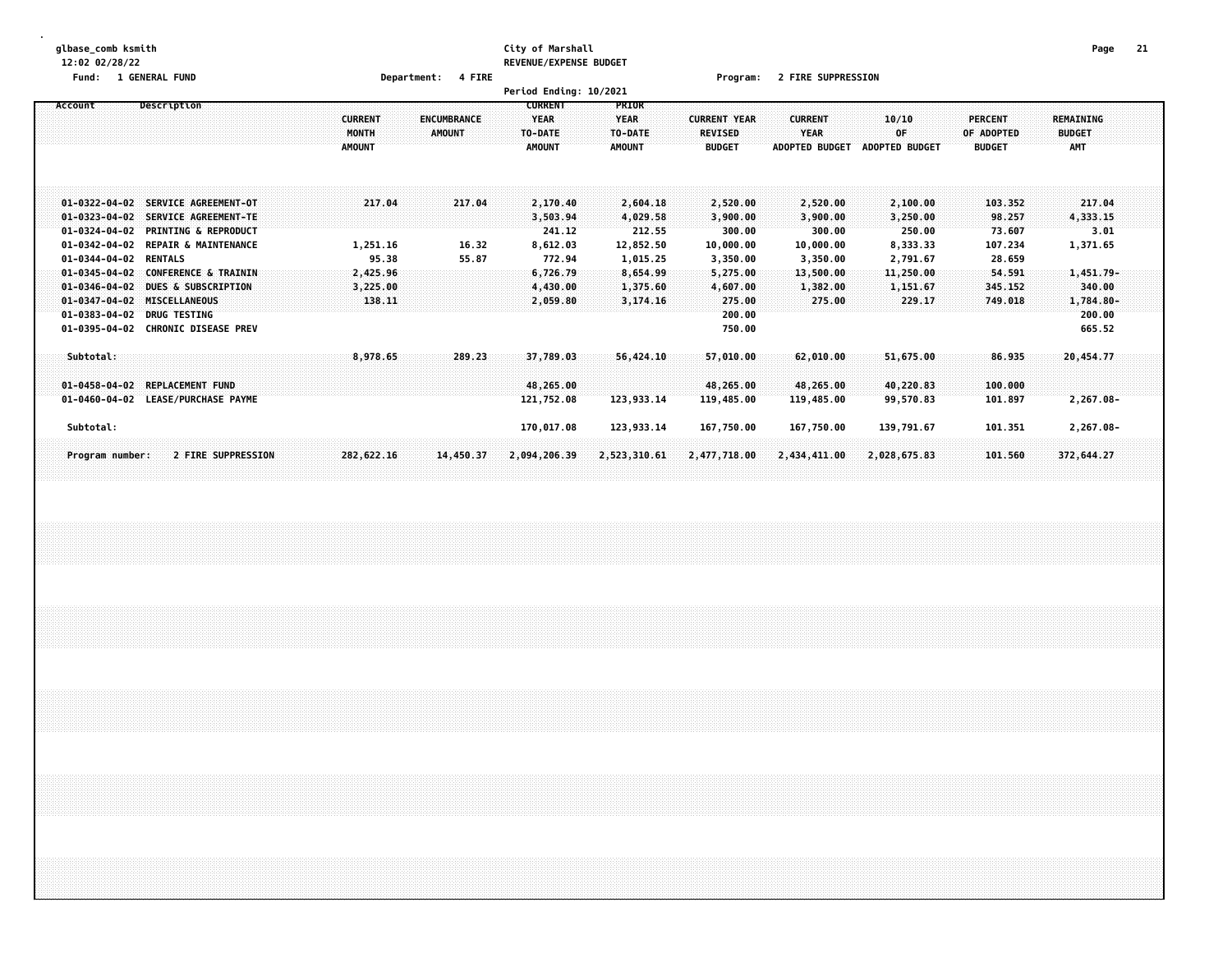#### **glbase\_comb ksmith City of Marshall Page 22 12:02 02/28/22 REVENUE/EXPENSE BUDGET**

**Fund: 1 GENERAL FUND Department: 4 FIRE Program: 3 EMERGENCY MEDICAL SERVICES**

|                       |                                 |                         |                              | Period Ending: 10/2021                   |                                 |                                       |                               |                |                              |                            |  |
|-----------------------|---------------------------------|-------------------------|------------------------------|------------------------------------------|---------------------------------|---------------------------------------|-------------------------------|----------------|------------------------------|----------------------------|--|
| Account               | <b>Description</b>              | <b>CURRENT</b><br>MONTH | <b>ENCUMBRANCE</b><br>AMOUNT | <b>CURRENT</b><br><b>YEAR</b><br>TO-DATE | PRIOR<br><b>YEAR</b><br>TO-DATE | <b>CURRENT YEAR</b><br><b>REVISED</b> | <b>CURRENT</b><br><b>YEAR</b> | 10/10<br>OF    | <b>PERCENT</b><br>OF ADOPTED | REMAINING<br><b>BUDGET</b> |  |
|                       |                                 | <b>AMOUNT</b>           |                              | <b>AMOUNT</b>                            | <b>AMOUNT</b>                   | <b>BUDGET</b>                         | <b>ADOPTED BUDGET</b>         | ADOPTED BUDGET | <b>BUDGET</b>                | <b>AMT</b>                 |  |
| $01 - 0102 - 04 - 03$ | SALARIES-PROFESSIONA            | 28,590.24               |                              | 211,844.40                               | 250,206.59                      | 253,537.00                            | 253,537.00                    | 211,280.83     | 98.591                       | 41,692.60                  |  |
| $01 - 0103 - 04 - 03$ | SALARIES-TECHNICIAN             | 18,487.45               |                              | 135,013.52                               | 159,878.40                      | 186,468.37                            | 214,452.00                    | 178,710.00     | 74.519                       | 51,454.85                  |  |
| $01 - 0104 - 04 - 03$ | SALARIES-PROTECTIVE             | 47,653.31               |                              | 336,611.16                               | 382,016.15                      | 445,921.00                            | 457,961.00                    | 381,634.17     | 86.138                       | 109,309.84                 |  |
| $01 - 0106 - 04 - 03$ | SALARIES-OFFICE & CL            | 4,084.80                |                              | 29,207.04                                | 35,190.88                       | 35,513.00                             | 35,513.00                     | 29,594.17      | 97.580                       | 6,305.96                   |  |
| 01-0109-04-03         | SALARIES-OVERTIME               | 5,640.74                |                              | 30,047.26                                | 8,067.06                        | 30,659.05                             | 4,500.00                      | 3,750.00       | 779.129                      | 611.79                     |  |
| $01 - 0111 - 04 - 03$ | SALARIES-LONGEVITY              |                         |                              | 580.67                                   | 7,828.00                        | 11,268.00                             | 11,268.00                     | 9,390.00       | 55.845                       | 10,687.33                  |  |
| $01 - 0112 - 04 - 03$ | <b>INCENTIVE PAY</b>            | 6,031.38                |                              | 43,584.65                                | 61,869.48                       | 84,756.00                             | 84,756.00                     | 70,630.00      | 60.422                       | 41, 171.35                 |  |
| $01 - 0115 - 04 - 03$ | SPECIAL ASSIGNMENT P            |                         |                              |                                          |                                 |                                       | 26,487.00                     | 22,072.50      |                              |                            |  |
| $01 - 0118 - 04 - 03$ | <b>PREMIUM PAY</b>              | 1,403.40                |                              | 11,069.86                                | 16,371.72                       | 25,224.00                             | 25,224.00                     | 21,020.00      | 50.743                       | 14, 154. 14                |  |
| $01 - 0119 - 04 - 03$ | <b>STEP PAY</b>                 | 1,252.31                |                              | 7,767.57                                 | 11,002.68                       | 2,400.00                              | 2,400.00                      | 2,000.00       | 381.795                      | $5,367.57-$                |  |
| $01 - 0122 - 04 - 03$ | <b>TMRS</b>                     | 678.48                  |                              | 4,851.24                                 | 5,892.08                        | 6,042.00                              | 6,042.00                      | 5,035.00       | 97.640                       | 1,190.76                   |  |
| $01 - 0129 - 04 - 03$ | <b>RELIEF FUND PAYMENTS</b>     | 46.12                   |                              | 323.37                                   | 392.77                          | 369.35                                | 335.00                        | 279.17         | 113.973                      | 45.98                      |  |
| $01 - 0132 - 04 - 03$ | FIREMEN RELIEF & RET            | 22,684.23               |                              | 159,627.99                               | 181, 122. 13                    | 235,312.00                            | 224,582.00                    | 187, 151.67    | 84.173                       | 75,684.01                  |  |
| $01 - 0133 - 04 - 03$ | <b>FICA</b>                     | 1,855.41                |                              | 13,233.06                                | 15,326.31                       | 18,439.00                             | 18,439.00                     | 15,365.83      | 85.295                       | 5,205.94                   |  |
| $01 - 0134 - 04 - 03$ | <b>WORKER'S COMPENSATIO</b>     | 4,813.50                |                              | 18,326.25                                | 21,949.52                       | 17,909.00                             | 17,909.00                     | 14,924.17      | 102.330                      | 417.25-                    |  |
| $01 - 0162 - 04 - 03$ | <b>HSA</b>                      | 672.85                  |                              | 1,120.52                                 |                                 | 1,790.23                              |                               |                |                              | 669.71                     |  |
| $01 - 0166 - 04 - 03$ | SALARY SVGS-NON EMER            |                         |                              |                                          |                                 | 46,961.00-                            | 46,961.00-                    | 39, 134. 17-   |                              | 46,961.00-                 |  |
| $01 - 0167 - 04 - 03$ | OT SVGS-NON EMERGENC            |                         |                              |                                          |                                 | 2,434.00-                             | $2,434.00 -$                  | $2,028.33-$    |                              | 2,434.00-                  |  |
|                       |                                 |                         |                              |                                          |                                 |                                       |                               |                |                              |                            |  |
| Subtotal:             |                                 | 143,894.22              |                              | 1,003,208.56                             | 1, 157, 113.77                  | 1,306,213.00                          | 1,334,010.00                  | 1, 111, 675.00 | 88.800                       | 303,004.44                 |  |
| $01 - 0201 - 04 - 03$ | OFFICE SUPPLIES                 | 170.98                  |                              | 816.52                                   | 1,387.23                        | 1,000.00                              | 1,000.00                      | 833.33         | 98.374                       | 183.48                     |  |
| $01 - 0203 - 04 - 03$ | MEDICAL & CHEMICAL              | 13,108.10               |                              | 72,672.51                                | 68,558.96                       | 70,000.00                             | 70,000.00                     | 58,333.33      | 125.093                      | $2,150.45-$                |  |
| $01 - 0205 - 04 - 03$ | FUEL, OIL & LUBE                | 6,843.98                |                              | 37,551.16                                | 24,478.76                       | 27,000.00                             | 27,000.00                     | 22,500.00      | 158.271                      | $10,551.16 -$              |  |
| $01 - 0208 - 04 - 03$ | <b>FOOD SUPPLIES</b>            |                         |                              |                                          |                                 | 100.00                                | 100.00                        | 83.33          |                              | 100.00                     |  |
| $01 - 0213 - 04 - 03$ | MOTOR VEHICLE                   | 24,721.52               | 2,453.48                     | 53,819.02                                | 21,393.33                       | 35,000.00                             | 35,000.00                     | 29,166.67      | 169.369                      | $21,227.51-$               |  |
| $01 - 0217 - 04 - 03$ | <b>OTHER SUPPLIES</b>           | 44.68                   |                              | 742.08                                   | 7.85                            | 1,500.00                              | 1,500.00                      | 1,250.00       | 82.198                       | 752.92                     |  |
| $01 - 0218 - 04 - 03$ | SMALL TOOLS & MINOR             |                         | 279.56                       | 1,399.59                                 | 5,167.82                        | 1,000.00                              | 1,000.00                      | 833.33         | 139.959                      | 679.15-                    |  |
| Subtotal:             |                                 | 44,889.26               | 2,733.04                     | 167,000.88                               | 120,993.95                      | 135,600.00                            | 135,600.00                    | 113,000.00     | 142,473                      | 33, 571, 87-               |  |
| $01 - 0305 - 04 - 03$ | <b>EMERGENCY DOCTOR CON</b>     | 1,500.00                | 3,000.00                     | 15,000.00                                | 18,000.00                       | 18,600.00                             | 18,600.00                     | 15,500.00      | 96.774                       | 600.00                     |  |
| $01 - 0306 - 04 - 03$ | <b>DRUG TESTING</b>             |                         |                              |                                          |                                 | 100.00                                | 100.00                        | 83.33          | 105.000                      | 100.00                     |  |
| $01 - 0307 - 04 - 03$ | <b>CHRONIC DISEASE PREV</b>     |                         |                              |                                          |                                 | 550.00                                | 550.00                        | 458.33         |                              | 550.00                     |  |
| $01 - 0309 - 04 - 03$ | <b>RADIO REPAIRS</b>            |                         |                              |                                          | 225.00                          | 200.00                                | 200.00                        | 166.67         |                              | 200.00                     |  |
| $01 - 0316 - 04 - 03$ | <b>CONTRACTED SERVICES</b>      | 11,015.05               |                              | 101,809.86                               | 115,444.72                      | 112,000.00                            | 112,000.00                    | 93,333.33      | 113.457                      | 10,190.14                  |  |
| $01 - 0322 - 04 - 03$ | SERVICE AGREEMENT-OT            | 227.98                  |                              | 5,955.94                                 | 12,536.58                       | 11,000.00                             | 11,000.00                     | 9,166.67       | 55,181                       | 1,106.97                   |  |
| $01 - 0342 - 04 - 03$ | REPAIR & MAINTENANCE            |                         |                              | 517.47                                   | 5,200.15                        | 500.00                                | 500.00                        | 416.67         | 103.494                      | $17.47 -$                  |  |
| $01 - 0345 - 04 - 03$ | <b>CONFERENCE &amp; TRAININ</b> |                         |                              | 835.58                                   | 4,682.50                        | 7,000.00                              | 7,000.00                      | 5,833.33       | 21.857                       | 6,164.42                   |  |
| $01 - 0346 - 04 - 03$ | <b>DUES &amp; SUBSCRIPTIONS</b> |                         |                              | 525.00                                   | 705.00                          | 932.00                                | 932.00                        | 776.67         | 56.330                       | 244.00                     |  |
| $01 - 0347 - 04 - 03$ | <b>MISCELLANEOUS</b>            |                         |                              | 332.00                                   |                                 | 500.00                                | 500.00                        | 416.67         | 66.400                       | 123.01                     |  |
|                       |                                 |                         |                              |                                          |                                 |                                       |                               |                |                              |                            |  |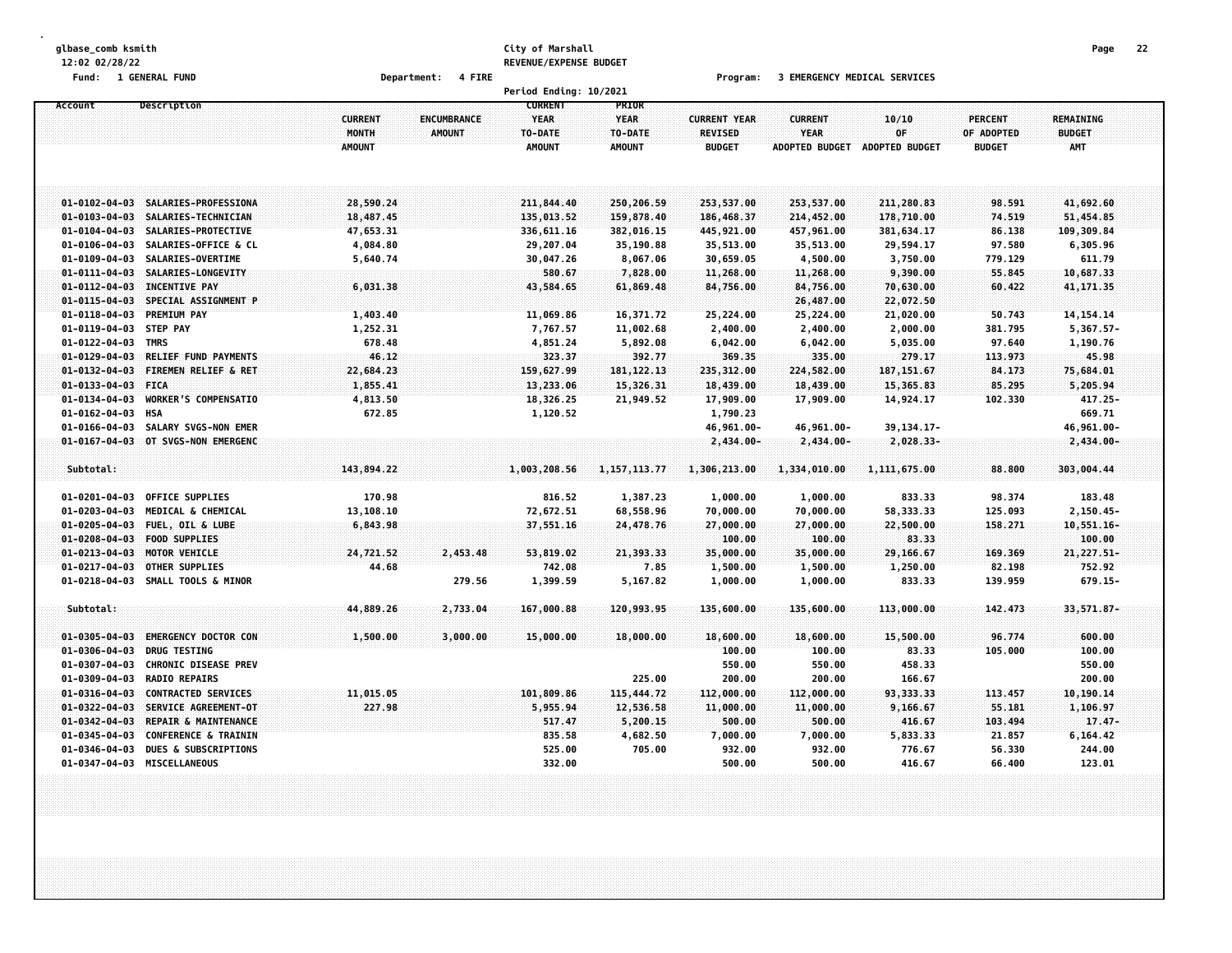# **glbase\_comb ksmith City of Marshall Page 23 12:02 02/28/22 REVENUE/EXPENSE BUDGET**

**Fund: 1 GENERAL FUND Department: 4 FIRE Program: 3 EMERGENCY MEDICAL SERVICES**

|         | . <b>unu</b> .               | <b>THE ANNUAL PROPERTY</b>                                               |             |                            |  |  |                                          |  | $\nu$ epartments $\tau$ range |                              |  | <b>CURRENT</b>                          | Period Ending: 10/2021 |  |                                                  |  |                     |                          |                                              |                                                         | Trogram. 3 ENERGENCE NEDICAL SERVICES |             |  |            |                                 |  |                                          |           |  |  |
|---------|------------------------------|--------------------------------------------------------------------------|-------------|----------------------------|--|--|------------------------------------------|--|-------------------------------|------------------------------|--|-----------------------------------------|------------------------|--|--------------------------------------------------|--|---------------------|--------------------------|----------------------------------------------|---------------------------------------------------------|---------------------------------------|-------------|--|------------|---------------------------------|--|------------------------------------------|-----------|--|--|
| Account |                              |                                                                          | Description |                            |  |  | <b>CURRENT</b><br>MONTH<br><b>AMOUNT</b> |  |                               | ENCUMBRANCE<br><b>AMOUNT</b> |  | <b>YEAR</b><br>TO-DATE<br><b>AMOUNT</b> |                        |  | PRIOR<br><b>YEAR</b><br>TO-DATE<br><b>AMOUNT</b> |  | <b>CURRENT YEAR</b> | REVISED<br><b>BUDGET</b> |                                              | <b>CURRENT</b><br>YEAR<br>ADOPTED BUDGET ADOPTED BUDGET |                                       | 10/10<br>0F |  | OF ADOPTED | <b>PERCENT</b><br><b>BUDGET</b> |  | REMAINING<br><b>BUDGET</b><br><b>AMT</b> |           |  |  |
|         | Subtotal:                    | 01-0440-04-03 OTHER MACHINERY & EQ<br>01-0490-04-03 NON DEPRECIABLE CAPI |             |                            |  |  | 12,743.03                                |  |                               | 3,000.00                     |  |                                         | 124,975.85             |  | 156,793.95<br>51,206.77<br>2,593.98              |  |                     | 151,382.00               |                                              | 151,382.00                                              |                                       | 126, 151.67 |  |            | 101.829                         |  |                                          | 19,261.07 |  |  |
|         | Subtotal:<br>Program number: |                                                                          |             | 3 EMERGENCY MEDICAL SERVIC |  |  | 201,526.51                               |  |                               | 5,733.04                     |  |                                         | 1,295,185.29           |  | 53,800.75<br>1,488,702.42                        |  |                     |                          | $1,593,195.00$ $1,620,992.00$ $1,350,826.67$ |                                                         |                                       |             |  |            | 94.507                          |  | 288,693.64                               |           |  |  |
|         |                              |                                                                          |             |                            |  |  |                                          |  |                               |                              |  |                                         |                        |  |                                                  |  |                     |                          |                                              |                                                         |                                       |             |  |            |                                 |  |                                          |           |  |  |
|         |                              |                                                                          |             |                            |  |  |                                          |  |                               |                              |  |                                         |                        |  |                                                  |  |                     |                          |                                              |                                                         |                                       |             |  |            |                                 |  |                                          |           |  |  |
|         |                              |                                                                          |             |                            |  |  |                                          |  |                               |                              |  |                                         |                        |  |                                                  |  |                     |                          |                                              |                                                         |                                       |             |  |            |                                 |  |                                          |           |  |  |
|         |                              |                                                                          |             |                            |  |  |                                          |  |                               |                              |  |                                         |                        |  |                                                  |  |                     |                          |                                              |                                                         |                                       |             |  |            |                                 |  |                                          |           |  |  |
|         |                              |                                                                          |             |                            |  |  |                                          |  |                               |                              |  |                                         |                        |  |                                                  |  |                     |                          |                                              |                                                         |                                       |             |  |            |                                 |  |                                          |           |  |  |
|         |                              |                                                                          |             |                            |  |  |                                          |  |                               |                              |  |                                         |                        |  |                                                  |  |                     |                          |                                              |                                                         |                                       |             |  |            |                                 |  |                                          |           |  |  |
|         |                              |                                                                          |             |                            |  |  |                                          |  |                               |                              |  |                                         |                        |  |                                                  |  |                     |                          |                                              |                                                         |                                       |             |  |            |                                 |  |                                          |           |  |  |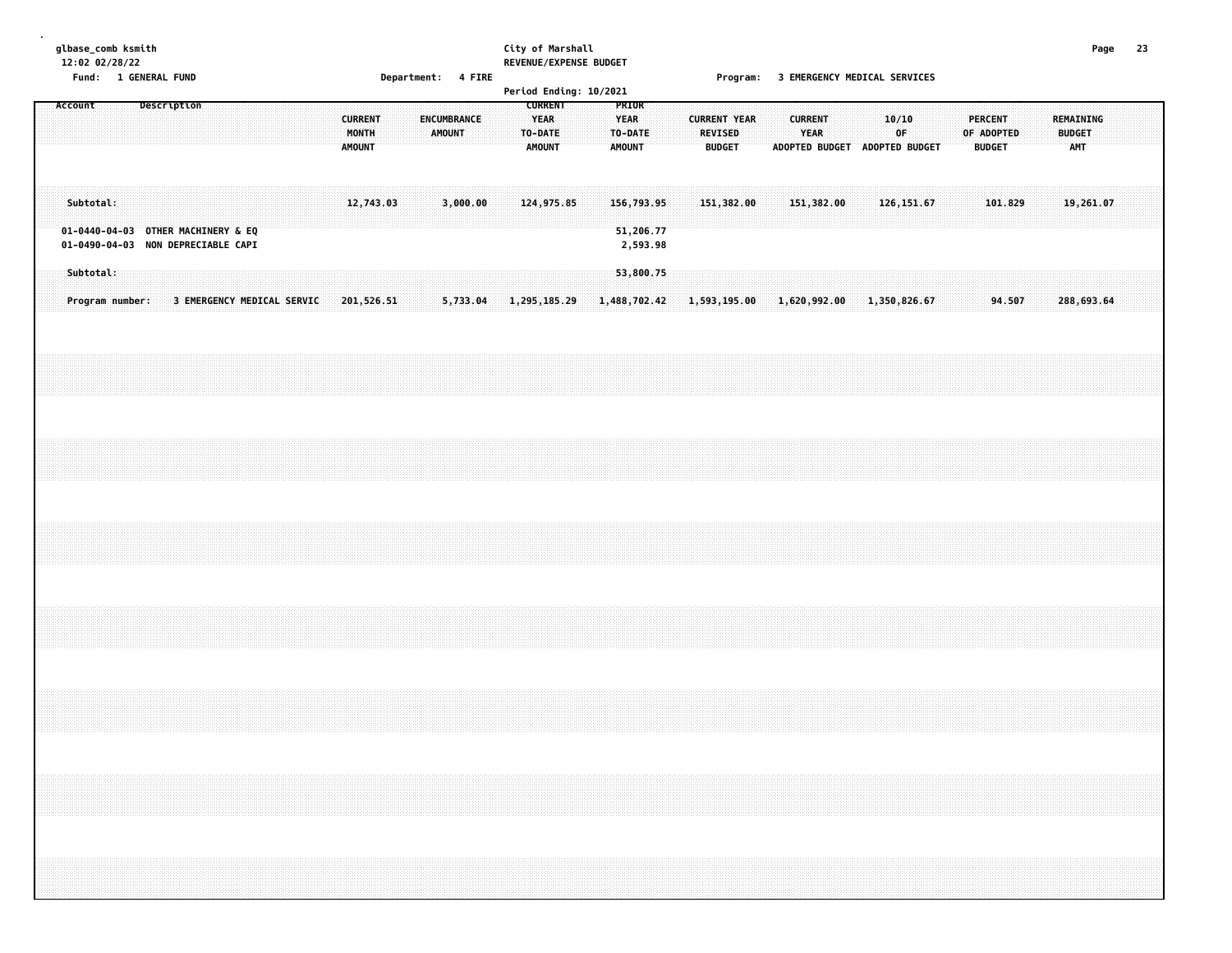#### **glbase\_comb ksmith City of Marshall Page 24 12:02 02/28/22 REVENUE/EXPENSE BUDGET**

**Fund: 1 GENERAL FUND Department: 4 FIRE Program: 4 EMERGENCY MANAGEMENT**

|                                                                                                                                                                                                                                                                                                                     |                                                                                 | Period Ending: 10/2021                                                                                 |                                                                                                                  |                                                        |                                                        |                                               |                                                         |
|---------------------------------------------------------------------------------------------------------------------------------------------------------------------------------------------------------------------------------------------------------------------------------------------------------------------|---------------------------------------------------------------------------------|--------------------------------------------------------------------------------------------------------|------------------------------------------------------------------------------------------------------------------|--------------------------------------------------------|--------------------------------------------------------|-----------------------------------------------|---------------------------------------------------------|
| Description<br>Account                                                                                                                                                                                                                                                                                              | <b>CURRENT</b><br><b>ENCUMBRANCE</b><br>MONTH<br><b>AMOUNT</b><br><b>AMOUNT</b> | <b>CURRENT</b><br><b>PRIOR</b><br>YEAR<br><b>YEAR</b><br>TO-DATE<br>TO-DATE<br><b>AMOUNT</b><br>AMOUNT | <b>CURRENT YEAR</b><br><b>REVISED</b><br><b>BUDGET</b>                                                           | <b>CURRENT</b><br><b>YEAR</b><br><b>ADOPTED BUDGET</b> | 10/10<br>0F<br>ADOPTED BUDGET                          | <b>PERCENT</b><br>OF ADOPTED<br><b>BUDGET</b> | <b>REMAINING</b><br><b>BUDGET</b><br>AMT                |
| $01 - 0132 - 04 - 04$<br><b>FIREMEN RELIEF &amp; RET</b><br><b>FICA-SALARY RESERVE</b><br>$01 - 0133 - 04 - 04$<br><b>WORKMEN'S COMPENSATI</b><br>$01 - 0134 - 04 - 04$                                                                                                                                             | 8.75                                                                            | 294.96<br>20.56<br>35.15                                                                               | 458.07<br>442.00<br>33.41<br>31.00<br>43.63<br>35.00                                                             | 442.00<br>31.00<br>35.00                               | 368.33<br>25.83<br>29.17                               | 66.733<br>66.323<br>100.429                   | 147.04<br>10.44<br>$.15-$                               |
| Subtotal:                                                                                                                                                                                                                                                                                                           | 8.75                                                                            | 350.67                                                                                                 | 535.11<br>508.00                                                                                                 | 508.00                                                 | 423.33                                                 | 69.030                                        | 157.33                                                  |
| TELEPHONE-CELLULAR<br>$01 - 0304 - 04 - 04$<br>$01 - 0311 - 04 - 04$<br>TRANSPORTATION<br>SERVICE AGREEMENT-TE<br>$01 - 0323 - 04 - 04$<br>$01 - 0334 - 04 - 04$<br><b>INTERNET-SATELLITE S</b><br>$01 - 0342 - 04 - 04$<br><b>REPAIR &amp; MAINTENANCE</b><br>$01 - 0345 - 04 - 04$<br><b>CONFERENCE AND TRAIN</b> | 151.96<br>277.46                                                                | 455.88<br>1,418.00<br>1,200.00<br>2,340.51<br>7,610.00                                                 | 911.76<br>2,304.25<br>2,127.00<br>1,200.00<br>1,200.00<br>3,646.78<br>4,015.00<br>7,594.51<br>5,000.00<br>300.00 | 2,127.00<br>1,200.00<br>4,015.00<br>5,000.00<br>300.00 | 1,772.50<br>1,000.00<br>3,345.83<br>4,166.67<br>250.00 | 66.667<br>100.000<br>79.346<br>207.335        | 455.88-<br>709.00<br>1,674.49<br>$2,610.00 -$<br>300.00 |
| Subtotal:                                                                                                                                                                                                                                                                                                           | 429.42                                                                          | 13,024.39                                                                                              | 15,657.30<br>12,642.00                                                                                           | 12,642.00                                              | 10,535.00                                              | 132.118                                       | 382.39-                                                 |
| <b>4 EMERGENCY MANAGEMENT</b><br>Program number:<br>Department number: FIRE                                                                                                                                                                                                                                         | 438.17<br>505, 157.17<br>20, 183.41                                             | 13,375.06<br>3,512,941.08<br>4,209,051.40                                                              | 16,192.41<br>13,150.00<br>4,268,060.00                                                                           | 13,150.00<br>4,251,100.00                              | 10,958.33<br>3,542,583.33                              | 129.681<br>97.976                             | $225.06 -$<br>734,935.51                                |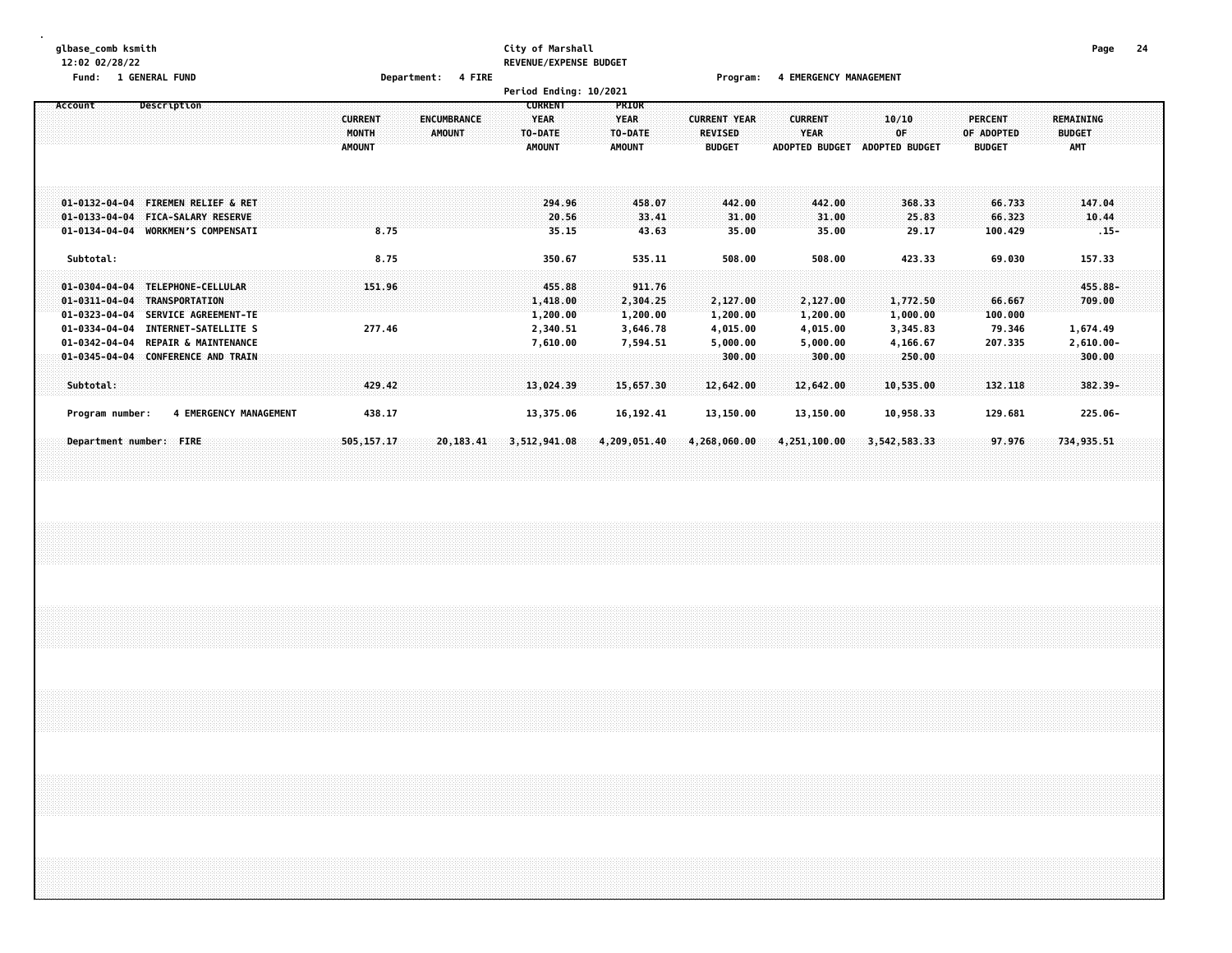| 25                                                           |                                                           |                                    |                        |  |  |  |  |
|--------------------------------------------------------------|-----------------------------------------------------------|------------------------------------|------------------------|--|--|--|--|
|                                                              |                                                           |                                    |                        |  |  |  |  |
| Page                                                         |                                                           | $33.75 -$<br>$33.75 -$             | $33.75 -$              |  |  |  |  |
|                                                              | REMAINING<br><b>BUDGET</b><br><b>AMT</b>                  |                                    |                        |  |  |  |  |
|                                                              |                                                           |                                    |                        |  |  |  |  |
|                                                              |                                                           |                                    |                        |  |  |  |  |
|                                                              |                                                           |                                    |                        |  |  |  |  |
|                                                              | <b>PERCENT</b><br>OF ADOPTED<br><b>BUDGET</b>             |                                    |                        |  |  |  |  |
|                                                              |                                                           |                                    |                        |  |  |  |  |
|                                                              |                                                           |                                    |                        |  |  |  |  |
|                                                              |                                                           |                                    |                        |  |  |  |  |
|                                                              | 0F.                                                       |                                    |                        |  |  |  |  |
|                                                              | 10/10                                                     |                                    |                        |  |  |  |  |
| Program: 1 PUBLIC WORKS - ADMIN                              | ADOPTED BUDGET ADOPTED BUDGET                             |                                    |                        |  |  |  |  |
|                                                              |                                                           |                                    |                        |  |  |  |  |
|                                                              |                                                           |                                    |                        |  |  |  |  |
|                                                              | <b>CURRENT</b><br>YEAR                                    |                                    |                        |  |  |  |  |
|                                                              |                                                           |                                    |                        |  |  |  |  |
|                                                              |                                                           |                                    |                        |  |  |  |  |
|                                                              |                                                           |                                    |                        |  |  |  |  |
|                                                              | <b>CURRENT YEAR</b>                                       |                                    |                        |  |  |  |  |
|                                                              | <b>REVISED</b><br><b>BUDGET</b>                           |                                    |                        |  |  |  |  |
|                                                              |                                                           |                                    |                        |  |  |  |  |
|                                                              |                                                           |                                    |                        |  |  |  |  |
|                                                              |                                                           |                                    |                        |  |  |  |  |
|                                                              | PRIOR<br><b>YEAR</b><br>TO-DATE<br><b>AMOUNT</b>          |                                    |                        |  |  |  |  |
|                                                              |                                                           |                                    |                        |  |  |  |  |
|                                                              |                                                           |                                    |                        |  |  |  |  |
|                                                              |                                                           | 33.75<br>33.75                     | 33.75                  |  |  |  |  |
| REVENUE/EXPENSE BUDGET<br>Period Ending: 10/2021             | <b>CURRENT</b><br><b>YEAR</b><br>TO-DATE<br><b>AMOUNT</b> |                                    |                        |  |  |  |  |
| City of Marshall<br>Department: 5 PUBLIC WORKS               |                                                           |                                    |                        |  |  |  |  |
|                                                              |                                                           |                                    |                        |  |  |  |  |
|                                                              |                                                           |                                    |                        |  |  |  |  |
|                                                              |                                                           |                                    |                        |  |  |  |  |
|                                                              | ENCUMBRANCE<br>AMOUNT                                     |                                    |                        |  |  |  |  |
|                                                              |                                                           |                                    |                        |  |  |  |  |
|                                                              |                                                           |                                    |                        |  |  |  |  |
|                                                              |                                                           | 33.75<br>33.75                     | 33.75                  |  |  |  |  |
|                                                              | <b>CURRENT</b><br>MONTH<br><b>AMOUNT</b>                  |                                    |                        |  |  |  |  |
|                                                              |                                                           |                                    |                        |  |  |  |  |
|                                                              |                                                           |                                    |                        |  |  |  |  |
|                                                              |                                                           |                                    |                        |  |  |  |  |
|                                                              |                                                           |                                    |                        |  |  |  |  |
|                                                              |                                                           |                                    | 1 PUBLIC WORKS - ADMIN |  |  |  |  |
|                                                              |                                                           | 01-0134-05-01 WORKMEN'S COMPENSATI |                        |  |  |  |  |
|                                                              |                                                           |                                    |                        |  |  |  |  |
|                                                              |                                                           |                                    |                        |  |  |  |  |
|                                                              | Description                                               |                                    |                        |  |  |  |  |
|                                                              |                                                           |                                    |                        |  |  |  |  |
|                                                              |                                                           |                                    |                        |  |  |  |  |
|                                                              |                                                           |                                    |                        |  |  |  |  |
| glbase_comb ksmith<br>12:02 02/28/22<br>Fund: 1 GENERAL FUND |                                                           | Subtotal:                          | Program number:        |  |  |  |  |
|                                                              | Account                                                   |                                    |                        |  |  |  |  |
|                                                              |                                                           |                                    |                        |  |  |  |  |
|                                                              |                                                           |                                    |                        |  |  |  |  |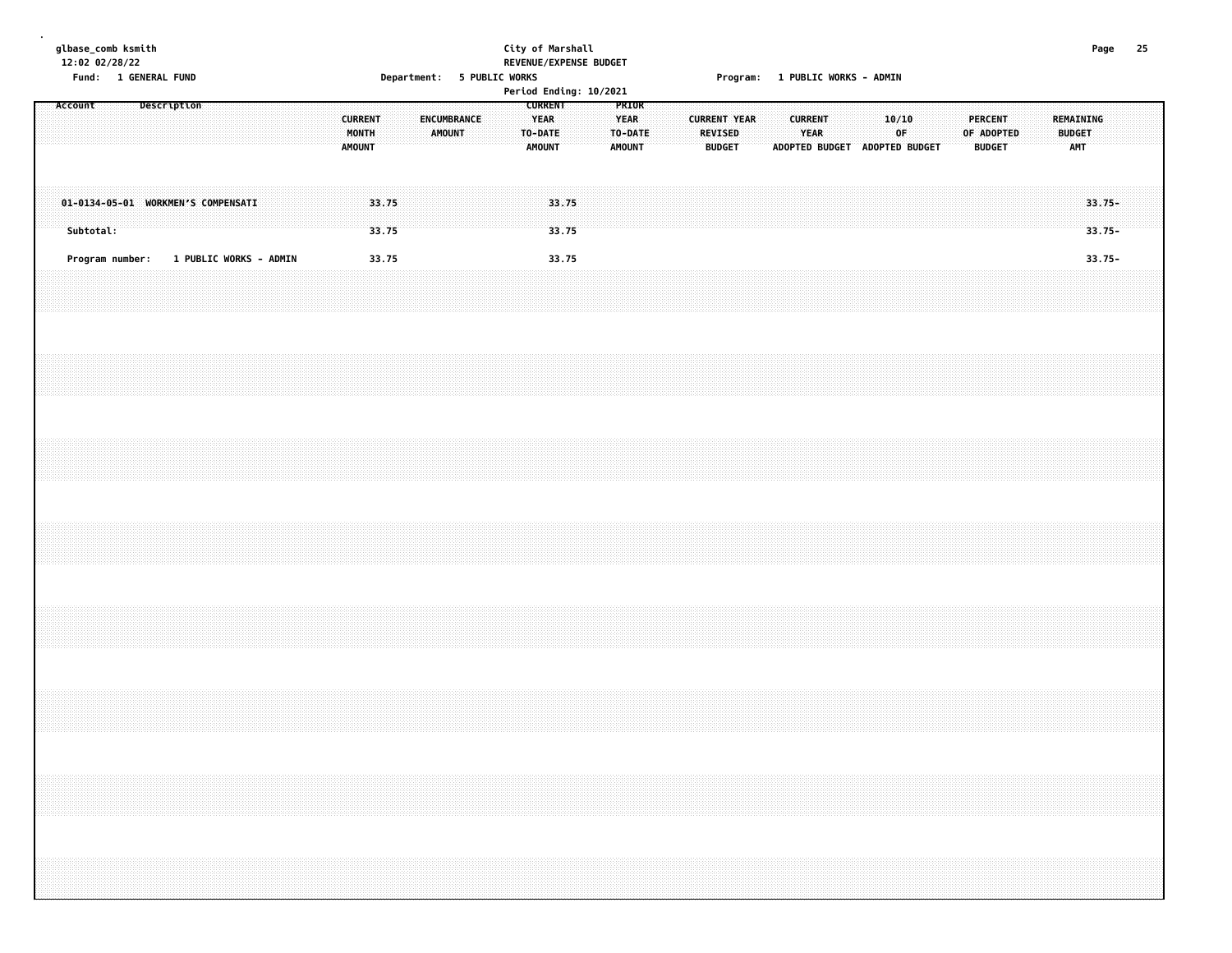#### **glbase\_comb ksmith City of Marshall Page 26 12:02 02/28/22 REVENUE/EXPENSE BUDGET Fund: 1 GENERAL FUND Department: 5 PUBLIC WORKS Program: 2 STREET MAINTENANCE**

|                                                          |                                          |                              | Period Ending: 10/2021                                    |                                                  |                                                        |                                                        |                                      |                                               |                                          |  |
|----------------------------------------------------------|------------------------------------------|------------------------------|-----------------------------------------------------------|--------------------------------------------------|--------------------------------------------------------|--------------------------------------------------------|--------------------------------------|-----------------------------------------------|------------------------------------------|--|
| Description<br>Account                                   | <b>CURRENT</b><br>MONTH<br><b>AMOUNT</b> | ENCUMBRANCE<br><b>AMOUNT</b> | <b>CURRENT</b><br><b>YEAR</b><br>TO-DATE<br><b>AMOUNT</b> | PRIOR<br><b>YEAR</b><br>TO-DATE<br><b>AMOUNT</b> | <b>CURRENT YEAR</b><br><b>REVISED</b><br><b>BUDGET</b> | <b>CURRENT</b><br><b>YEAR</b><br><b>ADOPTED BUDGET</b> | 10/10<br>0F<br><b>ADOPTED BUDGET</b> | <b>PERCENT</b><br>OF ADOPTED<br><b>BUDGET</b> | REMAINING<br><b>BUDGET</b><br><b>AMT</b> |  |
| 01-0107-05-02 SALARIES-SKILLED CRA                       | 21,382.85                                |                              | 153, 383, 19                                              | 183,344.00                                       | 185,352.00                                             | 185,352.00                                             | 154,460.00                           | 98.086                                        | 31,968.81                                |  |
| 01-0108-05-02 SALARIES-SERVICE MAI                       | 13,985.28                                |                              | 102,941.78                                                | 77,069.67                                        | 142,750.00                                             | 142,750.00                                             | 118,958.33                           | 86.559                                        | 39,808.22                                |  |
| 01-0109-05-02 SALARIES-OVERTIME                          | 633.36                                   |                              | 6,364.29                                                  | 7,820.28                                         | 11,080.00                                              | 11,080.00                                              | 9,233.33                             | 83.681                                        | 4,715.71                                 |  |
| 01-0111-05-02 SALARIES-LONGEVITY                         |                                          |                              |                                                           | 3,024.00                                         | 3,648.00                                               | 3,648.00                                               | 3,040.00                             | 98.684                                        | 3,648.00                                 |  |
| 01-0122-05-02 TMRS                                       | 5,979.84                                 |                              | 43,632.69                                                 | 44,388.03                                        | 56,944.00                                              | 56,944.00                                              | 47,453.33                            | 92.827                                        | 13,311.31                                |  |
| 01-0133-05-02 FICA                                       | 2,751.14                                 |                              | 20,075.33                                                 | 20,728.24                                        | 26,227.00                                              | 26,227.00                                              | 21,855.83                            | 92.736                                        | 6,151.67                                 |  |
| $01 - 0134 - 05 - 02$<br>WORKER'S COMPENSATIO            | 2,150.25                                 |                              | 8,259.63                                                  | 11,740.32                                        | 8,097.00                                               | 8,097.00                                               | 6,747.50                             | 102.009                                       | $162.63 -$                               |  |
| 01-0162-05-02 HSA                                        | 77.92                                    |                              | 77.92                                                     |                                                  |                                                        |                                                        |                                      |                                               | $77.92 -$                                |  |
| Subtotal:                                                | 46,960.64                                |                              | 334,734.83                                                | 348, 114.54                                      | 434,098.00                                             | 434,098.00                                             | 361,748.33                           | 93.011                                        | 99,363.17                                |  |
| 01-0201-05-02 OFFICE SUPPLIES                            |                                          |                              | 47.80                                                     | 39.98                                            | 440.00                                                 | 500.00                                                 | 416.67                               | 9.560                                         | 392.20                                   |  |
| 01-0203-05-02 MEDICAL & CHEMICAL                         |                                          |                              | 3,882.94                                                  | 355.09                                           | 4,500.00                                               | 3,500.00                                               | 2,916.67                             | 110.941                                       | 617.06                                   |  |
| 01-0205-05-02 FUEL, OIL & LUBE                           | 3,529.02                                 |                              | 30,259.52                                                 | 30, 121.41                                       | 37,000.00                                              | 30,000.00                                              | 25,000.00                            | 122.723                                       | 6,740.48                                 |  |
| 01-0206-05-02 CLOTHING                                   | 144.39                                   | 100.00                       | 1,666.72                                                  | 2,854.69                                         | 4,300.00                                               | 4,300.00                                               | 3,583.33                             | 65.724                                        | 2,533.28                                 |  |
| 01-0210-05-02 SIGN SUPPLIES                              | 7,824.84                                 |                              | 12,706.98                                                 | 17,366.72                                        | 15,000.00                                              | 15,000.00                                              | 12,500.00                            | 84.713                                        | 2,293.02                                 |  |
| 01-0213-05-02 MOTOR VEHICLE                              | 5,559.85                                 |                              | 13, 132.44                                                | 33,480.30                                        | 20,000.00                                              | 35,000.00                                              | 29,166.67                            | 48.088                                        | 6,867.56                                 |  |
| 01-0216-05-02 STREET MAINTENANCE                         | 14,315.91                                |                              | 72,721.56                                                 | 54,324.62                                        | 66,500.00                                              | 55,000.00                                              | 45,833.33                            | 132.221                                       | $6,221.56-$                              |  |
| 01-0217-05-02 OTHER SUPPLIES                             |                                          |                              | 92.58                                                     | 40.45                                            | 1,000.00                                               | 1,000.00                                               | 833.33                               | 63.972                                        | 907.42                                   |  |
| $01 - 0218 - 05 - 02$<br>SMALL TOOLS & MINOR             | 73.94                                    |                              | 1,264.78                                                  | 1,511.67                                         | 2,000.00                                               | 2,000.00                                               | 1,666.67                             | 90.596                                        | 735.22                                   |  |
| 01-0219-05-02 REPAIR & MAINTENANCE                       | 2,370.00                                 |                              | 3,297.22                                                  | 7,379.38                                         | 1,500.00                                               | 3,000.00                                               | 2,500.00                             | 109.907                                       | 1,797.22-                                |  |
| Subtotal:                                                | 33,817.95                                | 100.00                       | 139,072.54                                                | 147, 474.31                                      | 152,240.00                                             | 149,300.00                                             | 124,416.67                           | 101.528                                       | 13,067.46                                |  |
| 01-0304-05-02 TELEPHONE-CELLULAR                         | 290.82                                   |                              | 922.36                                                    | 1,694.73                                         | 1,300.00                                               | 1,300.00                                               | 1,083.33                             | 82.105                                        | 377.64                                   |  |
| 01-0306-05-02 SPRAY CONTRACT                             |                                          |                              | 750,00                                                    | 750.00                                           | 750.00                                                 | 750.00                                                 | 625.00                               | 100.000                                       |                                          |  |
| 01-0308-05-02 TELEPHONE-LAND                             |                                          |                              |                                                           |                                                  | 100.00                                                 | 100.00                                                 | 83.33                                |                                               | 100.00                                   |  |
| 01-0309-05-02<br><b>RADIO REPAIRS</b>                    |                                          |                              | 39.51                                                     | 52.68                                            | 500.00                                                 | 500.00                                                 | 416.67                               | 10.536                                        | 460.49                                   |  |
| 01-0316-05-02 CONTRACTED SERVICES                        | 1,004.34                                 | 650.00                       | 14,736.94                                                 | 43,661.38                                        | 16,500.00                                              | 22,500.00                                              | 18,750.00                            | 69.393                                        | 1,113.06                                 |  |
| $01 - 0317 - 05 - 02$<br>CONTRACT SVG-MOSQUIT            |                                          |                              |                                                           | 10,579.50                                        |                                                        | 18,000.00                                              | 15,000.00                            |                                               |                                          |  |
| $01 - 0324 - 05 - 02$<br><b>PRINTING &amp; REPRODUCT</b> |                                          |                              |                                                           | 42.00                                            |                                                        |                                                        |                                      |                                               |                                          |  |
| $01 - 0342 - 05 - 02$<br>REPAIR & MAINTENANCE            | 8,895.95                                 |                              | 24, 134.83                                                | 3,145.80                                         | 21,500.00                                              | 1,500.00                                               | 1,250.00                             | 1,608.989                                     | $2,634.83-$                              |  |
| 01-0344-05-02 RENTALS                                    |                                          |                              | 175.15                                                    |                                                  | 350.00                                                 | 350.00                                                 | 291.67                               | 50.043                                        | 174.85                                   |  |
| 01-0345-05-02<br><b>CONFERENCE &amp; TRAININ</b>         |                                          |                              |                                                           |                                                  | 300.00                                                 | 300.00                                                 | 250.00                               |                                               | 300.00                                   |  |
| $01 - 0346 - 05 - 02$<br><b>DUES &amp; SUBSCRIPTIONS</b> | 210.00                                   |                              | 210.00                                                    | 205.00                                           | 200.00                                                 | 200.00                                                 | 166.67                               | 105.000                                       | $10.00 -$                                |  |
| 01-0347-05-02 MISCELLANEOUS                              |                                          |                              | 356.37                                                    | 928.37                                           | 360.00                                                 | 300.00                                                 | 250.00                               | 118.790                                       | 3.63                                     |  |
| 01-0356-05-02 ELECTRIC SERVICE-STR                       | 25,382.21                                |                              | 257,933.27                                                | 328,756.56                                       | 350,000.00                                             | 350,000.00                                             | 291,666.67                           | 88.352                                        | 92,066.73                                |  |
| REPAIR & MAINT OF TR<br>$01 - 0365 - 05 - 02$            |                                          |                              |                                                           |                                                  | 2,000.00                                               | 2,000.00                                               | 1,666.67                             |                                               | 2,000.00                                 |  |
| 01-0366-05-02<br><b>REPAIR &amp; MAINT -STRE</b>         | 2,280.00                                 |                              | 12,621.06                                                 | 19,585.96                                        | 19,250.00                                              | 20,000.00                                              | 16,666.67                            | 63.105                                        | 6,628.94                                 |  |
| 01-0367-05-02 SPRAY CONTRACT                             |                                          |                              | 658.42                                                    |                                                  | 750.00                                                 |                                                        |                                      |                                               | 91.58                                    |  |
| 01-0371-05-02 MOSQUITO SPRAY                             | 1,963.50                                 |                              | 7,390.50                                                  |                                                  | 9,000.00                                               |                                                        |                                      |                                               | 1,609.50                                 |  |
|                                                          |                                          |                              |                                                           |                                                  |                                                        |                                                        |                                      |                                               |                                          |  |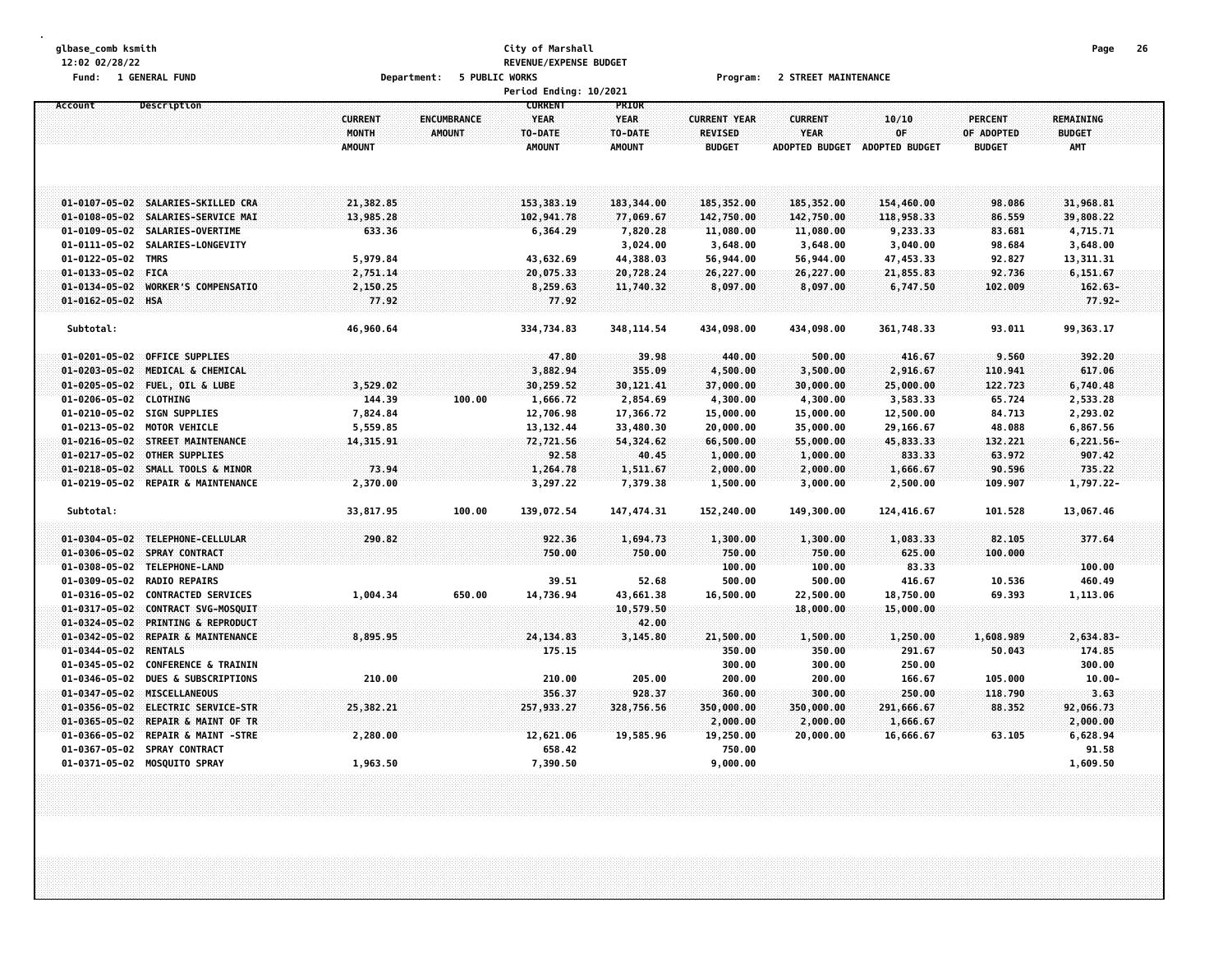#### **glbase\_comb ksmith City of Marshall Page 27 12:02 02/28/22 REVENUE/EXPENSE BUDGET Fund: 1 GENERAL FUND Department: 5 PUBLIC WORKS Program: 2 STREET MAINTENANCE**

|                                                                                                            |                 |             |  |                      |  |                                          |  |                                     |        |  |                                                           | Period Ending: 10/2021 |                                                  |                     |                                 |  |                               |                               |              |          |  |                                               |         |                                          |                                    |  |
|------------------------------------------------------------------------------------------------------------|-----------------|-------------|--|----------------------|--|------------------------------------------|--|-------------------------------------|--------|--|-----------------------------------------------------------|------------------------|--------------------------------------------------|---------------------|---------------------------------|--|-------------------------------|-------------------------------|--------------|----------|--|-----------------------------------------------|---------|------------------------------------------|------------------------------------|--|
| Account                                                                                                    |                 | Description |  |                      |  | <b>CURRENT</b><br>MONTH<br><b>AMOUNT</b> |  | <b>ENCUMBRANCE</b><br><b>AMOUNT</b> |        |  | <b>CURRENT</b><br><b>YEAR</b><br>TO-DATE<br><b>AMOUNT</b> |                        | PRIOR<br><b>YEAR</b><br>TO-DATE<br><b>AMOUNT</b> | <b>CURRENT YEAR</b> | <b>REVISED</b><br><b>BUDGET</b> |  | <b>CURRENT</b><br><b>YEAR</b> | ADOPTED BUDGET ADOPTED BUDGET | 10/10        | OF       |  | <b>PERCENT</b><br>OF ADOPTED<br><b>BUDGET</b> |         | REMAINING<br><b>BUDGET</b><br><b>AMT</b> |                                    |  |
| Subtotal:                                                                                                  |                 |             |  |                      |  | 40,026.82                                |  |                                     | 650.00 |  | 319,928.41                                                |                        | 409,401.98                                       |                     | 422,860.00                      |  |                               | 417,800.00                    | 348,166.67   |          |  |                                               | 89.204  |                                          | 102,281.59                         |  |
| 01-0408-05-02 IMPROVEMENTS-STREETS<br>01-0458-05-02 REPLACEMENT FUND<br>01-0460-05-02 SIDEWALK IMPROVEMENT |                 |             |  |                      |  | 149,592.97                               |  |                                     |        |  | 1,325,232.17                                              |                        | 628,651.26                                       | 1,239,295.00        | 6,402.00<br>8,000.00            |  |                               | 989,295.00<br>6,402.00        | 824,412.50   | 5,335.00 |  |                                               | 182.376 |                                          | 85,937.17-<br>6,402.00<br>8,000.00 |  |
| Subtotal:                                                                                                  |                 |             |  |                      |  | 149,592.97                               |  |                                     |        |  | 1,325,232.17                                              |                        | 628,651.26                                       | 1,253,697.00        |                                 |  |                               | 995,697.00                    | 829,747.50   |          |  | 181.203                                       |         |                                          | 71,535.17-                         |  |
|                                                                                                            | Program number: |             |  | 2 STREET MAINTENANCE |  | 270,398.38                               |  |                                     | 750.00 |  | 2,118,967.95                                              |                        | 1,533,642.09                                     | 2,262,895.00        |                                 |  |                               | 1,996,895.00                  | 1,664,079.17 |          |  |                                               | 136.826 |                                          | 143, 177.05                        |  |
|                                                                                                            |                 |             |  |                      |  |                                          |  |                                     |        |  |                                                           |                        |                                                  |                     |                                 |  |                               |                               |              |          |  |                                               |         |                                          |                                    |  |
|                                                                                                            |                 |             |  |                      |  |                                          |  |                                     |        |  |                                                           |                        |                                                  |                     |                                 |  |                               |                               |              |          |  |                                               |         |                                          |                                    |  |
|                                                                                                            |                 |             |  |                      |  |                                          |  |                                     |        |  |                                                           |                        |                                                  |                     |                                 |  |                               |                               |              |          |  |                                               |         |                                          |                                    |  |
|                                                                                                            |                 |             |  |                      |  |                                          |  |                                     |        |  |                                                           |                        |                                                  |                     |                                 |  |                               |                               |              |          |  |                                               |         |                                          |                                    |  |
|                                                                                                            |                 |             |  |                      |  |                                          |  |                                     |        |  |                                                           |                        |                                                  |                     |                                 |  |                               |                               |              |          |  |                                               |         |                                          |                                    |  |
|                                                                                                            |                 |             |  |                      |  |                                          |  |                                     |        |  |                                                           |                        |                                                  |                     |                                 |  |                               |                               |              |          |  |                                               |         |                                          |                                    |  |
|                                                                                                            |                 |             |  |                      |  |                                          |  |                                     |        |  |                                                           |                        |                                                  |                     |                                 |  |                               |                               |              |          |  |                                               |         |                                          |                                    |  |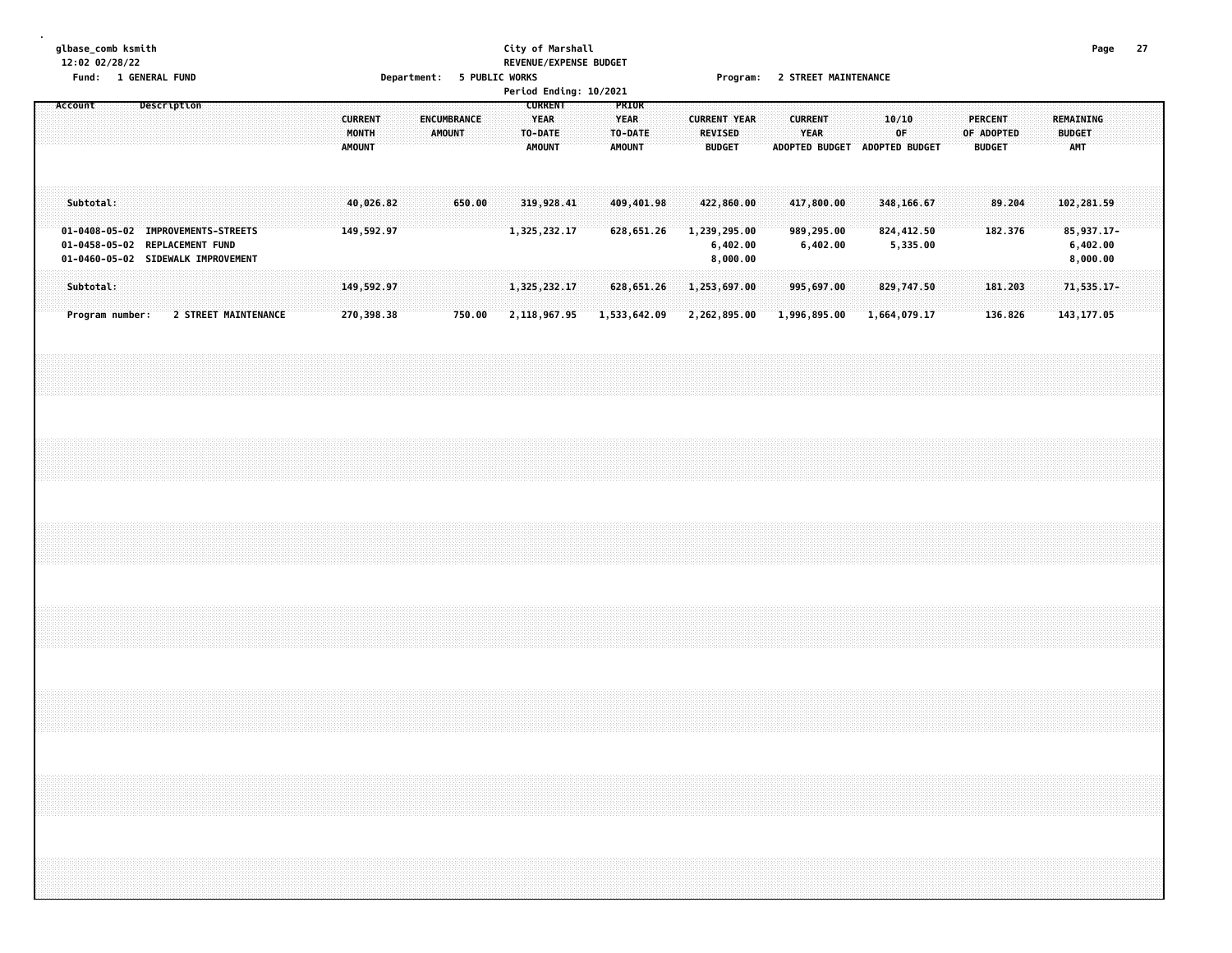# **glbase\_comb ksmith City of Marshall Page 28 12:02 02/28/22 REVENUE/EXPENSE BUDGET**

|  | Fund:<br>Account |                              |  | 1 GENERAL FUND<br>Description                                                                                                                                          |  |                                                                                                                |                         |  |  |                                          |                          |  |                                     |  | Department: 5 PUBLIC WORKS |             | <b>CURRENT</b>            | Period Ending: 10/2021 | PRIOR                                   |                                       |  |                                 | Program:                                          |  |                |                                                  |  | 3 SANITATION/COLLECTION      |                                  |                               |  |                                               |                  |  |                                                 |  |  |
|--|------------------|------------------------------|--|------------------------------------------------------------------------------------------------------------------------------------------------------------------------|--|----------------------------------------------------------------------------------------------------------------|-------------------------|--|--|------------------------------------------|--------------------------|--|-------------------------------------|--|----------------------------|-------------|---------------------------|------------------------|-----------------------------------------|---------------------------------------|--|---------------------------------|---------------------------------------------------|--|----------------|--------------------------------------------------|--|------------------------------|----------------------------------|-------------------------------|--|-----------------------------------------------|------------------|--|-------------------------------------------------|--|--|
|  |                  |                              |  |                                                                                                                                                                        |  |                                                                                                                |                         |  |  | <b>CURRENT</b><br>MONTH<br><b>AMOUNT</b> |                          |  | <b>ENCUMBRANCE</b><br><b>AMOUNT</b> |  |                            | <b>YEAR</b> | TO-DATE<br><b>AMOUNT</b>  |                        | <b>YEAR</b><br>TO-DATE<br><b>AMOUNT</b> |                                       |  | <b>REVISED</b><br><b>BUDGET</b> | <b>CURRENT YEAR</b>                               |  | <b>CURRENT</b> | YEAR                                             |  | 10/10                        | 0F                               | ADOPTED BUDGET ADOPTED BUDGET |  | <b>PERCENT</b><br>OF ADOPTED<br><b>BUDGET</b> |                  |  | <b>REMAINING</b><br><b>BUDGET</b><br><b>AMT</b> |  |  |
|  |                  |                              |  | 01-0316-05-03 CONTRACTED SERVICES<br>01-0319-05-03 TIRE DISPOSAL                                                                                                       |  | 01-0305-05-03 OTHER-SANITATION CON<br>01-0317-05-03 BRUSH & TREE DISPOSA<br>01-0342-05-03 CART REPAIR & REPLAC |                         |  |  |                                          |                          |  |                                     |  |                            |             |                           |                        |                                         | 2,645,493.29<br>26,429.88<br>1,040.00 |  |                                 | 2,000.00                                          |  |                | 2,760,576.00<br>6,000.00<br>2,000.00<br>2,000.00 |  | 2,300,480.00                 | 5,000.00<br>1,666.67<br>1,666.67 |                               |  |                                               |                  |  | 2,000.00                                        |  |  |
|  |                  |                              |  | 01-0347-05-03 MISCELLANEOUS<br>01-0362-05-03 CONVENIENCE STATION<br>01-0392-05-03 SANITATION CONTRACT<br>01-0394-05-03 TIRE DISPOSAL<br>01-0399-05-03 BAD DEBT EXPENSE |  | 01-0393-05-03 BRUSH & TREE DISPOSA                                                                             |                         |  |  |                                          | 7,380.46<br>453,068.02   |  |                                     |  |                            |             | 63,566.34<br>2,064,297.90 |                        |                                         | 32.00<br>82,865.96<br>3,358.52        |  |                                 | 96,000.00<br>2,760,576.00<br>6,000.00<br>2,000.00 |  |                | 96,000.00                                        |  |                              | 80,000.00                        |                               |  |                                               | 91.322           |  | 32,433.66<br>696,278.10<br>6,000.00<br>2,000.00 |  |  |
|  |                  | Subtotal:<br>Program number: |  |                                                                                                                                                                        |  |                                                                                                                | 3 SANITATION/COLLECTION |  |  |                                          | 460,448.48<br>460,448.48 |  |                                     |  | 2,127,864.24               |             | 2,127,864.24              |                        |                                         | 2,759,219.65<br>2,759,219.65          |  |                                 | 2,866,576.00<br>2,866,576.00                      |  |                | 2,866,576.00<br>2,866,576.00                     |  | 2,388,813.33<br>2,388,813.33 |                                  |                               |  |                                               | 99.237<br>99.237 |  | 738,711.76<br>738,711.76                        |  |  |
|  |                  |                              |  |                                                                                                                                                                        |  |                                                                                                                |                         |  |  |                                          |                          |  |                                     |  |                            |             |                           |                        |                                         |                                       |  |                                 |                                                   |  |                |                                                  |  |                              |                                  |                               |  |                                               |                  |  |                                                 |  |  |
|  |                  |                              |  |                                                                                                                                                                        |  |                                                                                                                |                         |  |  |                                          |                          |  |                                     |  |                            |             |                           |                        |                                         |                                       |  |                                 |                                                   |  |                |                                                  |  |                              |                                  |                               |  |                                               |                  |  |                                                 |  |  |
|  |                  |                              |  |                                                                                                                                                                        |  |                                                                                                                |                         |  |  |                                          |                          |  |                                     |  |                            |             |                           |                        |                                         |                                       |  |                                 |                                                   |  |                |                                                  |  |                              |                                  |                               |  |                                               |                  |  |                                                 |  |  |
|  |                  |                              |  |                                                                                                                                                                        |  |                                                                                                                |                         |  |  |                                          |                          |  |                                     |  |                            |             |                           |                        |                                         |                                       |  |                                 |                                                   |  |                |                                                  |  |                              |                                  |                               |  |                                               |                  |  |                                                 |  |  |
|  |                  |                              |  |                                                                                                                                                                        |  |                                                                                                                |                         |  |  |                                          |                          |  |                                     |  |                            |             |                           |                        |                                         |                                       |  |                                 |                                                   |  |                |                                                  |  |                              |                                  |                               |  |                                               |                  |  |                                                 |  |  |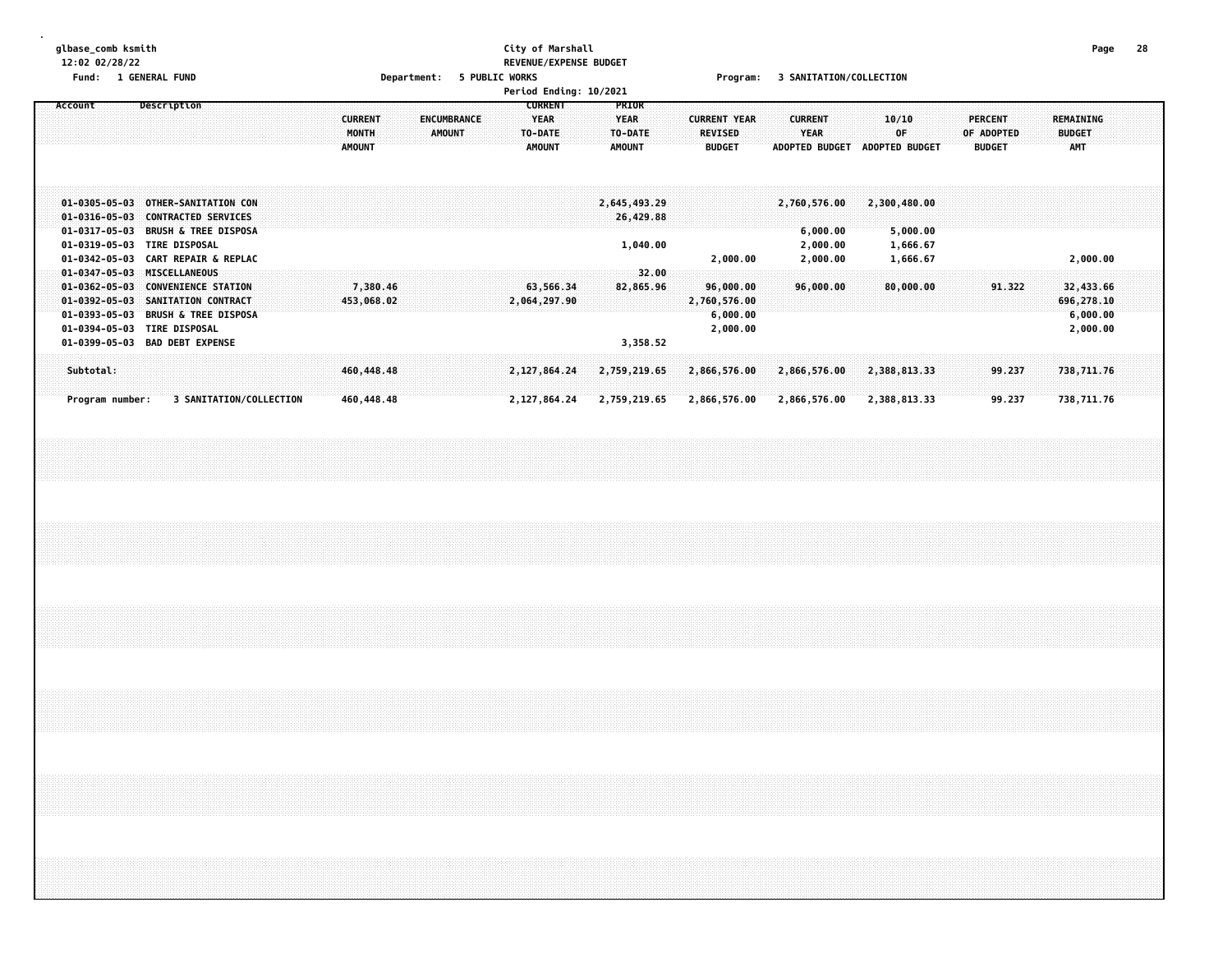# **glbase\_comb ksmith City of Marshall Page 29 12:02 02/28/22 REVENUE/EXPENSE BUDGET**

Fund: 1 GENERAL FUND CONDUCT MARINT CONDUCT AND RESPONDENT TO A DEPARTMENT COMMUNITY APPEARANCE/ROW MAINT

|                                                                                                                                         |                                                 |                                     | Period Ending: 10/2021                                    |                                                  |                                                        |                                                        |                                 |                                               |                                    |  |
|-----------------------------------------------------------------------------------------------------------------------------------------|-------------------------------------------------|-------------------------------------|-----------------------------------------------------------|--------------------------------------------------|--------------------------------------------------------|--------------------------------------------------------|---------------------------------|-----------------------------------------------|------------------------------------|--|
| <b>Description</b><br>Account                                                                                                           | <b>CURRENT</b><br><b>MONTH</b><br><b>AMOUNT</b> | <b>ENCUMBRANCE</b><br><b>AMOUNT</b> | <b>CURRENT</b><br><b>YEAR</b><br>TO-DATE<br><b>AMOUNT</b> | PRIOR<br><b>YEAR</b><br>TO-DATE<br><b>AMOUNT</b> | <b>CURRENT YEAR</b><br><b>REVISED</b><br><b>BUDGET</b> | <b>CURRENT</b><br><b>YEAR</b><br><b>ADOPTED BUDGET</b> | 10/10<br>OF<br>ADOPTED BUDGET   | <b>PERCENT</b><br>OF ADOPTED<br><b>BUDGET</b> | REMAINING<br><b>BUDGET</b><br>AMT  |  |
| 01-0107-05-06 SALARIES-SKILLED CRA<br>01-0108-05-06 SALARIES-SERVICE MAI                                                                | 3,874.64<br>6,407.86                            |                                     | 45,734.27<br>55,926.53                                    | 68,863.13<br>39,886.99                           | 113,867.00<br>28,381.00                                | 113,867.00<br>28,381.00                                | 94,889.17<br>23,650.83          | 44.575<br>242.351                             | 68, 132. 73<br>27,545.53-          |  |
| 01-0109-05-06 SALARIES-OVERTIME<br>SALARIES-PART/TIME &<br>01-0110-05-06                                                                |                                                 |                                     | 664.52                                                    | 2,591.43<br>2,653.15                             |                                                        |                                                        |                                 |                                               | 664.52-                            |  |
| SALARIES-LONGEVITY<br>01-0111-05-06<br>01-0122-05-06 TMRS<br>01-0133-05-06 FICA                                                         | 1,707.93<br>783.63                              |                                     | 96.00<br>17,012.18<br>7,775.42                            | 576.00<br>19, 112.53<br>8,763.73                 | 816.00<br>23,763.00<br>10,944.00                       | 816.00<br>23,763.00<br>10,944.00                       | 680.00<br>19,802.50<br>9,120.00 | 88.235<br>84.638<br>84.068                    | 720.00<br>6,750.82<br>3,168.58     |  |
| $01 - 0134 - 05 - 06$<br><b>WORKER'S COMPENSATIO</b><br>01-0162-05-06 HSA                                                               | 1,093.50<br>116.88                              |                                     | 3,853.53<br>272.72                                        | 4,105.17                                         | 3,658.00                                               | 3,658.00                                               | 3,048.33                        | 105.345                                       | $195.53 -$<br>$272.72 -$           |  |
| Subtotal:                                                                                                                               | 13,984.44                                       |                                     | 131, 335.17                                               | 146,552.13                                       | 181,429.00                                             | 181,429.00                                             | 151,190.83                      | 85.236                                        | 50,093.83                          |  |
| 01-0202-05-06 AGRICULTURAL<br>01-0203-05-06 MEDICAL & CHEMICAL                                                                          |                                                 |                                     | 484.97<br>321.75                                          | 49.99                                            | 650.00<br>350.00                                       | 1,000.00                                               | 833.33                          | 48.497                                        | 165.03<br>28.25                    |  |
| 01-0205-05-06 FUEL, OIL & LUBE<br>01-0206-05-06 CLOTHING<br>01-0211-05-06 GARBAGE BAGS                                                  | 965.48                                          |                                     | 3,952.92<br>331.78                                        | 1,727.70<br>654.63                               | 8,800.00<br>650.00<br>$3,000.00 -$                     | 13,000.00<br>500.00                                    | 10,833.33<br>416.67             | 38.730                                        | 4,847.08<br>518.22<br>$3,000.00 -$ |  |
| 01-0213-05-06 MOTOR VEHICLE<br>01-0217-05-06 OTHER SUPPLIES                                                                             | 34.00<br>205.34                                 | 566.31                              | 1,080.78<br>608.26                                        | 2,878.53<br>1,185.03                             | 5,800.00<br>675.00                                     | 10,000.00<br>1,000.00                                  | 8,333.33<br>833.33              | 34.334<br>60.826                              | 4,152.91<br>10.71                  |  |
| 01-0218-05-06 SMALL TOOLS & MINOR<br>01-0219-05-06 REPAIR & MAINTENANCE                                                                 |                                                 |                                     | 10,388.11<br>284.29                                       | 3,061.32<br>1,876.23                             | 12,200.00<br>1,000.00                                  | 5,000.00<br>1,000.00                                   | 4,166.67<br>833.33              | 208.822<br>28.429                             | 1,811.89<br>715.71                 |  |
| Subtotal:                                                                                                                               | 1,204.82                                        | 566.31                              | 17,452.86                                                 | 11,433.43                                        | 27,125.00                                              | 31,500.00                                              | 26,250.00                       | 67.183                                        | 9,249.80                           |  |
| 01-0304-05-06 TELEPHONE-CELLULAR<br><b>REPAIR &amp; MAINTENANCE</b><br>$01 - 0342 - 05 - 06$<br>$01 - 0344 - 05 - 06$<br><b>RENTALS</b> | 697.49                                          |                                     | 7,116.38                                                  | $2,014.70-$                                      | 1,000.00<br>10,500.00<br>175.00                        | 1,000.00<br>2,000.00<br>500.00                         | 833.33<br>1,666.67<br>416.67    | 393.869                                       | 1,000.00<br>3,383.62<br>175.00     |  |
| $01 - 0346 - 05 - 06$<br><b>DUES &amp; SUBSCRIPTIONS</b><br>01-0347-05-06<br><b>MISCELLANEOUS</b>                                       |                                                 |                                     | 184.85                                                    | 104.00<br>156.77                                 | 500.00                                                 | 500.00                                                 | 416.67                          | 71.806                                        | 171.18                             |  |
| Subtotal:                                                                                                                               | 697.49                                          |                                     | 7,301.23                                                  | 1,753.93-                                        | 12,175.00                                              | 4,000.00                                               | 3,333.33                        | 205.910                                       | 4,729.80                           |  |
| 6 COMMUNITY APPEARANCE/ROW<br>Program number:                                                                                           | 15,886.75                                       | 566.31                              | 156,089.26                                                | 156, 231.63                                      | 220,729.00                                             | 216,929.00                                             | 180,774.17                      | 84.840                                        | 64,073.43                          |  |
| Department number: PUBLIC WORKS                                                                                                         | 746,767.36                                      | 1,316.31                            | 4,402,955.20                                              | 4,449,093.37                                     | 5,350,200.00                                           | 5,080,400.00                                           | 4,233,666.67                    | 113.398                                       | 945, 928.49                        |  |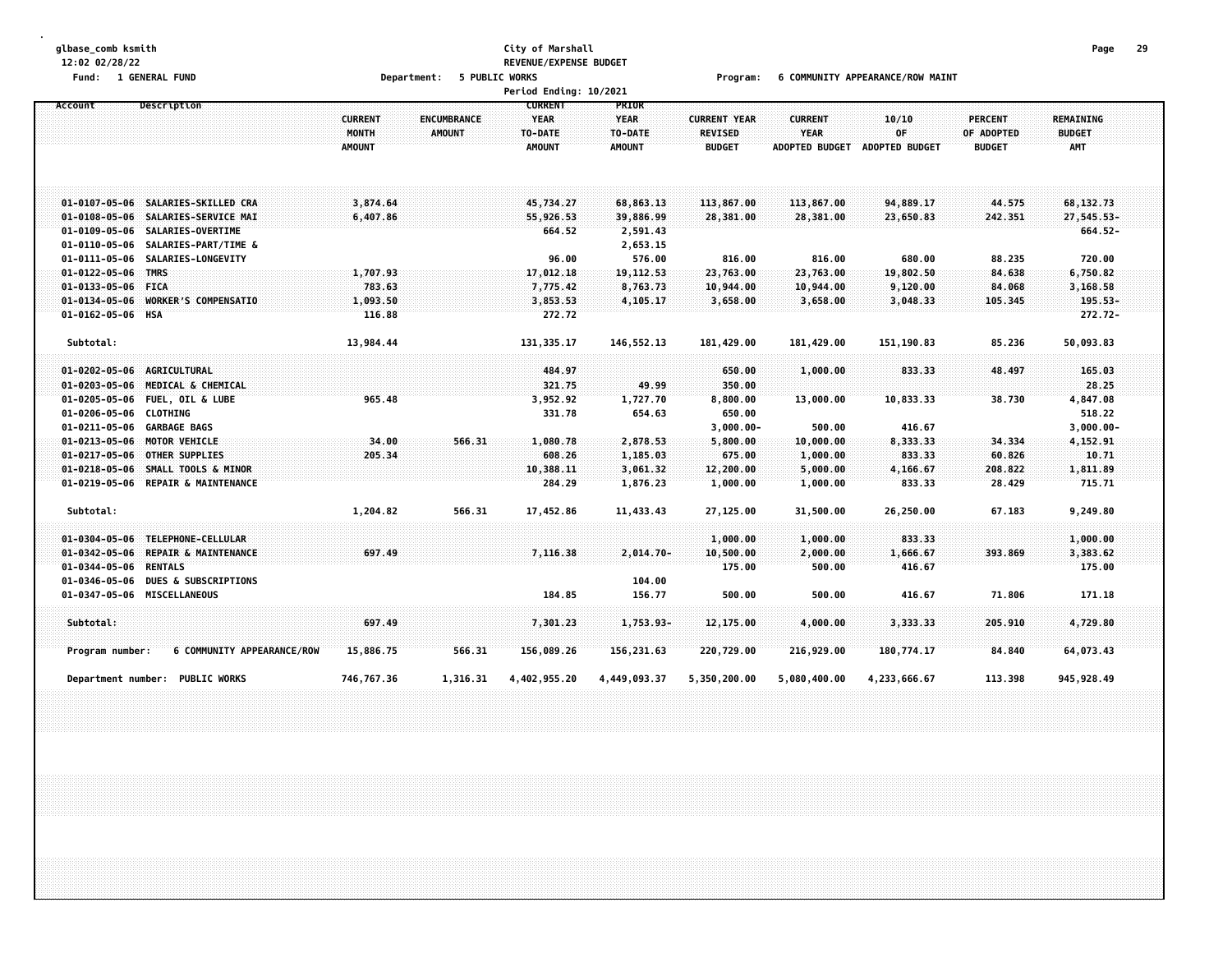#### **glbase\_comb ksmith City of Marshall Page 30 12:02 02/28/22 REVENUE/EXPENSE BUDGET Fund: 1 GENERAL FUND Department: 12 NONDEPARTMENTAL Program: NONDEPARTMENTAL**

|                                            |                                 |                                          |                              | Period Ending: 10/2021                                    |                                                  |                                                        |                                                        |                                      |                                               |                                          |  |
|--------------------------------------------|---------------------------------|------------------------------------------|------------------------------|-----------------------------------------------------------|--------------------------------------------------|--------------------------------------------------------|--------------------------------------------------------|--------------------------------------|-----------------------------------------------|------------------------------------------|--|
| Account                                    | Description                     | <b>CURRENT</b><br>MONTH<br><b>AMOUNT</b> | ENCUMBRANCE<br><b>AMOUNT</b> | <b>CURRENT</b><br><b>YEAR</b><br>TO-DATE<br><b>AMOUNT</b> | PRIOR<br><b>YEAR</b><br>TO-DATE<br><b>AMOUNT</b> | <b>CURRENT YEAR</b><br><b>REVISED</b><br><b>BUDGET</b> | <b>CURRENT</b><br><b>YEAR</b><br><b>ADOPTED BUDGET</b> | 10/10<br>0F<br><b>ADOPTED BUDGET</b> | <b>PERCENT</b><br>OF ADOPTED<br><b>BUDGET</b> | REMAINING<br><b>BUDGET</b><br><b>AMT</b> |  |
| $01 - 0112 - 12 - 00$                      | <b>EDUCATIONAL &amp; INCENT</b> |                                          |                              | 1,987.00                                                  | 2,880.00                                         | 4,000.00                                               | 4,000.00                                               | 3,333.33                             | 49.675                                        | 2,013.00                                 |  |
| $01 - 0120 - 12 - 00$                      | <b>EMPLOYEE ASSISTANCE</b>      |                                          |                              |                                                           |                                                  | 11,904.00                                              | 11,904.00                                              | 9,920.00                             |                                               | 11,904.00                                |  |
| $01 - 0122 - 12 - 00$                      | TMRS for DRAG-UP                | 4,532.54                                 |                              | 18,855.09                                                 | 33,047.95                                        | 16,206.00                                              | 16,206.00                                              | 13,505.00                            | 116.346                                       | 2,649.09-                                |  |
| $01 - 0123 - 12 - 00$                      | <b>LIFE INSURANCE</b>           | 287.49                                   |                              | 2,862.14                                                  | 2,968.42                                         | 7,855.00                                               | 7,855.00                                               | 6,545.83                             | 43.889                                        | 4,992.86                                 |  |
| $01 - 0124 - 12 - 00$                      | <b>HEALTH INSURANCE</b>         | 106,847.78                               |                              | 1,096,696.34                                              | 1,307,092.21                                     | 1,446,062.00                                           | 1,446,062.00                                           | 1,205,051.67                         | 90.336                                        | 349, 365.66                              |  |
| $01 - 0125 - 12 - 00$                      | DENTAL INSURANCE                | 3,125.81                                 | 6,312.78                     | 35,783.29                                                 | 41,463.04                                        | 56,876.00                                              | 56,876.00                                              | 47,396.67                            | 75.407                                        | 14,779.93                                |  |
| $01 - 0127 - 12 - 00$                      | SICK LEAVE-ACCRUED P            | 16,101.75                                |                              | 107,303.63                                                | 214, 311.48                                      | 93,366.00                                              | 93,366.00                                              | 77,805.00                            | 114.928                                       | 13,937.63-                               |  |
| $01 - 0128 - 12 - 00$                      | VACATION-ACCRUED PAY            | 11,186.32                                |                              | 67,621.84                                                 | 104,514.82                                       | 71,000.00                                              | 71,000.00                                              | 59,166.67                            | 95.242                                        | 3,378.16                                 |  |
| $01 - 0133 - 12 - 00$<br>01-0162-12-00 HSA | <b>FICA for DRAG-UP</b>         | 503.80                                   |                              | 7,410.43<br>6,234.09                                      | 10,002.63                                        | 5,000.00                                               | 5,000.00                                               | 4,166.67                             | 148.209                                       | $2,410.43-$<br>$6,234.09-$               |  |
| Subtotal:                                  |                                 | 142,585.49                               | 6,312.78                     | 1,344,753.85                                              | 1,716,280.55                                     | 1,712,269.00                                           | 1,712,269.00                                           | 1,426,890.83                         | 91,227                                        | 361,202.37                               |  |
|                                            |                                 |                                          |                              |                                                           |                                                  |                                                        |                                                        |                                      |                                               |                                          |  |
| $01 - 0301 - 12 - 00$                      | <b>AUDIT SERVICES</b>           |                                          |                              |                                                           | 30,750.00                                        | 34,000.00                                              | 34,000.00                                              | 28,333.33                            | 91.000                                        | 34,000.00                                |  |
| $01 - 0302 - 12 - 00$                      | <b>HEALTH CONSULTANT SE</b>     | 5,094.00                                 |                              | 19,480.00                                                 | 20,376.00                                        | 20,526.00                                              | 20,526.00                                              | 17,105.00                            | 111.449                                       | 1,046.00                                 |  |
| $01 - 0305 - 12 - 00$                      | PROFESSIONAL SERVICE            | 797.50                                   |                              | 11,610.00                                                 | 75,975.00                                        | 42,850.00                                              | 42,850.00                                              | 35,708.33                            | 43.930                                        | 31,240.00                                |  |
| $01 - 0307 - 12 - 00$                      | TELEPHONE - INTERNET            | 6,915.08                                 |                              | 47,849.25                                                 | 50,329.17                                        | 45,000.00                                              | 45,000.00                                              | 37,500.00                            | 138.817                                       | 2,849.25-                                |  |
| $01 - 0308 - 12 - 00$                      | TELEPHONE - LAND                | 2,805.64                                 |                              | 19,436.02                                                 | 28,988.29                                        | 14,000.00                                              | 14,000.00                                              | 11,666.67                            | 187.402                                       | $5,436.02 -$                             |  |
| $01 - 0309 - 12 - 00$                      | <b>WORKER'S COMP AUDIT</b>      |                                          |                              |                                                           | 110.00                                           | 20,000.00                                              | 20,000.00                                              | 16,666.67                            |                                               | 20,000.00                                |  |
| $01 - 0310 - 12 - 00$                      | POSTAGE & FREIGHT               | 1,219.56                                 | 18.99                        | 11,808.40                                                 | 18,376.14                                        | 48,000.00                                              | 48,000.00                                              | 40,000.00                            | 28.926                                        | 36, 172.61                               |  |
| $01 - 0312 - 12 - 00$                      | <b>GENERAL ADVERTISING</b>      | 190.55                                   |                              | 8,543.03                                                  | 4,928.44                                         | 5,000.00                                               | 5,000.00                                               | 4,166.67                             | 181.247                                       | $3,543.03-$                              |  |
| $01 - 0316 - 12 - 00$                      | MARSHALL/HARRISON HE            | 5,745.00                                 |                              | 57,450.00                                                 | 68,940.00                                        | 68,940.00                                              | 68,940.00                                              | 57,450.00                            | 100.000                                       | 11,490.00                                |  |
| $01 - 0317 - 12 - 00$                      | <b>STAR BOOT CAMP</b>           |                                          |                              |                                                           | 21.36                                            |                                                        |                                                        |                                      |                                               |                                          |  |
| $01 - 0323 - 12 - 00$                      | SERVICE AGREEMENT-TE            |                                          |                              | 5,326.65                                                  | 10,906.15                                        | 7,625.00                                               | 7,625.00                                               | 6,354.17                             | 69.858                                        | 2,298.35                                 |  |
| $01 - 0324 - 12 - 00$                      | <b>PRINTING &amp; REPRODUCT</b> |                                          |                              | 817.12                                                    | 812.00                                           | 700.00                                                 | 700.00                                                 | 583.33                               | 116.731                                       | 117.12-                                  |  |
| $01 - 0326 - 12 - 00$                      | PROPERTY INSURANCE              | 29,357.27                                |                              | 112,203.26                                                | 114,433.08                                       | 110,850.00                                             | 110,850.00                                             | 92,375.00                            | 101.221                                       | 1,353.26-                                |  |
| $01 - 0331 - 12 - 00$                      | UNEMPLOYMENT INSURAN            |                                          |                              | 49,217.00                                                 | 29,531.96                                        | 31,152.00                                              | 31,152.00                                              | 25,960.00                            | 167.686                                       | 18,065.00-                               |  |
| $01 - 0332 - 12 - 00$                      | <b>LIABILITY INSURANCE</b>      | 11,859.39                                |                              | 52,483.80                                                 | 48,108.64                                        | 55,828.00                                              | 55,828.00                                              | 46,523.33                            | 94.010                                        | 3,344.20                                 |  |
| $01 - 0334 - 12 - 00$                      | <b>HSA FEE</b>                  | 116.97                                   |                              | 979.02                                                    |                                                  |                                                        |                                                        |                                      |                                               | $979.02 -$                               |  |
| $01 - 0343 - 12 - 00$                      | DUES/ETCOG                      |                                          |                              |                                                           | 3,528.00                                         |                                                        | 3,590.00                                               | 2,991.67                             |                                               |                                          |  |
| $01 - 0344 - 12 - 00$                      | <b>RENTALS</b>                  |                                          |                              | 932.91                                                    | 1,243.87                                         | 1,244.00                                               | 1,244.00                                               | 1,036.67                             | 99.990                                        | 311.09                                   |  |
| $01 - 0346 - 12 - 00$                      | DUES & SUBSCRIPTIONS            |                                          |                              | 175.00                                                    |                                                  | 200.00                                                 | 200.00                                                 | 166.67                               | 87.500                                        | 25.00                                    |  |
| $01 - 0347 - 12 - 00$                      | <b>MISCELLANEOUS</b>            | 111.71-                                  |                              | 10,007.27                                                 | 12,566.19                                        | 15,000.00                                              | 15,000.00                                              | 12,500.00                            | 121.981                                       | 6,692.73                                 |  |
| $01 - 0348 - 12 - 00$                      | I-69 ALLIANCE DUES              |                                          |                              |                                                           | 5,750.00                                         |                                                        | 5,750.00                                               | 4,791.67                             |                                               |                                          |  |
| $01 - 0349 - 12 - 00$                      | DUES/TML & NLC                  |                                          |                              | 2,008.50                                                  | 2,237.40                                         | 1,747.00                                               | 1,747.00                                               | 1,455.83                             | 114.969                                       | $261.50 -$                               |  |
| $01 - 0350 - 12 - 00$                      | LOT CLEARING EXPENSE            |                                          |                              |                                                           |                                                  | 2,850.00                                               | 2,850.00                                               | 2,375.00                             |                                               | 1,150.00                                 |  |
| $01 - 0351 - 12 - 00$                      | <b>ETCOG TRANSIT</b>            |                                          |                              | 35,000.00                                                 | 35,000.00                                        | 35,000.00                                              | 35,000.00                                              | 29,166.67                            | 100,000                                       |                                          |  |
| $01 - 0374 - 12 - 00$                      | DISASTER-WINTER WEAT            | 19,724.00                                |                              | 55,823.74                                                 |                                                  |                                                        |                                                        |                                      |                                               | 55,823.74-                               |  |
| $01 - 0376 - 12 - 00$                      | <b>DUES ETCOG</b>               |                                          |                              | 3,528.00                                                  |                                                  | 3,590.00                                               |                                                        |                                      |                                               | 62.00                                    |  |
| $01 - 0379 - 12 - 00$                      | <b>DISASTER RELIEF</b>          |                                          |                              | 40,242.89                                                 | 48,580.84                                        |                                                        |                                                        |                                      |                                               | 40,242.89-                               |  |
| $01 - 0381 - 12 - 00$                      | <b>SEVERE WEATHER</b>           |                                          |                              |                                                           |                                                  | 5,000.00                                               |                                                        |                                      |                                               | 5,000.00                                 |  |
|                                            | 01-0389-12-00 I69 ALLUANCE DUES |                                          |                              | 5,750.00                                                  |                                                  | 5,750.00                                               |                                                        |                                      |                                               |                                          |  |
|                                            |                                 |                                          |                              |                                                           |                                                  |                                                        |                                                        |                                      |                                               |                                          |  |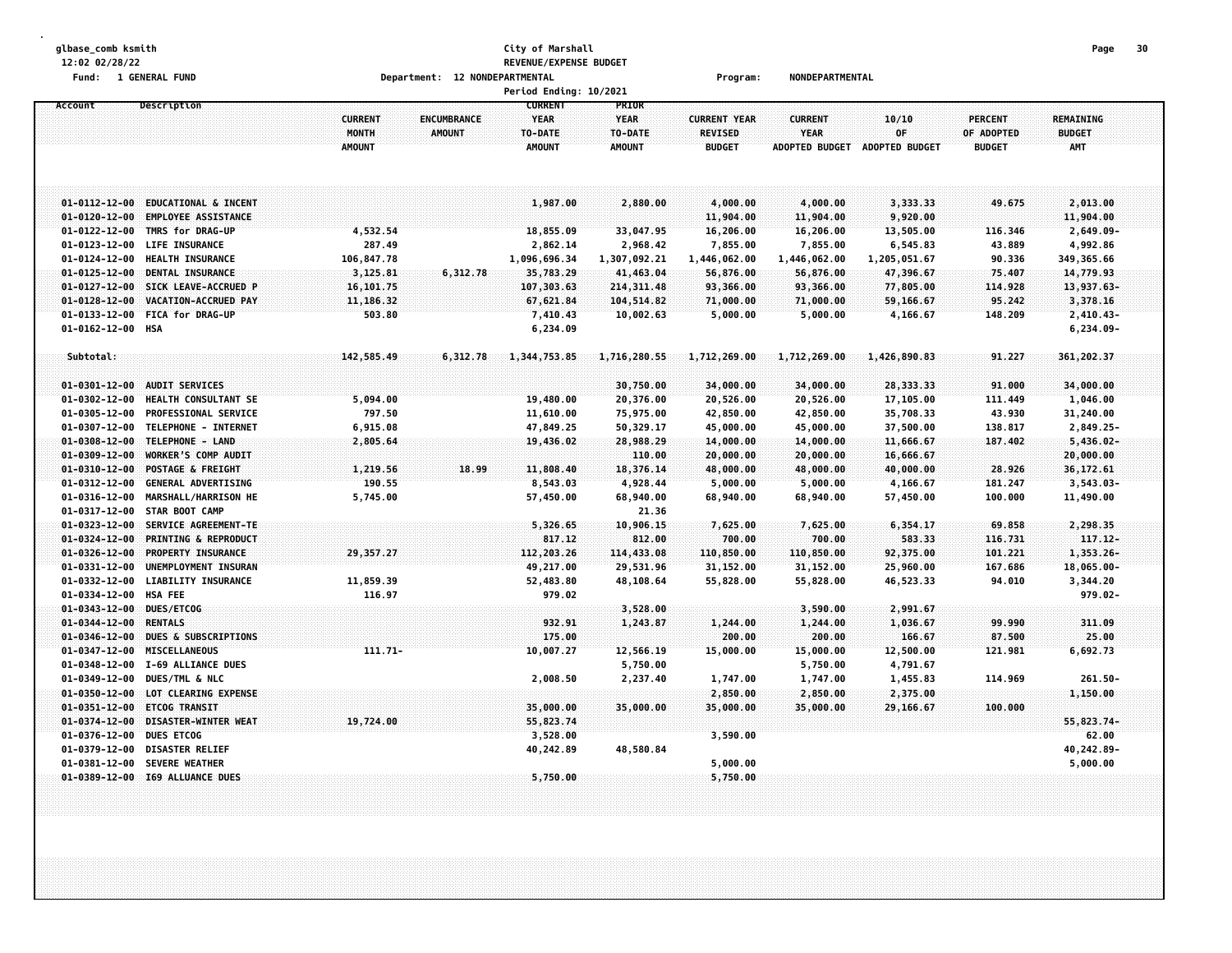#### **glbase\_comb ksmith City of Marshall Page 31 12:02 02/28/22 REVENUE/EXPENSE BUDGET Fund: 1 GENERAL FUND Department: 12 NONDEPARTMENTAL Program: NONDEPARTMENTAL**

|         |           |                 |             |  |                                   |  |  |                                          |  |                       |       |  |                                                    | Period Ending: 10/2021 |  |                                    |  |                                                        | . . <b>. .</b> . <b>.</b> |  |                        |              |  |                                              |  |                                 |            |  |                                   |         |  |
|---------|-----------|-----------------|-------------|--|-----------------------------------|--|--|------------------------------------------|--|-----------------------|-------|--|----------------------------------------------------|------------------------|--|------------------------------------|--|--------------------------------------------------------|---------------------------|--|------------------------|--------------|--|----------------------------------------------|--|---------------------------------|------------|--|-----------------------------------|---------|--|
| Account |           |                 | Description |  |                                   |  |  | <b>CURRENT</b><br>MONTH<br><b>AMOUNT</b> |  | ENCUMBRANCE<br>AMOUNT |       |  | <b>CURRENT</b><br>YEAR<br>TO-DATE<br><b>AMOUNT</b> |                        |  | PRIOR<br>YEAR<br>TO-DATE<br>AMOUNT |  | <b>CURRENT YEAR</b><br><b>REVISED</b><br><b>BUDGET</b> |                           |  | <b>CURRENT</b><br>YEAR |              |  | 10/10<br>OF<br>ADOPTED BUDGET ADOPTED BUDGET |  | <b>PERCENT</b><br><b>BUDGET</b> | OF ADOPTED |  | REMAINING<br><b>BUDGET</b><br>AMT |         |  |
|         | Subtotal: |                 |             |  | 01-0397-12-00 PROPERTY TAX - HCAD |  |  | 83,713.25                                |  |                       | 18.99 |  |                                                    | 756.36<br>551,428.22   |  | 611,492.53                         |  | 574,852.00                                             |                           |  |                        | 569,852.00   |  | 474,876.67                                   |  |                                 | 112.374    |  | 23,404.79                         | 756.36- |  |
|         |           | Program number: |             |  | NONDEPARTMENTAL                   |  |  | 226, 298.74                              |  | 6,331.77              |       |  |                                                    | 1,896,182.07           |  | 2,327,773.08                       |  | 2,287,121.00                                           |                           |  |                        | 2,282,121.00 |  | 1,901,767.50                                 |  |                                 | 96.508     |  | 384,607.16                        |         |  |
|         |           |                 |             |  |                                   |  |  |                                          |  |                       |       |  |                                                    |                        |  |                                    |  |                                                        |                           |  |                        |              |  |                                              |  |                                 |            |  |                                   |         |  |
|         |           |                 |             |  |                                   |  |  |                                          |  |                       |       |  |                                                    |                        |  |                                    |  |                                                        |                           |  |                        |              |  |                                              |  |                                 |            |  |                                   |         |  |
|         |           |                 |             |  |                                   |  |  |                                          |  |                       |       |  |                                                    |                        |  |                                    |  |                                                        |                           |  |                        |              |  |                                              |  |                                 |            |  |                                   |         |  |
|         |           |                 |             |  |                                   |  |  |                                          |  |                       |       |  |                                                    |                        |  |                                    |  |                                                        |                           |  |                        |              |  |                                              |  |                                 |            |  |                                   |         |  |
|         |           |                 |             |  |                                   |  |  |                                          |  |                       |       |  |                                                    |                        |  |                                    |  |                                                        |                           |  |                        |              |  |                                              |  |                                 |            |  |                                   |         |  |
|         |           |                 |             |  |                                   |  |  |                                          |  |                       |       |  |                                                    |                        |  |                                    |  |                                                        |                           |  |                        |              |  |                                              |  |                                 |            |  |                                   |         |  |
|         |           |                 |             |  |                                   |  |  |                                          |  |                       |       |  |                                                    |                        |  |                                    |  |                                                        |                           |  |                        |              |  |                                              |  |                                 |            |  |                                   |         |  |
|         |           |                 |             |  |                                   |  |  |                                          |  |                       |       |  |                                                    |                        |  |                                    |  |                                                        |                           |  |                        |              |  |                                              |  |                                 |            |  |                                   |         |  |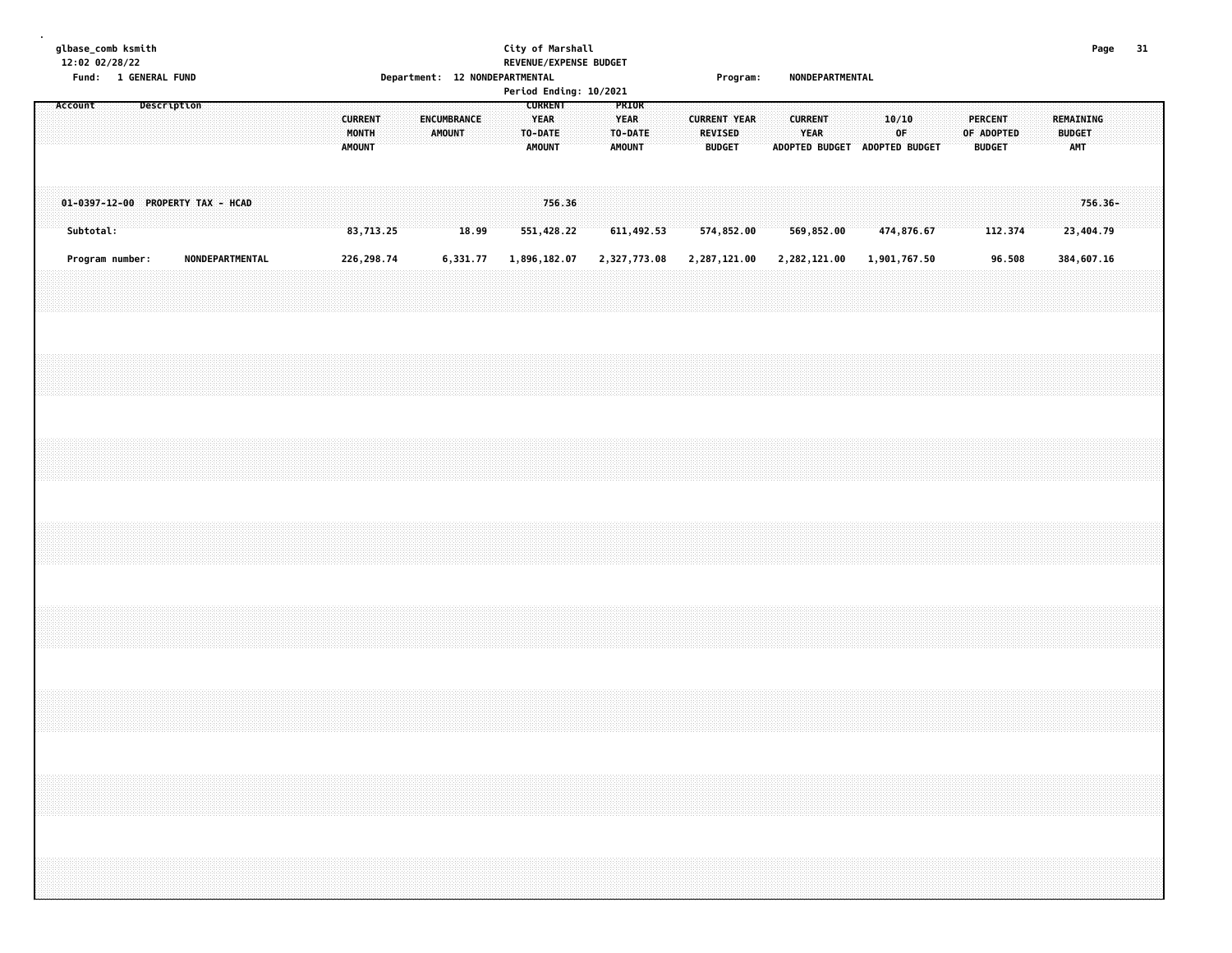#### **glbase\_comb ksmith City of Marshall Page 32 12:02 02/28/22 REVENUE/EXPENSE BUDGET Fund: 1 GENERAL FUND Department: 12 NONDEPARTMENTAL Program: 30 FIRE DEPARTMENT**

|  | Account |           |                                    |             |  |  |  |                                          |             |  |        |             |  | Period Ending: 10/2021<br><b>CURRENT</b> |  | PRIOR                                   |                                                                                       |                                       |               |  |                                                 |             |  |             |  |  |                                               |  |                      |            |  |  |
|--|---------|-----------|------------------------------------|-------------|--|--|--|------------------------------------------|-------------|--|--------|-------------|--|------------------------------------------|--|-----------------------------------------|---------------------------------------------------------------------------------------|---------------------------------------|---------------|--|-------------------------------------------------|-------------|--|-------------|--|--|-----------------------------------------------|--|----------------------|------------|--|--|
|  |         |           |                                    | Description |  |  |  | <b>CURRENT</b><br>MONTH<br><b>AMOUNT</b> |             |  | AMOUNT | ENCUMBRANCE |  | <b>YEAR</b><br>TO-DATE<br><b>AMOUNT</b>  |  | <b>YEAR</b><br>TO-DATE<br><b>AMOUNT</b> |                                                                                       | <b>CURRENT YEAR</b><br><b>REVISED</b> | <b>BUDGET</b> |  | <b>CURRENT</b><br>ADOPTED BUDGET ADOPTED BUDGET | <b>YEAR</b> |  | 10/10<br>0F |  |  | <b>PERCENT</b><br>OF ADOPTED<br><b>BUDGET</b> |  | <b>BUDGET</b><br>AMT | REMAINING  |  |  |
|  |         |           | 01-0380-12-30 INSURANCE CLAIMS REP |             |  |  |  |                                          | $6,423.16-$ |  |        |             |  | $6,423.16-$                              |  |                                         |                                                                                       |                                       |               |  |                                                 |             |  |             |  |  |                                               |  |                      | 6,423.16   |  |  |
|  |         | Subtotal: |                                    |             |  |  |  |                                          | $6,423.16-$ |  |        |             |  | $6,423.16-$                              |  |                                         |                                                                                       |                                       |               |  |                                                 |             |  |             |  |  |                                               |  |                      | 6,423.16   |  |  |
|  |         |           | Program number: 30 FIRE DEPARTMENT |             |  |  |  |                                          | $6,423.16-$ |  |        |             |  | $6,423.16-$                              |  |                                         |                                                                                       |                                       |               |  |                                                 |             |  |             |  |  |                                               |  |                      | 6,423.16   |  |  |
|  |         |           | Department number: NONDEPARTMENTAL |             |  |  |  | 219,875.58                               |             |  |        |             |  |                                          |  |                                         | $6,331.77$ $1,889,758.91$ $2,327,773.08$ $2,287,121.00$ $2,282,121.00$ $1,901,767.50$ |                                       |               |  |                                                 |             |  |             |  |  | 96.508                                        |  |                      | 391,030.32 |  |  |
|  |         |           |                                    |             |  |  |  |                                          |             |  |        |             |  |                                          |  |                                         |                                                                                       |                                       |               |  |                                                 |             |  |             |  |  |                                               |  |                      |            |  |  |
|  |         |           |                                    |             |  |  |  |                                          |             |  |        |             |  |                                          |  |                                         |                                                                                       |                                       |               |  |                                                 |             |  |             |  |  |                                               |  |                      |            |  |  |
|  |         |           |                                    |             |  |  |  |                                          |             |  |        |             |  |                                          |  |                                         |                                                                                       |                                       |               |  |                                                 |             |  |             |  |  |                                               |  |                      |            |  |  |
|  |         |           |                                    |             |  |  |  |                                          |             |  |        |             |  |                                          |  |                                         |                                                                                       |                                       |               |  |                                                 |             |  |             |  |  |                                               |  |                      |            |  |  |
|  |         |           |                                    |             |  |  |  |                                          |             |  |        |             |  |                                          |  |                                         |                                                                                       |                                       |               |  |                                                 |             |  |             |  |  |                                               |  |                      |            |  |  |
|  |         |           |                                    |             |  |  |  |                                          |             |  |        |             |  |                                          |  |                                         |                                                                                       |                                       |               |  |                                                 |             |  |             |  |  |                                               |  |                      |            |  |  |
|  |         |           |                                    |             |  |  |  |                                          |             |  |        |             |  |                                          |  |                                         |                                                                                       |                                       |               |  |                                                 |             |  |             |  |  |                                               |  |                      |            |  |  |
|  |         |           |                                    |             |  |  |  |                                          |             |  |        |             |  |                                          |  |                                         |                                                                                       |                                       |               |  |                                                 |             |  |             |  |  |                                               |  |                      |            |  |  |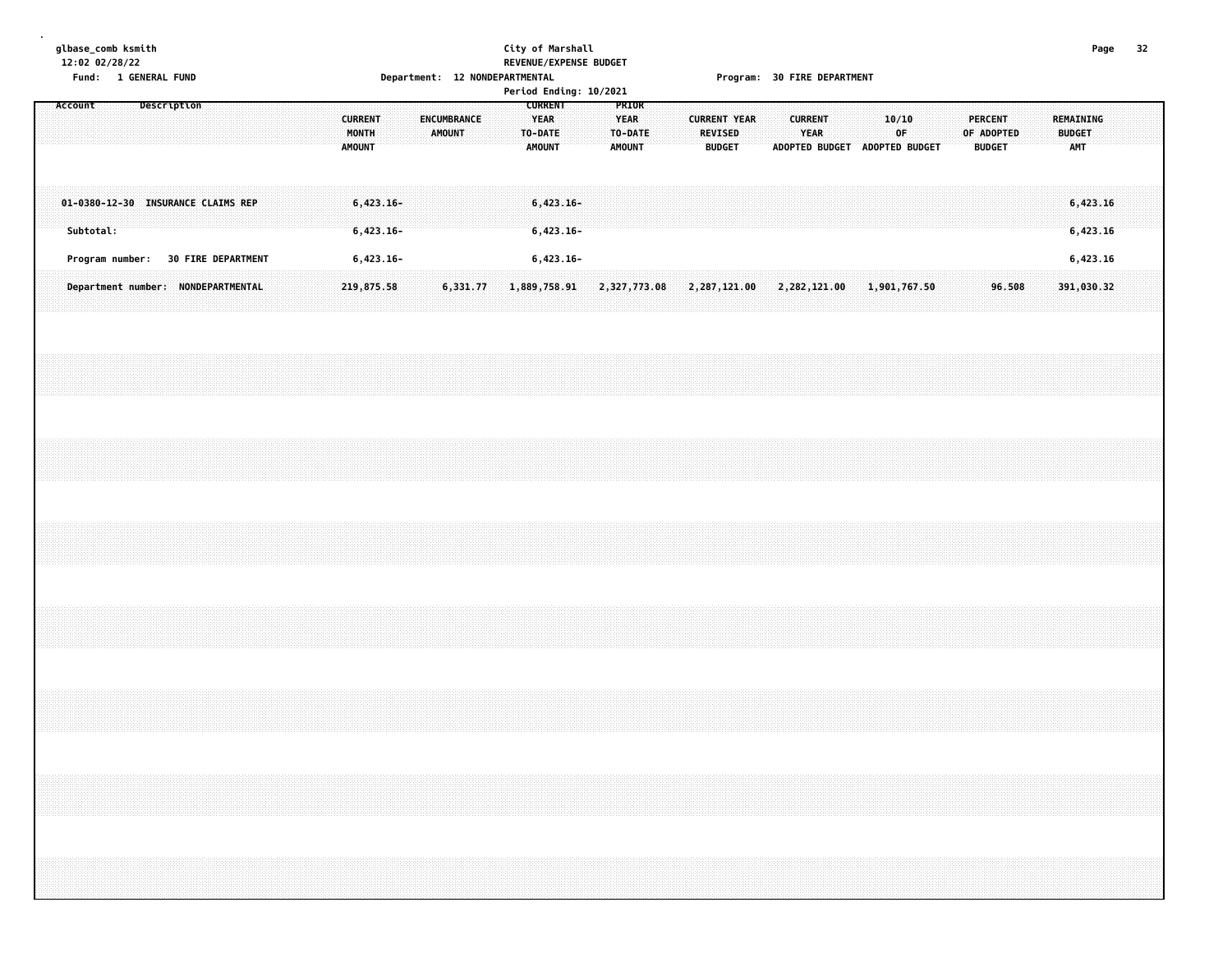**glbase\_comb ksmith City of Marshall Page 33 12:02 02/28/22 REVENUE/EXPENSE BUDGET**

**.**

# **Fund: 1 GENERAL FUND Department: 13 APPRAISAL DISTRICT Program: APPRAISAL DISTRICT**

|                                                 |  |             |                    |  |  |                                          |  |                       |  |                                                           |  | Period Ending: 10/2021 |                                   |  |                |                                      |  |                                                                |  |                        |  |                                               |  |                             |           |  |  |
|-------------------------------------------------|--|-------------|--------------------|--|--|------------------------------------------|--|-----------------------|--|-----------------------------------------------------------|--|------------------------|-----------------------------------|--|----------------|--------------------------------------|--|----------------------------------------------------------------|--|------------------------|--|-----------------------------------------------|--|-----------------------------|-----------|--|--|
| Account                                         |  | Description |                    |  |  | <b>CURRENT</b><br>MONTH<br><b>AMOUNT</b> |  | ENCUMBRANCE<br>AMOUNT |  | <b>CURRENT</b><br><b>YEAR</b><br>TO-DATE<br><b>AMOUNT</b> |  | <b>YEAR</b>            | PRIOR<br>TO-DATE<br><b>AMOUNT</b> |  | <b>REVISED</b> | <b>CURRENT YEAR</b><br><b>BUDGET</b> |  | <b>CURRENT</b><br><b>YEAR</b><br>ADOPTED BUDGET ADOPTED BUDGET |  | 10/10<br>0F            |  | <b>PERCENT</b><br>OF ADOPTED<br><b>BUDGET</b> |  | <b>BUDGET</b><br><b>AMT</b> | REMAINING |  |  |
| 01-0306-13-00 APPRAISAL DISTRICT C<br>Subtotal: |  |             |                    |  |  |                                          |  |                       |  | 101,513.00<br>101,513.00                                  |  |                        | 93,308.00<br>93,308.00            |  |                | 101,513.00<br>101,513.00             |  | 101,513.00<br>101,513.00                                       |  | 84,594.17<br>84,594.17 |  | 100,000<br>100.000                            |  |                             |           |  |  |
| Program number:                                 |  |             | APPRAISAL DISTRICT |  |  |                                          |  |                       |  | 101,513.00                                                |  |                        | 93,308.00                         |  |                | 101,513.00                           |  | 101,513.00                                                     |  | 84,594.17              |  | 100.000                                       |  |                             |           |  |  |
| Department number: APPRAISAL DISTRICT           |  |             |                    |  |  |                                          |  |                       |  | 101,513.00                                                |  |                        | 93,308.00                         |  |                | 101,513.00                           |  | 101,513.00                                                     |  | 84,594.17              |  | 100.000                                       |  |                             |           |  |  |
|                                                 |  |             |                    |  |  |                                          |  |                       |  |                                                           |  |                        |                                   |  |                |                                      |  |                                                                |  |                        |  |                                               |  |                             |           |  |  |
|                                                 |  |             |                    |  |  |                                          |  |                       |  |                                                           |  |                        |                                   |  |                |                                      |  |                                                                |  |                        |  |                                               |  |                             |           |  |  |
|                                                 |  |             |                    |  |  |                                          |  |                       |  |                                                           |  |                        |                                   |  |                |                                      |  |                                                                |  |                        |  |                                               |  |                             |           |  |  |
|                                                 |  |             |                    |  |  |                                          |  |                       |  |                                                           |  |                        |                                   |  |                |                                      |  |                                                                |  |                        |  |                                               |  |                             |           |  |  |
|                                                 |  |             |                    |  |  |                                          |  |                       |  |                                                           |  |                        |                                   |  |                |                                      |  |                                                                |  |                        |  |                                               |  |                             |           |  |  |
|                                                 |  |             |                    |  |  |                                          |  |                       |  |                                                           |  |                        |                                   |  |                |                                      |  |                                                                |  |                        |  |                                               |  |                             |           |  |  |
|                                                 |  |             |                    |  |  |                                          |  |                       |  |                                                           |  |                        |                                   |  |                |                                      |  |                                                                |  |                        |  |                                               |  |                             |           |  |  |
|                                                 |  |             |                    |  |  |                                          |  |                       |  |                                                           |  |                        |                                   |  |                |                                      |  |                                                                |  |                        |  |                                               |  |                             |           |  |  |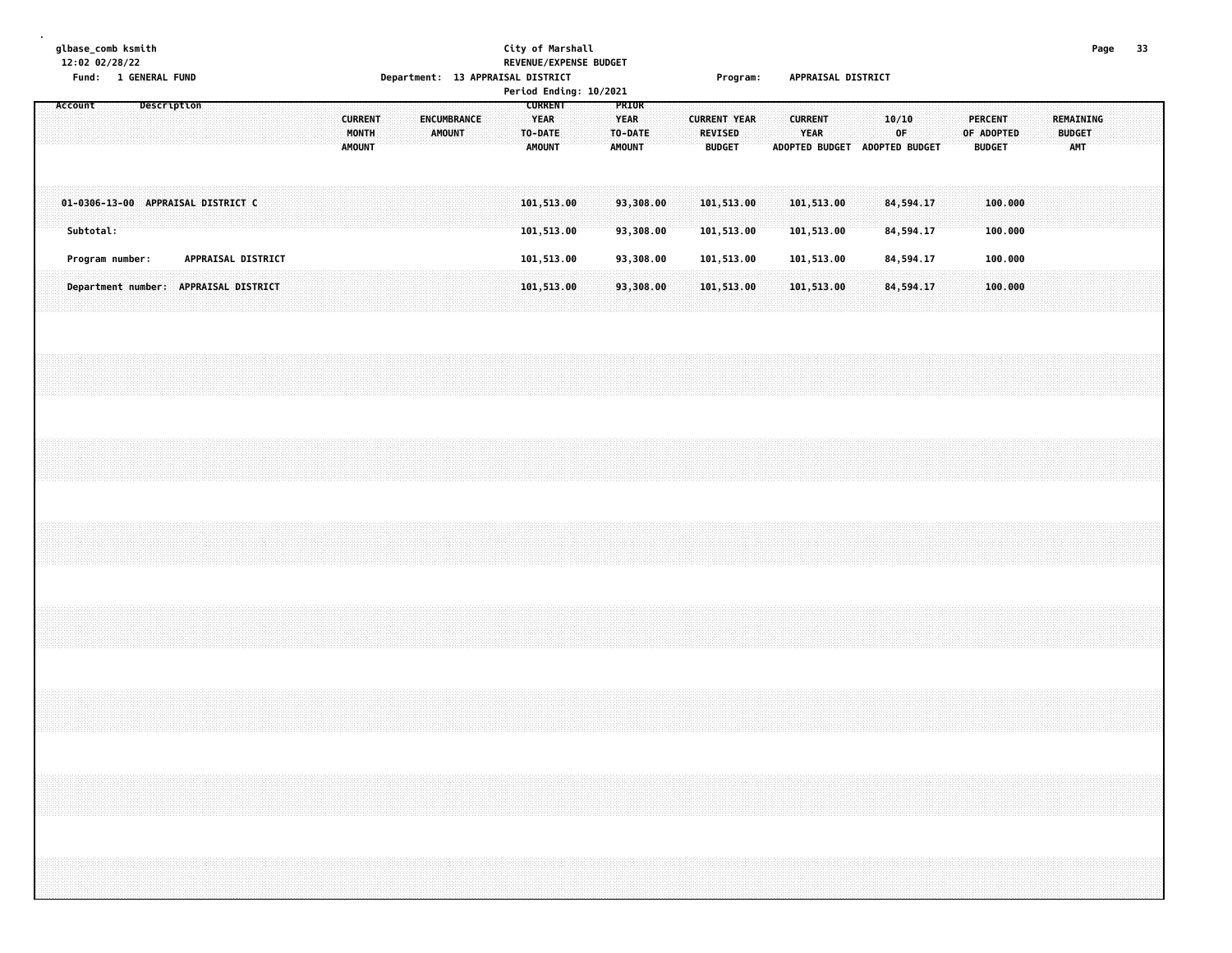| glbase_comb ksmith<br>12:02 02/28/22<br>Fund: 1 GENERAL FUND                                                                                                                                                  |             |                         |  |  |                                          | Department: 14 PARKS & RECREATION |                       |  | City of Marshall<br>REVENUE/EXPENSE BUDGET |                                                           |                                   |                                                  |                                                                  |  |                                                        |  |                | Program: 1 ADMINISTRATION |                               |             |  |                                 |            |  |                                          | Page                     | -34 |  |
|---------------------------------------------------------------------------------------------------------------------------------------------------------------------------------------------------------------|-------------|-------------------------|--|--|------------------------------------------|-----------------------------------|-----------------------|--|--------------------------------------------|-----------------------------------------------------------|-----------------------------------|--------------------------------------------------|------------------------------------------------------------------|--|--------------------------------------------------------|--|----------------|---------------------------|-------------------------------|-------------|--|---------------------------------|------------|--|------------------------------------------|--------------------------|-----|--|
| Account                                                                                                                                                                                                       | Description |                         |  |  | <b>CURRENT</b><br>MONTH<br><b>AMOUNT</b> |                                   | ENCUMBRANCE<br>AMOUNT |  | Period Ending: 10/2021                     | <b>CURRENT</b><br><b>YEAR</b><br>TO-DATE<br><b>AMOUNT</b> |                                   | PRIOR<br><b>YEAR</b><br>TO-DATE<br><b>AMOUNT</b> |                                                                  |  | <b>CURRENT YEAR</b><br><b>REVISED</b><br><b>BUDGET</b> |  | <b>CURRENT</b> | YEAR                      | ADOPTED BUDGET ADOPTED BUDGET | 10/10<br>0F |  | <b>PERCENT</b><br><b>BUDGET</b> | OF ADOPTED |  | <b>REMAINING</b><br><b>BUDGET</b><br>AMT |                          |     |  |
| 01-0101-14-01 SALARIES OFFICIALS &<br>01-0106-14-01 SALARIES-OFFICE & CL<br>01-0111-14-01 SALARIES-LONGEVITY<br>01-0122-14-01 TMRS<br>01-0133-14-01 FICA-SALARY RESERVE<br>01-0134-14-01 WORKMEN'S COMPENSATI |             |                         |  |  |                                          |                                   |                       |  |                                            |                                                           | 358.32-<br>$59.52 -$<br>$27.41 -$ |                                                  | 3,940.66<br>23,470.03<br>88.00<br>4,597.83<br>2,138.14<br>121.89 |  |                                                        |  |                |                           |                               |             |  |                                 |            |  |                                          | 358.32<br>59.52<br>27.41 |     |  |
| Subtotal:<br>01-0201-14-01 OFFICE SUPPLIES                                                                                                                                                                    |             |                         |  |  |                                          |                                   |                       |  |                                            |                                                           | 445.25-                           |                                                  | 34,356.55<br>40.00                                               |  |                                                        |  |                |                           |                               |             |  |                                 |            |  |                                          | 445.25                   |     |  |
| Subtotal:<br>01-0304-14-01 TELEPHONE-CELLULAR<br>01-0311-14-01 TRANSPORTATION<br>01-0324-14-01 PRINTING & REPRODUCT                                                                                           |             |                         |  |  |                                          |                                   |                       |  |                                            |                                                           |                                   |                                                  | 40.00<br>127.44<br>600.00<br>99.88                               |  |                                                        |  |                |                           |                               |             |  |                                 |            |  |                                          |                          |     |  |
| 01-0344-14-01 RENTALS<br>01-0347-14-01 MISCELLANEOUS<br>Subtotal:                                                                                                                                             |             |                         |  |  |                                          |                                   |                       |  |                                            |                                                           |                                   |                                                  | 2,020.56<br>61.99<br>2,909.87                                    |  |                                                        |  |                |                           |                               |             |  |                                 |            |  |                                          |                          |     |  |
| Program number:                                                                                                                                                                                               |             | <b>1 ADMINISTRATION</b> |  |  |                                          |                                   |                       |  |                                            |                                                           | 445.25-                           |                                                  | 37,306.42                                                        |  |                                                        |  |                |                           |                               |             |  |                                 |            |  |                                          | 445.25                   |     |  |
|                                                                                                                                                                                                               |             |                         |  |  |                                          |                                   |                       |  |                                            |                                                           |                                   |                                                  |                                                                  |  |                                                        |  |                |                           |                               |             |  |                                 |            |  |                                          |                          |     |  |
|                                                                                                                                                                                                               |             |                         |  |  |                                          |                                   |                       |  |                                            |                                                           |                                   |                                                  |                                                                  |  |                                                        |  |                |                           |                               |             |  |                                 |            |  |                                          |                          |     |  |
|                                                                                                                                                                                                               |             |                         |  |  |                                          |                                   |                       |  |                                            |                                                           |                                   |                                                  |                                                                  |  |                                                        |  |                |                           |                               |             |  |                                 |            |  |                                          |                          |     |  |
|                                                                                                                                                                                                               |             |                         |  |  |                                          |                                   |                       |  |                                            |                                                           |                                   |                                                  |                                                                  |  |                                                        |  |                |                           |                               |             |  |                                 |            |  |                                          |                          |     |  |
|                                                                                                                                                                                                               |             |                         |  |  |                                          |                                   |                       |  |                                            |                                                           |                                   |                                                  |                                                                  |  |                                                        |  |                |                           |                               |             |  |                                 |            |  |                                          |                          |     |  |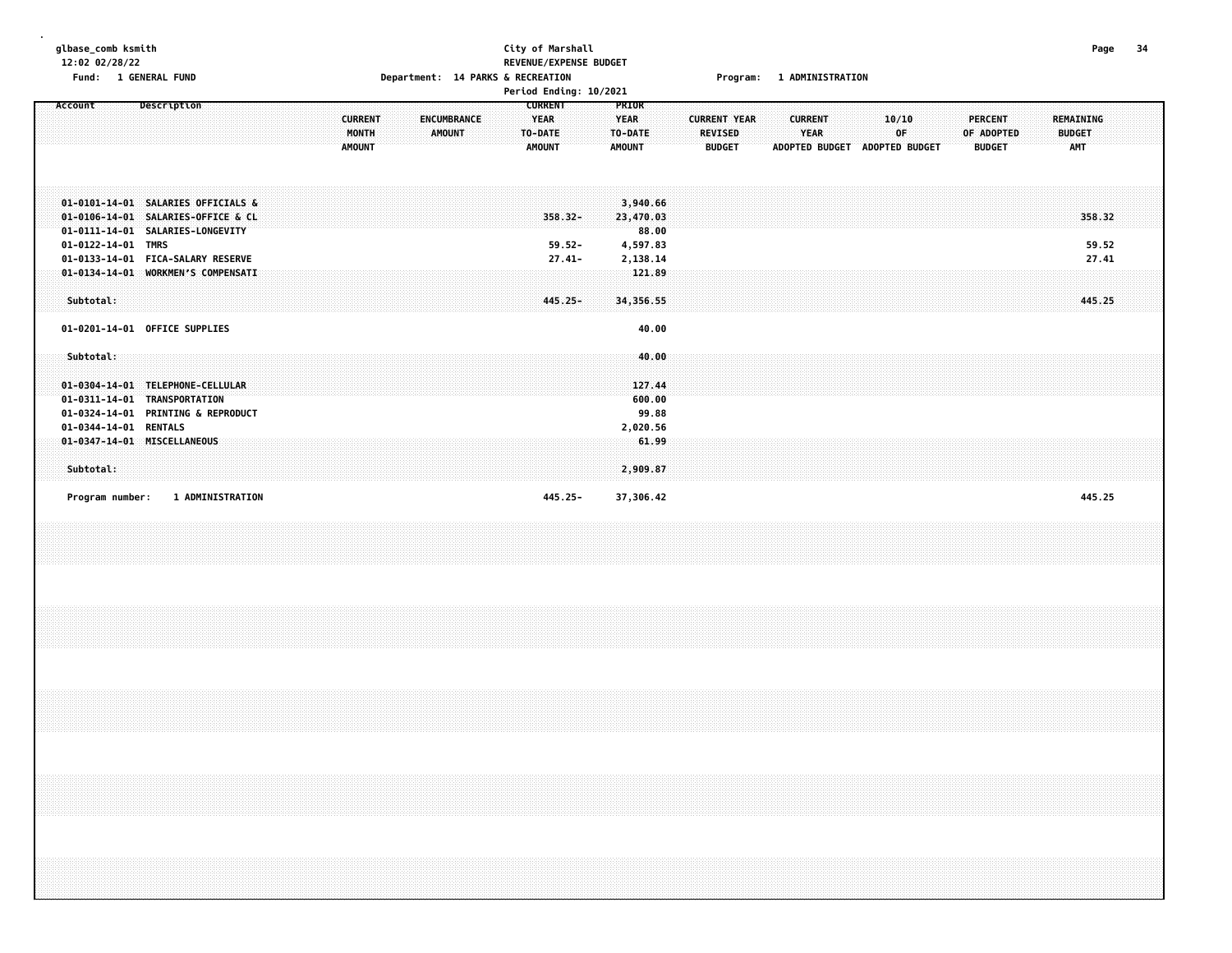#### **glbase\_comb ksmith City of Marshall Page 35 12:02 02/28/22 REVENUE/EXPENSE BUDGET Fund: 1 GENERAL FUND Department: 14 PARKS & RECREATION Program: 4 PARKS**

|                                                |                                               |                |                    | Period Ending: 10/2021        |                      |                     |                       |                  |                |                  |  |
|------------------------------------------------|-----------------------------------------------|----------------|--------------------|-------------------------------|----------------------|---------------------|-----------------------|------------------|----------------|------------------|--|
| Account                                        | <b>Description</b>                            | <b>CURRENT</b> | <b>ENCUMBRANCE</b> | <b>CURRENT</b><br><b>YEAR</b> | PRIOR<br><b>YEAR</b> | <b>CURRENT YEAR</b> | <b>CURRENT</b>        | 10/10            | <b>PERCENT</b> | <b>REMAINING</b> |  |
|                                                |                                               | MONTH          | <b>AMOUNT</b>      | TO-DATE                       | TO-DATE              | <b>REVISED</b>      | <b>YEAR</b>           | 0F               | OF ADOPTED     | <b>BUDGET</b>    |  |
|                                                |                                               | <b>AMOUNT</b>  |                    | <b>AMOUNT</b>                 | <b>AMOUNT</b>        | <b>BUDGET</b>       | <b>ADOPTED BUDGET</b> | ADOPTED BUDGET   | <b>BUDGET</b>  | <b>AMT</b>       |  |
|                                                |                                               |                |                    |                               |                      |                     |                       |                  |                |                  |  |
|                                                |                                               |                |                    |                               |                      |                     |                       |                  |                |                  |  |
| $01 - 0103 - 14 - 04$                          | SALARIES-TECHNICIAN                           | 5,062.07       |                    | 36, 164, 74                   | 44,015.34            | 41,862.00           | 41,862.00             | 34,885.00        | 102,319        | 5,697.26         |  |
| $01 - 0106 - 14 - 04$                          | SALARIES-OFFICE & CL                          |                |                    | 1,401.56                      | 7,823.30             |                     |                       |                  |                | $1,401.56 -$     |  |
| $01 - 0107 - 14 - 04$                          | SALARIES-SKILLED CRA                          | 3,964.80       |                    | 28,923.35                     | 34,424.20            | 34,455.00           | 34,455.00             | 28,712.50        | 99.879         | 5,531.65         |  |
| $01 - 0108 - 14 - 04$                          | SALARIES-SERVICE MAI                          | 8,087.86       |                    | 69,722.29                     | 82, 153.49           | 85,142.00           | 85,142.00             | 70,951.67        | 93.911         | 15,419.71        |  |
| $01 - 0109 - 14 - 04$                          | SALARIES-OVERTIME                             |                |                    | 767.28                        | 4,985.56             | 10,000.00           | 10,000.00             | 8,333.33         | 26.677         | 9,232.72         |  |
| $01 - 0111 - 14 - 04$                          | SALARIES-LONGEVITY                            | 36.00          |                    | 116.00                        | 3,936.00             | 3,264.00            | 3,264.00              | 2,720.00         | 102.083        | 3,148.00         |  |
| $01 - 0122 - 14 - 04$                          | <b>TMRS</b>                                   | 2,848.76       |                    | 22,771.60                     | 29,019.07            | 29,021.00           | 29,021.00             | 24, 184. 17      | 94.211         | 6,249.40         |  |
| $01 - 0133 - 14 - 04$                          | <b>FICA-SALARY RESERVE</b>                    | 1,236.01       |                    | 9,918.37                      | 12,947.01            | 13,366.00           | 13,366.00             | 11, 138.33       | 89.376         | 3,447.63         |  |
| $01 - 0134 - 14 - 04$                          | <b>WORKMEN'S COMPENSATI</b>                   | 493.50         |                    | 2,086.29                      | 2,952.92             | 2,111.00            | 2,111.00              | 1,759.17         | 98.829         | 24.71            |  |
| Subtotal:                                      |                                               | 21,729.00      |                    | 171,871.48                    | 222,256.89           | 219,221.00          | 219,221.00            | 182,684.17       | 93.959         | 47,349.52        |  |
|                                                |                                               |                |                    |                               |                      |                     |                       |                  |                |                  |  |
| $01 - 0201 - 14 - 04$                          | <b>OFFICE SUPPLIES</b>                        |                |                    |                               |                      | 350.00              | 350.00                | 291.67           |                | 350.00           |  |
| $01 - 0202 - 14 - 04$                          | AGRICULTURAL                                  | 560.00         |                    | 2,586.91                      | 1,307.89             | 3,000.00            | 3,000.00              | 2,500.00         | 86.230         | 413.09           |  |
| $01 - 0203 - 14 - 04$                          | MEDICAL & CHEMICAL                            | 385.58         |                    | 2,181.53                      | 908.09               | 3,000.00            | 3,000.00              | 2,500.00         | 72.718         | 818.47           |  |
| 01-0205-14-04                                  | <b>FUEL, OIL, &amp; LUBE</b>                  | 2,623.05       |                    | 12,096.35                     | 12,336.97            | 14,100.00           | 12,600.00             | 10,500.00        | 103.034        | 2,003.65         |  |
| $01 - 0206 - 14 - 04$                          | <b>CLOTHING</b>                               |                |                    | 1,582.19                      | 1,302.53             | 2,200.00            | 1,400.00              | 1,166.67         | 138.394        | 617.81           |  |
| $01 - 0211 - 14 - 04$                          | <b>GARBAGE BAGS</b>                           |                |                    | 4,818.75                      | 4,160.00             | 6,500.00            | 8,000.00              | 6,666.67         | 60.234         | 1,681.25         |  |
| $01 - 0212 - 14 - 04$                          | <b>ELECTRICAL SUPPLIES</b>                    |                |                    |                               |                      | 500.00              | 500.00                | 416.67           |                | 500.00           |  |
| $01 - 0213 - 14 - 04$                          | MOTOR VEHICLE-POOL V                          | 2,428.87       |                    | 4,550.40                      | 10, 111, 34          | 12,000.00           | 12,000.00             | 10,000.00        | 39.306         | 7,449.60         |  |
| $01 - 0214 - 14 - 04$<br>$01 - 0215 - 14 - 04$ | PLUMBING SUPPLIES<br><b>BUILDING SUPPLIES</b> |                |                    |                               | 26.46                | 500.00              | 500.00<br>500.00      | 416.67<br>416.67 |                | 500.00<br>500.00 |  |
| $01 - 0217 - 14 - 04$                          | <b>OTHER SUPPLIES</b>                         | 70.00          |                    | 2,833.10                      | 2,093.93             | 500.00<br>4,700.00  | 7,000.00              | 5,833.33         | 40.473         | 1,866.90         |  |
| $01 - 0218 - 14 - 04$                          | SMALL TOOL & MINOR E                          | 140.00         |                    | 5,443.62                      | 1,183.10             | 6,000.00            | 7,000.00              | 5,833.33         | 77.766         | 556.38           |  |
| $01 - 0219 - 14 - 04$                          | REPAIR & MAINTENANCE                          |                |                    | 4,333.09                      | 1,065.93             | 4,500.00            | 4,500.00              | 3,750.00         | 96.291         | 166.91           |  |
|                                                |                                               |                |                    |                               |                      |                     |                       |                  |                |                  |  |
| Subtotal:                                      |                                               | 6,207.50       |                    | 40,425.94                     | 34,496.24            | 57,850.00           | 60,350.00             | 50,291.67        | 69.318         | 17,424.06        |  |
|                                                |                                               |                |                    |                               |                      |                     |                       |                  |                |                  |  |
| $01 - 0304 - 14 - 04$                          | TELEPHONE-CELLULAR                            | 231.94         |                    | 695.67                        | 1,438.32             | 1,500.00            | 1,500.00              | 1,250.00         | 54.062         | 804.33           |  |
| $01 - 0323 - 14 - 04$                          | SERVICE AGREEMENT-TE                          |                |                    |                               |                      | 2,500.00            | 2,500.00              | 2,083.33         | 7.600          | 2,500.00         |  |
| $01 - 0337 - 14 - 04$                          | <b>ELECTRIC SERVICE</b>                       | 1,667.68       |                    | 15,489.22                     | 18,298.66            | 20,000.00           | 20,000.00             | 16,666.67        | 95.207         | 4,510.78         |  |
| $01 - 0340 - 14 - 04$                          | REPAIR & MAINTENANCE                          |                |                    | 338.72                        | 552.97               | 3,400.00            | 4,400.00              | 3,666.67         | 25.052         | 2,761.28         |  |
| $01 - 0341 - 14 - 04$                          | <b>REPAIR &amp; MAINTENANCE</b>               | 17,150.84      | 290.00             | 17,935.62                     | 12,126.88            | 16,500.00           | 15,000.00             | 12,500.00        | 121.504        | $1,725.62 -$     |  |
| $01 - 0342 - 14 - 04$                          | <b>REPAIR &amp; MAINTENANCE</b>               | 373.34         |                    | 3,427.22                      | 4,190.11             | 10,000.00           | 10,000.00             | 8,333.33         | 38.040         | 6,572.78         |  |
| $01 - 0343 - 14 - 04$                          | REPAIR & MAINTENANCE                          | 3,988.65       |                    | 8,551.68                      | 7,529.18             | 23,500.00           | 25,000.00             | 20,833.33        | 38.402         | 14,948.32        |  |
| 01-0344-14-04 RENTALS                          |                                               | 720.00         |                    | 2,770.00                      | 3,120.00             | 3,000.00            | 2,000.00              | 1,666.67         | 165.000        | 530.00           |  |
| $01 - 0347 - 14 - 04$                          | <b>MISCELLANEOUS</b>                          |                |                    | 32.54                         | 129.02               | 200.00              | 200.00                | 166.67           | 16,270         | 167.46           |  |
| $01 - 0363 - 14 - 04$                          | <b>REPAIR &amp; MAINT-TELEG</b>               |                |                    |                               |                      | 3,000.00            |                       |                  |                | 3,000.00         |  |
| $01 - 0364 - 14 - 04$                          | <b>REP &amp; MAINT GROUNDS-</b>               |                |                    | 2,133.84                      | 3,909.45             | 20,000.00           | 20,000.00             | 16,666.67        | 21.669         | 17,866.16        |  |
| $01 - 0365 - 14 - 04$                          | REP & MAINT GROUNDS-                          |                |                    |                               |                      |                     | 3,000.00              | 2,500.00         |                |                  |  |
| Subtotal:                                      |                                               | 24,132.45      | 290.00             | 51,374.51                     | 51,294.59            | 103,600.00          | 103,600.00            | 86,333.33        | 58.623         | 51,935.49        |  |
|                                                |                                               |                |                    |                               |                      |                     |                       |                  |                |                  |  |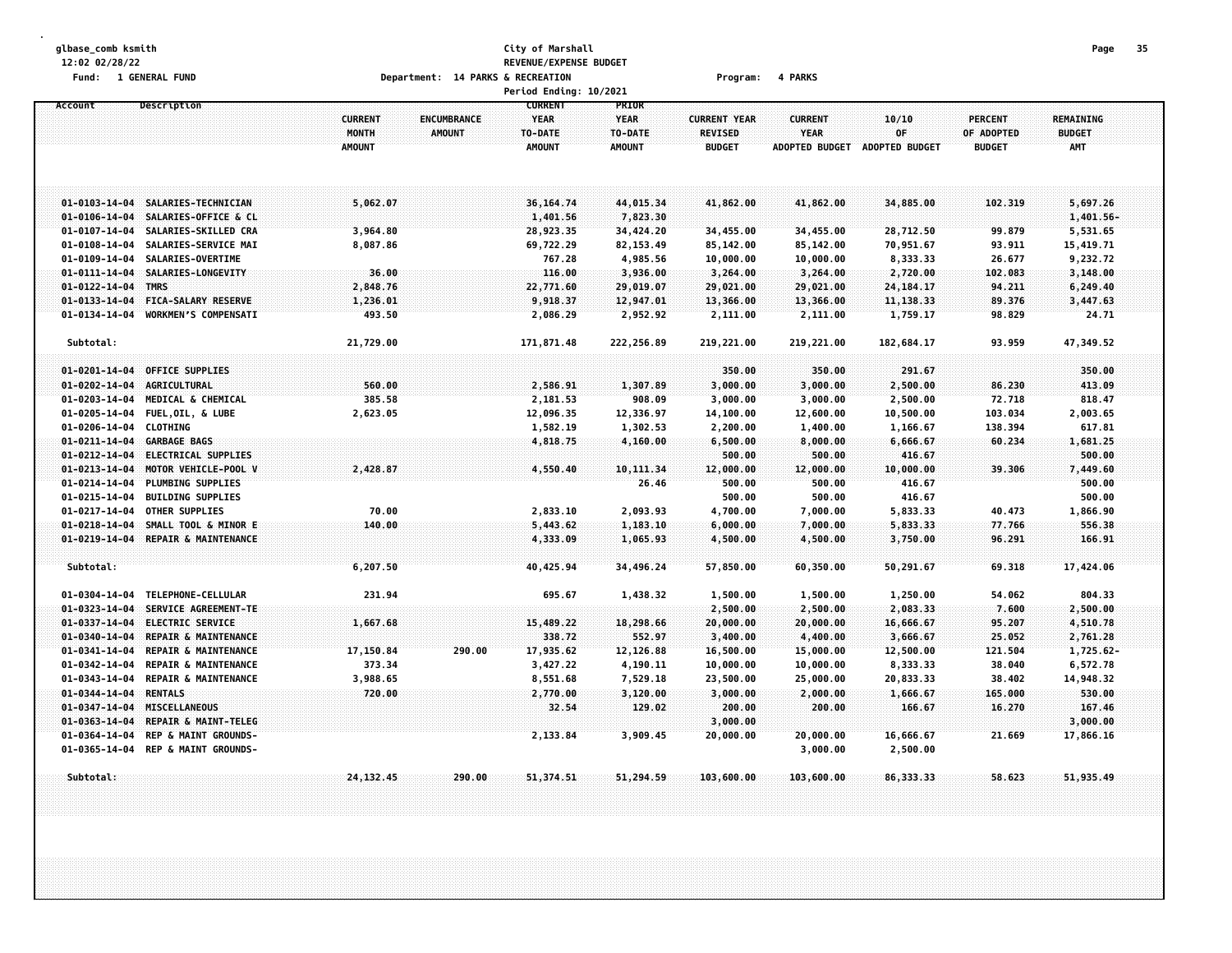|         | 12:02 02/28/22 | glbase_comb ksmith<br>Fund: 1 GENERAL FUND |             |         |  |  |  |                                          | Department: 14 PARKS & RECREATION |                       |        |  |                                                           | City of Marshall | REVENUE/EXPENSE BUDGET<br>Period Ending: 10/2021 |                              |                  |  |                          |                        |  | Program: 4 PARKS       |  |             |                               |                                               |                    |  |                                   | Page | - 36 |  |
|---------|----------------|--------------------------------------------|-------------|---------|--|--|--|------------------------------------------|-----------------------------------|-----------------------|--------|--|-----------------------------------------------------------|------------------|--------------------------------------------------|------------------------------|------------------|--|--------------------------|------------------------|--|------------------------|--|-------------|-------------------------------|-----------------------------------------------|--------------------|--|-----------------------------------|------|------|--|
| Account |                |                                            | Description |         |  |  |  | <b>CURRENT</b><br>MONTH<br><b>AMOUNT</b> |                                   | ENCUMBRANCE<br>AMOUNT |        |  | <b>CURRENT</b><br><b>YEAR</b><br>TO-DATE<br><b>AMOUNT</b> |                  |                                                  | <b>YEAR</b><br><b>AMOUNT</b> | PRIOR<br>TO-DATE |  | REVISED<br><b>BUDGET</b> | <b>CURRENT YEAR</b>    |  | <b>CURRENT</b><br>YEAR |  | 10/10<br>0F | ADOPTED BUDGET ADOPTED BUDGET | <b>PERCENT</b><br>OF ADOPTED<br><b>BUDGET</b> |                    |  | REMAINING<br><b>BUDGET</b><br>AMT |      |      |  |
|         | Subtotal:      | 01-0458-14-04 EQUIPMENT REPLACEMEN         |             |         |  |  |  |                                          |                                   |                       |        |  | 12,761.00                                                 | 12,761.00        |                                                  |                              |                  |  |                          | 12,761.00<br>12,761.00 |  | 12,761.00<br>12,761.00 |  |             | 10,634.17<br>10,634.17        |                                               | 100.000<br>100.000 |  |                                   |      |      |  |
|         |                | Program number:                            |             | 4 PARKS |  |  |  | 52,068.95                                |                                   |                       | 290.00 |  | 276,432.93                                                |                  |                                                  |                              | 308,047.72       |  |                          | 393,432.00             |  | 395,932.00             |  |             | 329,943.33                    |                                               | 81.152             |  | 116,709.07                        |      |      |  |
|         |                |                                            |             |         |  |  |  |                                          |                                   |                       |        |  |                                                           |                  |                                                  |                              |                  |  |                          |                        |  |                        |  |             |                               |                                               |                    |  |                                   |      |      |  |
|         |                |                                            |             |         |  |  |  |                                          |                                   |                       |        |  |                                                           |                  |                                                  |                              |                  |  |                          |                        |  |                        |  |             |                               |                                               |                    |  |                                   |      |      |  |
|         |                |                                            |             |         |  |  |  |                                          |                                   |                       |        |  |                                                           |                  |                                                  |                              |                  |  |                          |                        |  |                        |  |             |                               |                                               |                    |  |                                   |      |      |  |
|         |                |                                            |             |         |  |  |  |                                          |                                   |                       |        |  |                                                           |                  |                                                  |                              |                  |  |                          |                        |  |                        |  |             |                               |                                               |                    |  |                                   |      |      |  |
|         |                |                                            |             |         |  |  |  |                                          |                                   |                       |        |  |                                                           |                  |                                                  |                              |                  |  |                          |                        |  |                        |  |             |                               |                                               |                    |  |                                   |      |      |  |
|         |                |                                            |             |         |  |  |  |                                          |                                   |                       |        |  |                                                           |                  |                                                  |                              |                  |  |                          |                        |  |                        |  |             |                               |                                               |                    |  |                                   |      |      |  |
|         |                |                                            |             |         |  |  |  |                                          |                                   |                       |        |  |                                                           |                  |                                                  |                              |                  |  |                          |                        |  |                        |  |             |                               |                                               |                    |  |                                   |      |      |  |
|         |                |                                            |             |         |  |  |  |                                          |                                   |                       |        |  |                                                           |                  |                                                  |                              |                  |  |                          |                        |  |                        |  |             |                               |                                               |                    |  |                                   |      |      |  |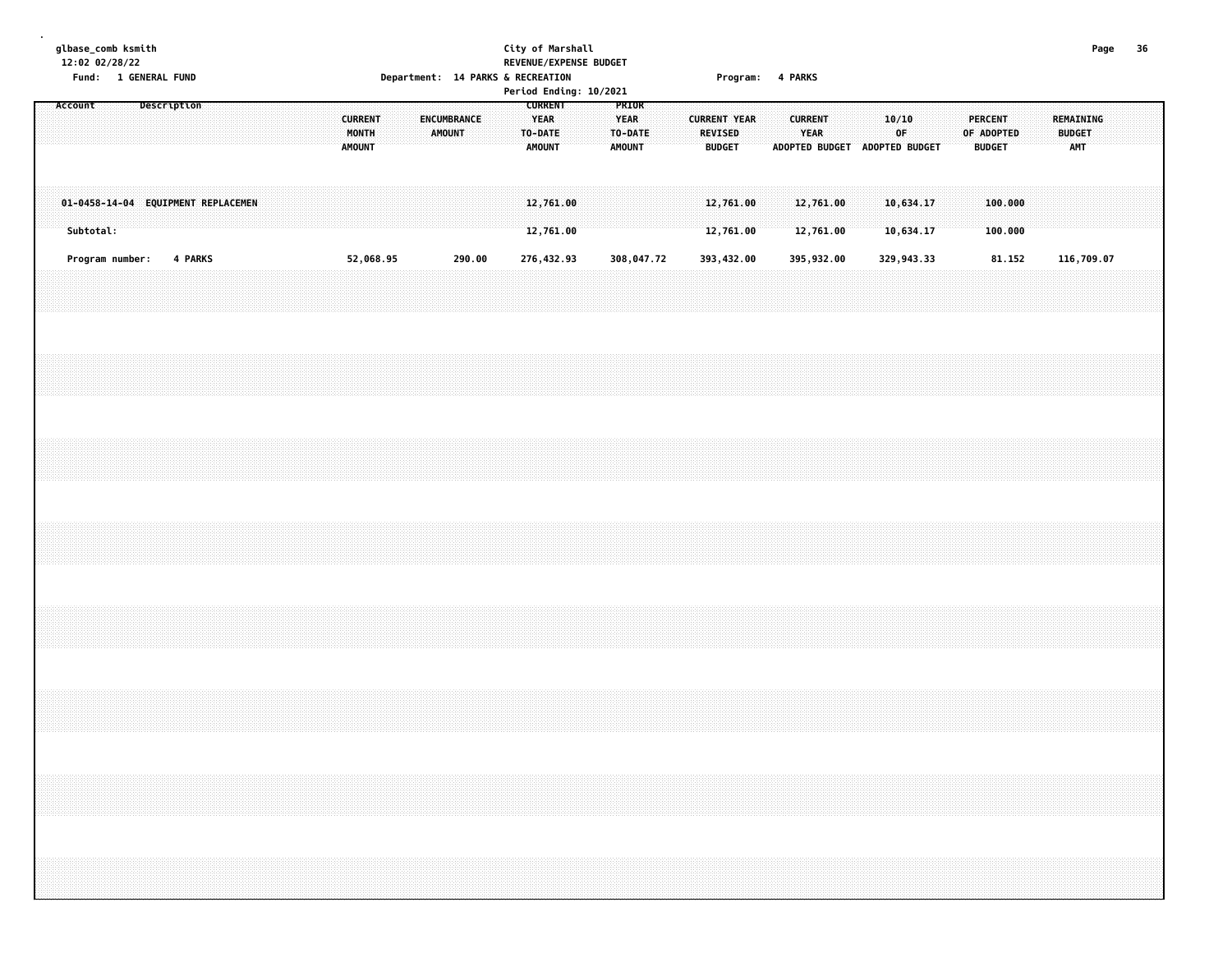## **glbase\_comb ksmith City of Marshall Page 37 12:02 02/28/22 REVENUE/EXPENSE BUDGET** Fund: 1 GENERAL FUND CONTENTS OPERATOR CONTENTS OPERATOR DEPRITS ON THE RECREATION CONTENTS OF PROGRAMS OF RECREATION

|                                                                                                                                                                                                              |                                          | Period Ending: 10/2021                                                                           |                                                  |                                                                |                                                                                                            |                                                                                                  |  |
|--------------------------------------------------------------------------------------------------------------------------------------------------------------------------------------------------------------|------------------------------------------|--------------------------------------------------------------------------------------------------|--------------------------------------------------|----------------------------------------------------------------|------------------------------------------------------------------------------------------------------------|--------------------------------------------------------------------------------------------------|--|
| Description<br>Account                                                                                                                                                                                       | <b>CURRENT</b><br>MONTH<br><b>AMOUNT</b> | <b>CURRENT</b><br><b>YEAR</b><br><b>ENCUMBRANCE</b><br><b>AMOUNT</b><br>TO-DATE<br><b>AMOUNT</b> | PRIOR<br><b>YEAR</b><br>TO-DATE<br><b>AMOUNT</b> | <b>CURRENT YEAR</b><br><b>REVISED</b><br><b>BUDGET</b>         | <b>CURRENT</b><br>10/10<br><b>YEAR</b><br>0F<br><b>ADOPTED BUDGET</b><br><b>ADOPTED BUDGET</b>             | <b>PERCENT</b><br><b>REMAINING</b><br>OF ADOPTED<br><b>BUDGET</b><br><b>BUDGET</b><br><b>AMT</b> |  |
| 01-0109-14-05 SALARIES-OVERTIME<br>01-0110-14-05 SALARIES-PART/TIME &<br>01-0133-14-05 FICA-SALARY RESERVE<br>01-0134-14-05 WORKMEN'S COMPENSATI                                                             |                                          | 19.62                                                                                            | 37.59                                            | 500.00<br>1,705.00<br>169.00<br>26.00                          | 416.67<br>500.00<br>1,705.00<br>1,420.83<br>169.00<br>140.83<br>26.00<br>21.67                             | 500.00<br>1,705.00<br>169.00<br>75.462<br>6.38                                                   |  |
| Subtotal:<br>01-0201-14-05 OFFICE SUPPLIES<br>01-0203-14-05 MEDICAL & CHEMICAL<br>01-0217-14-05 OTHER SUPPLIES<br>01-0218-14-05 SMALL TOOL & MINOR E                                                         |                                          | 19.62                                                                                            | 37.59                                            | 2,400.00<br>100.00<br>500.00                                   | 2,400.00<br>2,000.00<br>83.33<br>100.00<br>6,000.00<br>5,000.00<br>500.00<br>416.67<br>500.00<br>416.67    | .818<br>2,380.38<br>100.00<br>400.00                                                             |  |
| 01-0219-14-05 REPAIR & MAINTENANCE<br>Subtotal:                                                                                                                                                              |                                          |                                                                                                  | 99.10<br>99.10                                   | 700.00<br>1,300.00                                             | 1,500.00<br>1,250.00<br>8,600.00<br>7,166.67                                                               | 700.00<br>1,200.00                                                                               |  |
| 01-0305-14-05 PROFESSIONAL SERVICE<br>01-0337-14-05 ELECTRIC SERVICE<br>01-0338-14-05 GAS SERVICE<br>01-0342-14-05 REPAIR & MAINTENANCE<br>01-0345-14-05 CONFERENCE AND TRAIN<br>01-0347-14-05 MISCELLANEOUS | 912.69<br>40.83                          | 20,000.00<br>12,031.60<br>384.84                                                                 | 15,724.94<br>458.47                              | 20,000.00<br>14,100.00<br>400.00<br>250.00<br>500.00<br>150.00 | 11,750.00<br>14,100.00<br>150.00<br>125.00<br>4,000.00<br>3,333.33<br>500.00<br>416.67<br>125.00<br>150.00 | 108.255<br>2,068.40<br>311.213<br>15.16<br>250.00<br>500.00<br>150.00                            |  |
| Subtotal:                                                                                                                                                                                                    | 953.52                                   | 32,416.44                                                                                        | 16, 183.41                                       | 35,400.00                                                      | 18,900.00<br>15,750.00                                                                                     | 189.052<br>2,983.56                                                                              |  |
| 5 RECREATION<br>Program number:<br>Department number: PARKS & RECREATION                                                                                                                                     | 953.52<br>53,022.47                      | 32,436.06<br>308,423.74<br>290.00                                                                | 16,320.10<br>361, 674.24                         | 39,100.00<br>432,532.00                                        | 24,916.67<br>29,900.00<br>425,832.00<br>354,860.00                                                         | 119.566<br>6,563.94<br>83.744<br>123,718.26                                                      |  |
|                                                                                                                                                                                                              |                                          |                                                                                                  |                                                  |                                                                |                                                                                                            |                                                                                                  |  |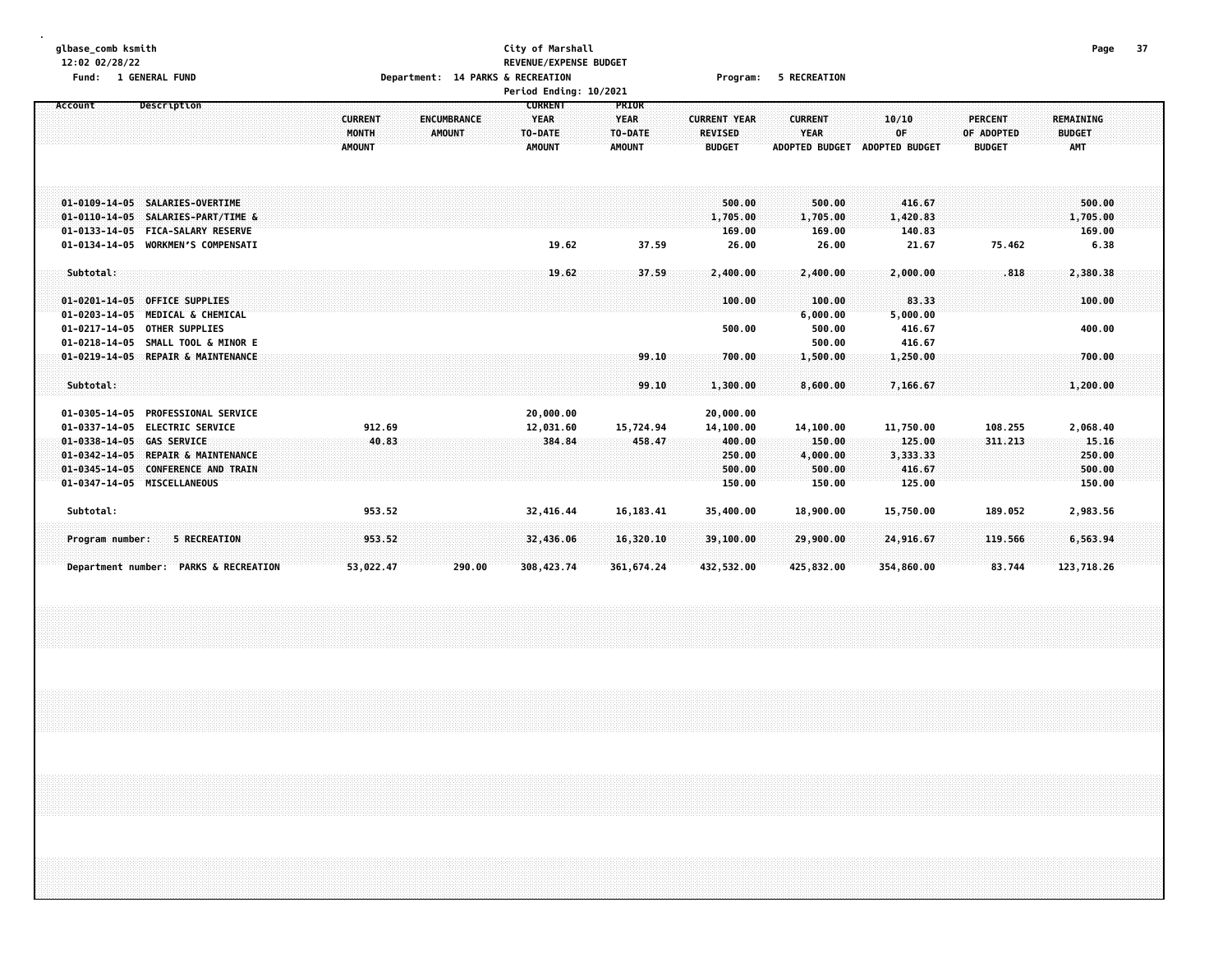| glbase_comb ksmith                                       |                         |                                         | City of Marshall       |                        |                                |                |                               |                | Page             | 38 |
|----------------------------------------------------------|-------------------------|-----------------------------------------|------------------------|------------------------|--------------------------------|----------------|-------------------------------|----------------|------------------|----|
| 12:02 02/28/22                                           |                         |                                         | REVENUE/EXPENSE BUDGET |                        |                                |                |                               |                |                  |    |
| Fund: 1 GENERAL FUND                                     |                         | Department: 15 COMMUNITY & ECONOMIC DEV |                        |                        | Program:                       | 1 PLANNING     |                               |                |                  |    |
|                                                          |                         |                                         | Period Ending: 10/2021 |                        |                                |                |                               |                |                  |    |
| Account<br>Description                                   |                         |                                         | <b>CURRENT</b>         | PRIOR                  |                                | <b>CURRENT</b> |                               | <b>PERCENT</b> | <b>REMAINING</b> |    |
|                                                          | <b>CURRENT</b><br>MONTH | <b>ENCUMBRANCE</b><br><b>AMOUNT</b>     | <b>YEAR</b><br>TO-DATE | <b>YEAR</b><br>TO-DATE | <b>CURRENT YEAR</b><br>REVISED | <b>YEAR</b>    | 10/10<br>OF                   | OF ADOPTED     | <b>BUDGET</b>    |    |
|                                                          | <b>AMOUNT</b>           |                                         | <b>AMOUNT</b>          | <b>AMOUNT</b>          | <b>BUDGET</b>                  |                | ADOPTED BUDGET ADOPTED BUDGET | <b>BUDGET</b>  | <b>AMT</b>       |    |
|                                                          |                         |                                         |                        |                        |                                |                |                               |                |                  |    |
|                                                          |                         |                                         |                        |                        |                                |                |                               |                |                  |    |
|                                                          |                         |                                         |                        |                        |                                |                |                               |                |                  |    |
| 01-0101-15-01 SALARIES OFFICIALS &                       | 14,297.84               |                                         | 89,566.40              | 76,597.84              | 98,268.56                      | 70,706.00      | 58,921.67                     | 158.561        | 8,702.16         |    |
| $01 - 0102 - 15 - 01$<br>SALARIES-PROFESSIONA            |                         |                                         |                        | 22,788.72              | 14,292.92                      | 64,825.00      | 54,020.83                     |                | 14,292.92        |    |
| $01 - 0103 - 15 - 01$<br>SALARIES-TECHNICIAN             | 2,722.80                |                                         | 19,134.00              | 22,524.48              | 22,767.20                      | 22,645.00      | 18,870.83                     | 100.527        | 3,633.20         |    |
| $01 - 0106 - 15 - 01$<br>SALARIES-OFFICE & CL            | 4,483.92                |                                         | 41,731.52              | 64,556.80              | 55,050.00                      | 28,656.00      | 23,880.00                     | 166.668        | 13,318.48        |    |
| $01 - 0111 - 15 - 01$<br>SALARIES-LONGEVITY              |                         |                                         |                        | 888.00                 | 1,153.00                       | 1,153.00       | 960.83                        | 49.957         | 1,153.00         |    |
| $01 - 0122 - 15 - 01$<br><b>TMRS</b>                     | 3,646.66                |                                         | 25,772.46              | 31,999.12              | 32,767.00                      | 32,767.00      | 27,305.83                     | 96.241         | 6,994.54         |    |
| $01 - 0133 - 15 - 01$<br><b>FICA-SALARY RESERVE</b>      | 1,585.33                |                                         | 11,223.30              | 14,275.42              | 15,091.00                      | 15,091.00      | 12,575.83                     | 91.343         | 3,867.70         |    |
| $01 - 0134 - 15 - 01$<br>WORKMEN'S COMPENSATI            | 180.73                  |                                         | 660.55                 | 711.64                 | 654.82                         | 449.00         | 374.17                        | 147.116        | $5.73-$          |    |
| $01 - 0162 - 15 - 01$<br><b>HSA</b>                      | 116.88                  |                                         | 194.80                 |                        | 315.00                         |                |                               |                | 120.20           |    |
| $01 - 0168 - 15 - 01$<br>WAGE REIMB FROM CDBG            |                         |                                         | 31,826.55-             | 57,859.36-             | 4,067.50-                      |                |                               |                | 27,759.05        |    |
|                                                          |                         |                                         |                        |                        |                                |                |                               |                |                  |    |
| Subtotal:                                                | 27,034.16               |                                         | 156,456.48             | 176,482.66             | 236,292.00                     | 236,292.00     | 196,910.00                    | 70.507         | 79,835.52        |    |
|                                                          |                         |                                         |                        |                        |                                |                |                               |                |                  |    |
| 01-0201-15-01 OFFICE SUPPLIES                            |                         | 277.46                                  | 2,674.83               | 2,109.27               | 3,644.00                       | 600.00         | 500.00                        | 547.073        | 691.71           |    |
| Subtotal:                                                |                         | 277.46                                  | 2,674.83               | 2,109.27               | 3,644.00                       | 600.00         | 500.00                        | 547.073        | 691.71           |    |
|                                                          |                         |                                         |                        |                        |                                |                |                               |                |                  |    |
| 01-0304-15-01 TELEPHONE-CELLULAR                         |                         |                                         |                        | 555.00                 |                                |                |                               |                |                  |    |
| PROFESSIONAL SERVICE<br>$01 - 0305 - 15 - 01$            |                         |                                         | 2,429.90               | 3,454.56               | 3,674.84                       | 12,500.00      | 10,416.67                     | 22.666         | 1,244.94         |    |
| $01 - 0311 - 15 - 01$<br>TRANSPORTATION                  | 450.00                  |                                         | 4,730.65               | 8,191.89               | 5,630.65                       | 9,288.00       | 7,740.00                      | 71.719         | 900.00           |    |
| $01 - 0312 - 15 - 01$<br><b>GENERAL ADVERTISING</b>      | 1,268.34                |                                         | 2,938.59               | 971.31                 | 2,000.00                       | 1,000.00       | 833.33                        | 293.859        | 938.59-          |    |
| 01-0319-15-01<br><b>PLATT FEES</b>                       |                         |                                         | 51.18                  |                        | 300.00                         | 300.00         | 250.00                        | 17.060         | 248.82           |    |
| 01-0324-15-01<br><b>PRINTING &amp; REPRODUCT</b>         |                         |                                         | 149.99                 | 49.52                  | 150.00                         |                |                               |                | 46.01            |    |
| $01 - 0345 - 15 - 01$<br><b>CONFERENCE AND TRAIN</b>     |                         |                                         | 150.00                 | 205.08                 | 250.00                         | 1,250.00       | 1,041.67                      | 12.000         | 54.00            |    |
| $01 - 0346 - 15 - 01$<br><b>DUES &amp; SUBSCRIPTIONS</b> |                         |                                         | 1,954.00               | 420.00                 | 1,954.00                       | 1,000.00       | 833.33                        | 195.400        |                  |    |
| $01 - 0347 - 15 - 01$<br><b>MISCELLANEOUS</b>            | 155.75                  |                                         | 155.75                 | 60.45                  | 156.00                         |                |                               |                | .25.             |    |
| $01 - 0348 - 15 - 01$<br>FACADE GRANT PROGRAM            |                         |                                         |                        |                        |                                | 25,000.00      | 20,833.33                     |                |                  |    |
| 01-0390-15-01 CENSUS PROGRAM                             |                         |                                         |                        | 9,849.85               |                                |                |                               |                |                  |    |
|                                                          |                         |                                         |                        |                        |                                |                |                               |                |                  |    |
| Subtotal:                                                | 1,874.09                |                                         | 12,560.06              | 23,757.66              | 14, 115, 49                    | 50,338.00      | 41,948.33                     | 29.588         | 1,555.43         |    |
|                                                          |                         |                                         |                        |                        |                                |                |                               |                |                  |    |
| 01-0420-15-01 IMPROVEMENTS - DATA                        |                         |                                         | 16,000.00              |                        | 16,000.00                      | 10,000.00      | 8,333.33                      | 160.000        |                  |    |
| Subtotal:                                                |                         |                                         |                        |                        |                                |                |                               |                |                  |    |
|                                                          |                         |                                         | 16,000.00              |                        | 16,000.00                      | 10,000.00      | 8,333.33                      | 160.000        |                  |    |
| $01 - 0701 - 15 - 01$<br><b>CRADLE ENTREPRENEURS</b>     |                         |                                         |                        |                        | 50,000.00                      |                |                               |                | 50,000.00        |    |
| 01-0702-15-01 FACADE DOWNTOWN                            |                         |                                         |                        |                        | 50,000.00                      |                |                               |                | 50,000.00        |    |
|                                                          |                         |                                         |                        |                        |                                |                |                               |                |                  |    |
| Subtotal:                                                |                         |                                         |                        |                        | 100,000.00                     |                |                               |                | 100,000.00       |    |
|                                                          |                         |                                         |                        |                        |                                |                |                               |                |                  |    |
| Program number:<br>1 PLANNING                            | 28,908.25               | 277.46                                  | 187,691.37             | 202,349.59             | 370,051.49                     | 297,230.00     | 247,691.67                    | 72.597         | 182,082.66       |    |
|                                                          |                         |                                         |                        |                        |                                |                |                               |                |                  |    |
|                                                          |                         |                                         |                        |                        |                                |                |                               |                |                  |    |
|                                                          |                         |                                         |                        |                        |                                |                |                               |                |                  |    |
|                                                          |                         |                                         |                        |                        |                                |                |                               |                |                  |    |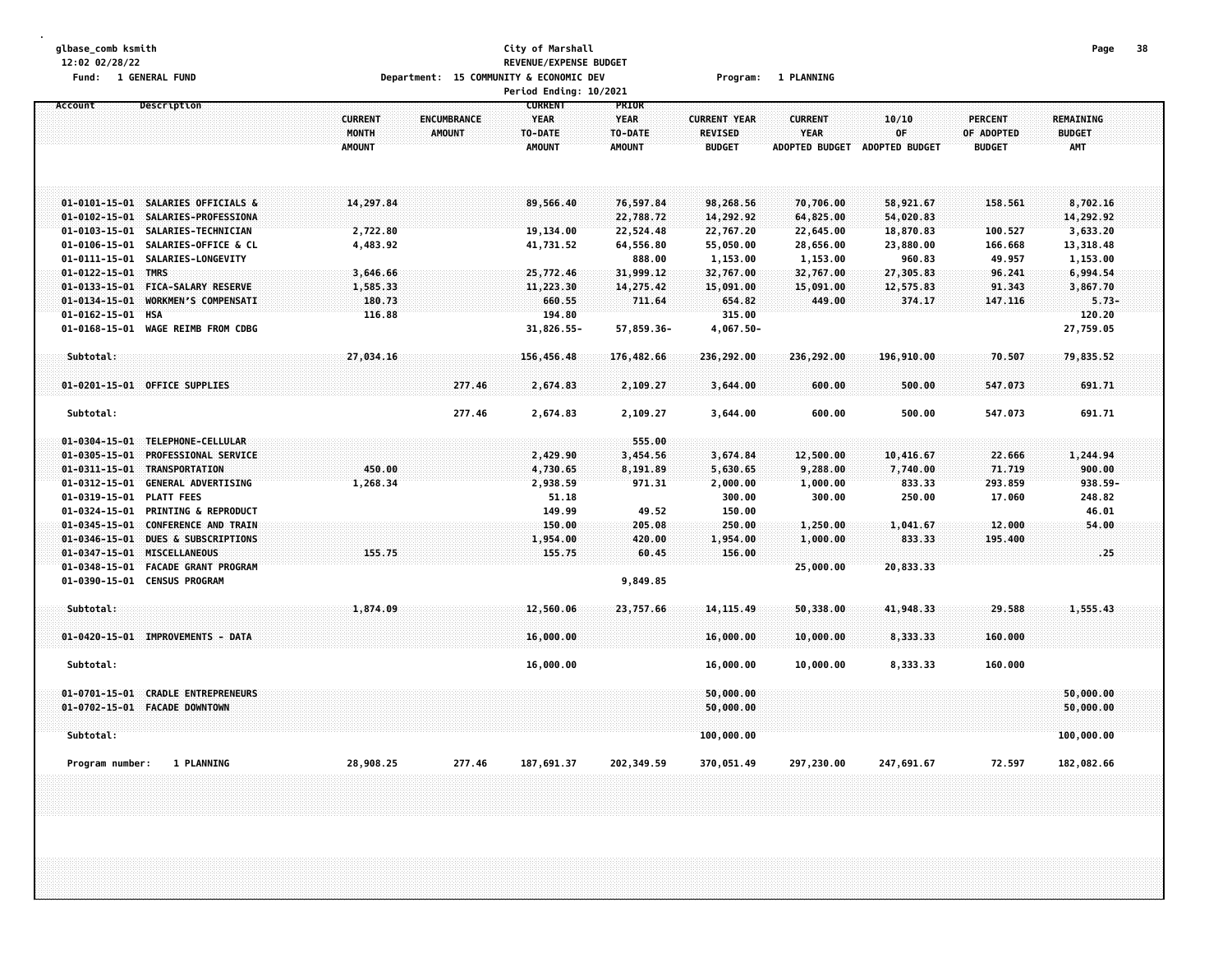#### **glbase\_comb ksmith City of Marshall Page 39 12:02 02/28/22 REVENUE/EXPENSE BUDGET** Fund: 1 GENERAL FUND CONNECTIONS COMMUNITY & COMMUNITY & ECONOMIC DEV Program: 2 BUILDING PERMITS & INSPECTIONS **Period Ending: 10/2021**

| Account                                  | Description                                                                                                                | <b>CURRENT</b><br>MONTH<br><b>AMOUNT</b> | <b>CURRENT</b><br><b>YEAR</b><br>ENCUMBRANCE<br>TO-DATE<br>AMOUNT<br><b>AMOUNT</b> | <b>PRIOR</b><br><b>YEAR</b><br>TO-DATE<br><b>AMOUNT</b> | <b>CURRENT YEAR</b><br><b>REVISED</b><br><b>BUDGET</b> | <b>CURRENT</b><br><b>YEAR</b><br><b>ADOPTED BUDGET</b> | 10/10<br>OF<br><b>ADOPTED BUDGET</b>          | <b>PERCENT</b><br>OF ADOPTED<br><b>BUDGET</b> | REMAINING<br><b>BUDGET</b><br><b>AMT</b>   |  |
|------------------------------------------|----------------------------------------------------------------------------------------------------------------------------|------------------------------------------|------------------------------------------------------------------------------------|---------------------------------------------------------|--------------------------------------------------------|--------------------------------------------------------|-----------------------------------------------|-----------------------------------------------|--------------------------------------------|--|
| $01 - 0122 - 15 - 02$                    | 01-0101-15-02 SALARIES OFFICIALS &<br>01-0103-15-02 SALARIES-TECHNICIAN<br>01-0111-15-02 SALARIES-LONGEVITY<br><b>TMRS</b> | 5,997.20<br>8,608.40<br>2,425.98         | 42,335.76<br>46,061.68<br>14,682.81                                                | 51, 311, 40<br>46,362.76<br>624.00<br>16,085.23         | 48,512.00<br>54,780.08<br>720.00<br>17, 145.33         | 50,412.00<br>46,158.00<br>720.00<br>16,160.00          | 42,010.00<br>38,465.00<br>600.00<br>13,466.67 | 99.769<br>124.578<br>120.000<br>111.688       | 6,176.24<br>8,718.40<br>720.00<br>2,462.52 |  |
| Subtotal:                                | 01-0133-15-02 FICA-SALARY RESERVE<br>01-0134-15-02 WORKMEN'S COMPENSATI<br>01-0201-15-02 OFFICE SUPPLIES                   | 1,117.33<br>71.50<br>18,220.41           | 6,762.41<br>285.79<br>110, 128.45<br>805.67                                        | 7,519.80<br>414.39<br>122, 317.58<br>424.41             | 7,895.58<br>284.00<br>129,336.99<br>805.67             | 7,443.00<br>284.00<br>121,177.00<br>750.00             | 6,202.50<br>236.67<br>100,980.83<br>625.00    | 111.684<br>100.630<br>111.663<br>107.423      | 1,133.17<br>$1.79 -$<br>19,208.54          |  |
| 01-0206-15-02 CLOTHING                   | 01-0205-15-02 FUEL, OIL, & LUBE<br>01-0213-15-02 MOTOR VEHICLE-POOL V<br>01-0218-15-02 SMALL TOOL & MINOR E                | 282.05                                   | 2,029.77<br>444.69<br>409.64                                                       | 2,046.30<br>635.00<br>318.58<br>395.76                  | 2,285.00<br>444.69<br>700.00                           | 4,785.00<br>500.00<br>700.00                           | 3,987.50<br>416.67<br>583.33                  | 48.422<br>88.938<br>58.520                    | 255.23<br>169.32                           |  |
| Subtotal:                                | 01-0304-15-02 TELEPHONE-CELLULAR<br>01-0305-15-02 PROFESSIONAL SERVICE<br>01-0342-15-02 REPAIR & MAINTENANCE               | 282.05                                   | 3,689.77                                                                           | 3,820.05                                                | 4,235.36                                               | 6,735.00<br>1,500.00<br>1,000.00<br>350.00             | 5,612.50<br>1,250.00<br>833.33<br>291.67      | 59.049                                        | 424.55                                     |  |
| 01-0347-15-02 MISCELLANEOUS<br>Subtotal: | 01-0345-15-02 CONFERENCE AND TRAIN<br>01-0346-15-02 DUES & SUBSCRIPTIONS                                                   |                                          | 82.50<br>119.76<br>202.26                                                          | 303.00<br>198.41<br>501.41                              | 82.50<br>119.76<br>202.26                              | 1,000.00<br>400.00<br>100.00<br>4,350.00               | 833.33<br>333.33<br>83.33<br>3,625.00         | 8.250<br>119.760<br>4.650                     |                                            |  |
| Program number:                          | <b>2 BUILDING PERMITS &amp; INSPE</b>                                                                                      | 18,502.46                                | 114,020.48                                                                         | 126,639.04                                              | 133,774.61                                             | 132,262.00                                             | 110,218.33                                    | 105.464                                       | 19,633.09                                  |  |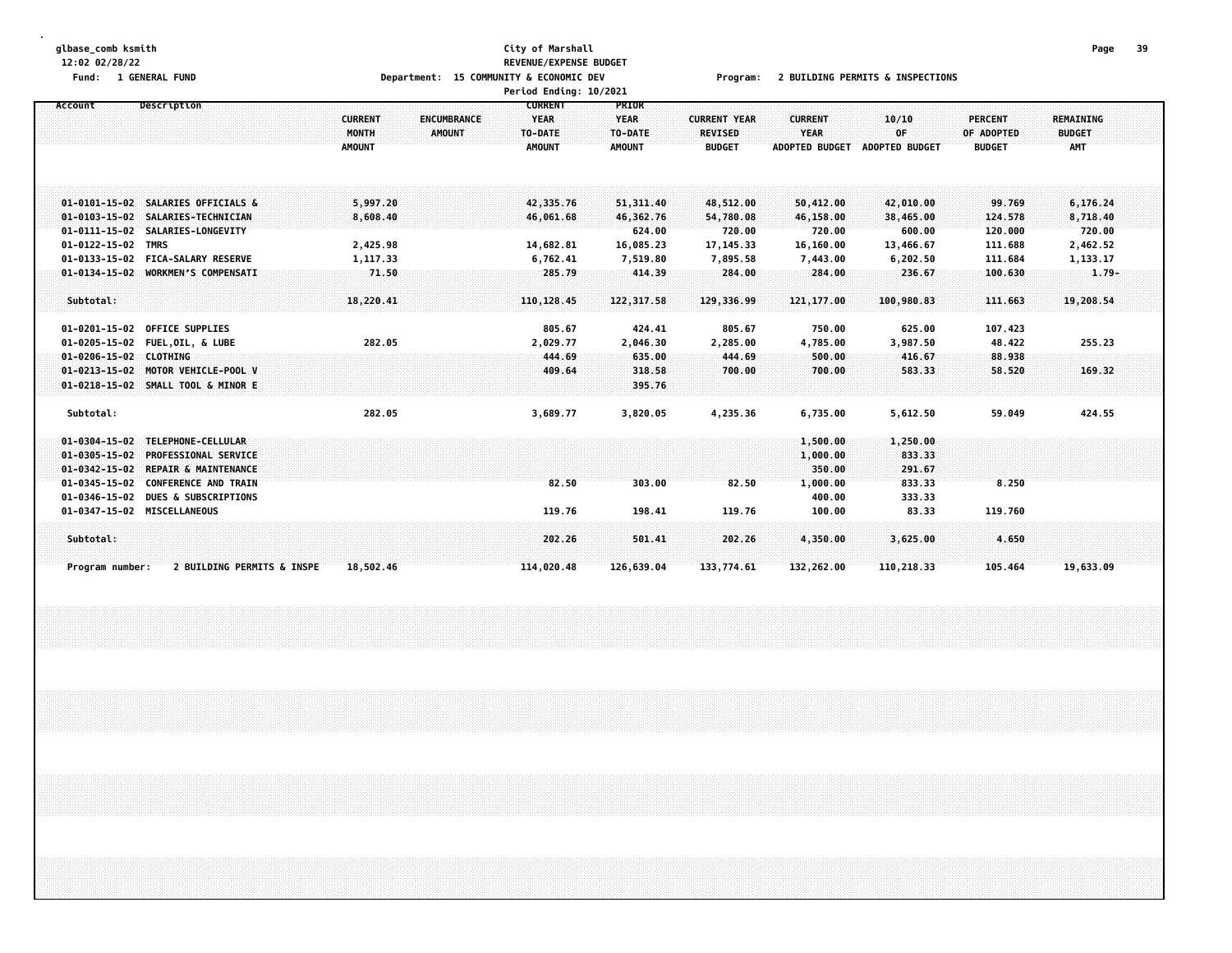#### **glbase\_comb ksmith City of Marshall Page 40 12:02 02/28/22 REVENUE/EXPENSE BUDGET** Fund: 1 GENERAL FUND CODE CONTROLLER THE SECONDUCT OF SECONOMIC DEV PROGRAM: 1 SODE ENFORCEMENT **Period Ending: 10/2021**

|                                                                                                                        |                                                                                                                                                                    |                                                   |                                     | rertuu Liiutiig. 10/2021                                             |                                                                    |                                                                                 |                                                                   |                                                                   |                                                      |                                                                              |  |
|------------------------------------------------------------------------------------------------------------------------|--------------------------------------------------------------------------------------------------------------------------------------------------------------------|---------------------------------------------------|-------------------------------------|----------------------------------------------------------------------|--------------------------------------------------------------------|---------------------------------------------------------------------------------|-------------------------------------------------------------------|-------------------------------------------------------------------|------------------------------------------------------|------------------------------------------------------------------------------|--|
| Account                                                                                                                | Description                                                                                                                                                        | <b>CURRENT</b><br>MONTH<br><b>AMOUNT</b>          | <b>ENCUMBRANCE</b><br><b>AMOUNT</b> | <b>CURRENT</b><br><b>YEAR</b><br>TO-DATE<br><b>AMOUNT</b>            | PRIOR<br><b>YEAR</b><br>TO-DATE<br><b>AMOUNT</b>                   | <b>CURRENT YEAR</b><br><b>REVISED</b><br><b>BUDGET</b>                          | <b>CURRENT</b><br>YEAR<br><b>ADOPTED BUDGET</b>                   | 10/10<br>0F<br>ADOPTED BUDGET                                     | <b>PERCENT</b><br>OF ADOPTED<br><b>BUDGET</b>        | <b>REMAINING</b><br><b>BUDGET</b><br>AMT                                     |  |
| $01 - 0108 - 15 - 03$<br>$01 - 0109 - 15 - 03$<br>$01 - 0111 - 15 - 03$<br>01-0122-15-03 TMRS<br>$01 - 0134 - 15 - 03$ | 01-0102-15-03 SALARIES-PROFESSIONA<br>SALARIES-SERVICE MAI<br>SALARIES-OVERTIME<br>SALARIES-LONGEVITY<br>01-0133-15-03 FICA-SALARY RESERVE<br>WORKMEN'S COMPENSATI | 7,668.00<br>420.64<br>1,343.52<br>548.12<br>69.13 |                                     | 54,828,00<br>1,487.07<br>9,353.90<br>3,822.85<br>722.92              | 66,052.00<br>1,682.78<br>720.00<br>11,201.74<br>4,725.48<br>348.19 | 62,496.00<br>28,381.00<br>1,066.43<br>816.00<br>10,557.68<br>4,306.61<br>785.00 | 19,695.00<br>28,381.00<br>72.00<br>7,997.00<br>3,683.00<br>785.00 | 16,412.50<br>23,650.83<br>60.00<br>6,664.17<br>3,069.17<br>654.17 | 335.058<br>1,133.333<br>142.375<br>127.288<br>92.092 | 7,668.00<br>28,381.00<br>$420.64 -$<br>816.00<br>1,203.78<br>483.76<br>62.08 |  |
| Subtotal:<br>$01 - 0201 - 15 - 03$<br>01-0206-15-03 CLOTHING                                                           | 01-0168-15-03 WAGE REIMB FROM CDBG<br><b>OFFICE SUPPLIES</b><br>01-0205-15-03 FUEL, OIL, & LUBE<br>01-0213-15-03 MOTOR VEHICLE-POOL V                              | 10,049.41<br>51.81<br>518.73<br>8.00              |                                     | 27,692.15-<br>42,522.59<br>213.25<br>2,470.54<br>174.07<br>$25.40 -$ | 71,683.69-<br>13,046.50<br>485.56<br>2,235.89<br>85.00<br>2,550.06 | 27,692.15-<br>80,716.57<br>250.00<br>4,310.00<br>200.00                         | 60,613.00<br>250.00<br>4,310.00<br>200.00                         | 50,510.83<br>208.33<br>3,591.67<br>166.67                         | 31.125<br>85.300<br>69.269<br>87.035                 | 38,193.98<br>36.75<br>1,839.46<br>25.93<br>146.44                            |  |
| Subtotal:<br>$01 - 0304 - 15 - 03$<br>$01 - 0320 - 15 - 03$                                                            | TELEPHONE-CELLULAR<br>WASTE DISPOSAL-CONDE<br>01-0324-15-03 PRINTING & REPRODUCT<br>01-0342-15-03 REPAIR & MAINTENANCE                                             | 578.54<br>209.50                                  |                                     | 2,832.46<br>628.47<br>816.59<br>121.10                               | 5,356.51<br>1,282.75<br>38,025.00<br>1,571.58                      | 4,760.00<br>942.72<br>16,563.71<br>500.00                                       | 4,760.00<br>360.00<br>35,000.00<br>2,250.00<br>500.00             | 3,966.67<br>300.00<br>29,166.67<br>1,875.00<br>416.67             | 72.867<br>214.822<br>2.479<br>75.470                 | 2,048.58<br>314,25<br>15,747.12<br>378.90                                    |  |
| Subtotal:<br>Subtotal:                                                                                                 | 01-0458-15-03 EQUIPMENT REPLACEMEN                                                                                                                                 | 209.50                                            |                                     | 1,566.16<br>4,196.00<br>4,196.00                                     | 40,879.33                                                          | 18,006.43<br>4,196.00<br>4,196.00                                               | 38,110.00<br>4,196.00<br>4,196.00                                 | 31,758.33<br>3,496.67<br>3,496.67                                 | 5.296<br>100,000<br>100.000                          | 16,440.27                                                                    |  |
| Program number:                                                                                                        | <b>3 CODE ENFORCEMENT</b>                                                                                                                                          | 10,837.45                                         |                                     | 51, 117. 21                                                          | 59,282.34                                                          | 107,679.00                                                                      | 107,679.00                                                        | 89,732.50                                                         | 26.513                                               | 56,682,83                                                                    |  |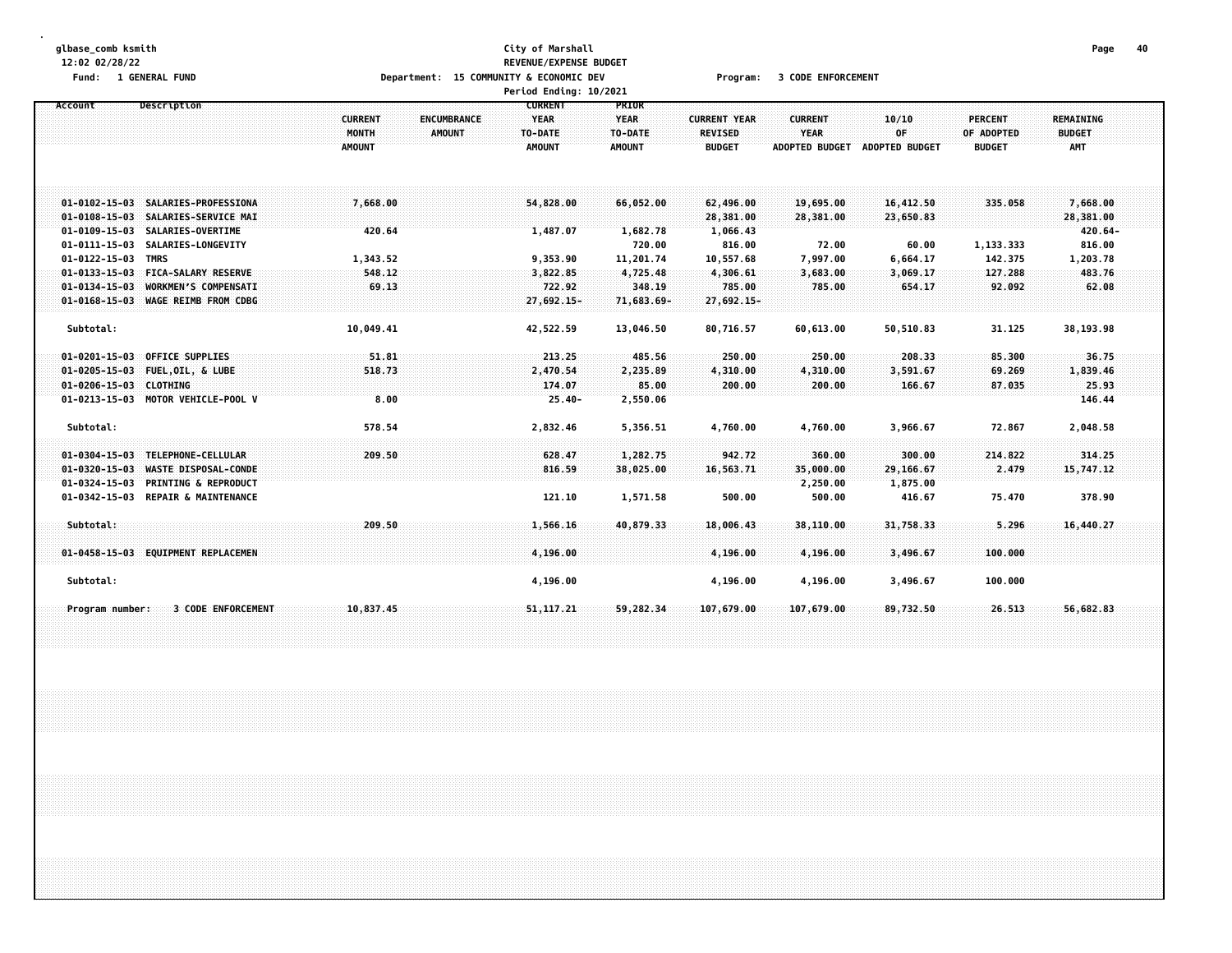#### **glbase\_comb ksmith City of Marshall Page 41 12:02 02/28/22 REVENUE/EXPENSE BUDGET** Fund: 1 GENERAL FUND CONNECTIONS Department: 15 COMMUNITY & ECONOMIC DEV Program: 4 HEALTH INSPECTIONS **Period Ending: 10/2021**

| <b>PERCENT</b><br>REMAINING<br>OF ADOPTED<br><b>BUDGET</b><br>AMT<br>7,411.91<br>92.755<br>$83.07 -$<br>528.00<br>45.455 |
|--------------------------------------------------------------------------------------------------------------------------|
|                                                                                                                          |
|                                                                                                                          |
|                                                                                                                          |
|                                                                                                                          |
|                                                                                                                          |
|                                                                                                                          |
|                                                                                                                          |
|                                                                                                                          |
|                                                                                                                          |
| 91.438<br>1,350.30                                                                                                       |
| 93.327<br>573.73                                                                                                         |
| .05<br>99.948                                                                                                            |
|                                                                                                                          |
| 9,780.92<br>93.105                                                                                                       |
|                                                                                                                          |
| 36.32<br>92.736                                                                                                          |
| 41.949<br>1,468.97                                                                                                       |
| 43.69<br>70.873                                                                                                          |
| 62.731<br>133.05                                                                                                         |
|                                                                                                                          |
| 53.373<br>1,682.03                                                                                                       |
| 93.897<br>58.53                                                                                                          |
| 200.00                                                                                                                   |
| 86,35                                                                                                                    |
| 138.084<br>189.85                                                                                                        |
| 100.00                                                                                                                   |
| 58.360<br>41.64                                                                                                          |
|                                                                                                                          |
| 676.37<br>86.088                                                                                                         |
|                                                                                                                          |
| 12, 139.32<br>90.010                                                                                                     |
|                                                                                                                          |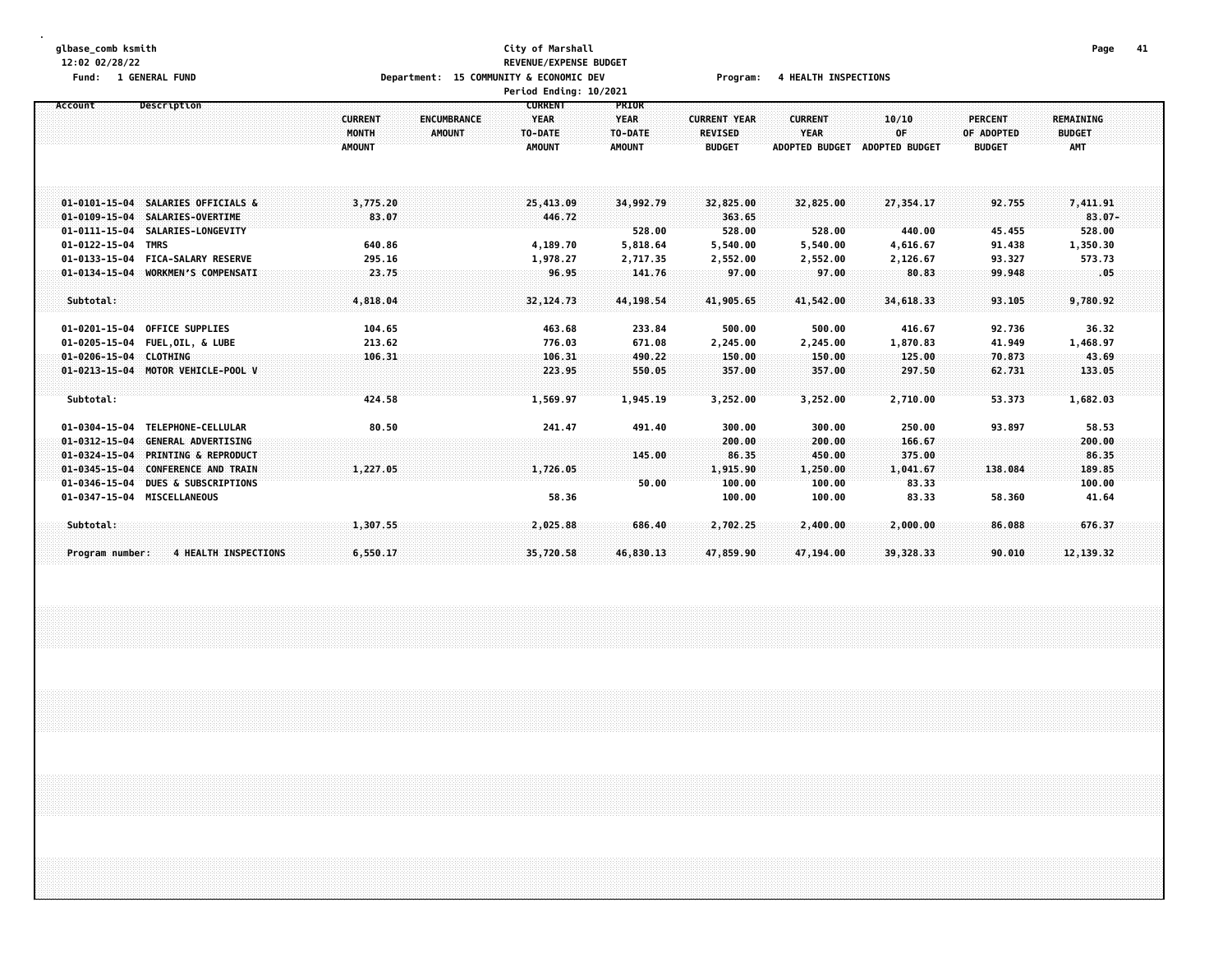#### **glbase\_comb ksmith City of Marshall Page 42 12:02 02/28/22 REVENUE/EXPENSE BUDGET** Fund: 1 GENERAL FUND CONDITION TO A Department: 15 COMMUNITY & ECONOMIC DEV Program: 5 MAIN STREET **Period Ending: 10/2021**

|                                                                          |                                      | Pertod Endthy: IV/ZVZI |               |                        |                       |                       |                |                    |  |
|--------------------------------------------------------------------------|--------------------------------------|------------------------|---------------|------------------------|-----------------------|-----------------------|----------------|--------------------|--|
| Account<br>Description                                                   |                                      | <b>CURRENT</b>         | <b>PRIOR</b>  |                        |                       |                       |                |                    |  |
|                                                                          | <b>CURRENT</b><br><b>ENCUMBRANCE</b> | <b>YEAR</b>            | <b>YEAR</b>   | <b>CURRENT YEAR</b>    | <b>CURRENT</b>        | 10/10                 | <b>PERCENT</b> | <b>REMAINING</b>   |  |
|                                                                          | MONTH<br><b>AMOUNT</b>               | TO-DATE                | TO-DATE       | <b>REVISED</b>         | <b>YEAR</b>           | OF                    | OF ADOPTED     | <b>BUDGET</b>      |  |
|                                                                          | <b>AMOUNT</b>                        | <b>AMOUNT</b>          | <b>AMOUNT</b> | <b>BUDGET</b>          | <b>ADOPTED BUDGET</b> | <b>ADOPTED BUDGET</b> | <b>BUDGET</b>  | AMT                |  |
|                                                                          |                                      |                        |               |                        |                       |                       |                |                    |  |
|                                                                          |                                      |                        |               |                        |                       |                       |                |                    |  |
|                                                                          |                                      |                        |               |                        |                       |                       |                |                    |  |
| 01-0102-15-05 SALARIES-PROFESSIONA<br>01-0108-15-05 SALARIES-SERVICE MAI | 5,772.00<br>3,124.80                 | 28,175.84              | 41, 148.93    | 35,358.84<br>16,665.60 | 46,158.00             | 38,465.00             | 70.125         | 7,183.00           |  |
| 01-0109-15-05 SALARIES-OVERTIME                                          | 68.36                                | 13,540.80<br>322.25    |               | 605.43                 |                       |                       |                | 3,124.80<br>283.18 |  |
| 01-0111-15-05 SALARIES-LONGEVITY                                         |                                      |                        | 144.00        | 192.00                 | 192.00                | 160.00                |                | 192.00             |  |
| 01-0122-15-05 TMRS                                                       | 1,522.33                             | 7,200.16               | 7,162.56      | 8,759.31               | 8,097.00              | 6,747.50              | 110.398        | 1,559.15           |  |
| $01 - 0133 - 15 - 05$<br><b>FICA-SALARY RESERVE</b>                      | 630.47                               | 3,033.49               | 3,345.56      | 3,729.00               | 3,729.00              | 3,107.50              | 101.561        | 695.51             |  |
| 01-0134-15-05 WORKMEN'S COMPENSATI                                       | 27.75                                | 109.23                 | 106.66        | 108.00                 | 108.00                | 90.00                 | 101.139        | $1.23 -$           |  |
|                                                                          |                                      |                        |               |                        |                       |                       |                |                    |  |
| Subtotal:                                                                | 11, 145. 71                          | 52,381.77              | 51,907.71     | 65,418.18              | 58,284.00             | 48,570.00             | 111.424        | 13,036.41          |  |
|                                                                          |                                      |                        |               |                        |                       |                       |                |                    |  |
| <b>OFFICE SUPPLIES</b><br>01-0201-15-05                                  |                                      | 761.76                 | 308.98        | 761.76                 | 750.00                | 625.00                | 129.708        |                    |  |
| 01-0205-15-05 FUEL, OIL, & LUBE                                          |                                      | 80.26                  |               | 80.26                  |                       |                       |                |                    |  |
| 01-0217-15-05 OTHER SUPPLIES                                             |                                      | 706.39                 |               | 750.00                 | 750.00                | 625.00                | 94.185         | 43.61              |  |
|                                                                          |                                      |                        |               |                        |                       |                       |                |                    |  |
| Subtotal:                                                                |                                      | 1,548.41               | 308.98        | 1,592.02               | 1,500.00              | 1,250.00              | 117.297        | 43.61              |  |
|                                                                          |                                      |                        |               |                        |                       |                       |                |                    |  |
| TELEPHONE-CELLULAR<br>01-0304-15-05                                      | 80.50                                | 241.47                 | 491.40        | 362.22                 |                       |                       |                | 120.75             |  |
| 01-0311-15-05 TRANSPORTATION                                             | 200.00                               | 1,309.65               | 2,440.03      | 1,709.65               | 2,400.00              | 2,000.00              | 71.235         | 400.00             |  |
| $01 - 0345 - 15 - 05$<br><b>CONFERENCE AND TRAIN</b>                     |                                      |                        |               |                        | 1,500.00              | 1,250.00              |                |                    |  |
| $01 - 0346 - 15 - 05$<br>DUES & SUBSCRIPTIONS                            | 41.20                                | 967.43                 | 727.82        | 926.23                 | 1,500.00              | 1,250.00              | 198.135        | $41.20 -$          |  |
| 01-0347-15-05 MISCELLANEOUS                                              |                                      | 337.43                 |               | 382.43                 |                       |                       |                | 45.00              |  |
| 01-0364-15-05 REPAIR & MAINTENANCE                                       | 1,575.80                             | 5,471.18               | 3,363.42      | 4,500.00               | 7,500.00              | 6,250.00              | 84.842         | 2,282.82           |  |
| 01-0373-15-05 PROMOTION                                                  | 709.85                               | 2,924.75               | 800.00        | 7,838.27               | 10,000.00             | 8,333.33              | 38.166         | 1,659.52           |  |
|                                                                          |                                      |                        |               |                        |                       |                       |                |                    |  |
| Subtotal:                                                                | 2,607.35                             | 11,251.91              | 7,822.67      | 15,718.80              | 22,900.00             | 19,083.33             | 67.600         | 4,466.89           |  |
| 5 MAIN STREET<br>Program number:                                         | 13,753.06                            | 65,182.09              | 60,039.36     | 82,729.00              | 82,684.00             | 68,903.33             | 99.393         | 17,546.91          |  |
|                                                                          |                                      |                        |               |                        |                       |                       |                |                    |  |
| COMMUNITY & ECONOMIC DEV<br>Department number:                           | 78,551.39                            | 277.46<br>453,731.73   | 495,140.46    | 742,094.00             | 667,049.00            | 555,874.17            | 76.228         | 288,084.81         |  |
|                                                                          |                                      |                        |               |                        |                       |                       |                |                    |  |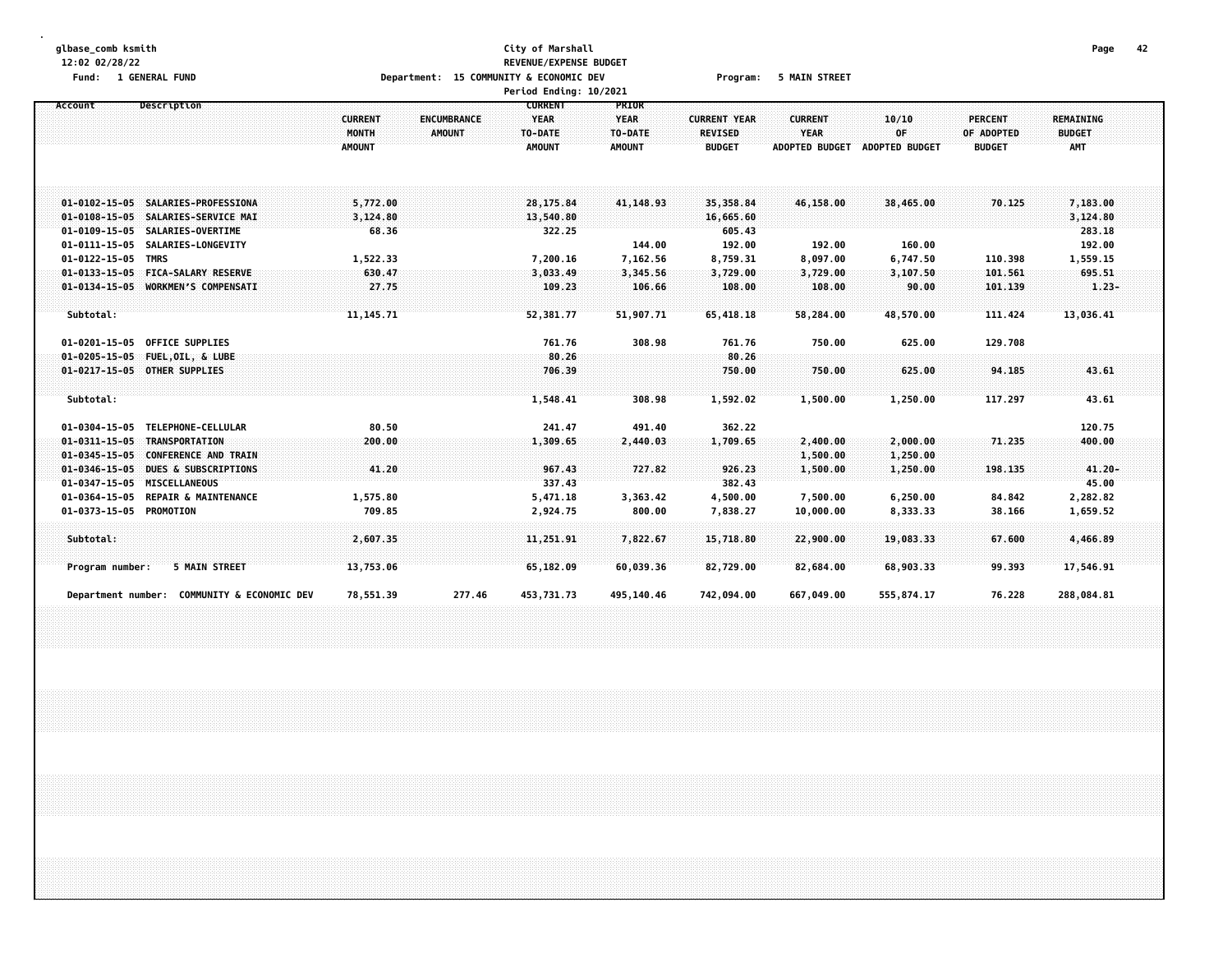#### **glbase\_comb ksmith City of Marshall Page 43 12:02 02/28/22 REVENUE/EXPENSE BUDGET** Fund: 1 GENERAL FUND CONTEXT SERVICES TO POPORT SERVICES TO PROGRAMS PROGRAMS PROGRAMS PROGRAMS TO PROMATION TECHNOLOGY **Period Ending: 10/2021**

|                       |                                    |                                                 |                              | <b>Fel Luu Liluliig. 10/2021</b>                          |                                                  |                                                        |                                                        |                                      |                                        |                                                 |  |
|-----------------------|------------------------------------|-------------------------------------------------|------------------------------|-----------------------------------------------------------|--------------------------------------------------|--------------------------------------------------------|--------------------------------------------------------|--------------------------------------|----------------------------------------|-------------------------------------------------|--|
| Account               | Description                        | <b>CURRENT</b><br><b>MONTH</b><br><b>AMOUNT</b> | ENCUMBRANCE<br><b>AMOUNT</b> | <b>CURRENT</b><br><b>YEAR</b><br>TO-DATE<br><b>AMOUNT</b> | PRIOR<br><b>YEAR</b><br>TO-DATE<br><b>AMOUNT</b> | <b>CURRENT YEAR</b><br><b>REVISED</b><br><b>BUDGET</b> | <b>CURRENT</b><br><b>YEAR</b><br><b>ADOPTED BUDGET</b> | 10/10<br>0F<br><b>ADOPTED BUDGET</b> | PERCENT<br>OF ADOPTED<br><b>BUDGET</b> | <b>REMAINING</b><br><b>BUDGET</b><br><b>AMT</b> |  |
|                       | 01-0103-16-02 SALARIES-TECHNICIAN  | 16,598.40                                       |                              | 120,665.71                                                | 140,590.28                                       | 112,337.00                                             | 112,337.00                                             | 93,614.17                            | 128.895                                | 8,328.71-                                       |  |
| $01 - 0106 - 16 - 02$ | SALARIES-OFFICE CLER               |                                                 |                              | 760.50                                                    |                                                  |                                                        |                                                        |                                      |                                        | $760.50 -$                                      |  |
|                       | 01-0109-16-02 SALARIES-OVERTIME    | 1,670.09                                        |                              | 15,533.35                                                 | 26,097.14                                        | 4,000.00                                               | 4,000.00                                               | 3,333.33                             | 485.124                                | 11,533.35-                                      |  |
| $01 - 0111 - 16 - 02$ | SALARIES-LONGEVITY                 |                                                 |                              |                                                           | 1,824.00                                         | 1,728.00                                               | 1,728.00                                               | 1,440.00                             | 113.889                                | 1,728.00                                        |  |
| $01 - 0122 - 16 - 02$ | TMRS                               | 3,034.38                                        |                              | 22,748.97                                                 | 27,574.49                                        | 19,611.00                                              | 19,611.00                                              | 16,342.50                            | 141.385                                | $3,137.97-$                                     |  |
| $01 - 0133 - 16 - 02$ | <b>FICA-SALARY RESERVE</b>         | 1,397.54                                        |                              | 10,477.42                                                 | 12,891.13                                        | 9,032.00                                               | 9,032.00                                               | 7,526.67                             | 141.388                                | $1,445,42-$                                     |  |
|                       | 01-0134-16-02 WORKMEN'S COMPENSATI | 101.25                                          |                              | 297.42                                                    | 322.82                                           | 260.00                                                 | 260.00                                                 | 216.67                               | 114.392                                | $37.42 -$                                       |  |
| Subtotal:             |                                    | 22,801.66                                       |                              | 170,483.37                                                | 209,299.86                                       | 146,968.00                                             | 146,968.00                                             | 122,473.33                           | 141.340                                | $23,515.37 -$                                   |  |
| $01 - 0201 - 16 - 02$ | <b>OFFICE SUPPLIES</b>             |                                                 |                              | 301.14                                                    | 506.79                                           | 750.00                                                 | 750.00                                                 | 625.00                               | 40.152                                 | 448.86                                          |  |
| $01 - 0205 - 16 - 02$ | <b>FUEL, OIL, &amp; LUBE</b>       | 705.83                                          |                              | 4,794,22                                                  | 3,058.41                                         | 5,100.00                                               | 3,600.00                                               | 3,000.00                             | 145,667                                | 305.78                                          |  |
| $01 - 0213 - 16 - 02$ | MOTOR VEHICLE-POOL V               | 37.31                                           |                              | $3,520.75-$                                               | 3,283.35                                         | 1,000.00                                               | 1,000.00                                               | 833.33                               | $-347.780$                             | 4,520.75                                        |  |
|                       | 01-0218-16-02 SMALL TOOL & MINOR E | 251.73                                          |                              | 558.13                                                    | 1,191.24                                         | 3,600.00                                               | 3,600.00                                               | 3,000.00                             | 19.643                                 | 3,041.87                                        |  |
| Subtotal:             |                                    | 994.87                                          |                              | 2,132.74                                                  | 8,039.79                                         | 10,450.00                                              | 8,950.00                                               | 7,458.33                             | 31.000                                 | 8,317.26                                        |  |
| $01 - 0304 - 16 - 02$ | TELEPHONE-CELLULAR                 | 1,777.32                                        |                              | 3,894.52                                                  | 3,754.39                                         | 5,900.00                                               | 5,900.00                                               | 4,916.67                             | 121.355                                | 2,005.48                                        |  |
| $01 - 0308 - 16 - 02$ | TELEPHONE -LAND                    |                                                 |                              | 172.50                                                    |                                                  | 320.00                                                 | 120.00                                                 | 100.00                               | 143.750                                | 147.50                                          |  |
| $01 - 0316 - 16 - 02$ | <b>CONTRACTED SERVICES</b>         |                                                 |                              | 1,114.56                                                  | 187.50                                           | 10,000.00                                              | 10,000.00                                              | 8,333.33                             | 15.782                                 | 8,885.44                                        |  |
| $01 - 0323 - 16 - 02$ | SERVICE AGREEMENT-TE               | 9.99                                            | 5,835.00                     | 42,538.88                                                 | 36,778.47                                        | 83,500.00                                              | 89,500.00                                              | 74,583.33                            | 56.735                                 | 33,126.12                                       |  |
| $01 - 0342 - 16 - 02$ | <b>REPAIR &amp; MAINTENANCE</b>    | 146.90                                          |                              | 4,143.50                                                  | 3,389.59                                         | 8,000.00                                               | 8,000.00                                               | 6,666.67                             | 53.481                                 | 3,856.50                                        |  |
| $01 - 0345 - 16 - 02$ | <b>CONFERENCE AND TRAIN</b>        |                                                 |                              |                                                           |                                                  | 800.00                                                 | 1,000.00                                               | 833.33                               |                                        | 800.00                                          |  |
| $01 - 0346 - 16 - 02$ | DUES & SUBSCRIPTIONS               |                                                 |                              | 6,488.65                                                  | 119.00                                           | 6,750.00                                               | 750.00                                                 | 625.00                               | 865.153                                | 261.35                                          |  |
|                       | 01-0347-16-02 MISCELLANEOUS        |                                                 |                              | 581.31                                                    | 248.84                                           | 650.00                                                 | 650.00                                                 | 541.67                               | 89.432                                 | 68.69                                           |  |
| Subtotal:             |                                    | 1,934.21                                        | 5,835.00                     | 58,933.92                                                 | 44, 477.79                                       | 115,920.00                                             | 115,920.00                                             | 96,600.00                            | 61.281                                 | 49,151.08                                       |  |
| $01 - 0420 - 16 - 02$ | IMPROVEMENTS - DATA                | 2,355.68                                        | 290.40                       | 26,484.01                                                 |                                                  | 45,000.00                                              | 45,000.00                                              | 37,500.00                            | 59.499                                 | 18,225.59                                       |  |
| $01 - 0421 - 16 - 02$ | <b>COMPUTER REPLACEMENT</b>        | 1,392.45                                        |                              | 9,895.01                                                  |                                                  | 17,500.00                                              | 17,500.00                                              | 14,583.33                            | 56.994                                 | 7,604.99                                        |  |
| $01 - 0458 - 16 - 02$ | EQUIPMENT REPLACEMEN               |                                                 |                              | 10,580.00                                                 |                                                  | 10,580.00                                              | 10,580.00                                              | 8,816.67                             | 100.000                                |                                                 |  |
|                       | 01-0490-16-02 NON DEPRECIABLE CAPI |                                                 |                              |                                                           | 29,578.84                                        |                                                        |                                                        |                                      |                                        |                                                 |  |
| Subtotal:             |                                    | 3,748.13                                        | 290.40                       | 46,959.02                                                 | 29,578.84                                        | 73,080.00                                              | 73,080.00                                              | 60,900.00                            | 64.762                                 | 25,830.58                                       |  |
| Program number:       | 2 INFORMATION TECHNOLOGY           | 29,478.87                                       | 6,125.40                     | 278,509.05                                                | 291,396.28                                       | 346,418.00                                             | 344,918.00                                             | 287,431.67                           | 95.346                                 | 59,783.55                                       |  |
|                       |                                    |                                                 |                              |                                                           |                                                  |                                                        |                                                        |                                      |                                        |                                                 |  |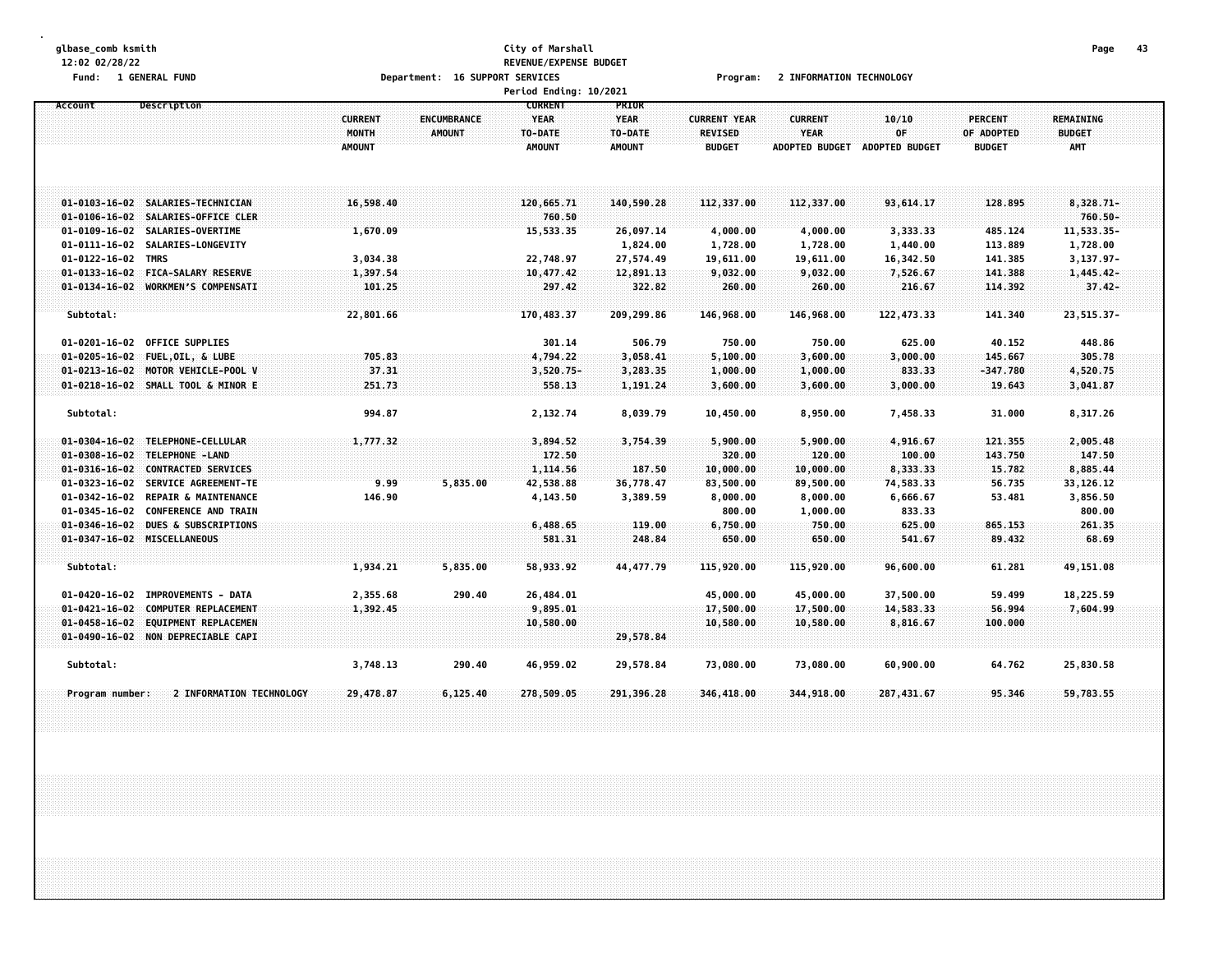## **glbase\_comb ksmith City of Marshall Page 44 12:02 02/28/22 REVENUE/EXPENSE BUDGET Fund: 1 GENERAL FUND Department: 16 SUPPORT SERVICES Program: 4 BUILDINGS**

|                       |                                 |                |                    | Period Ending: 10/2021 |               |                     |                       |                       |                |                  |  |
|-----------------------|---------------------------------|----------------|--------------------|------------------------|---------------|---------------------|-----------------------|-----------------------|----------------|------------------|--|
| Account               | Description                     |                |                    | <b>CURRENT</b>         | PRIOR         |                     |                       |                       |                |                  |  |
|                       |                                 | <b>CURRENT</b> | <b>ENCUMBRANCE</b> | <b>YEAR</b>            | <b>YEAR</b>   | <b>CURRENT YEAR</b> | <b>CURRENT</b>        | 10/10                 | <b>PERCENT</b> | <b>REMAINING</b> |  |
|                       |                                 | MONTH          | <b>AMOUNT</b>      | TO-DATE                | TO-DATE       | <b>REVISED</b>      | <b>YEAR</b>           | 0F                    | OF ADOPTED     | <b>BUDGET</b>    |  |
|                       |                                 | <b>AMOUNT</b>  |                    | <b>AMOUNT</b>          | <b>AMOUNT</b> | <b>BUDGET</b>       | <b>ADOPTED BUDGET</b> | <b>ADOPTED BUDGET</b> | <b>BUDGET</b>  | <b>AMT</b>       |  |
|                       |                                 |                |                    |                        |               |                     |                       |                       |                |                  |  |
|                       |                                 |                |                    |                        |               |                     |                       |                       |                |                  |  |
|                       |                                 |                |                    |                        |               |                     |                       |                       |                |                  |  |
| $01 - 0103 - 16 - 04$ | SALARIES-TECHNICIAN             | 5,308.80       |                    | 38,183.33              | 45,813.64     | 77,121.00           | 77,121.00             | 64,267.50             | 58.689         | 38,937.67        |  |
| $01 - 0106 - 16 - 04$ | SALARIES-OFFICE & CL            |                |                    | 760.50                 |               |                     |                       |                       |                | $760.50 -$       |  |
| $01 - 0108 - 16 - 04$ | SALARIES-SERVICE MAI            | 3,720.00       |                    | 52,668.15              | 94,509.63     | 93,946.00           | 93,946.00             | 78,288.33             | 64.412         | 41,277.85        |  |
| $01 - 0109 - 16 - 04$ | SALARIES-OVERTIME               | 209.87         |                    | 2,402.39               | 4,497.60      | 200.00              | 200.00                | 166.67                | 1,538.700      | 2,202.39-        |  |
| $01 - 0111 - 16 - 04$ | SALARIES-LONGEVITY              |                |                    | 200.00                 | 960.00        | 1,248.00            | 1,248.00              | 1,040.00              | 69.872         | 1,048.00         |  |
| $01 - 0122 - 16 - 04$ | <b>TMRS</b>                     | 1,534.54       |                    | 15,649.01              | 23,855.04     | 28,655.00           | 28,655.00             | 23,879.17             | 64.042         | 13,005.99        |  |
| $01 - 0133 - 16 - 04$ | FICA-SALARY RESERVE             | 706.77         |                    | 7,207.40               | 11, 152. 24   | 13,197.00           | 13,197.00             | 10,997.50             | 64.045         | 5,989.60         |  |
| $01 - 0134 - 16 - 04$ | <b>WORKMEN'S COMPENSATT</b>     | 481.00         |                    | 2,048.14               | 2,549.90      | 2,077.00            | 2,077.00              | 1,730.83              | 98.610         | 28.86            |  |
|                       |                                 |                |                    |                        |               |                     |                       |                       |                |                  |  |
| Subtotal:             |                                 | 11,960.98      |                    | 119, 118.92            | 183, 338.05   | 216,444.00          | 216,444.00            | 180,370.00            | 64.375         | 97,325.08        |  |
|                       |                                 |                |                    |                        |               |                     |                       |                       |                |                  |  |
| $01 - 0201 - 16 - 04$ | OFFICE SUPPLIES                 | 1,185.93-      |                    | 206.89                 |               | 1,400.00            | 300.00                | 250.00                | 68.963         | 793.11           |  |
| $01 - 0202 - 16 - 04$ | JANITORIAL SUPPLIES-            |                |                    |                        | 225.94        |                     |                       |                       |                |                  |  |
| $01 - 0204 - 16 - 04$ | <b>JANITORIAL</b>               | 3,000.02       |                    | 26,145.30              | 25,289.49     | 25,000.00           | 21,000.00             | 17,500.00             | 124.501        | $1,145.30 -$     |  |
| $01 - 0205 - 16 - 04$ | FUEL, OIL, & LUBE               | 839.51         |                    | 4,900.52               | 2,346.04      | 5,000.00            | 2,000.00              | 1,666.67              | 297.203        | 2,099.48         |  |
| $01 - 0206 - 16 - 04$ | <b>CLOTHING</b>                 |                |                    | 471.74                 | 612.54        | 750.00              | 750.00                | 625.00                | 105.683        | 678.26           |  |
| $01 - 0212 - 16 - 04$ | <b>ELECTRICAL SUPPLIES</b>      |                |                    | 30.17                  |               | 600.00              | 600.00                | 500.00                | 5.028          | 569.83           |  |
| $01 - 0213 - 16 - 04$ | MOTOR VEHICLE-POOL V            | 75.00          |                    | $29.79 -$              | 3,014.65      | 3,500.00            | 3,500.00              | 2,916.67              | 19.002         | 3,529.79         |  |
| $01 - 0217 - 16 - 04$ | <b>OTHER SUPPLIES</b>           |                |                    | 1,362.59               | 485.11        | 2,000.00            | 500.00                | 416.67                | 324.860        | 637.41           |  |
| $01 - 0218 - 16 - 04$ | SMALL TOOL & MINOR E            |                |                    | 3,028.48               | 6,635.50      | 3,200.00            | 2,200.00              | 1,833.33              | 140.285        | 171.52           |  |
|                       |                                 |                |                    |                        |               |                     |                       |                       |                |                  |  |
| Subtotal:             |                                 | 2,728.60       |                    | 36,115.90              | 38,609.27     | 41,450.00           | 30,850.00             | 25,708.33             | 124.780        | 7,334.10         |  |
|                       |                                 |                |                    |                        |               |                     |                       |                       |                |                  |  |
| $01 - 0304 - 16 - 04$ | TELEPHONE-CELLULAR              | 274.36         |                    | 807.11                 | 1,338.82      | 800.00              | 800.00                | 666.67                | 118.004        | $7.11 -$         |  |
| $01 - 0305 - 16 - 04$ | <b>PROFESSIONAL SERVICE</b>     |                |                    |                        |               |                     | 1,000.00              | 833.33                |                |                  |  |
| $01 - 0309 - 16 - 04$ | <b>RADIO REPAIRS</b>            |                |                    | 270.51                 | 52.68         | 485.00              | 85.00                 | 70.83                 | 333.741        | 214.49           |  |
| $01 - 0322 - 16 - 04$ | SERVICE AGREEMENT-OT            | 71.79          |                    | 1,873.87               | 1,612.90      | 2,400.00            | 900.00                | 750.00                | 254.439        | 526.13           |  |
| $01 - 0323 - 16 - 04$ | SERVICE AGREEMENT-TE            |                |                    |                        |               | 100.00              | 500.00                | 416.67                |                | 100.00           |  |
| $01 - 0337 - 16 - 04$ | <b>ELECTRIC SERVICE</b>         | 14,284.35      | 703.91             | 131,880.20             | 162, 617.88   | 130,000.00          | 130,000.00            | 108,333.33            | 125.216        | 2,584.11-        |  |
| $01 - 0338 - 16 - 04$ | <b>GAS SERVICE</b>              | 582.43         | 161.17             | 18,960.51              | 18,894.06     | 26,000.00           | 26,000,00             | 21,666.67             | 85.040         | 6,878.32         |  |
| $01 - 0339 - 16 - 04$ | REPAIR & MAINT-ROOF             |                |                    |                        | 99.75         |                     | 25,000.00             | 20,833.33             |                |                  |  |
| $01 - 0340 - 16 - 04$ | REPAIR & MAINTENANCE            | 5,653.06       | 2,000.00           | 30,533.97              | 58,160.25     | 36,400.00           | 40,000.00             | 33, 333.33            | 83.785         | 3,866.03         |  |
| $01 - 0341 - 16 - 04$ | <b>REPAIR &amp; MAINT-WEISM</b> |                |                    | 818.00                 | 8,739.86      |                     | 20,000.00             | 16,666.67             | 4.090          | $818.00 -$       |  |
| $01 - 0342 - 16 - 04$ | REPAIR & MAINT-EQUIP            | 3,729.81       | 5,480.37           | 18,903.95              | 29,276.27     | 25,000.00           | 25,000.00             | 20,833.33             | 80.271         | 715.68           |  |
| 01-0343-16-04         | REPAIR & MAINT-AIR C            |                |                    | 1,798.16               | 28,009.81     | $8,000.00 -$        | 50,000.00             | 41,666.67             | 3.596          | $9,798.16 -$     |  |
| $01 - 0344 - 16 - 04$ | <b>RENTALS</b>                  |                |                    | 2,203.00               | 1,216.50      | 2,500.00            | 2,000.00              | 1,666.67              | 110.150        | 297.00           |  |
| $01 - 0347 - 16 - 04$ | <b>MISCELLANEOUS</b>            |                |                    | 154.18                 | 77.00         | 200.00              | 200.00                | 166.67                | 77.090         | 45.82            |  |
| $01 - 0355 - 16 - 04$ | <b>ELECTRIC SERV-PERKIN</b>     |                |                    |                        | 13.14         |                     |                       |                       |                |                  |  |
| $01 - 0358 - 16 - 04$ | <b>GUARANTEED SVGS-SCHN</b>     |                |                    |                        |               | 106,588.00-         | 106,588.00-           | 88,823.33-            |                | 106,588.00-      |  |
| 01-0361-16-04         | REPAIR/MAINT AC                 | 7,689.93       | 1,641.88           | 30,814.79              |               | 50,000.00           |                       |                       |                | 17,543.33        |  |
| $01 - 0364 - 16 - 04$ | REPAIR & MAINTENANCE            |                |                    | 700.00                 | 1,860.00      |                     |                       |                       |                | $700.00 -$       |  |
| $01 - 0365 - 16 - 04$ | REPAIR & MAINT OF TR            |                |                    |                        | 4,101.09      |                     |                       |                       |                |                  |  |
|                       |                                 |                |                    |                        |               |                     |                       |                       |                |                  |  |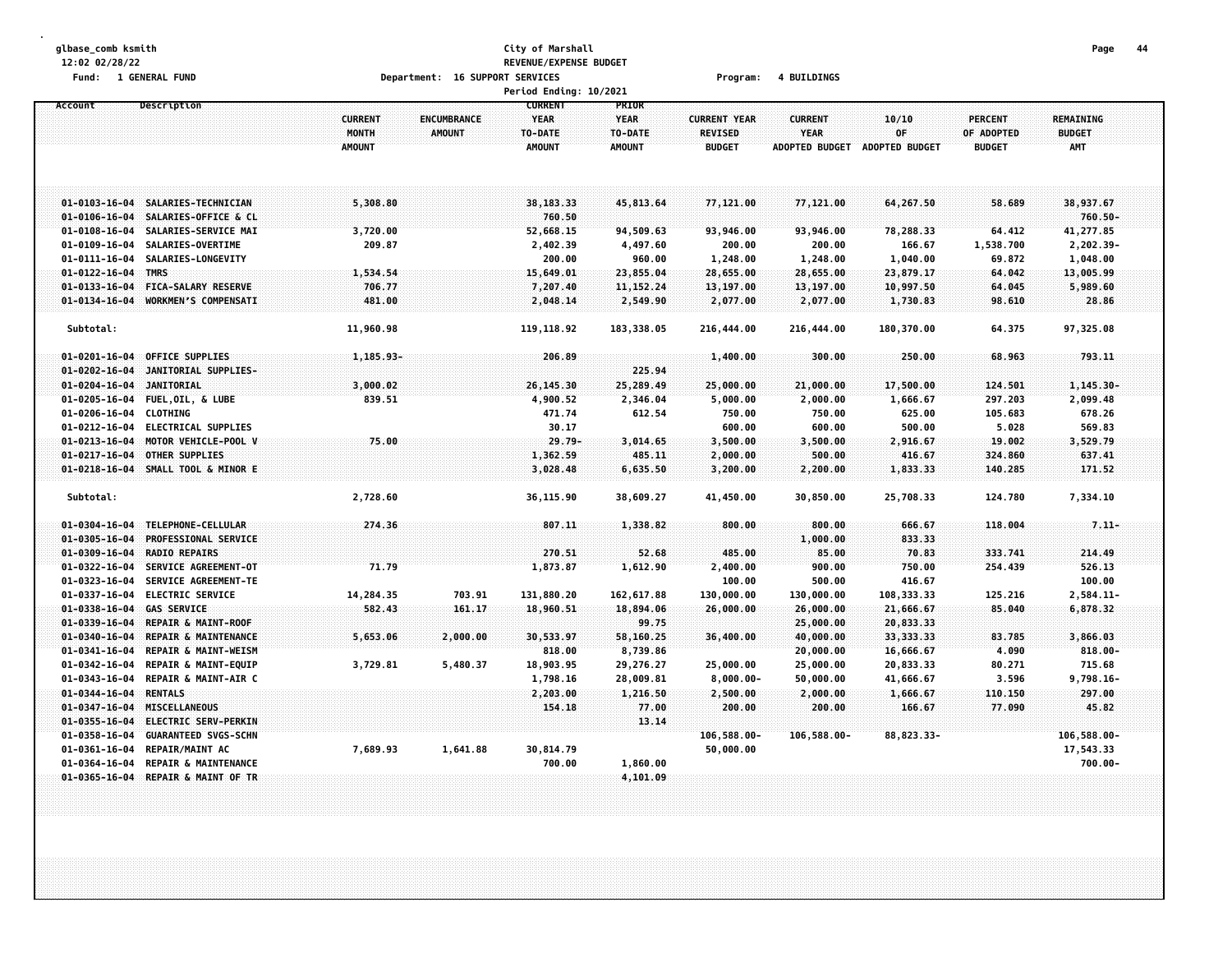# **glbase\_comb ksmith City of Marshall Page 45 12:02 02/28/22 REVENUE/EXPENSE BUDGET**

| Fund:                                                                                                                                   | 1 GENERAL FUND |               |  |                                          |                      |  |                              |  | Department: 16 SUPPORT SERVICES                           |       |                                                  |                        |  | Program:                                               |  | <b>4 BUILDINGS</b>            |                               |             |                         |  |                                               |  |                                                 |           |  |
|-----------------------------------------------------------------------------------------------------------------------------------------|----------------|---------------|--|------------------------------------------|----------------------|--|------------------------------|--|-----------------------------------------------------------|-------|--------------------------------------------------|------------------------|--|--------------------------------------------------------|--|-------------------------------|-------------------------------|-------------|-------------------------|--|-----------------------------------------------|--|-------------------------------------------------|-----------|--|
|                                                                                                                                         |                |               |  |                                          |                      |  |                              |  | Period Ending: 10/2021                                    |       |                                                  |                        |  |                                                        |  |                               |                               |             |                         |  |                                               |  |                                                 |           |  |
| Account                                                                                                                                 | Description    |               |  | <b>CURRENT</b><br>MONTH<br><b>AMOUNT</b> |                      |  | ENCUMBRANCE<br><b>AMOUNT</b> |  | <b>CURRENT</b><br><b>YEAR</b><br>TO-DATE<br><b>AMOUNT</b> |       | PRIOR<br><b>YEAR</b><br>TO-DATE<br><b>AMOUNT</b> |                        |  | <b>CURRENT YEAR</b><br><b>REVISED</b><br><b>BUDGET</b> |  | <b>CURRENT</b><br><b>YEAR</b> | ADOPTED BUDGET ADOPTED BUDGET | 10/10<br>OF |                         |  | <b>PERCENT</b><br>OF ADOPTED<br><b>BUDGET</b> |  | <b>REMAINING</b><br><b>BUDGET</b><br><b>AMT</b> |           |  |
| 01-0370-16-04 EXTERMINATION CONTRA<br>$01 - 0374 - 16 - 04$<br>01-0385-16-04 REPAIR & MAINT - ROO<br>01-0386-16-04 REPAIRS & MAINT - WE |                | PASS CONTRACT |  |                                          | 1,250.00<br>3,955.30 |  |                              |  | 8,778.00<br>5,970.32<br>19,505.63                         |       |                                                  | 14,002.25<br>16,993.34 |  | 16,000.00<br>15,825.00<br>25,000.00<br>20,000.00       |  | 16,000.00<br>15,825.00        |                               |             | 13,333.33<br>13, 187.50 |  | 66.581<br>37.727                              |  | 7,222.00<br>9,854.68<br>25,000.00<br>494.37     |           |  |
| Subtotal:                                                                                                                               |                |               |  |                                          | 37,491.03            |  | 9,987.33                     |  | 273,972.20                                                |       |                                                  | 347,065.60             |  | 236, 122.00                                            |  | 246,722.00                    |                               |             | 205,601.67              |  | 132.041                                       |  | 47,737.53-                                      |           |  |
| 01-0405-16-04 IMPROVEMENTS-BUILDIN                                                                                                      |                |               |  |                                          |                      |  |                              |  |                                                           |       |                                                  |                        |  | 20,000.00                                              |  | 20,000.00                     |                               |             | 16,666.67               |  | 40.728                                        |  | 20,000.00                                       |           |  |
| 01-0411-16-04 IMPROVEMENTS-#2 FIRE                                                                                                      |                |               |  |                                          |                      |  |                              |  |                                                           | 88.80 |                                                  |                        |  |                                                        |  |                               |                               |             |                         |  |                                               |  |                                                 | $88.80 -$ |  |
| Subtotal:                                                                                                                               |                |               |  |                                          |                      |  |                              |  |                                                           | 88.80 |                                                  |                        |  | 20,000.00                                              |  | 20,000.00                     |                               |             | 16,666.67               |  | 41.172                                        |  | 19,911.20                                       |           |  |
| Program number:                                                                                                                         |                | 4 BUILDINGS   |  |                                          | 52,180.61            |  | 9,987.33                     |  | 429,295.82                                                |       |                                                  | 569,012.92             |  | 514,016.00                                             |  | 514,016.00                    |                               |             | 428,346.67              |  | 99.576                                        |  | 76,832.85                                       |           |  |
| Department number: SUPPORT SERVICES                                                                                                     |                |               |  |                                          | 81,659.48            |  | 16, 112. 73                  |  | 707,804.87                                                |       |                                                  | 860,409.20             |  | 860,434.00                                             |  | 858,934.00                    |                               |             | 715,778.33              |  | 97.877                                        |  | 136,616.40                                      |           |  |
|                                                                                                                                         |                |               |  |                                          |                      |  |                              |  |                                                           |       |                                                  |                        |  |                                                        |  |                               |                               |             |                         |  |                                               |  |                                                 |           |  |
|                                                                                                                                         |                |               |  |                                          |                      |  |                              |  |                                                           |       |                                                  |                        |  |                                                        |  |                               |                               |             |                         |  |                                               |  |                                                 |           |  |
|                                                                                                                                         |                |               |  |                                          |                      |  |                              |  |                                                           |       |                                                  |                        |  |                                                        |  |                               |                               |             |                         |  |                                               |  |                                                 |           |  |
|                                                                                                                                         |                |               |  |                                          |                      |  |                              |  |                                                           |       |                                                  |                        |  |                                                        |  |                               |                               |             |                         |  |                                               |  |                                                 |           |  |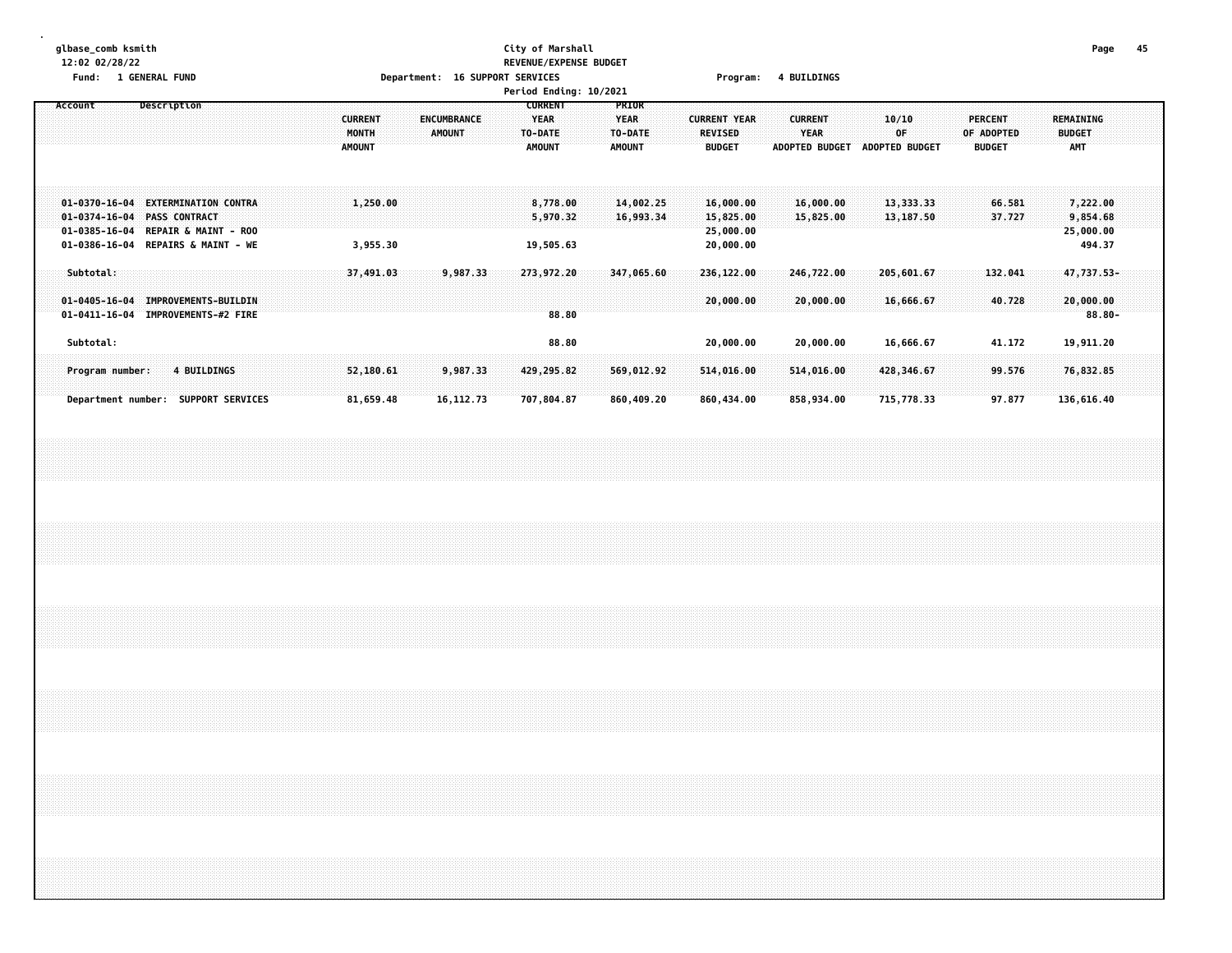#### **glbase\_comb ksmith City of Marshall Page 46 12:02 02/28/22 REVENUE/EXPENSE BUDGET** Fund: 1 GENERAL FUND<br>
Department: 17 TOURISM & CULTURAL ARTS Program: 1 CONVENTION/COMMUNITY CENTERS **Department: 17 TOURISM & CULTURAL ARTS<br>Period Ending: 10/**

|                            |                                    |                                                 |                                     | Period Ending: IV/ZUZI                                    |                                                  |                                                        |                                                        |                                      |                                               |                                                 |  |
|----------------------------|------------------------------------|-------------------------------------------------|-------------------------------------|-----------------------------------------------------------|--------------------------------------------------|--------------------------------------------------------|--------------------------------------------------------|--------------------------------------|-----------------------------------------------|-------------------------------------------------|--|
| Account                    | Description                        | <b>CURRENT</b><br><b>MONTH</b><br><b>AMOUNT</b> | <b>ENCUMBRANCE</b><br><b>AMOUNT</b> | <b>CURRENT</b><br><b>YEAR</b><br>TO-DATE<br><b>AMOUNT</b> | PRIOR<br><b>YEAR</b><br>TO-DATE<br><b>AMOUNT</b> | <b>CURRENT YEAR</b><br><b>REVISED</b><br><b>BUDGET</b> | <b>CURRENT</b><br><b>YEAR</b><br><b>ADOPTED BUDGET</b> | 10/10<br>OF<br><b>ADOPTED BUDGET</b> | <b>PERCENT</b><br>OF ADOPTED<br><b>BUDGET</b> | <b>REMAINING</b><br><b>BUDGET</b><br><b>AMT</b> |  |
|                            | 01-0106-17-01 SALARIES-OFFICE & CL | 3,276.00                                        |                                     | 22,771.36                                                 | 12,811.68                                        | 27,555.00                                              | 27,555.00                                              | 22,962.50                            | 98.747                                        | 4,783.64                                        |  |
|                            | 01-0108-17-01 SALARIES-SERVICE MAI | 2,914.00                                        |                                     | 38,380.72                                                 | 51,948.18                                        | 51,238.00                                              | 51,238.00                                              | 42,698.33                            | 82.537                                        | 12,857.28                                       |  |
|                            | 01-0109-17-01 SALARIES-OVERTIME    | 937.41                                          |                                     | 3,007.73                                                  | 958.15                                           | 3,000.00                                               | 3,000.00                                               | 2,500.00                             | 149.502                                       | $7.73-$                                         |  |
|                            | 01-0110-17-01 SALARIES-PART/TIME & | 108.80                                          |                                     | 277.54                                                    |                                                  | 9,048.00                                               | 9,048.00                                               | 7,540.00                             | 3.768                                         | 8,770.46                                        |  |
| $01 - 0122 - 17 - 01$ TMRS | 01-0111-17-01 SALARIES-LONGEVITY   | 1,201.91                                        |                                     | 640.00<br>10,809.33                                       | 1,056.00<br>10,927.22                            | 1,200.00<br>13,785.00                                  | 1,200.00<br>13,785.00                                  | 1,000.00<br>11,487.50                | 73.333<br>90.438                              | 560.00<br>2,975.67                              |  |
|                            | 01-0133-17-01 FICA-SALARY RESERVE  | 544.99                                          |                                     | 4,966.67                                                  | 5,108.20                                         | 7,041.00                                               | 7,041.00                                               | 5,867.50                             | 81.270                                        | 2,074.33                                        |  |
|                            | 01-0134-17-01 WORKMEN'S COMPENSATI | 172.00                                          |                                     | 804.28                                                    | 1,182.88                                         | 838.00                                                 | 838.00                                                 | 698.33                               | 95.976                                        | 33.72                                           |  |
|                            |                                    |                                                 |                                     |                                                           |                                                  |                                                        |                                                        |                                      |                                               |                                                 |  |
| Subtotal:                  |                                    | 9,155.11                                        |                                     | 81,657.63                                                 | 83,992.31                                        | 113,705.00                                             | 113,705.00                                             | 94,754.17                            | 82.846                                        | 32,047.37                                       |  |
| 01-0204-17-01 JANITORIAL   |                                    |                                                 | 771.70                              | 806.54                                                    | 2,186.20                                         | 2,000.00                                               | 2,000.00                                               | 1,666.67                             | 76.087                                        | 421.76                                          |  |
|                            | 01-0205-17-01 FUEL, OIL, & LUBE    | 23.35                                           |                                     | 371.21                                                    | 811.79                                           | 1,000.00                                               | 1,000.00                                               | 833.33                               | 37.121                                        | 628.79                                          |  |
|                            | 01-0213-17-01 MOTOR VEHICLE-POOL V |                                                 |                                     | 522.11                                                    | 2,320.16                                         | 1,000.00                                               | 1,000.00                                               | 833.33                               | 52.211                                        | 477.89                                          |  |
|                            | 01-0219-17-01 REPAIR & MAINTENANCE | 172.27                                          |                                     | 1,096.77                                                  |                                                  | 924.50                                                 |                                                        |                                      |                                               | $172.27 -$                                      |  |
| Subtotal:                  |                                    | 195.62                                          | 771.70                              | 2,796.63                                                  | 5,318.15                                         | 4,924.50                                               | 4,000.00                                               | 3,333.33                             | 87.796                                        | 1,356.17                                        |  |
|                            | 01-0322-17-01 SERVICE AGREEMENT-0T |                                                 |                                     |                                                           | 966.87                                           |                                                        |                                                        |                                      |                                               |                                                 |  |
|                            | 01-0326-17-01 TEXAS MULTIPLE PERIL | 3,456.15                                        |                                     | 13,567.41                                                 | 12,410.95                                        | 10, 111.26                                             | 8,511.00                                               | 7,092.50                             | 159.410                                       | $3,456.15-$                                     |  |
|                            | 01-0337-17-01 ELECTRIC SERVICE     | 6,260.42                                        |                                     | 40,063.70                                                 | 50,886.72                                        | 68,875.24                                              | 71,400.00                                              | 59,500.00                            | 67.876                                        | 28,811.54                                       |  |
| 01-0338-17-01 GAS SERVICE  |                                    | 75.13                                           |                                     | 7,284.42                                                  | 7,092.60                                         | 9,000.00                                               | 9,000.00                                               | 7,500.00                             | 87.595                                        | 1,715.58                                        |  |
|                            | 01-0342-17-01 REPAIR & MAINTENANCE |                                                 |                                     |                                                           | 273.28                                           |                                                        |                                                        |                                      |                                               |                                                 |  |
| Subtotal:                  |                                    | 9,791.70                                        |                                     | 60,915.53                                                 | 71,630.42                                        | 87,986.50                                              | 88,911.00                                              | 74,092.50                            | 78.634                                        | 27,070.97                                       |  |
| $01 - 0426 - 17 - 01$      | <b>FURNITURE &amp; FIXTURES</b>    |                                                 |                                     | 1,999.42                                                  |                                                  | 2,000.00                                               | 3,000.00                                               | 2,500.00                             | 66.647                                        | .58                                             |  |
|                            | 01-0458-17-01 EQUIPMENT REPLACEMEN | 1,000.00                                        |                                     | 1,000.00                                                  |                                                  | 1,000.00                                               |                                                        |                                      |                                               |                                                 |  |
| Subtotal:                  |                                    | 1,000.00                                        |                                     | 2,999.42                                                  |                                                  | 3,000.00                                               | 3,000.00                                               | 2,500.00                             | 99.981                                        | .58                                             |  |
|                            |                                    |                                                 |                                     |                                                           |                                                  |                                                        |                                                        |                                      |                                               |                                                 |  |
| Program number:            | 1 CONVENTION/COMMUNITY CEN         | 20,142.43                                       | 771.70                              | 148,369.21                                                | 160,940.88                                       | 209,616.00                                             | 209,616.00                                             | 174,680.00                           | 81.399                                        | 60,475.09                                       |  |
|                            |                                    |                                                 |                                     |                                                           |                                                  |                                                        |                                                        |                                      |                                               |                                                 |  |
|                            |                                    |                                                 |                                     |                                                           |                                                  |                                                        |                                                        |                                      |                                               |                                                 |  |
|                            |                                    |                                                 |                                     |                                                           |                                                  |                                                        |                                                        |                                      |                                               |                                                 |  |
|                            |                                    |                                                 |                                     |                                                           |                                                  |                                                        |                                                        |                                      |                                               |                                                 |  |
|                            |                                    |                                                 |                                     |                                                           |                                                  |                                                        |                                                        |                                      |                                               |                                                 |  |
|                            |                                    |                                                 |                                     |                                                           |                                                  |                                                        |                                                        |                                      |                                               |                                                 |  |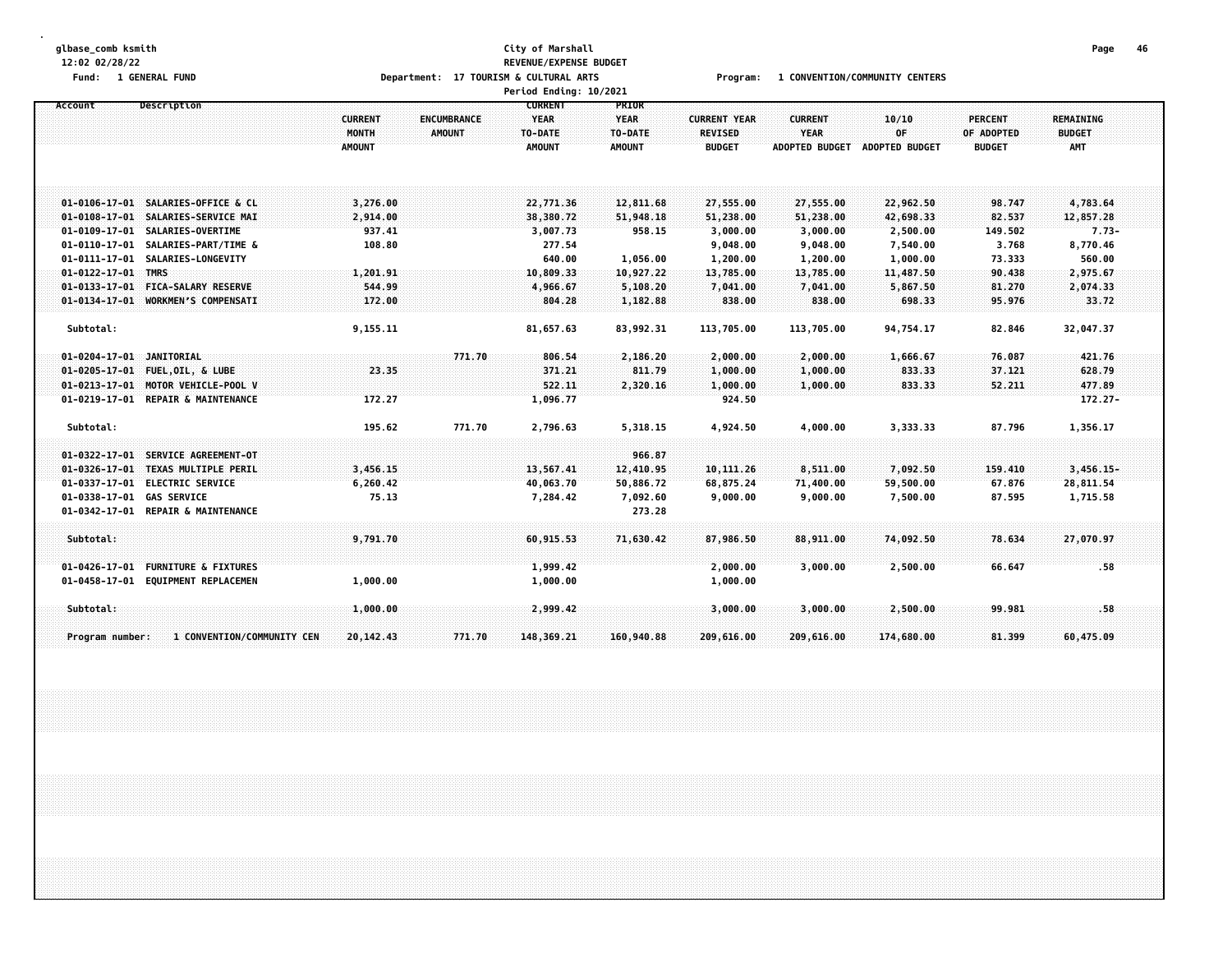## **glbase\_comb ksmith City of Marshall Page 47 12:02 02/28/22 REVENUE/EXPENSE BUDGET** Fund: 1 GENERAL FUND CONTEXT SARENA CONTEXT Department: 17 TOURISM & CULTURAL ARTS CONTEXT Program: 3 ARENA

|                                                                                                            |                                          |                              | Period Ending: 10/2021                                    |                                                         |                                                        |                                                        |                                      |                                               |                                                 |  |
|------------------------------------------------------------------------------------------------------------|------------------------------------------|------------------------------|-----------------------------------------------------------|---------------------------------------------------------|--------------------------------------------------------|--------------------------------------------------------|--------------------------------------|-----------------------------------------------|-------------------------------------------------|--|
| Account<br>Description                                                                                     | <b>CURRENT</b><br>MONTH<br><b>AMOUNT</b> | ENCUMBRANCE<br><b>AMOUNT</b> | <b>CURRENT</b><br><b>YEAR</b><br>TO-DATE<br><b>AMOUNT</b> | <b>PRIOR</b><br><b>YEAR</b><br>TO-DATE<br><b>AMOUNT</b> | <b>CURRENT YEAR</b><br><b>REVISED</b><br><b>BUDGET</b> | <b>CURRENT</b><br><b>YEAR</b><br><b>ADOPTED BUDGET</b> | 10/10<br>0F<br><b>ADOPTED BUDGET</b> | <b>PERCENT</b><br>OF ADOPTED<br><b>BUDGET</b> | <b>REMAINING</b><br><b>BUDGET</b><br><b>AMT</b> |  |
| 01-0102-17-03 SALARIES-PROFESSIONA                                                                         | 5,851.20                                 |                              | 41,823.36                                                 | 37,086.88                                               | 50,835.00                                              | 50,835.00                                              | 42,362.50                            | 97.620                                        | 9,011.64                                        |  |
| $01 - 0108 - 17 - 03$<br>SALARIES-SERVICE MAI                                                              | 3,170.40                                 |                              | 22,665.76                                                 | 14,636.16                                               | 28,381.00                                              | 28,381.00                                              | 23,650.83                            | 94.757                                        | 5,715.24                                        |  |
| $01 - 0109 - 17 - 03$<br>SALARIES-OVERTIME                                                                 | 710.81                                   |                              | 2,445.79                                                  | 2,625.06                                                | 6,000.00                                               | 6,000.00                                               | 5,000.00                             | 53.049                                        | 3,554.21                                        |  |
| $01 - 0110 - 17 - 03$<br>SALARIES-PART/TIME &                                                              |                                          |                              |                                                           |                                                         | 5,000.00                                               | 5,000.00                                               | 4,166.67                             |                                               | 5,000.00                                        |  |
| 01-0111-17-03<br>SALARIES-LONGEVITY                                                                        |                                          |                              |                                                           | 480.00                                                  | 1,008.00                                               | 1,008.00                                               | 840.00                               | 57.143                                        | 1,008.00                                        |  |
| 01-0122-17-03 TMRS                                                                                         | 1,616.54                                 |                              | 11, 117.84                                                | 8,972.85                                                | 14,322.00                                              | 14,322.00                                              | 11,935.00                            | 93.101                                        | 3,204.16                                        |  |
| $01 - 0133 - 17 - 03$<br><b>FICA-SALARY RESERVE</b>                                                        | 640.80                                   |                              | 4,408.22                                                  | 3,607.27                                                | 6,979.00                                               | 6,979.00                                               | 5,815.83                             | 76.302                                        | 2,570.78                                        |  |
| $01 - 0134 - 17 - 03$<br><b>WORKMEN'S COMPENSATT</b>                                                       | 236.50                                   |                              | 1,067.98                                                  | 1,541.54                                                | 1,102.00                                               | 1,102.00                                               | 918.33                               | 96.913                                        | 34.02                                           |  |
|                                                                                                            |                                          |                              |                                                           |                                                         |                                                        |                                                        |                                      |                                               |                                                 |  |
| Subtotal:                                                                                                  | 12,226.25                                |                              | 83,528.95                                                 | 68,949.76                                               | 113,627.00                                             | 113,627.00                                             | 94,689.17                            | 88.011                                        | 30,098.05                                       |  |
| AGRICULTURAL<br>$01 - 0202 - 17 - 03$                                                                      | 500.00                                   | 4,527.90                     | 7,966.00                                                  | 5,391.13                                                | 13,793.90                                              | 11,000.00                                              | 9,166.67                             | 115,854                                       | 1,300.00                                        |  |
| $01 - 0203 - 17 - 03$<br>MEDICAL & CHEMICAL                                                                |                                          |                              | 49.92                                                     | 121.50                                                  | 1,100.00                                               | 1,100.00                                               | 916.67                               | 4.538                                         | 1,050.08                                        |  |
| 01-0204-17-03 JANITORIAL                                                                                   |                                          |                              |                                                           |                                                         | 100.00                                                 | 100.00                                                 | 83.33                                |                                               | 100.00                                          |  |
| 01-0205-17-03 FUEL, OIL, & LUBE                                                                            | 102.58                                   |                              | 2,927.64                                                  | 2,529.21                                                | 4,035.00                                               | 4,035.00                                               | 3,362.50                             | 74.832                                        | 1,107.36                                        |  |
| 01-0206-17-03 CLOTHING                                                                                     |                                          |                              |                                                           |                                                         | 200.00                                                 | 200.00                                                 | 166.67                               |                                               | 200.00                                          |  |
| $01 - 0212 - 17 - 03$<br><b>ELECTRICAL SUPPLIES</b>                                                        |                                          |                              |                                                           |                                                         | 750.00                                                 | 750.00                                                 | 625.00                               |                                               | 750.00                                          |  |
| $01 - 0213 - 17 - 03$<br>MOTOR VEHICLE-POOL V                                                              |                                          |                              |                                                           | 108.27                                                  | 750.00                                                 | 750.00                                                 | 625.00                               |                                               | 750.00                                          |  |
| $01 - 0217 - 17 - 03$<br><b>OTHER SUPPLIES</b>                                                             |                                          |                              |                                                           | 15.34                                                   |                                                        |                                                        |                                      |                                               |                                                 |  |
| $01 - 0218 - 17 - 03$<br>SMALL TOOL & MINOR E                                                              | 189.99                                   |                              | 723.94                                                    | 147.08                                                  | 600.00                                                 | 2,000.00                                               | 1,666.67                             | 36.197                                        | 123.94-                                         |  |
| $01 - 0219 - 17 - 03$<br>REPAIR & MAINTENANCE                                                              |                                          |                              | 382.98                                                    | 951.12                                                  | 600.00                                                 | 1,000.00                                               | 833.33                               | 38.298                                        | 217.02                                          |  |
| Subtotal:                                                                                                  | 792.57                                   | 4,527.90                     | 12,050.48                                                 | 9,263.65                                                | 21,928.90                                              | 20,935.00                                              | 17,445.83                            | 80.823                                        | 5,350.52                                        |  |
|                                                                                                            |                                          |                              |                                                           |                                                         |                                                        |                                                        |                                      |                                               |                                                 |  |
| 01-0304-17-03 TELEPHONE-CELLULAR                                                                           | 85.72                                    |                              | 257.10                                                    | 503.82                                                  | 500.00                                                 | 500.00                                                 | 416.67                               | 59.924                                        | 242.90                                          |  |
| <b>GENERAL ADVERTISING</b><br>$01 - 0312 - 17 - 03$<br>$01 - 0316 - 17 - 03$<br><b>CONTRACTED SERVICES</b> |                                          |                              |                                                           |                                                         | 100.00                                                 | 100.00                                                 | 83.33                                |                                               | 100.00                                          |  |
| $01 - 0322 - 17 - 03$<br>SERVICE AGREEMENT-OT                                                              |                                          |                              |                                                           |                                                         | 400.00                                                 | 1,500.00<br>400.00                                     | 1,250.00<br>333.33                   | 92.625                                        | 400.00                                          |  |
| $01 - 0326 - 17 - 03$<br>TEXAS MULTIPLE PERIL                                                              | 1,120.84                                 |                              | 4,399.94                                                  | 4,024.90                                                | 3,279.10                                               | 2,753.00                                               | 2,294.17                             | 159.823                                       | 1,120.84-                                       |  |
| 01-0337-17-03 ELECTRIC SERVICE                                                                             | 1,004.20                                 |                              | 14,176.03                                                 | 16,993.25                                               | 22,000.00                                              | 22,000.00                                              | 18,333.33                            | 79.693                                        | 7,823.97                                        |  |
| 01-0338-17-03 GAS SERVICE                                                                                  |                                          |                              | 431.37                                                    | 625.38                                                  | 1,200.00                                               | 1,200.00                                               | 1,000.00                             | 45.967                                        | 768.63                                          |  |
| $01 - 0342 - 17 - 03$<br>REPAIR & MAINTENANCE                                                              |                                          |                              | 4,393.01                                                  | 2,821.35                                                | 7,564.07                                               | 8,700.00                                               | 7,250.00                             | 54.893                                        | 3,171.06                                        |  |
| 01-0344-17-03<br><b>RENTALS</b>                                                                            | 300.00                                   | 150.00                       | 1,630.93                                                  | 1,200.00                                                | 1,780.93                                               | 200.00                                                 | 166.67                               | 965.465                                       |                                                 |  |
| 01-0346-17-03<br><b>DUES &amp; SUBSCRIPTIONS</b>                                                           |                                          |                              |                                                           |                                                         |                                                        | 465.00                                                 | 387.50                               |                                               |                                                 |  |
| 01-0347-17-03 MISCELLANEOUS                                                                                |                                          |                              |                                                           | 110.64                                                  |                                                        |                                                        |                                      |                                               |                                                 |  |
|                                                                                                            |                                          |                              |                                                           |                                                         |                                                        |                                                        |                                      |                                               |                                                 |  |
| Subtotal:                                                                                                  | 2,510.76                                 | 150.00                       | 25,288.38                                                 | 26,279.34                                               | 36,824.10                                              | 37,818.00                                              | 31,515.00                            | 78,959                                        | 11,385.72                                       |  |
| 01-0436-17-03 IMPROVEMENTS - ARENA                                                                         |                                          |                              |                                                           |                                                         | 12,500.00                                              |                                                        |                                      |                                               | 12,500.00                                       |  |
|                                                                                                            |                                          |                              |                                                           |                                                         |                                                        |                                                        |                                      |                                               |                                                 |  |
| Subtotal:                                                                                                  |                                          |                              |                                                           |                                                         | 12,500.00                                              |                                                        |                                      |                                               | 12,500.00                                       |  |
|                                                                                                            |                                          |                              |                                                           |                                                         |                                                        |                                                        |                                      |                                               |                                                 |  |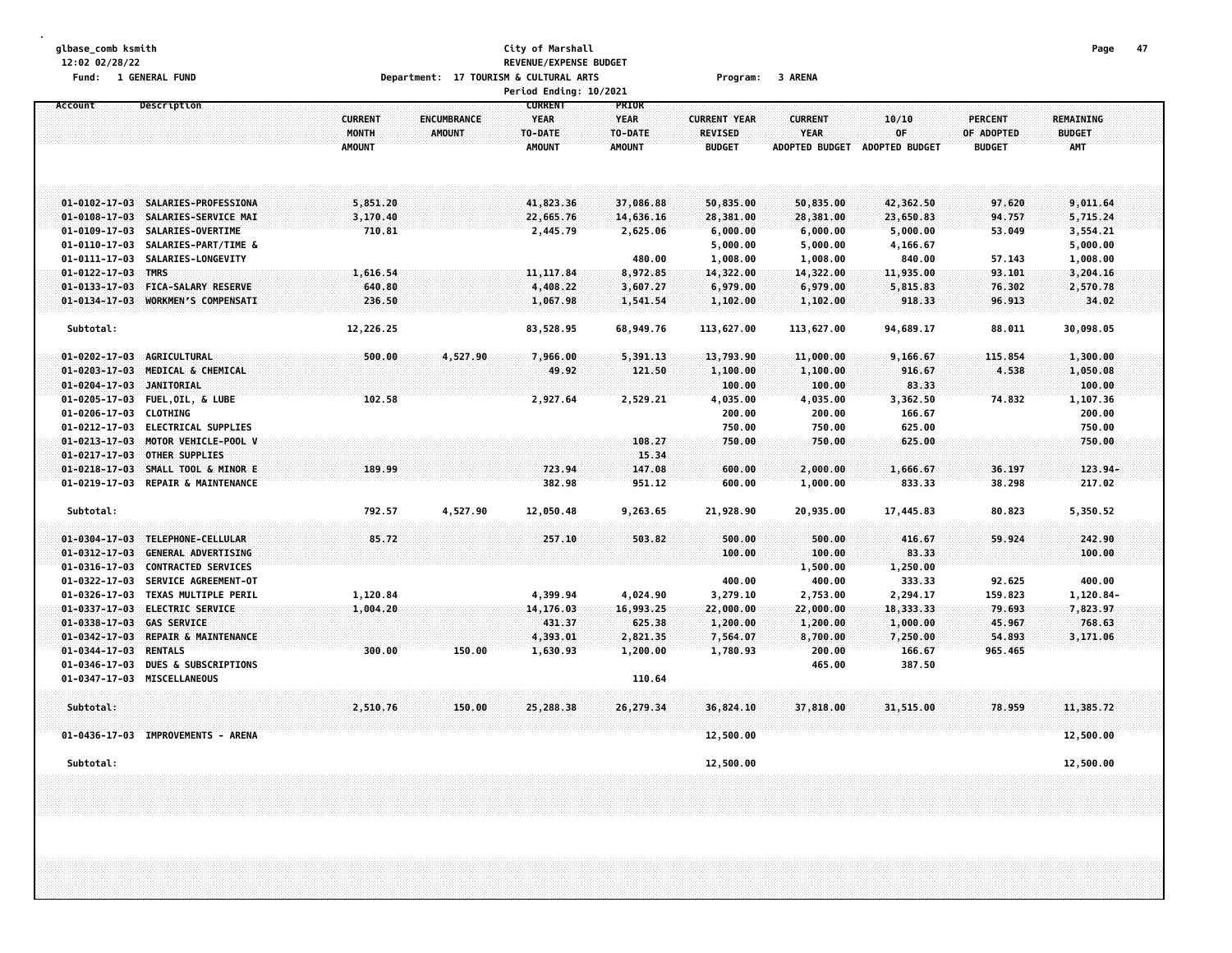| glbase_comb ksmith<br>12:02 02/28/22<br>Fund: 1 GENERAL FUND       | City of Marshall<br>REVENUE/EXPENSE BUDGET<br>Department: 17 TOURISM & CULTURAL ARTS                                                                                    | Program: 3 ARENA                                                                                                                  | 48<br>Page                                                                         |
|--------------------------------------------------------------------|-------------------------------------------------------------------------------------------------------------------------------------------------------------------------|-----------------------------------------------------------------------------------------------------------------------------------|------------------------------------------------------------------------------------|
| <b>Description</b><br>Account<br><b>CURRENT</b><br>MONTH<br>AMOUNT | Period Ending: 10/2021<br><b>CURRENT</b><br>PRIOR<br>ENCUMBRANCE<br><b>YEAR</b><br><b>YEAR</b><br><b>AMOUNT</b><br>TO-DATE<br>TO-DATE<br><b>AMOUNT</b><br><b>AMOUNT</b> | <b>CURRENT</b><br>10/10<br><b>CURRENT YEAR</b><br><b>REVISED</b><br>YEAR<br>0F.<br><b>BUDGET</b><br>ADOPTED BUDGET ADOPTED BUDGET | <b>PERCENT</b><br>REMAINING<br>OF ADOPTED<br><b>BUDGET</b><br><b>BUDGET</b><br>AMT |
| 3 ARENA<br>Program number:<br>15,529.58                            | 120,867.81<br>104, 492.75<br>4,677.90                                                                                                                                   | 172,380.00<br>143,650.00<br>184,880.00                                                                                            | 85.152<br>59,334.29                                                                |
|                                                                    |                                                                                                                                                                         |                                                                                                                                   |                                                                                    |
|                                                                    |                                                                                                                                                                         |                                                                                                                                   |                                                                                    |
|                                                                    |                                                                                                                                                                         |                                                                                                                                   |                                                                                    |
|                                                                    |                                                                                                                                                                         |                                                                                                                                   |                                                                                    |
|                                                                    |                                                                                                                                                                         |                                                                                                                                   |                                                                                    |
|                                                                    |                                                                                                                                                                         |                                                                                                                                   |                                                                                    |
|                                                                    |                                                                                                                                                                         |                                                                                                                                   |                                                                                    |
|                                                                    |                                                                                                                                                                         |                                                                                                                                   |                                                                                    |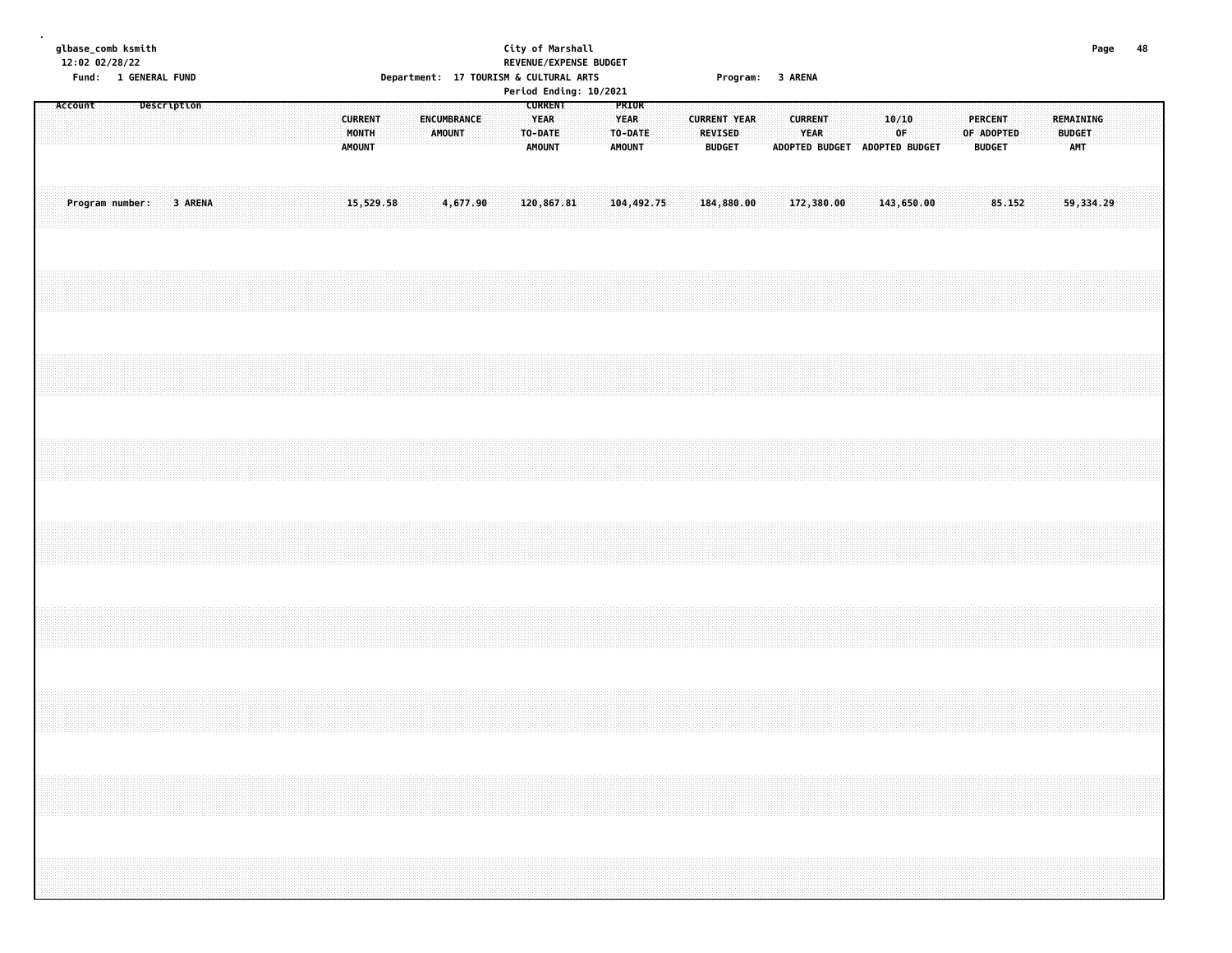#### **glbase\_comb ksmith City of Marshall Page 49 12:02 02/28/22 REVENUE/EXPENSE BUDGET** Fund: 1 GENERAL FUND CORPORT THE SERVICE OF DEPARTMENT: 17 TOURISM & CULTURAL ARTS Program: 5 MEMORIAL CITY HALL PERF CTR **Period Ending: 10/2021**

| Account                 | Description                        |                |               | <b>CURRENT</b> | <b>PRIOR</b>  |                     |                       |                       |                |               |  |
|-------------------------|------------------------------------|----------------|---------------|----------------|---------------|---------------------|-----------------------|-----------------------|----------------|---------------|--|
|                         |                                    | <b>CURRENT</b> | ENCUMBRANCE   | <b>YEAR</b>    | <b>YEAR</b>   | <b>CURRENT YEAR</b> | <b>CURRENT</b>        | 10/10                 | <b>PERCENT</b> | REMAINING     |  |
|                         |                                    | MONTH          | <b>AMOUNT</b> | TO-DATE        | TO-DATE       | <b>REVISED</b>      | <b>YEAR</b>           | OF                    | OF ADOPTED     | <b>BUDGET</b> |  |
|                         |                                    | <b>AMOUNT</b>  |               | <b>AMOUNT</b>  | <b>AMOUNT</b> | <b>BUDGET</b>       | <b>ADOPTED BUDGET</b> | <b>ADOPTED BUDGET</b> | <b>BUDGET</b>  | <b>AMT</b>    |  |
|                         |                                    |                |               |                |               |                     |                       |                       |                |               |  |
|                         |                                    |                |               |                |               |                     |                       |                       |                |               |  |
|                         | 01-0102-17-05 SALARIES-PROFESSIONA | 7,048.80       |               | 47,727.28      | 56,355.12     | 57,121.00           | 57,121.00             | 47,600.83             | 98.899         | 9,393.72      |  |
| $01 - 0110 - 17 - 05$   | SALARIES-PART/TIME &               | 1,985.34       |               | 13,836.08      | 16,448.63     | 9,048.00            | 9,048.00              | 7,540.00              | 182.175        | 4,788.08-     |  |
| $01 - 0111 - 17 - 05$   | SALARIES-LONGEVITY                 |                |               |                | 96.00         | 96.00               | 96.00                 | 80.00                 | 150.000        | 96.00         |  |
| $01 - 0122 - 17 - 05$   | <b>TMRS</b>                        | 1,170.80       |               | 7,927.46       | 9,237.57      | 9,504.00            | 9,504.00              | 7,920.00              | 98.982         | 1,576.54      |  |
| 01-0133-17-05           | <b>FICA-SALARY RESERVE</b>         | 691.12         |               | 4,709.59       | 5,576.83      | 5,069.00            | 5,069.00              | 4,224.17              | 110.350        | 359.41        |  |
|                         | 01-0134-17-05 WORKMEN'S COMPENSATI | 41.00          |               | 151.16         | 145.74        | 146.00              | 146.00                | 121.67                | 103.534        | $5.16 -$      |  |
|                         |                                    |                |               |                |               |                     |                       |                       |                |               |  |
| Subtotal:               |                                    | 10,937.06      |               | 74,351.57      | 87,859.89     | 80,984.00           | 80,984.00             | 67,486.67             | 108.998        | 6,632,43      |  |
|                         | 01-0201-17-05 OFFICE SUPPLIES      | 43.06          | 454.77        | 1,804.77       | 2,524.02      | 2,106.95            | 1,500.00              | 1,250.00              | 138.555        | 347.41        |  |
|                         | 01-0217-17-05 OTHER SUPPLIES       |                |               | 540.11         | 719.96        | 1,000.00            | 1,000.00              | 833.33                | 82.956         | 359.89        |  |
|                         |                                    |                |               |                |               |                     |                       |                       |                |               |  |
| Subtotal:               |                                    | 43.06          | 454.77        | 2,344.88       | 3,243.98      | 3,106.95            | 2,500.00              | 2,083.33              | 116.316        | 707.30        |  |
|                         |                                    |                |               |                |               |                     |                       |                       |                |               |  |
|                         | 01-0323-17-05 SERVICE AGREEMENT-TE | 153.78         |               | 231.67         |               | 777.89              |                       |                       |                | 546.22        |  |
|                         | 01-0345-17-05 CONFERENCE AND TRAIN |                |               | 2,102.15       | 172.65        | 2,102.15            | 2,000.00              | 1,666.67              | 105.108        |               |  |
|                         | 01-0346-17-05 DUES & SUBSCRIPTIONS | 770.84         |               | 1,649.84       | 589.66        | 879.00              | 5,000.00              | 4,166.67              | 32.997         | $400.51 -$    |  |
|                         | 01-0347-17-05 MISCELLANEOUS        | 315.00         |               | 1,360.00       | 3,491.22      | 1,400.00            | 1,000.00              | 833.33                | 151.000        | 140.00        |  |
|                         | 01-0364-17-05 REPAIR & MAINTENANCE | 125.28         |               | 488.32         | 406.40        | 370.00              |                       |                       |                | $118.32 -$    |  |
| 01-0373-17-05 PROMOTION |                                    | 11,736.70      | 6,172.00      | 41,673.42      | 23, 147.63    | 60,094.96           | 25,000.00             | 20,833.33             | 281.901        | 26,379.21     |  |
|                         |                                    |                |               |                |               |                     |                       |                       |                |               |  |
| Subtotal:               |                                    | 13,101.60      | 6,172.00      | 47,505.40      | 27,807.56     | 65,624.00           | 33,000.00             | 27,500.00             | 232.348        | 26,546.60     |  |
| $01 - 0426 - 17 - 05$   | <b>FURNITURE &amp; FIXTURES</b>    |                |               |                |               |                     | 2,000.00              | 1,666.67              |                |               |  |
|                         | 01-0490-17-05 NON DEPRECIABLE CAPI |                |               | 8,724.05       | 2,455.49      | 8,724.05            |                       |                       |                |               |  |
|                         |                                    |                |               |                |               |                     |                       |                       |                |               |  |
| Subtotal:               |                                    |                |               | 8,724.05       | 2,455.49      | 8,724.05            | 2,000.00              | 1,666.67              | 436.203        |               |  |
| Program number:         | 5 MEMORIAL CITY HALL PERF          | 24,081.72      | 6,626.77      | 132,925.90     | 121,366.92    | 158,439.00          | 118,484.00            | 98,736.67             | 149.031        | 33,886.33     |  |
|                         |                                    |                |               |                |               |                     |                       |                       |                |               |  |
|                         |                                    |                |               |                |               |                     |                       |                       |                |               |  |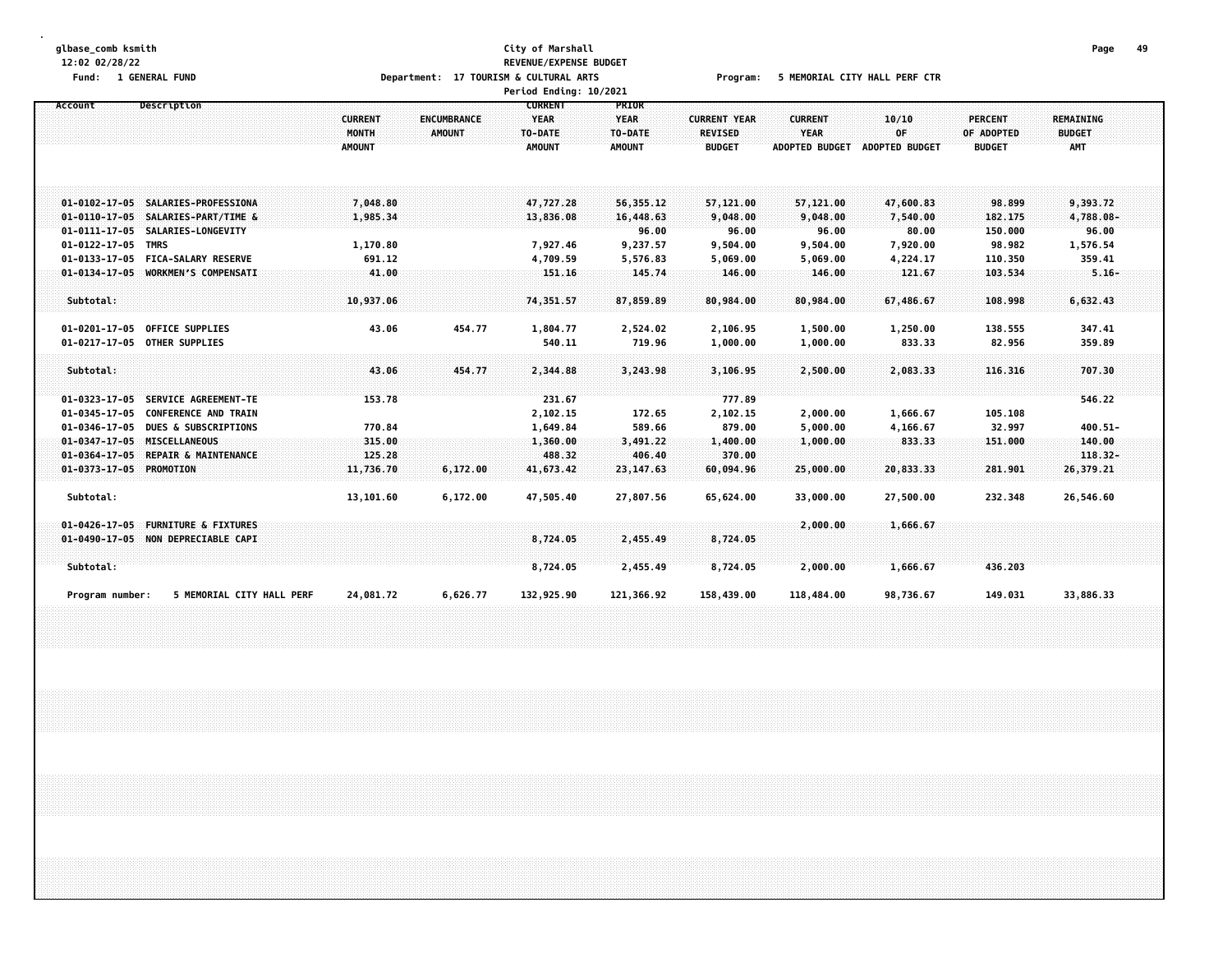#### **glbase\_comb ksmith City of Marshall Page 50 12:02 02/28/22 REVENUE/EXPENSE BUDGET** Fund: 1 GENERAL FUND COURSE COURSE Department: 17 TOURISM & CULTURAL ARTS Program: 6 GOLF COURSE

|                        |                                    |                |               | Period Ending: 10/2021 |               |                     |                       |                |                |               |  |
|------------------------|------------------------------------|----------------|---------------|------------------------|---------------|---------------------|-----------------------|----------------|----------------|---------------|--|
| Account                | Description                        |                |               | <b>CURRENT</b>         | PRIOR         |                     |                       |                |                |               |  |
|                        |                                    | <b>CURRENT</b> | ENCUMBRANCE   | <b>YEAR</b>            | <b>YEAR</b>   | <b>CURRENT YEAR</b> | <b>CURRENT</b>        | 10/10          | <b>PERCENT</b> | REMAINING     |  |
|                        |                                    | MONTH          | <b>AMOUNT</b> | TO-DATE                | TO-DATE       | <b>REVISED</b>      | YEAR                  | OF             | OF ADOPTED     | <b>BUDGET</b> |  |
|                        |                                    | <b>AMOUNT</b>  |               | <b>AMOUNT</b>          | <b>AMOUNT</b> | <b>BUDGET</b>       | <b>ADOPTED BUDGET</b> | ADOPTED BUDGET | <b>BUDGET</b>  | <b>AMT</b>    |  |
|                        |                                    |                |               |                        |               |                     |                       |                |                |               |  |
|                        | 01-0101-17-06 SALARIES OFFICIALS & | 5,337.60       |               | 44,786.93              | 47,510.45     | 50,168.00           | 47,068.00             | 39,223.33      | 110.274        | 5,381.07      |  |
|                        | 01-0109-17-06 SALARIES-OVERTIME    | 817.32         |               | 6,450.25               | 10,324.12     | 8,525.00            | 8,525.00              | 7,104.17       | 89.163         | 2,074.75      |  |
|                        | 01-0110-17-06 SALARIES-PART/TIME & | 2,550.66       |               | 19,477.27              | 36,974.85     | 32,300.00           | 45,000.00             | 37,500.00      | 50.448         | 12,822.73     |  |
|                        | 01-0111-17-06 SALARIES-LONGEVITY   |                |               | 256.00                 | 720.00        | 768.00              | 768.00                | 640.00         | 33.333         | 512.00        |  |
| $01 - 0122 - 17 - 06$  | <b>TMRS</b>                        |                |               | 4,053.47               | 9,581.75      | 9,362.00            | 9,362.00              | 7,801.67       | 43.297         | 5,308.53      |  |
|                        | 01-0133-17-06 FICA-SALARY RESERVE  | 665.96         |               | 5,420.71               | 7,285.03      | 7,754.00            | 7,754.00              | 6,461.67       | 81.167         | 2,333.29      |  |
|                        | 01-0134-17-06 WORKMEN'S COMPENSATI | 295.50         |               | 1,329.96               | 1,930.20      | 1,371.00            | 1,371.00              | 1,142.50       | 97.007         | 41.04         |  |
|                        |                                    |                |               |                        |               |                     |                       |                |                |               |  |
| Subtotal:              |                                    | 9.667.04       |               | 81,774.59              | 114,326.40    | 110,248.00          | 119,848.00            | 99,873.33      | 78.549         | 28,473.41     |  |
|                        | 01-0201-17-06 OFFICE SUPPLIES      | 112.40         |               | 275.45                 | 636.68        | 525.00              | 425.00                | 354.17         | 64.812         | 249.55        |  |
|                        | 01-0202-17-06 AGRICULTURAL         |                |               | 1,141.66               | 1,215.63      | 1,650.00            | 4,150.00              | 3,458.33       | 27.510         | 508.34        |  |
|                        | 01-0203-17-06 MEDICAL & CHEMICAL   |                |               | 115.00                 | 240.07        | 700.00              | 2,700.00              | 2,250.00       | 8.111          | 370.00        |  |
|                        | 01-0205-17-06 FUEL, OIL, & LUBE    | 1,973.40       |               | 2,913.74               | 3,623.08      | 1,400.00            | 4,000.00              | 3,333.33       | 76.784         | 1,513.74-     |  |
| 01-0206-17-06 CLOTHING |                                    |                |               |                        | 73.61         |                     | 300.00                | 250.00         |                |               |  |
|                        | 01-0208-17-06 FOOD SUPPLIES        | 23.31          |               | 70.44                  | 475.56        | 750.00              | 4,750.00              | 3,958.33       | 1.483          | 679.56        |  |
| 01-0209-17-06 PRO SHOP |                                    | 1,495.18       | 107.25        | 4,641.97               | 3,686.07      | 3,600.00            | 2,000.00              | 1,666.67       | 239.148        | $1,149.22-$   |  |
|                        | 01-0210-17-06 DRIVING RANGE        |                |               |                        |               |                     | 1,200.00              | 1,000.00       |                |               |  |
| $01 - 0212 - 17 - 06$  | <b>ELECTRICAL SUPPLIES</b>         |                |               |                        |               | 150.00              | 150.00                | 125.00         |                | 150.00        |  |
| $01 - 0213 - 17 - 06$  | MOTOR VEHICLE-POOL V               |                |               | 534.70                 | 841.44        | 1,500.00            | 5,500.00              | 4,583.33       | 9.722          | 965.30        |  |
|                        | 01-0217-17-06 OTHER SUPPLIES       | 138.18         |               | 1,537.49               | 225.94        | 1,314.31            | 1,000.00              | 833.33         | 153.749        | $223.18 -$    |  |
| $01 - 0218 - 17 - 06$  | SMALL TOOL & MINOR E               |                |               | 228.95                 | 708.79        | 585.00              | 500.00                | 416.67         | 45.790         | 356.05        |  |
| $01 - 0219 - 17 - 06$  | <b>REPAIR &amp; MAINTENANCE</b>    | 3.66           |               | 944.79                 | 1,602.82      | 1,550.00            | 6,050.00              | 5,041.67       | 15.616         | 605.21        |  |
|                        | 01-0236-17-06 DRIVING RANGE        |                |               | 597.00                 |               | 1,200.00            |                       |                |                | 0.60300       |  |
| Subtotal:              |                                    | 3,746.13       | 107.25        | 13,001.19              | 13,329.69     | 14,924.31           | 32,725.00             | 27,270.83      | 40.959         | 1,600.87      |  |
| 01-0304-17-06          | TELEPHONE-CELLULAR                 | 46.28          |               | 138.84                 | 211.53        | 400.00              | 400.00                | 333.33         | 40.490         | 261.16        |  |
| $01 - 0322 - 17 - 06$  | <b>SERVICE AGREEMENT-OT</b>        |                |               | 196.27                 | 537.34        | 300.00              | 300.00                | 250.00         | 169.873        | 318.73        |  |
| $01 - 0337 - 17 - 06$  | <b>ELECTRIC SERVICE</b>            | 863.09         |               | 9,174.90               | 10,878.65     | 10,000.00           | 10,000.00             | 8,333.33       | 108.417        | 825.10        |  |
| $01 - 0340 - 17 - 06$  | <b>REPAIR &amp; MAINTENANCE</b>    |                |               | 2,275.54               |               | 2,275.54            | 1,000.00              | 833.33         | 227.554        |               |  |
| $01 - 0342 - 17 - 06$  | REPAIR & MAINTENANCE               | 679.63         |               | 7,912.25               | 24,955.86     | 7,517.62            | 4,500.00              | 3,750.00       | 187.590        | 605.37        |  |
| $01 - 0344 - 17 - 06$  | <b>RENTALS</b>                     | 140.00         | 140.00        | 2,134.80               | 4,732.06      | 2,942.00            | 10,942.00             | 9,118.33       | 39.436         | 667.20        |  |
| 01-0346-17-06          | <b>DUES &amp; SUBSCRIPTIONS</b>    | 167.68         |               | 1,623.93               | 2,127.81      | 1,992.53            | 700.00                | 583.33         | 254.534        | 368.60        |  |
| 01-0347-17-06          | <b>MISCELLANEOUS</b>               |                |               | 147.60                 | 971.22        | 200.00              | 200.00                | 166.67         | 73.800         | 52.40         |  |
| $01 - 0364 - 17 - 06$  | REPAIR & MAINTENANCE               | 2,990.09       | 1,888.00      | 15,478.22              | 8,802.39      | 21,000.00           |                       |                |                | 633.78        |  |
|                        |                                    |                |               |                        |               |                     |                       |                |                |               |  |
| Subtotal:              |                                    | 4,886.77       | 2,028.00      | 39,082.35              | 53,216.86     | 46,627.69           | 28,042.00             | 23,368.33      | 163.473        | 3,732.34      |  |
| $01 - 0458 - 17 - 06$  | <b>EQUIPMENT REPLACEMEN</b>        |                |               | 5,297.00               |               | 5,812.00            | 5,297.00              | 4,414.17       | 144.346        | 2,515.00      |  |
|                        | 01-0460-17-06 LEASE/PURCHASE PAYME | 1,347.80       | 673.90        | 6,941.17               | 5,458.59      | 8,300.00            |                       |                |                | 684.93        |  |
|                        |                                    |                |               |                        |               |                     |                       |                |                |               |  |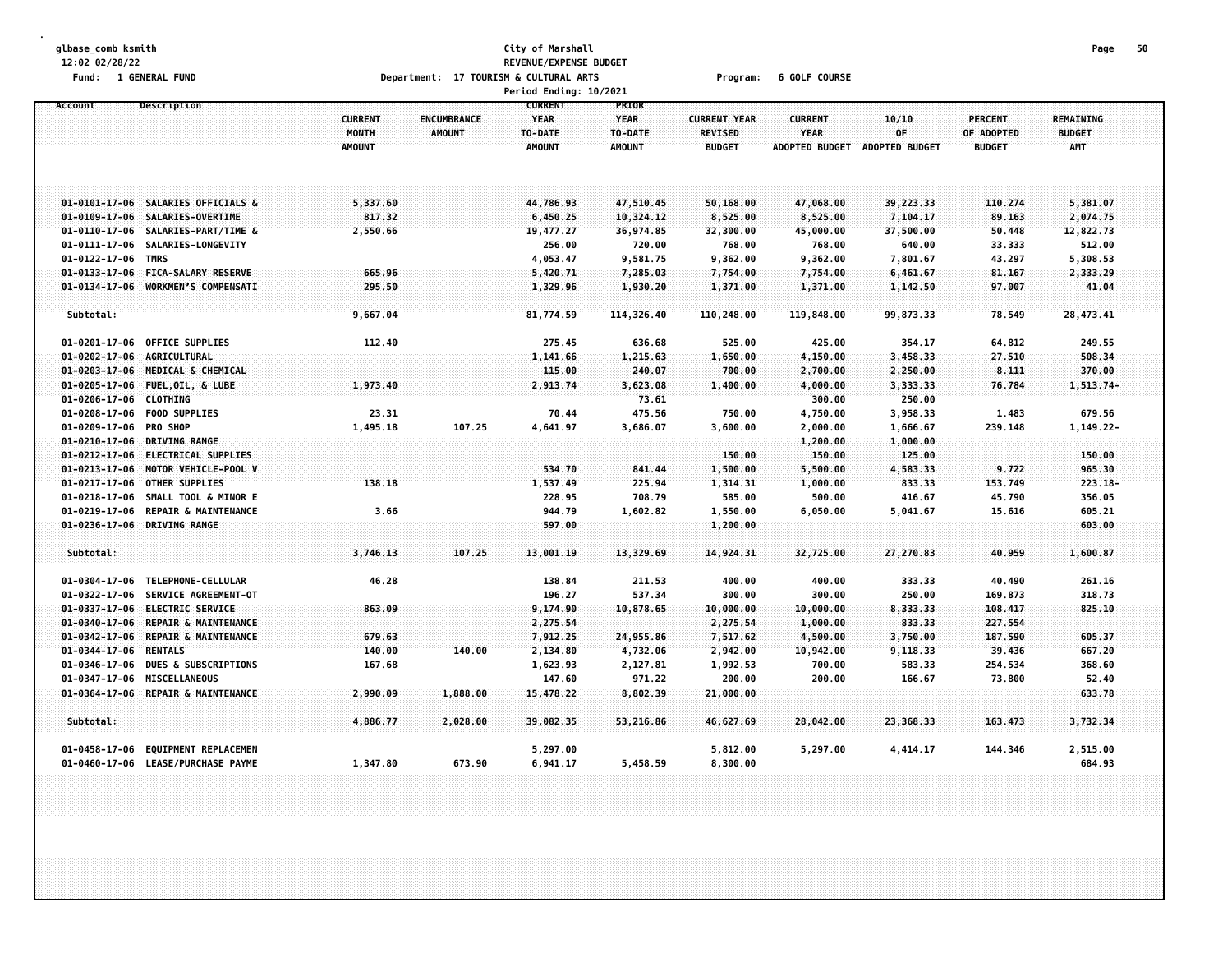|  |           | glbase_comb ksmith<br>12:02 02/28/22<br>Fund: 1 GENERAL FUND |             |                                                                                  |  |  |                                          |                       |  |        | Department: 17 TOURISM & CULTURAL ARTS |  | City of Marshall                        |                         | REVENUE/EXPENSE BUDGET<br>Period Ending: 10/2021 |                                                  |                         |  |                                 |                          | Program: 6 GOLF COURSE |                |                                              |  |       |                        |  |                                        |  |                                   | Page | 51 |
|--|-----------|--------------------------------------------------------------|-------------|----------------------------------------------------------------------------------|--|--|------------------------------------------|-----------------------|--|--------|----------------------------------------|--|-----------------------------------------|-------------------------|--------------------------------------------------|--------------------------------------------------|-------------------------|--|---------------------------------|--------------------------|------------------------|----------------|----------------------------------------------|--|-------|------------------------|--|----------------------------------------|--|-----------------------------------|------|----|
|  | Account   |                                                              | Description |                                                                                  |  |  | <b>CURRENT</b><br>MONTH<br><b>AMOUNT</b> |                       |  | AMOUNT | ENCUMBRANCE                            |  | <b>YEAR</b><br>TO-DATE<br><b>AMOUNT</b> | <b>CURRENT</b>          |                                                  | PRIOR<br><b>YEAR</b><br>TO-DATE<br><b>AMOUNT</b> |                         |  | <b>REVISED</b><br><b>BUDGET</b> | <b>CURRENT YEAR</b>      |                        | <b>CURRENT</b> | <b>YEAR</b><br>ADOPTED BUDGET ADOPTED BUDGET |  | 10/10 | 0F                     |  | PERCENT<br>OF ADOPTED<br><b>BUDGET</b> |  | REMAINING<br><b>BUDGET</b><br>AMT |      |    |
|  | Subtotal: | Program number:                                              |             | 6 GOLF COURSE                                                                    |  |  |                                          | 1,347.80<br>19,647.74 |  |        | 673.90<br>2,809.15                     |  |                                         | 12,238.17<br>146,096.30 |                                                  |                                                  | 5,458.59<br>186, 331.54 |  |                                 | 14, 112.00<br>185,912.00 |                        |                | 5,297.00<br>185,912.00                       |  |       | 4,414.17<br>154,926.67 |  | 275.385<br>90.350                      |  | 3,199.93<br>37,006.55             |      |    |
|  |           |                                                              |             |                                                                                  |  |  |                                          |                       |  |        |                                        |  |                                         |                         |                                                  |                                                  |                         |  |                                 |                          |                        |                |                                              |  |       |                        |  |                                        |  |                                   |      |    |
|  |           |                                                              |             |                                                                                  |  |  |                                          |                       |  |        |                                        |  |                                         |                         |                                                  |                                                  |                         |  |                                 |                          |                        |                |                                              |  |       |                        |  |                                        |  |                                   |      |    |
|  |           |                                                              |             |                                                                                  |  |  |                                          |                       |  |        |                                        |  |                                         |                         |                                                  |                                                  |                         |  |                                 |                          |                        |                |                                              |  |       |                        |  |                                        |  |                                   |      |    |
|  |           |                                                              |             |                                                                                  |  |  |                                          |                       |  |        |                                        |  |                                         |                         |                                                  |                                                  |                         |  |                                 |                          |                        |                |                                              |  |       |                        |  |                                        |  |                                   |      |    |
|  |           |                                                              |             |                                                                                  |  |  |                                          |                       |  |        |                                        |  |                                         |                         |                                                  |                                                  |                         |  |                                 |                          |                        |                |                                              |  |       |                        |  |                                        |  |                                   |      |    |
|  |           |                                                              |             |                                                                                  |  |  |                                          |                       |  |        |                                        |  |                                         |                         |                                                  |                                                  |                         |  |                                 |                          |                        |                |                                              |  |       |                        |  |                                        |  |                                   |      |    |
|  |           |                                                              |             |                                                                                  |  |  |                                          |                       |  |        |                                        |  |                                         |                         |                                                  |                                                  |                         |  |                                 |                          |                        |                |                                              |  |       |                        |  |                                        |  |                                   |      |    |
|  |           |                                                              |             | ,我们的时候,我们的时候,我们的时候,我们的时候,我们的时候,我们的时候,我们的时候,我们的时候,我们的时候,我们的时候,我们的时候,我们的时候,我们的时候,我 |  |  |                                          |                       |  |        |                                        |  |                                         |                         |                                                  |                                                  |                         |  |                                 |                          |                        |                |                                              |  |       |                        |  |                                        |  |                                   |      |    |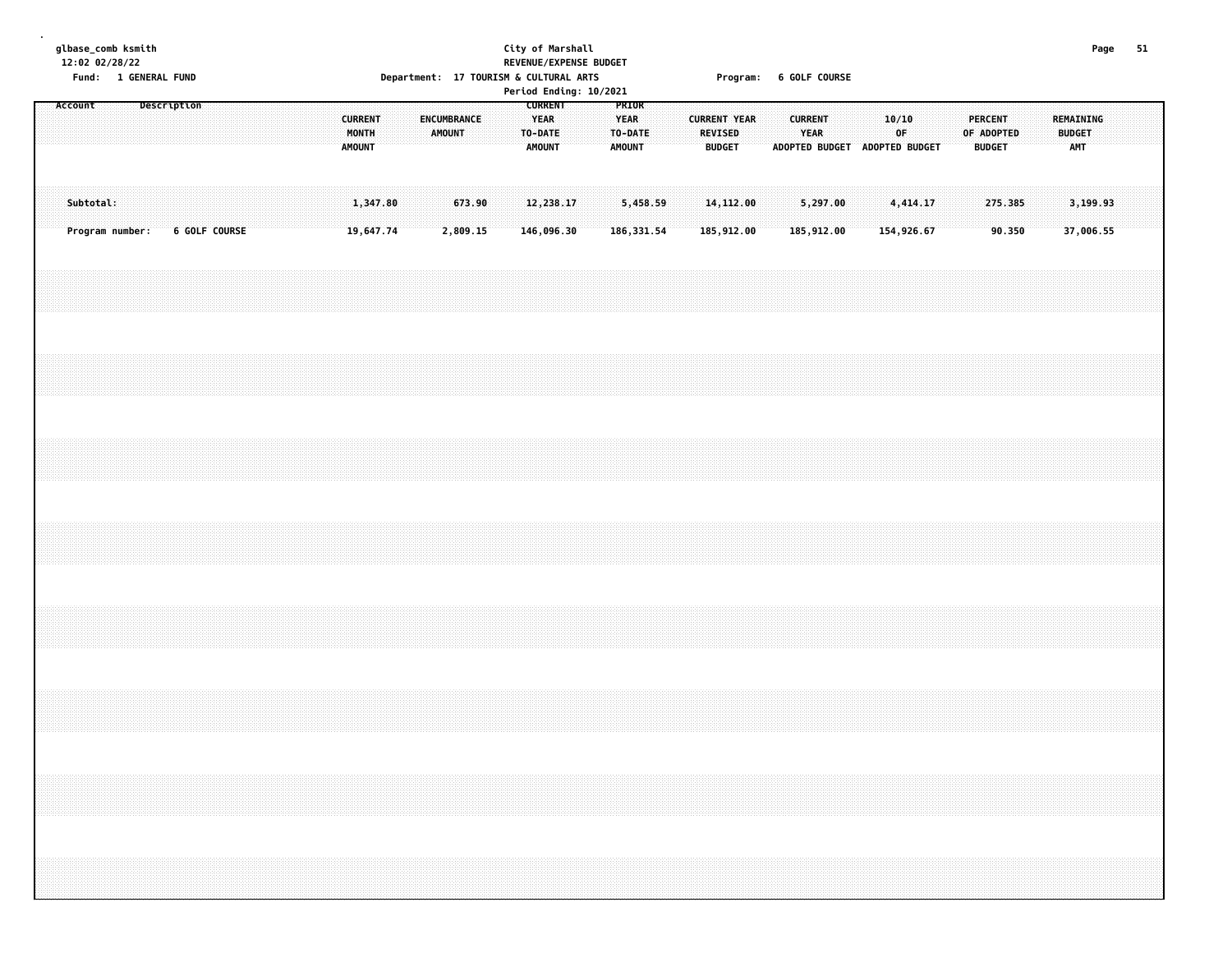## **glbase\_comb ksmith City of Marshall Page 52 12:02 02/28/22 REVENUE/EXPENSE BUDGET** Fund: 1 GENERAL FUND CONTENT CONTENTS OPPORTMENT: 17 TOURISM & CULTURAL ARTS CONTENTS Program: 7 LIBRARY

**Period Ending: 10/2021 Account Description CURRENT PRIOR CURRENT ENCUMBRANCE YEAR YEAR CURRENT YEAR CURRENT 10/10 PERCENT REMAINING MONTH AMOUNT TO-DATE TO-DATE REVISED YEAR OF OF ADOPTED BUDGET AMOUNT AMOUNT AMOUNT BUDGET ADOPTED BUDGET ADOPTED BUDGET BUDGET AMT** 01-0101-17-07 SALARIES OFFICIALS & 7,580.80 7,580.80 52,163.68 61,769.13 62,370.00 62,370.00 51,975.00 99.213 10,206.32 01-0102-17-07 SALARIES-PROFESSIONA 8.937.60 637.41 6.626.59 52.330.36 78.264.00 65.220.00 65.220.00 93.785 16.637.41 01-0105-17-07 SALARIES-PARAPROFESS 3.264.00 24.527.27 39.141.95 86.094.00 86.094.00 71.745.00 33.544 15.910.18 01-0106-17-07 SALARIES-OFFICE & CL 9.498.73 60.898.34 48.545.35 28.381.00 28.381.00 23.650.83 260.870 13.139.21 01-0110-17-07 SALARIES-PART/TIME & 330.75 30.75 313 32,195.13 34.21 4,420.00 4,420.00 3,683.33 72.452 1,632.23 **01-0111-17-07 SALARIES-LONGEVITY 40.00 2,328.00 2,544.00 2,544.00 2,120.00 97.799 2,504.00 01-0122-17-07 TMRS 4,863.61 33,096.47 33,401.72 42,796.00 42,796.00 35,663.33 93.414 9,699.53** 01-0133-17-07 FICA-SALARY RESERVE 2,236.52 15,147.78 15,656.03 20,049.00 20,049.00 16,707.50 91.373 4,901.22 **01-0134-17-07 WORKMENS COMPENSATI 106.25 478.97 566.38 494.00 494.00 411.67 96.957 15.03 Subtotal: 37,418.26 250,174.23 254,633.13 325,412.00 325,412.00 271,176.67 93.009 74,645.13** 01-0201-17-07 OFFICE SUPPLIES 676.06 621.05 1,109.23 6,215.71 3,304.43 11,000.00 11,000.00 9,166.67 94.325 4,676.06 **01-0212-17-07 ELECTRICAL SUPPLIES 50.00 50.00 41.67 50.00 01-0215-17-07 PROGRAM EXPENSES 2,229.01 2,448.82 7,000.00 5,833.33 31.843 01-0230-17-07 PROGRAM EXPENSES 259.95 4,699.98 7,000.00 619.65**  $881.00$   $1,109.23$   $13,144.70$   $5,753.25$   $18,050.00$   $18,050.00$   $15,041.67$   $98.008$   $5,754.71$ 01-0322-17-07 SERVICE AGREEMENT-0T 61.90 123.80 1.171.00 2.146.76 3.000.00 3.000.00 2.500.00 66.816 2.129.20 01-0323-17-07 SERVICE AGREEMENT-TE 58.19 174.57 3.794.79 8.132.45 12.000.00 12.000.00 10.000.00 31.623 626.64 01-0326-17-07 PROPERTY\_INSURANCE 1,004.50 3,943.08 3,607.13 3,315.00 3,315.00 2,762.50 118.947 628.08-01-0337-17-07 ELECTRIC SERVICE 1,372.89 13,325.23 15,666.77 17,000.00 17,000.00 14,166.67 93.106 2,864.77 **01-0338-17-07 GAS SERVICE 55.93 1,806.72 1,437.27 2,000.00 2,000.00 1,666.67 100.509 193.28** 01-0342-17-07 REPAIR & MAINTENANCE 459.11 2,080.63 1,962.03 1,354.98 3,000.00 3,000.00 2,500.00 79.392 727.34 **01-0345-17-07 CONFERENCE AND TRAIN 490.00 100.00 100.00 83.33 63.00** 01-0346-17-07 DUES & SUBSCRIPTIONS 4,486.63 239.97 35,606.23 40,183.26 40,000.00 40,000.00 33,333.33 94.145 5,604.80 **01-0347-17-07 MISCELLANEOUS 434.55 435.00 200.00 166.67 217.275 .45 01-0364-17-07 REPAIR & MAINTENANCE 115.00 765.00 1,000.00 833.33 101.00** 7,499.15 2,618.97 62,043.63 73,133.62 81,615.00 81,615.00 68,012.50 83.385 11,682.40 83.385 11,682.40 01-0414-17-07 IMPROVEMENTS BOOKS-P 4.646.39 4.750.92 44.185.43 60.000.00 60.000.00 50.000.00 119.327 11.063.65 **01-0420-17-07 IMPROVEMENTS - DATA 8,000.00 8,000.00 6,666.67 110.531 8,843.00** 01-0440-17-07 OTHER MACHINERY & EQ 9,411.23 3,005.29 6,000.00 6,000.00 5,000.00 147.157 58.77 **01-0490-17-07 NON DEPRECIABLE CAPI 57,709.23 Subtotal: 4,646.39 14,162.15 44,185.43 60,714.52 74,000.00 74,000.00 61,666.67 120.633 19,965.42** Program number: 7 LIBRARY 50,444.80 17,890.35 369,547.99 394,234.52 499,077.00 499,077.00 415,897.50 95.712 111,638.66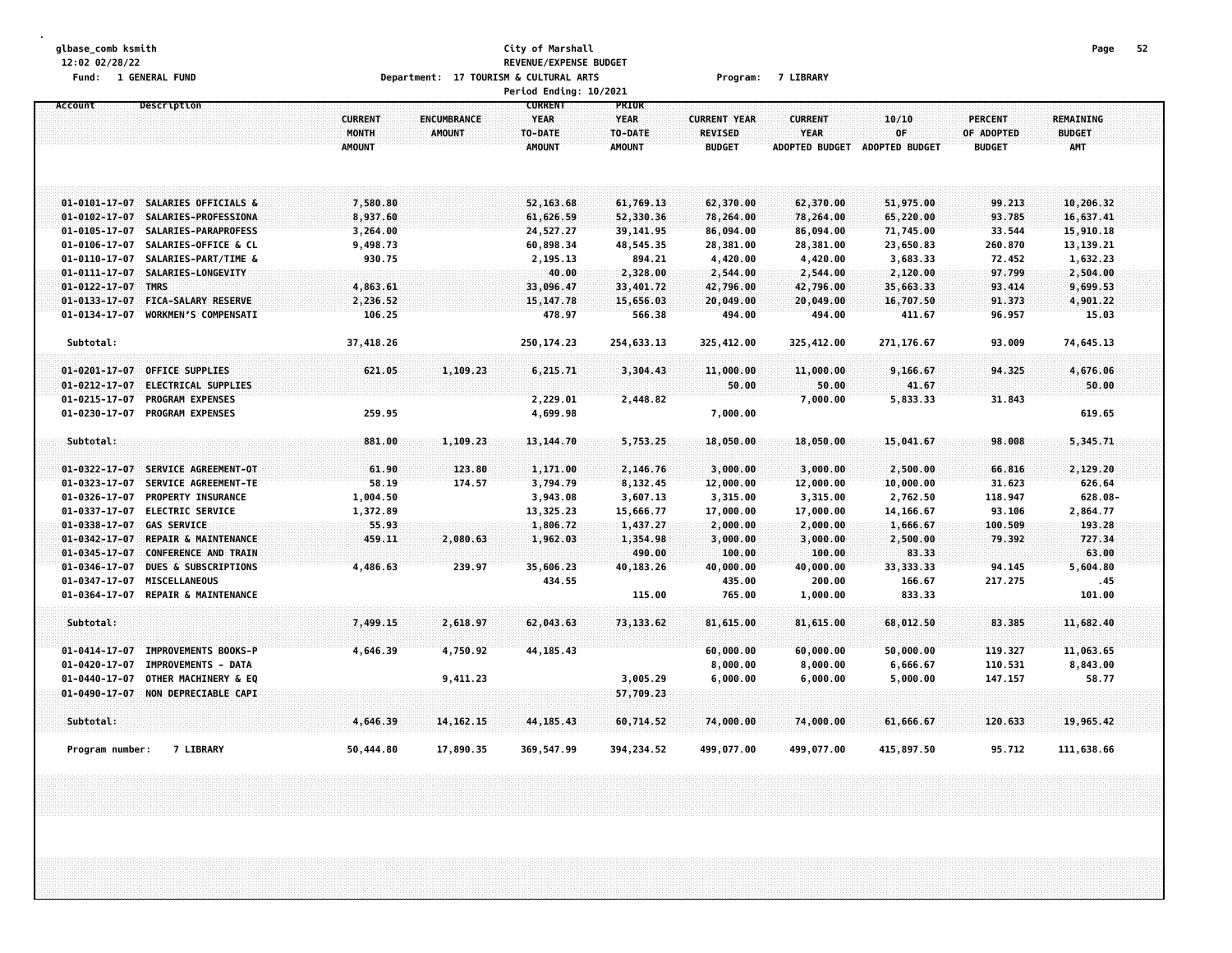### **glbase\_comb ksmith City of Marshall Page 53 12:02 02/28/22 REVENUE/EXPENSE BUDGET** Fund: 1 GENERAL FUND CONTENTS TO Department: 17 TOURISM & CULTURAL ARTS Program: 8 ADMINISTRATION

|                                                                                      |                                                                                                                                                                                                                                                                                                                                                                                                                                          |             |             |                           |  |  |  |                                          |                  |  |               |                    |  |                                         | Period Ending: 10/2021         |                                           |                                |                                                        |                                |                                                        |       |                                      |       |                                               |  |                                                 |       |  |
|--------------------------------------------------------------------------------------|------------------------------------------------------------------------------------------------------------------------------------------------------------------------------------------------------------------------------------------------------------------------------------------------------------------------------------------------------------------------------------------------------------------------------------------|-------------|-------------|---------------------------|--|--|--|------------------------------------------|------------------|--|---------------|--------------------|--|-----------------------------------------|--------------------------------|-------------------------------------------|--------------------------------|--------------------------------------------------------|--------------------------------|--------------------------------------------------------|-------|--------------------------------------|-------|-----------------------------------------------|--|-------------------------------------------------|-------|--|
| Account                                                                              |                                                                                                                                                                                                                                                                                                                                                                                                                                          |             | Description |                           |  |  |  | <b>CURRENT</b><br>MONTH<br><b>AMOUNT</b> |                  |  | <b>AMOUNT</b> | <b>ENCUMBRANCE</b> |  | <b>YEAR</b><br>TO-DATE<br><b>AMOUNT</b> | <b>CURRENT</b>                 | PRIOR<br><b>YEAR</b><br>TO-DATE<br>AMOUNT |                                | <b>CURRENT YEAR</b><br><b>REVISED</b><br><b>BUDGET</b> |                                | <b>CURRENT</b><br><b>YEAR</b><br><b>ADOPTED BUDGET</b> |       | 10/10<br>0F<br><b>ADOPTED BUDGET</b> |       | <b>PERCENT</b><br>OF ADOPTED<br><b>BUDGET</b> |  | <b>REMAINING</b><br><b>BUDGET</b><br><b>AMT</b> |       |  |
| 01-0102-17-08 SALARIES-PROFESSIONA<br>$01 - 0111 - 17 - 08$<br>$01 - 0122 - 17 - 08$ |                                                                                                                                                                                                                                                                                                                                                                                                                                          | <b>TMRS</b> |             | <b>SALARIES-LONGEVITY</b> |  |  |  |                                          | 749.28<br>124.46 |  |               |                    |  |                                         | 10,307.61<br>28.80<br>1,796.67 |                                           | 10,793.90<br>28.80<br>1,835.74 |                                                        | 19,822.00<br>43.00<br>3,419.00 | 19,822.00<br>3,419.00                                  | 43.00 | 16,518.33<br>2,849.17                | 35.83 | 67.179<br>66.977<br>67.817                    |  | 9,514.39<br>1,622.33                            | 14.20 |  |
|                                                                                      | 57.32<br>01-0133-17-08<br><b>FICA-SALARY RESERVE</b><br>815.40<br>857.71<br>67.045<br>759.60<br>1,575.00<br>1,575.00<br>1,312.50<br><b>WORKMEN'S COMPENSATI</b><br>47.65<br>45.00<br>45.00<br>37.50<br>101.022<br>01-0134-17-08<br>11.50<br>45.46<br>$.46 -$<br><b>HSA</b><br>$23.38 -$<br>$01 - 0162 - 17 - 08$<br>23.38<br>Subtotal:<br>942.56<br>13,017.32<br>13,563.80<br>24,904.00<br>24,904.00<br>20,753.33<br>67.413<br>11,886.68 |             |             |                           |  |  |  |                                          |                  |  |               |                    |  |                                         |                                |                                           |                                |                                                        |                                |                                                        |       |                                      |       |                                               |  |                                                 |       |  |
|                                                                                      | 240.00<br>01-0311-17-08 TRANSPORTATION<br>392.70<br>720.00<br>720.00<br>600.00<br>87.097<br>480.00<br>Subtotal:<br>392.70<br>720.00<br>720.00<br>600.00<br>87.097<br>480.00<br>240.00<br><b>8 ADMINISTRATION</b><br>13,497.32<br>25,624.00<br>25,624.00<br>12,126.68<br>Program number:<br>942.56<br>13,956.50<br>21, 353.33<br>67.966                                                                                                   |             |             |                           |  |  |  |                                          |                  |  |               |                    |  |                                         |                                |                                           |                                |                                                        |                                |                                                        |       |                                      |       |                                               |  |                                                 |       |  |
|                                                                                      | Department number:                                                                                                                                                                                                                                                                                                                                                                                                                       |             |             | TOURISM & CULTURAL ARTS   |  |  |  | 130,788.83                               |                  |  |               | 32,775.87          |  |                                         | 931,304.53                     |                                           | 981, 323.11                    | 1,263,548.00                                           |                                | 1,211,093.00                                           |       | 1,009,244.17                         |       | 95.538                                        |  | 314,467.60                                      |       |  |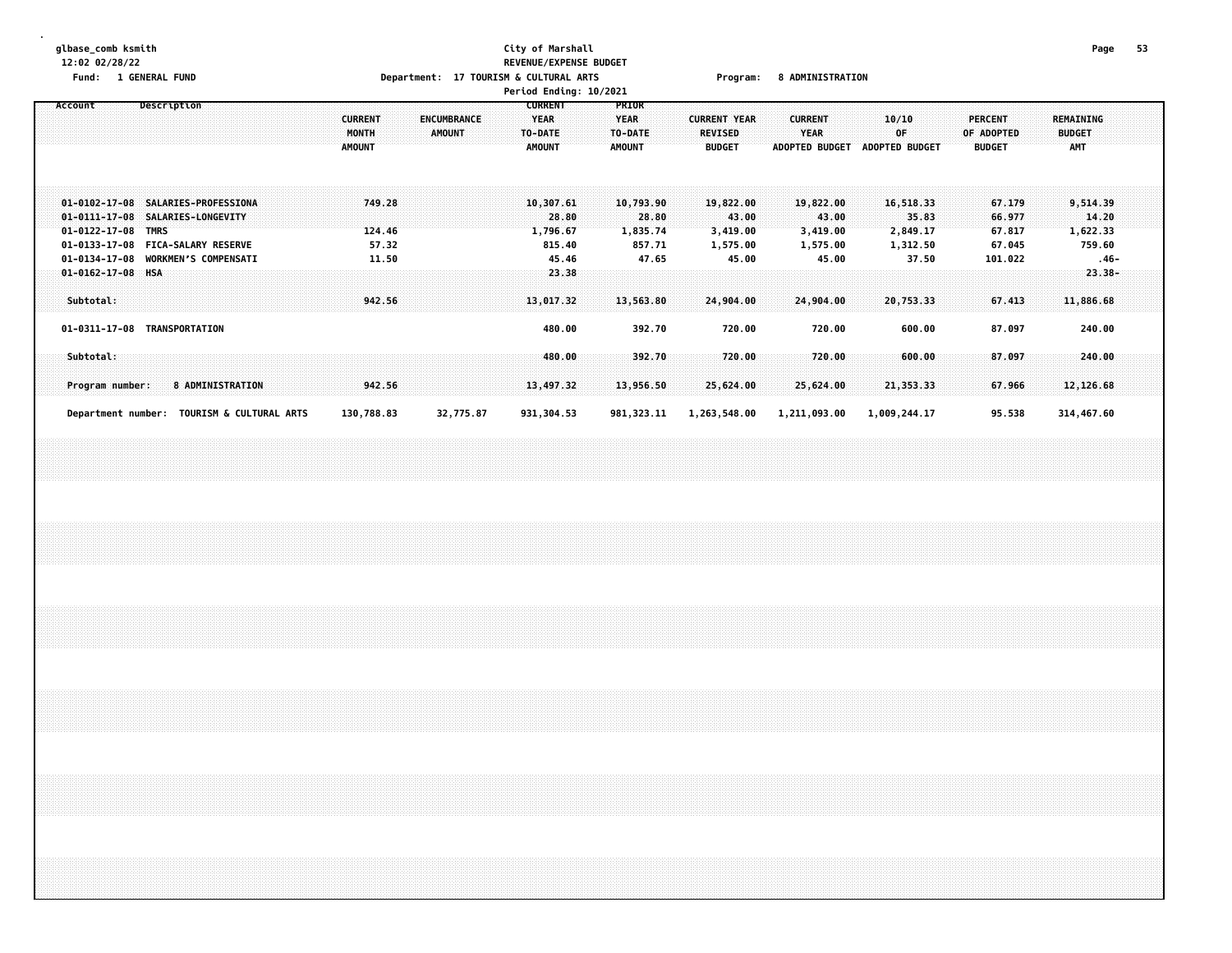## **glbase\_comb ksmith City of Marshall Page 54 12:02 02/28/22 REVENUE/EXPENSE BUDGET Fund: 1 GENERAL FUND Department: 22 INTERFUND TRANSFERS Program: INTERFUND TRANSFERS**

|                                                                    |                                        |  |             |  |                            |  |  |  |  |  |                                          |  |  |  |                       |  |                                                           | Period Ending: 10/2021 |                                                  |  |                                                        |  |                        |                               |  |             |  |                                               |  |                             |            |  |  |
|--------------------------------------------------------------------|----------------------------------------|--|-------------|--|----------------------------|--|--|--|--|--|------------------------------------------|--|--|--|-----------------------|--|-----------------------------------------------------------|------------------------|--------------------------------------------------|--|--------------------------------------------------------|--|------------------------|-------------------------------|--|-------------|--|-----------------------------------------------|--|-----------------------------|------------|--|--|
| Account                                                            |                                        |  | Description |  |                            |  |  |  |  |  | <b>CURRENT</b><br>MONTH<br><b>AMOUNT</b> |  |  |  | ENCUMBRANCE<br>AMOUNT |  | <b>CURRENT</b><br><b>YEAR</b><br>TO-DATE<br><b>AMOUNT</b> |                        | PRIOR<br><b>YEAR</b><br>TO-DATE<br><b>AMOUNT</b> |  | <b>CURRENT YEAR</b><br><b>REVISED</b><br><b>BUDGET</b> |  | <b>CURRENT</b><br>YEAR | ADOPTED BUDGET ADOPTED BUDGET |  | 10/10<br>0F |  | <b>PERCENT</b><br>OF ADOPTED<br><b>BUDGET</b> |  | <b>BUDGET</b><br><b>AMT</b> | REMAINING  |  |  |
| 01-0522-22-00 INTERFUND TRSF<br>01-0523-22-00 INTERFUND TRSF-REPLA |                                        |  |             |  |                            |  |  |  |  |  |                                          |  |  |  |                       |  | 228,994.00                                                |                        | 887, 955.34<br>107,998.00                        |  | 408,793.00                                             |  |                        | 154,799.00                    |  | 128,999.17  |  | 147.930                                       |  |                             | 164,799.00 |  |  |
|                                                                    | Subtotal:                              |  |             |  |                            |  |  |  |  |  |                                          |  |  |  |                       |  | 228,994.00                                                |                        | 995, 953.34                                      |  | 408,793.00                                             |  |                        | 154,799.00                    |  | 128,999.17  |  | 147.930                                       |  |                             | 164,799.00 |  |  |
|                                                                    | Program number:                        |  |             |  | <b>INTERFUND TRANSFERS</b> |  |  |  |  |  |                                          |  |  |  |                       |  | 228,994.00                                                |                        | 995,953.34                                       |  | 408,793.00                                             |  |                        | 154,799.00                    |  | 128,999.17  |  | 147.930                                       |  |                             | 164,799.00 |  |  |
|                                                                    | Department number: INTERFUND TRANSFERS |  |             |  |                            |  |  |  |  |  |                                          |  |  |  |                       |  | 228,994.00                                                |                        | 995, 953.34                                      |  | 408,793.00                                             |  |                        | 154,799.00                    |  | 128,999.17  |  | 147.930                                       |  |                             | 164,799.00 |  |  |
|                                                                    |                                        |  |             |  |                            |  |  |  |  |  |                                          |  |  |  |                       |  |                                                           |                        |                                                  |  |                                                        |  |                        |                               |  |             |  |                                               |  |                             |            |  |  |
|                                                                    |                                        |  |             |  |                            |  |  |  |  |  |                                          |  |  |  |                       |  |                                                           |                        |                                                  |  |                                                        |  |                        |                               |  |             |  |                                               |  |                             |            |  |  |
|                                                                    |                                        |  |             |  |                            |  |  |  |  |  |                                          |  |  |  |                       |  |                                                           |                        |                                                  |  |                                                        |  |                        |                               |  |             |  |                                               |  |                             |            |  |  |
|                                                                    |                                        |  |             |  |                            |  |  |  |  |  |                                          |  |  |  |                       |  |                                                           |                        |                                                  |  |                                                        |  |                        |                               |  |             |  |                                               |  |                             |            |  |  |
|                                                                    |                                        |  |             |  |                            |  |  |  |  |  |                                          |  |  |  |                       |  |                                                           |                        |                                                  |  |                                                        |  |                        |                               |  |             |  |                                               |  |                             |            |  |  |
|                                                                    |                                        |  |             |  |                            |  |  |  |  |  |                                          |  |  |  |                       |  |                                                           |                        |                                                  |  |                                                        |  |                        |                               |  |             |  |                                               |  |                             |            |  |  |
|                                                                    |                                        |  |             |  |                            |  |  |  |  |  |                                          |  |  |  |                       |  |                                                           |                        |                                                  |  |                                                        |  |                        |                               |  |             |  |                                               |  |                             |            |  |  |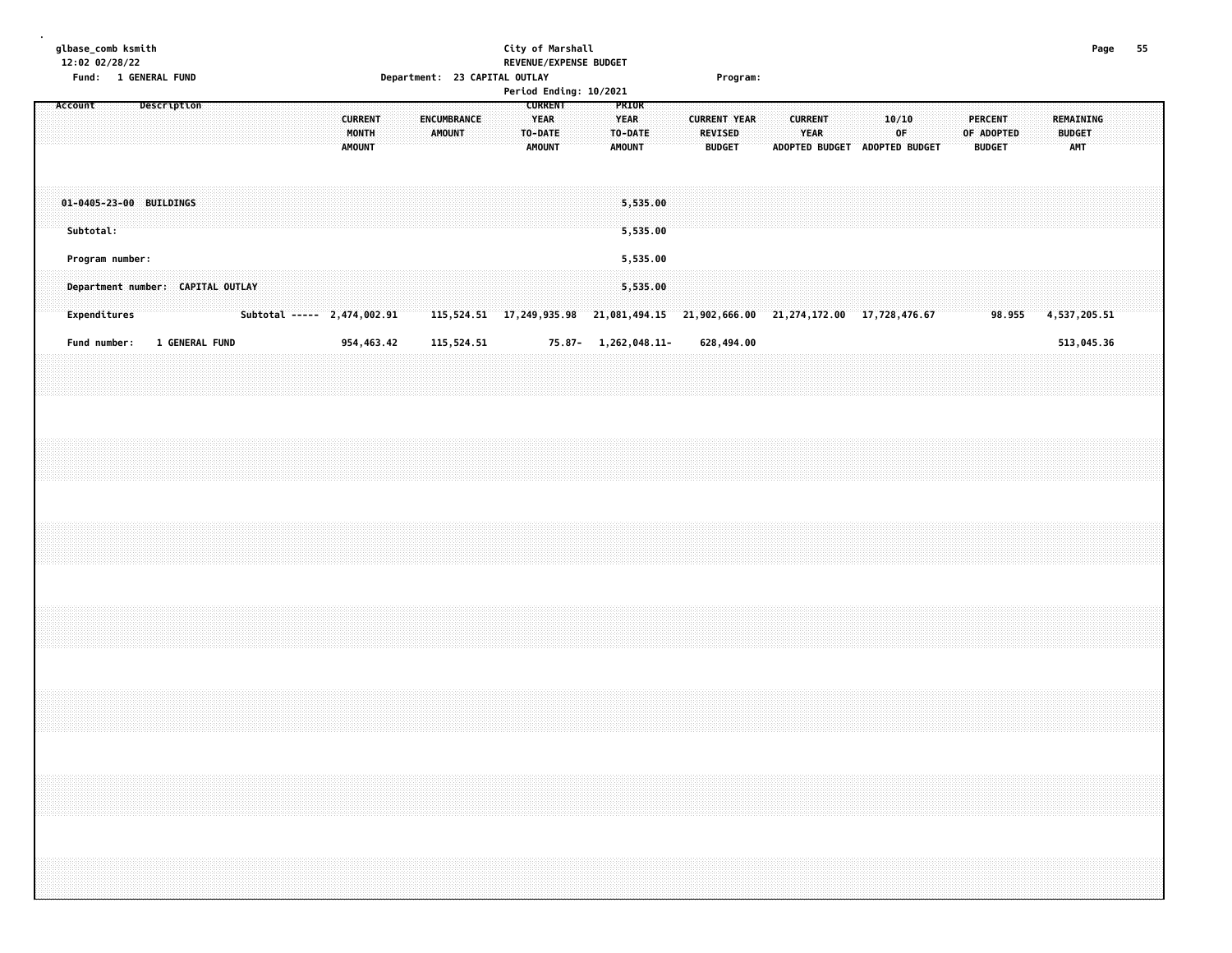| glbase_comb ksmith<br>12:02 02/28/22                     | Fund: 2 STRUCTURAL MODIFICATIONS |  |             |  |  |                            |                      |                                          | Department: |  |                                     |  |  |                                                           |                                           | City of Marshall<br>REVENUE/EXPENSE BUDGET<br>Period Ending: 10/2021 |                                                  |  |  | Program:                                        |  |                        |                               |                        |  |            |                                 |  |                      | Page                                | 56 |  |
|----------------------------------------------------------|----------------------------------|--|-------------|--|--|----------------------------|----------------------|------------------------------------------|-------------|--|-------------------------------------|--|--|-----------------------------------------------------------|-------------------------------------------|----------------------------------------------------------------------|--------------------------------------------------|--|--|-------------------------------------------------|--|------------------------|-------------------------------|------------------------|--|------------|---------------------------------|--|----------------------|-------------------------------------|----|--|
| Account                                                  |                                  |  | Description |  |  |                            |                      | <b>CURRENT</b><br>MONTH<br><b>AMOUNT</b> |             |  | <b>ENCUMBRANCE</b><br><b>AMOUNT</b> |  |  | <b>CURRENT</b><br><b>YEAR</b><br>TO-DATE<br><b>AMOUNT</b> |                                           |                                                                      | PRIOR<br><b>YEAR</b><br>TO-DATE<br><b>AMOUNT</b> |  |  | <b>CURRENT YEAR</b><br>REVISED<br><b>BUDGET</b> |  | <b>CURRENT</b><br>YEAR | ADOPTED BUDGET ADOPTED BUDGET | 10/10<br>$0\mathsf{F}$ |  | OF ADOPTED | <b>PERCENT</b><br><b>BUDGET</b> |  | <b>BUDGET</b><br>AMT | REMAINING                           |    |  |
| 02-5118-00-00 SALE OF PROPERTY<br>Subtotal:              |                                  |  |             |  |  |                            |                      |                                          |             |  |                                     |  |  |                                                           | $15, 100.00 -$<br>$15, 100.00 -$          |                                                                      |                                                  |  |  |                                                 |  |                        |                               |                        |  |            |                                 |  |                      | 15,100.00<br>15,100.00              |    |  |
| Program number:<br>Department number:<br><b>Revenues</b> |                                  |  |             |  |  |                            | Subtotal ----------- |                                          |             |  |                                     |  |  |                                                           | 15,100.00-<br>$15,100.00 -$<br>15,100.00- |                                                                      |                                                  |  |  |                                                 |  |                        |                               |                        |  |            |                                 |  |                      | 15,100.00<br>15,100.00<br>15,100.00 |    |  |
| Fund number:                                             |                                  |  |             |  |  | 2 STRUCTURAL MODIFICATIONS |                      |                                          |             |  |                                     |  |  |                                                           | 15,100.00-                                |                                                                      |                                                  |  |  |                                                 |  |                        |                               |                        |  |            |                                 |  |                      | 15,100.00                           |    |  |
|                                                          |                                  |  |             |  |  |                            |                      |                                          |             |  |                                     |  |  |                                                           |                                           |                                                                      |                                                  |  |  |                                                 |  |                        |                               |                        |  |            |                                 |  |                      |                                     |    |  |
|                                                          |                                  |  |             |  |  |                            |                      |                                          |             |  |                                     |  |  |                                                           |                                           |                                                                      |                                                  |  |  |                                                 |  |                        |                               |                        |  |            |                                 |  |                      |                                     |    |  |
|                                                          |                                  |  |             |  |  |                            |                      |                                          |             |  |                                     |  |  |                                                           |                                           |                                                                      |                                                  |  |  |                                                 |  |                        |                               |                        |  |            |                                 |  |                      |                                     |    |  |
|                                                          |                                  |  |             |  |  |                            |                      |                                          |             |  |                                     |  |  |                                                           |                                           |                                                                      |                                                  |  |  |                                                 |  |                        |                               |                        |  |            |                                 |  |                      |                                     |    |  |
|                                                          |                                  |  |             |  |  |                            |                      |                                          |             |  |                                     |  |  |                                                           |                                           |                                                                      |                                                  |  |  |                                                 |  |                        |                               |                        |  |            |                                 |  |                      |                                     |    |  |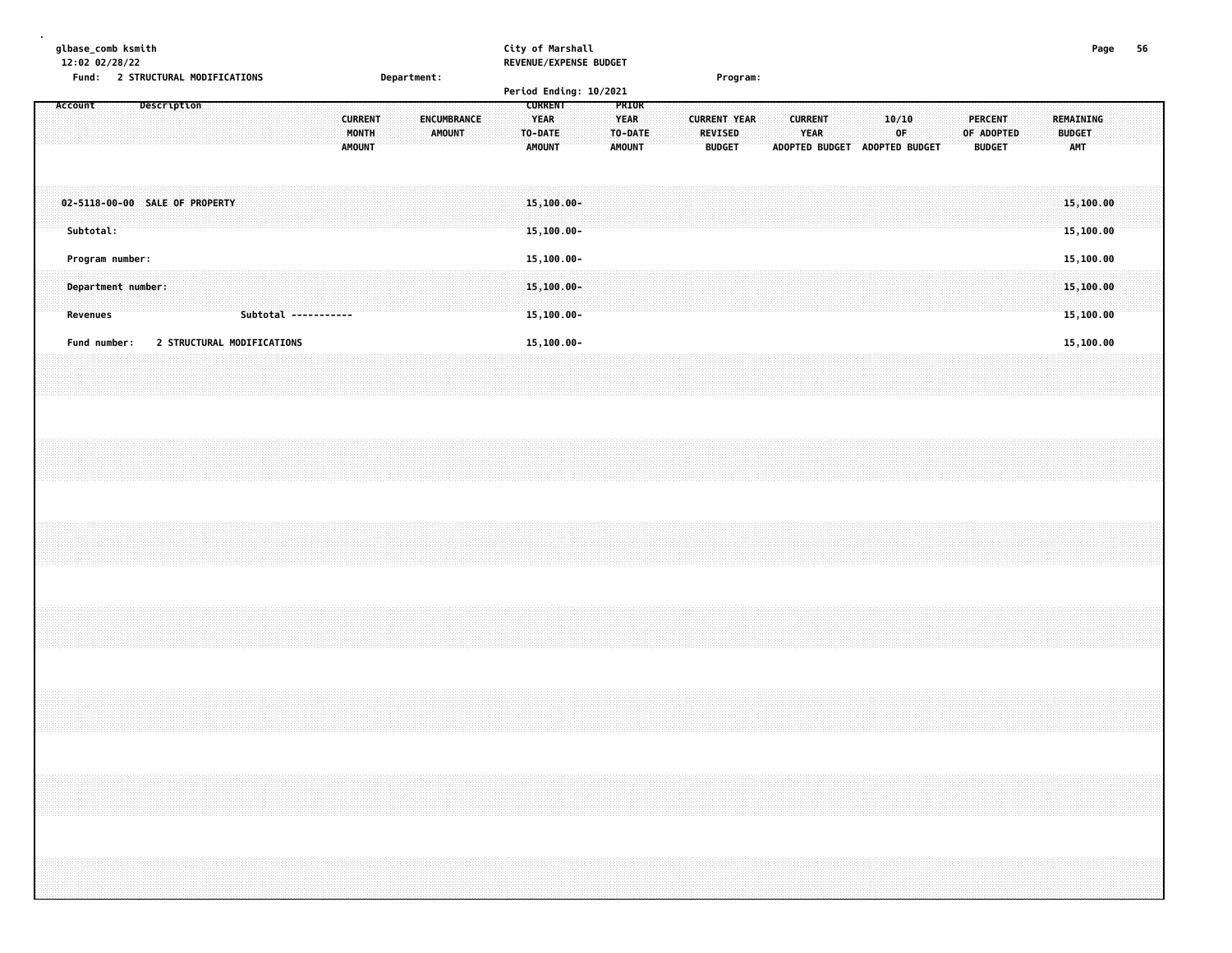| glbase comb ksmith<br>12:02 02/28/22<br>3 MOTEL OCCUPANCY TAX FUND<br><b>Fund:</b>                                                                                                                         | Department:                                                                            | City of Marshall<br>REVENUE/EXPENSE BUDGET<br>Period Ending: 10/2021 |                                                         | Program:                                               | ""HOTEL/MOTEL""                                        |                                      |                                               | Page                                     | 57 |
|------------------------------------------------------------------------------------------------------------------------------------------------------------------------------------------------------------|----------------------------------------------------------------------------------------|----------------------------------------------------------------------|---------------------------------------------------------|--------------------------------------------------------|--------------------------------------------------------|--------------------------------------|-----------------------------------------------|------------------------------------------|----|
| Description<br>Account                                                                                                                                                                                     | <b>CURRENT</b><br><b>ENCUMBRANCE</b><br><b>MONTH</b><br><b>AMOUNT</b><br><b>AMOUNT</b> | <b>CURRENT</b><br><b>YEAR</b><br>TO-DATE<br><b>AMOUNT</b>            | <b>PRIOR</b><br><b>YEAR</b><br>TO-DATE<br><b>AMOUNT</b> | <b>CURRENT YEAR</b><br><b>REVISED</b><br><b>BUDGET</b> | <b>CURRENT</b><br><b>YEAR</b><br><b>ADOPTED BUDGET</b> | 10/10<br>OF<br><b>ADOPTED BUDGET</b> | <b>PERCENT</b><br>OF ADOPTED<br><b>BUDGET</b> | <b>REMAINING</b><br><b>BUDGET</b><br>AMT |    |
| PENALTY - MOTEL TAX<br>$03 - 4002 - 00 - 00$<br>$03 - 4011 - 00 - 00$<br>HOTEL/MOTEL TAX                                                                                                                   | 85,098.32-                                                                             | $51.37 -$<br>716,330.84-                                             | $648.20 -$<br>699,173.81-                               | $800,000.00 -$                                         | $800,000.00 -$                                         | 666,666.67-                          | 110.204                                       | 51.37<br>83,669.16-                      |    |
| Subtotal:                                                                                                                                                                                                  | 85,098.32-                                                                             | 716,382.21-                                                          | 699,822.01-                                             | $800,000.00 -$                                         | $800,000.00 -$                                         | 666,666.67-                          | 110.234                                       | 83,617.79-                               |    |
| <b>INTEREST EARNED</b><br>$03 - 5100 - 00 - 00$<br>$03 - 5101 - 00 - 00$<br><b>INTEREST EARNED - TE</b><br>$03 - 5110 - 00 - 00$<br><b>INTERFUND TRSF</b><br>$03 - 5125 - 00 - 00$<br><b>MISCELLANEOUS</b> |                                                                                        | $41.48 -$<br>$.01 -$                                                 | $130.31 -$<br>$.60 -$<br>$60.00 -$                      | 40,000.00                                              |                                                        |                                      |                                               | 41.48<br>$\sim 0.1$<br>55,000.00         |    |
| Subtotal:                                                                                                                                                                                                  |                                                                                        | $41.49 -$                                                            | 190.91-                                                 | 40,000.00                                              |                                                        |                                      |                                               | 55,041.49                                |    |
| ""HOTEL/MOTEL""<br>Program number:<br>Department number:                                                                                                                                                   | 85,098.32-<br>$85,098.32 -$                                                            | $716, 423.70 -$<br>716,423.70-                                       | 700,012.92-<br>700,012.92-                              | 760,000.00-<br>760,000.00-                             | $800,000.00 -$<br>$800,000.00 -$                       | 666,666.67-<br>666,666.67-           | 110.240<br>110.240                            | 28,576.30-<br>28,576.30-                 |    |
| Revenues<br>Subtotal -----                                                                                                                                                                                 | 85,098.32-                                                                             | 716,423.70-                                                          | 700,012.92-                                             | 760,000.00-                                            | $800,000.00 -$                                         | 666,666.67-                          | 110.240                                       | 28,576.30-                               |    |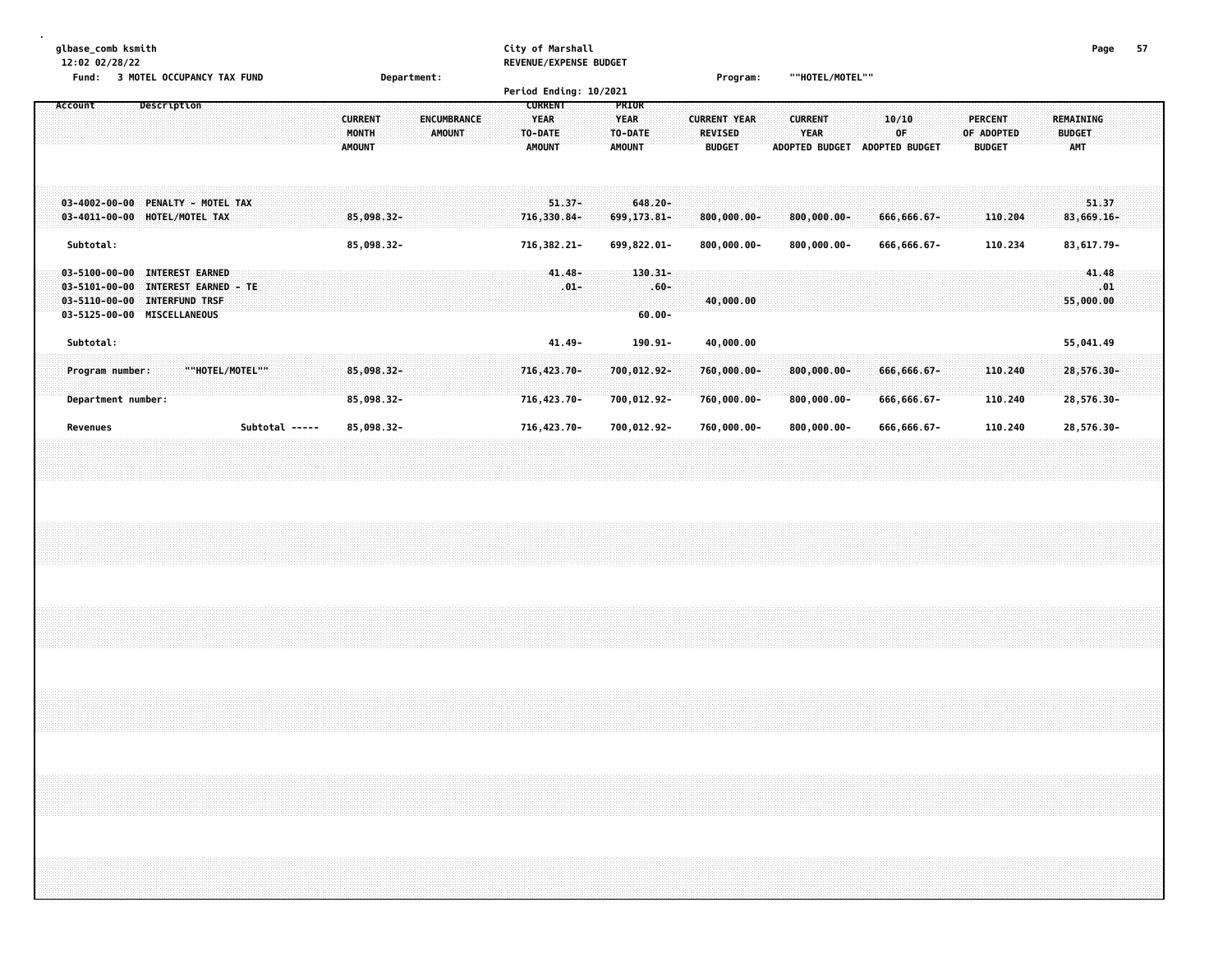## **glbase\_comb ksmith City of Marshall Page 58 12:02 02/28/22 REVENUE/EXPENSE BUDGET**

Fund: 3 MOTEL OCCUPANCY TAX FUND **Department: 30 TOURIST & CONVENTION** Program: 2 TOURISM & CONVENTION DEVELOP

|                                                                               |                                                                                                        |                                          |                              | Period Ending: 10/2021                                    |                                                         |                                                        |                                                        |                                      |                                        |                                                |  |
|-------------------------------------------------------------------------------|--------------------------------------------------------------------------------------------------------|------------------------------------------|------------------------------|-----------------------------------------------------------|---------------------------------------------------------|--------------------------------------------------------|--------------------------------------------------------|--------------------------------------|----------------------------------------|------------------------------------------------|--|
| Account                                                                       | Description                                                                                            | <b>CURRENT</b><br>MONTH<br><b>AMOUNT</b> | ENCUMBRANCE<br><b>AMOUNT</b> | <b>CURRENT</b><br><b>YEAR</b><br>TO-DATE<br><b>AMOUNT</b> | <b>PRIOR</b><br><b>YEAR</b><br>TO-DATE<br><b>AMOUNT</b> | <b>CURRENT YEAR</b><br><b>REVISED</b><br><b>BUDGET</b> | <b>CURRENT</b><br><b>YEAR</b><br><b>ADOPTED BUDGET</b> | 10/10<br>0F<br><b>ADOPTED BUDGET</b> | PERCENT<br>OF ADOPTED<br><b>BUDGET</b> | REMAINING<br><b>BUDGET</b><br><b>AMT</b>       |  |
| $03 - 0111 - 30 - 02$<br>03-0122-30-02<br>03-0133-30-02 FICA<br>03-0134-30-02 | 03-0106-30-02 SALARIES-OFFICE & CL<br>SALARIES-LONGEVITY<br><b>TMRS</b><br><b>WORKMEN'S COMPENSATI</b> | 1,748.32<br>290.39<br>133.74<br>26.75    |                              | 36,466.35<br>67.20<br>6,254.18<br>2,852.16<br>106.49      | 25,185.78<br>67.20<br>4,283.40<br>2,089.34<br>102.39    | 34,718.03<br>67.20<br>5,963.79<br>2,718.42<br>79.74    |                                                        |                                      |                                        | $1,748.32-$<br>290.39-<br>133.74-<br>$26.75 -$ |  |
| $03 - 0162 - 30 - 02$ HSA<br>Subtotal:<br>03-0311-30-02                       | TRANSPORTATION                                                                                         | 2,199.20                                 |                              | 54.54<br>45,800.92                                        | 31,728.11<br>916.30                                     | 54.54<br>43,601.72                                     |                                                        |                                      |                                        | $2, 199, 20 -$                                 |  |
| 03-0314-30-02<br>$03 - 0329 - 30 - 02$                                        | <b>TOURISM PROMOTION</b><br><b>EVENTS SUPPORTER</b>                                                    | 6,786.49                                 | 850.25                       | 1,120.00<br>75,069.02                                     | 101,554.25                                              | 1,120.00<br>285,830.28<br>$35,500.00 -$                | 437,552.00                                             | 364,626.67                           | 22.617                                 | 123,911.01<br>35,500.00                        |  |
| $03 - 0350 - 30 - 02$<br>$03 - 0353 - 30 - 02$<br>$03 - 0365 - 30 - 02$       | JOSEY RANCH<br><b>TOURISM PROMOTION -</b><br><b>WONDERLAND OF LIGHTS</b>                               | 46,533.18                                | 1,750.00                     | 57,816.35                                                 | 250.00<br>58.80<br>40,389.93                            | 95,000.00                                              |                                                        |                                      |                                        | 35,433.65                                      |  |
| Subtotal:                                                                     |                                                                                                        | 53,319.67                                | 2,600.25                     | 134,005.37                                                | 143, 169. 28                                            | 346,450.28                                             | 437,552.00                                             | 364,626.67                           | 47.051                                 | 194,844.66                                     |  |
| Subtotal:                                                                     | 03-0458-30-02 EQUIPMENT REPLACEMEN                                                                     | 7,489.00<br>7,489.00                     |                              | 7,489.00<br>7,489.00                                      |                                                         | 7,500.00<br>7,500.00                                   |                                                        |                                      |                                        | 11,00<br>11.00                                 |  |
| Program number:                                                               | 2 TOURISM & CONVENTION DEV                                                                             | 63,007.87                                | 2,600.25                     | 187,295.29                                                | 174,897.39                                              | 397,552.00                                             | 437,552.00                                             | 364,626.67                           | 61.260                                 | 192,656.46                                     |  |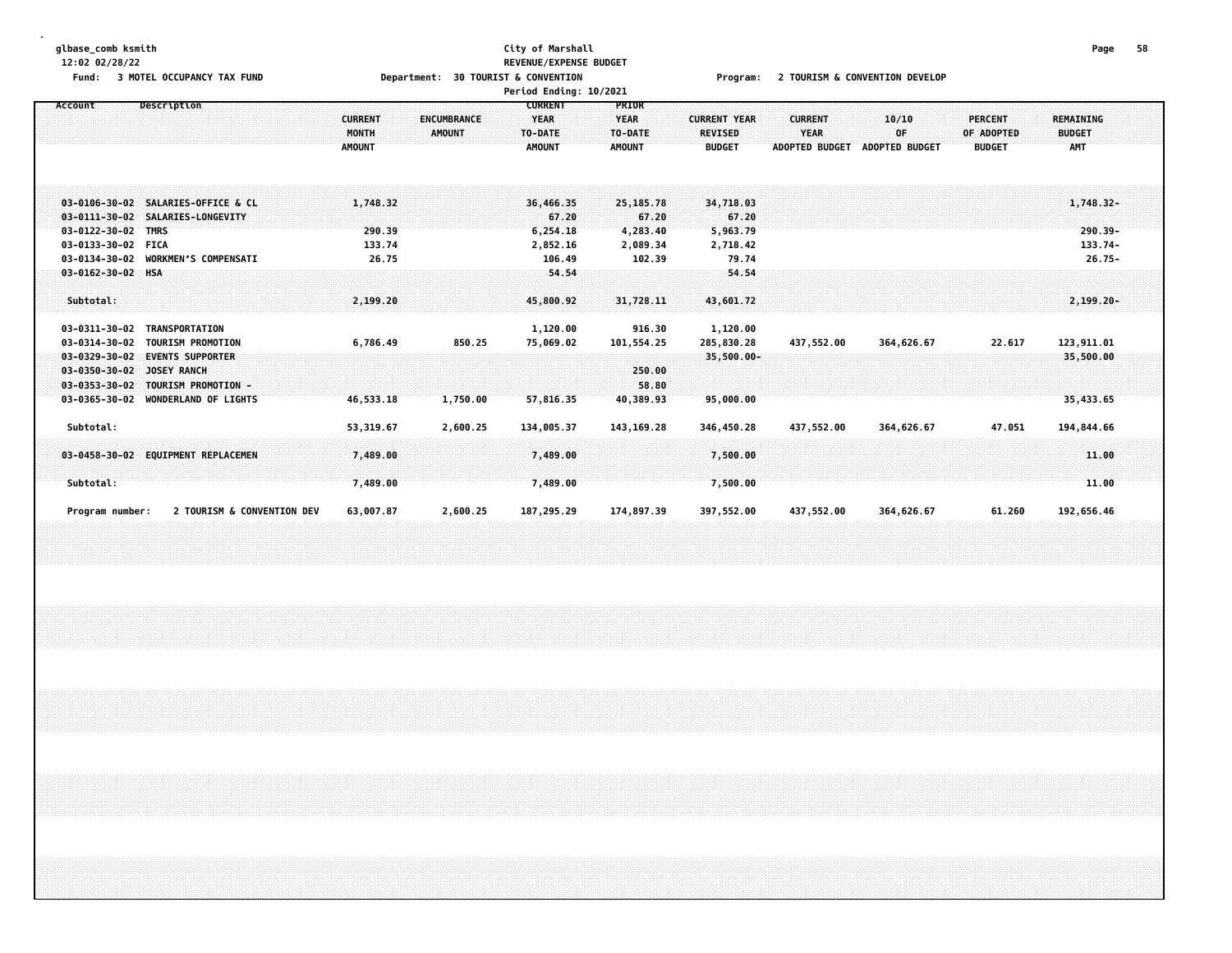## **glbase\_comb ksmith City of Marshall Page 59 12:02 02/28/22 REVENUE/EXPENSE BUDGET**

| Fund:                        | <b>3 MOTEL OCCUPANCY TAX FUND</b>       |                | Department: 30 TOURIST & CONVENTION                               | Period Ending: 10/2021                                    |                                                                                                                    | Program: 5 DEBT SERVICE                                                          |                                               |                                   |
|------------------------------|-----------------------------------------|----------------|-------------------------------------------------------------------|-----------------------------------------------------------|--------------------------------------------------------------------------------------------------------------------|----------------------------------------------------------------------------------|-----------------------------------------------|-----------------------------------|
| Account                      | Description                             |                | <b>CURRENT</b><br>ENCUMBRANCE<br>MONTH<br>AMOUNT<br><b>AMOUNT</b> | <b>CURRENT</b><br><b>YEAR</b><br>TO-DATE<br><b>AMOUNT</b> | <b>PRIOR</b><br><b>YEAR</b><br><b>CURRENT YEAR</b><br>TO-DATE:<br><b>REVISED</b><br><b>AMOUNT</b><br><b>BUDGET</b> | 10/10<br><b>CURRENT</b><br><b>YEAR</b><br>0F<br>ADOPTED BUDGET<br>ADOPTED BUDGET | <b>PERCENT</b><br>OF ADOPTED<br><b>BUDGET</b> | REMAINING<br><b>BUDGET</b><br>AMT |
| 03-0514-30-05 INTERFUND TRSF | 03-0515-30-05 DEBT SERVICE PAYMENT      |                |                                                                   | 63,231.00-                                                | 298,908.00<br>299,217.00<br>63,231.00                                                                              | 299,217.00<br>249,347.50<br>63,231.00<br>52,692.50                               | $-100.000$                                    | 299,217.00<br>126,462.00          |
| Subtotal:<br>Program number: | 5 DEBT SERVICE                          |                |                                                                   | 63,231.00-<br>$63,231.00 -$                               | 298,908.00<br>362,448.00<br>298,908.00<br>362,448.00                                                               | 362,448.00<br>302,040.00<br>362,448.00<br>302,040.00                             | $-17.446$<br>$-17.446$                        | 425,679.00<br>425,679.00          |
|                              | Department number: TOURIST & CONVENTION |                | 63,007.87<br>2,600.25                                             | 124,064.29                                                | 473,805.39<br>760,000.00                                                                                           | 800,000.00<br>666,666.67                                                         | 25.602                                        | 618,335.46                        |
| Expenditures                 |                                         | Subtotal ----- | 2,600.25<br>63,007.87                                             | 124,064.29                                                | 473,805.39<br>760,000.00                                                                                           | 800,000.00<br>666,666.67                                                         | 25.602                                        | 618, 335.46                       |
| Fund number:                 | 3 MOTEL OCCUPANCY TAX FUND              |                | $22,090.45 -$<br>2,600.25                                         | 592,359.41-                                               | 226, 207.53-                                                                                                       |                                                                                  |                                               | 589,759.16                        |
|                              |                                         |                |                                                                   |                                                           |                                                                                                                    |                                                                                  |                                               |                                   |
|                              |                                         |                |                                                                   |                                                           |                                                                                                                    |                                                                                  |                                               |                                   |
|                              |                                         |                |                                                                   |                                                           |                                                                                                                    |                                                                                  |                                               |                                   |
|                              |                                         |                |                                                                   |                                                           |                                                                                                                    |                                                                                  |                                               |                                   |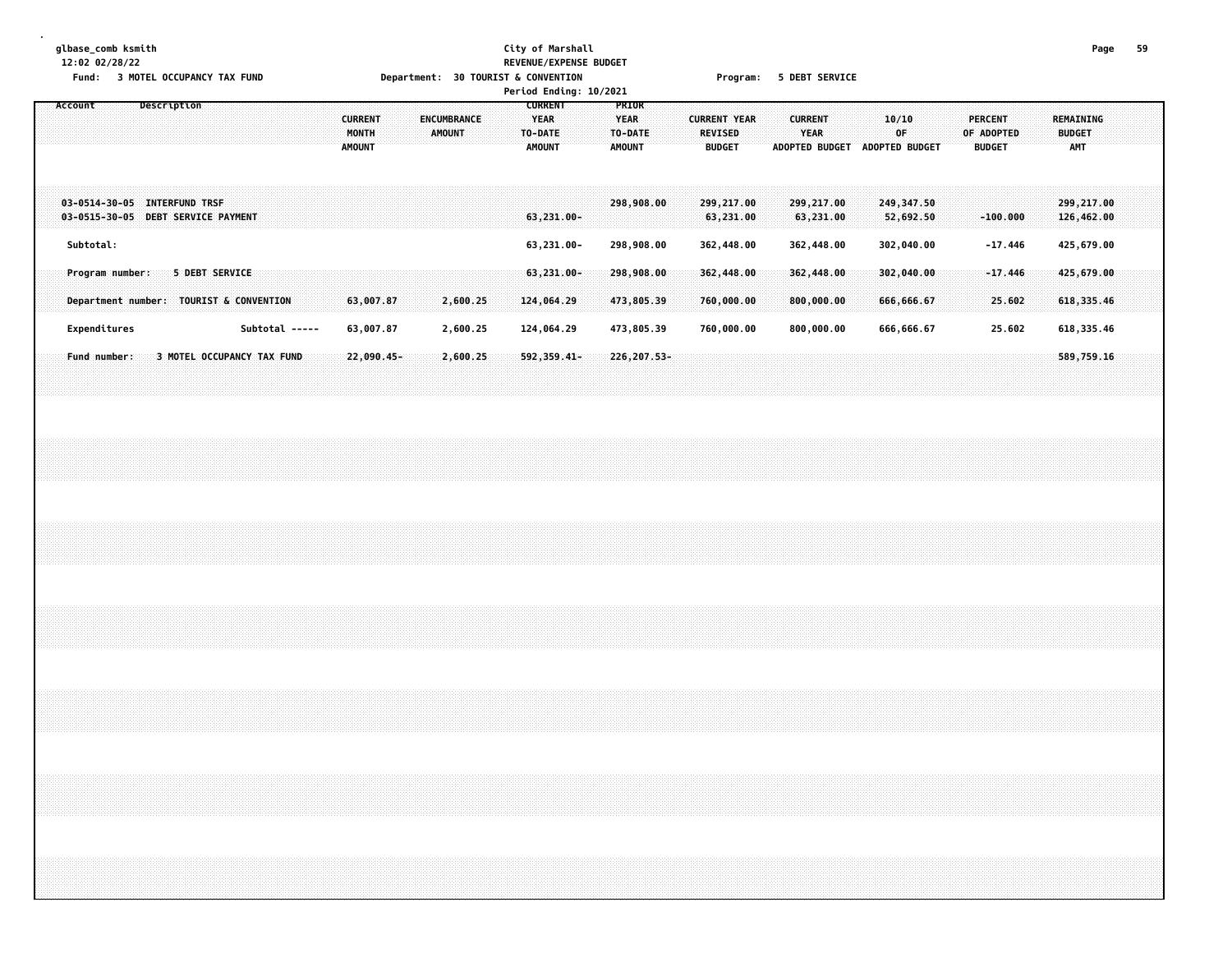|  |         | 12:02 02/28/22 | glbase_comb ksmith | Fund: 7 MUNI COURT TECHNOLOGY FUND                                                                             |  |  |                |  |  |                                          |                                    | Department: |               |             |  | JUDICIAL EFFIENCY |                                                           | City of Marshall                                | REVENUE/EXPENSE BUDGET<br>Period Ending: 10/2021 |                                                  |                                     |  |                                                 | Program: |  |                        |  |                                               |  |  |                                               |  |                                          | Page   | 60 |
|--|---------|----------------|--------------------|----------------------------------------------------------------------------------------------------------------|--|--|----------------|--|--|------------------------------------------|------------------------------------|-------------|---------------|-------------|--|-------------------|-----------------------------------------------------------|-------------------------------------------------|--------------------------------------------------|--------------------------------------------------|-------------------------------------|--|-------------------------------------------------|----------|--|------------------------|--|-----------------------------------------------|--|--|-----------------------------------------------|--|------------------------------------------|--------|----|
|  | Account |                |                    | Description                                                                                                    |  |  |                |  |  | <b>CURRENT</b><br>MONTH<br><b>AMOUNT</b> |                                    |             | <b>AMOUNT</b> | ENCUMBRANCE |  |                   | <b>CURRENT</b><br><b>YEAR</b><br>TO-DATE<br><b>AMOUNT</b> |                                                 |                                                  | PRIOR<br><b>YEAR</b><br>TO-DATE<br><b>AMOUNT</b> |                                     |  | <b>CURRENT YEAR</b><br>REVISED<br><b>BUDGET</b> |          |  | <b>CURRENT</b><br>YEAR |  | 10/10<br>0F.<br>ADOPTED BUDGET ADOPTED BUDGET |  |  | <b>PERCENT</b><br>OF ADOPTED<br><b>BUDGET</b> |  | REMAINING<br><b>BUDGET</b><br><b>AMT</b> |        |    |
|  |         |                |                    | 07-5039-00-00 MUNICIPAL COURT TECH<br>07-5040-00-00 JUDICIAL EFFIENCY FU<br>07-5041-00-00 MUNI COURT TECH 2020 |  |  |                |  |  |                                          | 128.34-<br>$45.01 -$<br>$563.91 -$ |             |               |             |  |                   |                                                           | $1,666.50 -$<br>124.79-<br>4,310.35-            |                                                  |                                                  | 2,250.97-<br>273.39-<br>4,984.52-   |  |                                                 |          |  |                        |  |                                               |  |  |                                               |  | 1,666.50<br>4,310.35                     | 124.79 |    |
|  |         | Subtotal:      | Program number:    | Department number: JUDICIAL EFFIENCY                                                                           |  |  |                |  |  |                                          | 737.26-<br>737.26-<br>737.26-      |             |               |             |  |                   |                                                           | $6, 101.64 -$<br>$6, 101.64 -$<br>$6, 101.64 -$ |                                                  |                                                  | 7,508.88-<br>7,508.88-<br>7,508.88- |  |                                                 |          |  |                        |  |                                               |  |  |                                               |  | 6,101.64<br>6,101.64<br>6,101.64         |        |    |
|  |         | Revenues       |                    |                                                                                                                |  |  | Subtotal ----- |  |  |                                          | 737.26-                            |             |               |             |  |                   |                                                           | $6, 101.64 -$                                   |                                                  |                                                  | 7,508.88-                           |  |                                                 |          |  |                        |  |                                               |  |  |                                               |  | 6,101.64                                 |        |    |
|  |         |                |                    |                                                                                                                |  |  |                |  |  |                                          |                                    |             |               |             |  |                   |                                                           |                                                 |                                                  |                                                  |                                     |  |                                                 |          |  |                        |  |                                               |  |  |                                               |  |                                          |        |    |
|  |         |                |                    |                                                                                                                |  |  |                |  |  |                                          |                                    |             |               |             |  |                   |                                                           |                                                 |                                                  |                                                  |                                     |  |                                                 |          |  |                        |  |                                               |  |  |                                               |  |                                          |        |    |
|  |         |                |                    |                                                                                                                |  |  |                |  |  |                                          |                                    |             |               |             |  |                   |                                                           |                                                 |                                                  |                                                  |                                     |  |                                                 |          |  |                        |  |                                               |  |  |                                               |  |                                          |        |    |
|  |         |                |                    |                                                                                                                |  |  |                |  |  |                                          |                                    |             |               |             |  |                   |                                                           |                                                 |                                                  |                                                  |                                     |  |                                                 |          |  |                        |  |                                               |  |  |                                               |  |                                          |        |    |
|  |         |                |                    |                                                                                                                |  |  |                |  |  |                                          |                                    |             |               |             |  |                   |                                                           |                                                 |                                                  |                                                  |                                     |  |                                                 |          |  |                        |  |                                               |  |  |                                               |  |                                          |        |    |
|  |         |                |                    |                                                                                                                |  |  |                |  |  |                                          |                                    |             |               |             |  |                   |                                                           |                                                 |                                                  |                                                  |                                     |  |                                                 |          |  |                        |  |                                               |  |  |                                               |  |                                          |        |    |
|  |         |                |                    |                                                                                                                |  |  |                |  |  |                                          |                                    |             |               |             |  |                   |                                                           |                                                 |                                                  |                                                  |                                     |  |                                                 |          |  |                        |  |                                               |  |  |                                               |  |                                          |        |    |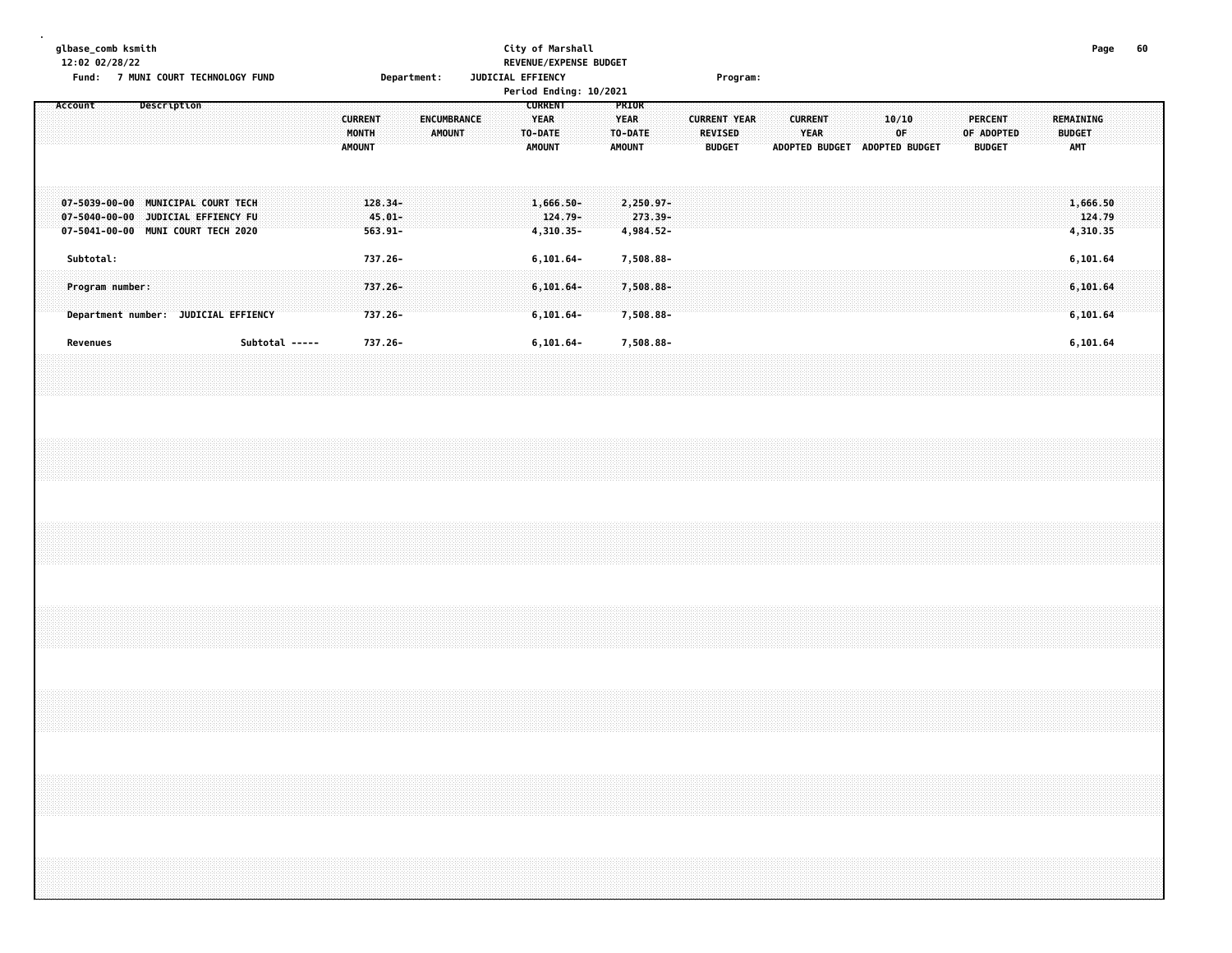| glbase_comb ksmith<br>12:02 02/28/22<br>Fund: 7 MUNI COURT TECHNOLOGY FUND   | Department:                                                              | City of Marshall<br>REVENUE/EXPENSE BUDGET<br>JUDICIAL EFFIENCY<br>Period Ending: 10/2021                     | Program:                                                                                                                                | 61<br>Page                                                                                |
|------------------------------------------------------------------------------|--------------------------------------------------------------------------|---------------------------------------------------------------------------------------------------------------|-----------------------------------------------------------------------------------------------------------------------------------------|-------------------------------------------------------------------------------------------|
| Account<br>Description                                                       | <b>CURRENT</b><br><b>ENCUMBRANCE</b><br>MONTH<br>AMOUNT<br><b>AMOUNT</b> | <b>CURRENT</b><br>PRIOR<br><b>YEAR</b><br><b>YEAR</b><br>TO-DATE<br>TO-DATE<br><b>AMOUNT</b><br><b>AMOUNT</b> | <b>CURRENT YEAR</b><br><b>CURRENT</b><br>10/10<br><b>YEAR</b><br><b>REVISED</b><br>OF<br><b>BUDGET</b><br>ADOPTED BUDGET ADOPTED BUDGET | <b>PERCENT</b><br>REMAINING<br>OF ADOPTED<br><b>BUDGET</b><br><b>BUDGET</b><br><b>AMT</b> |
| 07-0201-00-00 OFFICE SUPPLIES<br>Subtotal:                                   |                                                                          | 123.50<br>880.93<br>123.50<br>880.93                                                                          |                                                                                                                                         | $123.50 -$<br>$123.50 -$                                                                  |
| 07-0323-00-00 SERVICE AGREEMENTS-T<br>07-0344-00-00 RENTALS<br>Subtotal:     |                                                                          | 8,153.50<br>6,118.47<br>393.91<br>565.43<br>6,683.90<br>8,547.41                                              |                                                                                                                                         | 8,153.50-<br>393.91-<br>$8,547.41-$                                                       |
| Program number:                                                              |                                                                          | 8,670.91<br>7,564.83                                                                                          |                                                                                                                                         | 8,670.91-                                                                                 |
| Department number: JUDICIAL EFFIENCY<br>Expenditures<br>Subtotal ----------- |                                                                          | 8,670.91<br>7,564.83<br>7,564.83<br>8,670.91                                                                  |                                                                                                                                         | $8,670.91 -$<br>$8,670.91 -$                                                              |
| 7 MUNI COURT TECHNOLOGY FUND<br>Fund number:                                 | 737.26-                                                                  | 2,569.27<br>55.95                                                                                             |                                                                                                                                         | 2,569.27-                                                                                 |
|                                                                              |                                                                          |                                                                                                               |                                                                                                                                         |                                                                                           |
|                                                                              |                                                                          |                                                                                                               |                                                                                                                                         |                                                                                           |
|                                                                              |                                                                          |                                                                                                               |                                                                                                                                         |                                                                                           |
|                                                                              |                                                                          |                                                                                                               |                                                                                                                                         |                                                                                           |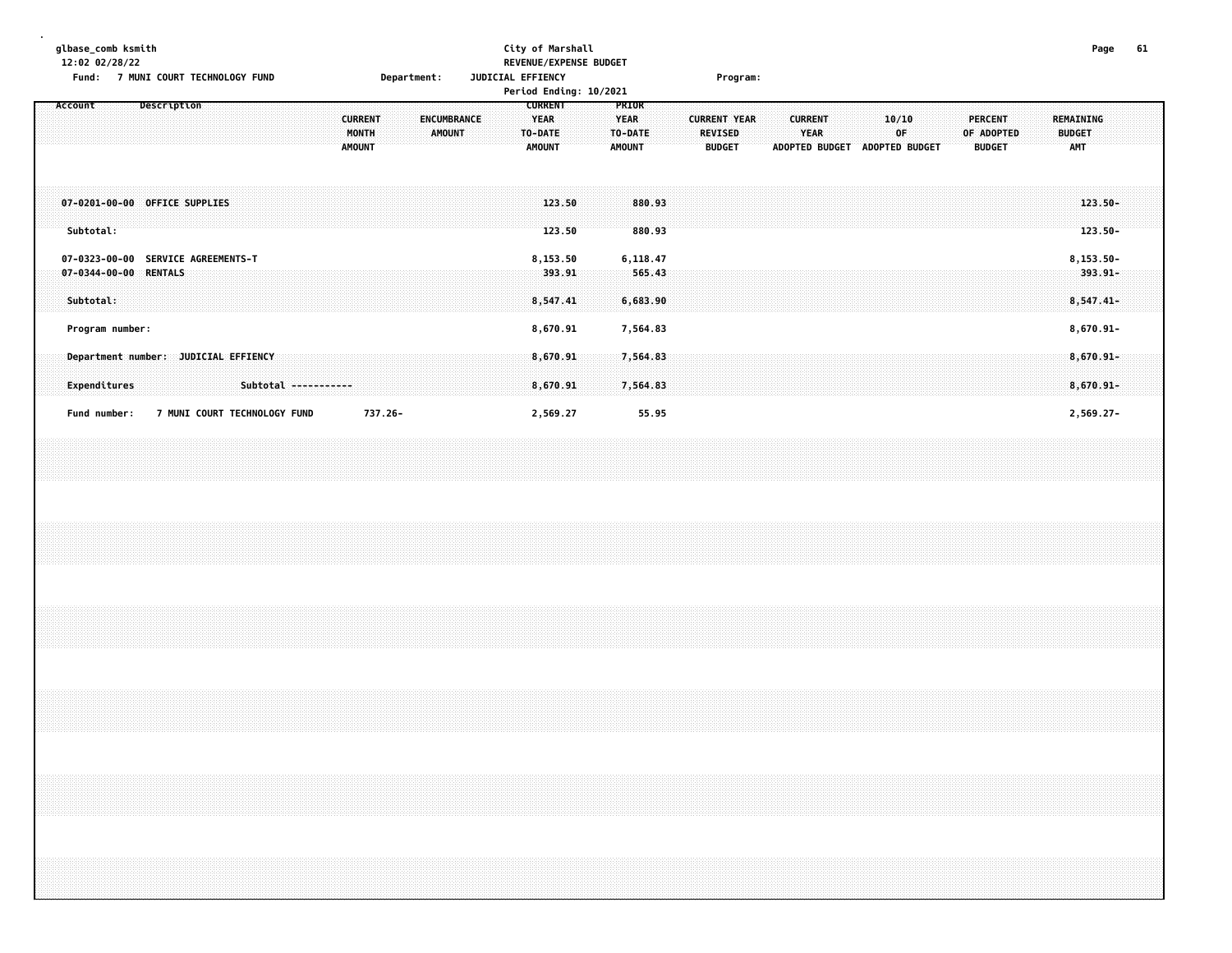| glbase_comb ksmith                           |             | City of Marshall       |          | Page | 62 |
|----------------------------------------------|-------------|------------------------|----------|------|----|
| 12:02 02/28/22                               |             | REVENUE/EXPENSE BUDGET |          |      |    |
| Fund:<br><b>9 COMMUNITY DEVELOPMENT FUND</b> | Department: |                        | Program: |      |    |
|                                              |             | Period Ending: 10/2021 |          |      |    |

|         |           |                                   |             |  |                |  |  |                                          |  |  |                              |  | $1.31$ code Enderly: 20, 2022 |                                         |  |                                              |         |                            |  |                                 |                     |  |                               |                       |  |             |                |  |            |                          |  |                                          |  |  |
|---------|-----------|-----------------------------------|-------------|--|----------------|--|--|------------------------------------------|--|--|------------------------------|--|-------------------------------|-----------------------------------------|--|----------------------------------------------|---------|----------------------------|--|---------------------------------|---------------------|--|-------------------------------|-----------------------|--|-------------|----------------|--|------------|--------------------------|--|------------------------------------------|--|--|
| Account |           |                                   | Description |  |                |  |  | <b>CURRENT</b><br>MONTH<br><b>AMOUNT</b> |  |  | ENCUMBRANCE<br><b>AMOUNT</b> |  | TO-DATE                       | <b>CURRENT</b><br>YEAR<br><b>AMOUNT</b> |  | <b>PRIOR</b><br><b>YEAR</b><br><b>AMOUNT</b> | TO-DATE |                            |  | <b>REVISED</b><br><b>BUDGET</b> | <b>CURRENT YEAR</b> |  | <b>CURRENT</b><br><b>YEAR</b> | <b>ADOPTED BUDGET</b> |  | 10/10<br>0F | ADOPTED BUDGET |  | OF ADOPTED | PERCENT<br><b>BUDGET</b> |  | REMAINING<br><b>BUDGET</b><br><b>AMT</b> |  |  |
|         | Subtotal: | 09-4200-00-00 FEDERAL GRANTS      |             |  |                |  |  | $65,095.89 -$<br>$65,095.89 -$           |  |  |                              |  | 300,822,32-<br>300,822.32-    |                                         |  |                                              |         | 641,176.08-<br>641,176.08- |  |                                 |                     |  |                               |                       |  |             |                |  |            |                          |  | 300,822.32<br>300,822.32                 |  |  |
|         |           | 09-5112-00-00 TRANSFER FROM FD 01 |             |  |                |  |  |                                          |  |  |                              |  | 102,994.00-                   |                                         |  |                                              |         |                            |  |                                 |                     |  |                               |                       |  |             |                |  |            |                          |  | 102,994.00                               |  |  |
|         | Subtotal: | Program number:                   |             |  |                |  |  | 65,095.89-                               |  |  |                              |  | $102,994.00 -$<br>403,816.32- |                                         |  |                                              |         | 641,176.08-                |  |                                 |                     |  |                               |                       |  |             |                |  |            |                          |  | 102,994.00<br>403,816.32                 |  |  |
|         |           | Department number:                |             |  |                |  |  | 65,095.89-                               |  |  |                              |  | 403,816.32-                   |                                         |  |                                              |         | 641,176.08-                |  |                                 |                     |  |                               |                       |  |             |                |  |            |                          |  | 403,816.32                               |  |  |
|         | Revenues  |                                   |             |  | Subtotal ----- |  |  | $65,095.89 -$                            |  |  |                              |  | 403,816.32-                   |                                         |  |                                              |         | $641, 176.08 -$            |  |                                 |                     |  |                               |                       |  |             |                |  |            |                          |  | 403,816.32                               |  |  |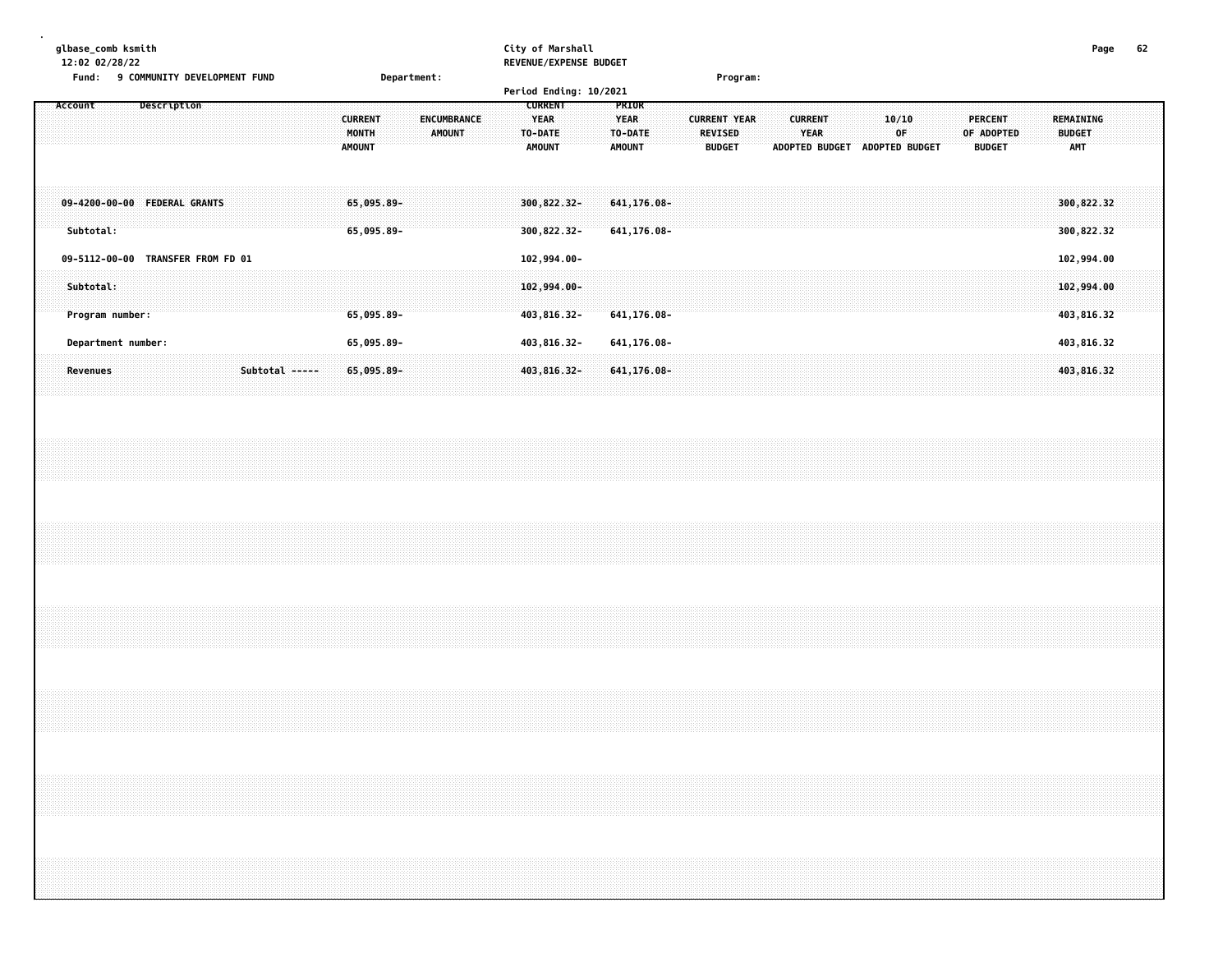| glbase_comb ksmith<br>12:02 02/28/22<br>9 COMMUNITY DEVELOPMENT FUND<br>Fund:                                                                                                                                                                              | Department:                              |                                     | City of Marshall<br>REVENUE/EXPENSE BUDGET<br>Period Ending: 10/2021 |                                                  | Program:                                               |                                                        |                                      |                                               | 63<br>Page                                      |  |
|------------------------------------------------------------------------------------------------------------------------------------------------------------------------------------------------------------------------------------------------------------|------------------------------------------|-------------------------------------|----------------------------------------------------------------------|--------------------------------------------------|--------------------------------------------------------|--------------------------------------------------------|--------------------------------------|-----------------------------------------------|-------------------------------------------------|--|
| Description<br>Account                                                                                                                                                                                                                                     | <b>CURRENT</b><br>MONTH<br><b>AMOUNT</b> | <b>ENCUMBRANCE</b><br><b>AMOUNT</b> | <b>CURRENT</b><br><b>YEAR</b><br>TO-DATE<br><b>AMOUNT</b>            | PRIOR<br><b>YEAR</b><br>TO-DATE<br>AMOUNT        | <b>CURRENT YEAR</b><br><b>REVISED</b><br><b>BUDGET</b> | <b>CURRENT</b><br><b>YEAR</b><br><b>ADOPTED BUDGET</b> | 10/10<br>OF<br><b>ADOPTED BUDGET</b> | <b>PERCENT</b><br>OF ADOPTED<br><b>BUDGET</b> | <b>REMAINING</b><br><b>BUDGET</b><br><b>AMT</b> |  |
| 09-0106-00-00 SALARIES CLERICAL<br>09-0106-00-00 SALARIES CLERICAL                                                                                                                                                                                         |                                          |                                     | 31,826.55                                                            | 23,265.68<br>34,593.68                           |                                                        |                                                        |                                      |                                               | 31,826.55-                                      |  |
| Subtotal:                                                                                                                                                                                                                                                  |                                          |                                     | 31,826.55                                                            | 57,859.36                                        |                                                        |                                                        |                                      |                                               | 31,826.55-                                      |  |
| $09 - 0302 - 00 - 00$<br><b>ADMINISTRATION</b><br>$09 - 0302 - 00 - 00$<br><b>ADMINISTRATION</b><br>09-0302-00-00 ADMINISTRATION                                                                                                                           | 185.00<br>264.33                         | 124.30                              | 15, 181.31<br>6,843.20                                               | 3,611.18<br>6,289.54                             |                                                        |                                                        |                                      |                                               | 15, 181. 31-<br>$6,967,50-$                     |  |
| Subtotal:                                                                                                                                                                                                                                                  | 449.33                                   | 124.30                              | 22,024.51                                                            | 9,900.72                                         |                                                        |                                                        |                                      |                                               | 22,148.81-                                      |  |
| <b>HOUSING REHAB</b><br>$09 - 0469 - 00 - 00$<br><b>HOUSING REHAB</b><br>$09 - 0469 - 00 - 00$<br>$09 - 0475 - 00 - 00$<br><b>LITERACY COUNCIL</b><br>$09 - 0475 - 00 - 00$<br><b>LITERACY COUNCIL</b><br>$09 - 0475 - 00 - 00$<br><b>LITERACY COUNCIL</b> | 1,147.09                                 |                                     | 84,308.14<br>5,373.17<br>1,147.09                                    | 38,896.36<br>55,250.73<br>6,335.26<br>9,626.83   |                                                        |                                                        |                                      |                                               | 84,308.14-<br>$5,373.17-$<br>1,147.09-          |  |
| $09 - 0477 - 00 - 00$<br><b>HARRISON COUNTY FOOD</b><br>$09 - 0477 - 00 - 00$<br>HARRISON COUNTY FOOD<br>$09 - 0477 - 00 - 00$<br><b>HARRISON COUNTY FOOD</b><br>$09 - 0481 - 00 - 00$<br>DEMOLITION<br>$09 - 0481 - 00 - 00$<br>DEMOLITION                | 2,662.13                                 |                                     | 3,667.95<br>4,219.88<br>3,800.00                                     | 13,331.41<br>8,332.05<br>222,262.65<br>76,702.17 |                                                        |                                                        |                                      |                                               | $3,667.95 -$<br>4,219.88-<br>$3,800.00 -$       |  |
| $09 - 0489 - 00 - 00$<br><b>BOYS AND GIRLS CLUB</b><br>09-0489-00-00<br><b>BOYS AND GIRLS CLUB</b>                                                                                                                                                         |                                          |                                     |                                                                      | 2,250.00<br>11,531.07                            |                                                        |                                                        |                                      |                                               |                                                 |  |
| Subtotal:                                                                                                                                                                                                                                                  | 3,809.22                                 |                                     | 102,516.23                                                           | 444,518.53                                       |                                                        |                                                        |                                      |                                               | 102,516.23-                                     |  |
| Program number:                                                                                                                                                                                                                                            | 4,258.55                                 | 124.30                              | 156,367.29                                                           | 512,278.61                                       |                                                        |                                                        |                                      |                                               | 156,491.59-                                     |  |

 **Department number: 4,258.55 124.30 156,367.29 512,278.61 156,491.59-**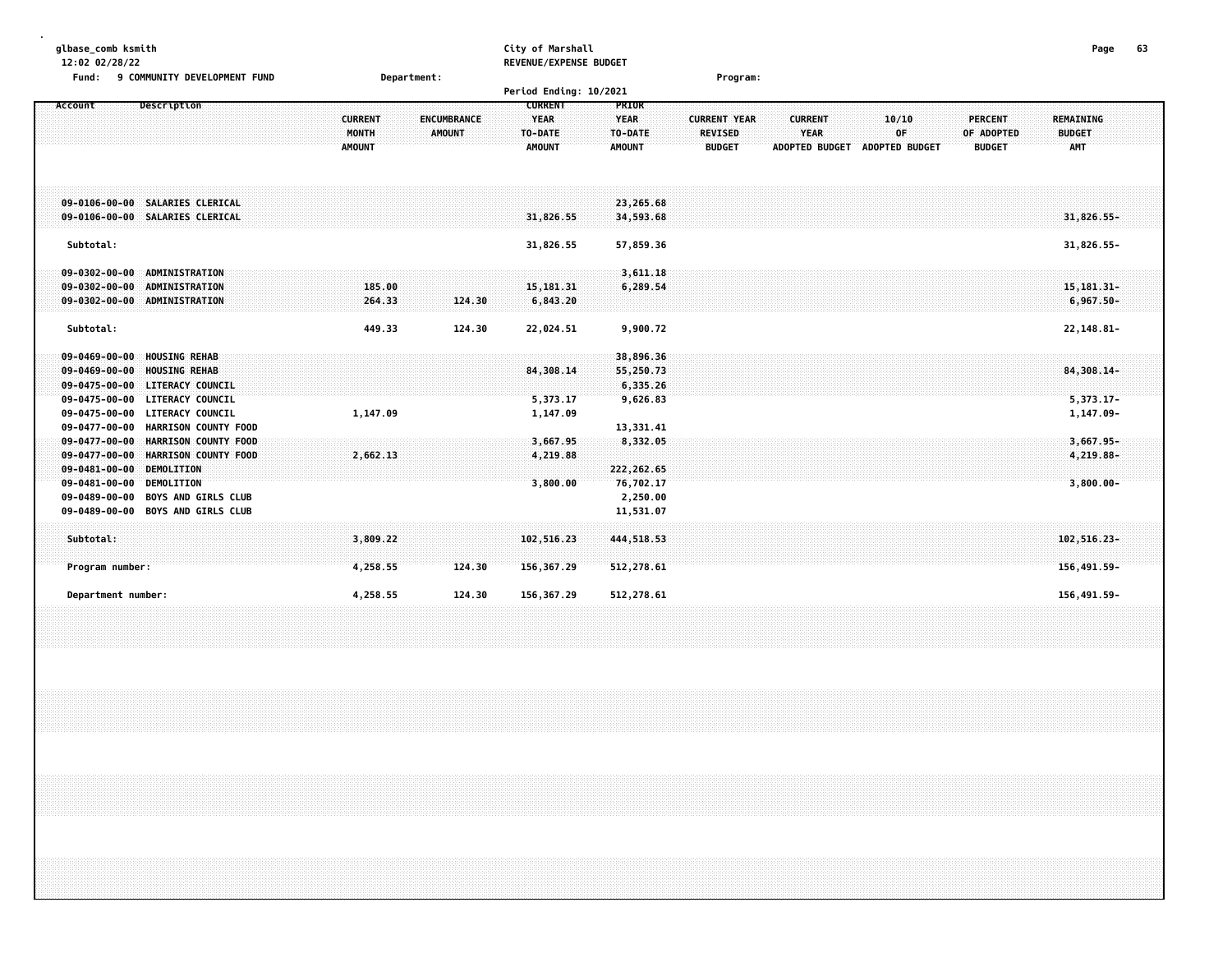#### **glbase\_comb ksmith City of Marshall Page 64 12:02 02/28/22 REVENUE/EXPENSE BUDGET**

Fund: 9 COMMUNITY DEVELOPMENT FUND **Department: 10 CODE ENFORCEMENT** Frogram: CODE ENFORCEMENT

|                                                                                                                  | Period Ending: 10/2021                                                                                                                        |                                                                                                                                                                                                    |                                          |
|------------------------------------------------------------------------------------------------------------------|-----------------------------------------------------------------------------------------------------------------------------------------------|----------------------------------------------------------------------------------------------------------------------------------------------------------------------------------------------------|------------------------------------------|
| Description<br>Account<br><b>CURRENT</b><br><b>MONTH</b><br><b>AMOUNT</b>                                        | PRIOR<br><b>CURRENT</b><br><b>YEAR</b><br><b>YEAR</b><br>ENCUMBRANCE<br><b>AMOUNT</b><br>TO-DATE<br>TO-DATE<br><b>AMOUNT</b><br><b>AMOUNT</b> | <b>CURRENT YEAR</b><br><b>CURRENT</b><br>10/10<br><b>PERCENT</b><br>0F<br>OF ADOPTED<br><b>REVISED</b><br><b>YEAR</b><br><b>ADOPTED BUDGET</b><br>ADOPTED BUDGET<br><b>BUDGET</b><br><b>BUDGET</b> | REMAINING<br><b>BUDGET</b><br><b>AMT</b> |
| 09-0103-10-00 SALARIES TECHICIAN<br>09-0103-10-00 SALARIES TECHICIAN                                             | 32,914.68<br>38,769.01<br>27,692.15                                                                                                           |                                                                                                                                                                                                    | $27,692.15-$                             |
| Subtotal:                                                                                                        | 27,692.15<br>71,683.69                                                                                                                        |                                                                                                                                                                                                    | 27,692.15-                               |
| 09-0302-10-00 CODE ENFORCEMENT<br>$09 - 0302 - 10 - 00$<br><b>ADMINISTRATION</b><br>09-0302-10-00 ADMINISTRATION | 1,910.66<br>203.15<br>724.00                                                                                                                  |                                                                                                                                                                                                    | $203.15 -$<br>724.00-                    |
| Subtotal:                                                                                                        | 927.15<br>1,910.66                                                                                                                            |                                                                                                                                                                                                    | $927.15 -$                               |
| <b>CODE ENFORCEMENT</b><br>Program number:<br>Department number: CODE ENFORCEMENT                                | 73,594.35<br>28,619.30<br>73,594.35<br>28,619.30                                                                                              |                                                                                                                                                                                                    | 28,619.30-<br>$28,619.30 -$              |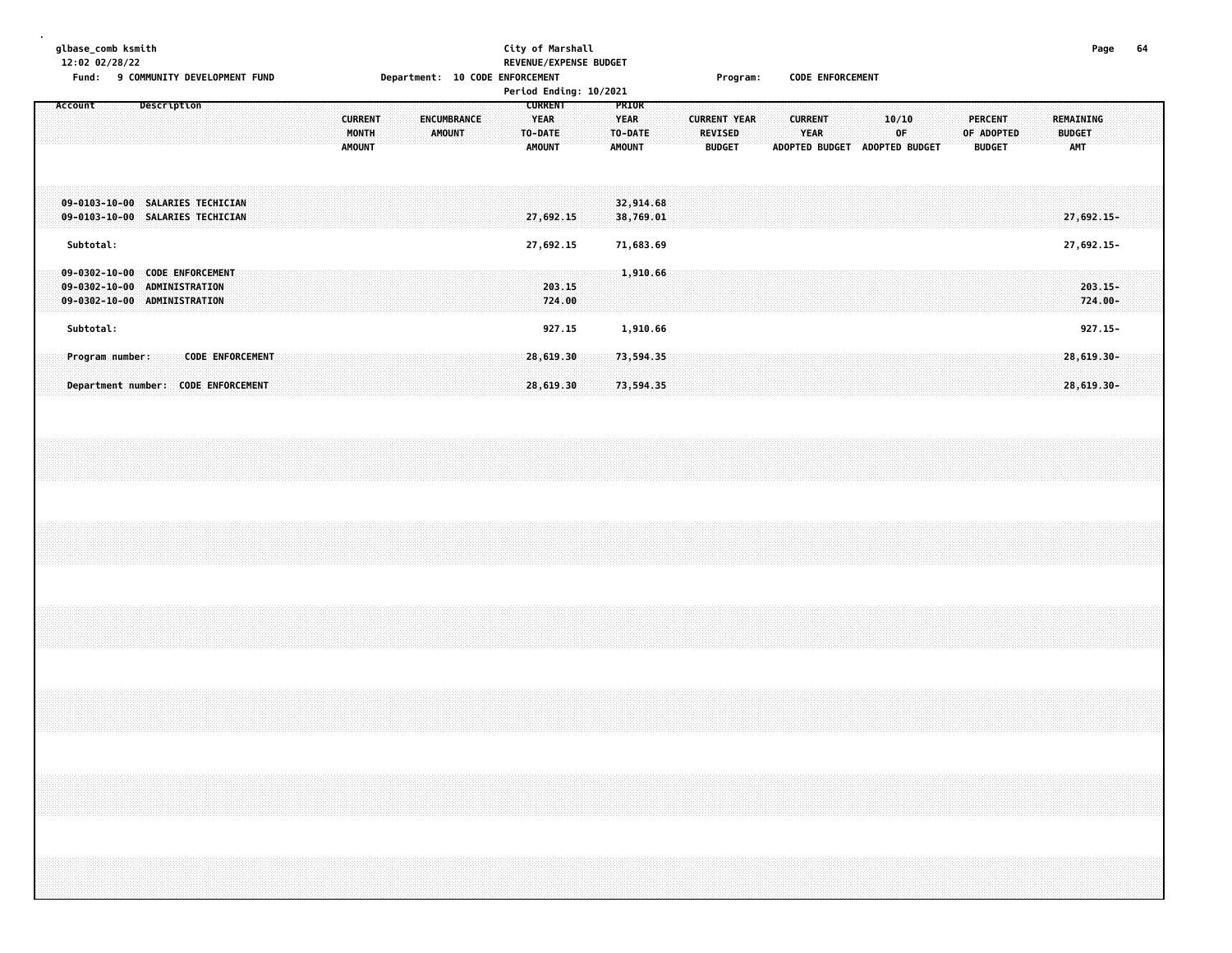#### **glbase\_comb ksmith City of Marshall Page 65 12:02 02/28/22 REVENUE/EXPENSE BUDGET**

| Page | п. |
|------|----|
|      |    |

| <b>Fund:</b><br><b>9 COMMUNITY DEVELOPMENT FUND</b>                     |                             | Department: 20 COVID 20-21 |                        |               | Program:            |                       |                |                |                  |
|-------------------------------------------------------------------------|-----------------------------|----------------------------|------------------------|---------------|---------------------|-----------------------|----------------|----------------|------------------|
|                                                                         |                             |                            | Period Ending: 10/2021 |               |                     |                       |                |                |                  |
| Description<br>Account                                                  |                             |                            | <b>CURRENT</b>         | PRIOR         |                     |                       |                |                |                  |
|                                                                         | <b>CURRENT</b>              | ENCUMBRANCE                | <b>YEAR</b>            | <b>YEAR</b>   | <b>CURRENT YEAR</b> | <b>CURRENT</b>        | 10/10          | <b>PERCENT</b> | <b>REMAINING</b> |
|                                                                         | MONTH                       | <b>AMOUNT</b>              | TO-DATE                | TO-DATE       | <b>REVISED</b>      | <b>YEAR</b>           | 0F             | OF ADOPTED     | <b>BUDGET</b>    |
|                                                                         | <b>AMOUNT</b>               |                            | <b>AMOUNT</b>          | <b>AMOUNT</b> | <b>BUDGET</b>       | <b>ADOPTED BUDGET</b> | ADOPTED BUDGET | <b>BUDGET</b>  | <b>AMT</b>       |
|                                                                         |                             |                            |                        |               |                     |                       |                |                |                  |
|                                                                         |                             |                            |                        |               |                     |                       |                |                |                  |
| $09 - 0100 - 20 - 00$<br>ADMINISTRATION<br>09-0100-20-00 ADMINISTRATION |                             |                            | 250.00                 | 2,551.11      |                     |                       |                |                | $250.00 -$       |
|                                                                         | 687.50                      |                            | 3,437.50               |               |                     |                       |                |                | $3,437.50 -$     |
| Subtotal:                                                               | 687.50                      |                            | 3,687.50               | 2,551.11      |                     |                       |                |                | $3,687.50 -$     |
|                                                                         |                             |                            |                        |               |                     |                       |                |                |                  |
| $09 - 0481 - 20 - 00$<br><b>HAZARD MITIGATION</b>                       |                             |                            |                        | 7,475.63      |                     |                       |                |                |                  |
| $09 - 0486 - 20 - 00$<br>ECONOMIC DEVELOPMENT                           |                             |                            | 65,000.00              | 44,948.40     |                     |                       |                |                | $65,000.00 -$    |
| $09 - 0486 - 20 - 00$<br><b>ECONOMIC DEVELOPMENT</b>                    | 7,500.00                    | 2,500.00                   | 17,500.00              |               |                     |                       |                |                | $20,000.00 -$    |
| Subtotal:                                                               | 7,500.00                    | 2,500.00                   | 82,500.00              | 52,424.03     |                     |                       |                |                | 85,000.00-       |
|                                                                         |                             |                            |                        |               |                     |                       |                |                |                  |
| Program number:                                                         | 8,187.50                    | 2,500.00                   | 86,187.50              | 54,975.14     |                     |                       |                |                | 88,687.50-       |
|                                                                         |                             |                            |                        |               |                     |                       |                |                |                  |
| Department number: COVID 20-21                                          | 8,187.50                    | 2,500.00                   | 86,187.50              | 54,975.14     |                     |                       |                |                | 88,687.50-       |
| Expenditures                                                            | Subtotal -----<br>12,446.05 | 2,624.30                   | 271,174.09             | 640,848.10    |                     |                       |                |                | 273,798.39-      |
|                                                                         |                             |                            |                        |               |                     |                       |                |                |                  |
| 9 COMMUNITY DEVELOPMENT FUND<br>Fund number:                            | $52,649.84-$                | 2,624.30                   | $132,642.23-$          | $327.98 -$    |                     |                       |                |                | 130,017.93       |
|                                                                         |                             |                            |                        |               |                     |                       |                |                |                  |
|                                                                         |                             |                            |                        |               |                     |                       |                |                |                  |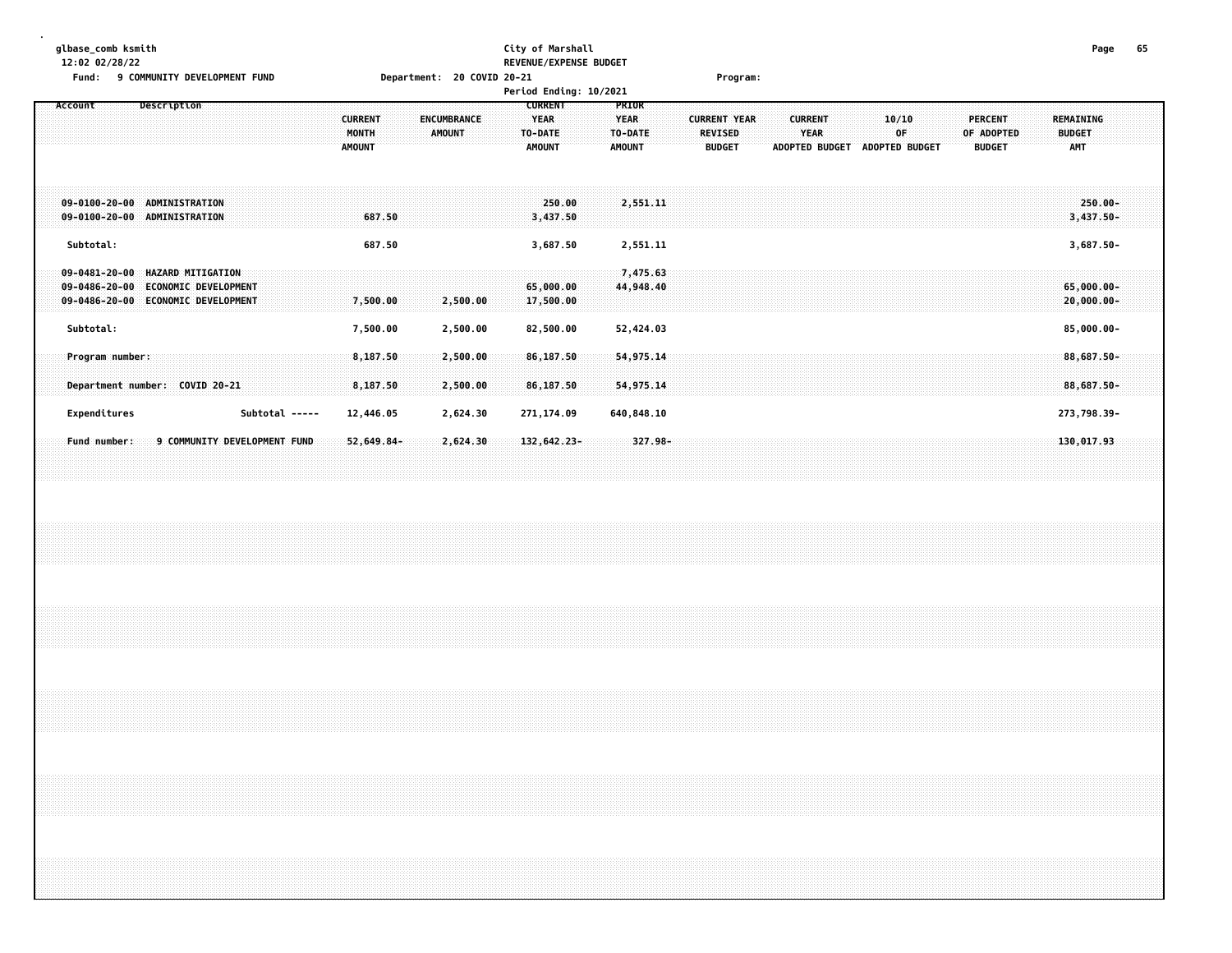| glbase_comb ksmith<br>12:02 02/28/22                                             | City of Marshall<br>REVENUE/EXPENSE BUDGET                                                                                                    |                                                                                                                                  | Page<br>66                                                                                |
|----------------------------------------------------------------------------------|-----------------------------------------------------------------------------------------------------------------------------------------------|----------------------------------------------------------------------------------------------------------------------------------|-------------------------------------------------------------------------------------------|
| Fund: 10 STATE GRANTS<br>Department:                                             | Period Ending: 10/2021                                                                                                                        | Program:                                                                                                                         |                                                                                           |
| <b>Description</b><br>Account<br><b>CURRENT</b><br>MONTH<br><b>AMOUNT</b>        | <b>CURRENT</b><br>PRIOR<br><b>YEAR</b><br>ENCUMBRANCE<br><b>YEAR</b><br><b>AMOUNT</b><br>TO-DATE<br>TO-DATE<br><b>AMOUNT</b><br><b>AMOUNT</b> | <b>CURRENT YEAR</b><br><b>CURRENT</b><br>10/10<br><b>REVISED</b><br>YEAR<br>0F<br><b>BUDGET</b><br>ADOPTED BUDGET ADOPTED BUDGET | <b>REMAINING</b><br><b>PERCENT</b><br><b>BUDGET</b><br>OF ADOPTED<br>AMT<br><b>BUDGET</b> |
| 10-5110-00-00 INTERFUND TRANSFER<br>Subtotal:                                    | 145.13<br>145.13                                                                                                                              |                                                                                                                                  |                                                                                           |
| Program number:<br>Department number:<br><b>Revenues</b><br>Subtotal ----------- | 145.13<br>145.13<br>145.13                                                                                                                    |                                                                                                                                  |                                                                                           |
| <b>10 STATE GRANTS</b><br>Fund number:                                           | 145.13                                                                                                                                        |                                                                                                                                  |                                                                                           |
|                                                                                  |                                                                                                                                               |                                                                                                                                  |                                                                                           |
|                                                                                  |                                                                                                                                               |                                                                                                                                  |                                                                                           |
|                                                                                  |                                                                                                                                               |                                                                                                                                  |                                                                                           |
|                                                                                  |                                                                                                                                               |                                                                                                                                  |                                                                                           |
|                                                                                  |                                                                                                                                               |                                                                                                                                  |                                                                                           |
|                                                                                  |                                                                                                                                               |                                                                                                                                  |                                                                                           |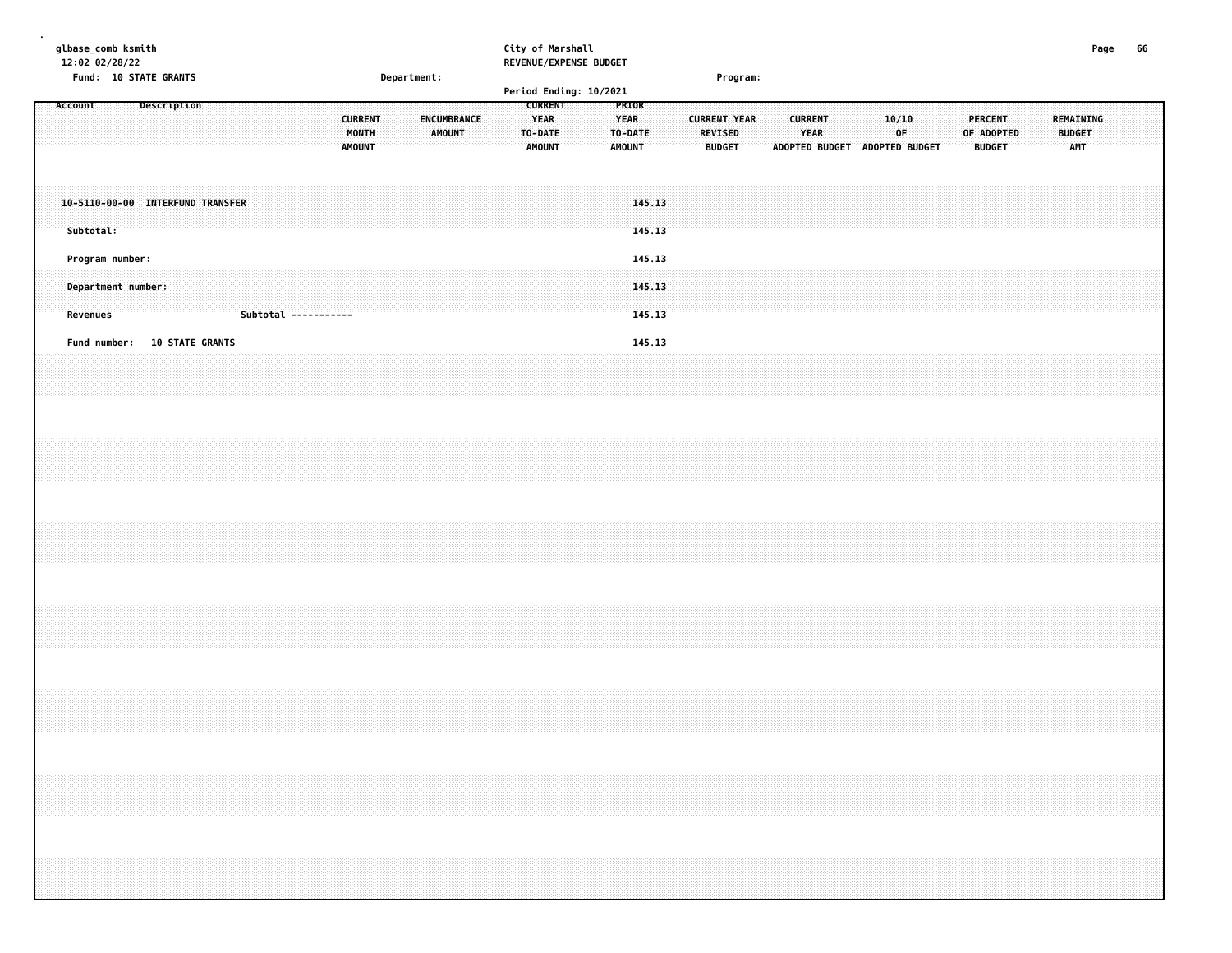| glbase_comb ksmith |           | 12:02 02/28/22<br>Fund: 12 LIBRARY STATE GRANT |  |             |  |                                     |  |  |                                          | Department: |               |                    | City of Marshall |                                         |                | REVENUE/EXPENSE BUDGET |                                         |                                  |  |                                 | Program:            |                               |                               |  |             |  |  |                                                                                                                                                                                                                                                                                                                                                                                                                                                             |  |                                   | Page | 67 |
|--------------------|-----------|------------------------------------------------|--|-------------|--|-------------------------------------|--|--|------------------------------------------|-------------|---------------|--------------------|------------------|-----------------------------------------|----------------|------------------------|-----------------------------------------|----------------------------------|--|---------------------------------|---------------------|-------------------------------|-------------------------------|--|-------------|--|--|-------------------------------------------------------------------------------------------------------------------------------------------------------------------------------------------------------------------------------------------------------------------------------------------------------------------------------------------------------------------------------------------------------------------------------------------------------------|--|-----------------------------------|------|----|
| Account            |           |                                                |  | Description |  |                                     |  |  |                                          |             |               |                    |                  |                                         | <b>CURRENT</b> | Period Ending: 10/2021 | PRIOR                                   |                                  |  |                                 |                     |                               |                               |  |             |  |  |                                                                                                                                                                                                                                                                                                                                                                                                                                                             |  |                                   |      |    |
|                    |           |                                                |  |             |  |                                     |  |  | <b>CURRENT</b><br>MONTH<br><b>AMOUNT</b> |             | <b>AMOUNT</b> | <b>ENCUMBRANCE</b> |                  | <b>YEAR</b><br>TO-DATE<br><b>AMOUNT</b> |                |                        | <b>YEAR</b><br>TO-DATE<br><b>AMOUNT</b> |                                  |  | <b>REVISED</b><br><b>BUDGET</b> | <b>CURRENT YEAR</b> | ADOPTED BUDGET ADOPTED BUDGET | <b>CURRENT</b><br><b>YEAR</b> |  | 10/10<br>0F |  |  | <b>PERCENT</b><br>OF ADOPTED<br><b>BUDGET</b>                                                                                                                                                                                                                                                                                                                                                                                                               |  | REMAINING<br><b>BUDGET</b><br>AMT |      |    |
|                    | Subtotal: | 12-5126-00-00 TRANSFERS FROM OTHER             |  |             |  |                                     |  |  |                                          |             |               |                    |                  |                                         |                |                        |                                         | $1.84 -$<br>$1.84 -$             |  |                                 |                     |                               |                               |  |             |  |  |                                                                                                                                                                                                                                                                                                                                                                                                                                                             |  |                                   |      |    |
|                    | Revenues  | Program number:<br>Department number:          |  |             |  | Subtotal -----------                |  |  |                                          |             |               |                    |                  |                                         |                |                        |                                         | $1.84 -$<br>$1.84 -$<br>$1.84 -$ |  |                                 |                     |                               |                               |  |             |  |  |                                                                                                                                                                                                                                                                                                                                                                                                                                                             |  |                                   |      |    |
|                    |           |                                                |  |             |  | Fund number: 12 LIBRARY STATE GRANT |  |  |                                          |             |               |                    |                  |                                         |                |                        |                                         | $1.84 -$                         |  |                                 |                     |                               |                               |  |             |  |  |                                                                                                                                                                                                                                                                                                                                                                                                                                                             |  |                                   |      |    |
|                    |           |                                                |  |             |  |                                     |  |  |                                          |             |               |                    |                  |                                         |                |                        |                                         |                                  |  |                                 |                     |                               |                               |  |             |  |  |                                                                                                                                                                                                                                                                                                                                                                                                                                                             |  |                                   |      |    |
|                    |           |                                                |  |             |  |                                     |  |  |                                          |             |               |                    |                  |                                         |                |                        |                                         |                                  |  |                                 |                     |                               |                               |  |             |  |  |                                                                                                                                                                                                                                                                                                                                                                                                                                                             |  |                                   |      |    |
|                    |           |                                                |  |             |  |                                     |  |  |                                          |             |               |                    |                  |                                         |                |                        |                                         |                                  |  |                                 |                     |                               |                               |  |             |  |  |                                                                                                                                                                                                                                                                                                                                                                                                                                                             |  |                                   |      |    |
|                    |           |                                                |  |             |  |                                     |  |  |                                          |             |               |                    |                  |                                         |                |                        |                                         |                                  |  |                                 |                     |                               |                               |  |             |  |  |                                                                                                                                                                                                                                                                                                                                                                                                                                                             |  |                                   |      |    |
|                    |           |                                                |  |             |  |                                     |  |  |                                          |             |               |                    |                  |                                         |                |                        |                                         |                                  |  |                                 |                     |                               |                               |  |             |  |  | $\mathcal{L}(\mathcal{L}(\mathcal{L}(\mathcal{L}(\mathcal{L}(\mathcal{L}(\mathcal{L}(\mathcal{L}(\mathcal{L}(\mathcal{L}(\mathcal{L}(\mathcal{L}(\mathcal{L}(\mathcal{L}(\mathcal{L}(\mathcal{L}(\mathcal{L}(\mathcal{L}(\mathcal{L}(\mathcal{L}(\mathcal{L}(\mathcal{L}(\mathcal{L}(\mathcal{L}(\mathcal{L}(\mathcal{L}(\mathcal{L}(\mathcal{L}(\mathcal{L}(\mathcal{L}(\mathcal{L}(\mathcal{L}(\mathcal{L}(\mathcal{L}(\mathcal{L}(\mathcal{L}(\mathcal{$ |  |                                   |      |    |
|                    |           |                                                |  |             |  |                                     |  |  |                                          |             |               |                    |                  |                                         |                |                        |                                         |                                  |  |                                 |                     |                               |                               |  |             |  |  |                                                                                                                                                                                                                                                                                                                                                                                                                                                             |  |                                   |      |    |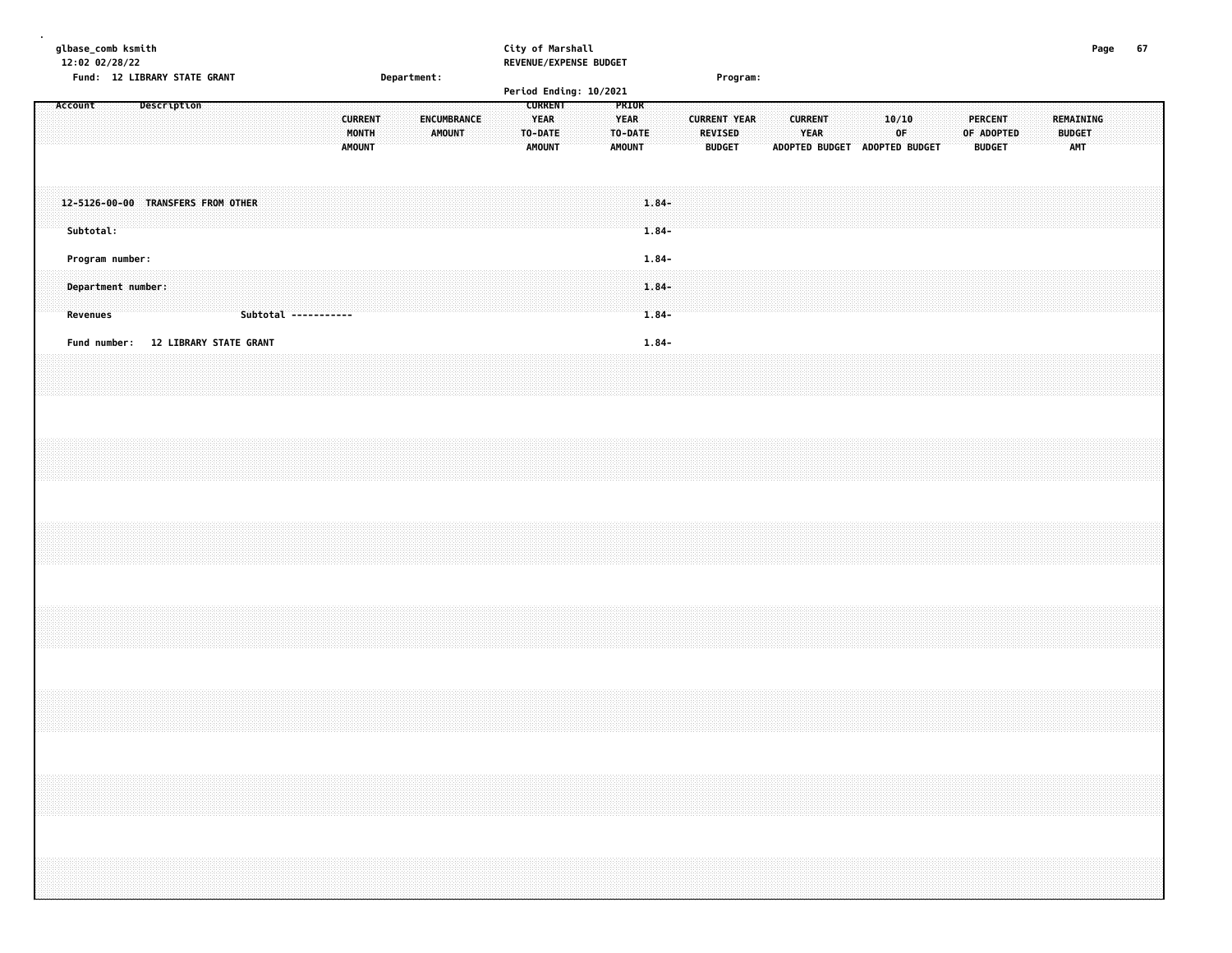| glbase_comb ksmith<br>12:02 02/28/22<br>Fund: 13 LITTER CONTROL FUND<br>Department: | City of Marshall<br>REVENUE/EXPENSE BUDGET<br>Period Ending: 10/2021                                                                   | Program:                                                                                                          |                                                              | Page<br>68                        |
|-------------------------------------------------------------------------------------|----------------------------------------------------------------------------------------------------------------------------------------|-------------------------------------------------------------------------------------------------------------------|--------------------------------------------------------------|-----------------------------------|
| Account<br><b>Description</b><br><b>CURRENT</b><br>MONTH<br><b>AMOUNT</b>           | <b>CURRENT</b><br>PRIOR<br>ENCUMBRANCE<br><b>YEAR</b><br><b>YEAR</b><br><b>AMOUNT</b><br>TO-DATE<br>TO-DATE<br>AMOUNT<br><b>AMOUNT</b> | <b>CURRENT</b><br><b>CURRENT YEAR</b><br><b>REVISED</b><br>YEAR<br><b>BUDGET</b><br>ADOPTED BUDGET ADOPTED BUDGET | 10/10<br><b>PERCENT</b><br>0F<br>OF ADOPTED<br><b>BUDGET</b> | REMAINING<br><b>BUDGET</b><br>AMT |
| 531.00-<br>13-4423-00-00 CONTRIBUTIONS LITTER<br>13-4429-00-00 LITTER CONTROL FEES  | 5,434.00-<br>$6,034.00 -$<br>$3,098.00 -$                                                                                              | $6,700.00 -$<br>6,700.00-                                                                                         | 5,583.33-<br>96.403                                          | $1,266.00 -$                      |
| Subtotal:<br>531.00-<br>Program number:<br>$531.00 -$                               | 5,434.00-<br>$9,132.00 -$<br>$5,434.00 -$<br>$9,132.00 -$                                                                              | $6,700.00 -$<br>6,700.00-<br>$6,700.00 -$<br>6,700.00-                                                            | 5,583.33-<br>96.403<br>5,583.33-<br>96.403                   | 1,266.00-<br>$1,266.00 -$         |
| Department number:<br>531.00-                                                       | $5,434.00 -$<br>$9,132.00 -$                                                                                                           | $6,700.00 -$<br>$6,700.00 -$                                                                                      | 5,583.33-<br>96.403                                          | $1,266.00 -$                      |
| Subtotal -----<br>531.00-<br>Revenues                                               | $5,434.00 -$<br>$9,132.00 -$                                                                                                           | $6,700.00 -$<br>$6,700.00 -$                                                                                      | 5,583.33-<br>96.403                                          | 1,266.00-                         |
|                                                                                     |                                                                                                                                        |                                                                                                                   |                                                              |                                   |
|                                                                                     |                                                                                                                                        |                                                                                                                   |                                                              |                                   |
|                                                                                     |                                                                                                                                        |                                                                                                                   |                                                              |                                   |
|                                                                                     |                                                                                                                                        |                                                                                                                   |                                                              |                                   |
|                                                                                     |                                                                                                                                        |                                                                                                                   |                                                              |                                   |
|                                                                                     |                                                                                                                                        |                                                                                                                   |                                                              |                                   |
|                                                                                     |                                                                                                                                        |                                                                                                                   |                                                              |                                   |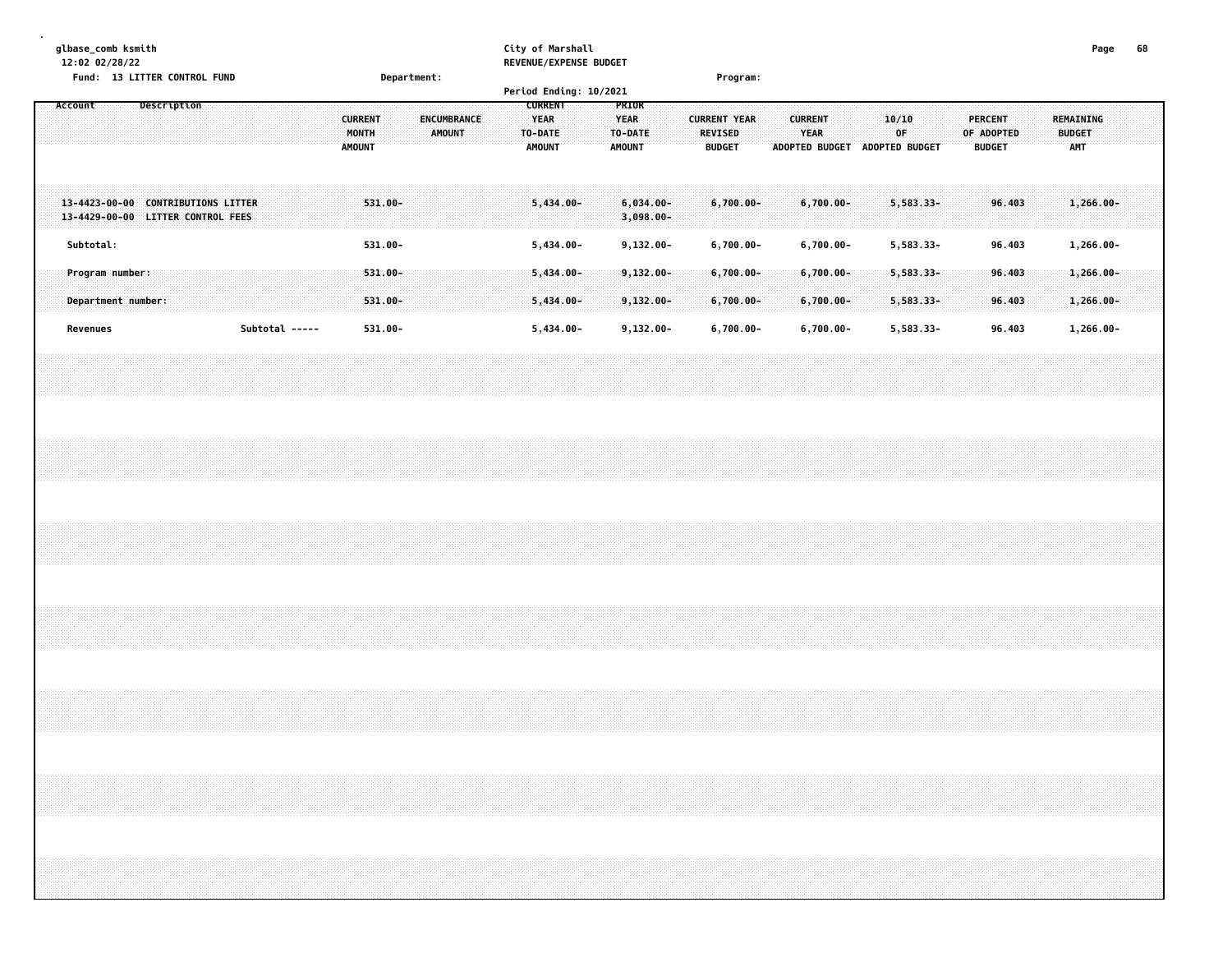| glbase_comb ksmith<br>12:02 02/28/22<br>Fund: 13 LITTER CONTROL FUND                  | Department:                                                                     | City of Marshall<br>REVENUE/EXPENSE BUDGET                                                                                              | Program:                                                                                                                  | Page<br>69                                                                                       |
|---------------------------------------------------------------------------------------|---------------------------------------------------------------------------------|-----------------------------------------------------------------------------------------------------------------------------------------|---------------------------------------------------------------------------------------------------------------------------|--------------------------------------------------------------------------------------------------|
| Description<br>Account                                                                | <b>CURRENT</b><br><b>ENCUMBRANCE</b><br>MONTH<br><b>AMOUNT</b><br><b>AMOUNT</b> | Period Ending: 10/2021<br><b>CURRENT</b><br>PRIOR<br><b>YEAR</b><br><b>YEAR</b><br>TO-DATE<br>TO-DATE<br><b>AMOUNT</b><br><b>AMOUNT</b> | <b>CURRENT YEAR</b><br><b>CURRENT</b><br>10/10<br>YEAR<br>OF<br>REVISED<br><b>BUDGET</b><br>ADOPTED BUDGET ADOPTED BUDGET | <b>PERCENT</b><br><b>REMAINING</b><br>OF ADOPTED<br><b>BUDGET</b><br><b>AMT</b><br><b>BUDGET</b> |
| 13-0357-00-00 LITTER CONTROL-SPECI<br>13-0358-00-00 LITTER CONTROL-STREE<br>Subtotal: |                                                                                 | 631.74<br>175.00<br>4,503.00<br>806.74                                                                                                  | 6,700.00<br>6,700.00<br>5,583.33                                                                                          | $631.74-$<br>6,525.00<br>2.612                                                                   |
| Program number:<br>Department number:                                                 |                                                                                 | 4,503.00<br>806.74<br>4,503.00<br>806.74<br>4,503.00                                                                                    | 5,583.33<br>6,700.00<br>6,700.00<br>6,700.00<br>6,700.00<br>5,583.33<br>6,700.00<br>6,700.00<br>5,583.33                  | 12.041<br>5,893.26<br>12.041<br>5,893.26<br>5,893.26<br>12.041                                   |
| Expenditures<br>Subtotal -----------<br>Fund number: 13 LITTER CONTROL FUND           | $531.00 -$                                                                      | 806.74<br>4,503.00<br>$4,627.26 -$<br>$4,629.00 -$                                                                                      | 6,700.00<br>6,700.00<br>5,583.33                                                                                          | 12.041<br>5,893.26<br>4,627.26                                                                   |
|                                                                                       |                                                                                 |                                                                                                                                         |                                                                                                                           |                                                                                                  |
|                                                                                       |                                                                                 |                                                                                                                                         |                                                                                                                           |                                                                                                  |
|                                                                                       |                                                                                 |                                                                                                                                         |                                                                                                                           |                                                                                                  |
|                                                                                       |                                                                                 |                                                                                                                                         |                                                                                                                           |                                                                                                  |
|                                                                                       |                                                                                 |                                                                                                                                         |                                                                                                                           |                                                                                                  |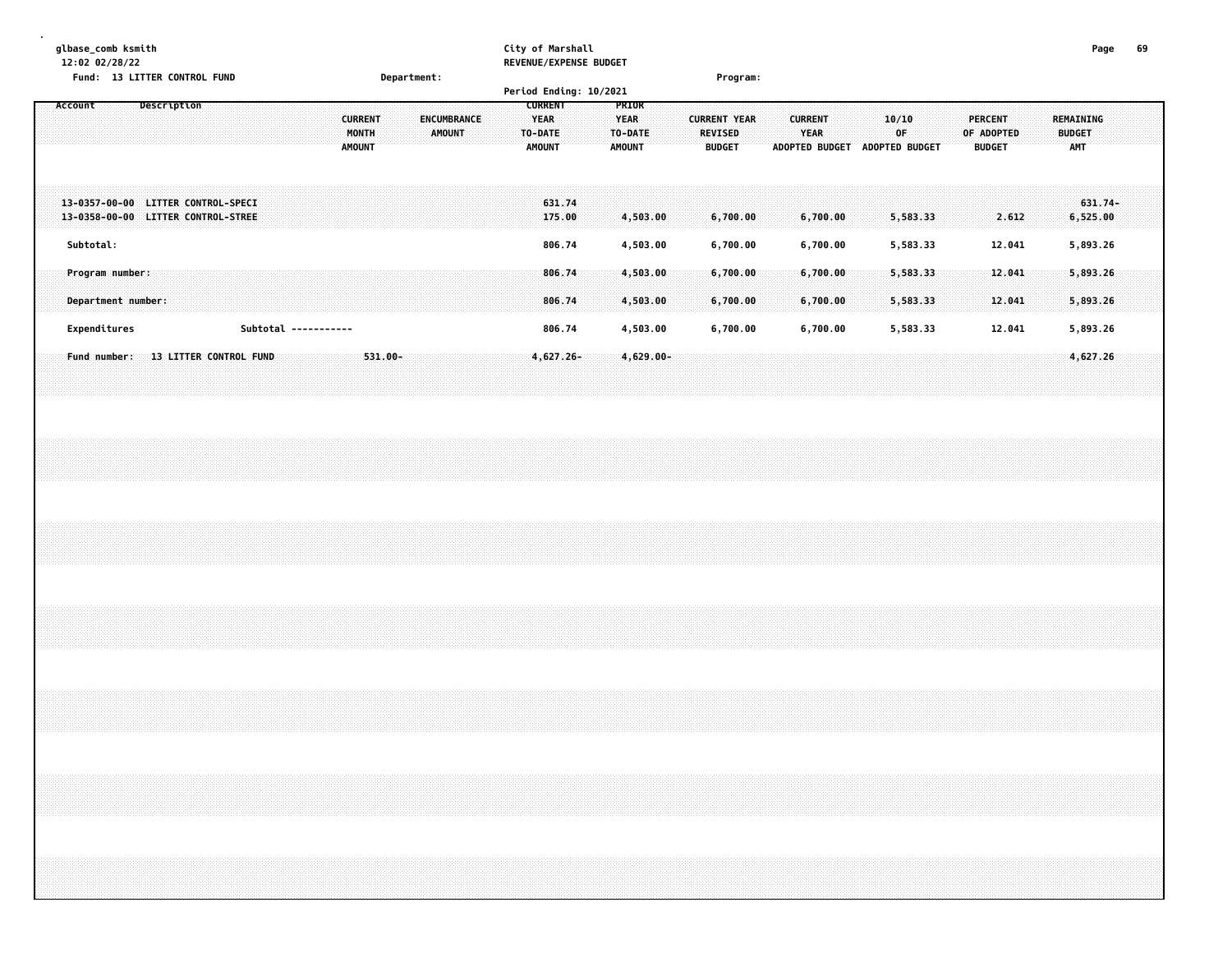| glbase_comb ksmith<br>12:02 02/28/22 |           | Fund: 18 EQUIP REPLACEMENT FUND-W&S                                 |             |  |                      |  |                                          | Department: |               |             |  |                                                           | City of Marshall        | REVENUE/EXPENSE BUDGET |                                                  |           |  |                                 | Program:            |  |                        |            |                               |             |              |  |                                               |         |                  |                             | Page              | 70 |  |
|--------------------------------------|-----------|---------------------------------------------------------------------|-------------|--|----------------------|--|------------------------------------------|-------------|---------------|-------------|--|-----------------------------------------------------------|-------------------------|------------------------|--------------------------------------------------|-----------|--|---------------------------------|---------------------|--|------------------------|------------|-------------------------------|-------------|--------------|--|-----------------------------------------------|---------|------------------|-----------------------------|-------------------|----|--|
|                                      |           |                                                                     |             |  |                      |  |                                          |             |               |             |  |                                                           |                         | Period Ending: 10/2021 |                                                  |           |  |                                 |                     |  |                        |            |                               |             |              |  |                                               |         |                  |                             |                   |    |  |
| Account                              |           |                                                                     | Description |  |                      |  | <b>CURRENT</b><br>MONTH<br><b>AMOUNT</b> |             | <b>AMOUNT</b> | ENCUMBRANCE |  | <b>CURRENT</b><br><b>YEAR</b><br>TO-DATE<br><b>AMOUNT</b> |                         |                        | PRIOR<br><b>YEAR</b><br>TO-DATE<br><b>AMOUNT</b> |           |  | <b>REVISED</b><br><b>BUDGET</b> | <b>CURRENT YEAR</b> |  | <b>CURRENT</b><br>YEAR |            | ADOPTED BUDGET ADOPTED BUDGET | 10/10<br>OF |              |  | <b>PERCENT</b><br>OF ADOPTED<br><b>BUDGET</b> |         | <b>REMAINING</b> | <b>BUDGET</b><br><b>AMT</b> |                   |    |  |
|                                      |           | 18-5100-00-00 INTEREST EARNED<br>18-5112-00-00 PAYMENT OF VEHIC & E |             |  |                      |  |                                          |             |               |             |  |                                                           | $48.67 -$<br>78,869.00- |                        |                                                  | 2,136.67- |  |                                 | 73,961.00-          |  |                        | 73,961.00- |                               |             | $61,634.17-$ |  |                                               | 106.636 |                  |                             | 48.67<br>4,908.00 |    |  |
|                                      | Subtotal: |                                                                     |             |  |                      |  |                                          |             |               |             |  |                                                           | 78,917.67-              |                        |                                                  | 2,136.67- |  |                                 | 73,961.00-          |  |                        | 73,961.00- |                               |             | 61, 634.17-  |  |                                               | 106.711 |                  |                             | 4,956.67          |    |  |
|                                      |           | Program number:                                                     |             |  |                      |  |                                          |             |               |             |  |                                                           | 78,917.67-              |                        |                                                  | 2,136.67- |  |                                 | 73,961.00-          |  |                        | 73,961.00- |                               |             | $61,634.17-$ |  | 106.711                                       |         |                  |                             | 4,956.67          |    |  |
|                                      |           | Department number:                                                  |             |  |                      |  |                                          |             |               |             |  |                                                           | 78,917.67-              |                        |                                                  | 2,136.67- |  |                                 | 73,961.00-          |  |                        | 73,961.00- |                               |             | 61, 634.17-  |  |                                               | 106.711 |                  |                             | 4,956.67          |    |  |
|                                      | Revenues  |                                                                     |             |  | Subtotal ----------- |  |                                          |             |               |             |  |                                                           | 78,917.67-              |                        |                                                  | 2,136.67- |  |                                 | 73,961.00-          |  |                        | 73,961.00- |                               |             | 61, 634.17-  |  |                                               | 106.711 |                  |                             | 4,956.67          |    |  |
|                                      |           |                                                                     |             |  |                      |  |                                          |             |               |             |  |                                                           |                         |                        |                                                  |           |  |                                 |                     |  |                        |            |                               |             |              |  |                                               |         |                  |                             |                   |    |  |
|                                      |           |                                                                     |             |  |                      |  |                                          |             |               |             |  |                                                           |                         |                        |                                                  |           |  |                                 |                     |  |                        |            |                               |             |              |  |                                               |         |                  |                             |                   |    |  |
|                                      |           |                                                                     |             |  |                      |  |                                          |             |               |             |  |                                                           |                         |                        |                                                  |           |  |                                 |                     |  |                        |            |                               |             |              |  |                                               |         |                  |                             |                   |    |  |
|                                      |           |                                                                     |             |  |                      |  |                                          |             |               |             |  |                                                           |                         |                        |                                                  |           |  |                                 |                     |  |                        |            |                               |             |              |  |                                               |         |                  |                             |                   |    |  |
|                                      |           |                                                                     |             |  |                      |  |                                          |             |               |             |  |                                                           |                         |                        |                                                  |           |  |                                 |                     |  |                        |            |                               |             |              |  |                                               |         |                  |                             |                   |    |  |
|                                      |           |                                                                     |             |  |                      |  |                                          |             |               |             |  |                                                           |                         |                        |                                                  |           |  |                                 |                     |  |                        |            |                               |             |              |  |                                               |         |                  |                             |                   |    |  |
|                                      |           |                                                                     |             |  |                      |  |                                          |             |               |             |  |                                                           |                         |                        |                                                  |           |  |                                 |                     |  |                        |            |                               |             |              |  |                                               |         |                  |                             |                   |    |  |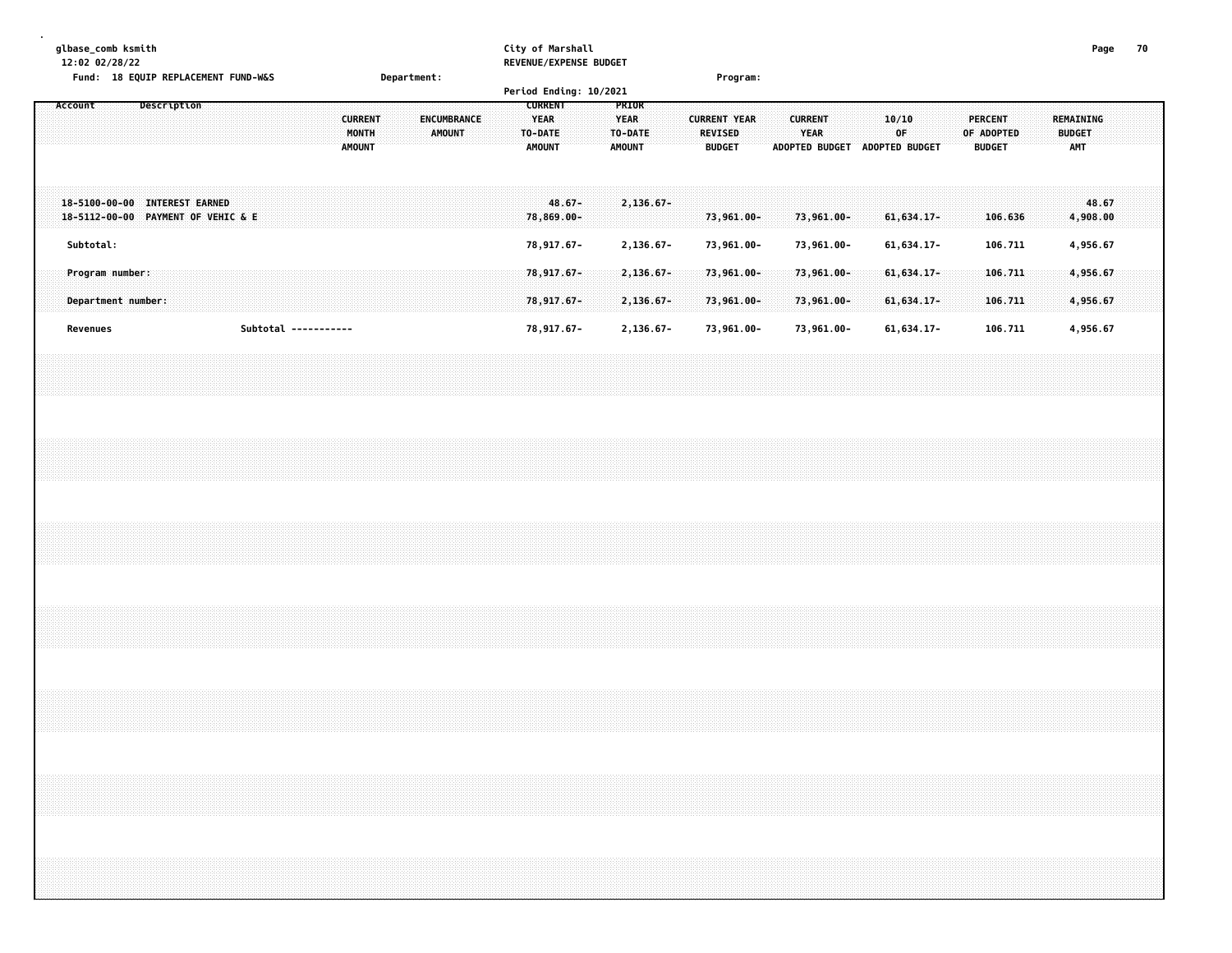| glbase_comb ksmith<br>12:02 02/28/22<br>Fund: 18 EQUIP REPLACEMENT FUND-W&S |             |  |  |  |                                          | Department: |        |             |  | City of Marshall                                          | REVENUE/EXPENSE BUDGET<br>Period Ending: 10/2021 |                                                  |  | Program:                                               |  |                |                                      |                |             |  |                                               |  |                                          | Page | 71 |
|-----------------------------------------------------------------------------|-------------|--|--|--|------------------------------------------|-------------|--------|-------------|--|-----------------------------------------------------------|--------------------------------------------------|--------------------------------------------------|--|--------------------------------------------------------|--|----------------|--------------------------------------|----------------|-------------|--|-----------------------------------------------|--|------------------------------------------|------|----|
| Account                                                                     | Description |  |  |  | <b>CURRENT</b><br>MONTH<br><b>AMOUNT</b> |             | AMOUNT | ENCUMBRANCE |  | <b>CURRENT</b><br><b>YEAR</b><br>TO-DATE<br><b>AMOUNT</b> |                                                  | PRIOR<br><b>YEAR</b><br>TO-DATE<br><b>AMOUNT</b> |  | <b>CURRENT YEAR</b><br><b>REVISED</b><br><b>BUDGET</b> |  | <b>CURRENT</b> | <b>YEAR</b><br><b>ADOPTED BUDGET</b> | ADOPTED BUDGET | 10/10<br>0F |  | <b>PERCENT</b><br>OF ADOPTED<br><b>BUDGET</b> |  | REMAINING<br><b>BUDGET</b><br><b>AMT</b> |      |    |
| 18-0455-00-00 OPERATING TRANSFERS<br>Subtotal:                              |             |  |  |  |                                          |             |        |             |  |                                                           |                                                  | 91,790.00-<br>$91,790.00 -$                      |  |                                                        |  |                |                                      |                |             |  |                                               |  |                                          |      |    |
| 18-0600-00-00 DEPRECIATION EXPENSE<br>Subtotal:<br>Program number:          |             |  |  |  |                                          |             |        |             |  |                                                           |                                                  | 95,593.49<br>95,593.49<br>3,803.49               |  |                                                        |  |                |                                      |                |             |  |                                               |  |                                          |      |    |
| Department number:                                                          |             |  |  |  |                                          |             |        |             |  |                                                           |                                                  | 3,803.49                                         |  |                                                        |  |                |                                      |                |             |  |                                               |  |                                          |      |    |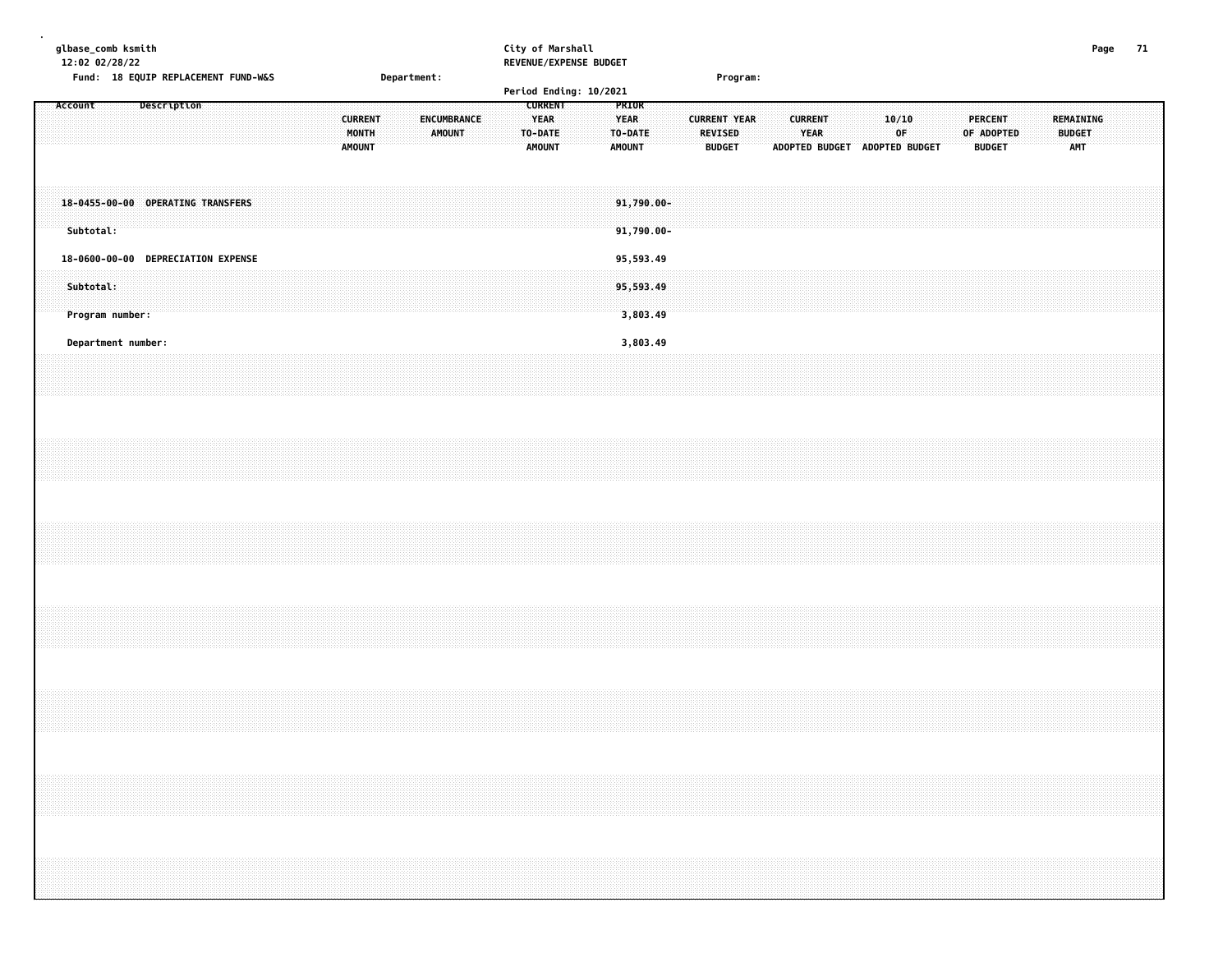| glbase_comb ksmith | 12:02 02/28/22<br>Fund: 18 EQUIP REPLACEMENT FUND-W&S |  |             |                           |  |  |                                          |  | Department: 20 WATER & SEWER ENTERPRISE |  |         | City of Marshall                               | REVENUE/EXPENSE BUDGET<br>Period Ending: 10/2021 |                                                  |  |                     |                                 |  |                        | Program: 3 DISTRIBUTION/COLLECTION |       |    |  |                              |               |  |                             | Page                         | 72 |  |
|--------------------|-------------------------------------------------------|--|-------------|---------------------------|--|--|------------------------------------------|--|-----------------------------------------|--|---------|------------------------------------------------|--------------------------------------------------|--------------------------------------------------|--|---------------------|---------------------------------|--|------------------------|------------------------------------|-------|----|--|------------------------------|---------------|--|-----------------------------|------------------------------|----|--|
| Account            |                                                       |  | Description |                           |  |  | <b>CURRENT</b><br>MONTH<br><b>AMOUNT</b> |  | ENCUMBRANCE<br><b>AMOUNT</b>            |  | TO-DATE | <b>CURRENT</b><br><b>YEAR</b><br><b>AMOUNT</b> |                                                  | PRIOR<br><b>YEAR</b><br>TO-DATE<br><b>AMOUNT</b> |  | <b>CURRENT YEAR</b> | <b>REVISED</b><br><b>BUDGET</b> |  | <b>CURRENT</b><br>YEAR | ADOPTED BUDGET ADOPTED BUDGET      | 10/10 | 0F |  | <b>PERCENT</b><br>OF ADOPTED | <b>BUDGET</b> |  | <b>BUDGET</b><br><b>AMT</b> | <b>REMAINING</b>             |    |  |
|                    | 18-0425-20-03 CARS AND TRUCKS<br>Subtotal:            |  |             |                           |  |  | 23,140.00<br>23,140.00                   |  |                                         |  |         | 23,140.00<br>23,140.00                         |                                                  |                                                  |  |                     |                                 |  |                        |                                    |       |    |  |                              |               |  |                             | 23,140.00-<br>$23, 140.00 -$ |    |  |
|                    | Program number:                                       |  |             | 3 DISTRIBUTION/COLLECTION |  |  | 23,140.00                                |  |                                         |  |         | 23,140.00                                      |                                                  |                                                  |  |                     |                                 |  |                        |                                    |       |    |  |                              |               |  |                             | 23,140.00-                   |    |  |
|                    | Department number: WATER & SEWER ENTERPRISE           |  |             |                           |  |  | 23,140.00                                |  |                                         |  |         | 23,140.00                                      |                                                  |                                                  |  |                     |                                 |  |                        |                                    |       |    |  |                              |               |  |                             | 23,140.00-                   |    |  |
|                    |                                                       |  |             |                           |  |  |                                          |  |                                         |  |         |                                                |                                                  |                                                  |  |                     |                                 |  |                        |                                    |       |    |  |                              |               |  |                             |                              |    |  |
|                    |                                                       |  |             |                           |  |  |                                          |  |                                         |  |         |                                                |                                                  |                                                  |  |                     |                                 |  |                        |                                    |       |    |  |                              |               |  |                             |                              |    |  |
|                    |                                                       |  |             |                           |  |  |                                          |  |                                         |  |         |                                                |                                                  |                                                  |  |                     |                                 |  |                        |                                    |       |    |  |                              |               |  |                             |                              |    |  |
|                    |                                                       |  |             |                           |  |  |                                          |  |                                         |  |         |                                                |                                                  |                                                  |  |                     |                                 |  |                        |                                    |       |    |  |                              |               |  |                             |                              |    |  |
|                    |                                                       |  |             |                           |  |  |                                          |  |                                         |  |         |                                                |                                                  |                                                  |  |                     |                                 |  |                        |                                    |       |    |  |                              |               |  |                             |                              |    |  |
|                    |                                                       |  |             |                           |  |  |                                          |  |                                         |  |         |                                                |                                                  |                                                  |  |                     |                                 |  |                        |                                    |       |    |  |                              |               |  |                             |                              |    |  |
|                    |                                                       |  |             |                           |  |  |                                          |  |                                         |  |         |                                                |                                                  |                                                  |  |                     |                                 |  |                        |                                    |       |    |  |                              |               |  |                             |                              |    |  |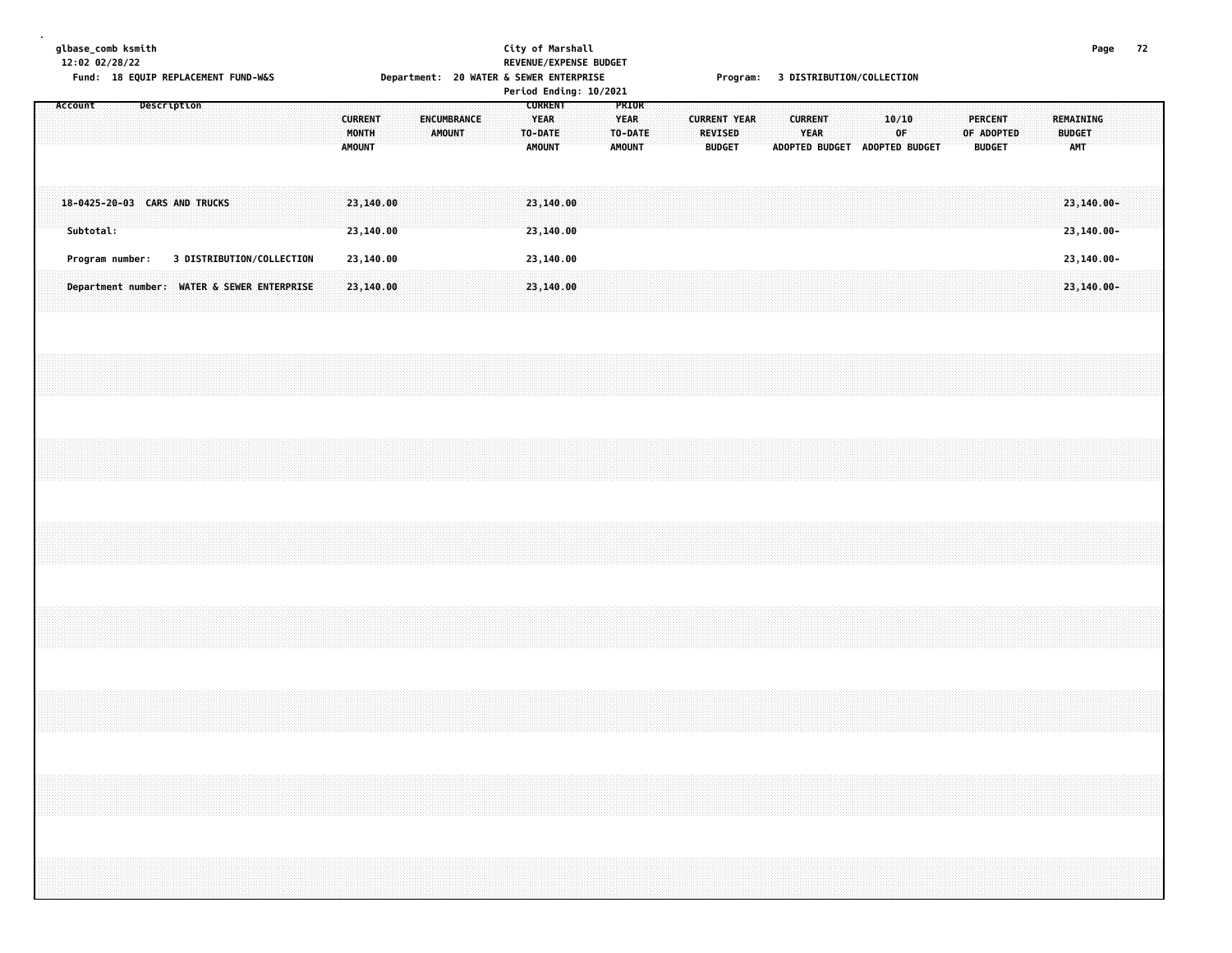#### **glbase\_comb ksmith City of Marshall Page 73 12:02 02/28/22 REVENUE/EXPENSE BUDGET**

Fund: 18 EQUIP REPLACEMENT FUND-W&S Department: 40 WATER UTILITIES Program: 3 WATER DIST/COLL

|                                                                                                              |                                          | Period Ending: 10/2021                                                                    |                                                                                                                                                                      |                                                                                                                                          |
|--------------------------------------------------------------------------------------------------------------|------------------------------------------|-------------------------------------------------------------------------------------------|----------------------------------------------------------------------------------------------------------------------------------------------------------------------|------------------------------------------------------------------------------------------------------------------------------------------|
| Description<br>Account                                                                                       | <b>CURRENT</b><br>MONTH<br><b>AMOUNT</b> | <b>CURRENT</b><br>ENCUMBRANCE<br><b>YEAR</b><br><b>AMOUNT</b><br>TO-DATE<br><b>AMOUNT</b> | PRIOR<br><b>YEAR</b><br><b>CURRENT</b><br><b>CURRENT YEAR</b><br>TO-DATE<br><b>REVISED</b><br><b>YEAR</b><br><b>AMOUNT</b><br><b>BUDGET</b><br><b>ADOPTED BUDGET</b> | <b>PERCENT</b><br><b>REMAINING</b><br>10/10<br>0F<br>OF ADOPTED<br><b>BUDGET</b><br><b>AMT</b><br><b>ADOPTED BUDGET</b><br><b>BUDGET</b> |
| <b>CARS AND TRUCKS</b><br>$18 - 0425 - 40 - 03$<br>$18 - 0440 - 40 - 03$<br>OTHER MACHINERY AND<br>Subtotal: | 790.00<br>790.00                         | 202,500.00<br>$100, 460.00 -$<br>102,040.00                                               | 254,116.00<br>254,116.00<br>254,116.00<br>254,116.00                                                                                                                 | $202,500.00 -$<br>211,763.33<br>$-39.533$<br>354,576.00<br>211,763.33<br>152,076.00<br>40.155                                            |
| <b>3 WATER DIST/COLL</b><br>Program number:<br><b>WATER UTILITIES</b><br>Department number:                  | 790.00<br>790.00                         | 102,040.00<br>102,040.00                                                                  | 254,116.00<br>254,116.00<br>254,116.00<br>254,116.00                                                                                                                 | 211, 763.33<br>40.155<br>152,076.00<br>211,763.33<br>152,076,00<br>40.155                                                                |
| Expenditures                                                                                                 | Subtotal -----<br>23,930.00              | 125,180.00                                                                                | 3,803.49<br>254,116.00<br>254,116.00                                                                                                                                 | 211,763.33<br>50.542<br>128,936.00                                                                                                       |
| 18 EQUIP REPLACEMENT FUND-W&S<br>Fund number:                                                                | 23,930.00                                | 46,262,33                                                                                 | 1,666,82<br>180, 155, 00<br>180,155.00                                                                                                                               | 150,129.17<br>27.482<br>133,892.67                                                                                                       |
|                                                                                                              |                                          |                                                                                           |                                                                                                                                                                      |                                                                                                                                          |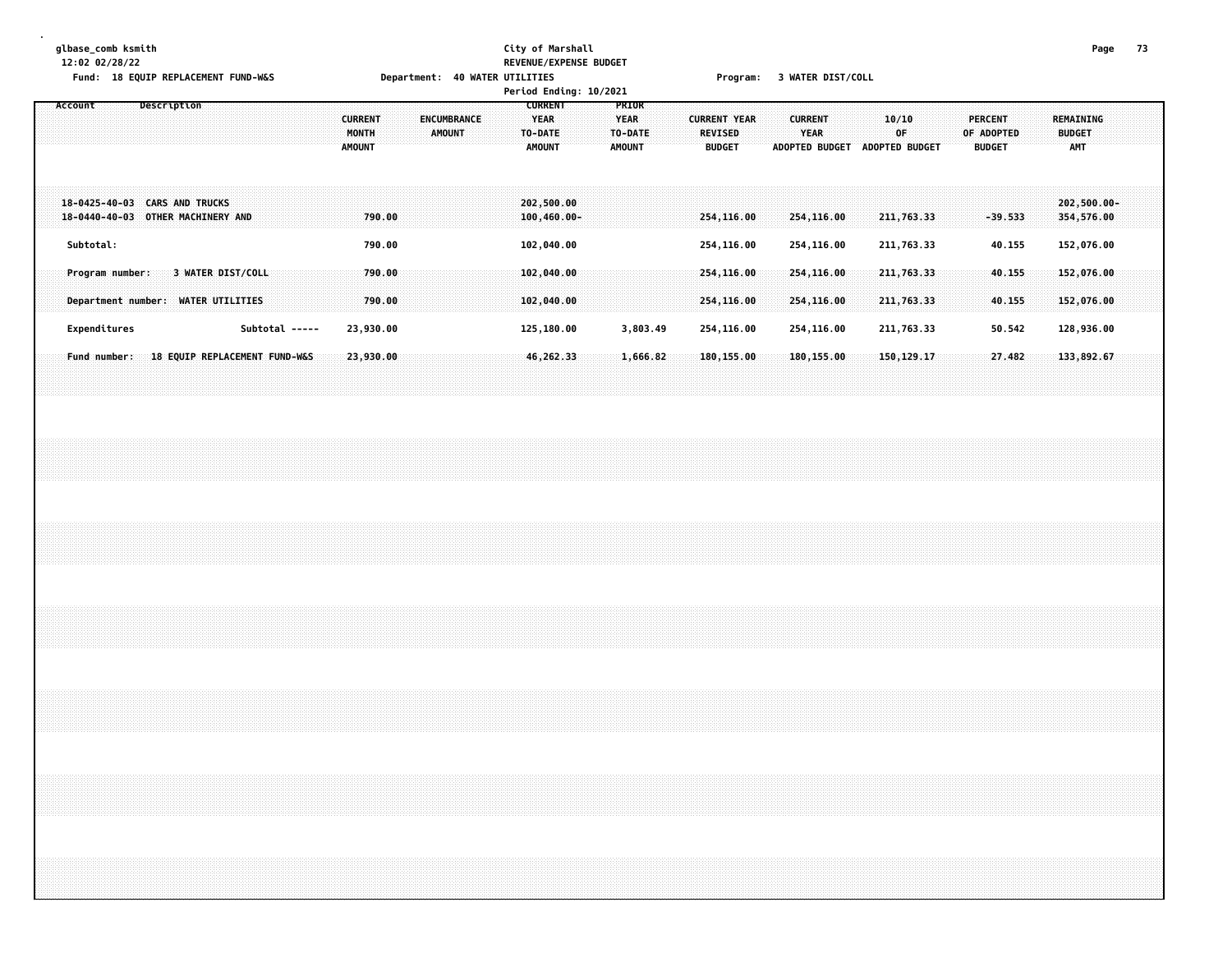|           | glbase_comb ksmith<br>12:02 02/28/22<br>Fund: 21 CHILD SAFETY REVENUE |             |  |  |                                          | Department: |                              |  | City of Marshall                                   | REVENUE/EXPENSE BUDGET<br>Period Ending: 10/2021 |                                       |                       |                                                        | Program:                    |                                                        |  |                                |                                        |                    |                                          | Page           | -74 |
|-----------|-----------------------------------------------------------------------|-------------|--|--|------------------------------------------|-------------|------------------------------|--|----------------------------------------------------|--------------------------------------------------|---------------------------------------|-----------------------|--------------------------------------------------------|-----------------------------|--------------------------------------------------------|--|--------------------------------|----------------------------------------|--------------------|------------------------------------------|----------------|-----|
| Account   |                                                                       | Description |  |  | <b>CURRENT</b><br>MONTH<br><b>AMOUNT</b> |             | <b>ENCUMBRANCE</b><br>AMOUNT |  | <b>CURRENT</b><br>YEAR<br>TO-DATE<br><b>AMOUNT</b> |                                                  | <b>PRIOR</b><br><b>YEAR</b><br>AMOUNT | TO-DATE               | <b>CURRENT YEAR</b><br><b>REVISED</b><br><b>BUDGET</b> |                             | <b>CURRENT</b><br><b>YEAR</b><br><b>ADOPTED BUDGET</b> |  | 10/10<br>0F.<br>ADOPTED BUDGET | PERCENT<br>OF ADOPTED<br><b>BUDGET</b> |                    | REMAINING<br><b>BUDGET</b><br><b>AMT</b> |                |     |
| Subtotal: | 21-5044-00-00 DARE/DAP                                                |             |  |  |                                          | $101.29 -$  |                              |  | .061.22-<br>1,061.22-                              |                                                  |                                       | 891.41-<br>$891.41 -$ |                                                        | $.000.00 -$<br>$1,000.00 -$ | L.000.00-<br>$1,000.00 -$                              |  | 833.33-<br>$833.33 -$          |                                        | 108.622<br>108.622 |                                          | 61.22<br>61.22 |     |

| <b>21-5100-00-00 INTEREST EARNED</b>                                                                                                                                 |                | 4.34-    |         |          |           |         |  |
|----------------------------------------------------------------------------------------------------------------------------------------------------------------------|----------------|----------|---------|----------|-----------|---------|--|
|                                                                                                                                                                      |                |          |         |          |           |         |  |
| ,我们就会在这里的时候,我们的时候,我们就会在这里的时候,我们就会在这里的时候,我们就会在这里的时候,我们就会在这里的时候,我们就会在这里的时候,我们就会在这里<br>第一百一十一章 我们的时候,我们就会在这里的时候,我们的时候,我们的时候,我们的时候,我们的时候,我们的时候,我们的时候,我们的时候,我们的时候,我们的时候,我 | $4.34-106.07-$ |          |         |          |           |         |  |
| roaram number:                   101.29-         1.065.56-    997.48-   1.000.00-    1.000.00-    833.33-    1<br><b>Program number:</b>                             |                |          |         |          |           | 109.114 |  |
| Department number:                                                                                                                                                   |                | .065.56- | 997.48– | .000.00- | 1.000.00- | 109.114 |  |
|                                                                                                                                                                      |                |          |         |          |           |         |  |
|                                                                                                                                                                      |                |          |         |          |           | .       |  |
|                                                                                                                                                                      |                |          |         |          |           |         |  |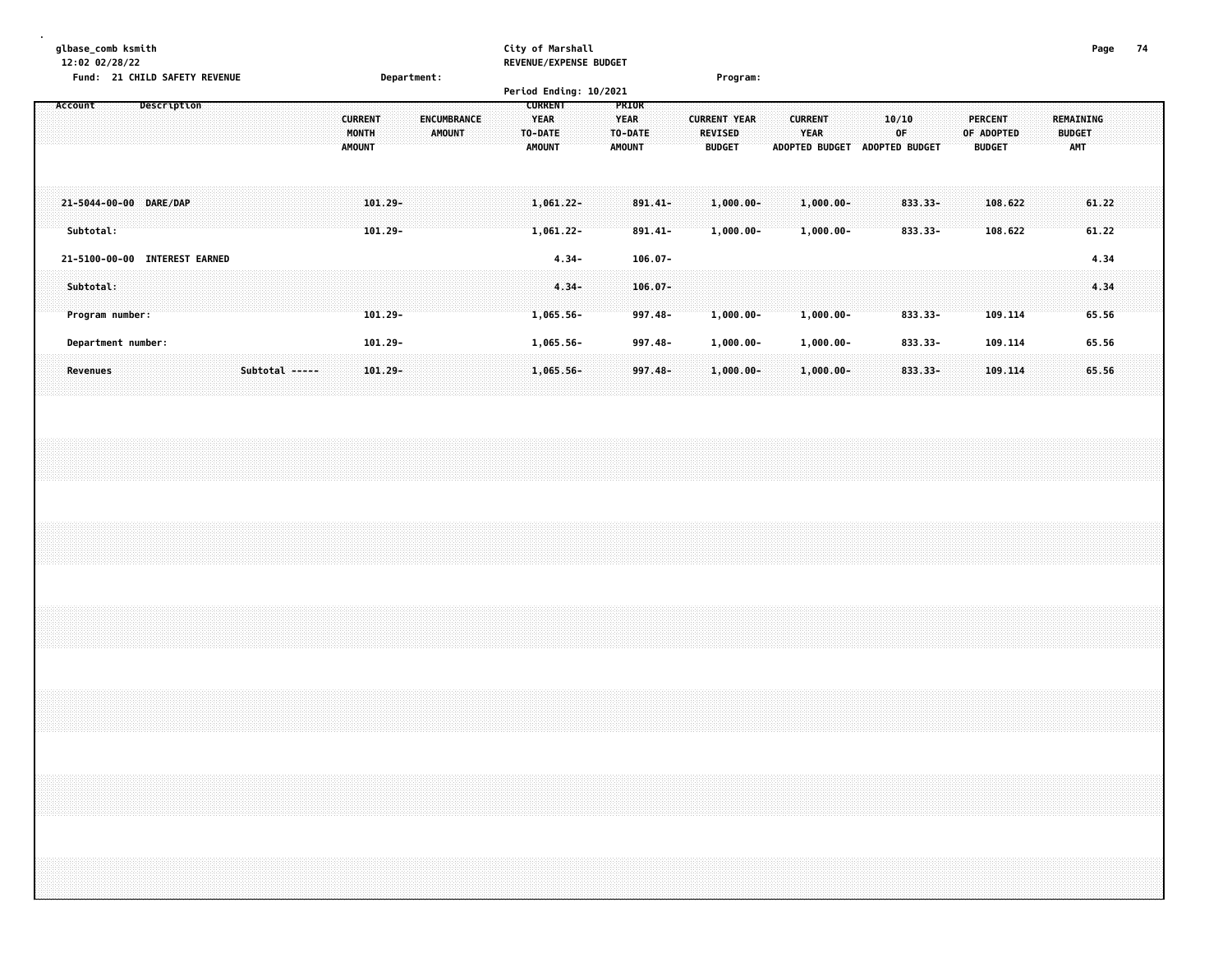| glbase_comb ksmith<br>12:02 02/28/22                         | Fund: 21 CHILD SAFETY REVENUE                       |                      |                                                 | Department: |                                     |  | City of Marshall<br><b>REVENUE/EXPENSE BUDGET</b><br>Period Ending: 10/2021 |                                                         | Program:                                               |                                                        |                                   |                                      |                                        | Page                                            | 75 |
|--------------------------------------------------------------|-----------------------------------------------------|----------------------|-------------------------------------------------|-------------|-------------------------------------|--|-----------------------------------------------------------------------------|---------------------------------------------------------|--------------------------------------------------------|--------------------------------------------------------|-----------------------------------|--------------------------------------|----------------------------------------|-------------------------------------------------|----|
| Account                                                      | Description                                         |                      | <b>CURRENT</b><br><b>MONTH</b><br><b>AMOUNT</b> |             | <b>ENCUMBRANCE</b><br><b>AMOUNT</b> |  | <b>CURRENT</b><br><b>YEAR</b><br>TO-DATE<br><b>AMOUNT</b>                   | <b>PRIOR</b><br><b>YEAR</b><br>TO-DATE<br><b>AMOUNT</b> | <b>CURRENT YEAR</b><br><b>REVISED</b><br><b>BUDGET</b> | <b>CURRENT</b><br><b>YEAR</b><br><b>ADOPTED BUDGET</b> |                                   | 10/10<br>OF<br><b>ADOPTED BUDGET</b> | PERCENT<br>OF ADOPTED<br><b>BUDGET</b> | <b>REMAINING</b><br><b>BUDGET</b><br><b>AMT</b> |    |
| 21-0217-00-00 OTHER SUPPLIES<br>Subtotal:                    |                                                     |                      |                                                 |             |                                     |  |                                                                             |                                                         | 2,200.00<br>2,200.00                                   |                                                        | 2,200.00<br>2,200.00              | 1,833.33<br>1,833.33                 |                                        | 2,200.00<br>2,200.00                            |    |
| 21-0345-00-00<br>21-0347-00-00<br>Subtotal:                  | <b>CONFERENCE AND TRAIN</b><br><b>MISCELLANEOUS</b> |                      |                                                 |             |                                     |  | 2,000.00<br>2,000.00                                                        | 2,000.00<br>2,000.00                                    | 2,000.00<br>2,000.00<br>4,000.00                       |                                                        | 2,000.00<br>2,000.00<br>4,000.00  | 1,666.67<br>1,666.67<br>3,333.33     | 100.000<br>50.000                      | 2,000.00<br>2,000.00                            |    |
| Program number:<br>Department number:<br><b>Expenditures</b> |                                                     | Subtotal ----------- |                                                 |             |                                     |  | 2,000.00<br>2,000.00<br>2,000.00                                            | 2,000.00<br>2,000.00<br>2,000.00                        | 6,200.00<br>6,200.00<br>6,200.00                       |                                                        | 6, 200.00<br>6,200.00<br>6,200.00 | 5,166.67<br>5,166.67<br>5,166.67     | 32.258<br>32.258<br>32.258             | 4,200.00<br>4,200.00<br>4,200.00                |    |
| Fund number:                                                 | <b>21 CHILD SAFETY REVENUE</b>                      |                      |                                                 | $101.29 -$  |                                     |  | 934.44                                                                      | 1,002.52                                                | 5,200.00                                               |                                                        | 5,200.00                          | 4,333.33                             | 17.478                                 | 4,265.56                                        |    |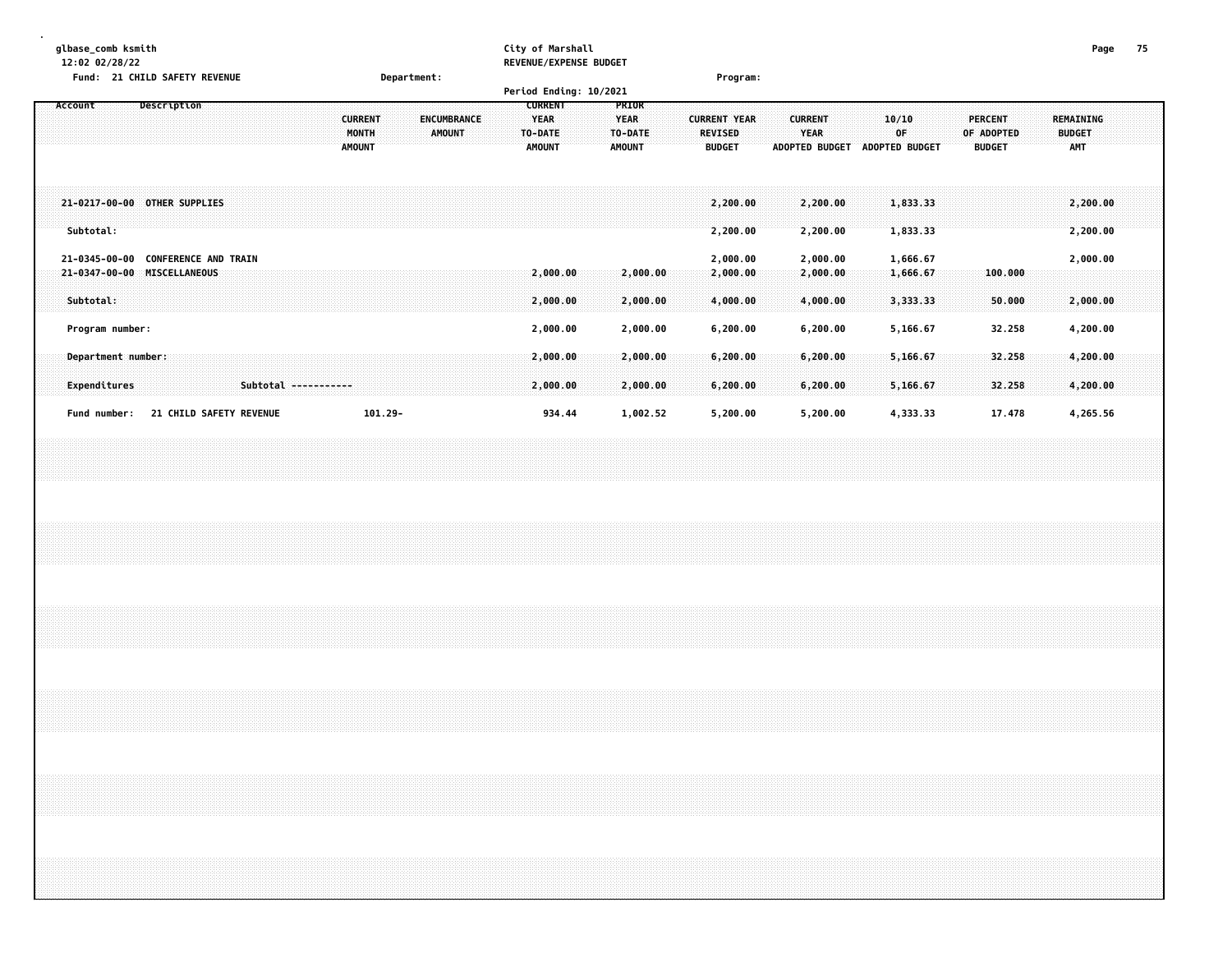| glbase_comb ksmith<br>12:02 02/28/22<br>Fund: 22 MEM CITY HALL RESTOR-OTHER<br>Department:                     | City of Marshall<br>REVENUE/EXPENSE BUDGET<br>Program:                                                                                                                                     | Page<br>76                                                                                                                                                          |
|----------------------------------------------------------------------------------------------------------------|--------------------------------------------------------------------------------------------------------------------------------------------------------------------------------------------|---------------------------------------------------------------------------------------------------------------------------------------------------------------------|
| Account<br>Description<br><b>CURRENT</b><br>ENCUMBRANCE<br>MONTH<br><b>AMOUNT</b><br><b>AMOUNT</b>             | Period Ending: 10/2021<br><b>CURRENT</b><br>PRIOR<br>YEAR<br><b>YEAR</b><br><b>CURRENT YEAR</b><br><b>REVISED</b><br>TO-DATE<br>TO-DATE<br><b>AMOUNT</b><br><b>AMOUNT</b><br><b>BUDGET</b> | <b>CURRENT</b><br>10/10<br><b>PERCENT</b><br>REMAINING<br><b>YEAR</b><br>0F<br>OF ADOPTED<br><b>BUDGET</b><br>ADOPTED BUDGET ADOPTED BUDGET<br><b>BUDGET</b><br>AMT |
| 22-5130-00-00 DONATIONS-FUND RAISI<br>$700.00 -$<br>Subtotal:<br>$700.00 -$                                    | $1,050.00 -$<br>$3,542.00 -$<br>1,050.00-<br>$3,542.00 -$                                                                                                                                  | 1,050.00<br>1,050.00                                                                                                                                                |
| 700.00-<br>Program number:<br>700.00-<br>Department number:<br>Subtotal -----<br>$700.00 -$<br><b>Revenues</b> | $1,050.00 -$<br>3,542.00-<br>$1,050.00 -$<br>$3,542.00 -$<br>$1,050.00 -$<br>$3,542.00 -$                                                                                                  | 1,050.00<br>1,050.00<br>1,050.00                                                                                                                                    |
|                                                                                                                |                                                                                                                                                                                            |                                                                                                                                                                     |
|                                                                                                                |                                                                                                                                                                                            |                                                                                                                                                                     |
|                                                                                                                |                                                                                                                                                                                            |                                                                                                                                                                     |
|                                                                                                                |                                                                                                                                                                                            |                                                                                                                                                                     |
|                                                                                                                |                                                                                                                                                                                            |                                                                                                                                                                     |
|                                                                                                                |                                                                                                                                                                                            |                                                                                                                                                                     |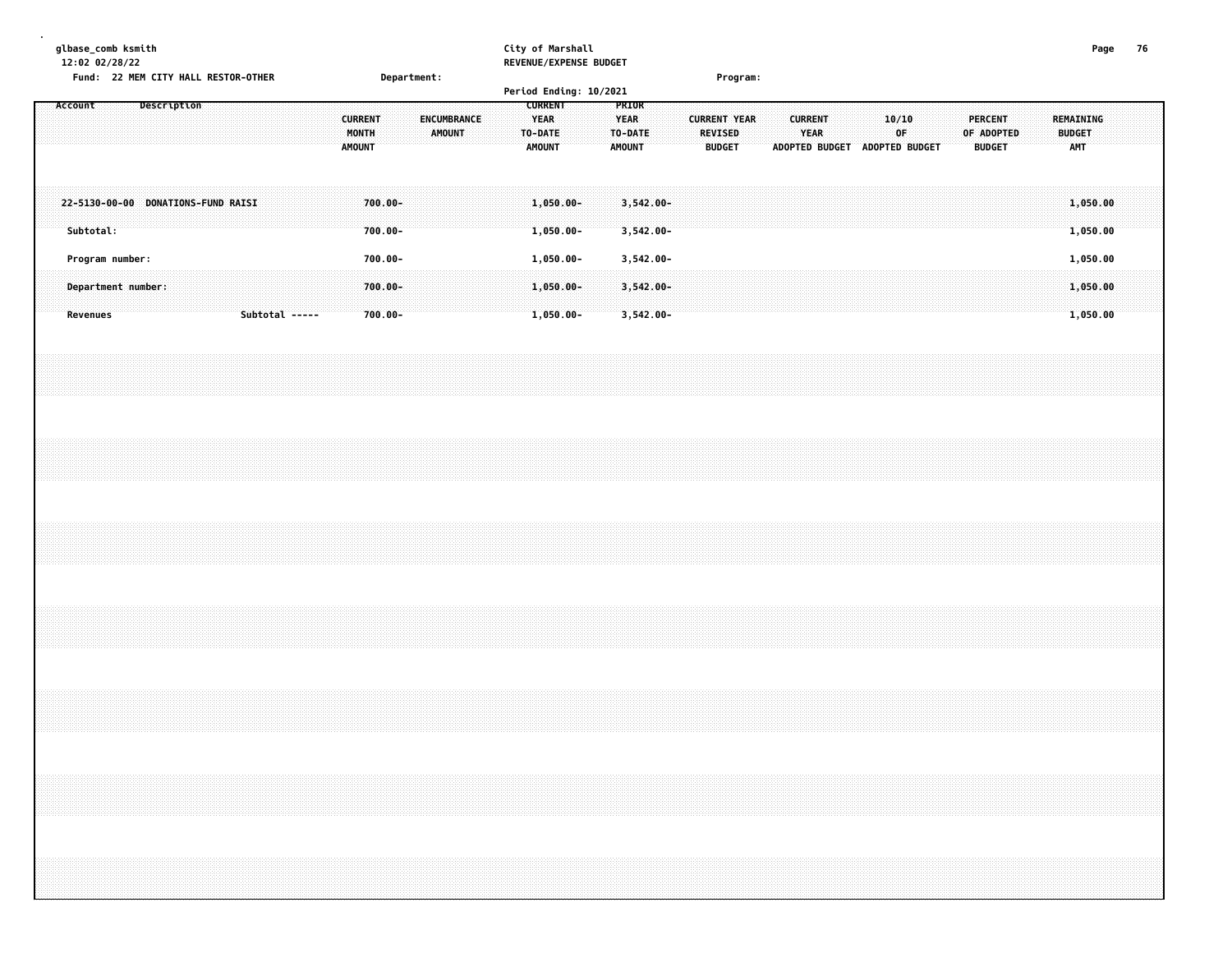| glbase_comb ksmith<br>12:02 02/28/22 | Fund: 22 MEM CITY HALL RESTOR-OTHER           |  |             |  |                               |  |  |                      |  |                                          |         |             |                              |  |                                                           |           | City of Marshall<br>REVENUE/EXPENSE BUDGET |                                       |                      |  |                                                        |  |                        |                               |       |    |  |                                               |  |                                          | Page | 77 |  |
|--------------------------------------|-----------------------------------------------|--|-------------|--|-------------------------------|--|--|----------------------|--|------------------------------------------|---------|-------------|------------------------------|--|-----------------------------------------------------------|-----------|--------------------------------------------|---------------------------------------|----------------------|--|--------------------------------------------------------|--|------------------------|-------------------------------|-------|----|--|-----------------------------------------------|--|------------------------------------------|------|----|--|
|                                      |                                               |  |             |  |                               |  |  |                      |  |                                          |         | Department: |                              |  |                                                           |           | Period Ending: 10/2021                     |                                       |                      |  | Program:                                               |  |                        |                               |       |    |  |                                               |  |                                          |      |    |  |
| Account                              |                                               |  | Description |  |                               |  |  |                      |  | <b>CURRENT</b><br>MONTH<br><b>AMOUNT</b> |         |             | ENCUMBRANCE<br><b>AMOUNT</b> |  | <b>CURRENT</b><br><b>YEAR</b><br>TO-DATE<br><b>AMOUNT</b> |           |                                            | PRIOR<br><b>YEAR</b><br><b>AMOUNT</b> | TO-DATE              |  | <b>CURRENT YEAR</b><br><b>REVISED</b><br><b>BUDGET</b> |  | <b>CURRENT</b><br>YEAR | ADOPTED BUDGET ADOPTED BUDGET | 10/10 | OF |  | <b>PERCENT</b><br>OF ADOPTED<br><b>BUDGET</b> |  | REMAINING<br><b>BUDGET</b><br><b>AMT</b> |      |    |  |
|                                      | 22-0520-00-00 INTERFUND TRANSFER<br>Subtotal: |  |             |  |                               |  |  |                      |  |                                          |         |             |                              |  |                                                           |           |                                            |                                       | 3,542.00<br>3,542.00 |  |                                                        |  |                        |                               |       |    |  |                                               |  |                                          |      |    |  |
|                                      | Program number:                               |  |             |  |                               |  |  |                      |  |                                          |         |             |                              |  |                                                           |           |                                            |                                       | 3,542.00             |  |                                                        |  |                        |                               |       |    |  |                                               |  |                                          |      |    |  |
|                                      | Department number:<br>Expenditures            |  |             |  |                               |  |  | Subtotal ----------- |  |                                          |         |             |                              |  |                                                           |           |                                            |                                       | 3,542.00<br>3,542.00 |  |                                                        |  |                        |                               |       |    |  |                                               |  |                                          |      |    |  |
|                                      | Fund number:                                  |  |             |  | 22 MEM CITY HALL RESTOR-OTHER |  |  |                      |  |                                          | 700.00- |             |                              |  |                                                           | 1,050.00- |                                            |                                       |                      |  |                                                        |  |                        |                               |       |    |  |                                               |  | 1,050.00                                 |      |    |  |
|                                      |                                               |  |             |  |                               |  |  |                      |  |                                          |         |             |                              |  |                                                           |           |                                            |                                       |                      |  |                                                        |  |                        |                               |       |    |  |                                               |  |                                          |      |    |  |
|                                      |                                               |  |             |  |                               |  |  |                      |  |                                          |         |             |                              |  |                                                           |           |                                            |                                       |                      |  |                                                        |  |                        |                               |       |    |  |                                               |  |                                          |      |    |  |
|                                      |                                               |  |             |  |                               |  |  |                      |  |                                          |         |             |                              |  |                                                           |           |                                            |                                       |                      |  |                                                        |  |                        |                               |       |    |  |                                               |  |                                          |      |    |  |
|                                      |                                               |  |             |  |                               |  |  |                      |  |                                          |         |             |                              |  |                                                           |           |                                            |                                       |                      |  |                                                        |  |                        |                               |       |    |  |                                               |  |                                          |      |    |  |
|                                      |                                               |  |             |  |                               |  |  |                      |  |                                          |         |             |                              |  |                                                           |           |                                            |                                       |                      |  |                                                        |  |                        |                               |       |    |  |                                               |  |                                          |      |    |  |
|                                      |                                               |  |             |  |                               |  |  |                      |  |                                          |         |             |                              |  |                                                           |           |                                            |                                       |                      |  |                                                        |  |                        |                               |       |    |  |                                               |  |                                          |      |    |  |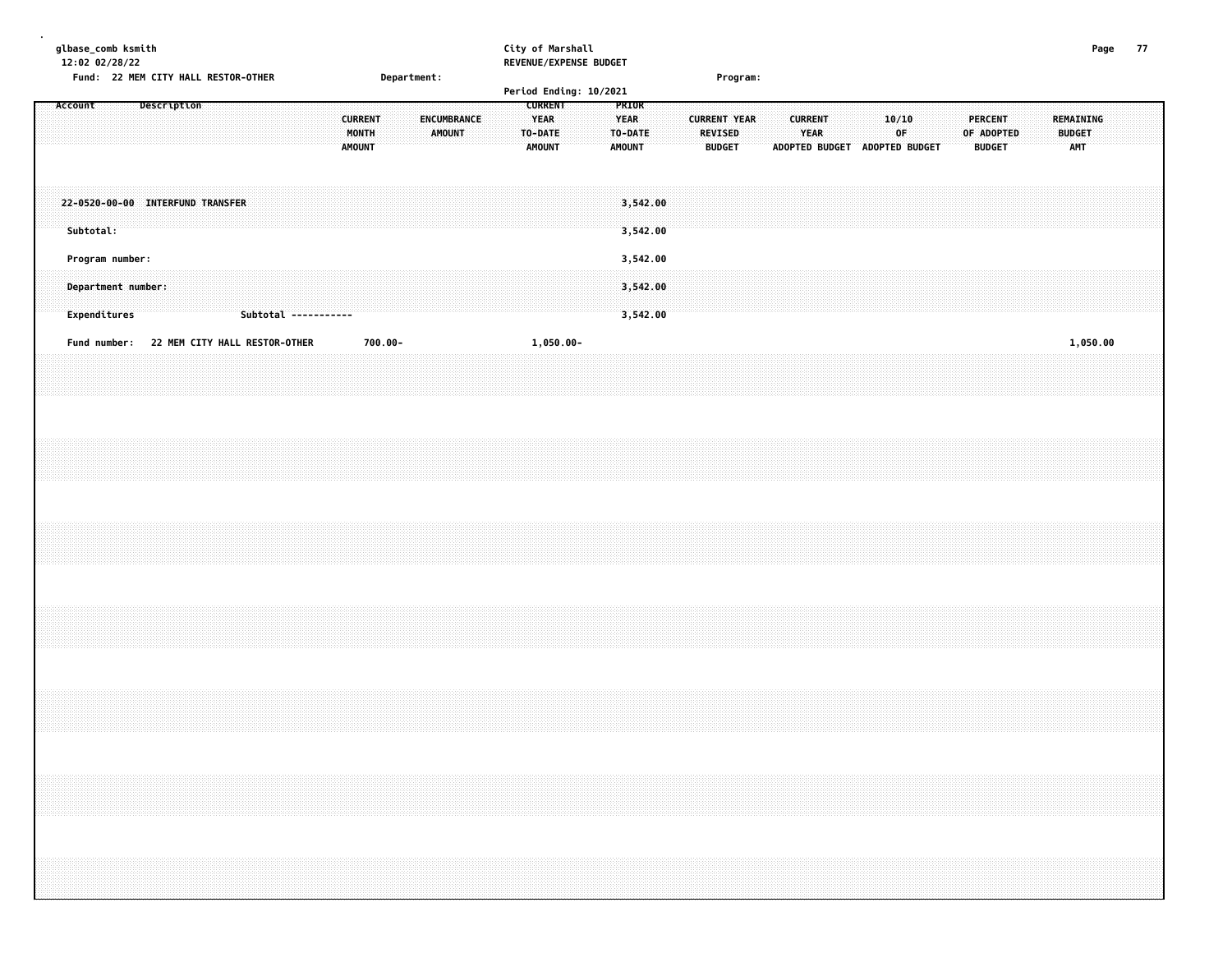| glbase_comb ksmith | 12:02 02/28/22              |  |                    |  |                                    | Fund: 26 A & L KARIEL LIBRARY FOUNDERS |                                                                                                           |                                          | Department: |        |             |  | City of Marshall<br>REVENUE/EXPENSE BUDGET<br>A & L KARIEL LIBRARY FOUNDERS<br>Period Ending: 10/2021 |  |                              |                  |                                     |                     |                                 | Program: |  |                        | A & L KARIEL LIBRARY FOUNDERS |       |    |  |                                               |  |           |                             | Page | 78 |
|--------------------|-----------------------------|--|--------------------|--|------------------------------------|----------------------------------------|-----------------------------------------------------------------------------------------------------------|------------------------------------------|-------------|--------|-------------|--|-------------------------------------------------------------------------------------------------------|--|------------------------------|------------------|-------------------------------------|---------------------|---------------------------------|----------|--|------------------------|-------------------------------|-------|----|--|-----------------------------------------------|--|-----------|-----------------------------|------|----|
| Account            |                             |  | <b>Description</b> |  |                                    |                                        |                                                                                                           | <b>CURRENT</b><br>MONTH<br><b>AMOUNT</b> |             | AMOUNT | ENCUMBRANCE |  | <b>CURRENT</b><br><b>YEAR</b><br>TO-DATE<br><b>AMOUNT</b>                                             |  | <b>YEAR</b><br><b>AMOUNT</b> | PRIOR<br>TO-DATE |                                     | <b>CURRENT YEAR</b> | <b>REVISED</b><br><b>BUDGET</b> |          |  | <b>CURRENT</b><br>YEAR | ADOPTED BUDGET ADOPTED BUDGET | 10/10 | 0F |  | <b>PERCENT</b><br>OF ADOPTED<br><b>BUDGET</b> |  | REMAINING | <b>BUDGET</b><br><b>AMT</b> |      |    |
|                    | Subtotal:                   |  |                    |  | 26-5126-00-00 DONATIONS A&L KARIEL |                                        |                                                                                                           |                                          |             |        |             |  |                                                                                                       |  |                              |                  | $50.00 -$<br>$50.00 -$              |                     |                                 |          |  |                        |                               |       |    |  |                                               |  |           |                             |      |    |
|                    | Program number:<br>Revenues |  |                    |  |                                    |                                        | A & L KARIEL LIBRARY FOUNDERS<br>Department number: A & L KARIEL LIBRARY FOUNDERS<br>Subtotal ----------- |                                          |             |        |             |  |                                                                                                       |  |                              |                  | $50.00 -$<br>$50.00 -$<br>$50.00 -$ |                     |                                 |          |  |                        |                               |       |    |  |                                               |  |           |                             |      |    |
|                    |                             |  |                    |  |                                    |                                        | Fund number: 26 A & L KARIEL LIBRARY FOUNDERS                                                             |                                          |             |        |             |  |                                                                                                       |  |                              |                  | $50.00 -$                           |                     |                                 |          |  |                        |                               |       |    |  |                                               |  |           |                             |      |    |
|                    |                             |  |                    |  |                                    |                                        |                                                                                                           |                                          |             |        |             |  |                                                                                                       |  |                              |                  |                                     |                     |                                 |          |  |                        |                               |       |    |  |                                               |  |           |                             |      |    |
|                    |                             |  |                    |  |                                    |                                        |                                                                                                           |                                          |             |        |             |  |                                                                                                       |  |                              |                  |                                     |                     |                                 |          |  |                        |                               |       |    |  |                                               |  |           |                             |      |    |
|                    |                             |  |                    |  |                                    |                                        |                                                                                                           |                                          |             |        |             |  |                                                                                                       |  |                              |                  |                                     |                     |                                 |          |  |                        |                               |       |    |  |                                               |  |           |                             |      |    |
|                    |                             |  |                    |  |                                    |                                        |                                                                                                           |                                          |             |        |             |  |                                                                                                       |  |                              |                  |                                     |                     |                                 |          |  |                        |                               |       |    |  |                                               |  |           |                             |      |    |
|                    |                             |  |                    |  |                                    |                                        |                                                                                                           |                                          |             |        |             |  |                                                                                                       |  |                              |                  |                                     |                     |                                 |          |  |                        |                               |       |    |  |                                               |  |           |                             |      |    |
|                    |                             |  |                    |  |                                    |                                        |                                                                                                           |                                          |             |        |             |  |                                                                                                       |  |                              |                  |                                     |                     |                                 |          |  |                        |                               |       |    |  |                                               |  |           |                             |      |    |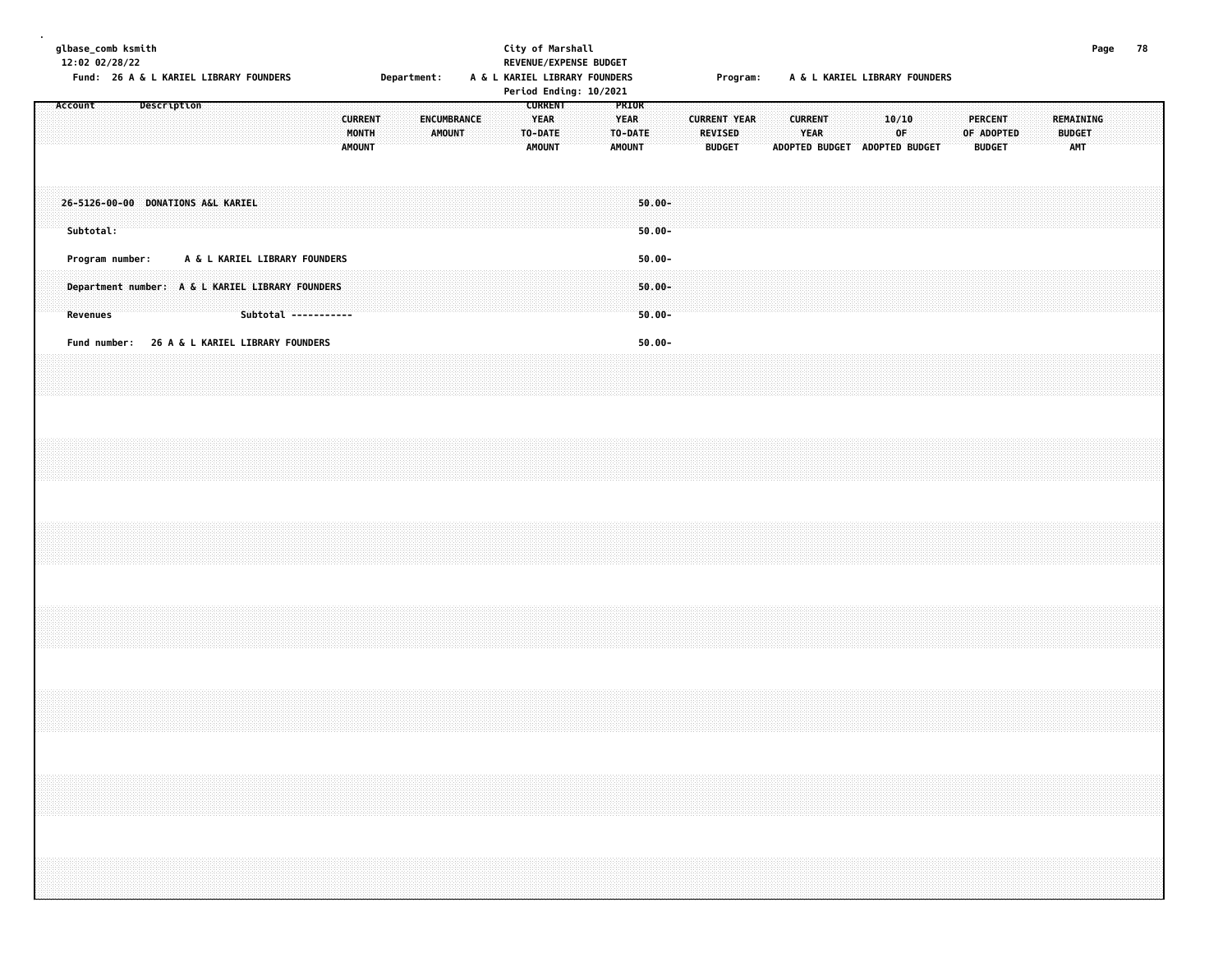| glbase_comb ksmith<br>12:02 02/28/22 |                |                    | City of Marshall<br><b>REVENUE/EXPENSE BUDGET</b> |                               |                                                                                                                                                                                                                                                                       | Page |  |
|--------------------------------------|----------------|--------------------|---------------------------------------------------|-------------------------------|-----------------------------------------------------------------------------------------------------------------------------------------------------------------------------------------------------------------------------------------------------------------------|------|--|
| Fund: 27 2001 C/O DEBT SERVICE FUND  |                | <b>Department:</b> |                                                   | Program:                      |                                                                                                                                                                                                                                                                       |      |  |
|                                      |                |                    | Period Ending: 10/2021                            |                               |                                                                                                                                                                                                                                                                       |      |  |
| Description<br>Account               |                |                    |                                                   |                               |                                                                                                                                                                                                                                                                       |      |  |
|                                      |                |                    |                                                   |                               |                                                                                                                                                                                                                                                                       |      |  |
|                                      | <b>CURRENT</b> |                    | <b>EXAMPLE AND YEAR WEAR</b><br>.                 | .                             | .                                                                                                                                                                                                                                                                     |      |  |
|                                      |                |                    |                                                   |                               |                                                                                                                                                                                                                                                                       |      |  |
|                                      | <b>MONTH</b>   | .                  | AMOUNT TO-DATE TO-DATE<br>.                       | <b>YEAR</b><br><b>REVISED</b> | <b>BUDGET</b><br><u>of the of the community of the community of the community of the community of the community of the community of the community of the community of the community of the community of the community of the community of the com</u><br>una na nashr |      |  |

| ADOPTED BUDGET ADOPTED BUDGET<br><b>AMOUNT</b><br><b>BUDGET</b><br><b>AMOUNT</b><br><b>BUDGET</b><br><b>AMT</b><br><b>AMOUNT</b><br>27-5100-00-00 INTEREST EARNED 1.40-34.89-<br>$34.89 -$<br>$1.40 -$<br>1.40<br>34.89-<br>Program number:<br>$1.40 -$<br>1.40<br>Department number:<br>$1.40 -$<br>$34.89 -$<br>$34.89 -$<br>1.40<br>Subtotal -----------<br>$1.40 -$<br>Fund number: 27 2001 C/O DEBT SERVICE FUND<br>$34.89 -$<br>1.40-<br>1.40 |                 |           |  |
|-----------------------------------------------------------------------------------------------------------------------------------------------------------------------------------------------------------------------------------------------------------------------------------------------------------------------------------------------------------------------------------------------------------------------------------------------------|-----------------|-----------|--|
|                                                                                                                                                                                                                                                                                                                                                                                                                                                     | <b>Revenues</b> | Subtotal: |  |
|                                                                                                                                                                                                                                                                                                                                                                                                                                                     |                 |           |  |
|                                                                                                                                                                                                                                                                                                                                                                                                                                                     |                 |           |  |
|                                                                                                                                                                                                                                                                                                                                                                                                                                                     |                 |           |  |
|                                                                                                                                                                                                                                                                                                                                                                                                                                                     |                 |           |  |
|                                                                                                                                                                                                                                                                                                                                                                                                                                                     |                 |           |  |
|                                                                                                                                                                                                                                                                                                                                                                                                                                                     |                 |           |  |
|                                                                                                                                                                                                                                                                                                                                                                                                                                                     |                 |           |  |
|                                                                                                                                                                                                                                                                                                                                                                                                                                                     |                 |           |  |
|                                                                                                                                                                                                                                                                                                                                                                                                                                                     |                 |           |  |
|                                                                                                                                                                                                                                                                                                                                                                                                                                                     |                 |           |  |
|                                                                                                                                                                                                                                                                                                                                                                                                                                                     |                 |           |  |
|                                                                                                                                                                                                                                                                                                                                                                                                                                                     |                 |           |  |
|                                                                                                                                                                                                                                                                                                                                                                                                                                                     |                 |           |  |
|                                                                                                                                                                                                                                                                                                                                                                                                                                                     |                 |           |  |
|                                                                                                                                                                                                                                                                                                                                                                                                                                                     |                 |           |  |
|                                                                                                                                                                                                                                                                                                                                                                                                                                                     |                 |           |  |
|                                                                                                                                                                                                                                                                                                                                                                                                                                                     |                 |           |  |
|                                                                                                                                                                                                                                                                                                                                                                                                                                                     |                 |           |  |
|                                                                                                                                                                                                                                                                                                                                                                                                                                                     |                 |           |  |
|                                                                                                                                                                                                                                                                                                                                                                                                                                                     |                 |           |  |
|                                                                                                                                                                                                                                                                                                                                                                                                                                                     |                 |           |  |
|                                                                                                                                                                                                                                                                                                                                                                                                                                                     |                 |           |  |
|                                                                                                                                                                                                                                                                                                                                                                                                                                                     |                 |           |  |
|                                                                                                                                                                                                                                                                                                                                                                                                                                                     |                 |           |  |
|                                                                                                                                                                                                                                                                                                                                                                                                                                                     |                 |           |  |
|                                                                                                                                                                                                                                                                                                                                                                                                                                                     |                 |           |  |
|                                                                                                                                                                                                                                                                                                                                                                                                                                                     |                 |           |  |
|                                                                                                                                                                                                                                                                                                                                                                                                                                                     |                 |           |  |
|                                                                                                                                                                                                                                                                                                                                                                                                                                                     |                 |           |  |
|                                                                                                                                                                                                                                                                                                                                                                                                                                                     |                 |           |  |
|                                                                                                                                                                                                                                                                                                                                                                                                                                                     |                 |           |  |
|                                                                                                                                                                                                                                                                                                                                                                                                                                                     |                 |           |  |
|                                                                                                                                                                                                                                                                                                                                                                                                                                                     |                 |           |  |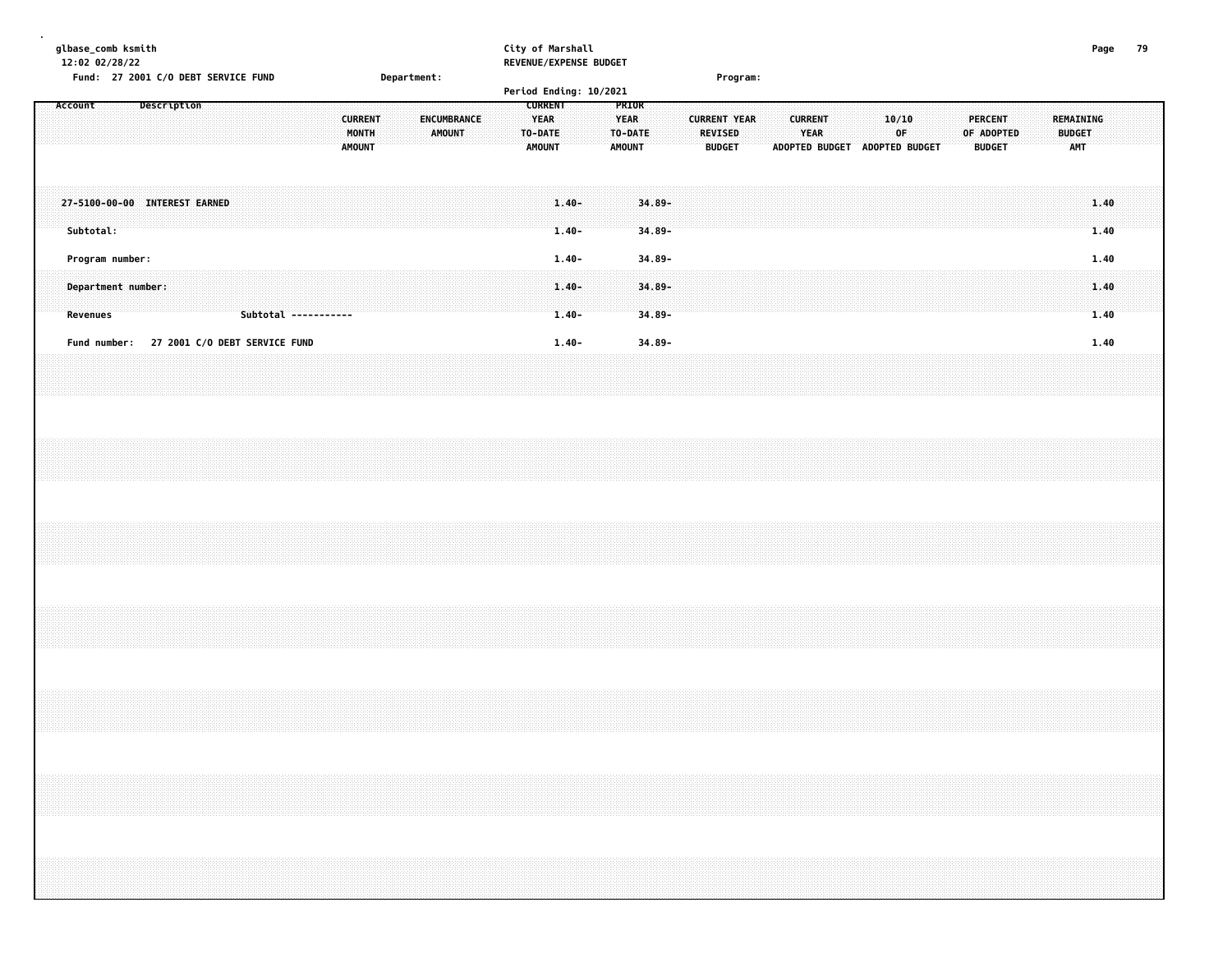| glbase_comb ksmith<br>12:02 02/28/22<br>Fund: 30 LIBRARY ENDOWMENT FUND | Department:                                                              | City of Marshall<br>REVENUE/EXPENSE BUDGET<br>Program:                                                                                                                                                                            | 80<br>Page                                                                                       |
|-------------------------------------------------------------------------|--------------------------------------------------------------------------|-----------------------------------------------------------------------------------------------------------------------------------------------------------------------------------------------------------------------------------|--------------------------------------------------------------------------------------------------|
|                                                                         |                                                                          | Period Ending: 10/2021                                                                                                                                                                                                            |                                                                                                  |
| Description<br>Account                                                  |                                                                          | <b>CURRENT</b><br><b>PRIOR</b>                                                                                                                                                                                                    |                                                                                                  |
|                                                                         | ENCUMBRANCE<br><b>CURRENT</b><br>MONTH<br><b>AMOUNT</b><br><b>AMOUNT</b> | <b>YEAR</b><br><b>YEAR</b><br><b>CURRENT YEAR</b><br><b>CURRENT</b><br>10/10<br>TO-DATE<br><b>REVISED</b><br>YEAR<br>0F<br>TO-DATE:<br><b>AMOUNT</b><br><b>BUDGET</b><br><b>ADOPTED BUDGET</b><br><b>AMOUNT</b><br>ADOPTED BUDGET | <b>PERCENT</b><br><b>REMAINING</b><br>OF ADOPTED<br><b>BUDGET</b><br><b>AMT</b><br><b>BUDGET</b> |
| 30-4002-00-00 PENALTY & INTEREST<br>Subtotal:                           |                                                                          | $1.00 -$<br>$1.00 -$                                                                                                                                                                                                              | 1.00<br>1.00                                                                                     |
| 30-5100-00-00 INTEREST EARNED                                           | $30.04 -$                                                                | $157.55 -$<br>647.82-                                                                                                                                                                                                             | 157.55                                                                                           |
| Subtotal:<br>Program number:                                            | $30.04 -$<br>$30.04 -$                                                   | $157.55 -$<br>$647.82 -$<br>647.82-<br>158.55-                                                                                                                                                                                    | 157.55<br>158.55                                                                                 |
| Department number:                                                      | $30.04 -$                                                                | 647.82-<br>158.55-                                                                                                                                                                                                                | 158.55                                                                                           |
| Revenues<br>Subtotal -----                                              | $30.04 -$                                                                | $647.82 -$<br>$158.55 -$                                                                                                                                                                                                          | 158.55                                                                                           |

 **Fund number: 30 LIBRARY ENDOWMENT FUND 30.04- 158.55- 647.82- 158.55**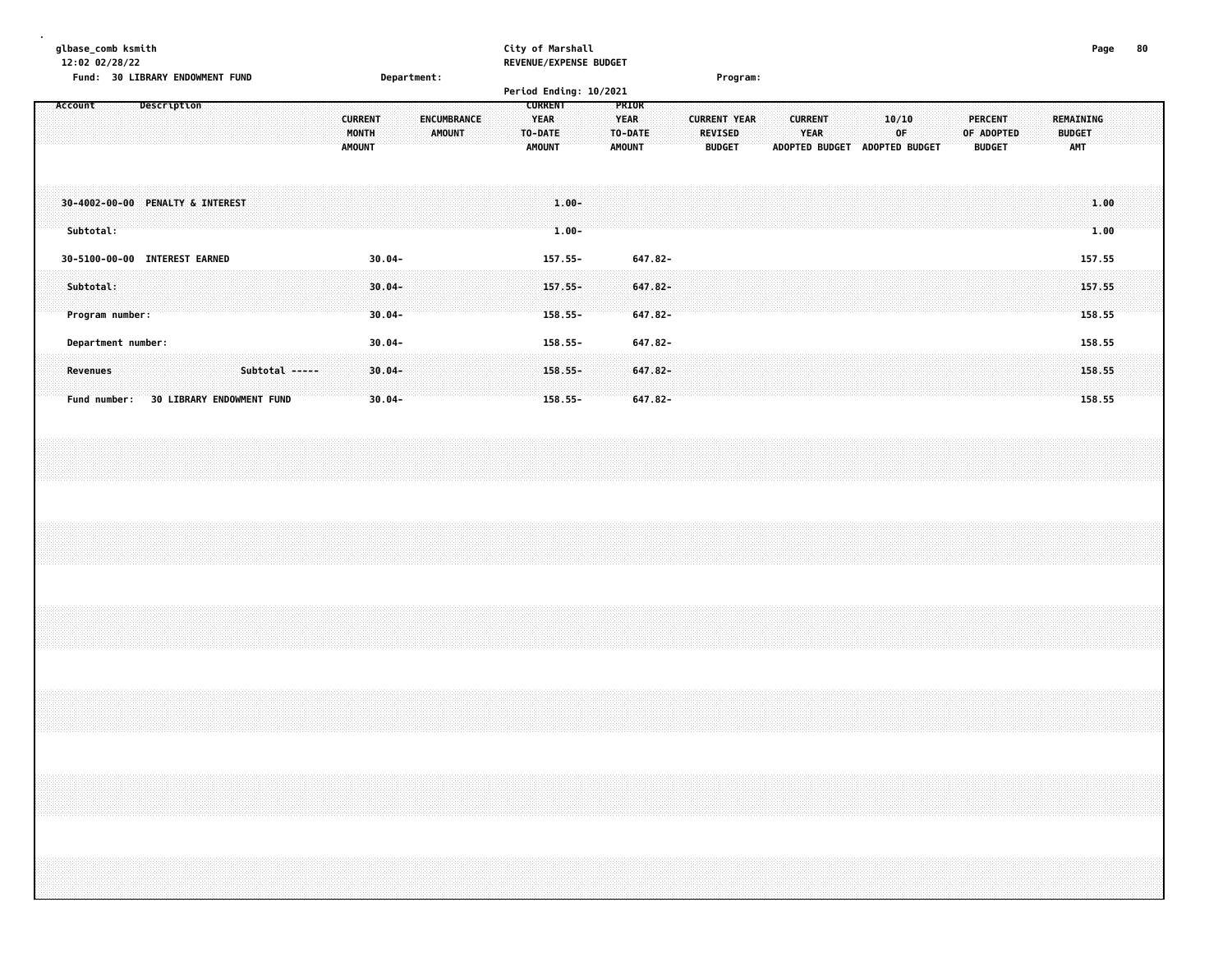**glbase\_comb ksmith City of Marshall Page 81 12:02 02/28/22 REVENUE/EXPENSE BUDGET Fund: 31 LIBRARY - UNITED WAY Department: Program: Period Ending: 10/2021 Account Description CURRENT PRIOR CURRENT ENCUMBRANCE YEAR YEAR CURRENT YEAR CURRENT 10/10 PERCENT REMAINING MONTH AMOUNT TO-DATE TO-DATE REVISED YEAR OF OF ADOPTED BUDGET AMOUNT AMOUNT AMOUNT BUDGET ADOPTED BUDGET ADOPTED BUDGET BUDGET AMT**

| $31 - 5140 - 00 - 00$<br>Subtotal | UNITED WAY DONATIONS           | $166.67 -$                   | $166.67 -$                   | $1,666.70 - 1,993.80 -$ | $1,993,80-$                                                                                            |  | 1,666.70 |
|-----------------------------------|--------------------------------|------------------------------|------------------------------|-------------------------|--------------------------------------------------------------------------------------------------------|--|----------|
| Program number:                   |                                | $166.67 -$                   |                              | 1,666.70-               | 1,993.80-                                                                                              |  | 1.666.70 |
| Revenues                          |                                | $166.67 -$<br>Subtotal ----- | Department number: 166.67- 1 | .<br>.<br>$1,666.70 -$  | $\mathbf{1.1993.80}$ . The constraint of the constraint of the constraint $\mathbf{0.11}$<br>1,993.80- |  | .666.70  |
|                                   | <b>31 LIBRARY - UNITED WAY</b> | 166.67-                      |                              | 1,666.70-               | 1,993.80-                                                                                              |  | . 666.   |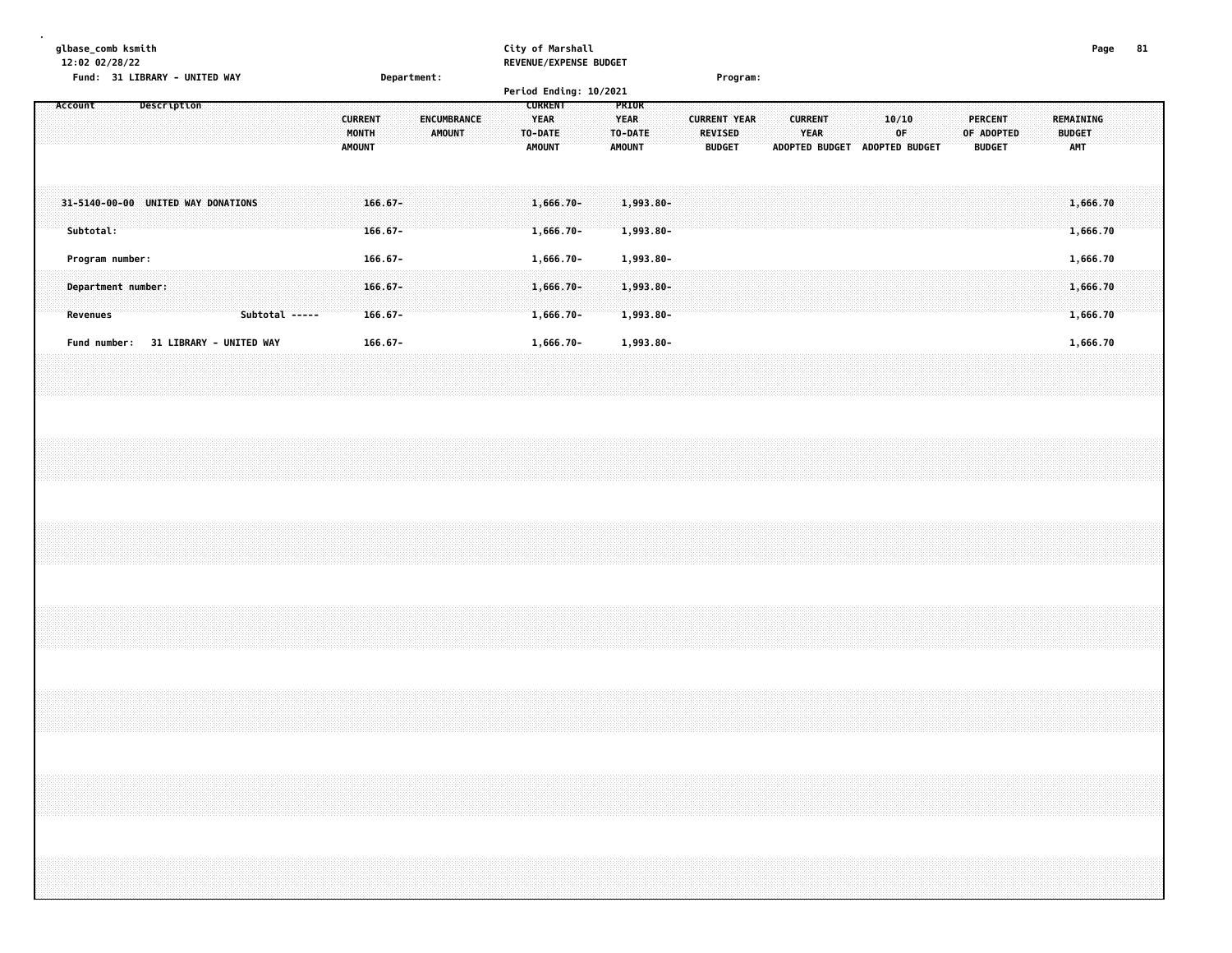| glbase_comb ksmith<br>12:02 02/28/22<br>Fund: 33 LIBRARY - JOE HIRSCH MEMORIAL |                                               | Department:                  | City of Marshall<br>REVENUE/EXPENSE BUDGET<br>Period Ending: 10/2021                                          | Program:                                               |                                                                                                                         | 82<br>Page                               |
|--------------------------------------------------------------------------------|-----------------------------------------------|------------------------------|---------------------------------------------------------------------------------------------------------------|--------------------------------------------------------|-------------------------------------------------------------------------------------------------------------------------|------------------------------------------|
| Description<br>Account                                                         | <b>CURRENT</b><br>MONTH<br><b>AMOUNT</b>      | <b>ENCUMBRANCE</b><br>AMOUNT | <b>CURRENT</b><br>PRIOR<br><b>YEAR</b><br><b>YEAR</b><br>TO-DATE<br>TO-DATE<br><b>AMOUNT</b><br><b>AMOUNT</b> | <b>CURRENT YEAR</b><br><b>REVISED</b><br><b>BUDGET</b> | <b>CURRENT</b><br>10/10<br><b>PERCENT</b><br>YEAR<br>0F<br>OF ADOPTED<br>ADOPTED BUDGET ADOPTED BUDGET<br><b>BUDGET</b> | REMAINING<br><b>BUDGET</b><br><b>AMT</b> |
| 33-5100-00-00 INTEREST<br>Subtotal:                                            |                                               |                              | $.94 -$<br>$22.63 -$<br>$.94 -$<br>$22.63 -$                                                                  |                                                        |                                                                                                                         | .94<br>.94                               |
| Program number:<br>Department number:<br>Revenues                              | Subtotal -----------                          |                              | $22.63 -$<br>$.94 -$<br>$22.63 -$<br>$.94 -$<br>$22.63 -$<br>$.94-$                                           |                                                        |                                                                                                                         | .94<br>.94<br>.94                        |
|                                                                                | Fund number: 33 LIBRARY - JOE HIRSCH MEMORIAL |                              | $22.63 -$<br>$.94 -$                                                                                          |                                                        |                                                                                                                         | .94                                      |
|                                                                                |                                               |                              |                                                                                                               |                                                        |                                                                                                                         |                                          |
|                                                                                |                                               |                              |                                                                                                               |                                                        |                                                                                                                         |                                          |
|                                                                                |                                               |                              |                                                                                                               |                                                        |                                                                                                                         |                                          |
|                                                                                |                                               |                              |                                                                                                               |                                                        |                                                                                                                         |                                          |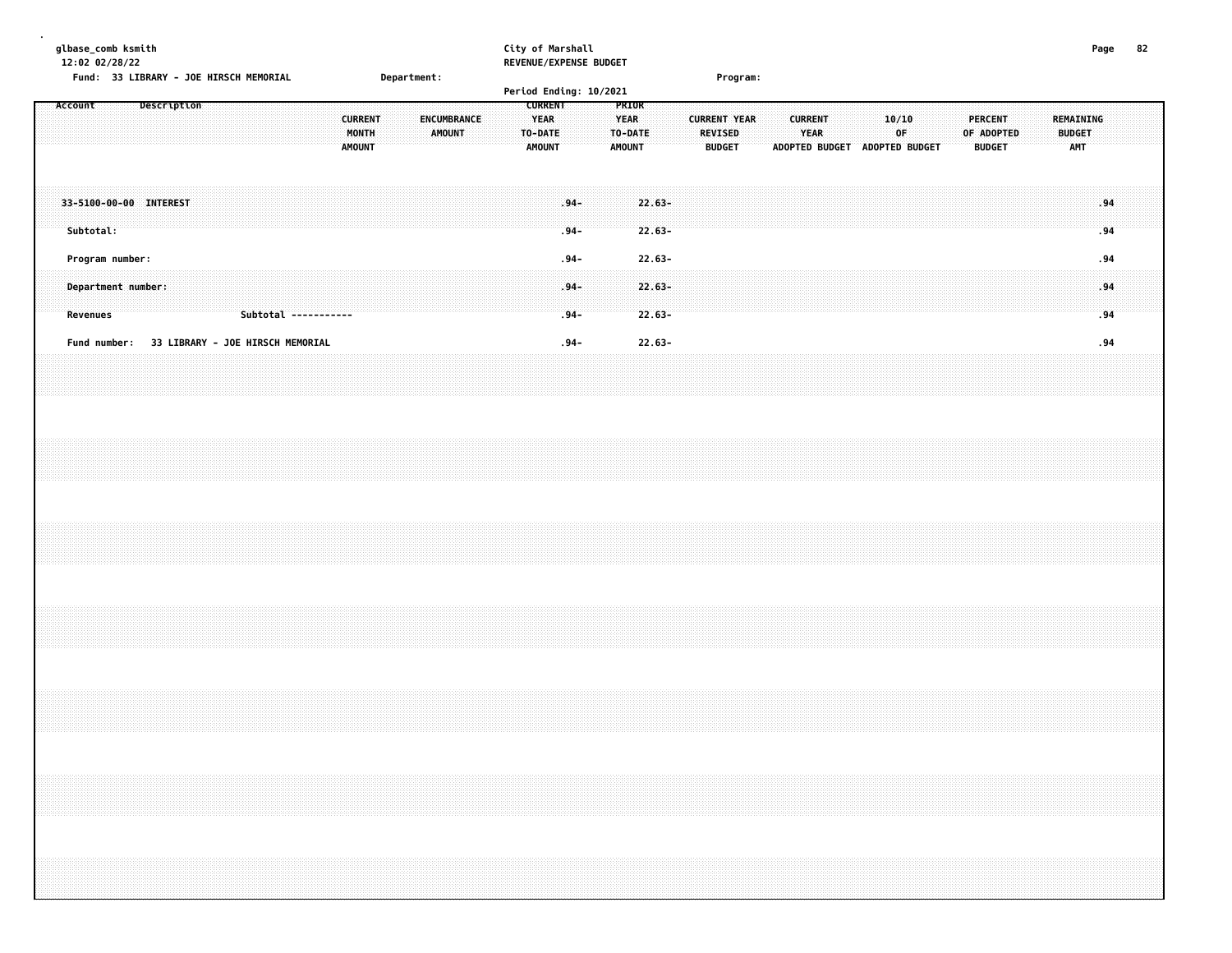|  |                 | 12:02 02/28/22  | glbase_comb ksmith<br>Fund: 35 SALES TAX COLLECTED                                                                                                                   |             |  |  |                |  |                                          | Department:                 |  |               |             |  | City of Marshall |                                                    |                            | REVENUE/EXPENSE BUDGET<br>Period Ending: 10/2021 |                                |                            |  |                     |                                 | Program: |                               |                        |  |             |  |                              |               |  |                                          | Page                     | 83 |  |
|--|-----------------|-----------------|----------------------------------------------------------------------------------------------------------------------------------------------------------------------|-------------|--|--|----------------|--|------------------------------------------|-----------------------------|--|---------------|-------------|--|------------------|----------------------------------------------------|----------------------------|--------------------------------------------------|--------------------------------|----------------------------|--|---------------------|---------------------------------|----------|-------------------------------|------------------------|--|-------------|--|------------------------------|---------------|--|------------------------------------------|--------------------------|----|--|
|  | Account         |                 |                                                                                                                                                                      | Description |  |  |                |  | <b>CURRENT</b><br>MONTH<br><b>AMOUNT</b> |                             |  | <b>AMOUNT</b> | ENCUMBRANCE |  |                  | <b>CURRENT</b><br><b>YEAR</b><br>TO-DATE<br>AMOUNT |                            |                                                  | PRIOR<br><b>YEAR</b><br>AMOUNT | TO-DATE                    |  | <b>CURRENT YEAR</b> | <b>REVISED</b><br><b>BUDGET</b> |          | ADOPTED BUDGET ADOPTED BUDGET | <b>CURRENT</b><br>YEAR |  | 10/10<br>0F |  | <b>PERCENT</b><br>OF ADOPTED | <b>BUDGET</b> |  | <b>REMAINING</b><br><b>BUDGET</b><br>AMT |                          |    |  |
|  | Subtotal:       |                 | 35-4013-00-00 SALES TAX COLLECTED                                                                                                                                    |             |  |  |                |  |                                          | $20,008.82 -$<br>20,008.82- |  |               |             |  |                  |                                                    | 208,526.22-<br>208,526.22- |                                                  |                                | 240,769.59-<br>240,769.59- |  |                     |                                 |          |                               |                        |  |             |  |                              |               |  |                                          | 208,526.22<br>208,526.22 |    |  |
|  |                 | Program number: |                                                                                                                                                                      |             |  |  |                |  |                                          | 20,008.82-                  |  |               |             |  |                  |                                                    | 208,526.22-                |                                                  |                                | 240,769.59-                |  |                     |                                 |          |                               |                        |  |             |  |                              |               |  |                                          | 208,526.22               |    |  |
|  | <b>Revenues</b> |                 | Department number:                                                                                                                                                   |             |  |  | Subtotal ----- |  |                                          | 20,008.82-<br>20,008.82-    |  |               |             |  |                  |                                                    | 208,526.22-<br>208,526.22- |                                                  |                                | 240,769.59-<br>240,769.59- |  |                     |                                 |          |                               |                        |  |             |  |                              |               |  |                                          | 208,526.22<br>208,526.22 |    |  |
|  |                 |                 |                                                                                                                                                                      |             |  |  |                |  |                                          |                             |  |               |             |  |                  |                                                    |                            |                                                  |                                |                            |  |                     |                                 |          |                               |                        |  |             |  |                              |               |  |                                          |                          |    |  |
|  |                 |                 |                                                                                                                                                                      |             |  |  |                |  |                                          |                             |  |               |             |  |                  |                                                    |                            |                                                  |                                |                            |  |                     |                                 |          |                               |                        |  |             |  |                              |               |  |                                          |                          |    |  |
|  |                 |                 |                                                                                                                                                                      |             |  |  |                |  |                                          |                             |  |               |             |  |                  |                                                    |                            |                                                  |                                |                            |  |                     |                                 |          |                               |                        |  |             |  |                              |               |  |                                          |                          |    |  |
|  |                 |                 |                                                                                                                                                                      |             |  |  |                |  |                                          |                             |  |               |             |  |                  |                                                    |                            |                                                  |                                |                            |  |                     |                                 |          |                               |                        |  |             |  |                              |               |  |                                          |                          |    |  |
|  |                 |                 |                                                                                                                                                                      |             |  |  |                |  |                                          |                             |  |               |             |  |                  |                                                    |                            |                                                  |                                |                            |  |                     |                                 |          |                               |                        |  |             |  |                              |               |  |                                          |                          |    |  |
|  |                 |                 | ,我们就会在这里,我们就会在这里的时候,我们就会在这里,我们就会在这里,我们就会在这里,我们就会在这里,我们就会在这里,我们就会在这里,我们就会在这里,我们就会<br>第25章 我们的时候,我们就会在这里,我们就会在这里,我们就会在这里,我们就会在这里,我们就会在这里,我们就会在这里,我们就会在这里,我们就会在这里,我们就会在 |             |  |  |                |  |                                          |                             |  |               |             |  |                  |                                                    |                            |                                                  |                                |                            |  |                     |                                 |          |                               |                        |  |             |  |                              |               |  |                                          |                          |    |  |
|  |                 |                 |                                                                                                                                                                      |             |  |  |                |  |                                          |                             |  |               |             |  |                  |                                                    |                            |                                                  |                                |                            |  |                     |                                 |          |                               |                        |  |             |  |                              |               |  |                                          |                          |    |  |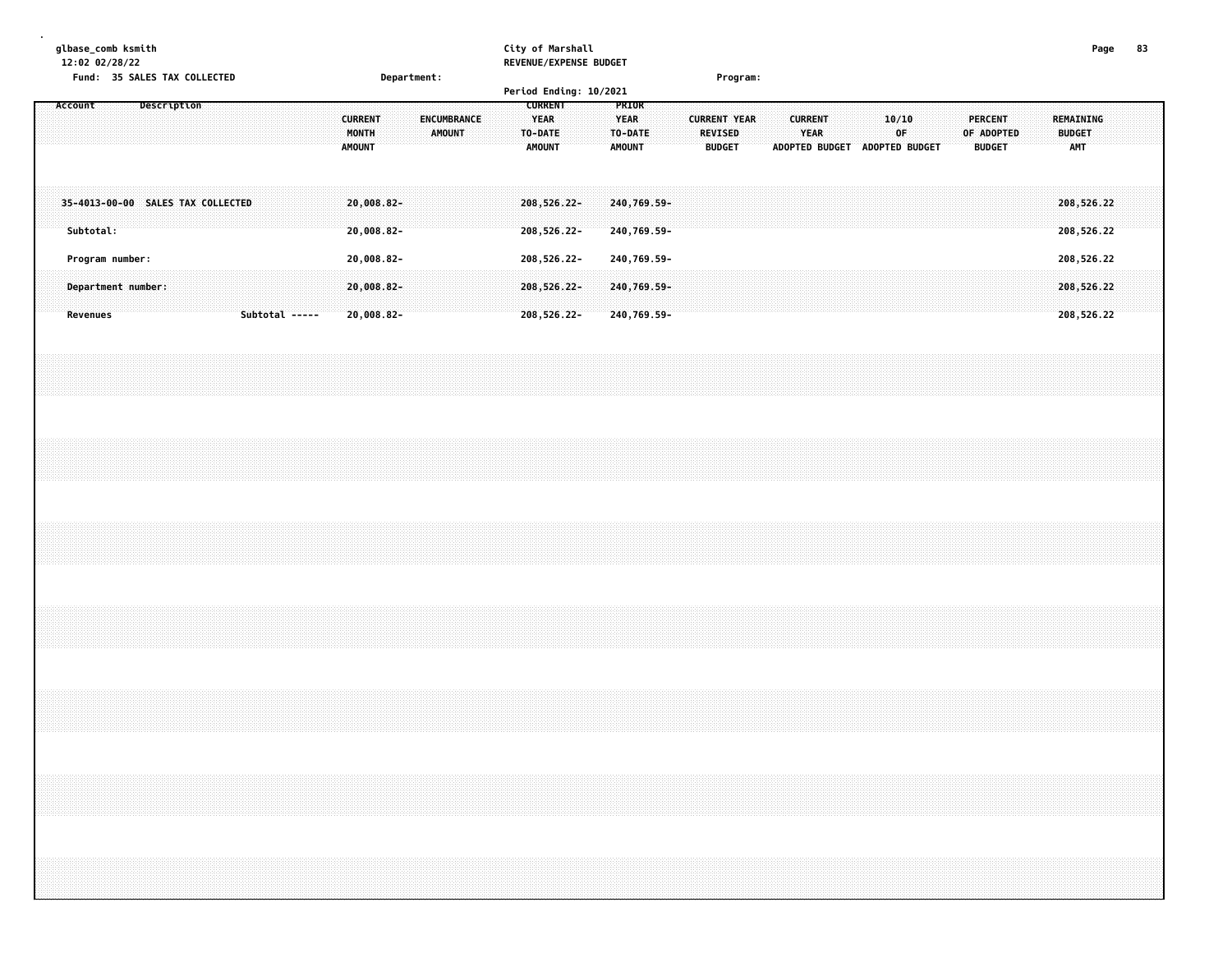|  |           | glbase_comb ksmith<br>12:02 02/28/22 |                    |             | Fund: 35 SALES TAX COLLECTED |                                    |                               |  |  |                                          | Department: |        |             |  | City of Marshall                       |                                                | REVENUE/EXPENSE BUDGET |                                                  |  |                     | Program:                        |  |                               |  |             |                               |  |                                               |  |                                          | Page                                      | 84 |  |
|--|-----------|--------------------------------------|--------------------|-------------|------------------------------|------------------------------------|-------------------------------|--|--|------------------------------------------|-------------|--------|-------------|--|----------------------------------------|------------------------------------------------|------------------------|--------------------------------------------------|--|---------------------|---------------------------------|--|-------------------------------|--|-------------|-------------------------------|--|-----------------------------------------------|--|------------------------------------------|-------------------------------------------|----|--|
|  | Account   |                                      |                    | Description |                              |                                    |                               |  |  | <b>CURRENT</b><br>MONTH<br><b>AMOUNT</b> |             | AMOUNT | ENCUMBRANCE |  | TO-DATE                                | <b>CURRENT</b><br><b>YEAR</b><br><b>AMOUNT</b> | Period Ending: 10/2021 | PRIOR<br><b>YEAR</b><br>TO-DATE<br><b>AMOUNT</b> |  | <b>CURRENT YEAR</b> | <b>REVISED</b><br><b>BUDGET</b> |  | <b>CURRENT</b><br><b>YEAR</b> |  | 10/10<br>0F | ADOPTED BUDGET ADOPTED BUDGET |  | <b>PERCENT</b><br>OF ADOPTED<br><b>BUDGET</b> |  | REMAINING<br><b>BUDGET</b><br><b>AMT</b> |                                           |    |  |
|  | Subtotal: |                                      |                    |             |                              | 35-0349-00-00 SALES TAX - TO STATE |                               |  |  | 23,918.33<br>23,918.33                   |             |        |             |  | 208,702.39<br>208,702.39               |                                                |                        | 249,386.36<br>249,386.36                         |  |                     |                                 |  |                               |  |             |                               |  |                                               |  |                                          | 208,702.39-<br>208,702.39-                |    |  |
|  |           | Program number:<br>Expenditures      | Department number: |             |                              |                                    | Subtotal -----                |  |  | 23,918.33<br>23,918.33<br>23,918.33      |             |        |             |  | 208,702.39<br>208,702.39<br>208,702.39 |                                                |                        | 249,386.36<br>249,386.36<br>249,386.36           |  |                     |                                 |  |                               |  |             |                               |  |                                               |  |                                          | 208,702.39-<br>208,702.39-<br>208,702.39- |    |  |
|  |           | Fund number:                         |                    |             |                              |                                    | <b>35 SALES TAX COLLECTED</b> |  |  | 3,909.51                                 |             |        |             |  |                                        | 176.17                                         |                        | 8,616.77                                         |  |                     |                                 |  |                               |  |             |                               |  |                                               |  |                                          | $176.17 -$                                |    |  |
|  |           |                                      |                    |             |                              |                                    |                               |  |  |                                          |             |        |             |  |                                        |                                                |                        |                                                  |  |                     |                                 |  |                               |  |             |                               |  |                                               |  |                                          |                                           |    |  |
|  |           |                                      |                    |             |                              |                                    |                               |  |  |                                          |             |        |             |  |                                        |                                                |                        |                                                  |  |                     |                                 |  |                               |  |             |                               |  |                                               |  |                                          |                                           |    |  |
|  |           |                                      |                    |             |                              |                                    |                               |  |  |                                          |             |        |             |  |                                        |                                                |                        |                                                  |  |                     |                                 |  |                               |  |             |                               |  |                                               |  |                                          |                                           |    |  |
|  |           |                                      |                    |             |                              |                                    |                               |  |  |                                          |             |        |             |  |                                        |                                                |                        |                                                  |  |                     |                                 |  |                               |  |             |                               |  |                                               |  |                                          |                                           |    |  |
|  |           |                                      |                    |             |                              |                                    |                               |  |  |                                          |             |        |             |  |                                        |                                                |                        |                                                  |  |                     |                                 |  |                               |  |             |                               |  |                                               |  |                                          |                                           |    |  |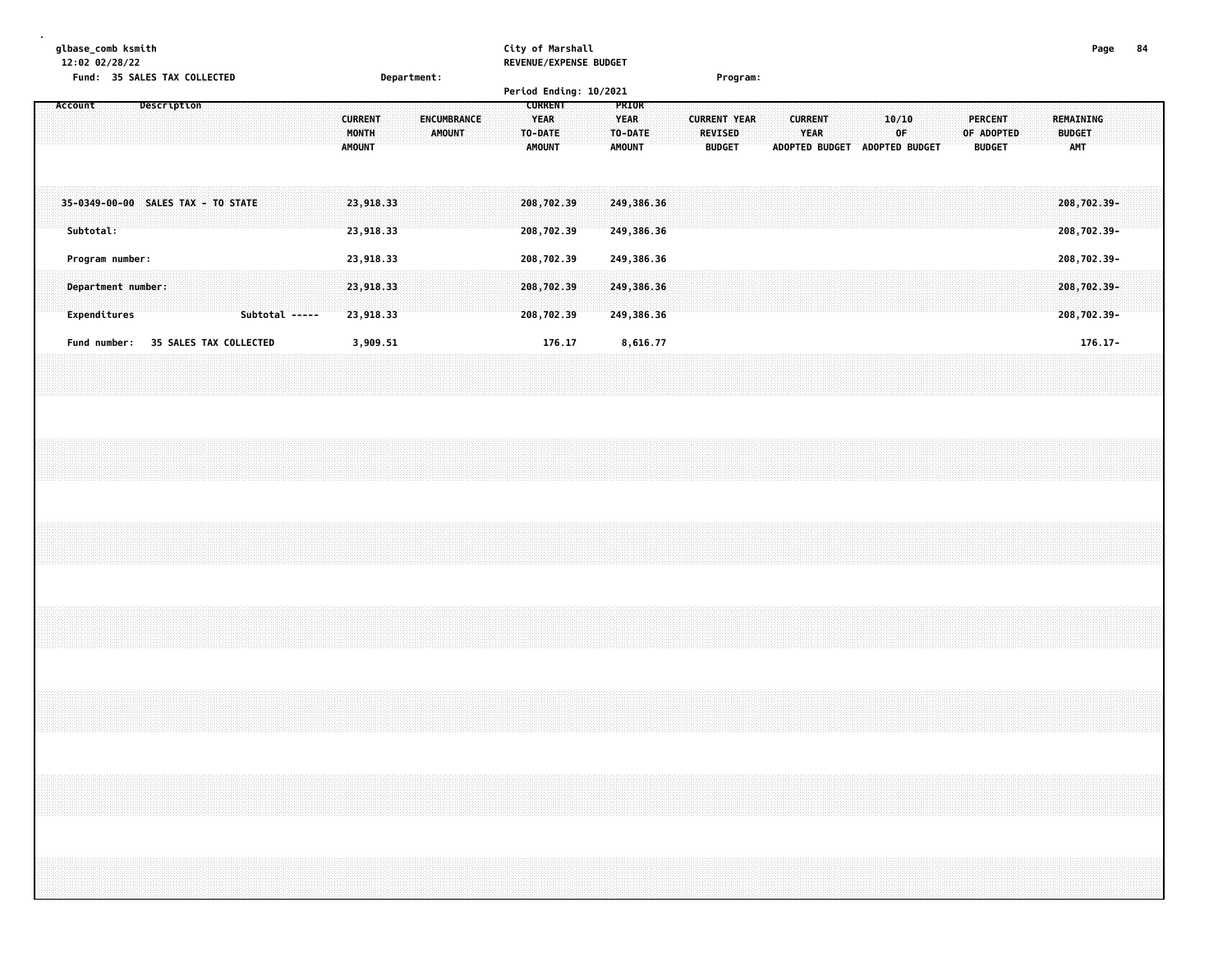|  |         |              | glbase_comb ksmith<br>12:02 02/28/22 |                           |  | Fund: 38 BUSINESS DEVELOPMENT CENTER |  |                      |               |                         |  | Department: |               |             | <b>TENANT</b> |  | City of Marshall                                   |  | REVENUE/EXPENSE BUDGET<br>Period Ending: 10/2021 |                                                  |  |                                 | Program:            |  |                        |                               |  |              |  |                                               |  |                                          | Page |                                                                                                                                                                      | 85 |  |
|--|---------|--------------|--------------------------------------|---------------------------|--|--------------------------------------|--|----------------------|---------------|-------------------------|--|-------------|---------------|-------------|---------------|--|----------------------------------------------------|--|--------------------------------------------------|--------------------------------------------------|--|---------------------------------|---------------------|--|------------------------|-------------------------------|--|--------------|--|-----------------------------------------------|--|------------------------------------------|------|----------------------------------------------------------------------------------------------------------------------------------------------------------------------|----|--|
|  | Account |              |                                      | Description               |  |                                      |  |                      | <b>AMOUNT</b> | <b>CURRENT</b><br>MONTH |  |             | <b>AMOUNT</b> | ENCUMBRANCE |               |  | <b>CURRENT</b><br><b>YEAR</b><br>TO-DATE<br>AMOUNT |  |                                                  | PRIOR<br><b>YEAR</b><br>TO-DATE<br><b>AMOUNT</b> |  | <b>REVISED</b><br><b>BUDGET</b> | <b>CURRENT YEAR</b> |  | <b>CURRENT</b><br>YEAR | ADOPTED BUDGET ADOPTED BUDGET |  | 10/10<br>0F. |  | <b>PERCENT</b><br>OF ADOPTED<br><b>BUDGET</b> |  | REMAINING<br><b>BUDGET</b><br><b>AMT</b> |      |                                                                                                                                                                      |    |  |
|  |         | Subtotal:    |                                      |                           |  | 38-0600-00-00 DEPRECIATION EXPENSE   |  |                      |               |                         |  |             |               |             |               |  |                                                    |  |                                                  | 18, 143.56<br>18, 143.56                         |  |                                 |                     |  |                        |                               |  |              |  |                                               |  |                                          |      |                                                                                                                                                                      |    |  |
|  |         | Expenditures | Program number:                      | Department number: TENANT |  |                                      |  | Subtotal ----------- |               |                         |  |             |               |             |               |  |                                                    |  |                                                  | 18, 143.56<br>18, 143.56<br>18, 143.56           |  |                                 |                     |  |                        |                               |  |              |  |                                               |  |                                          |      |                                                                                                                                                                      |    |  |
|  |         | Fund number: |                                      |                           |  | 38 BUSINESS DEVELOPMENT CENTER       |  |                      |               |                         |  |             |               |             |               |  |                                                    |  |                                                  | 18, 143.56                                       |  |                                 |                     |  |                        |                               |  |              |  |                                               |  |                                          |      |                                                                                                                                                                      |    |  |
|  |         |              |                                      |                           |  |                                      |  |                      |               |                         |  |             |               |             |               |  |                                                    |  |                                                  |                                                  |  |                                 |                     |  |                        |                               |  |              |  |                                               |  |                                          |      |                                                                                                                                                                      |    |  |
|  |         |              |                                      |                           |  |                                      |  |                      |               |                         |  |             |               |             |               |  |                                                    |  |                                                  |                                                  |  |                                 |                     |  |                        |                               |  |              |  |                                               |  |                                          |      |                                                                                                                                                                      |    |  |
|  |         |              |                                      |                           |  |                                      |  |                      |               |                         |  |             |               |             |               |  |                                                    |  |                                                  |                                                  |  |                                 |                     |  |                        |                               |  |              |  |                                               |  |                                          |      |                                                                                                                                                                      |    |  |
|  |         |              |                                      |                           |  |                                      |  |                      |               |                         |  |             |               |             |               |  |                                                    |  |                                                  |                                                  |  |                                 |                     |  |                        |                               |  |              |  |                                               |  |                                          |      |                                                                                                                                                                      |    |  |
|  |         |              |                                      |                           |  |                                      |  |                      |               |                         |  |             |               |             |               |  |                                                    |  |                                                  |                                                  |  |                                 |                     |  |                        |                               |  |              |  |                                               |  |                                          |      | ,我们就会在这里,我们就会在这里的时候,我们就会在这里,我们就会在这里,我们就会在这里,我们就会在这里,我们就会在这里,我们就会在这里,我们就会在这里,我们就会<br>第25章 我们的时候,我们就会在这里,我们就会在这里,我们就会在这里,我们就会在这里,我们就会在这里,我们就会在这里,我们就会在这里,我们就会在这里,我们就会在 |    |  |
|  |         |              |                                      |                           |  |                                      |  |                      |               |                         |  |             |               |             |               |  |                                                    |  |                                                  |                                                  |  |                                 |                     |  |                        |                               |  |              |  |                                               |  |                                          |      |                                                                                                                                                                      |    |  |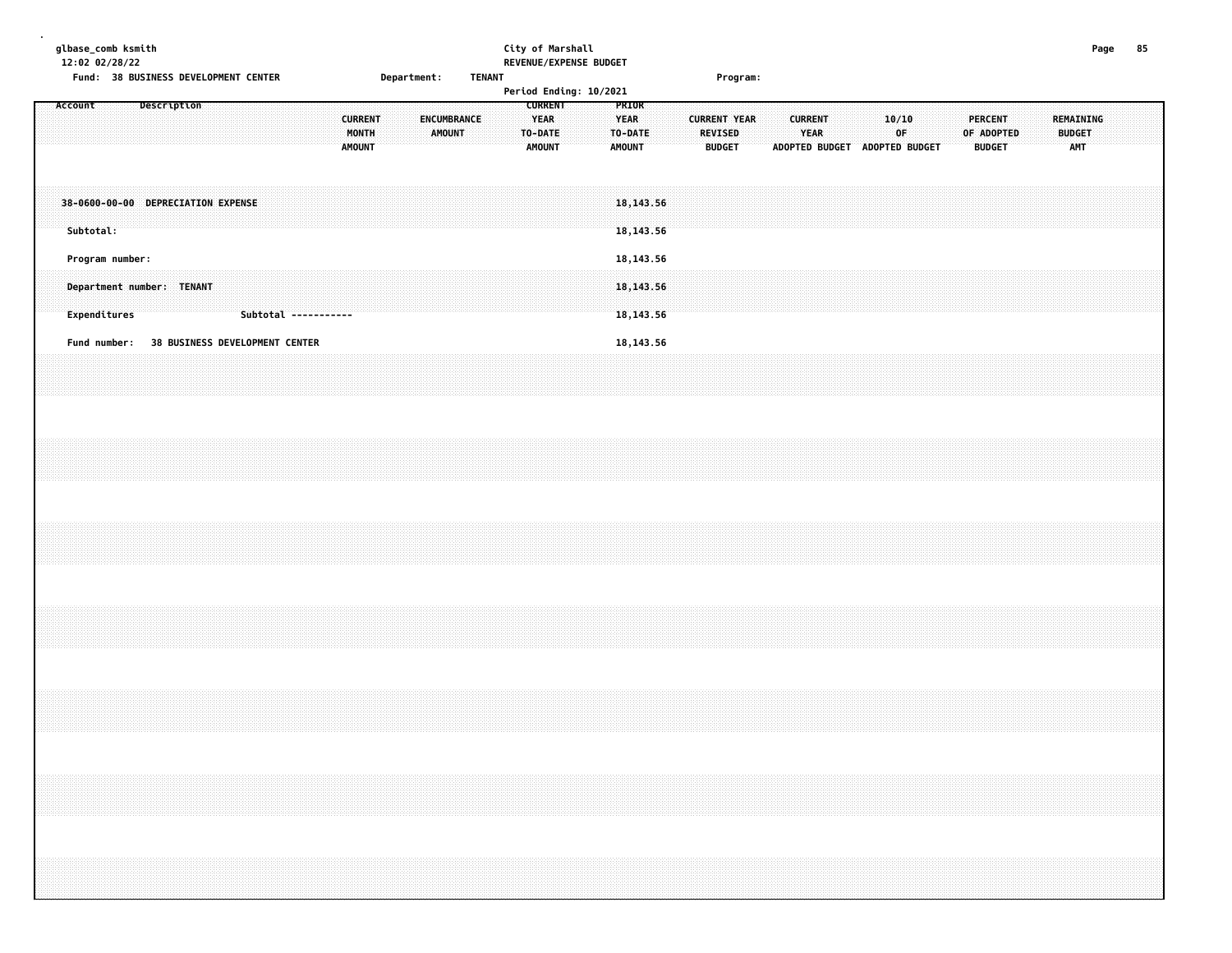| glbase_comb ksmith<br>12:02 02/28/22                  | Fund: 39 APPLIED TECHNOLOGY CENTER FUND                 | Department:                  | City of Marshall<br>REVENUE/EXPENSE BUDGET<br>Period Ending: 10/2021                                   | Program:                                                                                                                                                                   | 86<br>Page                               |
|-------------------------------------------------------|---------------------------------------------------------|------------------------------|--------------------------------------------------------------------------------------------------------|----------------------------------------------------------------------------------------------------------------------------------------------------------------------------|------------------------------------------|
| Account                                               | Description<br><b>CURRENT</b><br>MONTH<br><b>AMOUNT</b> | ENCUMBRANCE<br><b>AMOUNT</b> | <b>CURRENT</b><br>PRIOR<br><b>YEAR</b><br><b>YEAR</b><br>TO-DATE<br>TO-DATE<br>AMOUNT<br><b>AMOUNT</b> | 10/10<br><b>CURRENT</b><br><b>PERCENT</b><br><b>CURRENT YEAR</b><br>REVISED<br>YEAR<br>0F<br>OF ADOPTED<br><b>BUDGET</b><br><b>BUDGET</b><br>ADOPTED BUDGET ADOPTED BUDGET | REMAINING<br><b>BUDGET</b><br><b>AMT</b> |
| Subtotal:                                             | 39-0600-00-00 DEPRECIATION EXPENSE                      |                              | 25,752.77<br>25,752.77                                                                                 |                                                                                                                                                                            |                                          |
| Program number:<br>Department number:<br>Expenditures | Subtotal -----------                                    |                              | 25,752.77<br>25,752.77<br>25,752.77                                                                    |                                                                                                                                                                            |                                          |
| Fund number:                                          | 39 APPLIED TECHNOLOGY CENTER FUND                       |                              | 25,752.77                                                                                              |                                                                                                                                                                            |                                          |
|                                                       |                                                         |                              |                                                                                                        |                                                                                                                                                                            |                                          |
|                                                       |                                                         |                              |                                                                                                        |                                                                                                                                                                            |                                          |
|                                                       |                                                         |                              |                                                                                                        |                                                                                                                                                                            |                                          |
|                                                       |                                                         |                              |                                                                                                        |                                                                                                                                                                            |                                          |
|                                                       |                                                         |                              |                                                                                                        |                                                                                                                                                                            |                                          |
|                                                       |                                                         |                              |                                                                                                        |                                                                                                                                                                            |                                          |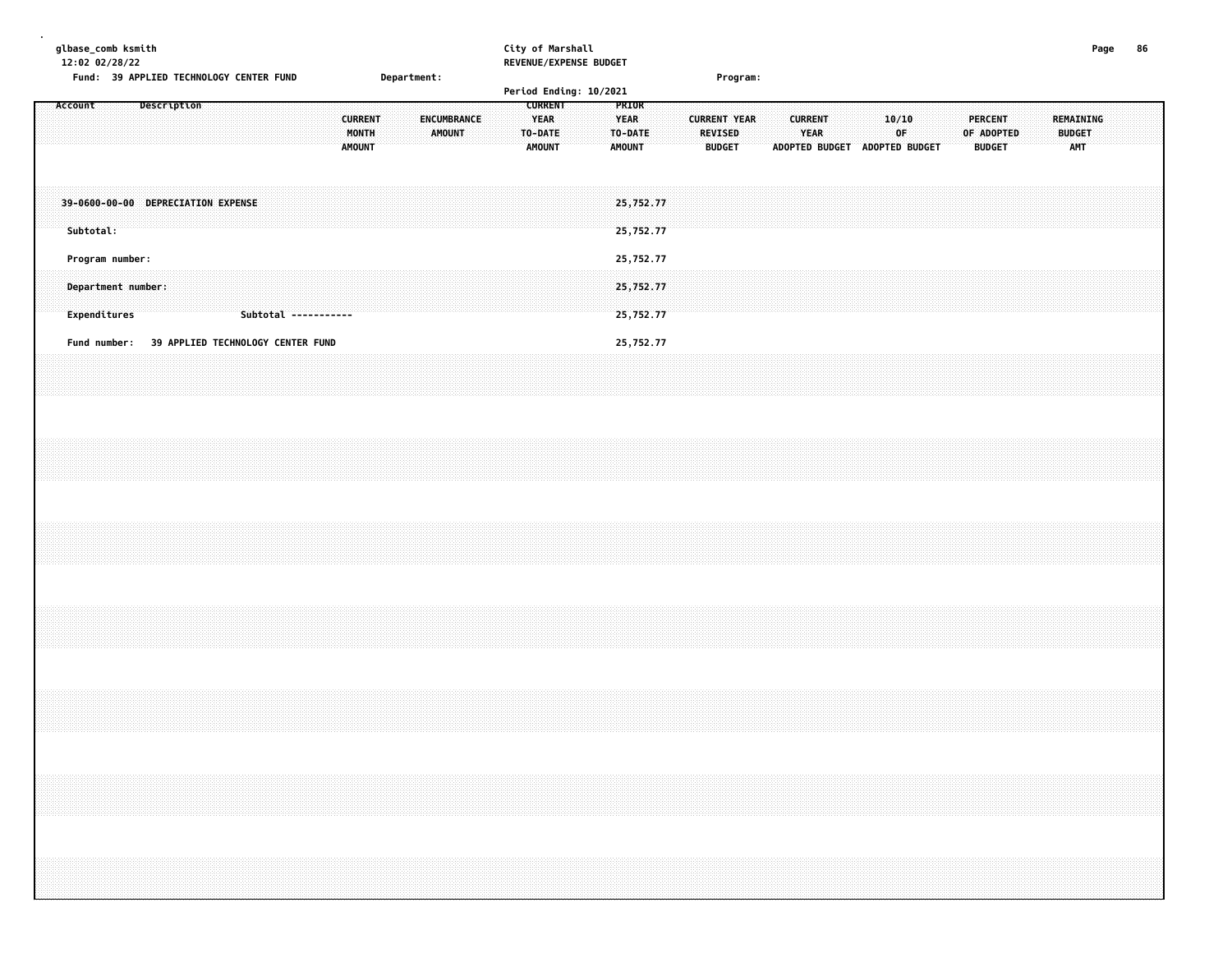| glbase comb ksmith |  |
|--------------------|--|
|--------------------|--|

#### **glbase\_comb ksmith City of Marshall Page 87 12:02 02/28/22 REVENUE/EXPENSE BUDGET**

| 40 WATER & SEWER FUND<br>Fund:               | Department:                          |                                 | Program:                               |                                        |                  |
|----------------------------------------------|--------------------------------------|---------------------------------|----------------------------------------|----------------------------------------|------------------|
|                                              |                                      | Period Ending: 10/2021          |                                        |                                        |                  |
| Account<br><b>Description</b>                |                                      | <b>CURRENT</b><br><b>PRIOR</b>  |                                        |                                        |                  |
|                                              | <b>CURRENT</b><br><b>ENCUMBRANCE</b> | <b>YEAR</b><br><b>YEAR</b>      | <b>CURRENT</b><br><b>CURRENT YEAR</b>  | 10/10<br><b>PERCENT</b>                | <b>REMAINING</b> |
|                                              | <b>MONTH</b><br><b>AMOUNT</b>        | <b>TO-DATE</b><br>TO-DATE       | <b>YEAR</b><br><b>REVISED</b>          | 0F<br>OF ADOPTED                       | <b>BUDGET</b>    |
|                                              | <b>AMOUNT</b>                        | <b>AMOUNT</b><br><b>AMOUNT</b>  | <b>BUDGET</b><br><b>ADOPTED BUDGET</b> | <b>ADOPTED BUDGET</b><br><b>BUDGET</b> | <b>AMT</b>       |
|                                              |                                      |                                 |                                        |                                        |                  |
|                                              |                                      |                                 |                                        |                                        |                  |
| 40-4002-00-00 PENALTY & INTEREST -           |                                      | $150.00 -$                      |                                        |                                        |                  |
|                                              |                                      |                                 |                                        |                                        |                  |
| Subtotal:                                    |                                      | $150.00 -$                      |                                        |                                        |                  |
|                                              |                                      |                                 |                                        |                                        |                  |
| <b>WASTE WATER DISCHARG</b><br>40-4135-00-00 |                                      | 7,269.60-<br>$6, 158.80 -$      | $2,500.00 -$<br>$2,500.00 -$           | 2,083.33-<br>290.784                   | 4,769.60         |
| 40-4150-00-00 BACK FLOW PREVENTION           | $148.00 -$                           | $1,300.00 -$<br>$1,219.50 -$    | $1,215.00 -$<br>$1,215.00 -$           | $1,012.50 -$<br>106.996                | 85.00            |
| Subtotal:                                    | $148.00 -$                           |                                 |                                        |                                        |                  |
|                                              |                                      | $8,569.60 -$<br>7,378.30-       | $3,715.00 -$<br>$3,715.00 -$           | $3,095.83-$<br>230.676                 | 4,854.60         |
| 40-4300-00-00 WATER SALES                    | 451,647.00-                          | 4,102,020.53-<br>4,922,500.65-  | 5,611,070.00-<br>5,611,070.00-         | 4,675,891.67-<br>89.419                | 1,509,049.47-    |
| 40-4305-00-00 SEWER SALES                    | 348,504.50-                          | 3,730,662.80-<br>3,258,845.76-  | 3,700,657.00-<br>3,700,657.00-         | 3,083,880.83-<br>106.985               | 441,811.24-      |
| 40-4308-00-00 RECOVERED CHG OFFS             | $1,060.28 -$                         | 16,007.99-<br>23,922.97-        | 16,562.00-<br>16,562.00-               | 13,801.67-<br>108,405                  | $554.01 -$       |
| 40-4310-00-00<br>WATER CONNECTIONS/EX        | $675.00 -$                           | $10, 295.00 -$<br>$13,225.00 -$ | 36,000.00-<br>36,000.00-               | $30,000.00 -$<br>29.014                | 25,705.00-       |
| 40-4315-00-00 SEWER CONNECTIONS/EX           |                                      | 4,500.00-<br>$9,175.00 -$       | 12,240.00-<br>12,240.00-               | $10, 200.00 -$<br>40.850               | 7,740.00-        |
| 40-4320-00-00<br><b>W/BILLING SERVICE FE</b> | $6,989.47-$                          | 45,079.90-<br>52,298.77-        | $50,000.00 -$<br>$50,000.00 -$         | 41,666.67-<br>124.439                  | 2,298.77         |
| 40-4325-00-00 WASTE HAULER FEES              | 4,883.50-                            | 49, 241. 74-<br>45,877.30-      | 61,464.00-<br>$61,464.00 -$            | 51,220.00-<br>88.449                   | 15,586.70-       |
|                                              |                                      |                                 |                                        |                                        |                  |
| Subtotal:                                    | 813,759.75-                          | 7,489,845.35-<br>8,793,808.06-  | 9,487,993.00-<br>9,487,993.00-         | 7,906,660.83-<br>96.190                | 1,998,147.65-    |
| 40-4435-00-00 POLLUTION CONTROL FE           |                                      | $5,420.00 -$<br>12,347.00-      | 7,685.00-<br>7,685.00-                 | $6,404.17-$<br>120.924                 | $2,265.00 -$     |
|                                              |                                      |                                 |                                        |                                        |                  |
| Subtotal:                                    |                                      | $5,420.00 -$<br>12,347.00-      | 7,685.00-<br>7,685.00-                 | $6,404.17-$<br>120.924                 | $2,265.00 -$     |
|                                              |                                      |                                 |                                        |                                        |                  |
| 40-5100-00-00 INTEREST EARNED                |                                      | $2,048.63-$<br>$22,009.00 -$    | $15,000.00 -$<br>$15,000.00 -$         | $12,500.00 -$<br>13.770                | 12,951.37-       |
| 40-5120-00-00 I & S FUND INTEREST            |                                      | $30.33 -$<br>$991.29 -$         | $500.00 -$<br>$500.00 -$               | $416.67 -$<br>6.472                    | $469.67 -$       |
| 40-5125-00-00 MISCELLANEOUS                  | 4,115.80-                            | 26,494.49-<br>$8,794.65-$       | $26,500.00 -$<br>26,500.00-            | 22,083.33-<br>66.540                   | 17,705.35-       |
|                                              |                                      |                                 |                                        |                                        |                  |
| Subtotal:                                    | 4,115.80-                            | $10,873.61-$<br>49, 494. 78-    | 42,000.00-<br>42,000.00-               | 35,000.00-<br>46.978                   | 31, 126.39-      |
| Program number:                              | 818,023.55-                          | 7,514,708.56-<br>8,863,178.14-  | 9,541,393.00-<br>9,541,393.00-         | 7,951,160.83-<br>96.046                | 2,026,684.44-    |
|                                              |                                      |                                 |                                        |                                        |                  |
| Department number:                           | 818,023.55-                          | 7,514,708.56-<br>8,863,178.14-  | 9,541,393.00-<br>9,541,393.00-         | 7,951,160.83-<br>96.046                | 2,026,684.44-    |
|                                              |                                      |                                 |                                        |                                        |                  |
| Revenues<br>Subtotal -----                   | 818,023.55-                          | 7,514,708.56-<br>8,863,178.14-  | 9,541,393.00-<br>9,541,393.00-         | 96.046<br>7,951,160.83-                | 2,026,684.44-    |
|                                              |                                      |                                 |                                        |                                        |                  |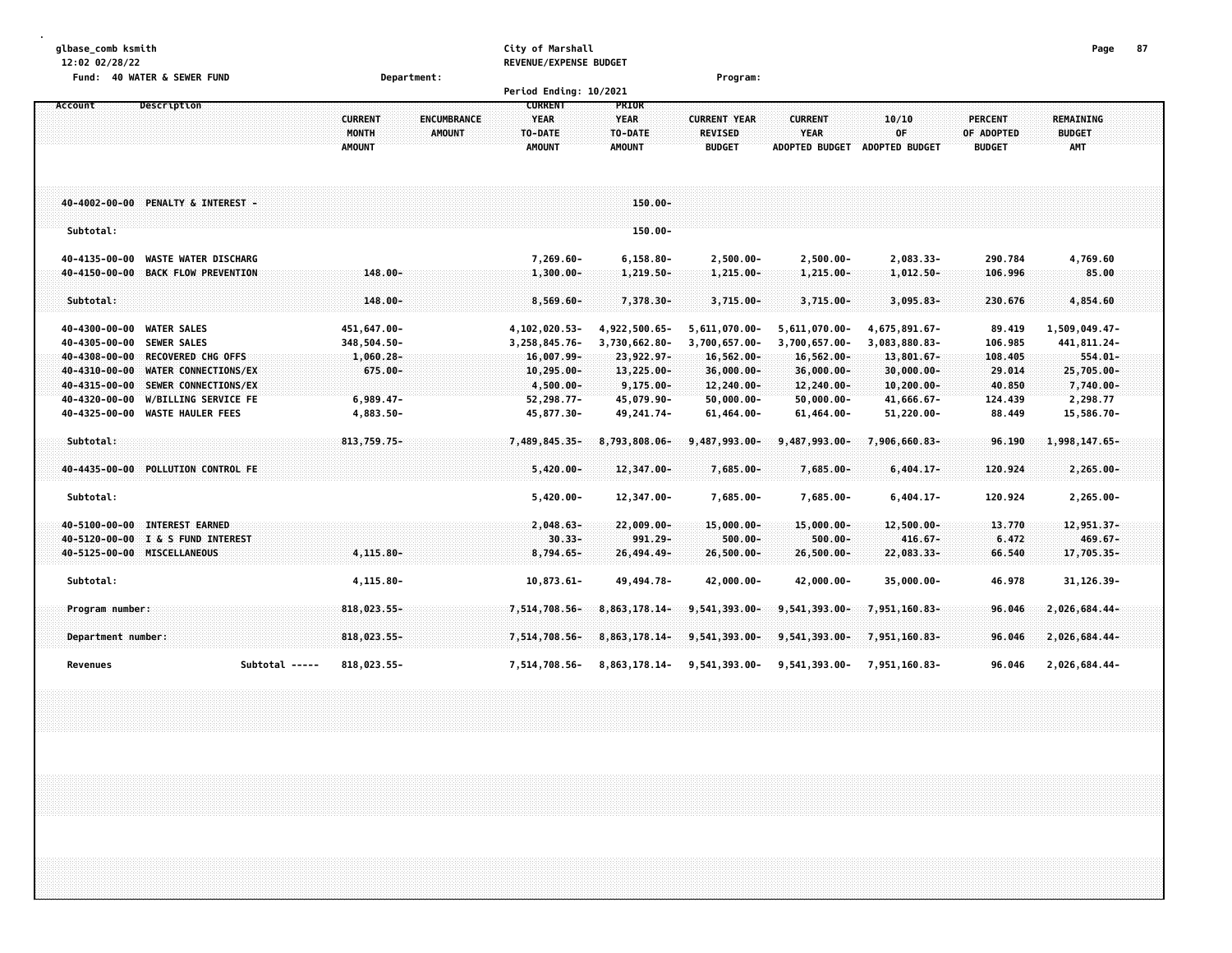| glbase_comb ksmith<br>12:02 02/28/22 |                    |  | Fund: 40 WATER & SEWER FUND        |  |  |  |  |                                          | Department: |               |                    |  |                                                           | City of Marshall<br>REVENUE/EXPENSE BUDGET |  |                                                  |  |  |                                                        | Program: |  |                               |                               |             |  |  |                                               |  |                                   | Page | 88 |  |
|--------------------------------------|--------------------|--|------------------------------------|--|--|--|--|------------------------------------------|-------------|---------------|--------------------|--|-----------------------------------------------------------|--------------------------------------------|--|--------------------------------------------------|--|--|--------------------------------------------------------|----------|--|-------------------------------|-------------------------------|-------------|--|--|-----------------------------------------------|--|-----------------------------------|------|----|--|
|                                      |                    |  |                                    |  |  |  |  |                                          |             |               |                    |  |                                                           |                                            |  | Period Ending: 10/2021                           |  |  |                                                        |          |  |                               |                               |             |  |  |                                               |  |                                   |      |    |  |
| Account                              |                    |  | Description                        |  |  |  |  | <b>CURRENT</b><br>MONTH<br><b>AMOUNT</b> |             | <b>AMOUNT</b> | <b>ENCUMBRANCE</b> |  | <b>CURRENT</b><br><b>YEAR</b><br>TO-DATE<br><b>AMOUNT</b> |                                            |  | PRIOR<br><b>YEAR</b><br>TO-DATE<br><b>AMOUNT</b> |  |  | <b>CURRENT YEAR</b><br><b>REVISED</b><br><b>BUDGET</b> |          |  | <b>CURRENT</b><br><b>YEAR</b> | ADOPTED BUDGET ADOPTED BUDGET | 10/10<br>0F |  |  | <b>PERCENT</b><br>OF ADOPTED<br><b>BUDGET</b> |  | REMAINING<br><b>BUDGET</b><br>AMT |      |    |  |
|                                      | Subtotal:          |  | 40-0600-00-00 DEPRECIATION EXPENSE |  |  |  |  |                                          |             |               |                    |  |                                                           |                                            |  | 1,359,194.36<br>1,359,194.36                     |  |  |                                                        |          |  |                               |                               |             |  |  |                                               |  |                                   |      |    |  |
|                                      | Program number:    |  |                                    |  |  |  |  |                                          |             |               |                    |  |                                                           |                                            |  | 1,359,194.36                                     |  |  |                                                        |          |  |                               |                               |             |  |  |                                               |  |                                   |      |    |  |
|                                      | Department number: |  |                                    |  |  |  |  |                                          |             |               |                    |  |                                                           |                                            |  | 1,359,194.36                                     |  |  |                                                        |          |  |                               |                               |             |  |  |                                               |  |                                   |      |    |  |
|                                      |                    |  |                                    |  |  |  |  |                                          |             |               |                    |  |                                                           |                                            |  |                                                  |  |  |                                                        |          |  |                               |                               |             |  |  |                                               |  |                                   |      |    |  |
|                                      |                    |  |                                    |  |  |  |  |                                          |             |               |                    |  |                                                           |                                            |  |                                                  |  |  |                                                        |          |  |                               |                               |             |  |  |                                               |  |                                   |      |    |  |
|                                      |                    |  |                                    |  |  |  |  |                                          |             |               |                    |  |                                                           |                                            |  |                                                  |  |  |                                                        |          |  |                               |                               |             |  |  |                                               |  |                                   |      |    |  |
|                                      |                    |  |                                    |  |  |  |  |                                          |             |               |                    |  |                                                           |                                            |  |                                                  |  |  |                                                        |          |  |                               |                               |             |  |  |                                               |  |                                   |      |    |  |
|                                      |                    |  |                                    |  |  |  |  |                                          |             |               |                    |  |                                                           |                                            |  |                                                  |  |  |                                                        |          |  |                               |                               |             |  |  |                                               |  |                                   |      |    |  |
|                                      |                    |  |                                    |  |  |  |  |                                          |             |               |                    |  |                                                           |                                            |  |                                                  |  |  |                                                        |          |  |                               |                               |             |  |  |                                               |  |                                   |      |    |  |
|                                      |                    |  |                                    |  |  |  |  |                                          |             |               |                    |  |                                                           |                                            |  |                                                  |  |  |                                                        |          |  |                               |                               |             |  |  |                                               |  |                                   |      |    |  |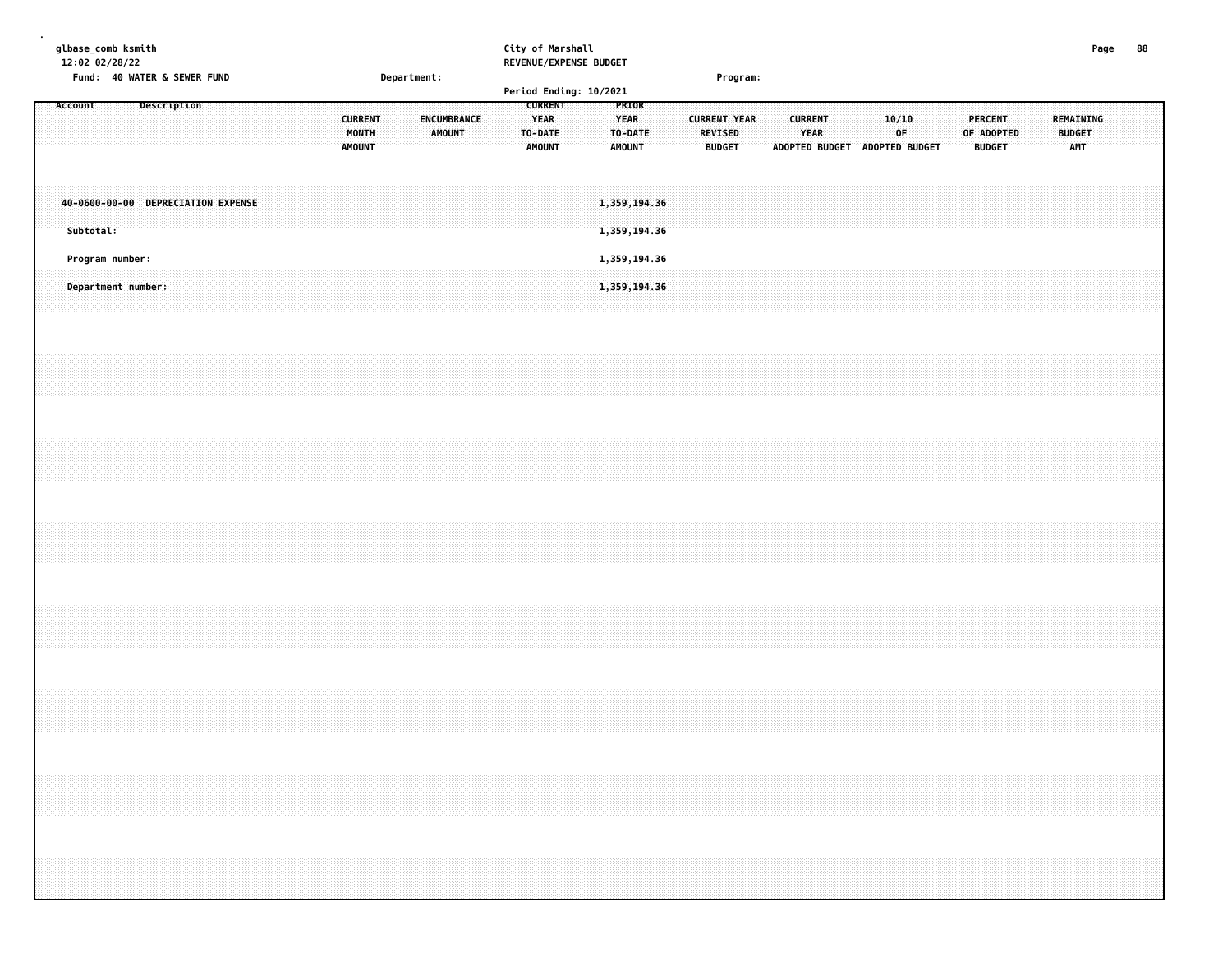#### **glbase\_comb ksmith City of Marshall Page 89 12:02 02/28/22 REVENUE/EXPENSE BUDGET** Fund: 40 WATER & SEWER FUND **Department: 20 PUBLIC WORKS Film Construct Program: 1 ADMINISTRATION**

|                       |                                    |                               | <b>Period Ending: 10/2021</b> |               |                     |                       |                       |                |                  |  |
|-----------------------|------------------------------------|-------------------------------|-------------------------------|---------------|---------------------|-----------------------|-----------------------|----------------|------------------|--|
| Account               | <b>Description</b>                 |                               | <b>CURRENT</b>                | PRIOR         |                     |                       |                       |                |                  |  |
|                       |                                    | <b>CURRENT</b><br>ENCUMBRANCE | <b>YEAR</b>                   | <b>YEAR</b>   | <b>CURRENT YEAR</b> | <b>CURRENT</b>        | 10/10                 | <b>PERCENT</b> | <b>REMAINING</b> |  |
|                       |                                    | MONTH<br><b>AMOUNT</b>        | TO-DATE                       | TO-DATE       | <b>REVISED</b>      | YEAR                  | OF                    | OF ADOPTED     | <b>BUDGET</b>    |  |
|                       |                                    | <b>AMOUNT</b>                 | <b>AMOUNT</b>                 | <b>AMOUNT</b> | <b>BUDGET</b>       | <b>ADOPTED BUDGET</b> | <b>ADOPTED BUDGET</b> | <b>BUDGET</b>  | <b>AMT</b>       |  |
|                       |                                    |                               |                               |               |                     |                       |                       |                |                  |  |
|                       |                                    |                               |                               |               |                     |                       |                       |                |                  |  |
|                       |                                    |                               |                               |               |                     |                       |                       |                |                  |  |
|                       | 40-0101-20-01 SALARIES-OFFICIAL &  | 22,580.72                     | 162,717.47                    | 197, 319, 22  | 195,269.00          | 195,269.00            | 162,724.17            | 112.020        | 32,551.53        |  |
|                       | 40-0106-20-01 SALARIES-OFFICE & CL | 4,394.40                      | 31, 198.74                    | 37,021.23     | 37,650.00           | 37,650.00             | 31,375.00             | 98.427         | 6,451.26         |  |
| $40 - 0108 - 20 - 01$ | SALARIES-SERVICE MAI               |                               | 662.88                        | 28,945.76     |                     |                       |                       |                | 662.88-          |  |
| 40-0109-20-01         | SALARIES-OVERTIME                  |                               | 25.03                         | 16.68         | 750.00              | 750.00                | 625.00                | 3.337          | 724.97           |  |
| 40-0110-20-01         |                                    |                               |                               |               |                     |                       |                       |                |                  |  |
|                       | SALARIES-PART/TIME &               |                               |                               |               | 2,080.00            | 2,080.00              | 1,733.33              |                | 2,080.00         |  |
|                       | 40-0111-20-01 SALARIES-LONGEVITY   |                               |                               | 720.00        | 672.00              | 672.00                | 560.00                | 92.857         | 672.00           |  |
| 40-0122-20-01         | <b>TMRS</b>                        | 4,638.35                      | 33,743.81                     | 45,325.07     | 40,818.00           | 40,818.00             | 34,015.00             | 109.257        | 7,074.19         |  |
| 40-0133-20-01         | <b>FICA</b>                        | 2,055.24                      | 14,984.72                     | 19,635.45     | 17,806.00           | 17,806.00             | 14,838.33             | 99.008         | 2,821.28         |  |
| 40-0134-20-01         | <b>WORKER'S COMPENSATIO</b>        | 222.00                        | 633.21                        | 2,094.96      | 545.00              | 545.00                | 454.17                | 116.185        | $88.21 -$        |  |
| 40-0162-20-01 HSA     |                                    | 58.44                         | 97.40                         |               |                     |                       |                       |                | $97.40 -$        |  |
|                       |                                    |                               |                               |               |                     |                       |                       |                |                  |  |
| Subtotal:             |                                    | 33,949.15                     | 244,063.26                    | 331,078.37    | 295,590.00          | 295,590.00            | 246,325.00            | 108,301        | 51,526.74        |  |
|                       |                                    |                               |                               |               |                     |                       |                       |                |                  |  |
| 40-0201-20-01         | <b>OFFICE SUPPLIES</b>             |                               | 1,797.09                      | 520.10        | 1,800.00            | 300.00                | 250.00                | 599.030        | 2.91             |  |
| $40 - 0205 - 20 - 01$ | <b>FUEL, OIL &amp; LUBE</b>        | 549.18                        | 2,923.91                      | 1,915.05      | 5,500.00            | 1,500.00              | 1,250.00              | 222.537        | 2,576.09         |  |
| 40-0206-20-01         | <b>CLOTHING</b>                    |                               |                               | 358.62        | 300.00              | 300.00                | 250.00                | 30.240         | 300.00           |  |
| 40-0213-20-01         | <b>MOTOR VEHICLE SUP/PO</b>        | 201.00                        | 201.00                        | 587.35        | 600.00              | 600.00                | 500.00                | 34.783         | 399.00           |  |
|                       | 40-0217-20-01 OTHER SUPPLIES       |                               |                               | 86.97         | 100.00              | 100.00                | 83.33                 |                | 100.00           |  |
|                       |                                    |                               |                               |               |                     |                       |                       |                |                  |  |
| Subtotal:             |                                    | 750.18                        | 4,922.00                      | 3,468.09      | 8,300.00            | 2,800.00              | 2,333.33              | 194.092        | 3,378.00         |  |
|                       |                                    |                               |                               |               |                     |                       |                       |                |                  |  |
| 40-0304-20-01         | TELEPHONE-CELLULAR                 | 32.86                         | 114.97                        | 191.91        | 1,000.00            | 1,000.00              | 833.33                | 13.123         | 885.03           |  |
| 40-0309-20-01         | <b>RADIO REPAIRS</b>               |                               | 39.51                         | 52.68         | 50.00               |                       |                       |                | 10.49            |  |
| 40-0311-20-01         | TRANSPORTATION                     | 950.00                        | 8,550.00                      | 12,950.00     | 8,850.00            | 11,400.00             | 9,500.00              | 100.000        | 300.00           |  |
| 40-0324-20-01         | <b>PRINTING &amp; REPRODUCT</b>    | 472.92                        | 1,861.92                      | 1,905.49      | 2,500.00            | 2,500.00              | 2,083.33              | 75.606         | 638.08           |  |
| 40-0342-20-01         | REPAIR & MAINTENANCE               |                               |                               |               | 500.00              | 500.00                | 416.67                | 34,000         | 500.00           |  |
| 40-0344-20-01         | <b>RENTALS</b>                     | 176.80                        | 1,768.25                      | 217.75        | 3,300.00            | 1,000.00              | 833.33                | 210.501        | 1,531.75         |  |
| 40-0345-20-01         | <b>CONFERENCE &amp; TRAININ</b>    | 40.00                         | 40.00                         | 907.95        | 200.00              | 2,500.00              | 2,083.33              | 1.600          | 160.00           |  |
| 40-0346-20-01         | <b>DUES &amp; SUBSCRIPTION</b>     | 210.00                        | 229.00                        | 374.00        |                     |                       | 250.00                | 76.333         | 71.00            |  |
|                       |                                    |                               |                               |               | 300.00              | 300.00                |                       |                |                  |  |
|                       | 40-0347-20-01 MISCELLANEOUS        |                               | 114.85                        | 166.55        | 500.00              | 500.00                | 416.67                | 22.970         | 385,15           |  |
|                       |                                    |                               |                               |               |                     |                       |                       |                |                  |  |
| Subtotal:             |                                    | 1,882.58                      | 12,718.50                     | 16,766.33     | 17,200.00           | 19,700.00             | 16,416.67             | 81.826         | 4,481.50         |  |
|                       | 40-0458-20-01 REPLACEMENT FUND     |                               | 4,908.00                      |               | 4,908.00            | 4,908.00              | 4,090.00              | 100.000        |                  |  |
|                       |                                    |                               |                               |               |                     |                       |                       |                |                  |  |
| Subtotal:             |                                    |                               | 4,908.00                      |               | 4,908.00            | 4,908.00              | 4,090.00              | 100.000        |                  |  |
|                       |                                    |                               |                               |               |                     |                       |                       |                |                  |  |
| Program number:       | 1 ADMINISTRATION                   | 36,581.91                     | 266, 611.76                   | 351, 312.79   | 325,998.00          | 322,998.00            | 269,165.00            | 107.303        | 59,386.24        |  |
|                       |                                    |                               |                               |               |                     |                       |                       |                |                  |  |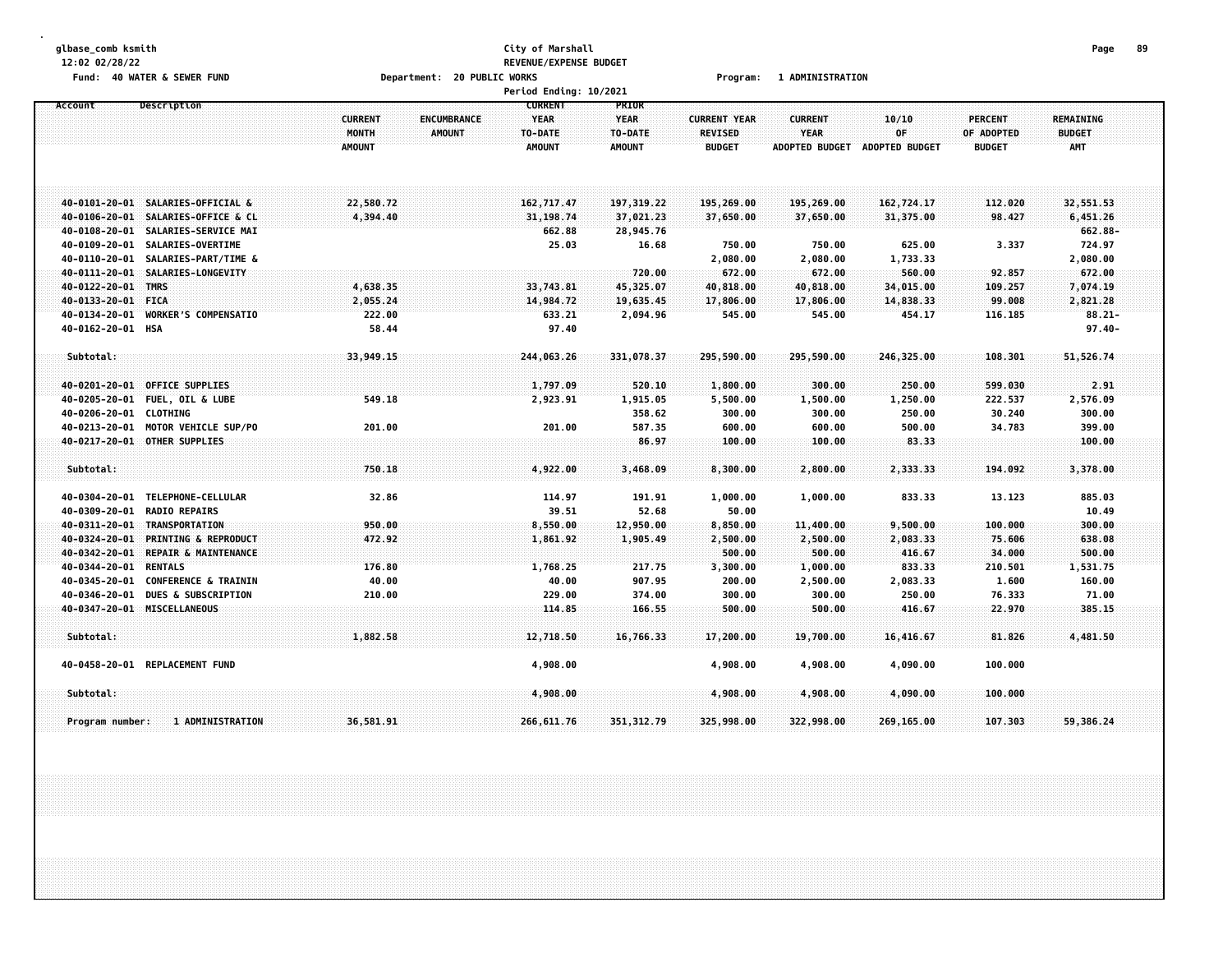#### **glbase\_comb ksmith City of Marshall Page 90 12:02 02/28/22 REVENUE/EXPENSE BUDGET Fund: 40 WATER & SEWER FUND Department: 20 PUBLIC WORKS Program: 2 WATER PRODUCTION**

|                        |                                    |                                          |                              | <b>Period Ending: 10/2021</b>                             |                                                  |                                                        |                                                 |                                      |                                               |                                                 |  |
|------------------------|------------------------------------|------------------------------------------|------------------------------|-----------------------------------------------------------|--------------------------------------------------|--------------------------------------------------------|-------------------------------------------------|--------------------------------------|-----------------------------------------------|-------------------------------------------------|--|
| Account                | Description                        | <b>CURRENT</b><br>MONTH<br><b>AMOUNT</b> | ENCUMBRANCE<br><b>AMOUNT</b> | <b>CURRENT</b><br><b>YEAR</b><br>TO-DATE<br><b>AMOUNT</b> | PRIOR<br><b>YEAR</b><br>TO-DATE<br><b>AMOUNT</b> | <b>CURRENT YEAR</b><br><b>REVISED</b><br><b>BUDGET</b> | <b>CURRENT</b><br>YEAR<br><b>ADOPTED BUDGET</b> | 10/10<br>OF<br><b>ADOPTED BUDGET</b> | <b>PERCENT</b><br>OF ADOPTED<br><b>BUDGET</b> | <b>REMAINING</b><br><b>BUDGET</b><br><b>AMT</b> |  |
| 40-0101-20-02          | SALARIES-OFFICIAL &                | 5,388.00                                 |                              | 38,242.41                                                 | 48,953.28                                        | 46,137.00                                              | 46,137.00                                       | 38,447.50                            | 98.460                                        | 7,894.59                                        |  |
| 40-0103-20-02          | SALARIES-TECHNICIAN                |                                          |                              |                                                           | 27,164.64                                        | 32,825.00                                              | 32,825.00                                       | 27,354.17                            |                                               | 32,825.00                                       |  |
| 40-0107-20-02          | SALARIES-SKILLED CRA               | 26,327.68                                |                              | 190,506.92                                                | 213,778.14                                       | 231,704.00                                             | 231,704.00                                      | 193,086.67                           | 99.272                                        | 41,197.08                                       |  |
| 40-0109-20-02          | SALARIES-OVERTIME                  | 4,178.67                                 |                              | 34,438.97                                                 | 30,156.80                                        | 3,410.00                                               | 3,410.00                                        | 2,841.67                             | 1,158.010                                     | 31,028.97-                                      |  |
| 40-0111-20-02          | SALARIES-LONGEVITY                 |                                          |                              |                                                           | 3,908.00                                         | 3,840.00                                               | 3,840.00                                        | 3,200.00                             | 100.000                                       | 3,840.00                                        |  |
| 40-0122-20-02          | <b>TMRS</b>                        | 5,962.05                                 |                              | 43,247.93                                                 | 53,053.21                                        | 52,724.00                                              | 52,724.00                                       | 43,936.67                            | 99.538                                        | 9,476.07                                        |  |
| 40-0133-20-02          | <b>FICA</b>                        | 2,731.94                                 |                              | 20,037.83                                                 | 24,693.91                                        | 24,321.00                                              | 24,321.00                                       | 20,267.50                            | 99.815                                        | 4,283.17                                        |  |
|                        | 40-0134-20-02 WORKER'S COMPENSATIO | 1,176.25                                 |                              | 4,886.98                                                  | 7,096.18                                         | 4,918.00                                               | 4,918.00                                        | 4,098.33                             | 99.369                                        | 31.02                                           |  |
| Subtotal:              |                                    | 45,764.59                                |                              | 331,361.04                                                | 408,804.16                                       | 399,879.00                                             | 399,879.00                                      | 333,232.50                           | 100.134                                       | 68,517.96                                       |  |
| 40-0201-20-02          | <b>OFFICE SUPPLIES</b>             |                                          |                              | 962.96                                                    | 1,064.54                                         | 1,000.00                                               | 1,000.00                                        | 833.33                               | 100.000                                       | 37.04                                           |  |
| 40-0203-20-02          | MEDICAL & CHEMICAL                 | 28,081.47                                | 3.00                         | 212,011.18                                                | 292,874.42                                       | 275,000.00                                             | 275,000.00                                      | 229,166.67                           | 105.018                                       | 102,985.82                                      |  |
| 40-0204-20-02          | <b>JANITORIAL</b>                  | 225.40                                   | 115.72                       | 1,609.07                                                  | 2,106.31                                         | 2,000.00                                               | 2,000.00                                        | 1,666.67                             | 86.739                                        | 275.21                                          |  |
| 40-0205-20-02          | <b>FUEL, OIL &amp; LUBE</b>        | 2,310.96                                 |                              | 14,955.35                                                 | 7,416.26                                         | 13,500.00                                              | 8,000.00                                        | 6,666.67                             | 259.286                                       | 13,544.65                                       |  |
| 40-0206-20-02 CLOTHING |                                    |                                          |                              | 1,487.90                                                  | 1,385.09                                         | 2,400.00                                               | 2,400.00                                        | 2,000.00                             | 89.343                                        | 912.10                                          |  |
|                        | 40-0212-20-02 ELECTRIC SUPPLIES    |                                          |                              |                                                           | 32.21                                            | 300.00                                                 | 300.00                                          | 250.00                               |                                               | 300.00                                          |  |
|                        | 40-0213-20-02 MOTOR VEHICLE        | $3,029.77-$                              | 55.00                        | 1,905.88                                                  | 5,304.80                                         | 4,500.00                                               | 4,500.00                                        | 3,750.00                             | 149.758                                       | 2,539.12                                        |  |
| 40-0217-20-02          | <b>OTHER SUPPLIES</b>              | 396.48                                   |                              | 1,181.73                                                  | 1,464.39                                         | 2,000.00                                               | 2,000.00                                        | 1,666.67                             | 70.488                                        | 818,27                                          |  |
| 40-0218-20-02          | SMALL TOOLS & MINOR                |                                          |                              | 1,768.73                                                  | 2,783.78                                         | 3,500.00                                               | 3,500.00                                        | 2,916.67                             | 50.535                                        | 1,731.27                                        |  |
| 40-0219-20-02          | <b>REPAIR &amp; MAINTENANCE</b>    | 1,711.57                                 |                              | 4,756.05                                                  | 4,640.40-                                        | 6,500.00                                               | 12,000.00                                       | 10,000.00                            | 39.634                                        | 1,743.95                                        |  |
| Subtotal:              |                                    | 29,696.11                                | 173.72                       | 240,638.85                                                | 309,791.40                                       | 310,700.00                                             | 310,700.00                                      | 258,916.67                           | 105.921                                       | 124,887.43                                      |  |
| 40-0304-20-02          | TELEPHONE - CELLULAR               | 80.50                                    |                              | 241.47                                                    | 505.84                                           | 700.00                                                 | 700.00                                          | 583.33                               | 40.241                                        | 458.53                                          |  |
| 40-0305-20-02          | OTHER PROFESSIONAL S               | 1,911.61                                 | 5,344.00                     | 13,345.25                                                 | 25,439.01                                        | 30,000.00                                              | 30,000.00                                       | 25,000.00                            | 53.870                                        | 11,310.75                                       |  |
| 40-0306-20-02          | SPRAY CONTRACT                     | 970.00                                   |                              | 2,115.00                                                  | 1,590.00                                         | 2,500.00                                               | 2,500.00                                        | 2,083.33                             | 91.600                                        | 385.00                                          |  |
| 40-0309-20-02          | <b>RADIO REPAIRS</b>               |                                          |                              | 79.02                                                     | 105.36                                           | 1,000.00                                               | 1,000.00                                        | 833.33                               | 11.853                                        | 920.98                                          |  |
| 40-0311-20-02          | TRANSPORTATION                     |                                          |                              |                                                           | 250.00                                           |                                                        |                                                 |                                      |                                               |                                                 |  |
| 40-0324-20-02          | <b>PRINTING &amp; REPRODUCT</b>    |                                          |                              |                                                           | 318.25                                           | 2,000.00                                               | 2,000.00                                        | 1,666.67                             |                                               | 2,000.00                                        |  |
| 40-0337-20-02          | <b>ELECTRIC SERVICE</b>            | 24,806.93                                |                              | 280, 575. 76                                              | 316, 376.62                                      | 370,000.00                                             | 335,000.00                                      | 279,166.67                           | 99.491                                        | 89,424.24                                       |  |
| 40-0340-20-02          | REPAIR & MAINTENANCE               | 2,544.80                                 |                              | 3,925.96                                                  | 2,853.09                                         | 10,000.00                                              | 10,000.00                                       | 8,333.33                             | 40.246                                        | 6,074.04                                        |  |
| 40-0342-20-02          | REPAIR & MAINTENANCE               | 7,246.86                                 | 1,063.91                     | 57,764.93                                                 | 34,203.03                                        | 100,000.00                                             | 100,000.00                                      | 83, 333.33                           | 65.687                                        | 41, 171.16                                      |  |
| 40-0343-20-02          | REPAIR & MAINT-AIR C               |                                          |                              |                                                           | 398.87                                           |                                                        |                                                 |                                      |                                               |                                                 |  |
| 40-0344-20-02          | <b>RENTALS</b>                     | 126.24                                   | 125.19                       | 548.01                                                    | 707.75                                           | 1,000.00                                               | 1,000.00                                        | 833.33                               | 78.043                                        | 326.80                                          |  |
| 40-0345-20-02          | CONFERENCE & TRAININ               |                                          |                              | 2,247.00                                                  | 90.00                                            | 2,500.00                                               | 2,500.00                                        | 2,083.33                             | 89.880                                        | 253.00                                          |  |
| 40-0346-20-02          | <b>DUES &amp; SUBSCRIPTION</b>     | 168.43                                   |                              | 288,43                                                    | 534.43                                           | 1,050.00                                               | 1,550.00                                        | 1,291.67                             | 33.931                                        | 761.57                                          |  |
| 40-0347-20-02          | MISCELLANEOUS                      |                                          |                              | 510.70                                                    | 350.00                                           | 600.00                                                 | 100.00                                          | 83.33                                | 510.700                                       | 89.30                                           |  |
|                        | 40-0369-20-02 STATE AND FEDERAL FE |                                          |                              | 25,769.10                                                 | 25,440.80                                        | 26,500.00                                              | 26,500.00                                       | 22,083.33                            | 97.242                                        | 730.90                                          |  |
| Subtotal:              |                                    | 37,855.37                                | 6,533.10                     | 387,410.63                                                | 409, 163.05                                      | 547,850.00                                             | 512,850.00                                      | 427,375.00                           | 88.075                                        | 153,906.27                                      |  |
|                        |                                    |                                          |                              |                                                           |                                                  |                                                        |                                                 |                                      |                                               |                                                 |  |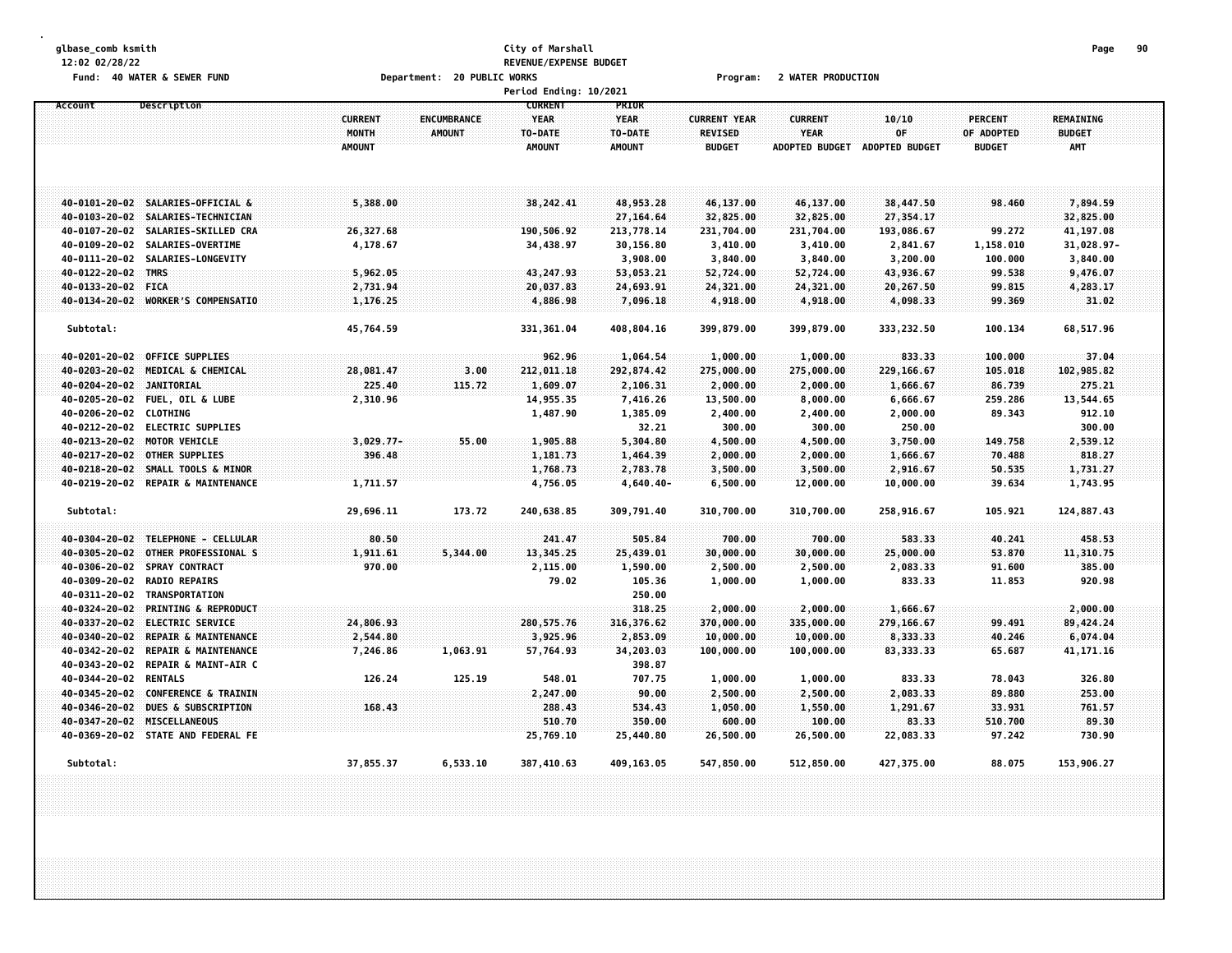### **glbase\_comb ksmith City of Marshall Page 91 12:02 02/28/22 REVENUE/EXPENSE BUDGET** Fund: 40 WATER & SEWER FUND **Department: 20 PUBLIC WORKS Film Contain Constru**ent: 20 Mater PRODUCTION

|         |           |                                                                                                         |             |                    |  |  |                                          |  |        |                    |  | Period Ending: 10/2021                             |  |                                                  |                |                     |                                 |  |                |                                              |              |             |  |            |                                 |         |                                   |                                        |  |  |
|---------|-----------|---------------------------------------------------------------------------------------------------------|-------------|--------------------|--|--|------------------------------------------|--|--------|--------------------|--|----------------------------------------------------|--|--------------------------------------------------|----------------|---------------------|---------------------------------|--|----------------|----------------------------------------------|--------------|-------------|--|------------|---------------------------------|---------|-----------------------------------|----------------------------------------|--|--|
| Account |           |                                                                                                         | Description |                    |  |  | <b>CURRENT</b><br>MONTH<br><b>AMOUNT</b> |  | AMOUNT | <b>ENCUMBRANCE</b> |  | <b>CURRENT</b><br><b>YEAR</b><br>TO-DATE<br>AMOUNT |  | PRIOR<br><b>YEAR</b><br>TO-DATE<br><b>AMOUNT</b> |                | <b>CURRENT YEAR</b> | <b>REVISED</b><br><b>BUDGET</b> |  | <b>CURRENT</b> | <b>YEAR</b><br>ADOPTED BUDGET ADOPTED BUDGET |              | 10/10<br>0F |  | OF ADOPTED | <b>PERCENT</b><br><b>BUDGET</b> |         | <b>REMAINING</b><br><b>BUDGET</b> | AMT                                    |  |  |
|         |           | 40-0405-20-02 IMPROVEMENTS-BUILDIN<br>40-0422-20-02 BUILDING REPAIRS & M<br>40-0425-20-02 CARS & TRUCKS |             |                    |  |  |                                          |  |        |                    |  | 20,600.00<br>8,360.00                              |  |                                                  |                |                     | 2,000.00                        |  |                | 2,000.00                                     |              | 1,666.67    |  |            |                                 | 16.174  |                                   | 2,000.00<br>20,600.00-<br>$8,360.00 -$ |  |  |
|         |           | 40-0458-20-02 REPLACEMENT FUND                                                                          |             |                    |  |  |                                          |  |        |                    |  | 17,069.00                                          |  |                                                  |                |                     | 17,069.00                       |  |                | 17,069.00                                    |              | 14,224.17   |  |            |                                 | 100.000 |                                   |                                        |  |  |
|         | Subtotal: |                                                                                                         |             |                    |  |  |                                          |  |        |                    |  | 46,029.00                                          |  |                                                  |                |                     | 19,069.00                       |  |                | 19,069.00                                    |              | 15,890.83   |  |            |                                 | 243.078 |                                   | $26,960.00 -$                          |  |  |
|         |           | Program number:                                                                                         |             | 2 WATER PRODUCTION |  |  | 113,316.07                               |  |        | 6,706.82           |  | 1,005,439.52                                       |  |                                                  | 1, 127, 758.61 | 1,277,498.00        |                                 |  |                | 1,242,498.00                                 | 1,035,415.00 |             |  |            |                                 | 98.797  |                                   | 320, 351.66                            |  |  |
|         |           |                                                                                                         |             |                    |  |  |                                          |  |        |                    |  |                                                    |  |                                                  |                |                     |                                 |  |                |                                              |              |             |  |            |                                 |         |                                   |                                        |  |  |
|         |           |                                                                                                         |             |                    |  |  |                                          |  |        |                    |  |                                                    |  |                                                  |                |                     |                                 |  |                |                                              |              |             |  |            |                                 |         |                                   |                                        |  |  |
|         |           |                                                                                                         |             |                    |  |  |                                          |  |        |                    |  |                                                    |  |                                                  |                |                     |                                 |  |                |                                              |              |             |  |            |                                 |         |                                   |                                        |  |  |
|         |           |                                                                                                         |             |                    |  |  |                                          |  |        |                    |  |                                                    |  |                                                  |                |                     |                                 |  |                |                                              |              |             |  |            |                                 |         |                                   |                                        |  |  |
|         |           |                                                                                                         |             |                    |  |  |                                          |  |        |                    |  |                                                    |  |                                                  |                |                     |                                 |  |                |                                              |              |             |  |            |                                 |         |                                   |                                        |  |  |
|         |           |                                                                                                         |             |                    |  |  |                                          |  |        |                    |  |                                                    |  |                                                  |                |                     |                                 |  |                |                                              |              |             |  |            |                                 |         |                                   |                                        |  |  |
|         |           |                                                                                                         |             |                    |  |  |                                          |  |        |                    |  |                                                    |  |                                                  |                |                     |                                 |  |                |                                              |              |             |  |            |                                 |         |                                   |                                        |  |  |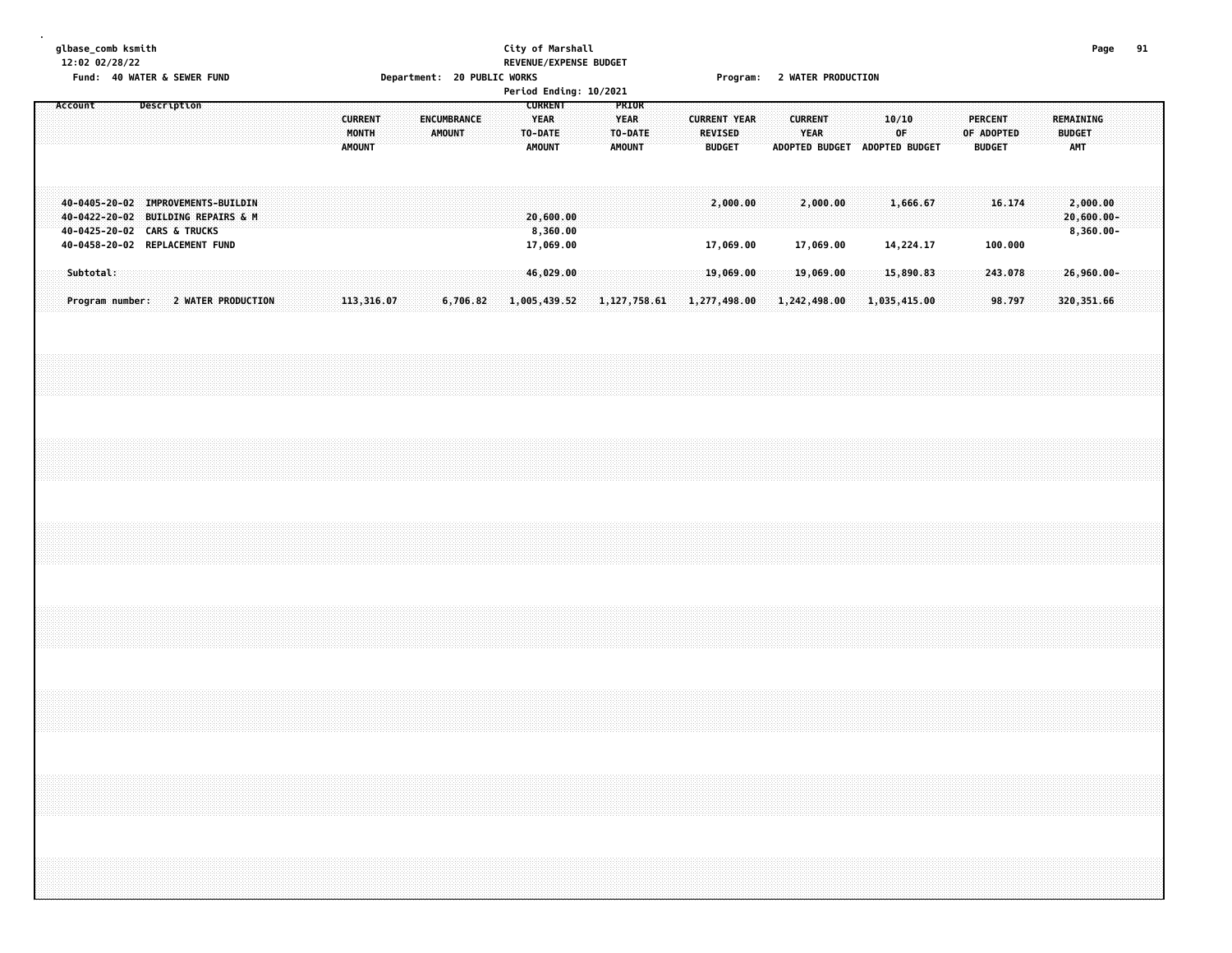# **glbase\_comb ksmith City of Marshall Page 92 12:02 02/28/22 REVENUE/EXPENSE BUDGET**

Fund: 40 WATER & SEWER FUND **Department: 20 PUBLIC WORKS** For the Second Program: 3 WATER DISTRIBUTION/COLLECTION

|                        |                                    |                |                    | Period Ending: 10/2021 |               |                     |                       |                       |                |                  |  |
|------------------------|------------------------------------|----------------|--------------------|------------------------|---------------|---------------------|-----------------------|-----------------------|----------------|------------------|--|
| Account                | Description                        |                |                    | <b>CURRENT</b>         | PRIOR         |                     |                       |                       |                |                  |  |
|                        |                                    | <b>CURRENT</b> | <b>ENCUMBRANCE</b> | <b>YEAR</b>            | <b>YEAR</b>   | <b>CURRENT YEAR</b> | <b>CURRENT</b>        | 10/10                 | <b>PERCENT</b> | <b>REMAINING</b> |  |
|                        |                                    | MONTH          | <b>AMOUNT</b>      | TO-DATE                | TO-DATE       | REVISED             | <b>YEAR</b>           | OF                    | OF ADOPTED     | <b>BUDGET</b>    |  |
|                        |                                    | <b>AMOUNT</b>  |                    | <b>AMOUNT</b>          | <b>AMOUNT</b> | <b>BUDGET</b>       | <b>ADOPTED BUDGET</b> | <b>ADOPTED BUDGET</b> | <b>BUDGET</b>  | <b>AMT</b>       |  |
|                        |                                    |                |                    |                        |               |                     |                       |                       |                |                  |  |
|                        |                                    |                |                    |                        |               |                     |                       |                       |                |                  |  |
|                        |                                    |                |                    |                        |               |                     |                       |                       |                |                  |  |
|                        | 40-0101-20-03 SALARIES-OFFICIAL &  | 8,942.40       |                    | 63,460.96              | 75,619.60     | 76,549.00           | 76,549.00             | 63,790.83             | 94.532         | 13,088.04        |  |
| 40-0107-20-03          | SALARIES-SKILLED CRA               | 22,601.59      |                    | 174,328.94             | 244,225.80    | 256,272.00          | 256,272.00            | 213,560.00            | 79.741         | 81,943.06        |  |
| 40-0108-20-03          | SALARIES-SERVICE MAI               | 35,812.43      |                    | 255, 107.11            | 329,707.56    | 368,461.00          | 368,461.00            | 307,050.83            | 81.146         | 113,353.89       |  |
| 40-0109-20-03          | SALARIES-OVERTIME                  | 7,135.69       |                    | 42,218.74              | 39,660.35     | 27,129.00           | 27,129.00             | 22,607.50             | 187.144        | 15,089.74-       |  |
| 40-0111-20-03          | SALARIES-LONGEVITY                 |                |                    | 244.00                 | 6,504.00      | 7,344.00            | 7,344.00              | 6,120.00              | 71.296         | 7,100.00         |  |
| 40-0122-20-03          | <b>TMRS</b>                        | 12,373.16      |                    | 88,923.36              | 113,850.28    | 122,209.00          | 122,209.00            | 101,840.83            | 86.266         | 33,285.64        |  |
| 40-0133-20-03          | FICA                               | 5,676.63       |                    | 40,802.29              | 52,988.69     | 56,285.00           | 56,285.00             | 46,904.17             | 85.960         | 15,482.71        |  |
| 40-0134-20-03          | <b>WORKER'S COMPENSATIO</b>        | 2,225.00       |                    | 10,814.48              | 15,788.51     | 11,384.00           | 11,384.00             | 9,486.67              | 94.997         | 569.52           |  |
| Subtotal:              |                                    | 94,766.90      |                    | 675,899.88             | 878, 344.79   | 925,633.00          | 925,633.00            | 771,360.83            | 86.032         | 249,733.12       |  |
|                        |                                    |                |                    |                        |               |                     |                       |                       |                |                  |  |
| 40-0201-20-03          | <b>OFFICE SUPPLIES</b>             |                |                    | 966.86                 | 642.15        | 1,050.00            | 750.00                | 625.00                | 128.915        | 83.14            |  |
| 40-0203-20-03          | MEDICAL & CHEMICAL                 | 1,024.74       |                    | 9,356.84               | 5,390.22      | 9,700.00            | 10,000.00             | 8,333.33              | 96.068         | 343.16           |  |
| 40-0204-20-03          | JANITORIAL SUPPLIES                | 89.49          |                    | 781.43                 | 1,027.69      | 700.00              | 300.00                | 250.00                | 260.477        | $81.43 -$        |  |
| 40-0205-20-03          | <b>FUEL, OIL &amp; LUBE</b>        | 13,408.72      |                    | 81, 112.97             | 34,459.69     | 80,000.00           | 40,000.00             | 33, 333. 33           | 224.525        | 18,887.03        |  |
| 40-0206-20-03 CLOTHING |                                    | 400.31         |                    | 5,663.26               | 7,225.96      | 8,000.00            | 8,000.00              | 6,666.67              | 92.240         | 2,336.74         |  |
|                        | 40-0213-20-03 MOTOR VEHICLE        | 3,006.95       | 13.30              | 32,349.84              | 49,454.65     | 40,000.00           | 25,000.00             | 20,833.33             | 178.530        | 17,636.86        |  |
|                        | 40-0217-20-03 OTHER SUPPLIES       | 29.27          |                    | 695.62                 | 117.14        | 900.00              | 1,300.00              | 1,083.33              | 53.509         | 204.38           |  |
| $40 - 0218 - 20 - 03$  | SMALL TOOLS & MINOR                | 516.68         |                    | 4,966.30               | 4,902.52      | 6,000.00            | 6,000.00              | 5,000.00              | 84.430         | 1,033.70         |  |
| 40-0219-20-03          | REPAIR & MAINTENANCE               | 22,929.65      | 386.38             | 117, 191.14            | 139,282.80    | 135,000.00          | 135,000.00            | 112,500.00            | 94.941         | 17,422.48        |  |
| 40-0220-20-03          | <b>WATER METERS &amp; BOXES</b>    | 39,504.52      |                    | 69,358.04              | 98,399.95     | 100,000.00          | 100,000.00            | 83, 333. 33           | 74.486         | 30,641.96        |  |
|                        |                                    |                |                    |                        |               |                     |                       |                       |                |                  |  |
| Subtotal:              |                                    | 80,910.33      | 399.68             | 322,442.30             | 340,902.77    | 381,350.00          | 326,350.00            | 271,958.33            | 110.799        | 88,508.02        |  |
|                        |                                    |                |                    |                        |               |                     |                       |                       |                |                  |  |
| 40-0304-20-03          | TELEPHONE - CELLULAR               | 255.99         |                    | 743.27                 | 1,596.02      | 2,300.00            | 2,300.00              | 1,916.67              | 37.227         | 1,556.73         |  |
| 40-0306-20-03          | <b>SPRAY CONTRACT</b>              | 1,910.00       |                    | 2,768.43               | 1,600.00      | 4,000.00            | 4,000.00              | 3,333.33              | 69.211         | 1,231.57         |  |
| 40-0309-20-03          | <b>RADIO REPAIRS</b>               |                |                    | 510.96                 | 158.04        | 600.00              | 500.00                | 416.67                | 110.094        | 89.04            |  |
| 40-0316-20-03          | <b>CONTRACTED SERVICES</b>         | 2,531.51       |                    | 24,836.13              | 22,483.65     | 35,000.00           | 35,000.00             | 29,166.67             | 99.889         | 10, 163.87       |  |
| 40-0323-20-03          | <b>SERVICE AGREEMENT-TE</b>        | 456.47         |                    | 4,109.27               | 6,958.09      | 5,000.00            |                       |                       |                | 890.73           |  |
| 40-0340-20-03          | REPAIR & MAINTENANCE               |                |                    |                        |               | 3,000.00            | 3,000.00              | 2,500.00              |                | 3,000.00         |  |
| 40-0342-20-03          | REPAIR & MAINTENANCE               | 1,758.94       |                    | 9,304.73               | 8,340.29      | 10,000.00           | 7,000.00              | 5,833.33              | 140.128        | 695.27           |  |
| 40-0344-20-03          | <b>RENTALS</b>                     | 99.24          | 125.19             | 553.42                 | 1,566.34      | 1,000.00            | 1,000.00              | 833.33                | 67.684         | 321.39           |  |
| 40-0345-20-03          | <b>CONFERENCE &amp; TRAININ</b>    |                |                    | 421.00                 | 1,015.74      | 2,500.00            | 3,000.00              | 2,500.00              | 14.033         | 2,079.00         |  |
| 40-0346-20-03          | DUES AND SUBSCRIPTIO               | 588.43         |                    | 648.43                 | 1,121.39      | 1,400.00            | 1,500.00              | 1,250.00              | 43.229         | 751.57           |  |
| 40-0347-20-03          | <b>MISCELLANEOUS</b>               |                |                    | 1,061.80               | 809.30        | 1,500.00            | 1,000.00              | 833.33                | 106.180        | 438.20           |  |
|                        |                                    |                |                    |                        |               |                     |                       |                       |                |                  |  |
| Subtotal:              |                                    | 7,600.58       | 125.19             | 44, 957, 44            | 45,648.86     | 66,300.00           | 58,300.00             | 48,583.33             | 98.826         | 21, 217.37       |  |
|                        |                                    |                |                    |                        |               |                     |                       |                       |                |                  |  |
| 40-0411-20-03          | IMPROVEMENTS-SEWER M               | 23,446.04      |                    | 83, 213.94             |               | 339,968.00          | 655,218.00            | 546,015.00            | 18.566         | 162,464.06       |  |
| 40-0412-20-03          | IMPROVEMENTS-WATER M               | 500.00         |                    | 505,065.34             |               | 655,217.00          | 655,217.00            | 546,014.17            | 99.134         | 130, 151.66      |  |
| 40-0435-20-03          | <b>FIRE HYDRANT</b>                | 6,023.00       |                    | 6,023.00               |               | 25,000.00           | 25,000.00             | 20,833.33             | 24.092         | 18,977.00        |  |
|                        | 40-0440-20-03 OTHER MACHINERY & EQ |                |                    |                        | 3,439.79      |                     |                       |                       |                |                  |  |
|                        |                                    |                |                    |                        |               |                     |                       |                       |                |                  |  |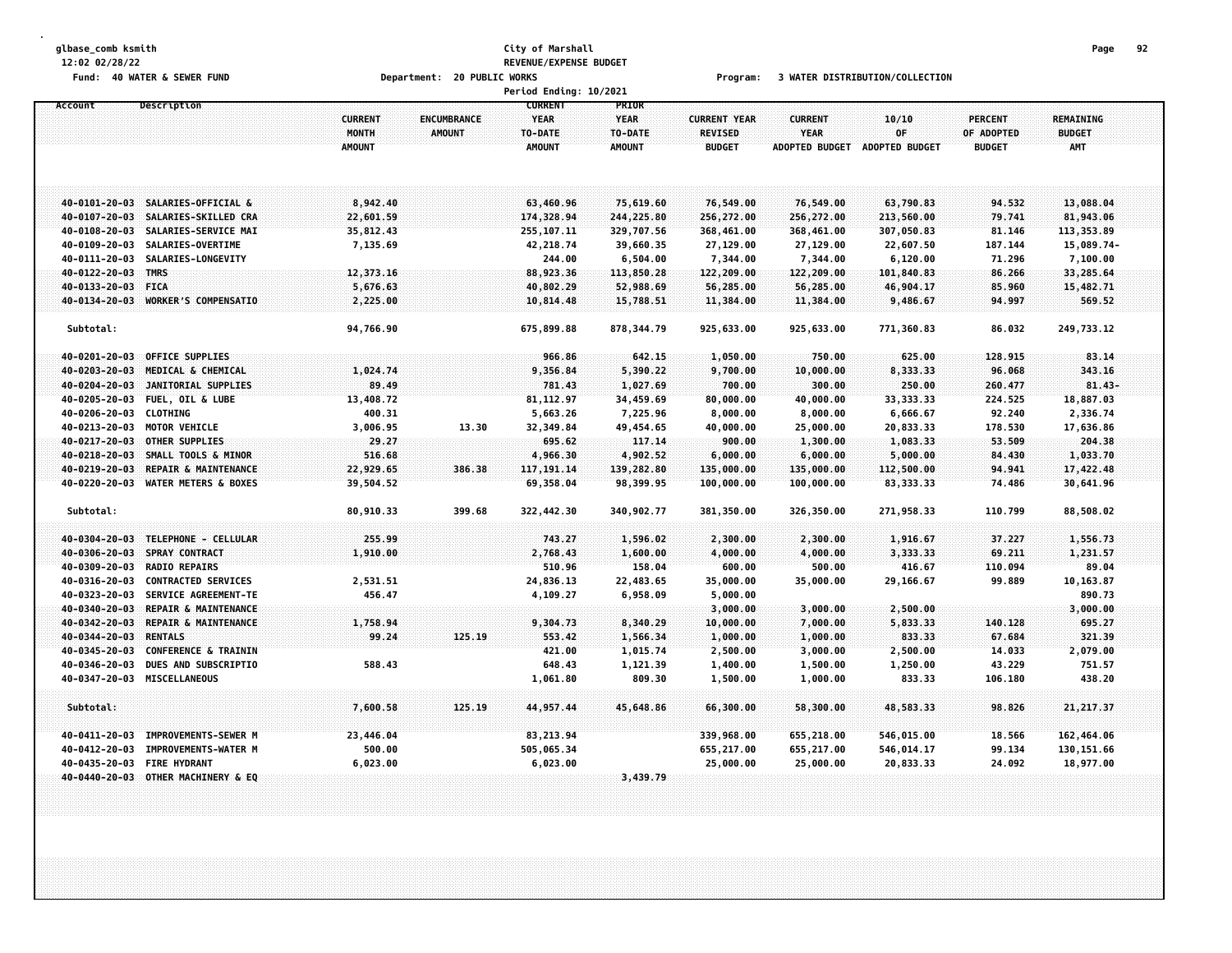# **glbase\_comb ksmith City of Marshall Page 93 12:02 02/28/22 REVENUE/EXPENSE BUDGET**

Fund: 40 WATER & SEWER FUND<br>Department: 20 PUBLIC WORKS [1] The Second Program: 3 WATER DISTRIBUTION/COLLECTION

|         |                                                                                                                                            |  |                            |  |  |  |                                   |  |                    |        |        |  |                                                           | Period Ending: 10/2021 |                                                  |          |  |                                 |                              |  |                              |                               |                                |  |  |                                               |  |               |                            |  |  |
|---------|--------------------------------------------------------------------------------------------------------------------------------------------|--|----------------------------|--|--|--|-----------------------------------|--|--------------------|--------|--------|--|-----------------------------------------------------------|------------------------|--------------------------------------------------|----------|--|---------------------------------|------------------------------|--|------------------------------|-------------------------------|--------------------------------|--|--|-----------------------------------------------|--|---------------|----------------------------|--|--|
| Account |                                                                                                                                            |  | Description                |  |  |  | <b>CURRENT</b><br>MONTH<br>AMOUNT |  | <b>ENCUMBRANCE</b> | AMOUNT |        |  | <b>CURRENT</b><br><b>YEAR</b><br>TO-DATE<br><b>AMOUNT</b> |                        | PRIOR<br><b>YEAR</b><br>TO-DATE<br><b>AMOUNT</b> |          |  | <b>REVISED</b><br><b>BUDGET</b> | <b>CURRENT YEAR</b>          |  | <b>CURRENT</b><br>YEAR       | ADOPTED BUDGET ADOPTED BUDGET | 10/10<br>0F                    |  |  | <b>PERCENT</b><br>OF ADOPTED<br><b>BUDGET</b> |  | <b>BUDGET</b> | REMAINING<br>AMT           |  |  |
|         | 40-0442-20-03 ANNUAL MANHOLE REHAB<br>40-0458-20-03 REPLACEMENT FUND<br>40-0461-20-03 LEASE/PURCHASE<br>40-0490-20-03 NON DEPRECIABLE CAPI |  |                            |  |  |  |                                   |  |                    |        |        |  | 52,492.00                                                 |                        | 2,995.82                                         |          |  |                                 | 25,000.00<br>52,492.00       |  | 25,000.00<br>52,492.00       |                               | 20,833.33<br>43,743.33         |  |  | 100.000                                       |  |               | 25,000.00<br>24,290.00     |  |  |
|         | Subtotal:<br>Program number:                                                                                                               |  | 3 WATER DISTRIBUTION/COLLE |  |  |  | 29,969.04<br>213,246.85           |  |                    |        | 524.87 |  | 646,794.28<br>1,690,093.90                                |                        | 1,271,332.03                                     | 6,435.61 |  |                                 | 1,097,677.00<br>2,470,960.00 |  | 1,412,927.00<br>2,723,210.00 |                               | 1, 177, 439.17<br>2,269,341.67 |  |  | 62.161<br>76.888                              |  |               | 360,882.72<br>720, 341, 23 |  |  |
|         |                                                                                                                                            |  |                            |  |  |  |                                   |  |                    |        |        |  |                                                           |                        |                                                  |          |  |                                 |                              |  |                              |                               |                                |  |  |                                               |  |               |                            |  |  |
|         |                                                                                                                                            |  |                            |  |  |  |                                   |  |                    |        |        |  |                                                           |                        |                                                  |          |  |                                 |                              |  |                              |                               |                                |  |  |                                               |  |               |                            |  |  |
|         |                                                                                                                                            |  |                            |  |  |  |                                   |  |                    |        |        |  |                                                           |                        |                                                  |          |  |                                 |                              |  |                              |                               |                                |  |  |                                               |  |               |                            |  |  |
|         |                                                                                                                                            |  |                            |  |  |  |                                   |  |                    |        |        |  |                                                           |                        |                                                  |          |  |                                 |                              |  |                              |                               |                                |  |  |                                               |  |               |                            |  |  |
|         |                                                                                                                                            |  |                            |  |  |  |                                   |  |                    |        |        |  |                                                           |                        |                                                  |          |  |                                 |                              |  |                              |                               |                                |  |  |                                               |  |               |                            |  |  |
|         |                                                                                                                                            |  |                            |  |  |  |                                   |  |                    |        |        |  |                                                           |                        |                                                  |          |  |                                 |                              |  |                              |                               |                                |  |  |                                               |  |               |                            |  |  |
|         |                                                                                                                                            |  |                            |  |  |  |                                   |  |                    |        |        |  |                                                           |                        |                                                  |          |  |                                 |                              |  |                              |                               |                                |  |  |                                               |  |               |                            |  |  |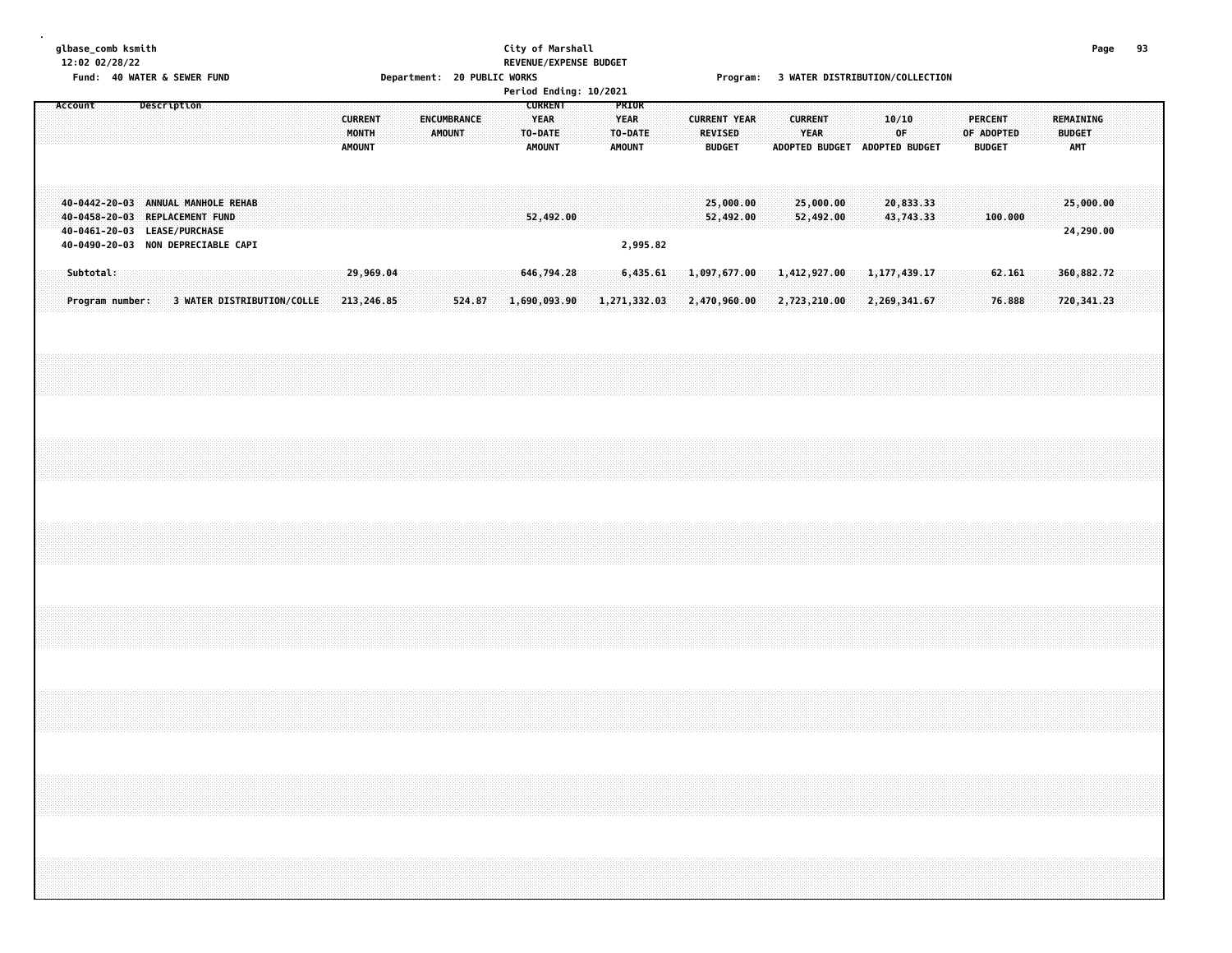### **glbase\_comb ksmith City of Marshall Page 94 12:02 02/28/22 REVENUE/EXPENSE BUDGET** Fund: 40 WATER & SEWER FUND **Department: 20 PUBLIC WORKS Film Construct Program:** 4 WASTEWATER TREATMENT

|                        |                                    |                                          |                                     | Period Ending: 10/2021                                    |                                                  |                                                        |                               |                                              |                                               |                                                 |  |
|------------------------|------------------------------------|------------------------------------------|-------------------------------------|-----------------------------------------------------------|--------------------------------------------------|--------------------------------------------------------|-------------------------------|----------------------------------------------|-----------------------------------------------|-------------------------------------------------|--|
| Account                | Description                        | <b>CURRENT</b><br>MONTH<br><b>AMOUNT</b> | <b>ENCUMBRANCE</b><br><b>AMOUNT</b> | <b>CURRENT</b><br><b>YEAR</b><br>TO-DATE<br><b>AMOUNT</b> | PRIOR<br><b>YEAR</b><br>TO-DATE<br><b>AMOUNT</b> | <b>CURRENT YEAR</b><br><b>REVISED</b><br><b>BUDGET</b> | <b>CURRENT</b><br><b>YEAR</b> | 10/10<br>OF<br>ADOPTED BUDGET ADOPTED BUDGET | <b>PERCENT</b><br>OF ADOPTED<br><b>BUDGET</b> | <b>REMAINING</b><br><b>BUDGET</b><br><b>AMT</b> |  |
|                        | 40-0101-20-04 SALARIES-OFFICIALS & |                                          |                                     |                                                           | 3,260.48                                         |                                                        |                               |                                              |                                               |                                                 |  |
|                        | 40-0103-20-04 SALARIES-TECHNICIAN  | 10,619.00                                |                                     | 74,524.36                                                 | 85,346.72                                        | 85,100.00                                              | 85,100.00                     | 70,916.67                                    | 103.971                                       | 10,575.64                                       |  |
|                        | 40-0107-20-04 SALARIES-SKILLED CRA | 29,344.05                                |                                     | 215,834.30                                                | 251,620.50                                       | 286,494.00                                             | 286,494.00                    | 238,745.00                                   | 88.826                                        | 70,659.70                                       |  |
| 40-0108-20-04          | SALARIES-SERVICE MAI               | 3,264.00                                 |                                     | 23,339.68                                                 | 28,107.36                                        | 28,381.00                                              | 28,381.00                     | 23,650.83                                    | 97.571                                        | 5,041.32                                        |  |
| 40-0109-20-04          | SALARIES-OVERTIME                  | 6,162.72                                 |                                     | 39,819.65                                                 | 37,607.41                                        | 9,810.00                                               | 9,810.00                      | 8,175.00                                     | 458.170                                       | 30,009.65-                                      |  |
| 40-0111-20-04          | SALARIES-LONGEVITY                 |                                          |                                     | 144.00                                                    | 3,136.00                                         | 3,456.00                                               | 3,456.00                      | 2,880.00                                     | 97.222                                        | 3,312.00                                        |  |
| 40-0122-20-04 TMRS     |                                    | 8,203.67                                 |                                     | 58,743.44                                                 | 66,983.37                                        | 68,639.00                                              | 68,639.00                     | 57,199.17                                    | 101.384                                       | 9,895.56                                        |  |
| 40-0133-20-04          | <b>FICA</b>                        | 3,772.33                                 |                                     | 27,015.88                                                 | 31,268.09                                        | 31,613.00                                              | 31,613.00                     | 26,344.17                                    | 101.240                                       | 4,597.12                                        |  |
| 40-0134-20-04          | <b>WORKER'S COMPENSATIO</b>        | 1,426.25                                 |                                     | 5,527.82                                                  | 7,411.95                                         | 5,436.00                                               | 5,436.00                      | 4,530.00                                     | 101.689                                       | $91.82 -$                                       |  |
| Subtotal:              |                                    | 62,792.02                                |                                     | 444, 949.13                                               | 514,741.88                                       | 518,929.00                                             | 518,929.00                    | 432,440.83                                   | 101.378                                       | 73,979.87                                       |  |
| 40-0201-20-04          | <b>OFFICE SUPPLIES</b>             |                                          |                                     | 1,243.16                                                  | 740.01                                           | 1,750.00                                               | 1,000.00                      | 833.33                                       | 124.316                                       | 506.84                                          |  |
|                        | 40-0203-20-04 MEDICAL & CHEMICAL   | 305.93                                   |                                     | 25,873.74                                                 | 19,983.50                                        | 27,000.00                                              | 25,000.00                     | 20,833.33                                    | 103.935                                       | 1,126.26                                        |  |
| $40 - 0204 - 20 - 04$  | <b>JANITORIAL</b>                  | 135.92                                   |                                     | 897.69                                                    | 1,027.15                                         | 1,500.00                                               | 500.00                        | 416.67                                       | 264.304                                       | 602.31                                          |  |
|                        | 40-0205-20-04 FUEL, OIL & LUBE     | 1,098.56                                 |                                     | 10,124.15                                                 | 9,697.46                                         | 12,000.00                                              | 12,000.00                     | 10,000.00                                    | 124.977                                       | 6,875.85                                        |  |
| 40-0206-20-04 CLOTHING |                                    | 129.96                                   |                                     | 1,187.93                                                  | 3,087.27                                         | 3,300.00                                               | 3,300.00                      | 2,750.00                                     | 65.899                                        | 2,112.07                                        |  |
|                        | 40-0212-20-04 ELECTRICAL SUPPLIES  | 1,668.27                                 |                                     | 7,727.37                                                  | 6,015.51                                         | 35,000.00                                              | 35,000.00                     | 29,166.67                                    | 22.078                                        | 27,272.63                                       |  |
| 40-0213-20-04          | MOTOR VEHICLE                      | 695.95                                   |                                     | 9,460.61                                                  | 12,575.70                                        | 10,500.00                                              | 8,000.00                      | 6,666.67                                     | 130.307                                       | 1,039.39                                        |  |
| 40-0217-20-04          | <b>OTHER SUPPLIES</b>              | 992.37                                   |                                     | 5,220.31                                                  | 4,901.47                                         | 9,000.00                                               | 9,000.00                      | 7,500.00                                     | 73.629                                        | 3,779.69                                        |  |
| 40-0218-20-04          | SMALL TOOLS & MINOR                | 444.47                                   |                                     | 7,661.19                                                  | 5,386.44                                         | 11,000.00                                              | 3,000.00                      | 2,500.00                                     | 271.300                                       | 3,338.81                                        |  |
|                        | 40-0219-20-04 REPAIR & MAINTENANCE | 485.45                                   | 63.00                               | 11,804.31                                                 | 6,572.17                                         | 25,000.00                                              | 25,000.00                     | 20,833.33                                    | 55.983                                        | 13, 132.69                                      |  |
| Subtotal:              |                                    | 5,956.88                                 | 63.00                               | 81,200.46                                                 | 69,986.68                                        | 136,050.00                                             | 121,800.00                    | 101,500.00                                   | 76.054                                        | 59,786.54                                       |  |
|                        | 40-0304-20-04 TELEPHONE - CELLULAR | 241.50                                   |                                     | 774.40                                                    | 1,505.45                                         | 1,775.00                                               | 1,775.00                      | 1,479.17                                     | 50.426                                        | 1,000.60                                        |  |
| 40-0305-20-04          | OTHER PROFESSIONAL S               | 8,913.85                                 | 1,672.74                            | 53,376.68                                                 | 112, 140. 72                                     | 100,000.00                                             | 100,000.00                    | 83, 333.33                                   | 84.228                                        | 44,950.58                                       |  |
|                        | 40-0306-20-04 SPRAY CONTRACT       | 450.00                                   |                                     | 1,500.00                                                  | 1,500.00                                         | 1,500.00                                               | 1,500.00                      | 1,250.00                                     | 100.000                                       |                                                 |  |
| 40-0309-20-04          | <b>RADIO REPAIRS</b>               |                                          |                                     |                                                           |                                                  | 200.00                                                 | 200.00                        | 166.67                                       |                                               | 200.00                                          |  |
| 40-0311-20-04          | TRANSPORTATION                     |                                          |                                     |                                                           | 250.00                                           |                                                        |                               |                                              |                                               |                                                 |  |
| 40-0323-20-04          | SERVICE AGREEMENT-TE               | 2,304.00                                 |                                     | 9,408.00                                                  | 10,146.00                                        | 15,000.00                                              | 15,000.00                     | 12,500.00                                    | 68.320                                        | 5,592.00                                        |  |
| 40-0324-20-04          | <b>PRINTING &amp; REPRODUCT</b>    | $120.00 -$                               |                                     | $360.00 -$                                                | 42.00-                                           | 400.00                                                 | 400.00                        | 333.33                                       | $-33.828$                                     | 760.00                                          |  |
|                        | 40-0337-20-04 ELECTRIC SERVICE     | 24,705.93                                |                                     | 279,699.24                                                | 315, 348.56                                      | 350,000.00                                             | 350,000.00                    | 291,666.67                                   | 94.897                                        | 70,300.76                                       |  |
| 40-0340-20-04          | <b>REPAIR &amp; MAINTENANCE</b>    | 15.86                                    | 1,680.76                            | 246.06                                                    |                                                  | 4,000.00                                               | 4,000.00                      | 3,333.33                                     | 49.052                                        | 2,073.18                                        |  |
| 40-0342-20-04          | REPAIR & MAINTENANCE               | 27,449.02                                | 4,726.00                            | 204, 316.28                                               | 134,631.60                                       | 220,000.00                                             | 170,000.00                    | 141,666.67                                   | 127.439                                       | 10,957.72                                       |  |
| 40-0344-20-04 RENTALS  |                                    | 17,353.00                                |                                     | 122,555.09                                                | 9,957.50                                         | 158,000.00                                             | 8,000.00                      | 6,666.67                                     | 1,531.939                                     | 35,444.91                                       |  |
| 40-0345-20-04          | <b>CONFERENCE &amp; TRAININ</b>    | 490.00                                   |                                     | 4,797.25                                                  | 2,462.88                                         | 4,000.00                                               | 4,000.00                      | 3,333.33                                     | 119.931                                       | $797.25 -$                                      |  |
| 40-0346-20-04          | DUES AND SUBSCRIPTIO               | 238.42                                   |                                     | 288.42                                                    | 758.42                                           | 1,000.00                                               | 1,000.00                      | 833.33                                       | 55.592                                        | 711.58                                          |  |
| 40-0347-20-04          | <b>MISCELLANEOUS</b>               | 114.85                                   |                                     | 167.15                                                    | 293.16                                           | 500.00                                                 | 500.00                        | 416.67                                       | 33.430                                        | 332.85                                          |  |
|                        | 40-0369-20-04 STATE AND FEDERAL FE |                                          |                                     | 251.38                                                    | 50,511.24                                        | 53,000.00                                              | 53,000.00                     | 44,166.67                                    | 95.401                                        | 52,748.62                                       |  |
| Subtotal:              |                                    | 82,156.43                                | 8,079.50                            | 677,019.95                                                | 639,463.53                                       | 909,375.00                                             | 709,375.00                    | 591, 145.83                                  | 116.458                                       | 224, 275.55                                     |  |
|                        |                                    |                                          |                                     |                                                           |                                                  |                                                        |                               |                                              |                                               |                                                 |  |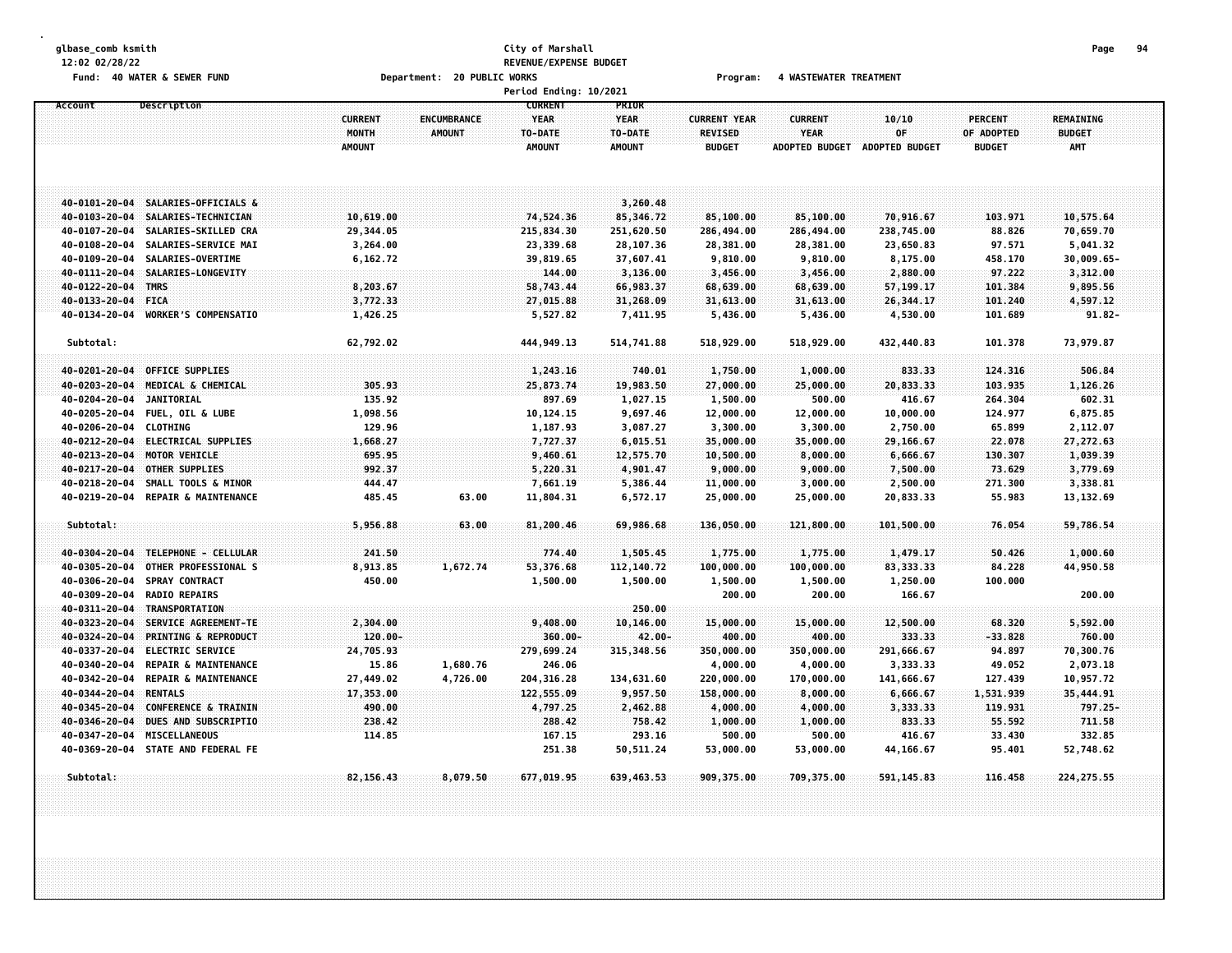#### **glbase\_comb ksmith City of Marshall Page 95 12:02 02/28/22 REVENUE/EXPENSE BUDGET** Fund: 40 WATER & SEWER FUND **STAR EXECUTE: 20 PUBLIC WORKS** The Second of Program: 4 WASTEWATER TREATMENT

|  |         |                 |             |  |                        |  |  |  |                                          |  |        |             |  |                                                    | Period Ending: 10/2021 |                         |              |              |                                                 | . . <b>. .</b> . <b>.</b> |              |                                                         |  |              |             |  |  |                                               |  |                                   |  |  |
|--|---------|-----------------|-------------|--|------------------------|--|--|--|------------------------------------------|--|--------|-------------|--|----------------------------------------------------|------------------------|-------------------------|--------------|--------------|-------------------------------------------------|---------------------------|--------------|---------------------------------------------------------|--|--------------|-------------|--|--|-----------------------------------------------|--|-----------------------------------|--|--|
|  | Account |                 | Description |  |                        |  |  |  | <b>CURRENT</b><br>MONTH<br><b>AMOUNT</b> |  | AMOUNT | ENCUMBRANCE |  | <b>CURRENT</b><br><b>YEAR</b><br>TO-DATE<br>AMOUNT |                        | PRIOR<br>YEAR<br>AMOUNT | TO-DATE      |              | <b>CURRENT YEAR</b><br>REVISED<br><b>BUDGET</b> |                           |              | <b>CURRENT</b><br>YEAR<br>ADOPTED BUDGET ADOPTED BUDGET |  |              | 10/10<br>OF |  |  | <b>PERCENT</b><br>OF ADOPTED<br><b>BUDGET</b> |  | REMAINING<br><b>BUDGET</b><br>AMT |  |  |
|  |         | Program number: |             |  | 4 WASTEWATER TREATMENT |  |  |  | 150,905.33                               |  |        | 8,142.50    |  | 1,203,169.54                                       |                        |                         | 1,224,192.09 | 1,564,354.00 |                                                 |                           | 1,350,104.00 |                                                         |  | 1,125,086.67 |             |  |  | 107.017                                       |  | 358,041.96                        |  |  |
|  |         |                 |             |  |                        |  |  |  |                                          |  |        |             |  |                                                    |                        |                         |              |              |                                                 |                           |              |                                                         |  |              |             |  |  |                                               |  |                                   |  |  |
|  |         |                 |             |  |                        |  |  |  |                                          |  |        |             |  |                                                    |                        |                         |              |              |                                                 |                           |              |                                                         |  |              |             |  |  |                                               |  |                                   |  |  |
|  |         |                 |             |  |                        |  |  |  |                                          |  |        |             |  |                                                    |                        |                         |              |              |                                                 |                           |              |                                                         |  |              |             |  |  |                                               |  |                                   |  |  |
|  |         |                 |             |  |                        |  |  |  |                                          |  |        |             |  |                                                    |                        |                         |              |              |                                                 |                           |              |                                                         |  |              |             |  |  |                                               |  |                                   |  |  |
|  |         |                 |             |  |                        |  |  |  |                                          |  |        |             |  |                                                    |                        |                         |              |              |                                                 |                           |              |                                                         |  |              |             |  |  |                                               |  |                                   |  |  |
|  |         |                 |             |  |                        |  |  |  |                                          |  |        |             |  |                                                    |                        |                         |              |              |                                                 |                           |              |                                                         |  |              |             |  |  |                                               |  |                                   |  |  |
|  |         |                 |             |  |                        |  |  |  |                                          |  |        |             |  |                                                    |                        |                         |              |              |                                                 |                           |              |                                                         |  |              |             |  |  |                                               |  |                                   |  |  |
|  |         |                 |             |  |                        |  |  |  |                                          |  |        |             |  |                                                    |                        |                         |              |              |                                                 |                           |              |                                                         |  |              |             |  |  |                                               |  |                                   |  |  |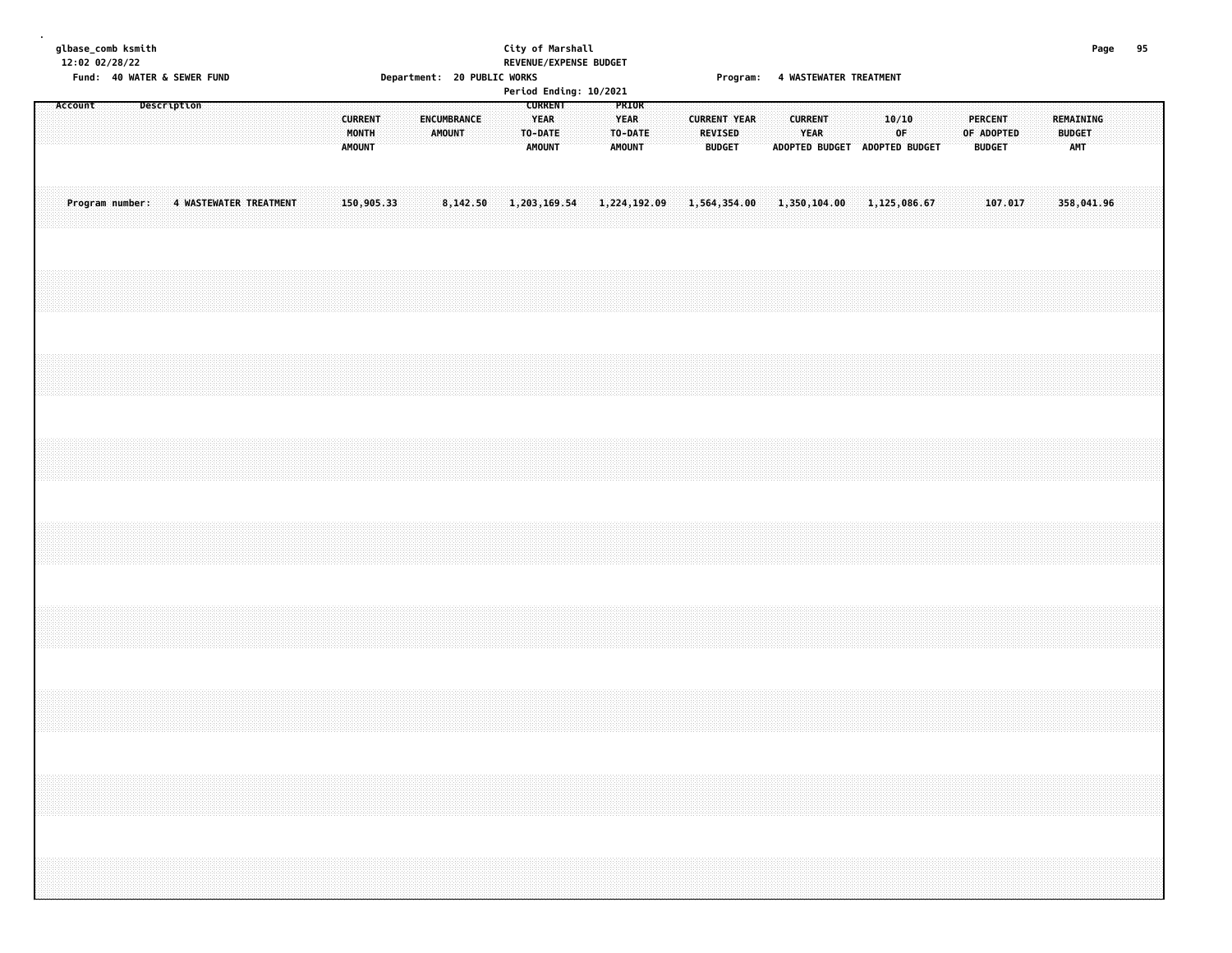#### **glbase\_comb ksmith City of Marshall Page 96 12:02 02/28/22 REVENUE/EXPENSE BUDGET Fund: 40 WATER & SEWER FUND Department: 20 PUBLIC WORKS Program: 6 WATER BILLING**

|                    |                                    |                |                    | Period Ending: 10/2021        |                             |                     |                       |                |               |                  |  |
|--------------------|------------------------------------|----------------|--------------------|-------------------------------|-----------------------------|---------------------|-----------------------|----------------|---------------|------------------|--|
| Account            | Description                        | <b>CURRENT</b> | <b>ENCUMBRANCE</b> | <b>CURRENT</b><br><b>YEAR</b> | <b>PRIOR</b><br><b>YEAR</b> | <b>CURRENT YEAR</b> | <b>CURRENT</b>        | 10/10          | PERCENT       | <b>REMAINING</b> |  |
|                    |                                    | MONTH          | <b>AMOUNT</b>      | TO-DATE                       | TO-DATE                     | <b>REVISED</b>      | <b>YEAR</b>           | OF             | OF ADOPTED    | <b>BUDGET</b>    |  |
|                    |                                    | <b>AMOUNT</b>  |                    | <b>AMOUNT</b>                 | <b>AMOUNT</b>               | <b>BUDGET</b>       | <b>ADOPTED BUDGET</b> | ADOPTED BUDGET | <b>BUDGET</b> | AMT              |  |
|                    |                                    |                |                    |                               |                             |                     |                       |                |               |                  |  |
|                    | 40-0101-20-06 SALARIES-OFFICE & AD | 6,271.20       |                    | 42,209.60                     | 47,998.40                   | 48,465.00           | 48,465.00             | 40,387.50      | 104,346       | 6,255.40         |  |
|                    | 40-0106-20-06 SALARIES-OFFICE & CL | 16,028.45      |                    | 103,060.29                    | 115,537.50                  | 118, 157.00         | 118,157.00            | 98,464.17      | 105.526       | 15,096.71        |  |
|                    | 40-0107-20-06 SALARIES-SKILLED CRA | 17,353.70      |                    | 118, 123.44                   | 138,756.50                  | 153,776.00          | 153,776.00            | 128,146.67     | 93.058        | 35,652.56        |  |
| 40-0109-20-06      | <b>SALARIES-OVERTIME</b>           | 118.37         |                    | 1,694.02                      | 1,237.71                    | 1,710.00            | 1,710.00              | 1,425.00       | 127.685       | 15.98            |  |
|                    | 40-0110-20-06 SALARIES PARTTIME &  |                |                    |                               | 640.00                      |                     |                       |                |               |                  |  |
| 40-0111-20-06      | SALARIES-LONGEVITY                 |                |                    |                               | 3,112.00                    | 3,456.00            | 3,456.00              | 2,880.00       | 86.111        | 3,456.00         |  |
| 40-0122-20-06      | <b>TMRS</b>                        | 6,606.08       |                    | 44,031.22                     | 50,177.27                   | 54,076.00           | 54,076.00             | 45,063.33      | 99.372        | 10,044.78        |  |
| 40-0133-20-06 FICA |                                    | 2,924.84       |                    | 19,524.96                     | 22,193.28                   | 24,906.00           | 24,906.00             | 20,755.00      | 95.869        | 5,381.04         |  |
|                    | 40-0134-20-06 WORKER'S COMPENSATIO | 671.25         |                    | 2,789.19                      | 3,748.79                    | 2,807.00            | 2,807.00              | 2,339.17       | 99.366        | 17.81            |  |
| Subtotal:          |                                    | 49,973.89      |                    | 331,432.72                    | 383,401.45                  | 407,353.00          | 407,353.00            | 339,460.83     | 99.157        | 75,920.28        |  |
| 40-0201-20-06      | <b>OFFICE SUPPLIES</b>             | 348.34         | 42.01              | 2,330.40                      | 2,799.16                    | 3,400.00            | 3,400.00              | 2,833.33       | 90.038        | 1,027.59         |  |
| 40-0205-20-06      | FUEL, OIL & LUBE                   | 1,395.30       | 500.00             | 8,185.20                      | 6,559.10                    | 10,000.00           | 10,000.00             | 8,333.33       | 95.436        | 1,314.80         |  |
| 40-0206-20-06      | <b>CLOTHING</b>                    |                |                    | 841.59                        | 977.10                      | 1,200.00            | 1,200.00              | 1,000.00       | 88.380        | 358.41           |  |
| 40-0213-20-06      | <b>MOTOR VEHICLE</b>               | 251.99         | 800.00             | 1,733.15                      | 4,399.53                    | 3,000.00            | 3,000.00              | 2,500.00       | 94.065        | 766.85           |  |
| 40-0217-20-06      | OTHER SUPPLIES                     |                |                    | 78.32                         | 98.88                       | 1,400.00            | 1,400.00              | 1,166.67       | 5.594         | 321.68           |  |
| 40-0218-20-06      | SMALL TOOLS & MINOR                | 191.24         |                    | 2,019.51                      | 1,015.78                    | 2,000.00            | 2,000.00              | 1,666.67       | 106.976       | $19.51 -$        |  |
| 40-0220-20-06      | <b>WATER METERS &amp; BOXES</b>    |                |                    | 634.40                        | 212.80                      | 2,000.00            | 2,000.00              | 1,666.67       | 61.720        | 365.60           |  |
|                    |                                    |                |                    |                               |                             |                     |                       |                |               |                  |  |
| Subtotal:          |                                    | 2,186.87       | 1,342.01           | 15,822.57                     | 16,062.35                   | 23,000.00           | 23,000.00             | 19,166.67      | 86.694        | 4,135.42         |  |
| 40-0304-20-06      | TELEPHONE-CELLULAR                 | 512.21         |                    | 2,927.78                      | 3,414.55                    | 3,000.00            | 3,000.00              | 2,500.00       | 121.929       | 72.22            |  |
| 40-0305-20-06      | OTHER PROFESSIONAL S               |                |                    |                               | 497.25                      | 1,000.00            | 1,000.00              | 833.33         |               |                  |  |
| 40-0309-20-06      | <b>RADIO REPAIRS</b>               |                |                    |                               |                             | 200.00              | 200.00                | 166.67         |               | 200.00           |  |
| 40-0310-20-06      | POSTAGE & FREIGHT                  | 4,805.74       |                    | 40,401.36                     | 46,077.25                   | 54,000.00           | 54,000.00             | 45,000.00      | 101,251       | 9,726.25         |  |
| 40-0316-20-06      | <b>CONTRACTED SERVICES</b>         | 1,074.53       |                    | 12,951.11                     | 16,771.57                   | 21,000.00           | 21,000.00             | 17,500.00      | 76.851        | 2,356.89         |  |
| 40-0323-20-06      | SERVICE AGREEMENT-TE               |                |                    | 10,678.01                     | 13,166.11                   | 7,140.00            | 7,140.00              | 5,950.00       | 164.006       | 10,726.38        |  |
| 40-0324-20-06      | <b>PRINTING &amp; REPRODUCT</b>    |                |                    | 123.00                        | 1,076.44                    | 1,200.00            | 1,200.00              | 1,000.00       | 10.250        | 77.00            |  |
| 40-0342-20-06      | <b>REPAIR &amp; MAINTENANCE</b>    | 272.00         |                    | 1,224.40                      | 1,724.10                    | 1,350.00            | 1,350.00              | 1,125.00       | 90.696        | 125,60           |  |
| 40-0345-20-06      | CONFERENCE & TRAININ               |                |                    |                               |                             | 1,000.00            | 1,500.00              | 1,250.00       |               |                  |  |
| 40-0346-20-06      | <b>DUES &amp; SUBSCRIPTIONS</b>    |                |                    |                               |                             | 100.00              | 100.00                | 83.33          |               | 100.00           |  |
|                    | 40-0347-20-06 MISCELLANEOUS        | 35.00          |                    | 921.34                        | 1,297.06                    | 1,000.00            | 500.00                | 416.67         | 184.268       | 78.66            |  |
| Subtotal:          |                                    | 6,699.48       |                    | 69,227.00                     | 84,024.33                   | 90,990.00           | 90,990.00             | 75,825.00      | 97.210        | 23,463.00        |  |
| Program number:    | <b>6 WATER BILLING</b>             | 58,860.24      | 1,342.01           | 416, 482, 29                  | 483, 488.13                 | 521,343.00          | 521,343.00            | 434,452.50     | 98,267        | 103,518.70       |  |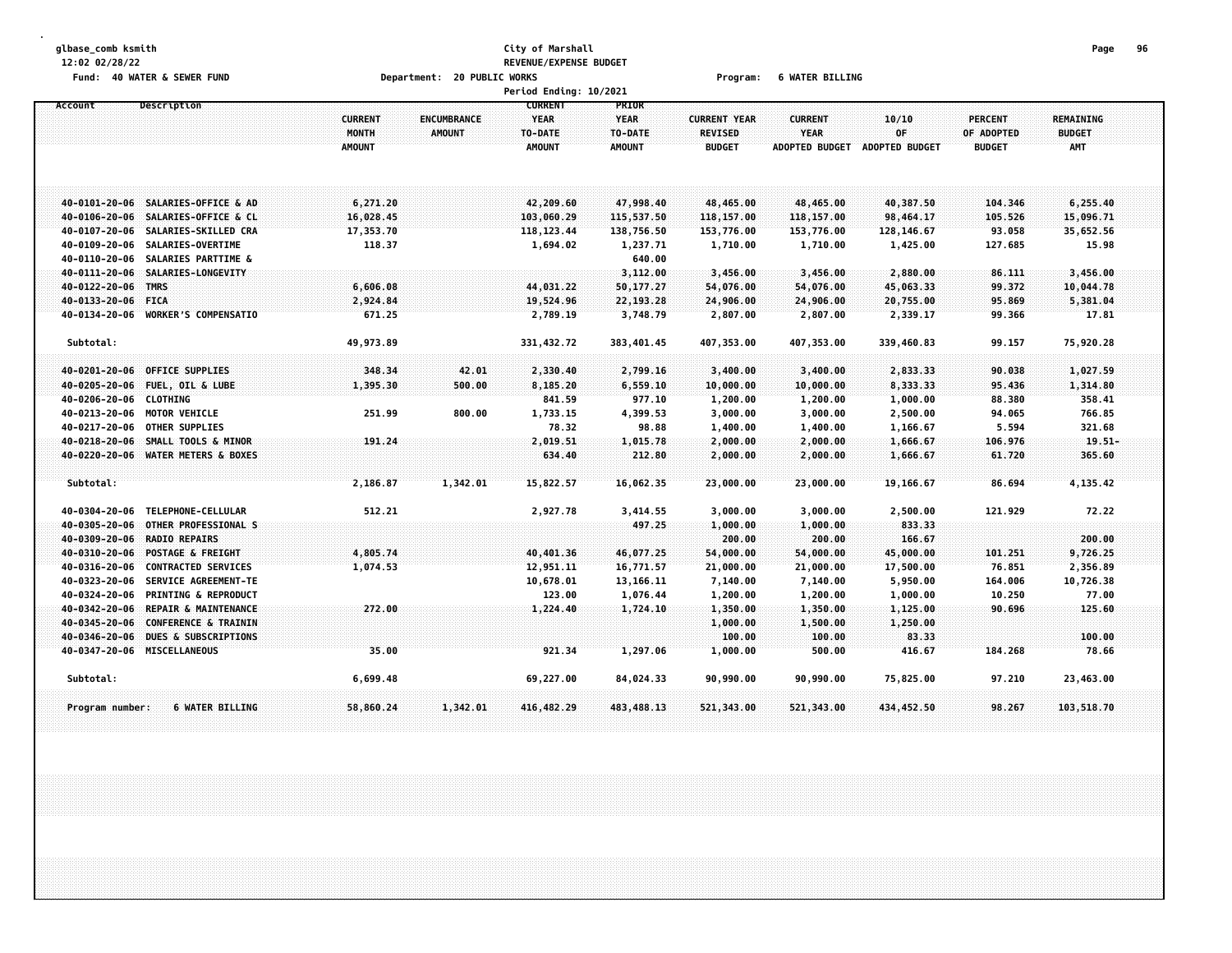| glbase_comb ksmith<br>12:02 02/28/22<br>Fund: 40 WATER & SEWER FUND                                                                                                                                        | Department: 20 PUBLIC WORKS                                              | City of Marshall<br><b>REVENUE/EXPENSE BUDGET</b><br>Period Ending: 10/2021 |                                                        | Program:                                               | <b>7 ENGINEERING</b>                                   |                                                      |                                                    | Page                                              | 97 |
|------------------------------------------------------------------------------------------------------------------------------------------------------------------------------------------------------------|--------------------------------------------------------------------------|-----------------------------------------------------------------------------|--------------------------------------------------------|--------------------------------------------------------|--------------------------------------------------------|------------------------------------------------------|----------------------------------------------------|---------------------------------------------------|----|
| Description<br>Account                                                                                                                                                                                     | <b>CURRENT</b><br><b>ENCUMBRANCE</b><br>MONTH<br>AMOUNT<br><b>AMOUNT</b> | <b>CURRENT</b><br><b>YEAR</b><br>TO-DATE<br><b>AMOUNT</b>                   | PRIOR<br><b>YEAR</b><br>TO-DATE<br><b>AMOUNT</b>       | <b>CURRENT YEAR</b><br><b>REVISED</b><br><b>BUDGET</b> | <b>CURRENT</b><br><b>YEAR</b><br><b>ADOPTED BUDGET</b> | 10/10<br>OF<br><b>ADOPTED BUDGET</b>                 | <b>PERCENT</b><br>OF ADOPTED<br><b>BUDGET</b>      | REMAINING<br><b>BUDGET</b><br>AMT                 |    |
| <b>SALARIES-TECHNICIAN</b><br>40-0103-20-07<br>$40 - 0111 - 20 - 07$<br>SALARIES-LONGEVITY<br>40-0122-20-07<br><b>TMRS</b><br>40-0133-20-07<br><b>FICA</b><br><b>WORKER'S COMPENSATIO</b><br>40-0134-20-07 | 2,722.80<br>452.25<br>121.10<br>17.00                                    | 19,134.00<br>3,178.12<br>864.91<br>66.80                                    | 22,524.48<br>1,200.00<br>3,882.14<br>1,184.70<br>83.98 | 22,645.00<br>600.00<br>3,861.00<br>1,778.00<br>66.00   | 22,645.00<br>600.00<br>3,861.00<br>1,778.00<br>66.00   | 18,870.83<br>500.00<br>3,217.50<br>1,481.67<br>55.00 | 100.527<br>200.000<br>103.093<br>64.523<br>101.212 | 3,511.00<br>600.00<br>682.88<br>913.09<br>$.80 -$ |    |
| Subtotal:                                                                                                                                                                                                  | 3,313.15                                                                 | 23, 243.83                                                                  | 28,875.30                                              | 28,950.00                                              | 28,950.00                                              | 24,125.00                                            | 100.721                                            | 5,706.17                                          |    |
| 40-0205-20-07<br><b>FUEL, OIL &amp; LUBE</b><br>40-0213-20-07 MOTOR VEHICLE                                                                                                                                |                                                                          | 7.50                                                                        | 1,547.35                                               |                                                        |                                                        |                                                      |                                                    | $7.50 -$                                          |    |
| Subtotal:<br>SERVICE AGREEMENT-TE<br>40-0323-20-07                                                                                                                                                         |                                                                          | 7.50<br>1,153.00                                                            | 1,547.35                                               |                                                        |                                                        |                                                      |                                                    | $7.50 -$<br>$1,153.00 -$                          |    |
| 40-0324-20-07<br><b>PRINT &amp; REPRODUCTION</b><br>40-0342-20-07<br><b>REPAIR &amp; MAINTENANCE</b>                                                                                                       |                                                                          | 761.82                                                                      | 1,074.00                                               | 500.00<br>500.00                                       | 500.00<br>500.00                                       | 416.67<br>416.67                                     | 183.764                                            | $261.82 -$<br>500.00                              |    |
| Subtotal:<br>40-0458-20-07 REPLACEMENT FUND                                                                                                                                                                |                                                                          | 1,914.82<br>2,143.00                                                        | 1,074.00                                               | 1,000.00<br>2,143.00                                   | 1,000.00<br>2,143.00                                   | 833.33<br>1,785.83                                   | 207.182<br>100.000                                 | $914.82 -$                                        |    |
| Subtotal:                                                                                                                                                                                                  |                                                                          | 2,143.00                                                                    |                                                        | 2,143.00                                               | 2,143.00                                               | 1,785.83                                             | 100.000                                            |                                                   |    |
| 7 ENGINEERING<br>Program number:                                                                                                                                                                           | 3,313.15                                                                 | 27,309.15                                                                   | 31,496.65                                              | 32,093.00                                              | 32,093.00                                              | 26,744.17                                            | 104.014                                            | 4,783.85                                          |    |
| Department number: PUBLIC WORKS                                                                                                                                                                            | 576,223.55<br>16,716.20                                                  | 4,609,106,16                                                                | 4,489,580.30                                           | 6,192,246.00                                           | 6,192,246.00                                           | 5,160,205.00                                         | 91.380                                             | 1,566,423.64                                      |    |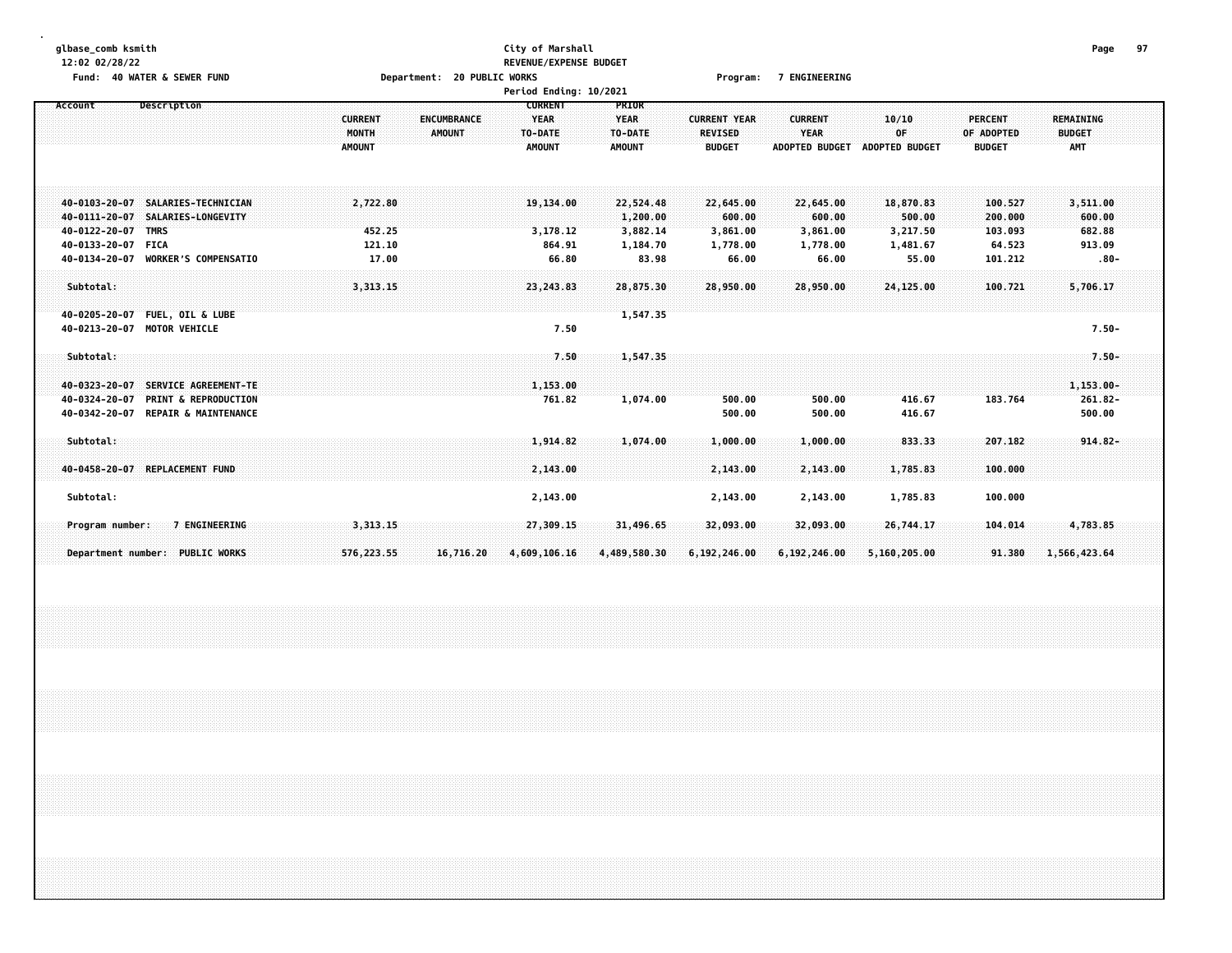#### **glbase\_comb ksmith City of Marshall Page 98 12:02 02/28/22 REVENUE/EXPENSE BUDGET Fund: 40 WATER & SEWER FUND Department: 21 NONDEPARTMENTAL Program: NONDEPARTMENTAL**

|                                        |                                    |                                          |                                     | <b>Period Ending: 10/2021</b>           |                                  |                                                        |                                                 |                                      |                                               |                                          |  |
|----------------------------------------|------------------------------------|------------------------------------------|-------------------------------------|-----------------------------------------|----------------------------------|--------------------------------------------------------|-------------------------------------------------|--------------------------------------|-----------------------------------------------|------------------------------------------|--|
| Account                                | Description                        |                                          |                                     | <b>CURRENT</b>                          | PRIOR                            |                                                        |                                                 |                                      |                                               |                                          |  |
|                                        |                                    | <b>CURRENT</b><br>MONTH<br><b>AMOUNT</b> | <b>ENCUMBRANCE</b><br><b>AMOUNT</b> | <b>YEAR</b><br>TO-DATE<br><b>AMOUNT</b> | YEAR<br>TO-DATE<br><b>AMOUNT</b> | <b>CURRENT YEAR</b><br><b>REVISED</b><br><b>BUDGET</b> | <b>CURRENT</b><br>YEAR<br><b>ADOPTED BUDGET</b> | 10/10<br>OF<br><b>ADOPTED BUDGET</b> | <b>PERCENT</b><br>OF ADOPTED<br><b>BUDGET</b> | REMAINING<br><b>BUDGET</b><br><b>AMT</b> |  |
|                                        |                                    |                                          |                                     |                                         |                                  |                                                        |                                                 |                                      |                                               |                                          |  |
|                                        | 40-0121-21-00 TMRS PENSION EXPENSE |                                          |                                     |                                         | 60,466.00-                       |                                                        |                                                 |                                      |                                               |                                          |  |
| 40-0122-21-00                          | TMRS for DRAG-UP                   |                                          |                                     | 3,734.42                                | 12,169.44                        | 1,961.00                                               | 1,961.00                                        | 1,634.17                             | 194.628                                       | 1,773.42-                                |  |
| 40-0123-21-00                          | <b>LIFE INSURANCE</b>              | 123.19                                   |                                     | 1,226.54                                | 1,272.22                         | 1,914.00                                               | 1,914.00                                        | 1,595.00                             | 77.189                                        | 687.46                                   |  |
| 40-0124-21-00                          | <b>HEALTH INSURANCE</b>            | 45,791.90                                | 52,916.29                           | 470,012.74                              | 549,840.44                       | 593,983.00                                             | 593,983.00                                      | 494, 985.83                          | 94.253                                        | 71,053.97                                |  |
| 40-0125-21-00                          | DENTAL INSURANCE                   | 1,339.64                                 | 2,705.48                            | 15,335.84                               | 17,692.60                        | 25,123.00                                              | 25,123.00                                       | 20,935.83                            | 73.152                                        | 7,081.68                                 |  |
| 40-0127-21-00                          | SICK LEAVE ACCRUED-R               |                                          |                                     | 8,996.47                                | 37,510.39                        | 15,000.00                                              | 15,000.00                                       | 12,500.00                            | 63.277                                        | 6,003.53                                 |  |
| 40-0128-21-00                          | VACATION ACCRUED-RES               |                                          |                                     | 13,486.52                               | 30,535.47                        | 7,450.00                                               | 7,450.00                                        | 6,208.33                             | 181.027                                       | $6,036.52-$                              |  |
| 40-0133-21-00                          | <b>FICA for DRAG-UP</b>            |                                          |                                     | 1,719.96                                | 5,690.48                         | 995.00                                                 | 995.00                                          | 829.17                               | 176.667                                       | 724.96-                                  |  |
| 40-0162-21-00 HSA                      |                                    |                                          |                                     | 2,671.75                                |                                  |                                                        |                                                 |                                      |                                               | 2,671.75-                                |  |
| Subtotal:                              |                                    | 47,254.73                                | 55,621.77                           | 517, 184. 24                            | 594,245.04                       | 646,426.00                                             | 646,426.00                                      | 538,688.33                           | 94.508                                        | 73,619.99                                |  |
| 40-0301-21-00                          | <b>AUDIT SERVICES</b>              |                                          |                                     |                                         | 12,750.00                        | 15,000.00                                              | 15,000.00                                       | 12,500.00                            | 88.400                                        | 15,000.00                                |  |
| 40-0302-21-00                          | HEALTH CONSULTANT SE               | 3,396.00                                 |                                     | 11,320.00                               | 13,584.00                        | 25,000.00                                              | 25,000.00                                       | 20,833.33                            | 54.336                                        | 13,680.00                                |  |
| 40-0305-21-00                          | <b>PROFESSSIONAL SERVIC</b>        |                                          |                                     |                                         | 1,573.84                         | 18,035.00                                              | 18,035.00                                       | 15,029.17                            | 13.222                                        | 18,035.00                                |  |
| 40-0307-21-00                          | TELEPHONE - INTERNET               | 1,951.06                                 |                                     | 17,784.48                               | 19,796.90                        | 14,000.00                                              | 14,000.00                                       | 11,666.67                            | 168.840                                       | 3,784.48-                                |  |
| 40-0308-21-00                          | TELEPHONE - LAND                   | 1,420.51                                 |                                     | 11,851.30                               | 16,257.09                        | 5,000.00                                               | 5,000.00                                        | 4,166.67                             | 322.259                                       | $6,851.30-$                              |  |
| 40-0309-21-00                          | WORKER'S COMP AUDIT                |                                          |                                     |                                         | 257.50                           | 15,000.00                                              | 15,000.00                                       | 12,500.00                            |                                               | 15,000.00                                |  |
| 40-0310-21-00                          | POSTAGE & FREIGHT                  | 1,000.00                                 |                                     | 8,127.18                                | 16, 153.97                       | 18,000.00                                              | 18,000.00                                       | 15,000.00                            | 54.579                                        | 9,872.82                                 |  |
| 40-0312-21-00                          | <b>GENERAL ADVERTISING</b>         |                                          |                                     | 2,766.92                                | 1,004.40                         | 2,000.00                                               | 2,000.00                                        | 1,666.67                             | 138.346                                       | 766.92-                                  |  |
| 40-0315-21-00                          | <b>CREDIT CARD FEES</b>            |                                          |                                     | 47, 122.22                              | 62,725.34                        | 60,000.00                                              | 60,000.00                                       | 50,000.00                            | 108.796                                       | 12,877.78                                |  |
| 40-0317-21-00                          | RAW WATER RESERVATIO               | 10,000.00                                | 20,000.00                           | 133,475.00                              | 144,000.00                       | 153,475.00                                             | 153,475.00                                      | 127,895.83                           | 100.000                                       |                                          |  |
| 40-0321-21-00                          | <b>SALVINIA CONTROL</b>            |                                          |                                     | 25,000.00                               | 25,000.00                        | 25,000.00                                              | 25,000.00                                       | 20,833.33                            | 100.000                                       |                                          |  |
| 40-0323-21-00                          | SERVICE AGREEMENT-TE               |                                          |                                     | 4,667.10                                | 11,822.09                        | 15,000.00                                              | 15,000.00                                       | 12,500.00                            | 31.114                                        | 10,332.90                                |  |
| 40-0324-21-00                          | <b>PRINT &amp; REPRODUCTION</b>    |                                          |                                     | 481.91                                  | 348.00                           | 750.00                                                 | 750.00                                          | 625.00                               | 64.255                                        | 268.09                                   |  |
| 40-0326-21-00                          | PROPERTY INSURANCE                 | 12,581.68                                |                                     | 47,442.27                               | 49,042.68                        | 43,693.00                                              | 43,693.00                                       | 36,410.83                            | 108,581                                       | $3,749.27-$                              |  |
| 40-0331-21-00                          | UNEMPLOYMENT INSURAN               |                                          |                                     | 14,742.36                               | 8,889.75                         | 9,435.00                                               | 9,435.00                                        | 7,862.50                             | 165.353                                       | $5,307.36 -$                             |  |
| 40-0332-21-00                          | <b>LIABILITY INSURANCE</b>         | 6,371.06                                 |                                     | 28,178.05                               | 27,296.84                        | 35,525.00                                              | 35,525.00                                       | 29,604.17                            | 79.319                                        | 7,346.95                                 |  |
| 40-0334-21-00<br>40-0344-21-00 RENTALS | <b>HSA FEE</b>                     | 50.13                                    |                                     | 419.58                                  |                                  |                                                        |                                                 |                                      |                                               | 419.58-                                  |  |
|                                        | 40-0347-21-00 MISCELLANEOUS        | 355.82                                   |                                     | 932.88<br>957.49                        | 1,243.85<br>967.68               | 2,000.00<br>3,000.00                                   | 2,000.00<br>3,000.00                            | 1,666.67<br>2,500.00                 | 62.192<br>68.967                              | 1,067.12<br>2,042.51                     |  |
| 40-0348-21-00                          | AMORTIZATION                       |                                          |                                     |                                         | 47,399.69-                       |                                                        |                                                 |                                      |                                               |                                          |  |
| 40-0349-21-00                          | DUES/TML & NLC                     |                                          |                                     | 1,833.50                                | 1,833.50                         | 1,740.00                                               | 1,740.00                                        | 1,450.00                             | 105.374                                       | $93.50 -$                                |  |
| 40-0374-21-00                          | <b>DISASTER-WINTER WEAT</b>        | 120.75                                   | 21,816.00                           | 118,097.02                              |                                  |                                                        |                                                 |                                      |                                               | 139,913.02-                              |  |
| 40-0379-21-00                          | <b>DISASTER RELIEF</b>             |                                          |                                     | 252.50                                  | 4,429.74                         |                                                        |                                                 |                                      |                                               | 252.50-                                  |  |
|                                        | 40-0399-21-00 BAD DEBT EXPENSE     |                                          |                                     |                                         | 8,000.95                         |                                                        |                                                 |                                      |                                               |                                          |  |
|                                        |                                    |                                          |                                     |                                         |                                  |                                                        |                                                 |                                      |                                               |                                          |  |
| Subtotal:                              |                                    | 37,247.01                                | 41,816.00                           | 475,451.76                              | 379,578.43                       | 461,653.00                                             | 461,653.00                                      | 384,710.83                           | 122.927                                       | $55,614.76-$                             |  |
| 40-0455-21-00                          | TRANSFER TO OTHER FU               |                                          |                                     |                                         | 91,790.00                        |                                                        |                                                 |                                      |                                               |                                          |  |
| 40-0458-21-00                          | <b>REPLACEMENT FUND</b>            |                                          |                                     | 2,257.00                                |                                  | 2,257.00                                               | 2,257.00                                        | 1,880.83                             | 100.000                                       |                                          |  |
|                                        |                                    |                                          |                                     |                                         |                                  |                                                        |                                                 |                                      |                                               |                                          |  |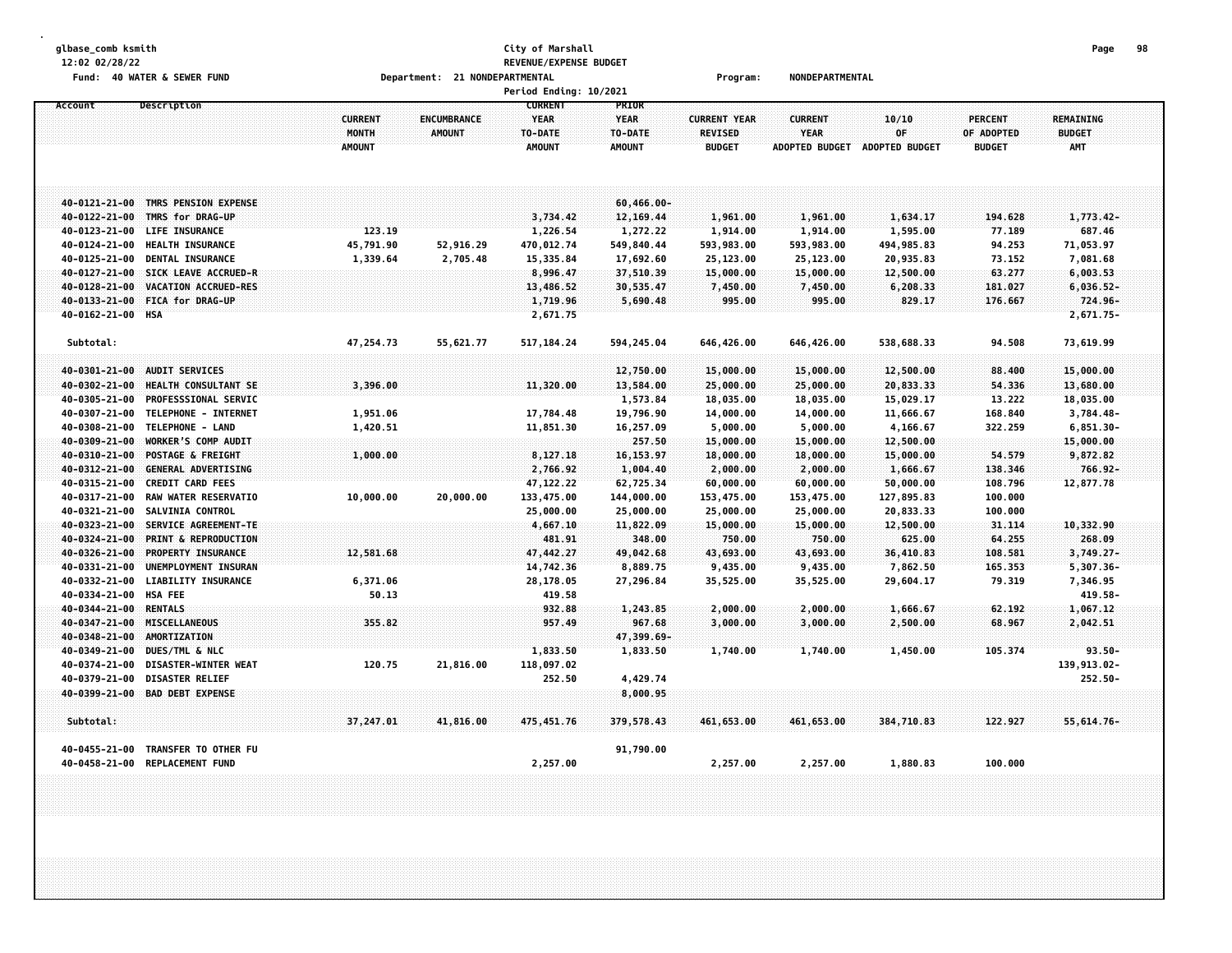#### **glbase\_comb ksmith City of Marshall Page 99 12:02 02/28/22 REVENUE/EXPENSE BUDGET Fund: 40 WATER & SEWER FUND Department: 21 NONDEPARTMENTAL Program: NONDEPARTMENTAL**

|           | TURN . TO WATER & SEWER TURN       |             |                 |  |  |                                   |  |                       |           | neber calcules of Monder Hotel and the | Period Ending: 10/2021                             |  |                                                  |                           |  |                                                 | rı oğlam. |  |                        |          | <b>NUMBER ANTIFICIAL</b> |             |                               |  |                                        |                    |  |                                          |  |  |
|-----------|------------------------------------|-------------|-----------------|--|--|-----------------------------------|--|-----------------------|-----------|----------------------------------------|----------------------------------------------------|--|--------------------------------------------------|---------------------------|--|-------------------------------------------------|-----------|--|------------------------|----------|--------------------------|-------------|-------------------------------|--|----------------------------------------|--------------------|--|------------------------------------------|--|--|
| Account   |                                    | Description |                 |  |  | <b>CURRENT</b><br>MONTH<br>AMOUNT |  | ENCUMBRANCE<br>AMOUNT |           |                                        | <b>CURRENT</b><br>YEAR<br>TO-DATE<br><b>AMOUNT</b> |  | PRIOR<br><b>YEAR</b><br>TO-DATE<br><b>AMOUNT</b> |                           |  | <b>CURRENT YEAR</b><br>REVISED<br><b>BUDGET</b> |           |  | <b>CURRENT</b><br>YEAR |          |                          | 10/10<br>0F | ADOPTED BUDGET ADOPTED BUDGET |  | PERCENT<br>OF ADOPTED<br><b>BUDGET</b> |                    |  | REMAINING<br><b>BUDGET</b><br><b>AMT</b> |  |  |
| Subtotal: | Program number:                    |             | NONDEPARTMENTAL |  |  | 84,501.74                         |  |                       | 97,437.77 |                                        | 2,257.00<br>994,893.00                             |  |                                                  | 91,790.00<br>1,065,613.47 |  | 2,257.00<br>1,110,336.00                        |           |  | 1,110,336.00           | 2,257.00 |                          |             | 1,880.83<br>925,280.00        |  |                                        | 100.000<br>106.335 |  | 18,005.23                                |  |  |
|           | Department number: NONDEPARTMENTAL |             |                 |  |  | 84,501.74                         |  |                       | 97,437.77 |                                        | 994,893.00                                         |  |                                                  | 1,065,613.47              |  | 1,110,336.00                                    |           |  | 1,110,336.00           |          |                          |             | 925,280.00                    |  |                                        | 106.335            |  | 18,005.23                                |  |  |
|           |                                    |             |                 |  |  |                                   |  |                       |           |                                        |                                                    |  |                                                  |                           |  |                                                 |           |  |                        |          |                          |             |                               |  |                                        |                    |  |                                          |  |  |
|           |                                    |             |                 |  |  |                                   |  |                       |           |                                        |                                                    |  |                                                  |                           |  |                                                 |           |  |                        |          |                          |             |                               |  |                                        |                    |  |                                          |  |  |
|           |                                    |             |                 |  |  |                                   |  |                       |           |                                        |                                                    |  |                                                  |                           |  |                                                 |           |  |                        |          |                          |             |                               |  |                                        |                    |  |                                          |  |  |
|           |                                    |             |                 |  |  |                                   |  |                       |           |                                        |                                                    |  |                                                  |                           |  |                                                 |           |  |                        |          |                          |             |                               |  |                                        |                    |  |                                          |  |  |
|           |                                    |             |                 |  |  |                                   |  |                       |           |                                        |                                                    |  |                                                  |                           |  |                                                 |           |  |                        |          |                          |             |                               |  |                                        |                    |  |                                          |  |  |
|           |                                    |             |                 |  |  |                                   |  |                       |           |                                        |                                                    |  |                                                  |                           |  |                                                 |           |  |                        |          |                          |             |                               |  |                                        |                    |  |                                          |  |  |
|           |                                    |             |                 |  |  |                                   |  |                       |           |                                        |                                                    |  |                                                  |                           |  |                                                 |           |  |                        |          |                          |             |                               |  |                                        |                    |  |                                          |  |  |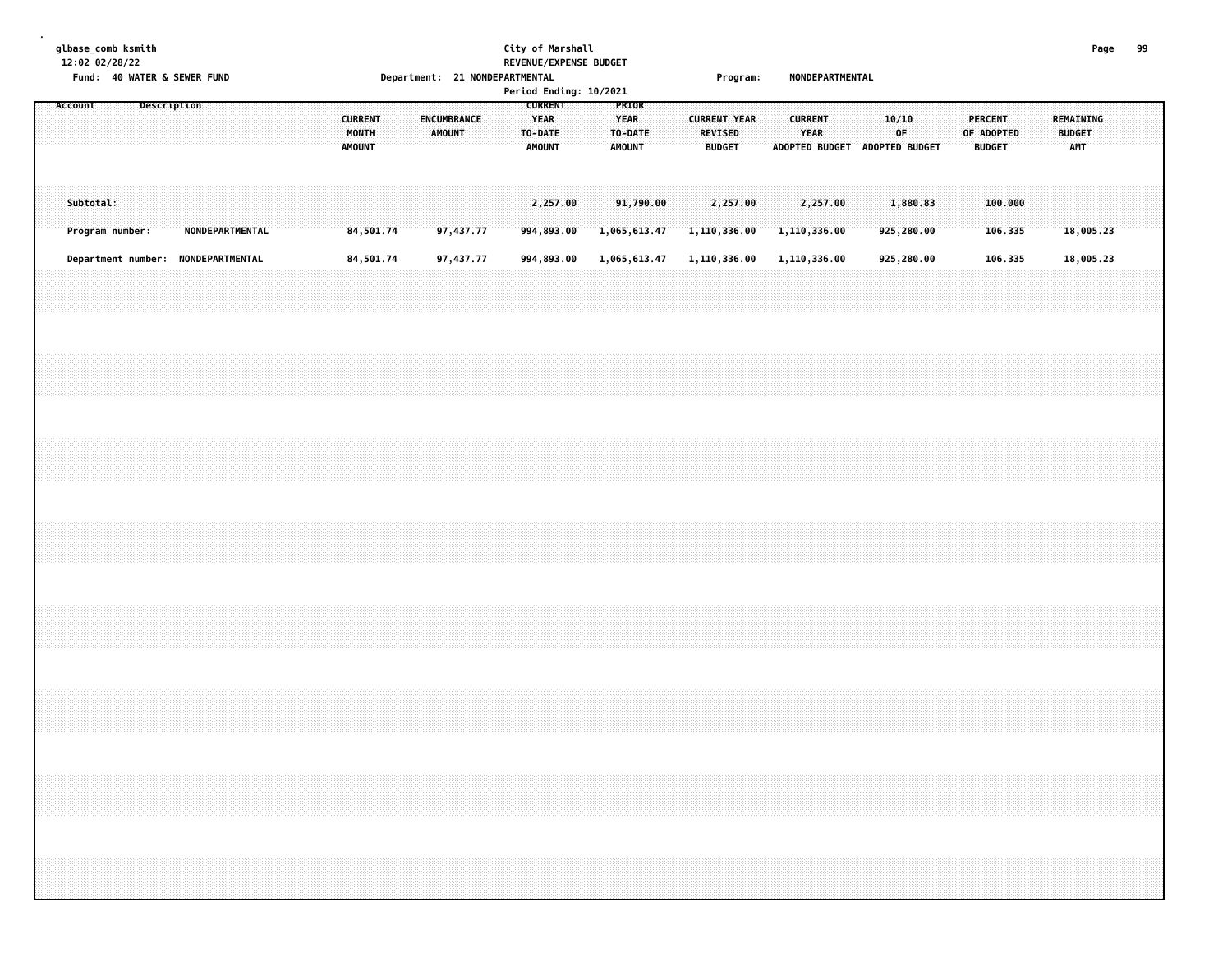#### **glbase\_comb ksmith City of Marshall Page 100 12:02 02/28/22 REVENUE/EXPENSE BUDGET Fund: 40 WATER & SEWER FUND Department: 22 INTERFUND TRANSFERS Program: INTERFUND TRANSFERS Period Ending: 10/2021**

| Account             | Description                      |                            |                |                |             |               |                    | <b>CURRENT</b> | <b>PRIOR</b>    |                     |                       |                |                |                  |     |
|---------------------|----------------------------------|----------------------------|----------------|----------------|-------------|---------------|--------------------|----------------|-----------------|---------------------|-----------------------|----------------|----------------|------------------|-----|
|                     |                                  |                            |                |                |             |               |                    |                |                 |                     |                       |                |                |                  |     |
|                     |                                  |                            |                | <b>CURRENT</b> |             |               | <b>ENCUMBRANCE</b> | YEAR           | <b>YEAR</b>     | <b>CURRENT YEAR</b> | <b>CURRENT</b>        | 10/10          | <b>PERCENT</b> | <b>REMAINING</b> |     |
|                     |                                  |                            |                | MONTH          |             | <b>AMOUNT</b> |                    | TO-DATE        | TO-DATE         | <b>REVISED</b>      | <b>YEAR</b>           | 0F             | OF ADOPTED     | <b>BUDGET</b>    |     |
|                     |                                  |                            |                | <b>AMOUNT</b>  |             |               |                    | <b>AMOUNT</b>  | <b>AMOUNT</b>   | <b>BUDGET</b>       | <b>ADOPTED BUDGET</b> | ADOPTED BUDGET | <b>BUDGET</b>  | <b>AMT</b>       |     |
|                     |                                  |                            |                |                |             |               |                    |                |                 |                     |                       |                |                |                  |     |
|                     |                                  |                            |                |                |             |               |                    |                |                 |                     |                       |                |                |                  |     |
|                     |                                  |                            |                |                |             |               |                    |                |                 |                     |                       |                |                |                  |     |
|                     |                                  |                            |                |                |             |               |                    |                |                 |                     |                       |                |                |                  |     |
| 40-0515-22-00       | DEBT SERVICE PYMT W&             |                            |                |                |             |               |                    | 616,000.00     |                 | 521,000.00          | 521,000.00            | 434, 166.67    | 118.234        | $95,000.00 -$    |     |
| 40-0517-22-00       | DEBT SVC PMT INTERES             |                            |                |                |             |               |                    | 11,021.00      | 41.521.34       | 6,901.00            | 6,901.00              | 5,750.83       | 159.701        | 4,120.00-        |     |
| 40-0518-22-00       | <b>BOND ISSUE COST</b>           |                            |                |                |             |               |                    |                |                 | 1,500.00            | 1,500.00              | 1,250.00       |                | 1,500.00         |     |
| 40-0519-22-00       | <b>LOAN PAYMENT-FILTER</b>       |                            |                |                |             |               |                    | 95,879.90      |                 | 95,880.00           | 95,880.00             | 79,900.00      | 100.000        |                  | .10 |
|                     |                                  |                            |                |                |             |               |                    |                |                 |                     |                       |                |                |                  |     |
| 40-0520-22-00       | <b>INTERFUND TRNF GENER</b>      |                            |                |                |             |               |                    | 1,613,530.00   | 1,585,000.00    | 1,613,530.00        | 1,613,530.00          | 1,344,608.33   | 100.000        |                  |     |
|                     |                                  |                            |                |                |             |               |                    |                |                 |                     |                       |                |                |                  |     |
| Subtotal:           |                                  |                            |                |                |             |               |                    | 2,336,430.90   | 1,626,521.34    | 2,238,811.00        | 2,238,811.00          | 1,865,675.83   | 104.360        | 97,619.90-       |     |
|                     |                                  |                            |                |                |             |               |                    |                |                 |                     |                       |                |                |                  |     |
| Program number:     |                                  | <b>INTERFUND TRANSFERS</b> |                |                |             |               |                    | 2,336,430.90   | 1,626,521.34    | 2,238,811.00        | 2,238,811.00          | 1,865,675.83   | 104.360        | $97,619.90 -$    |     |
|                     |                                  |                            |                |                |             |               |                    |                |                 |                     |                       |                |                |                  |     |
|                     |                                  |                            |                |                |             |               |                    |                |                 |                     |                       |                |                |                  |     |
| Department number:  | <b>INTERFUND TRANSFERS</b>       |                            |                |                |             |               |                    | 2,336,430.90   | 1,626,521.34    | 2,238,811.00        | 2,238,811.00          | 1,865,675.83   | 104.360        | 97,619.90-       |     |
|                     |                                  |                            |                |                |             |               |                    |                |                 |                     |                       |                |                |                  |     |
| Expenditures        |                                  |                            | Subtotal ----- | 660,725.29     |             |               | 114, 153.97        | 7,940,430.06   | 8,540,909.47    | 9,541,393.00        | 9,541,393.00          | 7,951,160.83   | 96.166         | 1,486,808.97     |     |
|                     |                                  |                            |                |                |             |               |                    |                |                 |                     |                       |                |                |                  |     |
| <b>Fund number:</b> | <b>40 WATER &amp; SEWER FUND</b> |                            |                |                | 157,298.26- |               | 114, 153.97        | 425,721.50     | $322, 268.67 -$ |                     |                       |                |                | 539,875.47-      |     |
|                     |                                  |                            |                |                |             |               |                    |                |                 |                     |                       |                |                |                  |     |
|                     |                                  |                            |                |                |             |               |                    |                |                 |                     |                       |                |                |                  |     |
|                     |                                  |                            |                |                |             |               |                    |                |                 |                     |                       |                |                |                  |     |
|                     |                                  |                            |                |                |             |               |                    |                |                 |                     |                       |                |                |                  |     |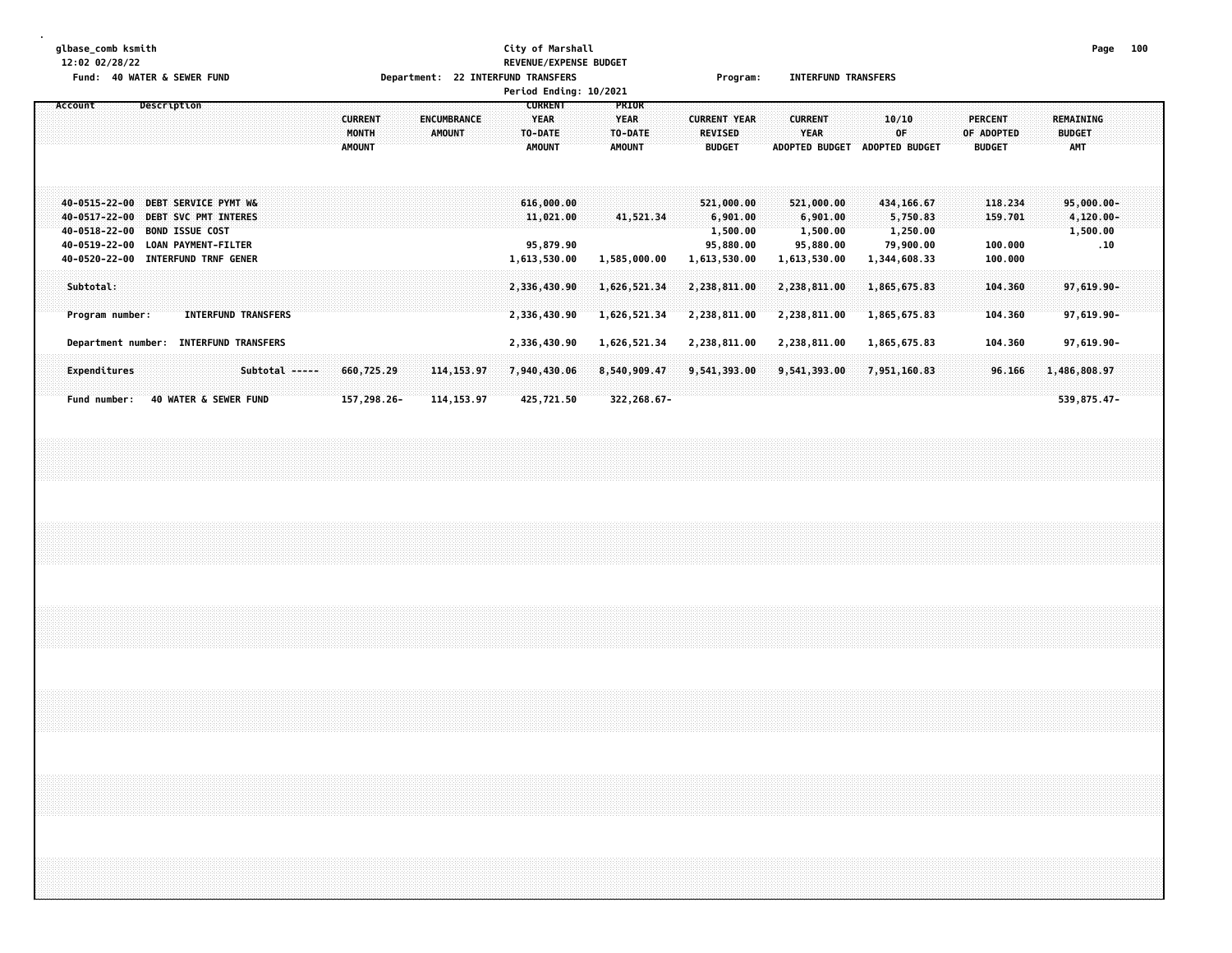| glbase_comb ksmith<br>12:02 02/28/22<br>Fund: 41 STORES INVENTORY FUND | City of Marshall<br>REVENUE/EXPENSE BUDGET<br><b>1 CENTRAL STORES</b><br><b>Department:</b><br>Period Ending: 10/2021 | <b>CENTRAL STORES</b><br>Program:                                                                                                                                                                                              | Page 101 |
|------------------------------------------------------------------------|-----------------------------------------------------------------------------------------------------------------------|--------------------------------------------------------------------------------------------------------------------------------------------------------------------------------------------------------------------------------|----------|
| .<br><b>AMOUNT</b>                                                     | <b>LURRENT</b><br><b>YEAR</b><br><b>TO-DATE</b><br>DATE<br>AMOUNT<br>AMOUNT<br>.<br>.                                 | <b>CURRENT</b><br><b>PERCENT</b><br>REMAINING<br>T YEAR<br><b>YEAR</b><br>OF ADOPTED<br><b>BUDGET</b><br><b>REVISED</b><br>ா<br><b>BUDGET</b><br><b>AMT</b><br><b>ADOPTED BUDGET</b><br><b>BUDGET</b><br><b>ADOPTED BUDGET</b> |          |
|                                                                        |                                                                                                                       |                                                                                                                                                                                                                                |          |

| Subtotal        |                                                                                                                                     | 191<br>-211<br>191.094.13-<br>211,229.87- | .<br>191.094.13                                                                                                                                                                                                                          |
|-----------------|-------------------------------------------------------------------------------------------------------------------------------------|-------------------------------------------|------------------------------------------------------------------------------------------------------------------------------------------------------------------------------------------------------------------------------------------|
| Program number: | <b>CENTRAL STORES</b>                                                                                                               | 211,229.87-<br>191,094.13-                |                                                                                                                                                                                                                                          |
| … Depar⊤        |                                                                                                                                     |                                           | $\sim$ 229.87. The contract of the contract of the contract of the contract of the contract of the contract of the contract of the contract of the contract of the contract of the contract of the contract of the contract of<br>.<br>. |
|                 | <u>a grupo estas estas estas de decembracional de contradores de contradores de construíron de construíron de c</u><br>------------ | ,094.13- 211,229.87- 19                   | .                                                                                                                                                                                                                                        |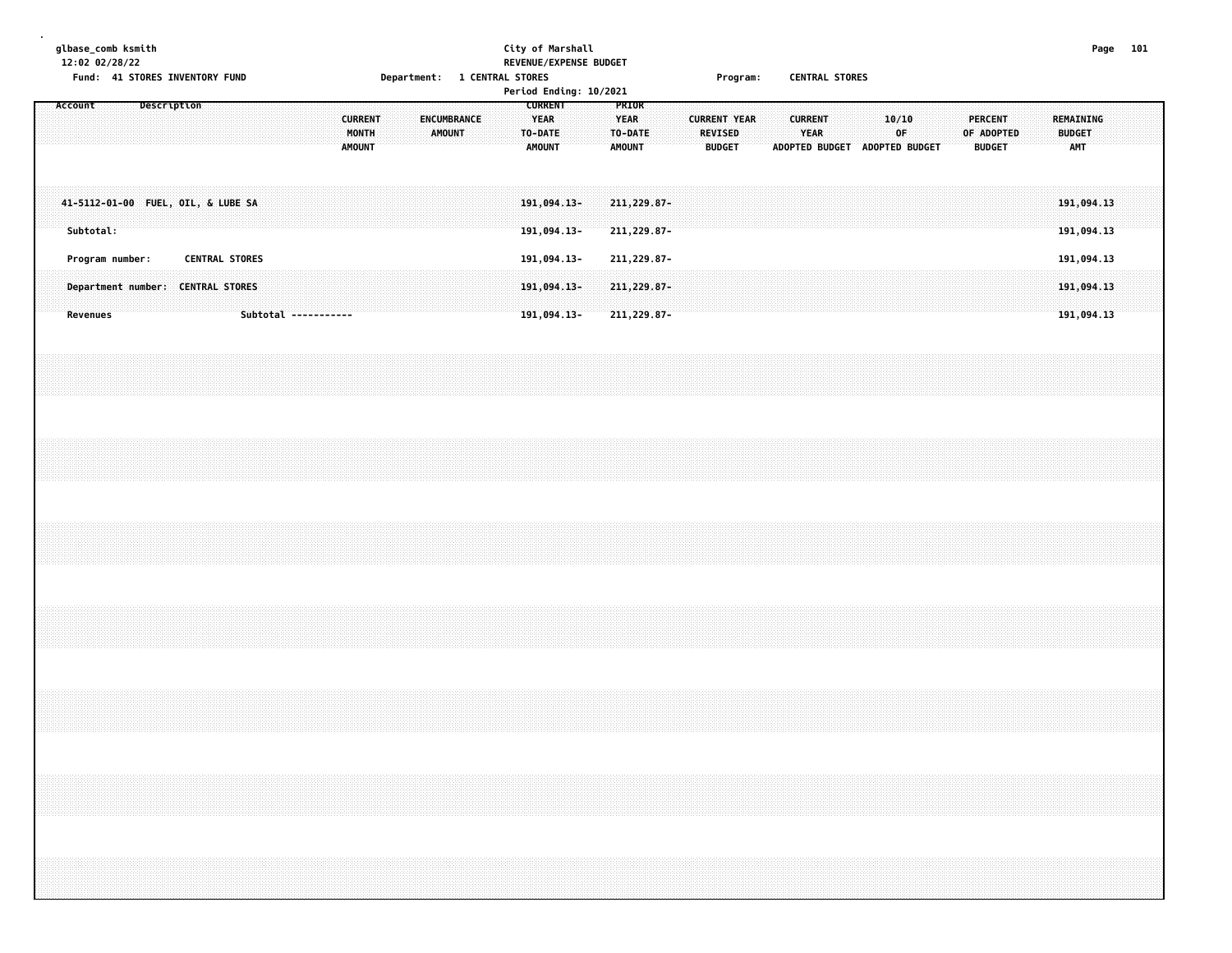## **glbase\_comb ksmith City of Marshall Page 102 12:02 02/28/22 REVENUE/EXPENSE BUDGET** Fund: 41 STORES INVENTORY FUND **Department: 1 CENTRAL STORES** Frogram: CENTRAL STORES

|                                                                                             | Period Ending: 10/2021                             |                                                                                                                   |                                                                                                                                    |                                          |
|---------------------------------------------------------------------------------------------|----------------------------------------------------|-------------------------------------------------------------------------------------------------------------------|------------------------------------------------------------------------------------------------------------------------------------|------------------------------------------|
| Description<br>Account<br>ENCUMBRANCE<br><b>CURRENT</b><br>MONTH<br>AMOUNT<br><b>AMOUNT</b> | <b>CURRENT</b><br>YEAR<br>TO-DATE<br><b>AMOUNT</b> | <b>PRIOR</b><br><b>YEAR</b><br><b>CURRENT YEAR</b><br>TO-DATE<br><b>REVISED</b><br><b>AMOUNT</b><br><b>BUDGET</b> | 10/10<br><b>CURRENT</b><br><b>PERCENT</b><br>∶OF<br>YEAR<br>OF ADOPTED<br><b>ADOPTED BUDGET</b><br>ADOPTED BUDGET<br><b>BUDGET</b> | REMAINING<br><b>BUDGET</b><br><b>AMT</b> |
| 41-0205-01-00 FUEL, OIL AND LUBE<br>Subtotal:                                               | 129,787.61<br>129,787.61                           | 217,374.16<br>217,374.16                                                                                          |                                                                                                                                    | $129,787.61 -$<br>129,787.61-            |
| <b>CENTRAL STORES</b><br>Program number:                                                    | 129,787.61                                         | 217,374.16                                                                                                        |                                                                                                                                    | 129,787.61-                              |
| <b>CENTRAL STORES</b><br>Department number:<br>Expenditures<br>Subtotal -----------         | 129,787.61<br>129,787.61                           | 217,374.16<br>217,374.16                                                                                          |                                                                                                                                    | 129,787.61-<br>129,787.61-               |
| <b>41 STORES INVENTORY FUND</b><br>Fund number:                                             | 61,306.52-                                         | 6,144.29                                                                                                          |                                                                                                                                    | 61,306.52                                |
|                                                                                             |                                                    |                                                                                                                   |                                                                                                                                    |                                          |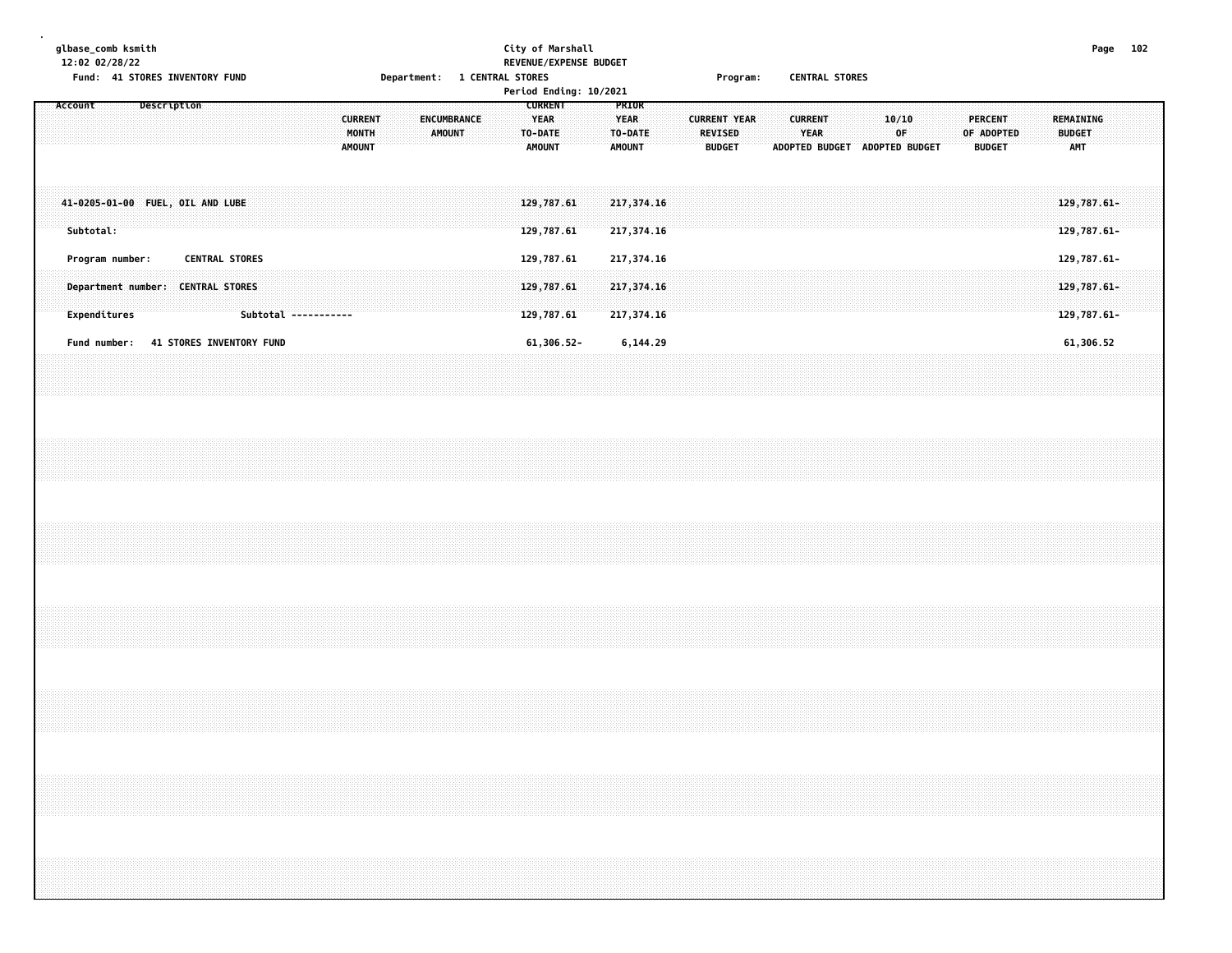| glbase comb ksmith<br>12:02 02/28/22<br>Fund: 42 LAW ENFORCEMENT FUND                                                                                                                                                                                                      | Department:                                                              | City of Marshall<br>REVENUE/EXPENSE BUDGET<br>Period Ending: 10/2021                                                                                  | Program:                                                                                                                                                 | 103<br>Page                                                                        |
|----------------------------------------------------------------------------------------------------------------------------------------------------------------------------------------------------------------------------------------------------------------------------|--------------------------------------------------------------------------|-------------------------------------------------------------------------------------------------------------------------------------------------------|----------------------------------------------------------------------------------------------------------------------------------------------------------|------------------------------------------------------------------------------------|
| <b>Description</b><br>Account                                                                                                                                                                                                                                              | <b>ENCUMBRANCE</b><br><b>CURRENT</b><br>MONTH<br>AMOUNT<br><b>AMOUNT</b> | <b>CURRENT</b><br>PRIOR<br><b>YEAR</b><br><b>YEAR</b><br>TO-DATE<br>TO-DATE<br><b>AMOUNT</b><br><b>AMOUNT</b>                                         | <b>CURRENT YEAR</b><br><b>CURRENT</b><br>10/10<br><b>YEAR</b><br><b>REVISED</b><br>OF<br><b>ADOPTED BUDGET</b><br><b>BUDGET</b><br><b>ADOPTED BUDGET</b> | <b>PERCENT</b><br>REMAINING<br>OF ADOPTED<br><b>BUDGET</b><br>AMT<br><b>BUDGET</b> |
| 42-4200-00-00 FEDERAL GRANTS<br>42-4202-00-00 REVENUE-LEOSE<br>42-4250-00-00 K-9 FUNDS-MISCELLANE                                                                                                                                                                          |                                                                          | $28, 217, 57 -$<br>$10, 287, 00 -$<br>$3,255.31-$<br>$3,519.10 -$<br>$5.00 -$                                                                         |                                                                                                                                                          | 28, 217.57<br>3,255.31                                                             |
| Subtotal:                                                                                                                                                                                                                                                                  |                                                                          | 31,472.88-<br>13,811.10-                                                                                                                              |                                                                                                                                                          | 31,472.88                                                                          |
| 42-5038-00-00 BUILDING SECURITY FU<br>42-5039-00-00 BLDG SEC FUND 2020                                                                                                                                                                                                     | $96.23 -$<br>690.77-                                                     | 1,564.82-<br>$1,689.65-$<br>$5,278.27-$<br>$6, 106.04 -$                                                                                              |                                                                                                                                                          | 1,564.82<br>5,278.27                                                               |
| Subtotal:                                                                                                                                                                                                                                                                  | 787.00-                                                                  | $6,843.09 -$<br>7,795.69-                                                                                                                             |                                                                                                                                                          | 6,843.09                                                                           |
| <b>INTEREST-CONTROLLED</b><br>42-5100-00-00<br>42-5101-00-00<br><b>INTEREST-BLDG SECURI</b><br>42-5104-00-00<br>INTEREST-ANIMAL SHEL<br>42-5125-00-00<br><b>MISCELLEANOUS REVENU</b><br>42-5127-00-00<br><b>DONATIONS-ANIMAL SHE</b><br>42-5161-00-00 CONFISCATED MONEY-SE | 358.95<br>$515.00 -$<br>1,500.00<br>1,500.00                             | $9.54 -$<br>$278.43 -$<br>$13.74-$<br>303.17-<br>$73.18 -$<br>$2.80 -$<br>34,121.66-<br>$241.05 -$<br>18,377.94-<br>2,875.00-<br>1,536.32-<br>415.99- |                                                                                                                                                          | 9.54<br>13.74<br>2.80<br>241.05<br>18,377.94<br>36.32                              |
| Subtotal:<br>Program number:                                                                                                                                                                                                                                               | 1,343.95<br>1,500.00<br>1,500.00<br>556.95                               | 20,181.39-<br>38,067.43-<br>58,497.36-<br>59,674.22-                                                                                                  |                                                                                                                                                          | 18,681,39<br>56,997.36                                                             |
| Department number:                                                                                                                                                                                                                                                         | 556.95<br>1,500.00                                                       | 59,674.22-<br>58.497.36-                                                                                                                              |                                                                                                                                                          | 56,997.36                                                                          |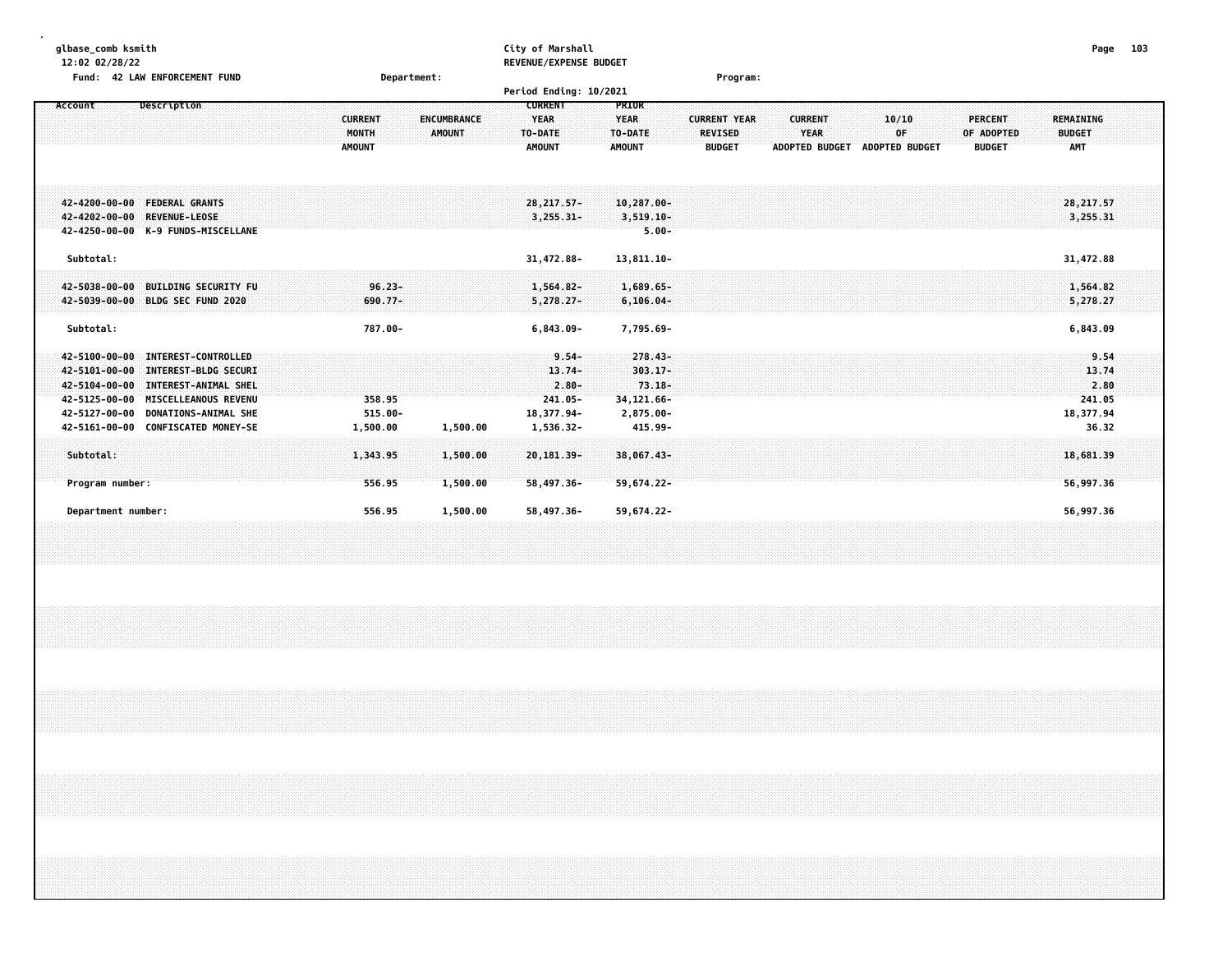|  |           | glbase_comb ksmith<br>12:02 02/28/22 |  |             | Fund: 42 LAW ENFORCEMENT FUND  |                                                                               |  |                                                                                                                                                                      |                                          |        |  |        | Department: 3 SPECIAL SERVICES |  |                                                           | City of Marshall<br>REVENUE/EXPENSE BUDGET<br>Period Ending: 10/2021 |  |                                                  |                        |  |                          |                     | Program: 22 PD SPECIAL SERVICES |                |             |  |                                              |  |            |                                 |  |                                          | Page 104     |  |
|--|-----------|--------------------------------------|--|-------------|--------------------------------|-------------------------------------------------------------------------------|--|----------------------------------------------------------------------------------------------------------------------------------------------------------------------|------------------------------------------|--------|--|--------|--------------------------------|--|-----------------------------------------------------------|----------------------------------------------------------------------|--|--------------------------------------------------|------------------------|--|--------------------------|---------------------|---------------------------------|----------------|-------------|--|----------------------------------------------|--|------------|---------------------------------|--|------------------------------------------|--------------|--|
|  | Account   |                                      |  | Description |                                |                                                                               |  |                                                                                                                                                                      | <b>CURRENT</b><br>MONTH<br><b>AMOUNT</b> |        |  | AMOUNT | ENCUMBRANCE                    |  | <b>CURRENT</b><br><b>YEAR</b><br>TO-DATE<br><b>AMOUNT</b> |                                                                      |  | PRIOR<br><b>YEAR</b><br>TO-DATE<br><b>AMOUNT</b> |                        |  | REVISED<br><b>BUDGET</b> | <b>CURRENT YEAR</b> |                                 | <b>CURRENT</b> | <b>YEAR</b> |  | 10/10<br>0F<br>ADOPTED BUDGET ADOPTED BUDGET |  | OF ADOPTED | <b>PERCENT</b><br><b>BUDGET</b> |  | REMAINING<br><b>BUDGET</b><br><b>AMT</b> |              |  |
|  | Subtotal: |                                      |  |             | 42-5107-03-22 INTEREST - LEOSE |                                                                               |  |                                                                                                                                                                      |                                          |        |  |        |                                |  |                                                           | $2.26 -$<br>$2.26 -$                                                 |  |                                                  | $41.28 -$<br>$41.28 -$ |  |                          |                     |                                 |                |             |  |                                              |  |            |                                 |  |                                          | 2.26<br>2.26 |  |
|  | Revenues  |                                      |  |             |                                | Program number: 22 PD SPECIAL SERVICES<br>Department number: SPECIAL SERVICES |  | Subtotal -----                                                                                                                                                       |                                          | 556.95 |  |        | 1,500.00                       |  |                                                           | $2.26 -$<br>$2.26 -$<br>58,499.62-                                   |  | 59,715.50-                                       | $41.28 -$<br>$41.28 -$ |  |                          |                     |                                 |                |             |  |                                              |  |            |                                 |  | 56,999.62                                | 2.26<br>2.26 |  |
|  |           |                                      |  |             |                                |                                                                               |  |                                                                                                                                                                      |                                          |        |  |        |                                |  |                                                           |                                                                      |  |                                                  |                        |  |                          |                     |                                 |                |             |  |                                              |  |            |                                 |  |                                          |              |  |
|  |           |                                      |  |             |                                |                                                                               |  |                                                                                                                                                                      |                                          |        |  |        |                                |  |                                                           |                                                                      |  |                                                  |                        |  |                          |                     |                                 |                |             |  |                                              |  |            |                                 |  |                                          |              |  |
|  |           |                                      |  |             |                                |                                                                               |  |                                                                                                                                                                      |                                          |        |  |        |                                |  |                                                           |                                                                      |  |                                                  |                        |  |                          |                     |                                 |                |             |  |                                              |  |            |                                 |  |                                          |              |  |
|  |           |                                      |  |             |                                |                                                                               |  |                                                                                                                                                                      |                                          |        |  |        |                                |  |                                                           |                                                                      |  |                                                  |                        |  |                          |                     |                                 |                |             |  |                                              |  |            |                                 |  |                                          |              |  |
|  |           |                                      |  |             |                                |                                                                               |  |                                                                                                                                                                      |                                          |        |  |        |                                |  |                                                           |                                                                      |  |                                                  |                        |  |                          |                     |                                 |                |             |  |                                              |  |            |                                 |  |                                          |              |  |
|  |           |                                      |  |             |                                |                                                                               |  | ,我们就会在这里的时候,我们就会在这里的时候,我们就会在这里的时候,我们就会在这里的时候,我们就会在这里的时候,我们就会在这里的时候,我们就会在这里的时候,我们<br>第2015章 我们的时候,我们就会在这里的时候,我们的时候,我们就会在这里的时候,我们就会在这里的时候,我们就会在这里的时候,我们就会在这里的时候,我们就会在这 |                                          |        |  |        |                                |  |                                                           |                                                                      |  |                                                  |                        |  |                          |                     |                                 |                |             |  |                                              |  |            |                                 |  |                                          |              |  |
|  |           |                                      |  |             |                                |                                                                               |  |                                                                                                                                                                      |                                          |        |  |        |                                |  |                                                           |                                                                      |  |                                                  |                        |  |                          |                     |                                 |                |             |  |                                              |  |            |                                 |  |                                          |              |  |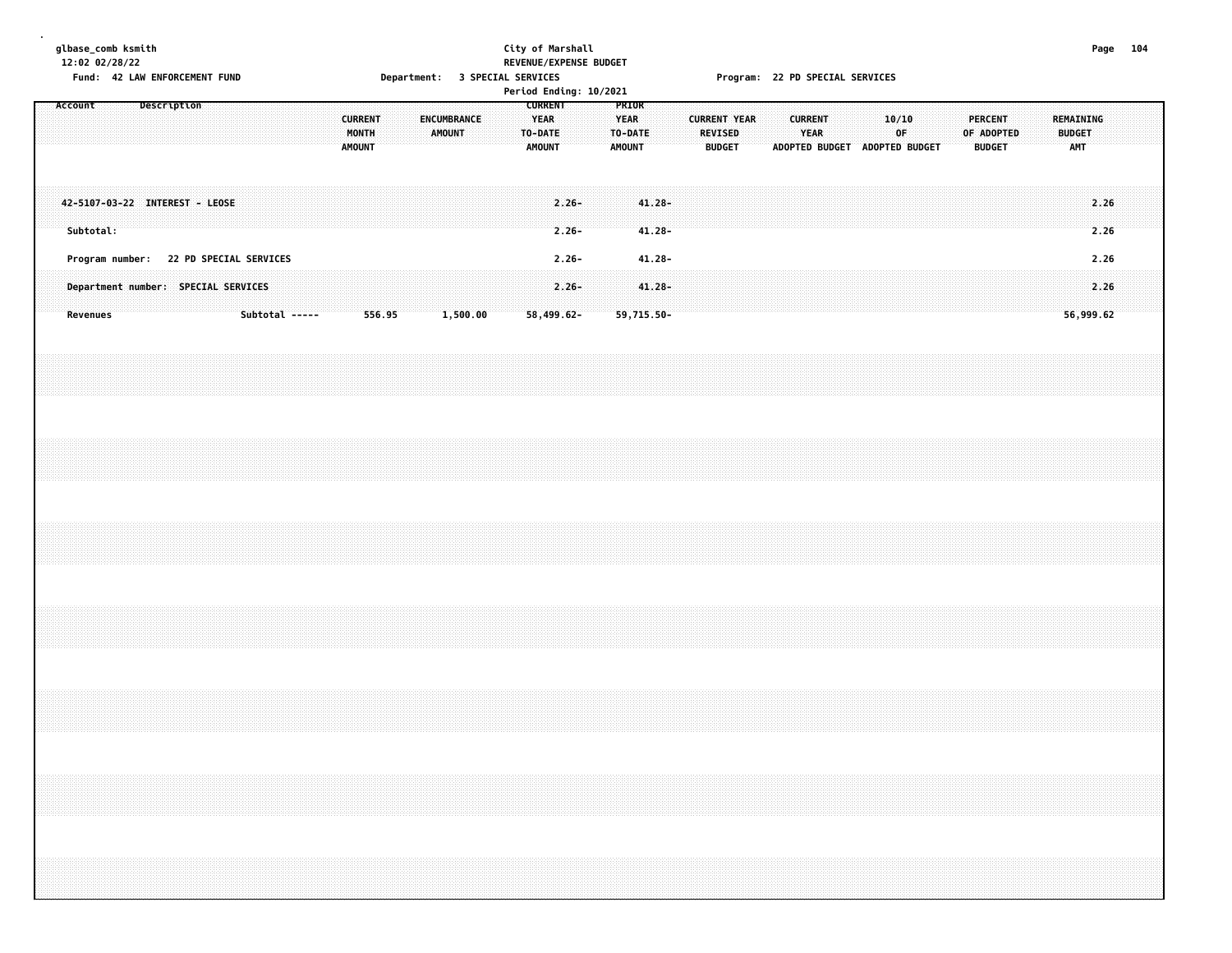| glbase_comb ksmith |           | 12:02 02/28/22                        |  |                               |  |  |  |                                          |  |             |                              |  |  | City of Marshall                                          | REVENUE/EXPENSE BUDGET |                                                  |  |                                 |                     |  |                               |  |                               |             |  |  |                                                                                  |  |                                   |  | Page 105 |  |
|--------------------|-----------|---------------------------------------|--|-------------------------------|--|--|--|------------------------------------------|--|-------------|------------------------------|--|--|-----------------------------------------------------------|------------------------|--------------------------------------------------|--|---------------------------------|---------------------|--|-------------------------------|--|-------------------------------|-------------|--|--|----------------------------------------------------------------------------------|--|-----------------------------------|--|----------|--|
|                    |           |                                       |  | Fund: 42 LAW ENFORCEMENT FUND |  |  |  |                                          |  | Department: |                              |  |  |                                                           | Period Ending: 10/2021 |                                                  |  |                                 | Program:            |  |                               |  |                               |             |  |  |                                                                                  |  |                                   |  |          |  |
|                    | Account   |                                       |  | Description                   |  |  |  | <b>CURRENT</b><br>MONTH<br><b>AMOUNT</b> |  |             | ENCUMBRANCE<br><b>AMOUNT</b> |  |  | <b>CURRENT</b><br><b>YEAR</b><br>TO-DATE<br><b>AMOUNT</b> |                        | PRIOR<br><b>YEAR</b><br>TO-DATE<br><b>AMOUNT</b> |  | <b>REVISED</b><br><b>BUDGET</b> | <b>CURRENT YEAR</b> |  | <b>CURRENT</b><br><b>YEAR</b> |  | ADOPTED BUDGET ADOPTED BUDGET | 10/10<br>0F |  |  | PERCENT<br>OF ADOPTED<br><b>BUDGET</b>                                           |  | REMAINING<br><b>BUDGET</b><br>AMT |  |          |  |
|                    | Subtotal: |                                       |  | 42-4201-00-00 FEDERAL GRANTS  |  |  |  |                                          |  |             |                              |  |  |                                                           |                        | $8,353.86 -$<br>8,353.86-                        |  |                                 |                     |  |                               |  |                               |             |  |  |                                                                                  |  |                                   |  |          |  |
|                    |           | Program number:<br>Department number: |  |                               |  |  |  |                                          |  |             |                              |  |  |                                                           |                        | 8,353.86-<br>8,353.86-                           |  |                                 |                     |  |                               |  |                               |             |  |  |                                                                                  |  |                                   |  |          |  |
|                    |           |                                       |  |                               |  |  |  |                                          |  |             |                              |  |  |                                                           |                        |                                                  |  |                                 |                     |  |                               |  |                               |             |  |  |                                                                                  |  |                                   |  |          |  |
|                    |           |                                       |  |                               |  |  |  |                                          |  |             |                              |  |  |                                                           |                        |                                                  |  |                                 |                     |  |                               |  |                               |             |  |  |                                                                                  |  |                                   |  |          |  |
|                    |           |                                       |  |                               |  |  |  |                                          |  |             |                              |  |  |                                                           |                        |                                                  |  |                                 |                     |  |                               |  |                               |             |  |  |                                                                                  |  |                                   |  |          |  |
|                    |           |                                       |  |                               |  |  |  |                                          |  |             |                              |  |  |                                                           |                        |                                                  |  |                                 |                     |  |                               |  |                               |             |  |  |                                                                                  |  |                                   |  |          |  |
|                    |           |                                       |  |                               |  |  |  |                                          |  |             |                              |  |  |                                                           |                        |                                                  |  |                                 |                     |  |                               |  |                               |             |  |  |                                                                                  |  |                                   |  |          |  |
|                    |           |                                       |  |                               |  |  |  |                                          |  |             |                              |  |  |                                                           |                        |                                                  |  |                                 |                     |  |                               |  |                               |             |  |  | ,我们就会在这里,我们就会在这里的时候,我们就会在这里,我们就会在这里,我们就会在这里,我们就会在这里,我们就会在这里,我们就会在这里,我们就会在这里,我们就会 |  |                                   |  |          |  |
|                    |           |                                       |  |                               |  |  |  |                                          |  |             |                              |  |  |                                                           |                        |                                                  |  |                                 |                     |  |                               |  |                               |             |  |  |                                                                                  |  |                                   |  |          |  |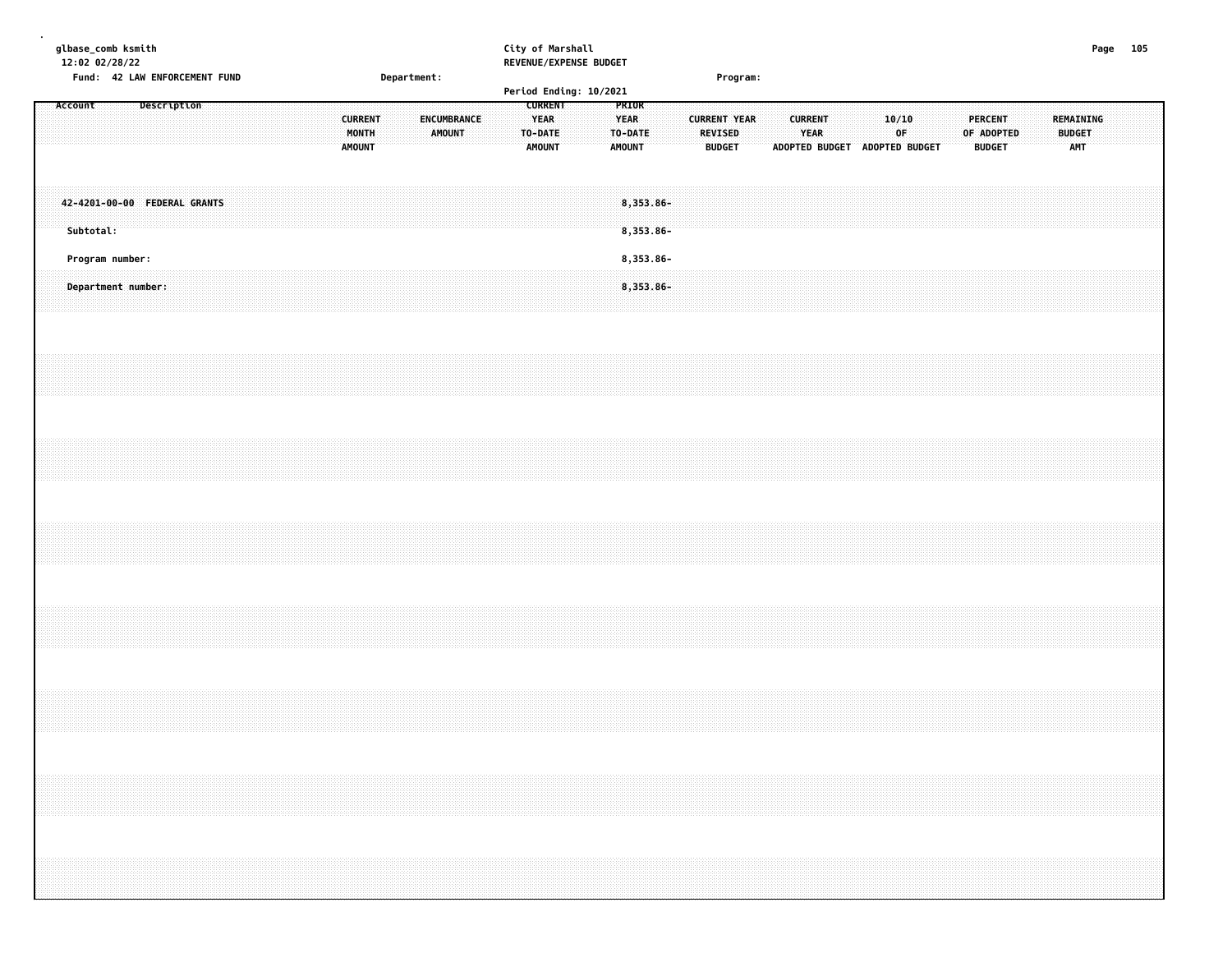|         | glbase_comb ksmith<br>12:02 02/28/22 |  | Fund: 42 LAW ENFORCEMENT FUND                                            |  |  |  |  |                                          |  |  |               |             | Department: 2 MISCELLANEOUS |  |                                                           | City of Marshall | REVENUE/EXPENSE BUDGET |                                                  |                                 |  |         |               | Program:            |                               |                        |  |       |    |  |            |                                 |  |                      |                                                                                   | Page 106 |  |
|---------|--------------------------------------|--|--------------------------------------------------------------------------|--|--|--|--|------------------------------------------|--|--|---------------|-------------|-----------------------------|--|-----------------------------------------------------------|------------------|------------------------|--------------------------------------------------|---------------------------------|--|---------|---------------|---------------------|-------------------------------|------------------------|--|-------|----|--|------------|---------------------------------|--|----------------------|-----------------------------------------------------------------------------------|----------|--|
|         |                                      |  |                                                                          |  |  |  |  |                                          |  |  |               |             |                             |  |                                                           |                  | Period Ending: 10/2021 |                                                  |                                 |  |         |               |                     |                               |                        |  |       |    |  |            |                                 |  |                      |                                                                                   |          |  |
| Account |                                      |  | Description                                                              |  |  |  |  | <b>CURRENT</b><br>MONTH<br><b>AMOUNT</b> |  |  | <b>AMOUNT</b> | ENCUMBRANCE |                             |  | <b>CURRENT</b><br><b>YEAR</b><br>TO-DATE<br><b>AMOUNT</b> |                  |                        | PRIOR<br><b>YEAR</b><br>TO-DATE<br><b>AMOUNT</b> |                                 |  | REVISED | <b>BUDGET</b> | <b>CURRENT YEAR</b> | ADOPTED BUDGET ADOPTED BUDGET | <b>CURRENT</b><br>YEAR |  | 10/10 | 0F |  | OF ADOPTED | <b>PERCENT</b><br><b>BUDGET</b> |  | <b>BUDGET</b><br>AMT | REMAINING                                                                         |          |  |
|         | Subtotal:                            |  | 42-0213-02-00 MOTOR VEHICLE                                              |  |  |  |  |                                          |  |  |               |             |                             |  |                                                           |                  |                        |                                                  | 3,506.00<br>3,506.00            |  |         |               |                     |                               |                        |  |       |    |  |            |                                 |  |                      |                                                                                   |          |  |
|         |                                      |  | 42-0347-02-00 MISCELLEANOUS                                              |  |  |  |  |                                          |  |  |               |             |                             |  |                                                           | 7,529.43         |                        |                                                  | 202.80                          |  |         |               |                     |                               |                        |  |       |    |  |            |                                 |  |                      | 7,529.43-                                                                         |          |  |
|         | Subtotal:                            |  | 42-0440-02-00 OTHER MACHINERY & EQ<br>42-0490-02-00 NON DEPRECIABLE CAPI |  |  |  |  |                                          |  |  |               |             |                             |  |                                                           | 7,529.43         |                        |                                                  | 202.80<br>2,659.10<br>19,228.84 |  |         |               |                     |                               |                        |  |       |    |  |            |                                 |  |                      | 7,529.43-                                                                         |          |  |
|         | Subtotal:                            |  |                                                                          |  |  |  |  |                                          |  |  |               |             |                             |  |                                                           |                  |                        |                                                  | 21,887.94                       |  |         |               |                     |                               |                        |  |       |    |  |            |                                 |  |                      |                                                                                   |          |  |
|         | Program number:                      |  |                                                                          |  |  |  |  |                                          |  |  |               |             |                             |  |                                                           | 7,529.43         |                        |                                                  | 25,596.74                       |  |         |               |                     |                               |                        |  |       |    |  |            |                                 |  |                      | 7,529.43-                                                                         |          |  |
|         |                                      |  | Department number: MISCELLANEOUS                                         |  |  |  |  |                                          |  |  |               |             |                             |  |                                                           | 7,529.43         |                        |                                                  | 25,596.74                       |  |         |               |                     |                               |                        |  |       |    |  |            |                                 |  |                      | 7,529.43-                                                                         |          |  |
|         |                                      |  |                                                                          |  |  |  |  |                                          |  |  |               |             |                             |  |                                                           |                  |                        |                                                  |                                 |  |         |               |                     |                               |                        |  |       |    |  |            |                                 |  |                      |                                                                                   |          |  |
|         |                                      |  |                                                                          |  |  |  |  |                                          |  |  |               |             |                             |  |                                                           |                  |                        |                                                  |                                 |  |         |               |                     |                               |                        |  |       |    |  |            |                                 |  |                      |                                                                                   |          |  |
|         |                                      |  |                                                                          |  |  |  |  |                                          |  |  |               |             |                             |  |                                                           |                  |                        |                                                  |                                 |  |         |               |                     |                               |                        |  |       |    |  |            |                                 |  |                      |                                                                                   |          |  |
|         |                                      |  |                                                                          |  |  |  |  |                                          |  |  |               |             |                             |  |                                                           |                  |                        |                                                  |                                 |  |         |               |                     |                               |                        |  |       |    |  |            |                                 |  |                      |                                                                                   |          |  |
|         |                                      |  |                                                                          |  |  |  |  |                                          |  |  |               |             |                             |  |                                                           |                  |                        |                                                  |                                 |  |         |               |                     |                               |                        |  |       |    |  |            |                                 |  |                      | ,我们就会在这里,我们就会在这里的时候,我们就会在这里的时候,我们就会在这里的时候,我们就会在这里的时候,我们就会在这里的时候,我们就会在这里的时候,我们就会在这 |          |  |
|         |                                      |  |                                                                          |  |  |  |  |                                          |  |  |               |             |                             |  |                                                           |                  |                        |                                                  |                                 |  |         |               |                     |                               |                        |  |       |    |  |            |                                 |  |                      |                                                                                   |          |  |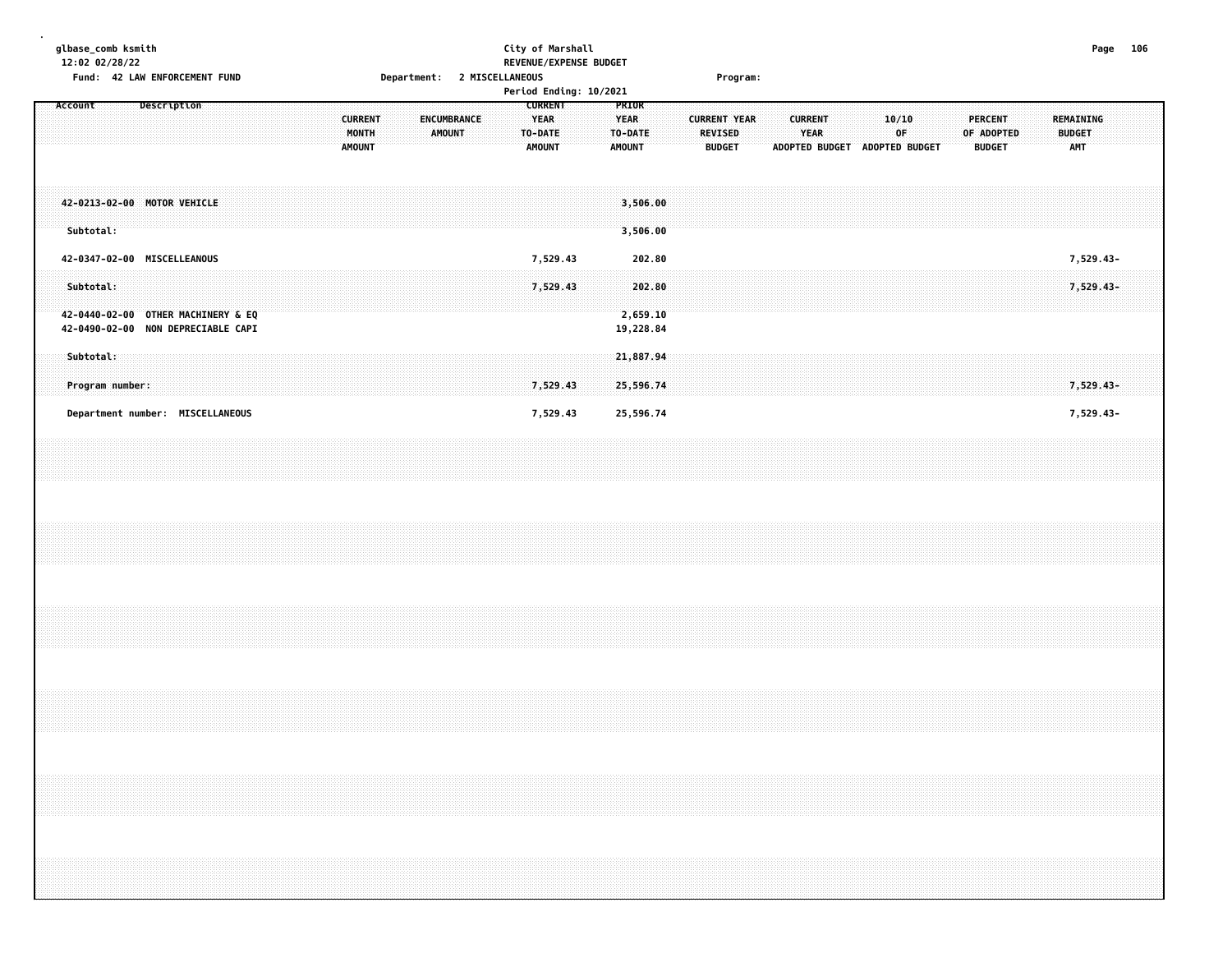|  |           | glbase_comb ksmith<br>12:02 02/28/22 |             |  | Fund: 42 LAW ENFORCEMENT FUND    |  |  |  |                                          |  |  |                       |  |  | City of Marshall<br>Department: 3 SPECIAL SERVICES        | REVENUE/EXPENSE BUDGET<br>Period Ending: 10/2021 |                                                  |                  |  |                                                        |  | Program: 4 CID DIVISION |                        |                               |  |             |  |                                               |  |                                          | Page 107               |  |  |
|--|-----------|--------------------------------------|-------------|--|----------------------------------|--|--|--|------------------------------------------|--|--|-----------------------|--|--|-----------------------------------------------------------|--------------------------------------------------|--------------------------------------------------|------------------|--|--------------------------------------------------------|--|-------------------------|------------------------|-------------------------------|--|-------------|--|-----------------------------------------------|--|------------------------------------------|------------------------|--|--|
|  | Account   |                                      | Description |  |                                  |  |  |  | <b>CURRENT</b><br>MONTH<br><b>AMOUNT</b> |  |  | ENCUMBRANCE<br>AMOUNT |  |  | <b>CURRENT</b><br><b>YEAR</b><br>TO-DATE<br><b>AMOUNT</b> |                                                  | PRIOR<br><b>YEAR</b><br>TO-DATE<br><b>AMOUNT</b> |                  |  | <b>CURRENT YEAR</b><br><b>REVISED</b><br><b>BUDGET</b> |  |                         | <b>CURRENT</b><br>YEAR | ADOPTED BUDGET ADOPTED BUDGET |  | 10/10<br>0F |  | <b>PERCENT</b><br>OF ADOPTED<br><b>BUDGET</b> |  | REMAINING<br><b>BUDGET</b><br><b>AMT</b> |                        |  |  |
|  | Subtotal: |                                      |             |  | 42-0205-03-04 FUEL, OIL AND LUBE |  |  |  |                                          |  |  |                       |  |  | 246.43<br>246.43                                          |                                                  |                                                  | 246.37<br>246.37 |  |                                                        |  |                         |                        |                               |  |             |  |                                               |  |                                          | $246.43-$<br>$246.43-$ |  |  |
|  |           | Program number:                      |             |  | <b>4 CID DIVISION</b>            |  |  |  |                                          |  |  |                       |  |  | 246.43                                                    |                                                  |                                                  | 246.37           |  |                                                        |  |                         |                        |                               |  |             |  |                                               |  |                                          | 246.43-                |  |  |
|  |           |                                      |             |  |                                  |  |  |  |                                          |  |  |                       |  |  |                                                           |                                                  |                                                  |                  |  |                                                        |  |                         |                        |                               |  |             |  |                                               |  |                                          |                        |  |  |
|  |           |                                      |             |  |                                  |  |  |  |                                          |  |  |                       |  |  |                                                           |                                                  |                                                  |                  |  |                                                        |  |                         |                        |                               |  |             |  |                                               |  |                                          |                        |  |  |
|  |           |                                      |             |  |                                  |  |  |  |                                          |  |  |                       |  |  |                                                           |                                                  |                                                  |                  |  |                                                        |  |                         |                        |                               |  |             |  |                                               |  |                                          |                        |  |  |
|  |           |                                      |             |  |                                  |  |  |  |                                          |  |  |                       |  |  |                                                           |                                                  |                                                  |                  |  |                                                        |  |                         |                        |                               |  |             |  |                                               |  |                                          |                        |  |  |
|  |           |                                      |             |  |                                  |  |  |  |                                          |  |  |                       |  |  |                                                           |                                                  |                                                  |                  |  |                                                        |  |                         |                        |                               |  |             |  |                                               |  |                                          |                        |  |  |
|  |           |                                      |             |  |                                  |  |  |  |                                          |  |  |                       |  |  |                                                           |                                                  |                                                  |                  |  |                                                        |  |                         |                        |                               |  |             |  |                                               |  |                                          |                        |  |  |
|  |           |                                      |             |  |                                  |  |  |  |                                          |  |  |                       |  |  |                                                           |                                                  |                                                  |                  |  |                                                        |  |                         |                        |                               |  |             |  |                                               |  |                                          |                        |  |  |
|  |           |                                      |             |  |                                  |  |  |  |                                          |  |  |                       |  |  |                                                           |                                                  |                                                  |                  |  |                                                        |  |                         |                        |                               |  |             |  |                                               |  |                                          |                        |  |  |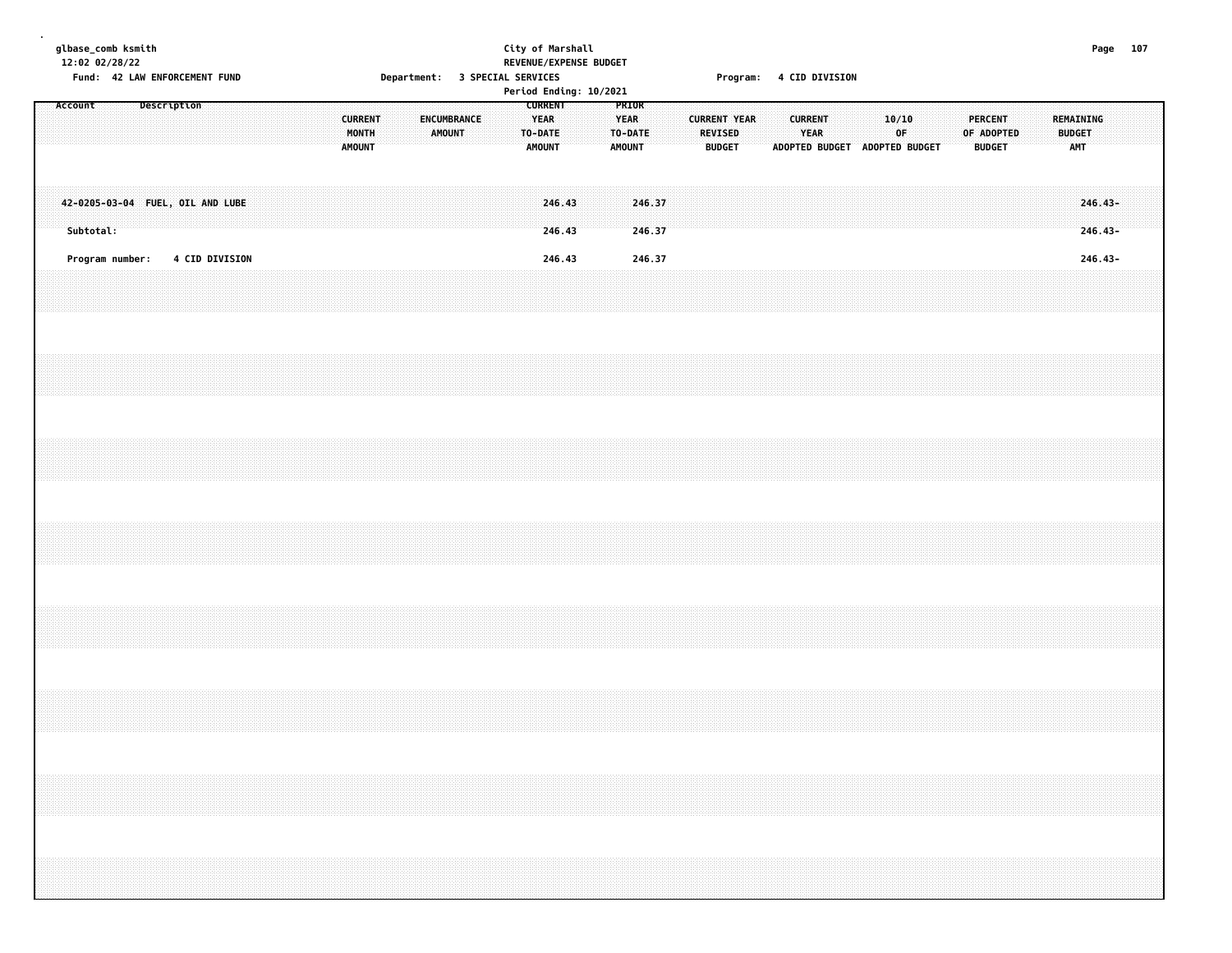## **glbase\_comb ksmith City of Marshall Page 108 12:02 02/28/22 REVENUE/EXPENSE BUDGET** Fund: 42 LAW ENFORCEMENT FUND **Department: 3 SPECIAL SERVICES CONTACT PROGRAM** Program: 5 FEDERAL

|         |           |                 |             |                                    |                                     |  |  |                                          |  |        |                      |  |                                             |                      | Period Ending: 10/2021 |                                                  |        |  |                                                        |  |                        |                       |                |              |  |                                        |  |                                          |  |  |
|---------|-----------|-----------------|-------------|------------------------------------|-------------------------------------|--|--|------------------------------------------|--|--------|----------------------|--|---------------------------------------------|----------------------|------------------------|--------------------------------------------------|--------|--|--------------------------------------------------------|--|------------------------|-----------------------|----------------|--------------|--|----------------------------------------|--|------------------------------------------|--|--|
| Account |           |                 | Description |                                    |                                     |  |  | <b>CURRENT</b><br>MONTH<br><b>AMOUNT</b> |  | AMOUNT | ENCUMBRANCE          |  | <b>CURRENT</b><br>YEAR<br>TO-DATE<br>AMOUNT |                      |                        | <b>PRIOR</b><br><b>YEAR</b><br>TO-DATE<br>AMOUNT |        |  | <b>CURRENT YEAR</b><br><b>REVISED</b><br><b>BUDGET</b> |  | <b>CURRENT</b><br>YEAR | <b>ADOPTED BUDGET</b> | ADOPTED BUDGET | 10/10<br>0F. |  | PERCENT<br>OF ADOPTED<br><b>BUDGET</b> |  | REMAINING<br><b>BUDGET</b><br><b>AMT</b> |  |  |
|         | Subtotal: |                 |             | 42-0347-03-05 MISCELLEANOUS        |                                     |  |  |                                          |  |        | 2,600.00<br>2,600.00 |  |                                             |                      |                        |                                                  |        |  |                                                        |  |                        |                       |                |              |  |                                        |  | $2,600.00 -$<br>$2,600.00 -$             |  |  |
|         |           |                 |             | 42-0440-03-05 OTHER MACHINERY & EQ |                                     |  |  |                                          |  |        |                      |  |                                             | 7,332.00             |                        |                                                  |        |  |                                                        |  |                        |                       |                |              |  |                                        |  | 7,332.00-                                |  |  |
|         | Subtotal: | Program number: |             | 5 FEDERAL                          |                                     |  |  |                                          |  |        | 2,600.00             |  |                                             | 7,332.00<br>7,332.00 |                        |                                                  |        |  |                                                        |  |                        |                       |                |              |  |                                        |  | 7,332.00-<br>$9,932.00 -$                |  |  |
|         |           |                 |             |                                    | Department number: SPECIAL SERVICES |  |  |                                          |  |        | 2,600.00             |  |                                             | 7,578.43             |                        |                                                  | 246.37 |  |                                                        |  |                        |                       |                |              |  |                                        |  | 10,178.43-                               |  |  |
|         |           |                 |             |                                    |                                     |  |  |                                          |  |        |                      |  |                                             |                      |                        |                                                  |        |  |                                                        |  |                        |                       |                |              |  |                                        |  |                                          |  |  |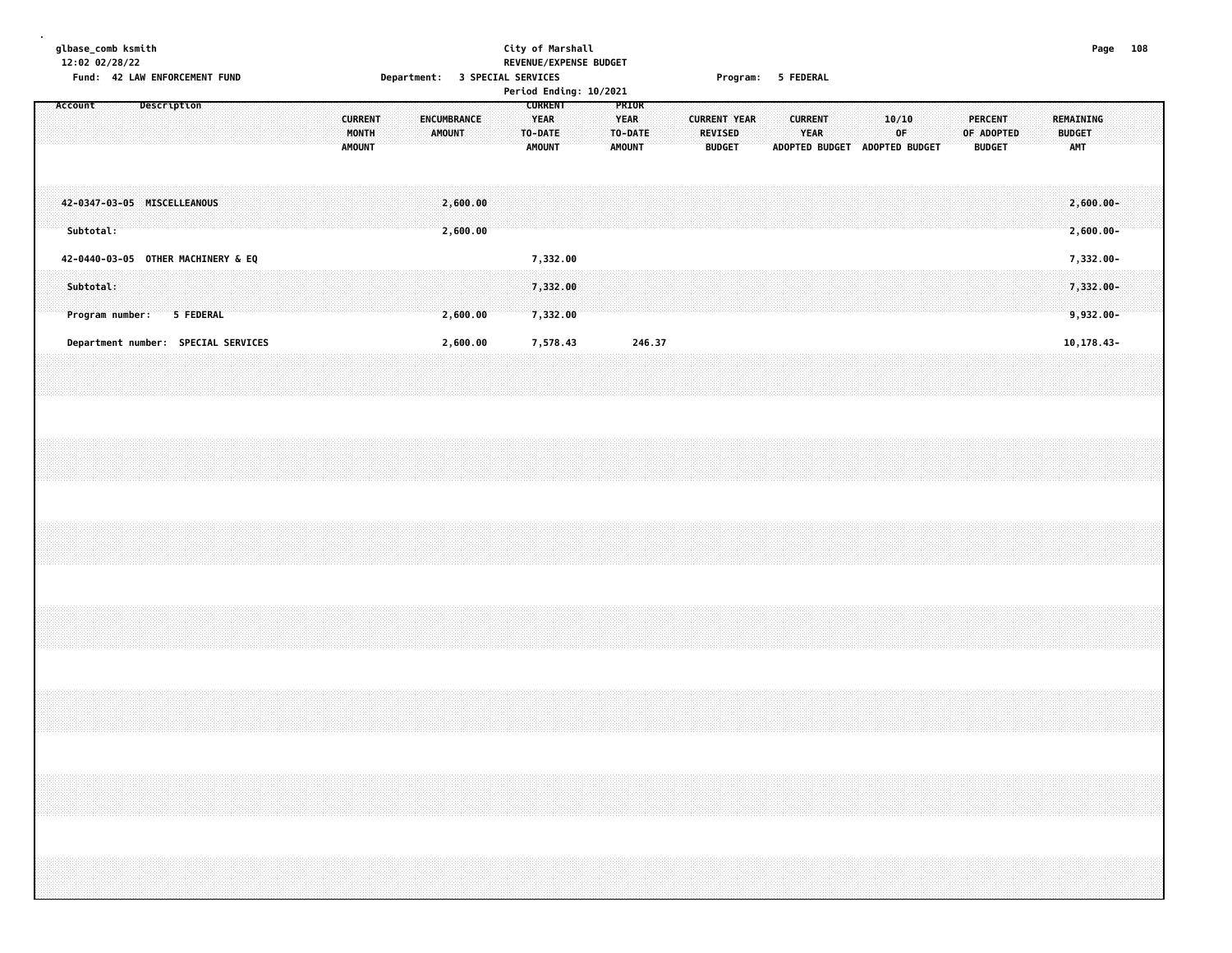|  |           | glbase_comb ksmith<br>12:02 02/28/22 |  |             |  |                |  |  |                                          |                |                              |               |             |  | City of Marshall<br>REVENUE/EXPENSE BUDGET |  |                                         |                      |  |                          |                     |  |                        |  |             |                               |  |                                               |  |                                          |                          | Page 109 |  |
|--|-----------|--------------------------------------|--|-------------|--|----------------|--|--|------------------------------------------|----------------|------------------------------|---------------|-------------|--|--------------------------------------------|--|-----------------------------------------|----------------------|--|--------------------------|---------------------|--|------------------------|--|-------------|-------------------------------|--|-----------------------------------------------|--|------------------------------------------|--------------------------|----------|--|
|  | Account   | Fund: 42 LAW ENFORCEMENT FUND        |  |             |  |                |  |  |                                          |                | Department: 4 ANIMAL SHELTER |               |             |  | Period Ending: 10/2021<br><b>CURRENT</b>   |  | PRIOR                                   |                      |  |                          | Program:            |  | ANIMAL SHELTER         |  |             |                               |  |                                               |  |                                          |                          |          |  |
|  |           |                                      |  | Description |  |                |  |  | <b>CURRENT</b><br>MONTH<br><b>AMOUNT</b> |                |                              | <b>AMOUNT</b> | ENCUMBRANCE |  | <b>YEAR</b><br>TO-DATE<br><b>AMOUNT</b>    |  | <b>YEAR</b><br>TO-DATE<br><b>AMOUNT</b> |                      |  | REVISED<br><b>BUDGET</b> | <b>CURRENT YEAR</b> |  | <b>CURRENT</b><br>YEAR |  | 10/10<br>0F | ADOPTED BUDGET ADOPTED BUDGET |  | <b>PERCENT</b><br>OF ADOPTED<br><b>BUDGET</b> |  | REMAINING<br><b>BUDGET</b><br><b>AMT</b> |                          |          |  |
|  | Subtotal: | 42-0347-04-00 MISCELLEANOUS          |  |             |  |                |  |  |                                          | 43.00<br>43.00 |                              |               |             |  | 3,735.45<br>3,735.45                       |  |                                         | 3,259.43<br>3,259.43 |  |                          |                     |  |                        |  |             |                               |  |                                               |  |                                          | $3,735.45-$<br>3,735.45- |          |  |
|  |           | Program number:                      |  |             |  | ANIMAL SHELTER |  |  |                                          | 43.00          |                              |               |             |  | 3,735.45                                   |  |                                         | 3,259.43             |  |                          |                     |  |                        |  |             |                               |  |                                               |  |                                          | 3,735.45-                |          |  |
|  |           | Department number: ANIMAL SHELTER    |  |             |  |                |  |  |                                          | 43.00          |                              |               |             |  | 3,735.45                                   |  |                                         | 3,259.43             |  |                          |                     |  |                        |  |             |                               |  |                                               |  |                                          | 3,735.45-                |          |  |
|  |           |                                      |  |             |  |                |  |  |                                          |                |                              |               |             |  |                                            |  |                                         |                      |  |                          |                     |  |                        |  |             |                               |  |                                               |  |                                          |                          |          |  |
|  |           |                                      |  |             |  |                |  |  |                                          |                |                              |               |             |  |                                            |  |                                         |                      |  |                          |                     |  |                        |  |             |                               |  |                                               |  |                                          |                          |          |  |
|  |           |                                      |  |             |  |                |  |  |                                          |                |                              |               |             |  |                                            |  |                                         |                      |  |                          |                     |  |                        |  |             |                               |  |                                               |  |                                          |                          |          |  |
|  |           |                                      |  |             |  |                |  |  |                                          |                |                              |               |             |  |                                            |  |                                         |                      |  |                          |                     |  |                        |  |             |                               |  |                                               |  |                                          |                          |          |  |
|  |           |                                      |  |             |  |                |  |  |                                          |                |                              |               |             |  |                                            |  |                                         |                      |  |                          |                     |  |                        |  |             |                               |  |                                               |  |                                          |                          |          |  |
|  |           |                                      |  |             |  |                |  |  |                                          |                |                              |               |             |  |                                            |  |                                         |                      |  |                          |                     |  |                        |  |             |                               |  |                                               |  |                                          |                          |          |  |
|  |           |                                      |  |             |  |                |  |  |                                          |                |                              |               |             |  |                                            |  |                                         |                      |  |                          |                     |  |                        |  |             |                               |  |                                               |  |                                          |                          |          |  |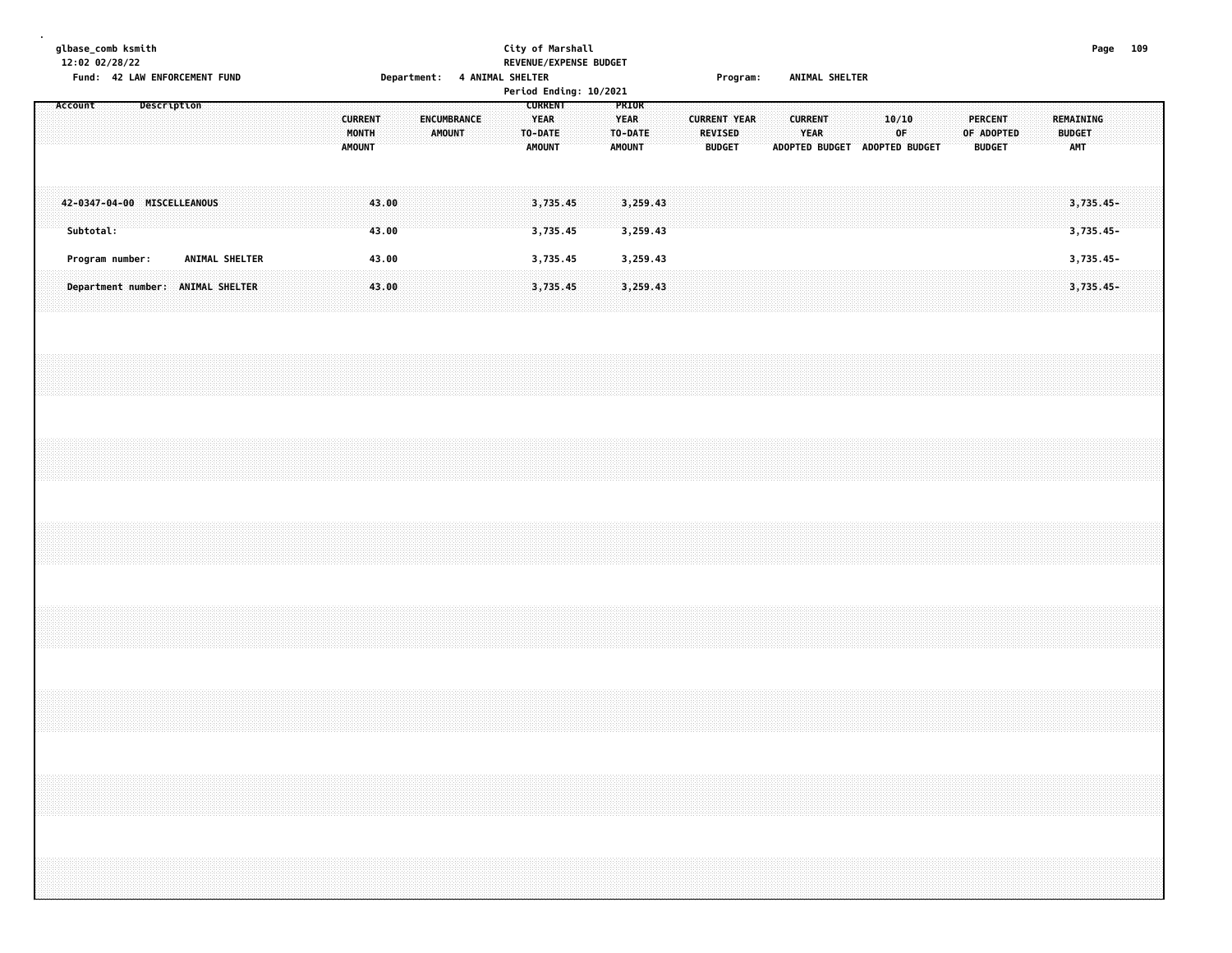|         | 12:02 02/28/22 | glbase_comb ksmith | Fund: 42 LAW ENFORCEMENT FUND         |  |                            |  |  |  |                                          |  |             |               |  | City of Marshall<br>Department: 5 BLDG SECURITY FUND      |  | REVENUE/EXPENSE BUDGET<br>Period Ending: 10/2021 |                                                  |                  |  |                                 | Program:            |  |                |      | <b>BUILDING SECURITIES</b>    |             |  |  |                                               |  |                                                                                                                                                                      |  | Page 110 |  |
|---------|----------------|--------------------|---------------------------------------|--|----------------------------|--|--|--|------------------------------------------|--|-------------|---------------|--|-----------------------------------------------------------|--|--------------------------------------------------|--------------------------------------------------|------------------|--|---------------------------------|---------------------|--|----------------|------|-------------------------------|-------------|--|--|-----------------------------------------------|--|----------------------------------------------------------------------------------------------------------------------------------------------------------------------|--|----------|--|
| Account |                |                    | Description                           |  |                            |  |  |  | <b>CURRENT</b><br>MONTH<br><b>AMOUNT</b> |  | ENCUMBRANCE | <b>AMOUNT</b> |  | <b>CURRENT</b><br><b>YEAR</b><br>TO-DATE<br><b>AMOUNT</b> |  |                                                  | PRIOR<br><b>YEAR</b><br>TO-DATE<br><b>AMOUNT</b> |                  |  | <b>REVISED</b><br><b>BUDGET</b> | <b>CURRENT YEAR</b> |  | <b>CURRENT</b> | YEAR | ADOPTED BUDGET ADOPTED BUDGET | 10/10<br>0F |  |  | <b>PERCENT</b><br>OF ADOPTED<br><b>BUDGET</b> |  | REMAINING<br><b>BUDGET</b><br><b>AMT</b>                                                                                                                             |  |          |  |
|         | Subtotal:      |                    | 42-0218-05-00 SMALL TOOLS & MINOR     |  |                            |  |  |  |                                          |  |             |               |  |                                                           |  |                                                  |                                                  | 230.47<br>230.47 |  |                                 |                     |  |                |      |                               |             |  |  |                                               |  |                                                                                                                                                                      |  |          |  |
|         |                |                    | 42-0347-05-00 MISCELLEANOUS           |  |                            |  |  |  |                                          |  |             |               |  |                                                           |  |                                                  |                                                  | 105.00           |  |                                 |                     |  |                |      |                               |             |  |  |                                               |  |                                                                                                                                                                      |  |          |  |
|         | Subtotal:      | Program number:    |                                       |  | <b>BUILDING SECURITIES</b> |  |  |  |                                          |  |             |               |  |                                                           |  |                                                  |                                                  | 105.00<br>335.47 |  |                                 |                     |  |                |      |                               |             |  |  |                                               |  |                                                                                                                                                                      |  |          |  |
|         |                |                    | Department number: BLDG SECURITY FUND |  |                            |  |  |  |                                          |  |             |               |  |                                                           |  |                                                  |                                                  | 335.47           |  |                                 |                     |  |                |      |                               |             |  |  |                                               |  |                                                                                                                                                                      |  |          |  |
|         |                |                    |                                       |  |                            |  |  |  |                                          |  |             |               |  |                                                           |  |                                                  |                                                  |                  |  |                                 |                     |  |                |      |                               |             |  |  |                                               |  |                                                                                                                                                                      |  |          |  |
|         |                |                    |                                       |  |                            |  |  |  |                                          |  |             |               |  |                                                           |  |                                                  |                                                  |                  |  |                                 |                     |  |                |      |                               |             |  |  |                                               |  |                                                                                                                                                                      |  |          |  |
|         |                |                    |                                       |  |                            |  |  |  |                                          |  |             |               |  |                                                           |  |                                                  |                                                  |                  |  |                                 |                     |  |                |      |                               |             |  |  |                                               |  |                                                                                                                                                                      |  |          |  |
|         |                |                    |                                       |  |                            |  |  |  |                                          |  |             |               |  |                                                           |  |                                                  |                                                  |                  |  |                                 |                     |  |                |      |                               |             |  |  |                                               |  |                                                                                                                                                                      |  |          |  |
|         |                |                    |                                       |  |                            |  |  |  |                                          |  |             |               |  |                                                           |  |                                                  |                                                  |                  |  |                                 |                     |  |                |      |                               |             |  |  |                                               |  |                                                                                                                                                                      |  |          |  |
|         |                |                    |                                       |  |                            |  |  |  |                                          |  |             |               |  |                                                           |  |                                                  |                                                  |                  |  |                                 |                     |  |                |      |                               |             |  |  |                                               |  | ,我们就会在这里,我们就会在这里的时候,我们就会在这里,我们就会在这里,我们就会在这里,我们就会在这里,我们就会在这里,我们就会在这里,我们就会在这里,我们就会<br>第25章 我们的时候,我们就会在这里,我们就会在这里,我们就会在这里,我们就会在这里,我们就会在这里,我们就会在这里,我们就会在这里,我们就会在这里,我们就会在 |  |          |  |
|         |                |                    |                                       |  |                            |  |  |  |                                          |  |             |               |  |                                                           |  |                                                  |                                                  |                  |  |                                 |                     |  |                |      |                               |             |  |  |                                               |  |                                                                                                                                                                      |  |          |  |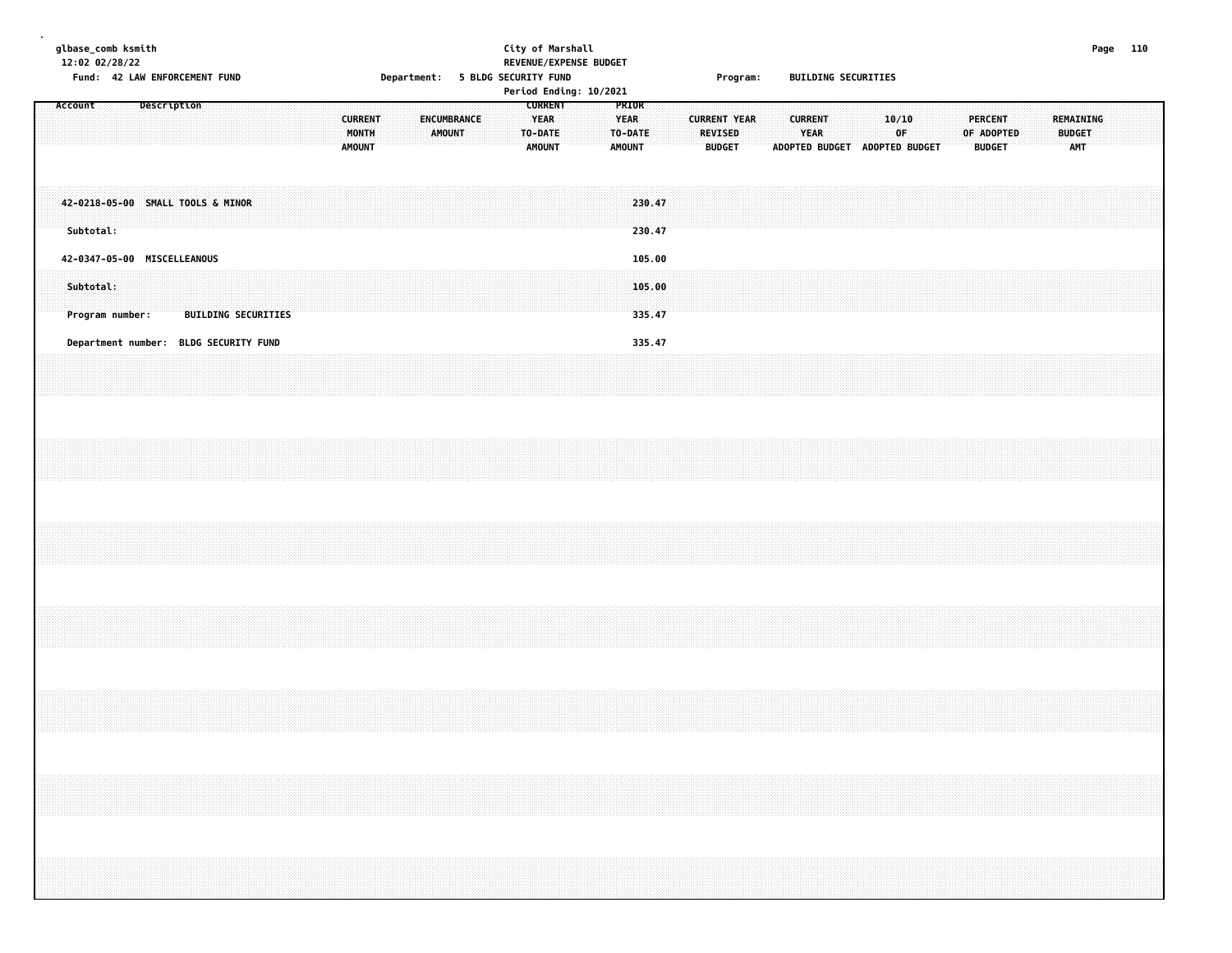| glbase_comb ksmith<br>12:02 02/28/22           |  |             |       |  |  |  |               |                         |  |                        |  | City of Marshall                                          | REVENUE/EXPENSE BUDGET |                                                  |  |                                                        |  |       |                        |  |                                        |    |  |                                               |  |                                          |                          | Page 111 |  |
|------------------------------------------------|--|-------------|-------|--|--|--|---------------|-------------------------|--|------------------------|--|-----------------------------------------------------------|------------------------|--------------------------------------------------|--|--------------------------------------------------------|--|-------|------------------------|--|----------------------------------------|----|--|-----------------------------------------------|--|------------------------------------------|--------------------------|----------|--|
| Fund: 42 LAW ENFORCEMENT FUND                  |  |             |       |  |  |  |               |                         |  | Department: 6 K-9 FUND |  |                                                           | Period Ending: 10/2021 |                                                  |  | Program:                                               |  | $K-9$ |                        |  |                                        |    |  |                                               |  |                                          |                          |          |  |
| Account                                        |  | Description |       |  |  |  | <b>AMOUNT</b> | <b>CURRENT</b><br>MONTH |  | ENCUMBRANCE<br>AMOUNT  |  | <b>CURRENT</b><br><b>YEAR</b><br>TO-DATE<br><b>AMOUNT</b> |                        | PRIOR<br><b>YEAR</b><br>TO-DATE<br><b>AMOUNT</b> |  | <b>CURRENT YEAR</b><br><b>REVISED</b><br><b>BUDGET</b> |  |       | <b>CURRENT</b><br>YEAR |  | 10/10<br>ADOPTED BUDGET ADOPTED BUDGET | 0F |  | <b>PERCENT</b><br>OF ADOPTED<br><b>BUDGET</b> |  | REMAINING<br><b>BUDGET</b><br><b>AMT</b> |                          |          |  |
| 42-0347-06-00 MISCELLEANOUS<br>Subtotal:       |  |             |       |  |  |  |               |                         |  | 610.14<br>610.14       |  |                                                           |                        |                                                  |  |                                                        |  |       |                        |  |                                        |    |  |                                               |  |                                          | $610.14 -$<br>$610.14 -$ |          |  |
| Program number:<br>Department number: K-9 FUND |  |             | $K-9$ |  |  |  |               |                         |  | 610.14<br>610.14       |  |                                                           |                        |                                                  |  |                                                        |  |       |                        |  |                                        |    |  |                                               |  |                                          | $610.14 -$<br>$610.14 -$ |          |  |
|                                                |  |             |       |  |  |  |               |                         |  |                        |  |                                                           |                        |                                                  |  |                                                        |  |       |                        |  |                                        |    |  |                                               |  |                                          |                          |          |  |
|                                                |  |             |       |  |  |  |               |                         |  |                        |  |                                                           |                        |                                                  |  |                                                        |  |       |                        |  |                                        |    |  |                                               |  |                                          |                          |          |  |
|                                                |  |             |       |  |  |  |               |                         |  |                        |  |                                                           |                        |                                                  |  |                                                        |  |       |                        |  |                                        |    |  |                                               |  |                                          |                          |          |  |
|                                                |  |             |       |  |  |  |               |                         |  |                        |  |                                                           |                        |                                                  |  |                                                        |  |       |                        |  |                                        |    |  |                                               |  |                                          |                          |          |  |
|                                                |  |             |       |  |  |  |               |                         |  |                        |  |                                                           |                        |                                                  |  |                                                        |  |       |                        |  |                                        |    |  |                                               |  |                                          |                          |          |  |
|                                                |  |             |       |  |  |  |               |                         |  |                        |  |                                                           |                        |                                                  |  |                                                        |  |       |                        |  |                                        |    |  |                                               |  |                                          |                          |          |  |
|                                                |  |             |       |  |  |  |               |                         |  |                        |  |                                                           |                        |                                                  |  |                                                        |  |       |                        |  |                                        |    |  |                                               |  |                                          |                          |          |  |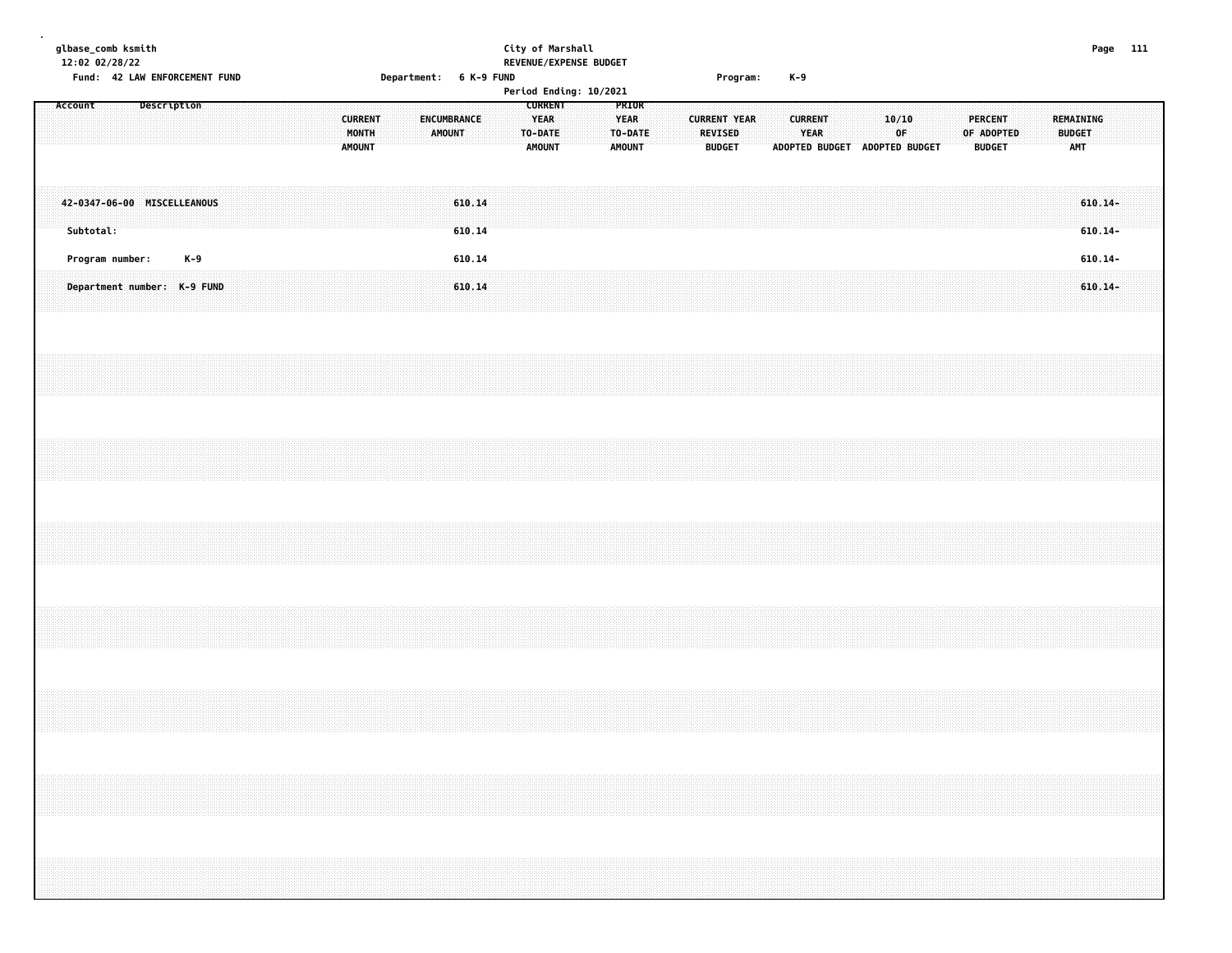**glbase\_comb ksmith City of Marshall Page 112 12:02 02/28/22 REVENUE/EXPENSE BUDGET Fund: 42 LAW ENFORCEMENT FUND Department: 7 LAW ENFORCEMENT BLK GRANT FUND Program: LAW ENFORCEMENT BLK GRANT FUND Period Ending: 10/2021 Account Description CURRENT PRIOR CURRENT ENCUMBRANCE YEAR YEAR CURRENT YEAR CURRENT 10/10 PERCENT REMAINING MONTH AMOUNT TO-DATE TO-DATE REVISED YEAR OF OF ADOPTED BUDGET AMOUNT AMOUNT AMOUNT BUDGET ADOPTED BUDGET ADOPTED BUDGET BUDGET AMT 42-0440-07-00 OTHER MACHINERY & EQ 2,784.61 20,813.86 2,784.61- Subtotal: 2,784.61 20,813.86 2,784.61-**

**.**

 **Program number: LAW ENFORCEMENT BLK GRANT FUND 2,784.61 20,813.86 2,784.61- Department number: LAW ENFORCEMENT BLK GRANT FUND 2,784.61 20,813.86 2,784.61- Expenditures Subtotal ----- 43.00 3,210.14 21,627.92 41,898.01 24,838.06-** Fund number: 42 LAW ENFORCEMENT FUND 599.95 4,710.14 36,871.70- 17,817.49- 17,819 17,819-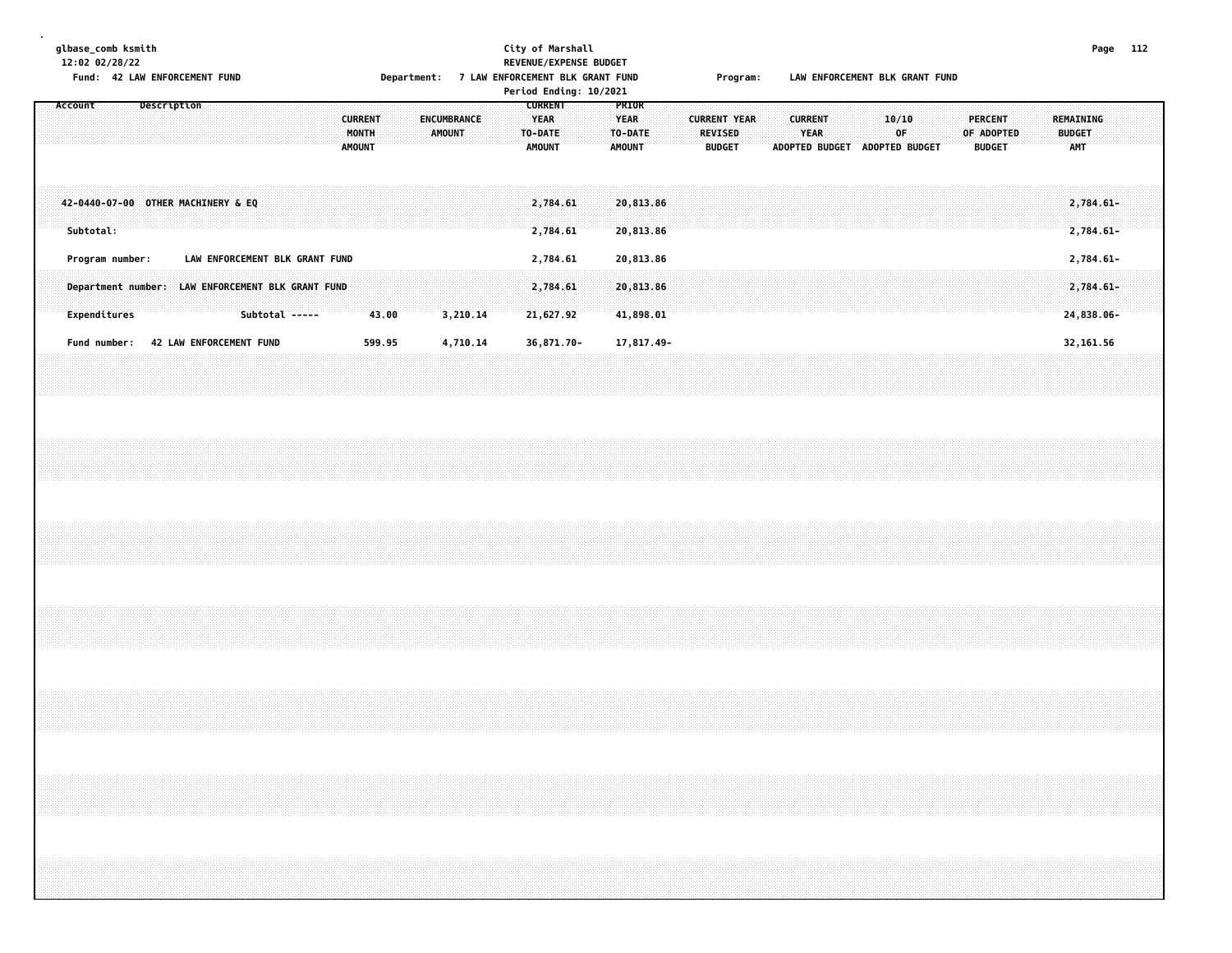**glbase\_comb ksmith City of Marshall Page 113 12:02 02/28/22 REVENUE/EXPENSE BUDGET Fund: 43 LEOSE FUNDS - POLICE Department: 3 POLICE DEPARTMENT Program: Period Ending: 10/2021 Account Description CURRENT PRIOR CURRENT ENCUMBRANCE YEAR YEAR CURRENT YEAR CURRENT 10/10 PERCENT REMAINING MONTH AMOUNT TO-DATE TO-DATE REVISED YEAR OF OF ADOPTED BUDGET AMOUNT AMOUNT AMOUNT BUDGET ADOPTED BUDGET ADOPTED BUDGET BUDGET AMT 43-0345-03-00 CONFERENCE & TRAININ 5,055.00 5,055.00 5,055.00- Subtotal: 5,055.00 5,055.00 5,055.00- Program number: 5,055.00 5,055.00 5,055.00- Department number: POLICE DEPARTMENT 5,055.00 5,055.00 5,055.00- Expenditures Subtotal ----- 5,055.00 5,055.00 5,055.00- Fund number: 43 LEOSE FUNDS - POLICE 5,055.00 5,055.00 5,055.00-**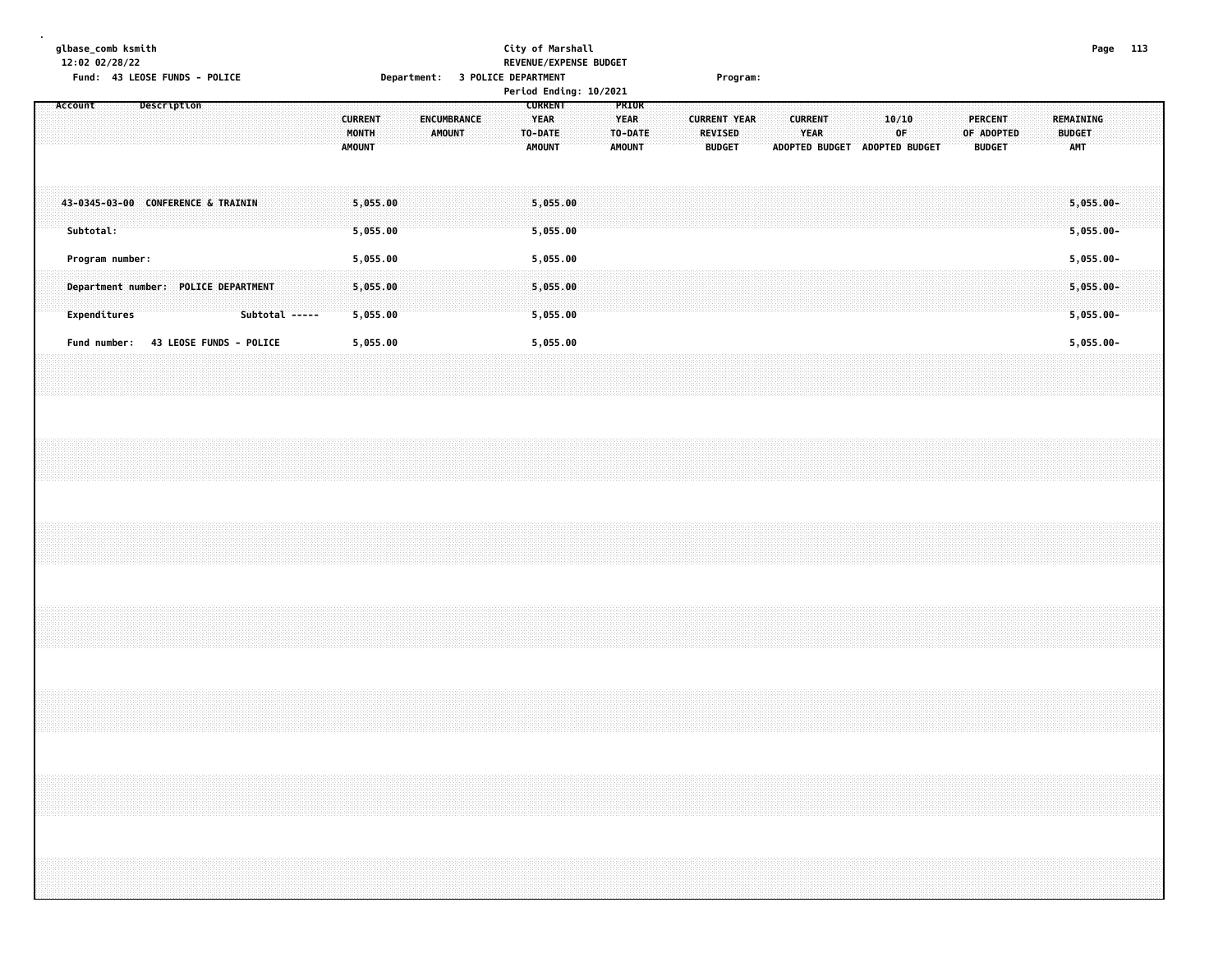| glbase comb ksmith                          |             | City of Marshall              | Page | 114 |
|---------------------------------------------|-------------|-------------------------------|------|-----|
| 12:02 02/28/22                              |             | <b>REVENUE/EXPENSE BUDGET</b> |      |     |
| <b>45 POLICE LOCAL RELIEF FUND</b><br>Fund: | Department: | Program:                      |      |     |

|                                                                  |                             |  |                |                                          |                                     |                                     |                                                    | Period Ending: 10/2021                   |                                                         |  |                                                        |                |                        |  |                                |  |                                               |  |                                          |  |
|------------------------------------------------------------------|-----------------------------|--|----------------|------------------------------------------|-------------------------------------|-------------------------------------|----------------------------------------------------|------------------------------------------|---------------------------------------------------------|--|--------------------------------------------------------|----------------|------------------------|--|--------------------------------|--|-----------------------------------------------|--|------------------------------------------|--|
| Account                                                          | Description                 |  |                | <b>CURRENT</b><br>MONTH<br><b>AMOUNT</b> |                                     | <b>ENCUMBRANCE</b><br><b>AMOUNT</b> | <b>CURRENT</b><br>YEAR<br>TO-DATE<br><b>AMOUNT</b> |                                          | <b>PRIOR</b><br><b>YEAR</b><br>TO-DATE<br><b>AMOUNT</b> |  | <b>CURRENT YEAR</b><br><b>REVISED</b><br><b>BUDGET</b> | <b>CURRENT</b> | YEAR<br>ADOPTED BUDGET |  | 10/10<br>0F.<br>ADOPTED BUDGET |  | <b>PERCENT</b><br>OF ADOPTED<br><b>BUDGET</b> |  | REMAINING<br><b>BUDGET</b><br><b>AMT</b> |  |
| 45-5100-00-00 INTEREST EARNED<br>Subtotal:                       |                             |  |                |                                          |                                     |                                     |                                                    | $13.18 -$<br>$13.18 -$                   | $340.21 -$<br>$340.21 -$                                |  |                                                        |                |                        |  |                                |  |                                               |  | 13.18<br>13.18                           |  |
| 45-5325-00-00<br>45-5330-00-00 EMPLOYER'S CONTRIBUT<br>Subtotal: | <b>EMPLOYEES CONTRIBUTI</b> |  |                |                                          | 470.00-<br>$-94.00 -$<br>$564.00 -$ |                                     |                                                    | 2,572.00-<br>$-428.00 -$<br>$3,000.00 -$ | $3,176.00 -$<br>$-592.00 -$<br>3,768.00-                |  |                                                        |                |                        |  |                                |  |                                               |  | 2,572.00<br>428.00<br>3,000.00           |  |
| Program number:                                                  |                             |  |                |                                          | 564.00-                             |                                     |                                                    | $3,013.18-$                              | $4, 108.21 -$                                           |  |                                                        |                |                        |  |                                |  |                                               |  | 3,013.18                                 |  |
| Department number:<br><b>Revenues</b>                            |                             |  | Subtotal ----- |                                          | $564.00 -$<br>$564.00 -$            |                                     |                                                    | $3,013.18-$<br>$3,013.18-$               | $4,108.21 -$<br>$4,108.21-$                             |  |                                                        |                |                        |  |                                |  |                                               |  | 3,013.18<br>3,013.18                     |  |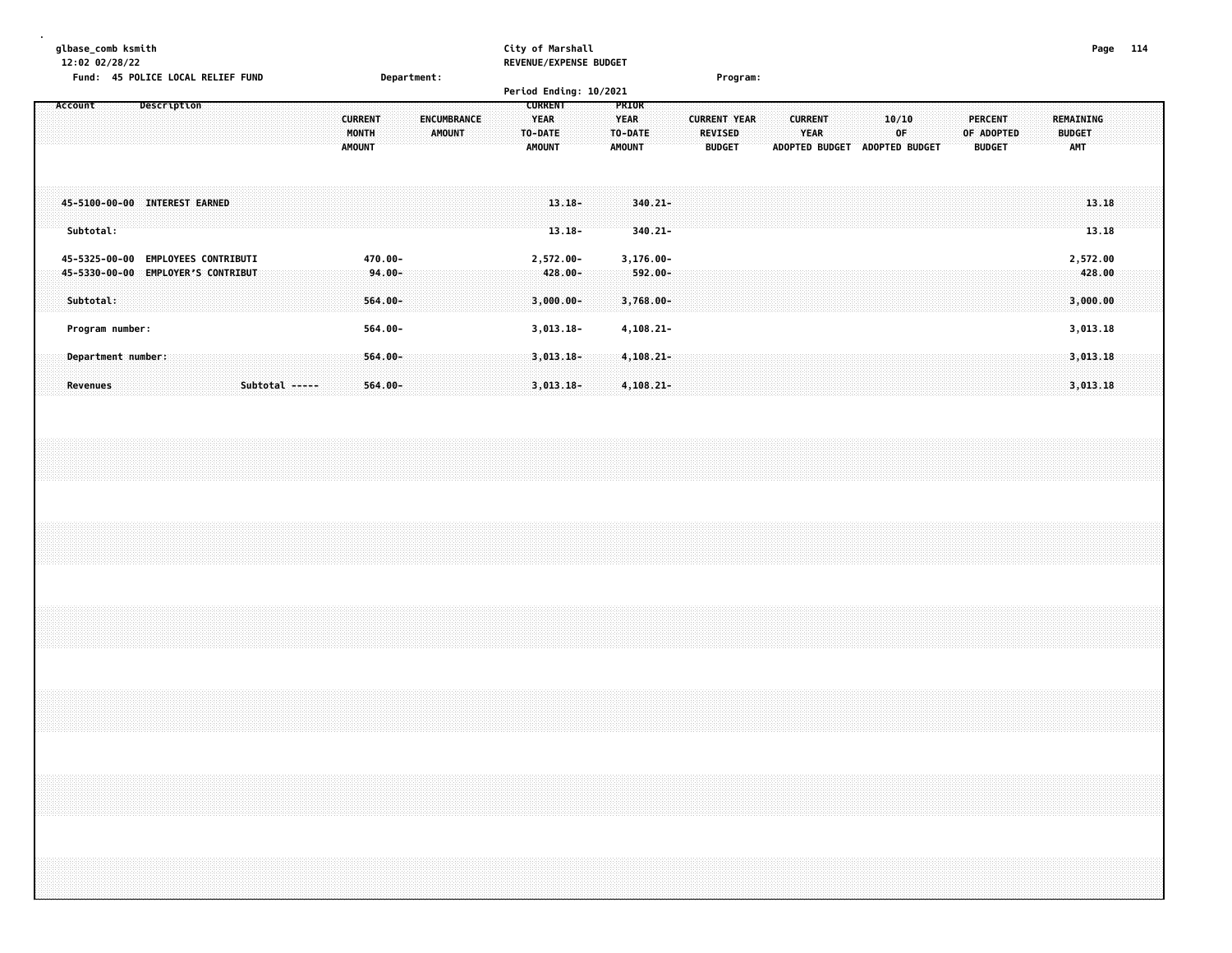| qlbase comb ksmith                |             | City of Marshall              |          | Page | 115 |
|-----------------------------------|-------------|-------------------------------|----------|------|-----|
| 12:02 02/28/22                    |             | <b>REVENUE/EXPENSE BUDGET</b> |          |      |     |
| Fund: 45 POLICE LOCAL RELIEF FUND | Department: |                               | Program: |      |     |
|                                   |             | Period Ending: 10/2021        |          |      |     |

|                                              | Period Ending: 10/2021                                                                                                         |                                                                                                                                                                             |                                                                                                                                   |
|----------------------------------------------|--------------------------------------------------------------------------------------------------------------------------------|-----------------------------------------------------------------------------------------------------------------------------------------------------------------------------|-----------------------------------------------------------------------------------------------------------------------------------|
| <b>Description</b><br>Account                | <b>CURRENT</b><br><b>YEAR</b><br>ENCUMBRANCE<br><b>CURRENT</b><br>MONTH<br>AMOUNT<br>TO-DATE<br><b>AMOUNT</b><br><b>AMOUNT</b> | <b>PRIOR</b><br><b>YEAR</b><br><b>CURRENT YEAR</b><br><b>CURRENT</b><br><b>YEAR</b><br>TO-DATE<br><b>REVISED</b><br><b>ADOPTED BUDGET</b><br><b>AMOUNT</b><br><b>BUDGET</b> | 10/10<br><b>PERCENT</b><br>REMAINING<br>0F<br>OF ADOPTED<br><b>BUDGET</b><br><b>AMT</b><br><b>ADOPTED BUDGET</b><br><b>BUDGET</b> |
| 45-0347-00-00 MISCELLANEOUS EXP<br>Subtotal: |                                                                                                                                | 3,853.50<br>3,853.50                                                                                                                                                        |                                                                                                                                   |
| 45-0790-00-00 RELIEF FUND PAYMENTS           | 1,175.00<br>1,175.00                                                                                                           |                                                                                                                                                                             | 1,175.00-                                                                                                                         |
| Subtotal:<br>Program number:                 | 1,175.00<br>1,175.00<br>1,175.00<br>1,175.00                                                                                   | 3,853.50                                                                                                                                                                    | $1,175.00 -$<br>$1,175.00 -$                                                                                                      |
| Department number:                           | 1,175.00<br>1,175.00                                                                                                           | 3,853.50                                                                                                                                                                    | 1,175.00-                                                                                                                         |
| Subtotal -----<br>Expenditures               | 1,175.00<br>1,175.00                                                                                                           | 3,853.50                                                                                                                                                                    | $1,175.00 -$                                                                                                                      |
| 45 POLICE LOCAL RELIEF FUND<br>Fund number:  | 611.00<br>1,838.18-                                                                                                            | $254.71 -$                                                                                                                                                                  | 1,838.18                                                                                                                          |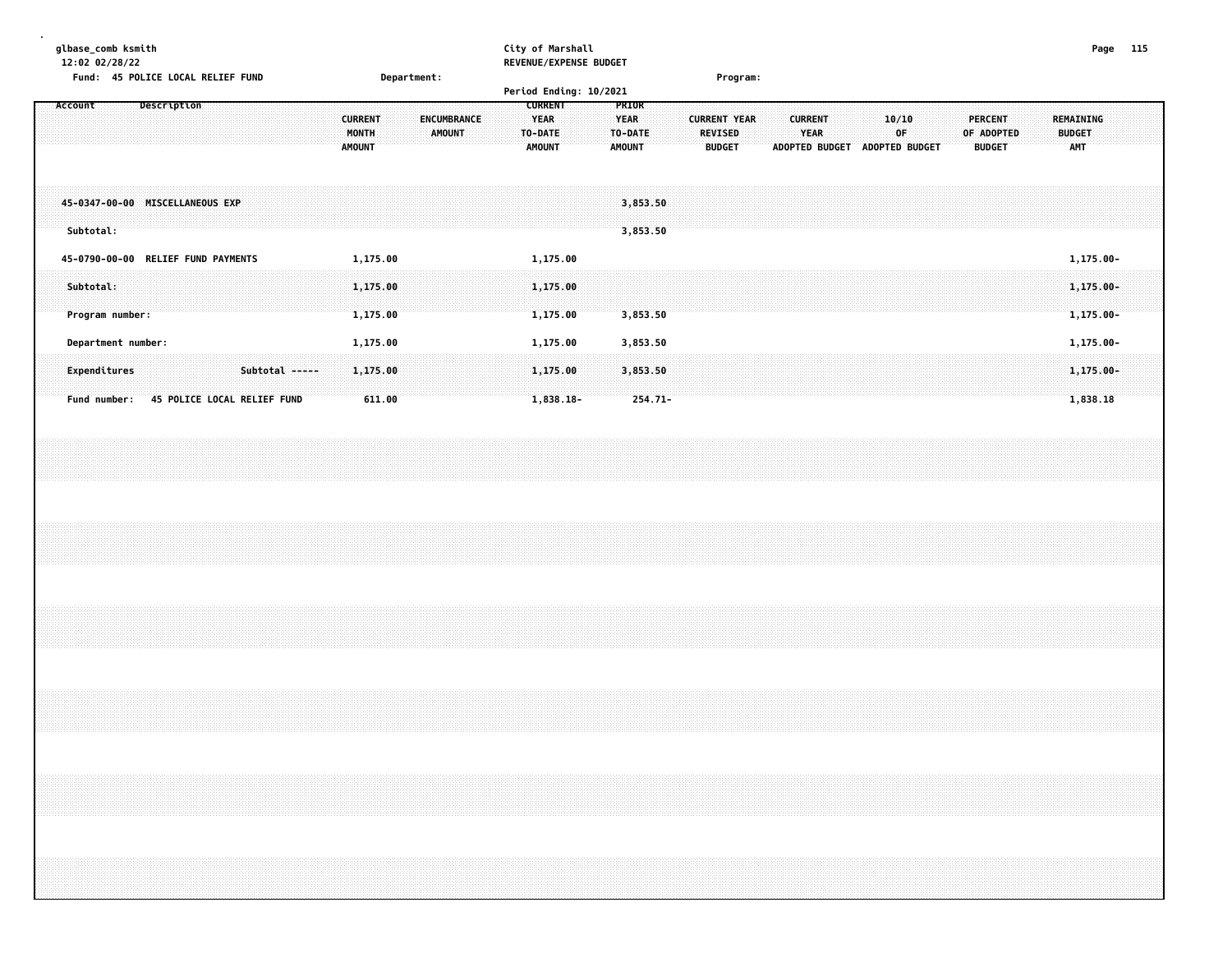| qlbase comb ksmith                            |             | City of Marshall              | Page | 116 |
|-----------------------------------------------|-------------|-------------------------------|------|-----|
| 12:02 02/28/22                                |             | <b>REVENUE/EXPENSE BUDGET</b> |      |     |
| <b>Fund: 46 FIREMEN'S EMERGENCY RELIEF FD</b> | Department: | <b>Program:</b>               |      |     |

|                                                 |                             |                |                                          |                       | Period Ending: 10/2021                                     |                      |                                                  |                                  |                                                        |  |                                                 |                |             |  |                                               |                                          |                      |  |
|-------------------------------------------------|-----------------------------|----------------|------------------------------------------|-----------------------|------------------------------------------------------------|----------------------|--------------------------------------------------|----------------------------------|--------------------------------------------------------|--|-------------------------------------------------|----------------|-------------|--|-----------------------------------------------|------------------------------------------|----------------------|--|
| Account                                         | Description                 |                | <b>CURRENT</b><br>MONTH<br><b>AMOUNT</b> | ENCUMBRANCE<br>AMOUNT | <b>CURRENT</b><br><b>YEAR</b><br>TO-DATE:<br><b>AMOUNT</b> |                      | PRIOR<br><b>YEAR</b><br>TO-DATE<br><b>AMOUNT</b> |                                  | <b>CURRENT YEAR</b><br><b>REVISED</b><br><b>BUDGET</b> |  | <b>CURRENT</b><br><b>YEAR</b><br>ADOPTED BUDGET | ADOPTED BUDGET | 10/10<br>0F |  | <b>PERCENT</b><br>OF ADOPTED<br><b>BUDGET</b> | REMAINING<br><b>BUDGET</b><br><b>AMT</b> |                      |  |
| 46-5100-00-00 INTEREST EARNED<br>Subtotal:      |                             |                |                                          |                       |                                                            | $7.19 -$<br>$7.19 -$ |                                                  | $173.96 -$<br>173.96-            |                                                        |  |                                                 |                |             |  |                                               |                                          | 7.19<br>7.19         |  |
| 46-5325-00-00                                   | <b>EMPLOYEES CONTRIBUTI</b> |                | 705.00-                                  |                       | 7,057.50-                                                  |                      |                                                  | $9,353.50 -$                     |                                                        |  |                                                 |                |             |  |                                               |                                          | 7,057.50             |  |
| 46-5330-00-00 EMPLOYER'S CONTRIBUT<br>Subtotal: |                             |                | $94.00 -$<br>$799.00 -$                  |                       | -941.00-<br>7,998.50-                                      |                      |                                                  | $1,587.00 -$<br>$10,940.50 -$    |                                                        |  |                                                 |                |             |  |                                               |                                          | 941.00<br>7,998.50   |  |
| Program number:                                 |                             |                | 799.00-                                  |                       | $8,005.69 -$                                               |                      |                                                  | 11, 114. 46 -                    |                                                        |  |                                                 |                |             |  |                                               |                                          | 8,005.69             |  |
| Department number:<br>Revenues                  |                             | Subtotal ----- | 799.00-<br>$799.00 -$                    |                       | 8,005.69-<br>$8,005.69 -$                                  |                      |                                                  | $11, 114.46 -$<br>$11, 114.46 -$ |                                                        |  |                                                 |                |             |  |                                               |                                          | 8,005.69<br>8,005.69 |  |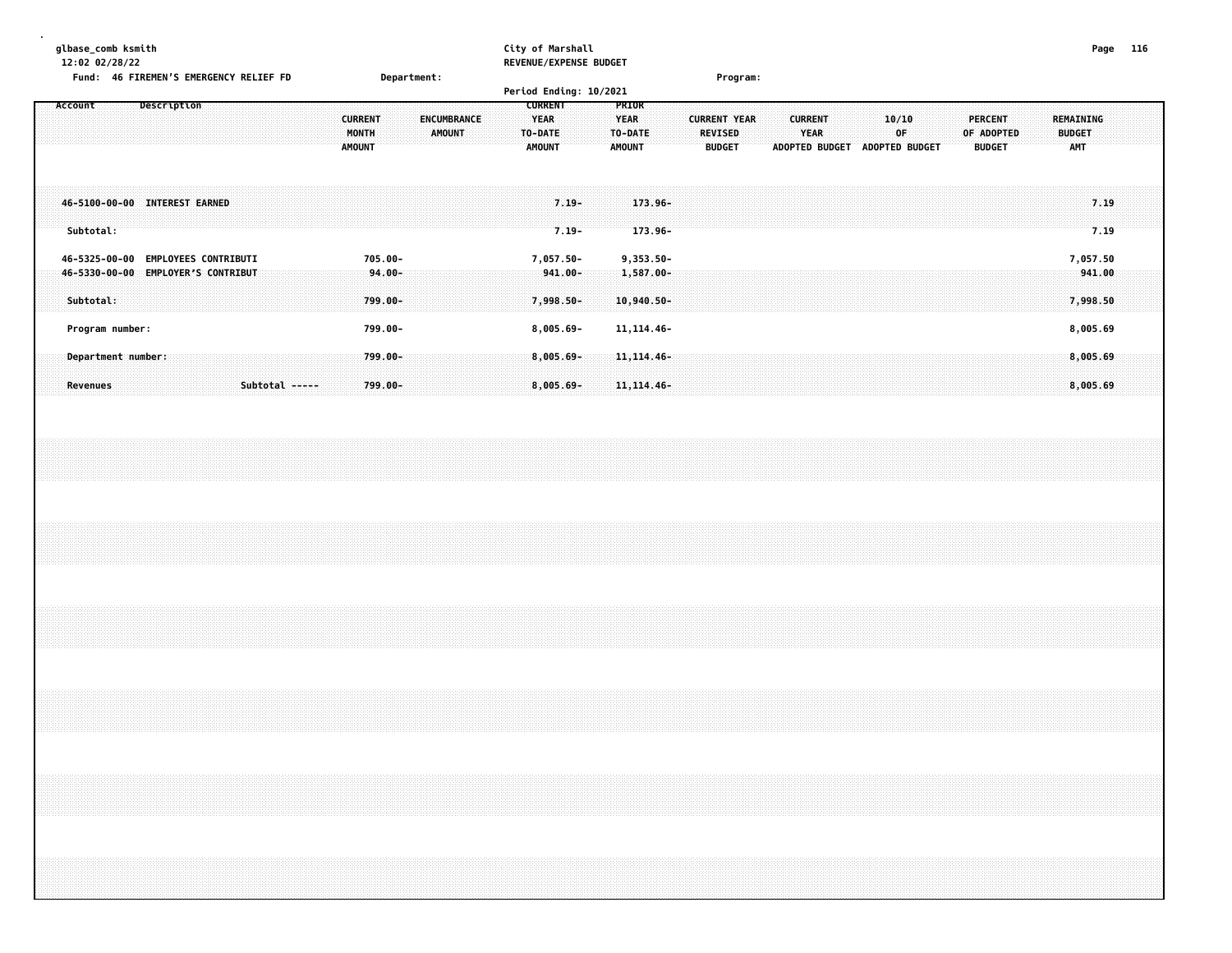**. glbase\_comb ksmith City of Marshall Page 117 12:02 02/28/22 REVENUE/EXPENSE BUDGET Fund: 46 FIREMENS EMERGENCY RELIEF FD Department: Program: Period Ending: 10/2021**

|                                                                    |             |                               |                |                                          |                                |                                     | Period Ending: 10/2021                             |                                                         |                                                        |  |                                                        |  |                               |  |                                        |                                   |                                      |  |
|--------------------------------------------------------------------|-------------|-------------------------------|----------------|------------------------------------------|--------------------------------|-------------------------------------|----------------------------------------------------|---------------------------------------------------------|--------------------------------------------------------|--|--------------------------------------------------------|--|-------------------------------|--|----------------------------------------|-----------------------------------|--------------------------------------|--|
| Account                                                            | Description |                               |                | <b>CURRENT</b><br>MONTH<br><b>AMOUNT</b> |                                | <b>ENCUMBRANCE</b><br><b>AMOUNT</b> | <b>CURRENT</b><br>YEAR<br>TO-DATE<br><b>AMOUNT</b> | <b>PRIOR</b><br><b>YEAR</b><br>TO-DATE<br><b>AMOUNT</b> | <b>CURRENT YEAR</b><br><b>REVISED</b><br><b>BUDGET</b> |  | <b>CURRENT</b><br><b>YEAR</b><br><b>ADOPTED BUDGET</b> |  | 10/10<br>0F<br>ADOPTED BUDGET |  | PERCENT<br>OF ADOPTED<br><b>BUDGET</b> | REMAINING<br><b>BUDGET</b><br>AMT |                                      |  |
| 46-0347-00-00 MISCELLANEOUS EXPENS<br>Subtotal:                    |             |                               |                |                                          | 113.00<br>113.00               |                                     | 4,491.18<br>4,491.18                               | 10,031.64<br>10,031.64                                  |                                                        |  |                                                        |  |                               |  |                                        |                                   | 4,491.18-<br>4,491.18-               |  |
| 46-0790-00-00 RELIEF FUND PAYMENTS<br>Subtotal:<br>Program number: |             |                               |                |                                          | 50.00<br>50.00<br>163.00       | 387.99<br>387.99<br>387.99          | 50.00<br>50.00<br>4,541.18                         | 10,031.64                                               |                                                        |  |                                                        |  |                               |  |                                        |                                   | 437.99-<br>437.99-<br>$4,929.17-$    |  |
| Department number:<br>Expenditures<br>Fund number:                 |             | 46 FIREMEN'S EMERGENCY RELIEF | Subtotal ----- |                                          | 163.00<br>163.00<br>$636.00 -$ | 387.99<br>387.99<br>387.99          | 4,541.18<br>4,541.18<br>$3,464.51-$                | 10,031.64<br>10,031.64<br>$1,082.82-$                   |                                                        |  |                                                        |  |                               |  |                                        |                                   | 4,929.17-<br>$4,929.17-$<br>3,076.52 |  |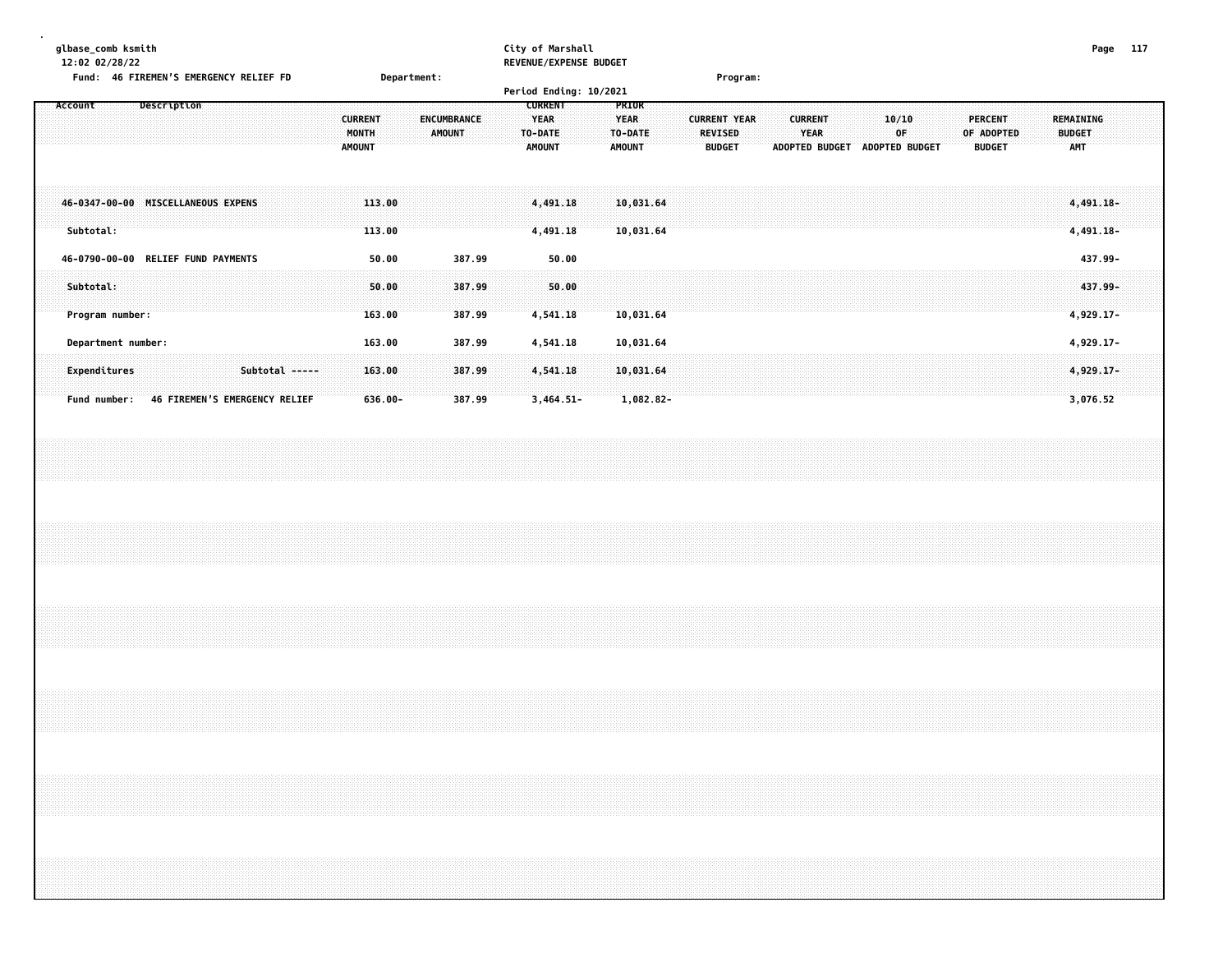| glbase_comb ksmith<br>12:02 02/28/22                                                               |                    |  |  |                |                                          |           |             |                       |  |          | City of Marshall<br>REVENUE/EXPENSE BUDGET |  |                                         |                                    |  |                                                 |  |                        |                               |       |    |  |                                               |  |                                                 | Page 118 |  |
|----------------------------------------------------------------------------------------------------|--------------------|--|--|----------------|------------------------------------------|-----------|-------------|-----------------------|--|----------|--------------------------------------------|--|-----------------------------------------|------------------------------------|--|-------------------------------------------------|--|------------------------|-------------------------------|-------|----|--|-----------------------------------------------|--|-------------------------------------------------|----------|--|
| Fund: 48 LIBRARY FUND<br>Account                                                                   | <b>Description</b> |  |  |                |                                          |           | Department: |                       |  |          | Period Ending: 10/2021<br><b>CURRENT</b>   |  | PRIOR                                   |                                    |  | Program:                                        |  |                        |                               |       |    |  |                                               |  |                                                 |          |  |
|                                                                                                    |                    |  |  |                | <b>CURRENT</b><br>MONTH<br><b>AMOUNT</b> |           |             | ENCUMBRANCE<br>AMOUNT |  | TO-DATE: | <b>YEAR</b><br><b>AMOUNT</b>               |  | <b>YEAR</b><br>TO-DATE<br><b>AMOUNT</b> |                                    |  | <b>CURRENT YEAR</b><br>REVISED<br><b>BUDGET</b> |  | <b>CURRENT</b><br>YEAR | ADOPTED BUDGET ADOPTED BUDGET | 10/10 | 0F |  | <b>PERCENT</b><br>OF ADOPTED<br><b>BUDGET</b> |  | <b>REMAINING</b><br><b>BUDGET</b><br><b>AMT</b> |          |  |
| 48-5100-00-00 INTEREST EARNED<br>48-5125-00-00 MISCELLANEOUS<br>48-5130-00-00 OIL AND GAS - EMMA W |                    |  |  |                | 2,061.74-                                |           |             |                       |  |          | $6.03 -$<br>2,729.20-<br>22,219.96-        |  |                                         | 145.48-<br>1,918.44-<br>19,269.55- |  |                                                 |  |                        |                               |       |    |  |                                               |  | 6.03<br>2,729.20<br>20,680.53                   |          |  |
| Subtotal:                                                                                          |                    |  |  |                | 2,061.74-                                |           |             |                       |  |          | 24,955.19-                                 |  |                                         | 21, 333.47-                        |  |                                                 |  |                        |                               |       |    |  |                                               |  | 23,415.76                                       |          |  |
| Program number:<br>Department number:                                                              |                    |  |  |                | 2,061.74-<br>$2,061.74-$                 |           |             |                       |  |          | 24, 955. 19-<br>24,955.19-                 |  |                                         | 21, 333.47-<br>21,333.47-          |  |                                                 |  |                        |                               |       |    |  |                                               |  | 23,415.76<br>23,415.76                          |          |  |
| Revenues                                                                                           |                    |  |  | Subtotal ----- |                                          | 2,061.74- |             |                       |  |          | 24,955.19-                                 |  |                                         | 21, 333.47-                        |  |                                                 |  |                        |                               |       |    |  |                                               |  | 23,415.76                                       |          |  |
|                                                                                                    |                    |  |  |                |                                          |           |             |                       |  |          |                                            |  |                                         |                                    |  |                                                 |  |                        |                               |       |    |  |                                               |  |                                                 |          |  |
|                                                                                                    |                    |  |  |                |                                          |           |             |                       |  |          |                                            |  |                                         |                                    |  |                                                 |  |                        |                               |       |    |  |                                               |  |                                                 |          |  |
|                                                                                                    |                    |  |  |                |                                          |           |             |                       |  |          |                                            |  |                                         |                                    |  |                                                 |  |                        |                               |       |    |  |                                               |  |                                                 |          |  |
|                                                                                                    |                    |  |  |                |                                          |           |             |                       |  |          |                                            |  |                                         |                                    |  |                                                 |  |                        |                               |       |    |  |                                               |  |                                                 |          |  |
| ,,,,,,,,,,,,,,,,,,,,                                                                               |                    |  |  |                |                                          |           |             |                       |  |          |                                            |  |                                         |                                    |  |                                                 |  |                        |                               |       |    |  |                                               |  |                                                 |          |  |
|                                                                                                    |                    |  |  |                |                                          |           |             |                       |  |          |                                            |  |                                         |                                    |  |                                                 |  |                        |                               |       |    |  |                                               |  |                                                 |          |  |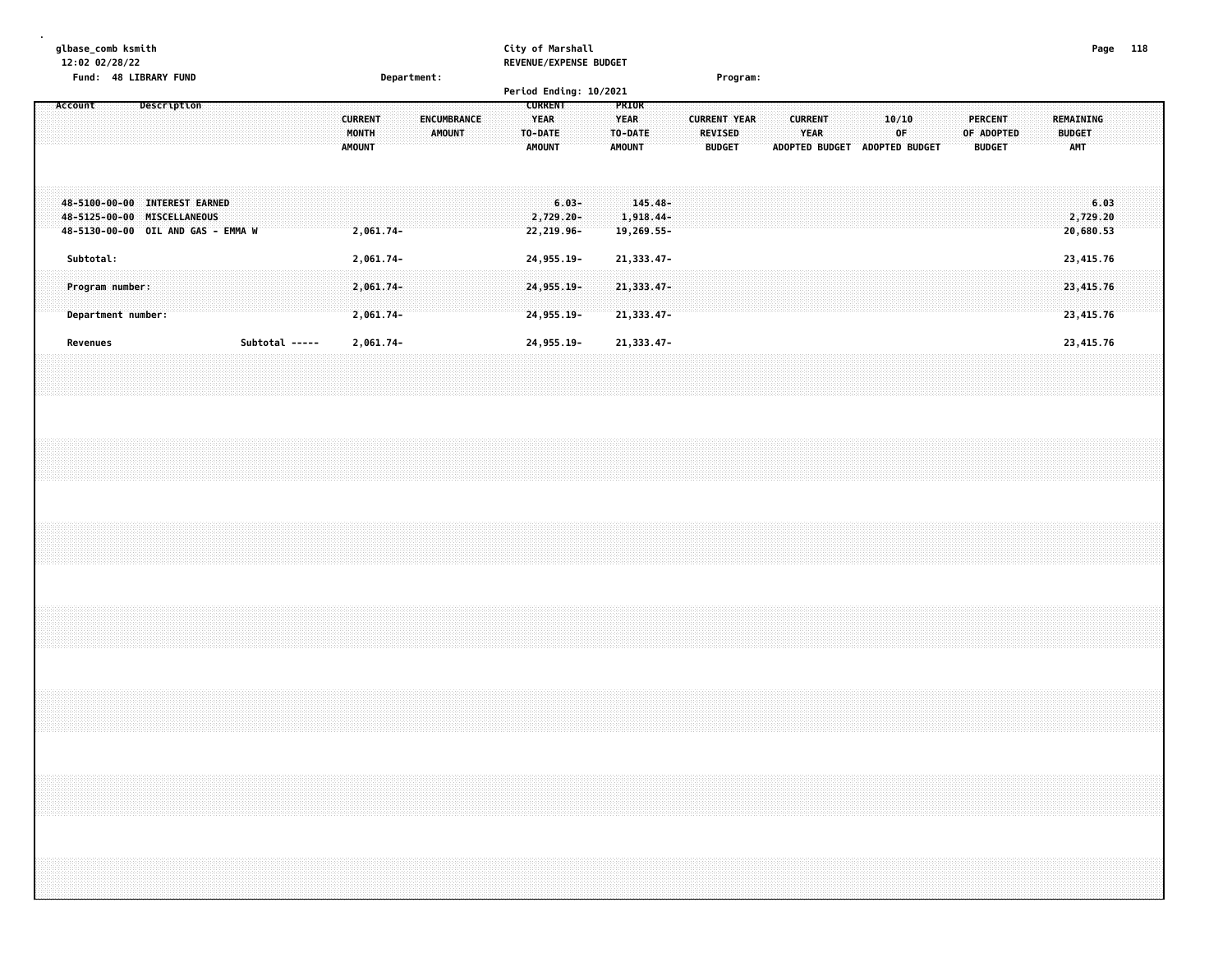| Page 119                                                             |                                                           |                                 |           |                                       |                      |                              |  |  |                                                                                                                                                                      |  |
|----------------------------------------------------------------------|-----------------------------------------------------------|---------------------------------|-----------|---------------------------------------|----------------------|------------------------------|--|--|----------------------------------------------------------------------------------------------------------------------------------------------------------------------|--|
|                                                                      |                                                           |                                 |           |                                       |                      |                              |  |  |                                                                                                                                                                      |  |
|                                                                      | AMT                                                       | 1,539.43                        | 1,539.43  | 1,539.43<br>1,539.43                  | 1,539.43             | 24,955.19                    |  |  |                                                                                                                                                                      |  |
|                                                                      | REMAINING<br><b>BUDGET</b>                                |                                 |           |                                       |                      |                              |  |  | ,我们就会在这里的时候,我们就会在这里的时候,我们就会在这里的时候,我们就会在这里的时候,我们就会在这里的时候,我们就会在这里的时候,我们就会在这里的时候,我们<br>,我们就会在这里的时候,我们就会在这里的时候,我们就会在这里的时候,我们就会在这里的时候,我们就会在这里的时候,我们就会在这里的时候,我们就会在这里的时候,我们 |  |
|                                                                      |                                                           |                                 |           |                                       |                      |                              |  |  |                                                                                                                                                                      |  |
|                                                                      |                                                           |                                 |           |                                       |                      |                              |  |  |                                                                                                                                                                      |  |
|                                                                      | <b>PERCENT</b><br>OF ADOPTED<br><b>BUDGET</b>             |                                 |           |                                       |                      |                              |  |  |                                                                                                                                                                      |  |
|                                                                      |                                                           |                                 |           |                                       |                      |                              |  |  |                                                                                                                                                                      |  |
|                                                                      |                                                           |                                 |           |                                       |                      |                              |  |  |                                                                                                                                                                      |  |
|                                                                      |                                                           |                                 |           |                                       |                      |                              |  |  |                                                                                                                                                                      |  |
|                                                                      | 10/10<br>0F                                               |                                 |           |                                       |                      |                              |  |  |                                                                                                                                                                      |  |
|                                                                      | ADOPTED BUDGET ADOPTED BUDGET                             |                                 |           |                                       |                      |                              |  |  |                                                                                                                                                                      |  |
|                                                                      |                                                           |                                 |           |                                       |                      |                              |  |  |                                                                                                                                                                      |  |
|                                                                      |                                                           |                                 |           |                                       |                      |                              |  |  |                                                                                                                                                                      |  |
|                                                                      | <b>CURRENT</b><br>YEAR                                    |                                 |           |                                       |                      |                              |  |  |                                                                                                                                                                      |  |
|                                                                      |                                                           |                                 |           |                                       |                      |                              |  |  |                                                                                                                                                                      |  |
|                                                                      |                                                           |                                 |           |                                       |                      |                              |  |  |                                                                                                                                                                      |  |
| Program:                                                             |                                                           |                                 |           |                                       |                      |                              |  |  |                                                                                                                                                                      |  |
|                                                                      | <b>CURRENT YEAR</b><br><b>REVISED</b><br><b>BUDGET</b>    |                                 |           |                                       |                      |                              |  |  |                                                                                                                                                                      |  |
|                                                                      |                                                           |                                 |           |                                       |                      |                              |  |  |                                                                                                                                                                      |  |
|                                                                      |                                                           |                                 |           |                                       |                      |                              |  |  |                                                                                                                                                                      |  |
|                                                                      |                                                           |                                 |           |                                       |                      |                              |  |  |                                                                                                                                                                      |  |
|                                                                      | PRIOR<br><b>YEAR</b><br>TO-DATE<br><b>AMOUNT</b>          | 1,012.50                        | 1,012.50  | 1,012,50<br>1,012.50                  | 1,012.50             | 20,320.97-                   |  |  |                                                                                                                                                                      |  |
|                                                                      |                                                           |                                 |           |                                       |                      |                              |  |  |                                                                                                                                                                      |  |
|                                                                      |                                                           |                                 |           |                                       |                      |                              |  |  |                                                                                                                                                                      |  |
|                                                                      |                                                           |                                 |           |                                       |                      |                              |  |  |                                                                                                                                                                      |  |
| City of Marshall<br>REVENUE/EXPENSE BUDGET<br>Period Ending: 10/2021 | <b>CURRENT</b><br><b>YEAR</b><br>TO-DATE<br><b>AMOUNT</b> |                                 |           |                                       |                      | 24,955.19-                   |  |  |                                                                                                                                                                      |  |
|                                                                      |                                                           |                                 |           |                                       |                      |                              |  |  |                                                                                                                                                                      |  |
|                                                                      |                                                           |                                 |           |                                       |                      |                              |  |  |                                                                                                                                                                      |  |
|                                                                      | <b>ENCUMBRANCE</b>                                        |                                 |           |                                       |                      |                              |  |  |                                                                                                                                                                      |  |
|                                                                      | AMOUNT                                                    |                                 |           |                                       |                      |                              |  |  |                                                                                                                                                                      |  |
|                                                                      |                                                           |                                 |           |                                       |                      |                              |  |  |                                                                                                                                                                      |  |
| Department:                                                          |                                                           |                                 |           |                                       |                      |                              |  |  |                                                                                                                                                                      |  |
|                                                                      |                                                           |                                 |           |                                       |                      | 2,061.74-                    |  |  |                                                                                                                                                                      |  |
|                                                                      | <b>CURRENT</b><br>MONTH<br><b>AMOUNT</b>                  |                                 |           |                                       |                      |                              |  |  |                                                                                                                                                                      |  |
|                                                                      |                                                           |                                 |           |                                       |                      |                              |  |  |                                                                                                                                                                      |  |
|                                                                      |                                                           |                                 |           |                                       | Subtotal ----------- |                              |  |  |                                                                                                                                                                      |  |
|                                                                      |                                                           |                                 |           |                                       |                      |                              |  |  |                                                                                                                                                                      |  |
|                                                                      |                                                           |                                 |           |                                       |                      |                              |  |  |                                                                                                                                                                      |  |
|                                                                      |                                                           |                                 |           |                                       |                      |                              |  |  |                                                                                                                                                                      |  |
|                                                                      |                                                           |                                 |           |                                       |                      |                              |  |  |                                                                                                                                                                      |  |
|                                                                      | Description                                               | 48-0347-00-00 MISCELLANEOUS EXP |           |                                       |                      | Fund number: 48 LIBRARY FUND |  |  |                                                                                                                                                                      |  |
|                                                                      |                                                           |                                 |           |                                       |                      |                              |  |  |                                                                                                                                                                      |  |
|                                                                      |                                                           |                                 |           |                                       |                      |                              |  |  |                                                                                                                                                                      |  |
|                                                                      |                                                           |                                 |           |                                       |                      |                              |  |  |                                                                                                                                                                      |  |
| Fund: 48 LIBRARY FUND                                                |                                                           |                                 |           |                                       |                      |                              |  |  |                                                                                                                                                                      |  |
| glbase_comb ksmith<br>12:02 02/28/22                                 | Account                                                   | 48-0397-00-00 TAX BILLS         | Subtotal: | Program number:<br>Department number: | Expenditures         |                              |  |  |                                                                                                                                                                      |  |
|                                                                      |                                                           |                                 |           |                                       |                      |                              |  |  |                                                                                                                                                                      |  |
|                                                                      |                                                           |                                 |           |                                       |                      |                              |  |  |                                                                                                                                                                      |  |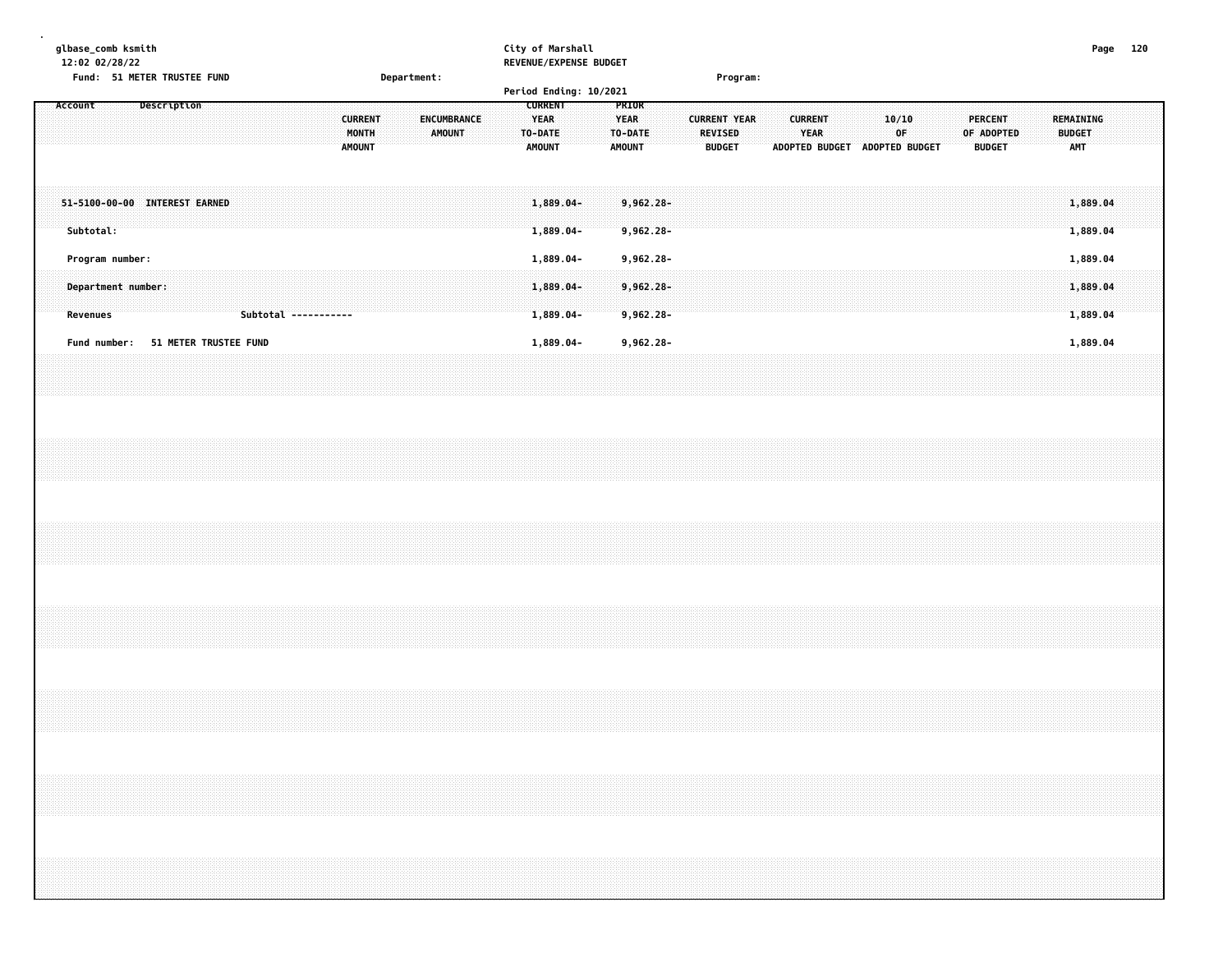| glbase_comb ksmith<br>12:02 02/28/22 | Fund: 52 PAYROLL ACCOUNT FUND        |             |                    |                      |  |               |                         | Department: |               |             |  | City of Marshall                                          | REVENUE/EXPENSE BUDGET<br>Period Ending: 10/2021 |                                                  |  |         | Program:                             |  |                        | PAYROLL DEDUCTIONS |  |                                              |  |                                               |  |                                          | Page 121 |  |
|--------------------------------------|--------------------------------------|-------------|--------------------|----------------------|--|---------------|-------------------------|-------------|---------------|-------------|--|-----------------------------------------------------------|--------------------------------------------------|--------------------------------------------------|--|---------|--------------------------------------|--|------------------------|--------------------|--|----------------------------------------------|--|-----------------------------------------------|--|------------------------------------------|----------|--|
| Account                              |                                      | Description |                    |                      |  | <b>AMOUNT</b> | <b>CURRENT</b><br>MONTH |             | <b>AMOUNT</b> | ENCUMBRANCE |  | <b>CURRENT</b><br><b>YEAR</b><br>TO-DATE<br><b>AMOUNT</b> |                                                  | PRIOR<br><b>YEAR</b><br>TO-DATE<br><b>AMOUNT</b> |  | REVISED | <b>CURRENT YEAR</b><br><b>BUDGET</b> |  | <b>CURRENT</b><br>YEAR |                    |  | 10/10<br>0F<br>ADOPTED BUDGET ADOPTED BUDGET |  | <b>PERCENT</b><br>OF ADOPTED<br><b>BUDGET</b> |  | REMAINING<br><b>BUDGET</b><br><b>AMT</b> |          |  |
| Subtotal:                            | 52-0155-00-00 POLICE/FIRE INSURANC   |             |                    |                      |  |               |                         |             |               |             |  |                                                           |                                                  | 150.25<br>150.25                                 |  |         |                                      |  |                        |                    |  |                                              |  |                                               |  |                                          |          |  |
| Program number:<br>Expenditures      | Department number:                   |             | PAYROLL DEDUCTIONS | Subtotal ----------- |  |               |                         |             |               |             |  |                                                           |                                                  | 150.25<br>150.25<br>150.25                       |  |         |                                      |  |                        |                    |  |                                              |  |                                               |  |                                          |          |  |
|                                      | Fund number: 52 PAYROLL ACCOUNT FUND |             |                    |                      |  |               |                         |             |               |             |  |                                                           |                                                  | 150.25                                           |  |         |                                      |  |                        |                    |  |                                              |  |                                               |  |                                          |          |  |
|                                      |                                      |             |                    |                      |  |               |                         |             |               |             |  |                                                           |                                                  |                                                  |  |         |                                      |  |                        |                    |  |                                              |  |                                               |  |                                          |          |  |
|                                      |                                      |             |                    |                      |  |               |                         |             |               |             |  |                                                           |                                                  |                                                  |  |         |                                      |  |                        |                    |  |                                              |  |                                               |  |                                          |          |  |
|                                      |                                      |             |                    |                      |  |               |                         |             |               |             |  |                                                           |                                                  |                                                  |  |         |                                      |  |                        |                    |  |                                              |  |                                               |  |                                          |          |  |
|                                      |                                      |             |                    |                      |  |               |                         |             |               |             |  |                                                           |                                                  |                                                  |  |         |                                      |  |                        |                    |  |                                              |  |                                               |  |                                          |          |  |
|                                      |                                      |             |                    |                      |  |               |                         |             |               |             |  |                                                           |                                                  |                                                  |  |         |                                      |  |                        |                    |  |                                              |  |                                               |  |                                          |          |  |
|                                      |                                      |             |                    |                      |  |               |                         |             |               |             |  |                                                           |                                                  |                                                  |  |         |                                      |  |                        |                    |  |                                              |  |                                               |  |                                          |          |  |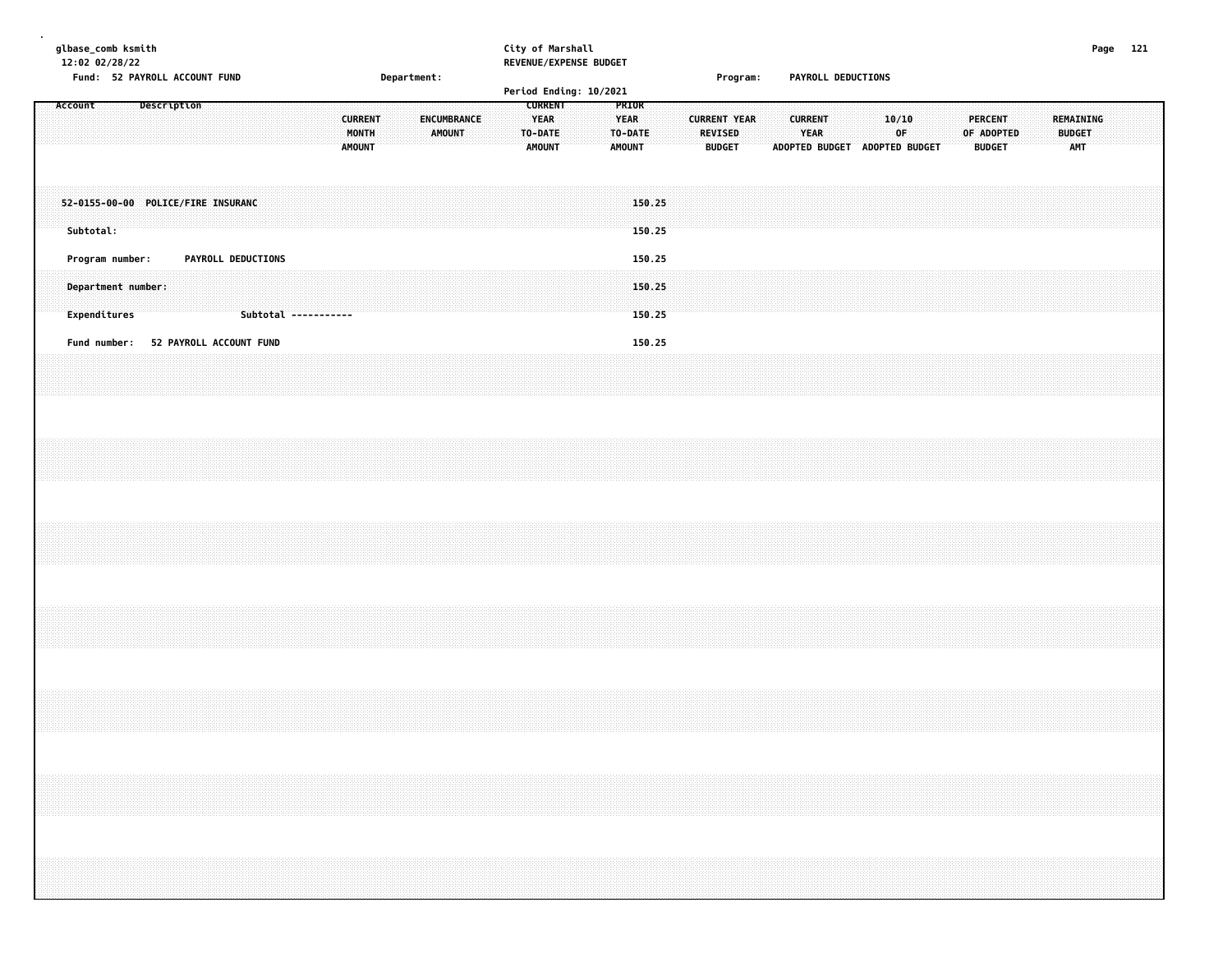## **glbase\_comb ksmith City of Marshall Page 122 12:02 02/28/22 REVENUE/EXPENSE BUDGET**

| Page |  |
|------|--|
|      |  |

**Fund: 56 MARSHALL ECONOMIC DEV CORP Department: MEDCO Program: MEDCO**

|         |  |             |  |  |  |  |                |  |  |   |                            |  | <b>Period Ending: 10/2021</b> |  |  |              |  |                          |  |  |  |  |  |  |               |                |  |                                                 |  |
|---------|--|-------------|--|--|--|--|----------------|--|--|---|----------------------------|--|-------------------------------|--|--|--------------|--|--------------------------|--|--|--|--|--|--|---------------|----------------|--|-------------------------------------------------|--|
| Account |  | Description |  |  |  |  |                |  |  |   |                            |  | <b>CURRENT</b>                |  |  | <b>PRIOR</b> |  |                          |  |  |  |  |  |  |               |                |  |                                                 |  |
|         |  |             |  |  |  |  |                |  |  |   |                            |  |                               |  |  |              |  |                          |  |  |  |  |  |  |               |                |  |                                                 |  |
|         |  |             |  |  |  |  | <b>CURRENT</b> |  |  |   | <b>ENCUMBRANCE EXAMPLE</b> |  | <b>YEAR Example 2009</b>      |  |  |              |  | <b>YEAR CURRENT YEAR</b> |  |  |  |  |  |  | CURRENT 10/10 | <b>PERCENT</b> |  | REMAINING                                       |  |
|         |  |             |  |  |  |  |                |  |  | . |                            |  |                               |  |  |              |  | _____________            |  |  |  |  |  |  |               |                |  | a series of the series of the components of the |  |

|               |                          |                                    |                | MONTH                      | AMOUNT | TO-DATE                      | TO-DATE                                       | <b>REVISED</b> | <b>YEAR</b>           | 0F                    | OF ADOPTED    | <b>BUDGET</b>                |  |
|---------------|--------------------------|------------------------------------|----------------|----------------------------|--------|------------------------------|-----------------------------------------------|----------------|-----------------------|-----------------------|---------------|------------------------------|--|
|               |                          |                                    |                | AMOUNT                     |        | <b>AMOUNT</b>                | AMOUNT                                        | <b>BUDGET</b>  | <b>ADOPTED BUDGET</b> | <b>ADOPTED BUDGET</b> | <b>BUDGET</b> | <b>AMT</b>                   |  |
| Subtotal:     |                          | 56-4014-00-00 SALES TAX-ECONOMIC D |                | 133,875.53-<br>133,875.53- |        | 1,598,794.24-                | $1,598,794,24-1,748,308.91-$<br>1,748,308.91- |                |                       |                       |               | 1,598,794.24<br>1,598,794.24 |  |
| 56-5100-00-00 |                          | <b>INTEREST EARNED</b>             |                |                            |        | 1,124.83-                    | 21,833.64-                                    |                |                       |                       |               | 1,124.83                     |  |
| Subtotal:     | Program number:          | <b>MEDCO</b>                       |                | 133,875.53-                |        | $1,124.83-$<br>1,599,919.07- | $21,833.64-$<br>1,770,142.55-                 |                |                       |                       |               | 1,124.83<br>1,599,919.07     |  |
|               | Department number: MEDCO |                                    |                | 133,875.53-                |        |                              | 1,599,919.07- 1,770,142.55-                   |                |                       |                       |               | 1,599,919.07                 |  |
| Revenues      |                          |                                    | Subtotal ----- | 133,875.53-                |        |                              | $1,599,919.07 - 1,770,142.55 -$               |                |                       |                       |               | 1,599,919.07                 |  |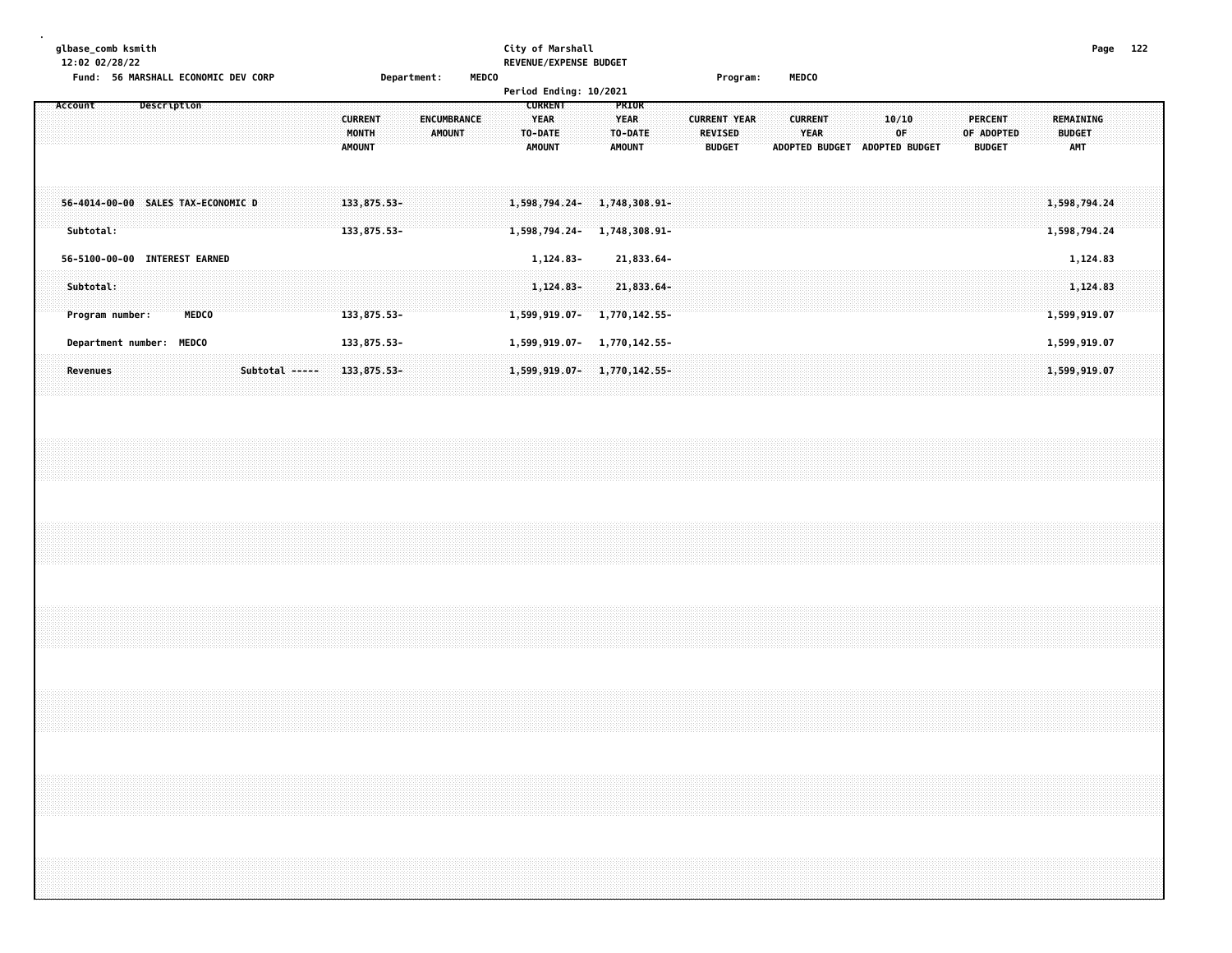| qlbase comb ksmith                           |                    | City of Marshall              |                 |              | Page | 123 |
|----------------------------------------------|--------------------|-------------------------------|-----------------|--------------|------|-----|
| 12:02 02/28/22                               |                    | <b>REVENUE/EXPENSE BUDGET</b> |                 |              |      |     |
| Fund<br><b>56 MARSHALL ECONOMIC DEV CORP</b> | <b>Department:</b> | <b>MEDCO</b>                  | <b>Program:</b> | <b>MEDCO</b> |      |     |

|                                                                                          |                                                                                                  |  |                                          |                                     | Period Ending: 10/2021                                    |                                                         |                                     |                                                        |                       |                               |  |                                      |  |                                        |  |                                             |  |
|------------------------------------------------------------------------------------------|--------------------------------------------------------------------------------------------------|--|------------------------------------------|-------------------------------------|-----------------------------------------------------------|---------------------------------------------------------|-------------------------------------|--------------------------------------------------------|-----------------------|-------------------------------|--|--------------------------------------|--|----------------------------------------|--|---------------------------------------------|--|
| Account                                                                                  | Description                                                                                      |  | <b>CURRENT</b><br>MONTH<br><b>AMOUNT</b> | <b>ENCUMBRANCE</b><br><b>AMOUNT</b> | <b>CURRENT</b><br><b>YEAR</b><br>TO-DATE<br><b>AMOUNT</b> | <b>PRIOR</b><br><b>YEAR</b><br>TO-DATE<br><b>AMOUNT</b> |                                     | <b>CURRENT YEAR</b><br><b>REVISED</b><br><b>BUDGET</b> | <b>ADOPTED BUDGET</b> | <b>CURRENT</b><br><b>YEAR</b> |  | 10/10<br>0F<br><b>ADOPTED BUDGET</b> |  | PERCENT<br>OF ADOPTED<br><b>BUDGET</b> |  | REMAINING<br><b>BUDGET</b><br><b>AMT</b>    |  |
| $56 - 0101 - 00 - 00$<br>$56 - 0106 - 00 - 00$<br>$56 - 0110 - 00 - 00$<br>56-0111-00-00 | <b>EXECUTIVE SALARIES</b><br>SALARY-ADMINISTRATIV<br>SALARIES-PARTIME AND<br>Salaries Longeviety |  | 13,846.32<br>3,805.44                    |                                     | 101,539.68<br>27,906.56<br>1,350.00                       |                                                         | 191,798.81<br>32,980.49<br>1,440.00 |                                                        |                       |                               |  |                                      |  |                                        |  | $101,539.68-$<br>27,906.56-<br>$1,350.00 -$ |  |
| 56-0122-00-00                                                                            | TMRS                                                                                             |  | 3,096.73                                 |                                     | 23,148.82                                                 |                                                         | 39,767.13                           |                                                        |                       |                               |  |                                      |  |                                        |  | 23, 148.82-                                 |  |
| Subtotal:                                                                                | 56-0133-00-00 FICA BENEFITS                                                                      |  | 1,251.87<br>22,000.36                    |                                     | 9,544.15<br>163,489.21                                    |                                                         | 17,396.65<br>283,383.08             |                                                        |                       |                               |  |                                      |  |                                        |  | $9,544.15-$<br>$163,489.21-$                |  |
|                                                                                          | 56-0311-00-00 TRANSPORTATION                                                                     |  | 992.16                                   |                                     | 9,921.60                                                  |                                                         | 16,855.92                           |                                                        |                       |                               |  |                                      |  |                                        |  | $9,921.60 -$                                |  |
| Subtotal:<br>Program number:                                                             | MEDCO                                                                                            |  | 992.16<br>22,992.52                      |                                     | 9,921.60<br>173,410.81                                    |                                                         | 16,855.92<br>300,239.00             |                                                        |                       |                               |  |                                      |  |                                        |  | 9,921.60-<br>173,410.81-                    |  |
|                                                                                          | Department number: MEDCO                                                                         |  | 22,992.52                                |                                     | 173,410.81                                                |                                                         | 300,239.00                          |                                                        |                       |                               |  |                                      |  |                                        |  | 173,410.81-                                 |  |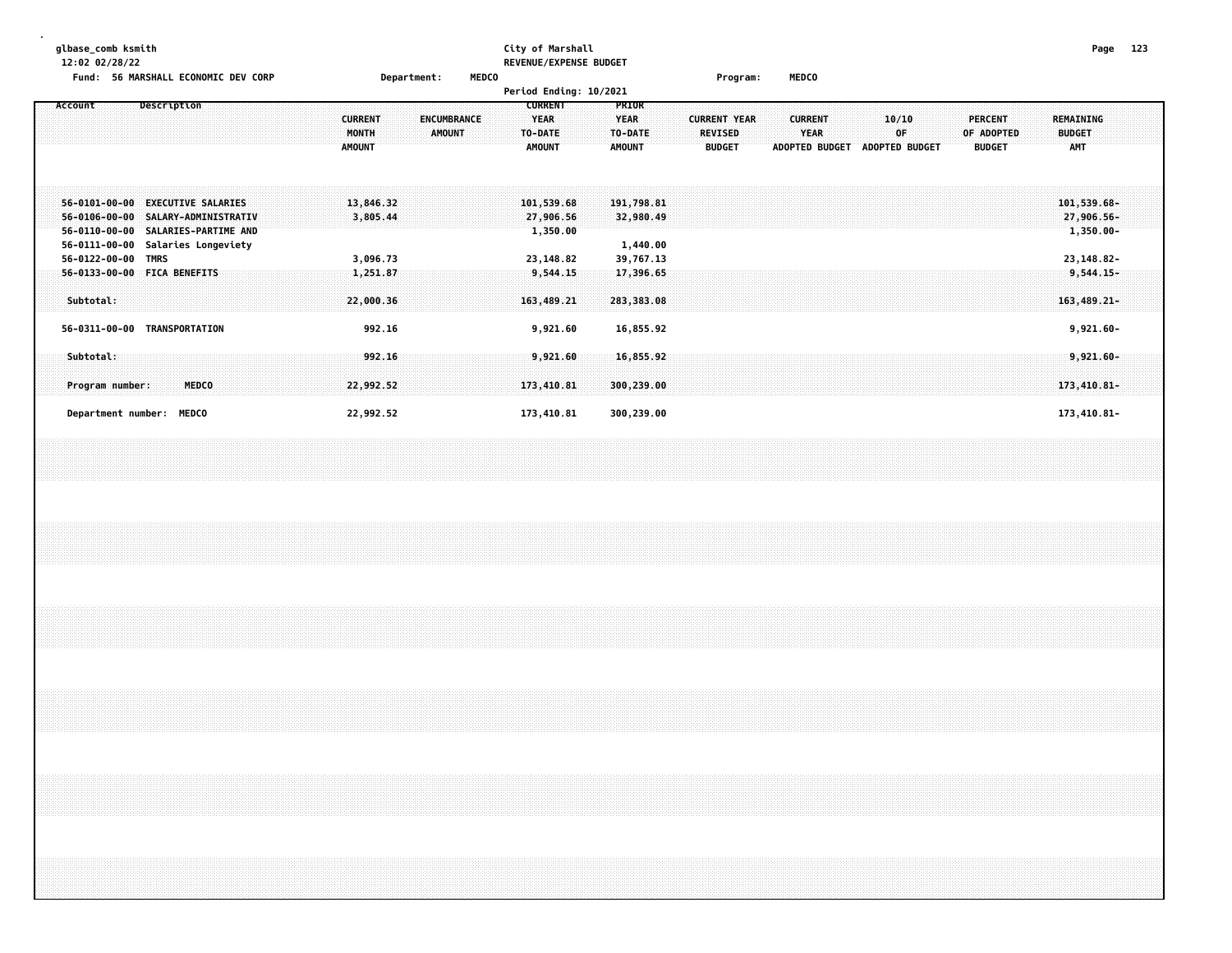|  |         | 12:02 02/28/22 | glbase_comb ksmith |             | Fund: 56 MARSHALL ECONOMIC DEV CORP                               |  |                                              |  |                                          |                              |  |               |                    |  | City of Marshall<br>REVENUE/EXPENSE BUDGET<br>Department: 38 BUSINESS DEVELOPMENT CENTER<br>Period Ending: 10/2021 |                                                |  |                                                  |  |                                                 | Program: |  |                        | TENANT SERVICES |                               |             |  |                                               |  |                                                                                  |            | Page 124 |  |
|--|---------|----------------|--------------------|-------------|-------------------------------------------------------------------|--|----------------------------------------------|--|------------------------------------------|------------------------------|--|---------------|--------------------|--|--------------------------------------------------------------------------------------------------------------------|------------------------------------------------|--|--------------------------------------------------|--|-------------------------------------------------|----------|--|------------------------|-----------------|-------------------------------|-------------|--|-----------------------------------------------|--|----------------------------------------------------------------------------------|------------|----------|--|
|  | Account |                |                    | Description |                                                                   |  |                                              |  | <b>CURRENT</b><br>MONTH<br><b>AMOUNT</b> |                              |  | <b>AMOUNT</b> | <b>ENCUMBRANCE</b> |  | TO-DATE                                                                                                            | <b>CURRENT</b><br><b>YEAR</b><br><b>AMOUNT</b> |  | PRIOR<br><b>YEAR</b><br>TO-DATE<br><b>AMOUNT</b> |  | <b>CURRENT YEAR</b><br>REVISED<br><b>BUDGET</b> |          |  | <b>CURRENT</b><br>YEAR |                 | ADOPTED BUDGET ADOPTED BUDGET | 10/10<br>0F |  | <b>PERCENT</b><br>OF ADOPTED<br><b>BUDGET</b> |  | <b>REMAINING</b><br><b>BUDGET</b><br>AMT                                         |            |          |  |
|  |         |                | 56-0122-38-00 TMRS |             | 56-0106-38-00 SALARY-ADMINISTRATIV<br>56-0133-38-00 FICA BENEFITS |  |                                              |  |                                          | 1,759.78<br>292.31<br>134.60 |  |               |                    |  |                                                                                                                    | 12,905.14<br>2,143.53<br>987.25                |  | 15,251.57<br>2,495.20<br>1,166.80                |  |                                                 |          |  |                        |                 |                               |             |  |                                               |  | $12,905.14-$<br>2,143.53-                                                        | $987.25 -$ |          |  |
|  |         | Subtotal:      |                    |             |                                                                   |  |                                              |  |                                          | 2,186.69                     |  |               |                    |  |                                                                                                                    | 16,035.92                                      |  | 18,913.57                                        |  |                                                 |          |  |                        |                 |                               |             |  |                                               |  | 16,035.92-                                                                       |            |          |  |
|  |         |                | Program number:    |             | TENANT SERVICES                                                   |  | Department number: BUSINESS DEVELOPMENT CENT |  |                                          | 2,186.69<br>2,186.69         |  |               |                    |  |                                                                                                                    | 16,035.92<br>16,035.92                         |  | 18,913.57<br>18,913.57                           |  |                                                 |          |  |                        |                 |                               |             |  |                                               |  | 16,035.92-<br>$16,035.92-$                                                       |            |          |  |
|  |         |                |                    |             |                                                                   |  |                                              |  |                                          |                              |  |               |                    |  |                                                                                                                    |                                                |  |                                                  |  |                                                 |          |  |                        |                 |                               |             |  |                                               |  |                                                                                  |            |          |  |
|  |         |                |                    |             |                                                                   |  |                                              |  |                                          |                              |  |               |                    |  |                                                                                                                    |                                                |  |                                                  |  |                                                 |          |  |                        |                 |                               |             |  |                                               |  |                                                                                  |            |          |  |
|  |         |                |                    |             |                                                                   |  |                                              |  |                                          |                              |  |               |                    |  |                                                                                                                    |                                                |  |                                                  |  |                                                 |          |  |                        |                 |                               |             |  |                                               |  |                                                                                  |            |          |  |
|  |         |                |                    |             |                                                                   |  |                                              |  |                                          |                              |  |               |                    |  |                                                                                                                    |                                                |  |                                                  |  |                                                 |          |  |                        |                 |                               |             |  |                                               |  |                                                                                  |            |          |  |
|  |         |                |                    |             |                                                                   |  |                                              |  |                                          |                              |  |               |                    |  |                                                                                                                    |                                                |  |                                                  |  |                                                 |          |  |                        |                 |                               |             |  |                                               |  |                                                                                  |            |          |  |
|  |         |                |                    |             |                                                                   |  |                                              |  |                                          |                              |  |               |                    |  |                                                                                                                    |                                                |  |                                                  |  |                                                 |          |  |                        |                 |                               |             |  |                                               |  | ,我们就会在这里,我们就会在这里的时候,我们就会在这里,我们就会在这里,我们就会在这里,我们就会在这里,我们就会在这里,我们就会在这里,我们就会在这里,我们就会 |            |          |  |
|  |         |                |                    |             |                                                                   |  |                                              |  |                                          |                              |  |               |                    |  |                                                                                                                    |                                                |  |                                                  |  |                                                 |          |  |                        |                 |                               |             |  |                                               |  |                                                                                  |            |          |  |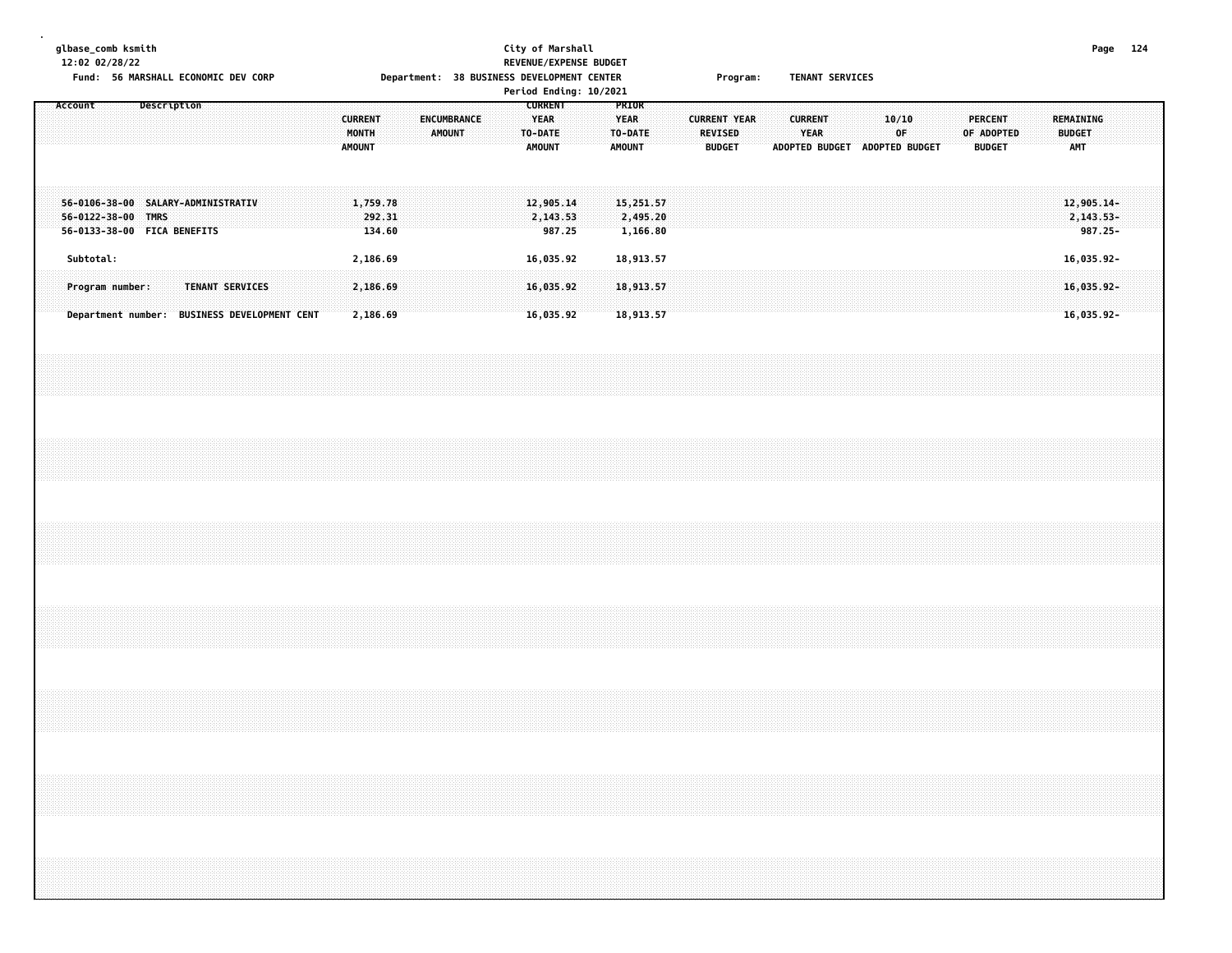**glbase\_comb ksmith City of Marshall Page 125 12:02 02/28/22 REVENUE/EXPENSE BUDGET** Fund: 56 MARSHALL ECONOMIC DEV CORP **Example 20 Department: 39 CENTER FOR APPLIED TECHNOLOGY** Program: TENANT SERVICES **Period Ending: 10/2021 Account Description CURRENT PRIOR CURRENT ENCUMBRANCE YEAR YEAR CURRENT YEAR CURRENT 10/10 PERCENT REMAINING MONTH AMOUNT TO-DATE TO-DATE REVISED YEAR OF OF ADOPTED BUDGET AMOUNT AMOUNT AMOUNT BUDGET ADOPTED BUDGET ADOPTED BUDGET BUDGET AMT 56-0106-39-00 SALARY-ADMINISTRATIV 3,416.06 25,051.02 29,605.71 25,051.02- 56-0122-39-00 TMRS 567.40 4,161.01 4,843.45 4,161.01- 56-0133-39-00 FICA BENEFITS 261.34 1,916.40 2,264.79 1,916.40- Subtotal: 4,244.80 31,128.43 36,713.95 31,128.43- Program number: TENANT SERVICES 4,244.80 31,128.43 36,713.95 31,128.43-** Department number: CENTER FOR APPLIED TECHNO 4,244.80 31,128.43 36,713.95 31,128.43 36,739 31,128.43

 **Expenditures Subtotal ----- 29,424.01 220,575.16 355,866.52 220,575.16-** Fund number: 56 MARSHALL ECONOMIC DEV CORP 104,451.52- 1,379,343.91- 1,414,276.03- 1,420.03- 1,379,343.91 1,379,343.91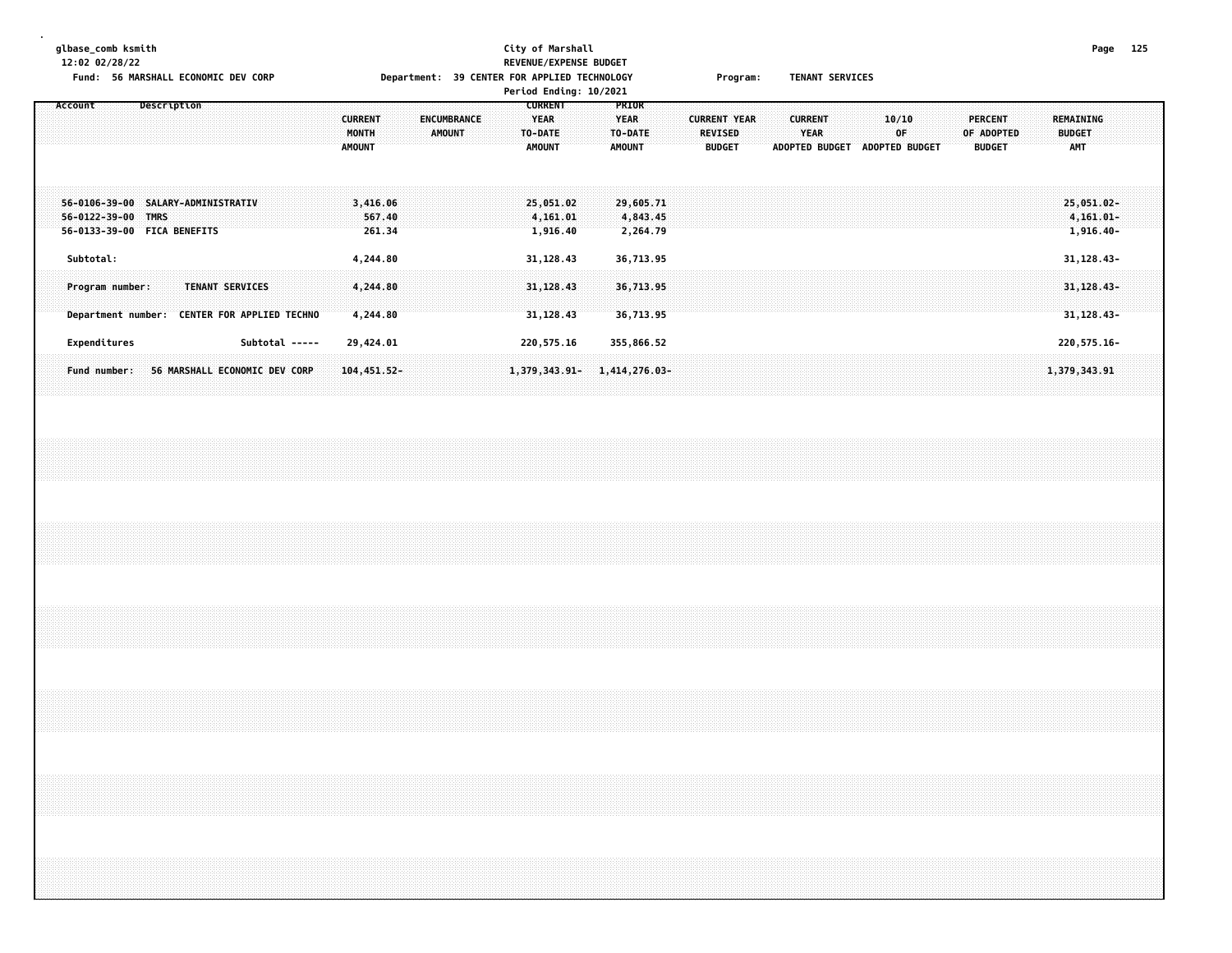| glbase_comb ksmith<br>12:02 02/28/22<br>Fund: 62 2007 GENERAL OBLIGATION FUND             |             |                         |                |  |                                          | Department: |               |                    |  |                                                           | City of Marshall<br>REVENUE/EXPENSE BUDGET<br>2007 GENERAL OBLIGATION FUND<br>Period Ending: 10/2021 |  |                                                  |                                          |  | Program:                                               |                                            |                               |                                            | 2007 GENERAL OBLIGATION FUND  |                                             |  |                |                              |  |                                                 | Page 126                                |  |
|-------------------------------------------------------------------------------------------|-------------|-------------------------|----------------|--|------------------------------------------|-------------|---------------|--------------------|--|-----------------------------------------------------------|------------------------------------------------------------------------------------------------------|--|--------------------------------------------------|------------------------------------------|--|--------------------------------------------------------|--------------------------------------------|-------------------------------|--------------------------------------------|-------------------------------|---------------------------------------------|--|----------------|------------------------------|--|-------------------------------------------------|-----------------------------------------|--|
| Account                                                                                   | Description |                         |                |  | <b>CURRENT</b><br>MONTH<br><b>AMOUNT</b> |             | <b>AMOUNT</b> | <b>ENCUMBRANCE</b> |  | <b>CURRENT</b><br><b>YEAR</b><br>TO-DATE<br><b>AMOUNT</b> |                                                                                                      |  | PRIOR<br><b>YEAR</b><br>TO-DATE<br><b>AMOUNT</b> |                                          |  | <b>CURRENT YEAR</b><br><b>REVISED</b><br><b>BUDGET</b> |                                            | <b>CURRENT</b><br><b>YEAR</b> |                                            | ADOPTED BUDGET ADOPTED BUDGET | 10/10<br>0F                                 |  | <b>PERCENT</b> | OF ADOPTED<br><b>BUDGET</b>  |  | <b>REMAINING</b><br><b>BUDGET</b><br><b>AMT</b> |                                         |  |
| 62-4000-00-00 TAXES<br>62-4001-00-00 TAXES DELINQUENT<br>62-4002-00-00 PENALTY & INTEREST |             |                         |                |  | 80,059.70-<br>2,268.88-<br>$1,070.30 -$  |             |               |                    |  |                                                           | 576,150.63-<br>30,778.58-<br>23,084.59-                                                              |  |                                                  | 777,922.09-<br>50,526.59-<br>25,470.84-  |  | 795,414.00-<br>35,300.00-                              | $20,000.00 -$                              |                               | 795,414.00-<br>35,300.00-<br>$20,000.00 -$ |                               | 662,845.00-<br>29,416.67-<br>16,666.67-     |  |                | 121.132<br>98.216<br>126.117 |  |                                                 | 219, 263.37-<br>4,521.42-<br>3,084.59   |  |
| Subtotal:<br>62-5100-00-00 INTEREST EARNED<br>62-5110-00-00 TRANSFER FROM OTHER           |             |                         |                |  | 83,398.88-                               |             |               |                    |  |                                                           | 630,013.80-<br>$81.61 -$<br>63,231.00-                                                               |  |                                                  | 853, 919.52-<br>2,766.30-<br>318,543.04- |  |                                                        | 850,714.00-<br>$6,003.00 -$<br>218,030.00- |                               | 850,714.00-<br>$6,003.00 -$<br>218,030.00- |                               | 708,928.33-<br>$5,002.50 -$<br>181, 691.67- |  |                | 120.298<br>1.415<br>29.001   |  |                                                 | 220,700.20-<br>5,921.39-<br>154,799.00- |  |
| Subtotal:                                                                                 |             |                         |                |  |                                          |             |               |                    |  |                                                           | 63, 312.61-                                                                                          |  |                                                  | 321, 309.34-                             |  |                                                        | 224,033.00-                                |                               | 224,033.00-                                |                               | 186,694.17-                                 |  |                | 28.262                       |  |                                                 | 160,720.39-                             |  |
| Program number:<br>Department number: 2007 GENERAL OBLIGATION F                           |             | 2007 GENERAL OBLIGATION |                |  | 83,398.88-<br>83,398.88-                 |             |               |                    |  |                                                           | 693,326.41-<br>$693,326.41-$                                                                         |  |                                                  | 1,175,228.86-<br>1,175,228.86-           |  |                                                        | 1,074,747.00-<br>1,074,747.00-             |                               | $1,074,747.00 -$<br>1,074,747.00-          |                               | 895,622.50-<br>895,622.50-                  |  |                | 101.113<br>101.113           |  |                                                 | 381,420.59-<br>381, 420.59-             |  |
| Revenues                                                                                  |             |                         | Subtotal ----- |  | 83,398.88-                               |             |               |                    |  |                                                           |                                                                                                      |  |                                                  | 693, 326.41- 1, 175, 228.86-             |  |                                                        | 1,074,747.00-                              |                               | 1,074,747.00-                              |                               | 895,622.50-                                 |  |                | 101.113                      |  |                                                 | 381,420.59-                             |  |
|                                                                                           |             |                         |                |  |                                          |             |               |                    |  |                                                           |                                                                                                      |  |                                                  |                                          |  |                                                        |                                            |                               |                                            |                               |                                             |  |                |                              |  |                                                 |                                         |  |
|                                                                                           |             |                         |                |  |                                          |             |               |                    |  |                                                           |                                                                                                      |  |                                                  |                                          |  |                                                        |                                            |                               |                                            |                               |                                             |  |                |                              |  |                                                 |                                         |  |
|                                                                                           |             |                         |                |  |                                          |             |               |                    |  |                                                           |                                                                                                      |  |                                                  |                                          |  |                                                        |                                            |                               |                                            |                               |                                             |  |                |                              |  |                                                 |                                         |  |
|                                                                                           |             |                         |                |  |                                          |             |               |                    |  |                                                           |                                                                                                      |  |                                                  |                                          |  |                                                        |                                            |                               |                                            |                               |                                             |  |                |                              |  |                                                 |                                         |  |
|                                                                                           |             |                         |                |  |                                          |             |               |                    |  |                                                           |                                                                                                      |  |                                                  |                                          |  |                                                        |                                            |                               |                                            |                               |                                             |  |                |                              |  |                                                 |                                         |  |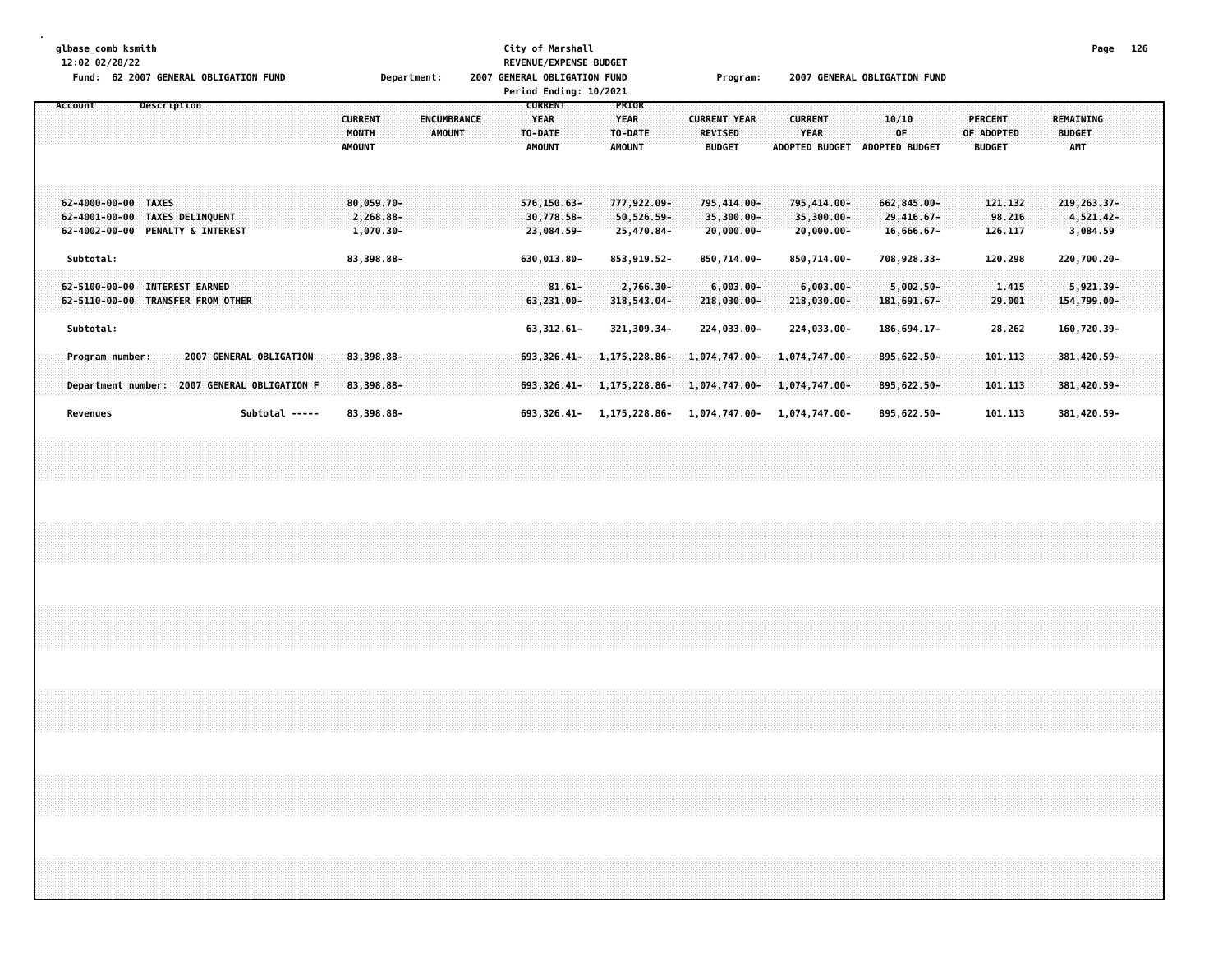| glbase_comb ksmith<br>12:02 02/28/22<br>Fund: 62 2007 GENERAL OBLIGATION FUND                                                                             |                                                                     | Department:<br>2007                 | City of Marshall<br><b>REVENUE/EXPENSE BUDGET</b><br><b>GENERAL OBLIGATION FUND</b><br>Period Ending: 10/2021 | Program:                                               | 2007 GENERAL OBLIGATION FUND                                                                   | 127<br>Page                                                                        |
|-----------------------------------------------------------------------------------------------------------------------------------------------------------|---------------------------------------------------------------------|-------------------------------------|---------------------------------------------------------------------------------------------------------------|--------------------------------------------------------|------------------------------------------------------------------------------------------------|------------------------------------------------------------------------------------|
| Description<br>Account                                                                                                                                    | <b>CURRENT</b><br>MONTH<br><b>AMOUNT</b>                            | <b>ENCUMBRANCE</b><br><b>AMOUNT</b> | <b>CURRENT</b><br>PRIOR<br><b>YEAR</b><br><b>YEAR</b><br>TO-DATE<br>TO-DATE<br><b>AMOUNT</b><br><b>AMOUNT</b> | <b>CURRENT YEAR</b><br><b>REVISED</b><br><b>BUDGET</b> | <b>CURRENT</b><br>10/10<br><b>YEAR</b><br>0F<br><b>ADOPTED BUDGET</b><br><b>ADOPTED BUDGET</b> | <b>PERCENT</b><br>REMAINING<br>OF ADOPTED<br><b>BUDGET</b><br>AMT<br><b>BUDGET</b> |
| $62 - 0348 - 00 - 00$<br><b>SERVICE FEES/MGT FEE</b><br>$62 - 0353 - 00 - 00$<br><b>INTEREST &amp; FEES</b><br><b>PRINCIPAL PAYMENTS</b><br>62-0354-00-00 |                                                                     |                                     | 7,741,25<br>9,187.50<br>98,209.15<br>187,778.08<br>793,000.00<br>1,040,000.00                                 | 6,000.00<br>181,747.00<br>887,000.00                   | 6,000.00<br>5,000.00<br>181,747.00<br>151,455.83<br>887,000.00<br>739,166.67                   | 129.021<br>1,741.25-<br>91.625<br>83,537.85<br>94,000.00<br>89.402                 |
| Subtotal:                                                                                                                                                 |                                                                     |                                     | 898,950.40<br>1,236,965.58                                                                                    | 1,074,747.00                                           | 895,622.50<br>1,074,747.00                                                                     | 175,796.60<br>89.999                                                               |
| Program number:                                                                                                                                           | 2007 GENERAL OBLIGATION FUND<br><b>2007 GENERAL OBLIGATION FUND</b> |                                     | 898,950.40<br>1,236,965.58                                                                                    | 1,074,747.00                                           | 895,622.50<br>1,074,747.00<br>895,622.50                                                       | 175,796.60<br>89.999<br>175,796.60<br>89.999                                       |
| Department number:                                                                                                                                        |                                                                     |                                     | 1,236,965.58<br>898,950.40                                                                                    | 1,074,747.00                                           | 1,074,747.00                                                                                   |                                                                                    |
| Expenditures                                                                                                                                              | Subtotal -----------                                                |                                     | 898,950.40<br>1,236,965.58                                                                                    | 1,074,747.00                                           | 895,622.50<br>1,074,747.00                                                                     | 175,796.60<br>89.999                                                               |
| Fund number:                                                                                                                                              | 62 2007 GENERAL OBLIGATION FUN                                      | 83,398.88-                          | 205.623.99<br>61,736.72                                                                                       |                                                        |                                                                                                | 205,623.99-                                                                        |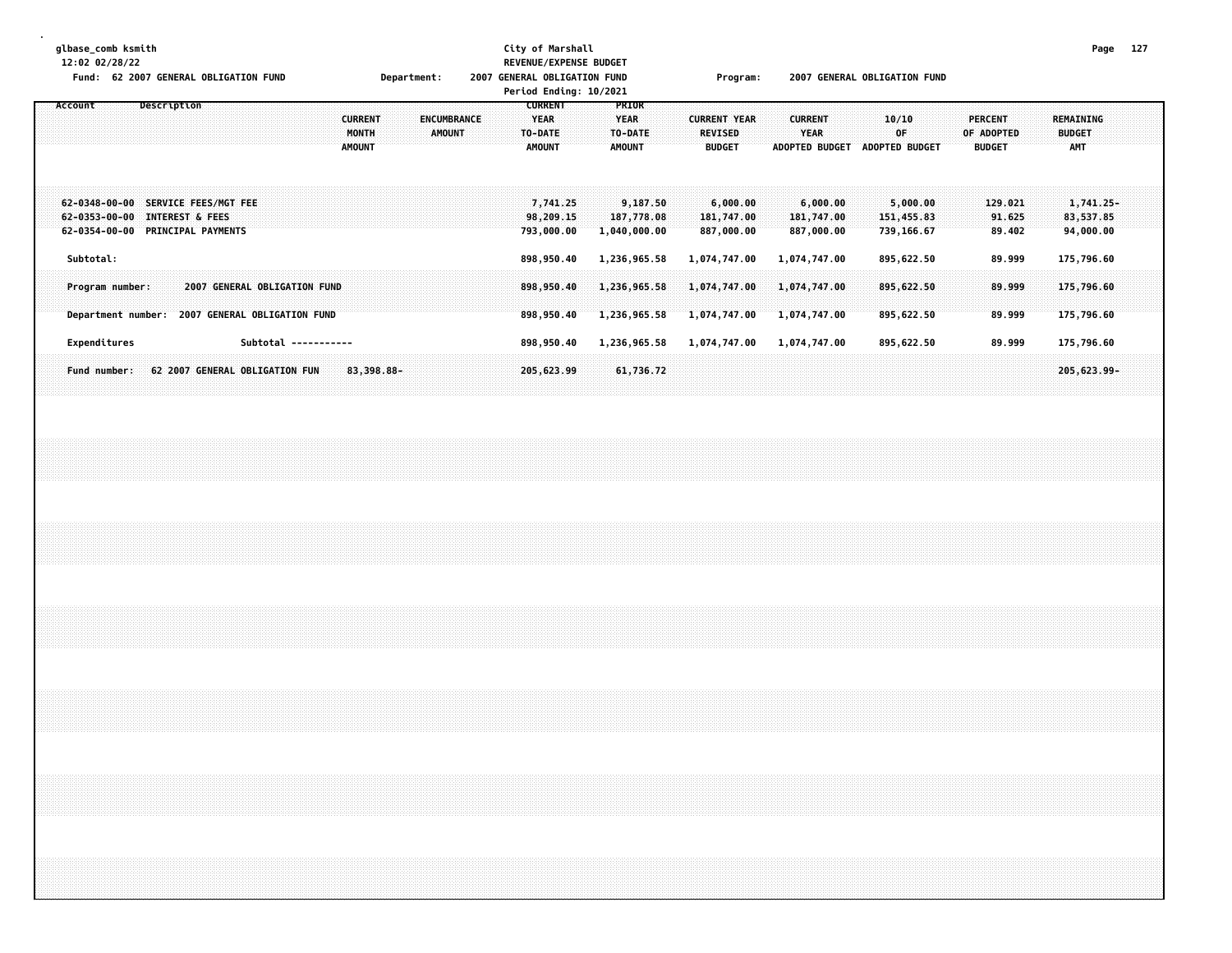|  |         | 12:02 02/28/22 | glbase_comb ksmith<br>Fund: 63 DEBT RELATED PROJECTS               |             |  |  |                                                                     |  |  |                                          | Department: |               |             |  | City of Marshall<br>REVENUE/EXPENSE BUDGET<br>2007 CAPITAL IMPROVEMENT<br>Period Ending: 10/2021 |                                                           |                           |  |                                                                    |            |  |         |               | Program:            |  |                               | 2007 CAPITAL IMPROVEMENT      |  |             |  |            |                                 |  |                                                                                  | Page 128                   |  |  |
|--|---------|----------------|--------------------------------------------------------------------|-------------|--|--|---------------------------------------------------------------------|--|--|------------------------------------------|-------------|---------------|-------------|--|--------------------------------------------------------------------------------------------------|-----------------------------------------------------------|---------------------------|--|--------------------------------------------------------------------|------------|--|---------|---------------|---------------------|--|-------------------------------|-------------------------------|--|-------------|--|------------|---------------------------------|--|----------------------------------------------------------------------------------|----------------------------|--|--|
|  | Account |                |                                                                    | Description |  |  |                                                                     |  |  | <b>CURRENT</b><br>MONTH<br><b>AMOUNT</b> |             | <b>AMOUNT</b> | ENCUMBRANCE |  |                                                                                                  | <b>CURRENT</b><br><b>YEAR</b><br>TO-DATE<br><b>AMOUNT</b> |                           |  | PRIOR<br><b>YEAR</b><br>TO-DATE<br><b>AMOUNT</b>                   |            |  | REVISED | <b>BUDGET</b> | <b>CURRENT YEAR</b> |  | <b>CURRENT</b><br><b>YEAR</b> | ADOPTED BUDGET ADOPTED BUDGET |  | 10/10<br>0F |  | OF ADOPTED | <b>PERCENT</b><br><b>BUDGET</b> |  | REMAINING<br><b>BUDGET</b><br><b>AMT</b>                                         |                            |  |  |
|  |         |                | 63-5100-00-00 INTEREST EARNED<br>63-5110-00-00 TRANSFER FROM OTHER |             |  |  |                                                                     |  |  |                                          |             |               |             |  |                                                                                                  |                                                           | $284.17 -$<br>126,000.00- |  |                                                                    | $672.41 -$ |  |         |               |                     |  |                               |                               |  |             |  |            |                                 |  |                                                                                  | 284.17<br>126,000.00       |  |  |
|  |         | Subtotal:      |                                                                    |             |  |  |                                                                     |  |  |                                          |             |               |             |  |                                                                                                  |                                                           | 126, 284. 17-             |  |                                                                    | 672.41-    |  |         |               |                     |  |                               |                               |  |             |  |            |                                 |  |                                                                                  | 126, 284.17                |  |  |
|  |         | Subtotal:      | 63-5304-00-00 BOND PROCEEDS                                        |             |  |  |                                                                     |  |  |                                          |             |               |             |  |                                                                                                  |                                                           |                           |  | $1,795,000.00 -$<br>1,795,000.00-                                  |            |  |         |               |                     |  |                               |                               |  |             |  |            |                                 |  |                                                                                  |                            |  |  |
|  |         |                | Program number:                                                    |             |  |  | 2007 CAPITAL IMPROVEMENT                                            |  |  |                                          |             |               |             |  |                                                                                                  |                                                           |                           |  | 126, 284. 17- 1, 795, 672. 41-                                     |            |  |         |               |                     |  |                               |                               |  |             |  |            |                                 |  |                                                                                  | 126, 284.17                |  |  |
|  |         | Revenues       |                                                                    |             |  |  | Department number: 2007 CAPITAL IMPROVEMENT<br>Subtotal ----------- |  |  |                                          |             |               |             |  |                                                                                                  |                                                           |                           |  | 126, 284. 17 - 1, 795, 672. 41-<br>126, 284. 17 - 1, 795, 672. 41- |            |  |         |               |                     |  |                               |                               |  |             |  |            |                                 |  |                                                                                  | 126, 284.17<br>126, 284.17 |  |  |
|  |         |                |                                                                    |             |  |  |                                                                     |  |  |                                          |             |               |             |  |                                                                                                  |                                                           |                           |  |                                                                    |            |  |         |               |                     |  |                               |                               |  |             |  |            |                                 |  |                                                                                  |                            |  |  |
|  |         |                |                                                                    |             |  |  |                                                                     |  |  |                                          |             |               |             |  |                                                                                                  |                                                           |                           |  |                                                                    |            |  |         |               |                     |  |                               |                               |  |             |  |            |                                 |  |                                                                                  |                            |  |  |
|  |         |                |                                                                    |             |  |  |                                                                     |  |  |                                          |             |               |             |  |                                                                                                  |                                                           |                           |  |                                                                    |            |  |         |               |                     |  |                               |                               |  |             |  |            |                                 |  |                                                                                  |                            |  |  |
|  |         |                |                                                                    |             |  |  |                                                                     |  |  |                                          |             |               |             |  |                                                                                                  |                                                           |                           |  |                                                                    |            |  |         |               |                     |  |                               |                               |  |             |  |            |                                 |  |                                                                                  |                            |  |  |
|  |         |                |                                                                    |             |  |  |                                                                     |  |  |                                          |             |               |             |  |                                                                                                  |                                                           |                           |  |                                                                    |            |  |         |               |                     |  |                               |                               |  |             |  |            |                                 |  | ,我们就会在这里的时候,我们就会在这里的时候,我们就会在这里的时候,我们就会在这里的时候,我们就会在这里的时候,我们就会在这里的时候,我们就会在这里的时候,我们 |                            |  |  |
|  |         |                |                                                                    |             |  |  |                                                                     |  |  |                                          |             |               |             |  |                                                                                                  |                                                           |                           |  |                                                                    |            |  |         |               |                     |  |                               |                               |  |             |  |            |                                 |  |                                                                                  |                            |  |  |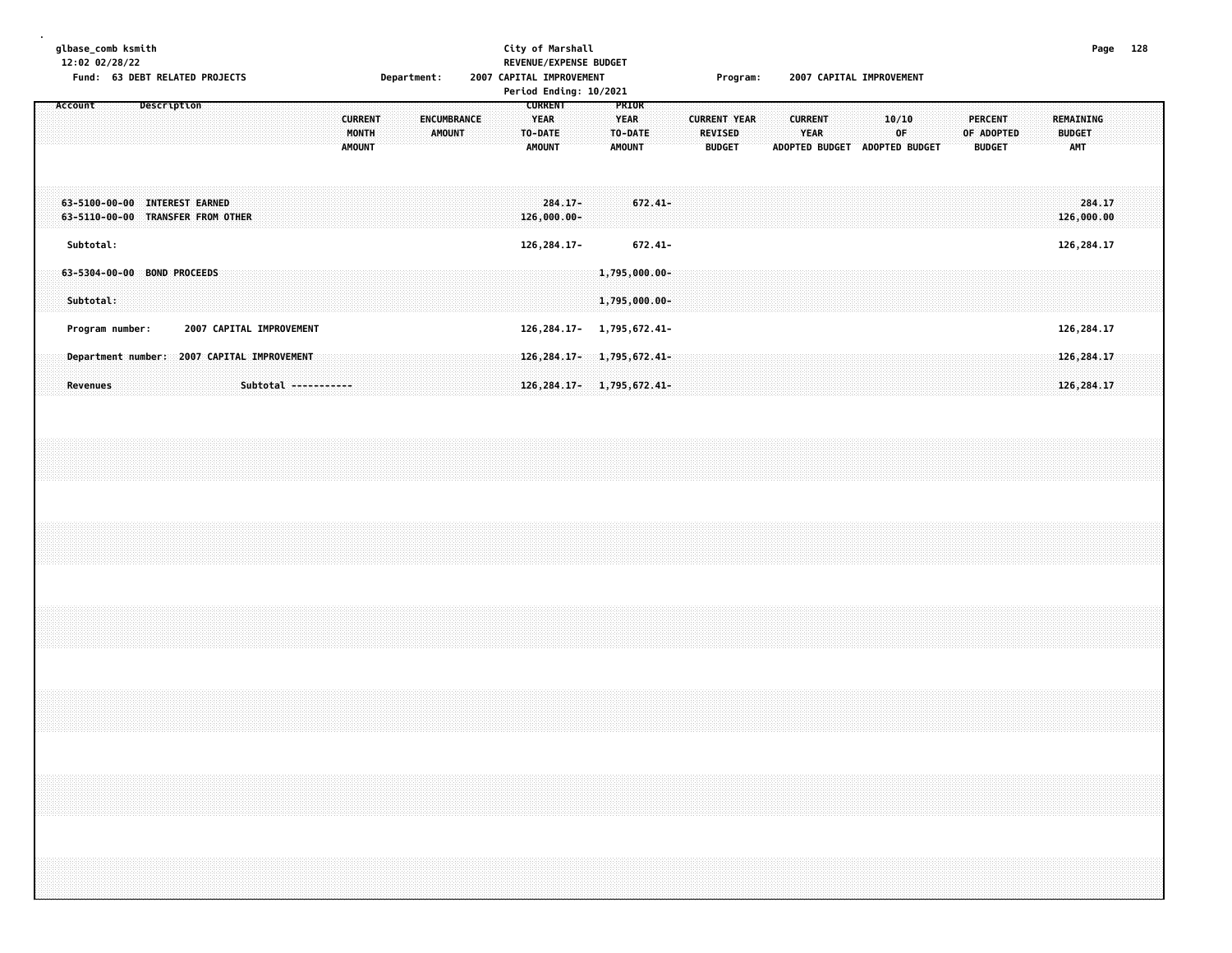| glbase_comb ksmith<br>12:02 02/28/22<br>Fund: 63 DEBT RELATED PROJECTS                                                                                                                                                                                                                                                                                                                                               | Department:                                                                     | City of Marshall<br>REVENUE/EXPENSE BUDGET<br>2007 CAPITAL IMPROVEMENT<br>Period Ending: 10/2021                                                                                                      | Program:                                               | 2007 CAPITAL IMPROVEMENT                                                      | Page 129                                                                                                                                |  |
|----------------------------------------------------------------------------------------------------------------------------------------------------------------------------------------------------------------------------------------------------------------------------------------------------------------------------------------------------------------------------------------------------------------------|---------------------------------------------------------------------------------|-------------------------------------------------------------------------------------------------------------------------------------------------------------------------------------------------------|--------------------------------------------------------|-------------------------------------------------------------------------------|-----------------------------------------------------------------------------------------------------------------------------------------|--|
| Account<br>Description                                                                                                                                                                                                                                                                                                                                                                                               | <b>CURRENT</b><br><b>ENCUMBRANCE</b><br>MONTH<br><b>AMOUNT</b><br><b>AMOUNT</b> | <b>CURRENT</b><br><b>PRIOR</b><br><b>YEAR</b><br><b>YEAR</b><br>TO-DATE<br>TO-DATE<br><b>AMOUNT</b><br><b>AMOUNT</b>                                                                                  | <b>CURRENT YEAR</b><br><b>REVISED</b><br><b>BUDGET</b> | <b>CURRENT</b><br>10/10<br><b>YEAR</b><br>OF<br>ADOPTED BUDGET ADOPTED BUDGET | <b>PERCENT</b><br><b>REMAINING</b><br><b>BUDGET</b><br>OF ADOPTED<br><b>BUDGET</b><br><b>AMT</b>                                        |  |
| 63-0411-00-00 IMPROVEMENTS-#2 FIRE<br>63-0412-00-00 IMPROVEMENTS-#4 FIRE<br>63-0418-00-00 IMPROVEMENTS - BDC<br>63-0419-00-00 IMPROVEMENTS-POLICE<br>63-0430-00-00 DOWNTOWN REDEVELOPME<br>63-0431-00-00 REDEVELOP N WASHINGT<br>63-0432-00-00 DOWNTOWN REDEVELOPME<br>63-0436-00-00 IMPROVEMENTS-ARENA<br>63-0437-00-00 IMPROVEMENTS-CITY HA<br>63-0438-00-00 IMPROVEMENTS-CONVENT<br>63-0490-00-00 NON DEPRECIABLE | 8,977.00<br>1,425.75<br>15,373.00<br>3,625.00<br>4,747.23                       | 23,477.00<br>10,844.50<br>19,069.84<br>65,257.58<br>136,052.90<br>10,985.00<br>578.75<br>9,090.00<br>4,400.00<br>403,076.47<br>33,249.93<br>27,375.00<br>17,470.93<br>4,564.00<br>41,076.00<br>318.64 |                                                        |                                                                               | 23,477.00-<br>$10,844.50 -$<br>66,683.33-<br>578.75-<br>$4,400.00 -$<br>403,076.47-<br>27,375.00-<br>17,470.93-<br>4,564.00-<br>318.64- |  |
| Subtotal:<br>Program number:<br>2007 CAPITAL IMPROVEMENT                                                                                                                                                                                                                                                                                                                                                             | 32,722.23<br>1,425.75<br>32,722.23<br>1,425.75                                  | 1,200.00<br>557, 362.87<br>250,723.67<br>557, 362.87<br>250,723.67                                                                                                                                    |                                                        |                                                                               | 558,788.62-<br>558,788.62-                                                                                                              |  |
| Department number: 2007 CAPITAL IMPROVEMENT                                                                                                                                                                                                                                                                                                                                                                          | 32,722.23<br>1,425.75                                                           | 557,362.87<br>250,723.67                                                                                                                                                                              |                                                        |                                                                               | 558,788.62-                                                                                                                             |  |
|                                                                                                                                                                                                                                                                                                                                                                                                                      |                                                                                 |                                                                                                                                                                                                       |                                                        |                                                                               |                                                                                                                                         |  |
|                                                                                                                                                                                                                                                                                                                                                                                                                      |                                                                                 |                                                                                                                                                                                                       |                                                        |                                                                               |                                                                                                                                         |  |
|                                                                                                                                                                                                                                                                                                                                                                                                                      |                                                                                 |                                                                                                                                                                                                       |                                                        |                                                                               |                                                                                                                                         |  |
|                                                                                                                                                                                                                                                                                                                                                                                                                      |                                                                                 |                                                                                                                                                                                                       |                                                        |                                                                               |                                                                                                                                         |  |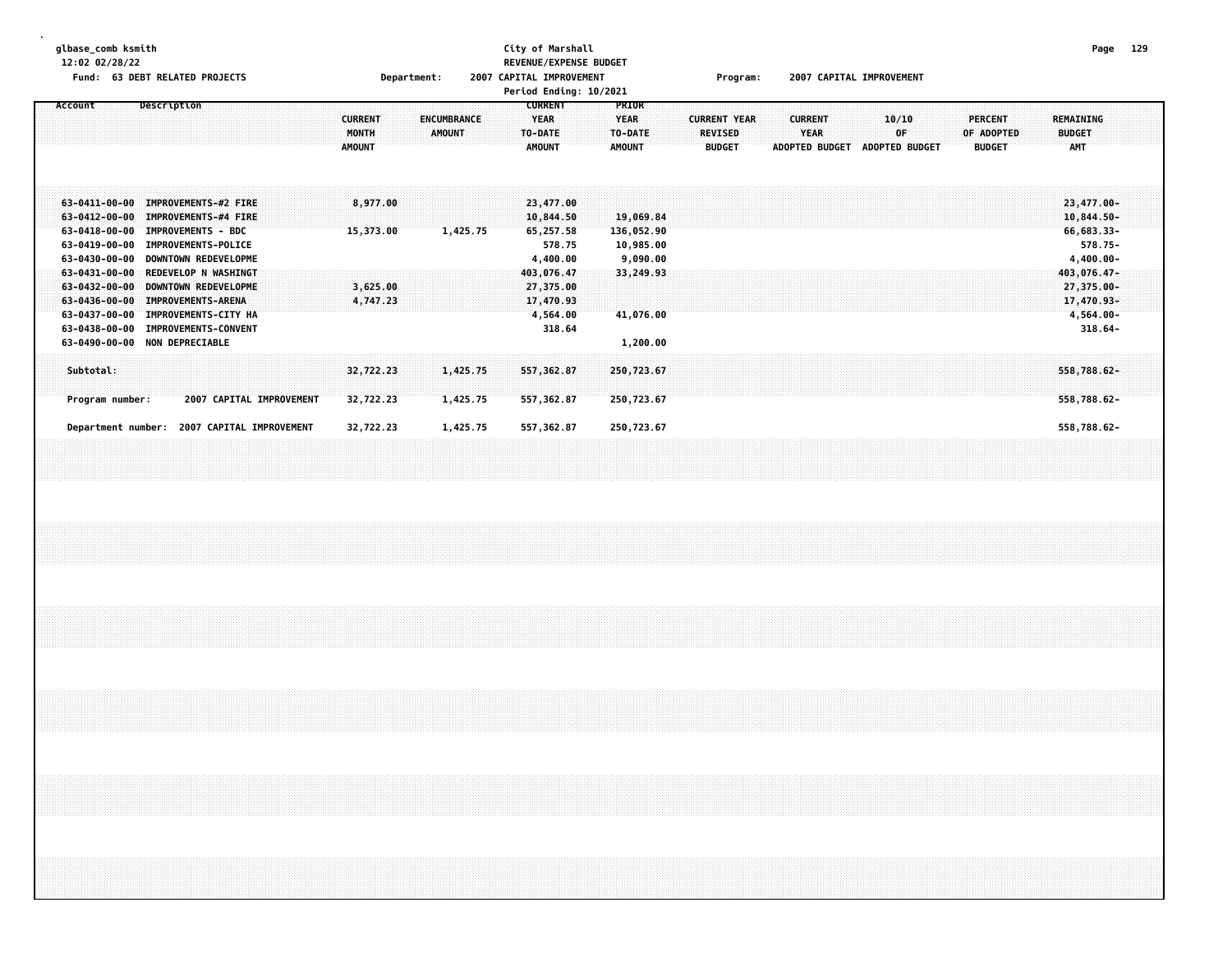| glbase_comb ksmith<br>12:02 02/28/22                                                                                                                                 |                 | Fund: 63 DEBT RELATED PROJECTS           |                          |  |                |  |  |                                          |  |               |             |  | Department: 4 2020 LIMITED TAX NOTE                       | City of Marshall<br>REVENUE/EXPENSE BUDGET<br>Period Ending: 10/2021 |                                                  |                         |  |                          | Program:            |  |                        |                               |             |  |  |                                               |  |                                   | Page 130    |  |  |
|----------------------------------------------------------------------------------------------------------------------------------------------------------------------|-----------------|------------------------------------------|--------------------------|--|----------------|--|--|------------------------------------------|--|---------------|-------------|--|-----------------------------------------------------------|----------------------------------------------------------------------|--------------------------------------------------|-------------------------|--|--------------------------|---------------------|--|------------------------|-------------------------------|-------------|--|--|-----------------------------------------------|--|-----------------------------------|-------------|--|--|
| Account                                                                                                                                                              |                 |                                          | Description              |  |                |  |  | <b>CURRENT</b><br>MONTH<br><b>AMOUNT</b> |  | <b>AMOUNT</b> | ENCUMBRANCE |  | <b>CURRENT</b><br><b>YEAR</b><br>TO-DATE<br><b>AMOUNT</b> |                                                                      | PRIOR<br><b>YEAR</b><br>TO-DATE<br><b>AMOUNT</b> |                         |  | REVISED<br><b>BUDGET</b> | <b>CURRENT YEAR</b> |  | <b>CURRENT</b><br>YEAR | ADOPTED BUDGET ADOPTED BUDGET | 10/10<br>0F |  |  | <b>PERCENT</b><br>OF ADOPTED<br><b>BUDGET</b> |  | REMAINING<br><b>BUDGET</b><br>AMT |             |  |  |
| 63-0333-04-00 BOND ISSUANCE COST                                                                                                                                     | Subtotal:       |                                          |                          |  |                |  |  |                                          |  |               |             |  |                                                           |                                                                      |                                                  | 44,655.00<br>44,655.00  |  |                          |                     |  |                        |                               |             |  |  |                                               |  |                                   |             |  |  |
|                                                                                                                                                                      | Program number: |                                          |                          |  |                |  |  |                                          |  |               |             |  |                                                           |                                                                      |                                                  | 44,655.00               |  |                          |                     |  |                        |                               |             |  |  |                                               |  |                                   |             |  |  |
|                                                                                                                                                                      | Expenditures    | Department number: 2020 LIMITED TAX NOTE |                          |  | Subtotal ----- |  |  | 32,722.23                                |  |               | 1,425.75    |  | 557,362.87                                                |                                                                      |                                                  | 44,655.00<br>295,378.67 |  |                          |                     |  |                        |                               |             |  |  |                                               |  |                                   | 558,788.62- |  |  |
|                                                                                                                                                                      | Fund number:    |                                          | 63 DEBT RELATED PROJECTS |  |                |  |  | 32,722.23                                |  |               | 1,425.75    |  | 431,078.70                                                |                                                                      |                                                  | 1,500,293.74-           |  |                          |                     |  |                        |                               |             |  |  |                                               |  |                                   | 432,504.45- |  |  |
|                                                                                                                                                                      |                 |                                          |                          |  |                |  |  |                                          |  |               |             |  |                                                           |                                                                      |                                                  |                         |  |                          |                     |  |                        |                               |             |  |  |                                               |  |                                   |             |  |  |
|                                                                                                                                                                      |                 |                                          |                          |  |                |  |  |                                          |  |               |             |  |                                                           |                                                                      |                                                  |                         |  |                          |                     |  |                        |                               |             |  |  |                                               |  |                                   |             |  |  |
|                                                                                                                                                                      |                 |                                          |                          |  |                |  |  |                                          |  |               |             |  |                                                           |                                                                      |                                                  |                         |  |                          |                     |  |                        |                               |             |  |  |                                               |  |                                   |             |  |  |
|                                                                                                                                                                      |                 |                                          |                          |  |                |  |  |                                          |  |               |             |  |                                                           |                                                                      |                                                  |                         |  |                          |                     |  |                        |                               |             |  |  |                                               |  |                                   |             |  |  |
|                                                                                                                                                                      |                 |                                          |                          |  |                |  |  |                                          |  |               |             |  |                                                           |                                                                      |                                                  |                         |  |                          |                     |  |                        |                               |             |  |  |                                               |  |                                   |             |  |  |
| ,我们的时候,我们就会在这里,我们的时候,我们就会在这里,我们就会在这里,我们的时候,我们就会在这里,我们的时候,我们就会在这里,我们就会在这里,我们就会在这里<br>第一百一十一章 我们的时候,我们的时候,我们的时候,我们的时候,我们的时候,我们的时候,我们的时候,我们的时候,我们的时候,我们的时候,我们的时候,我们的时候, |                 |                                          |                          |  |                |  |  |                                          |  |               |             |  |                                                           |                                                                      |                                                  |                         |  |                          |                     |  |                        |                               |             |  |  |                                               |  |                                   |             |  |  |
|                                                                                                                                                                      |                 |                                          |                          |  |                |  |  |                                          |  |               |             |  |                                                           |                                                                      |                                                  |                         |  |                          |                     |  |                        |                               |             |  |  |                                               |  |                                   |             |  |  |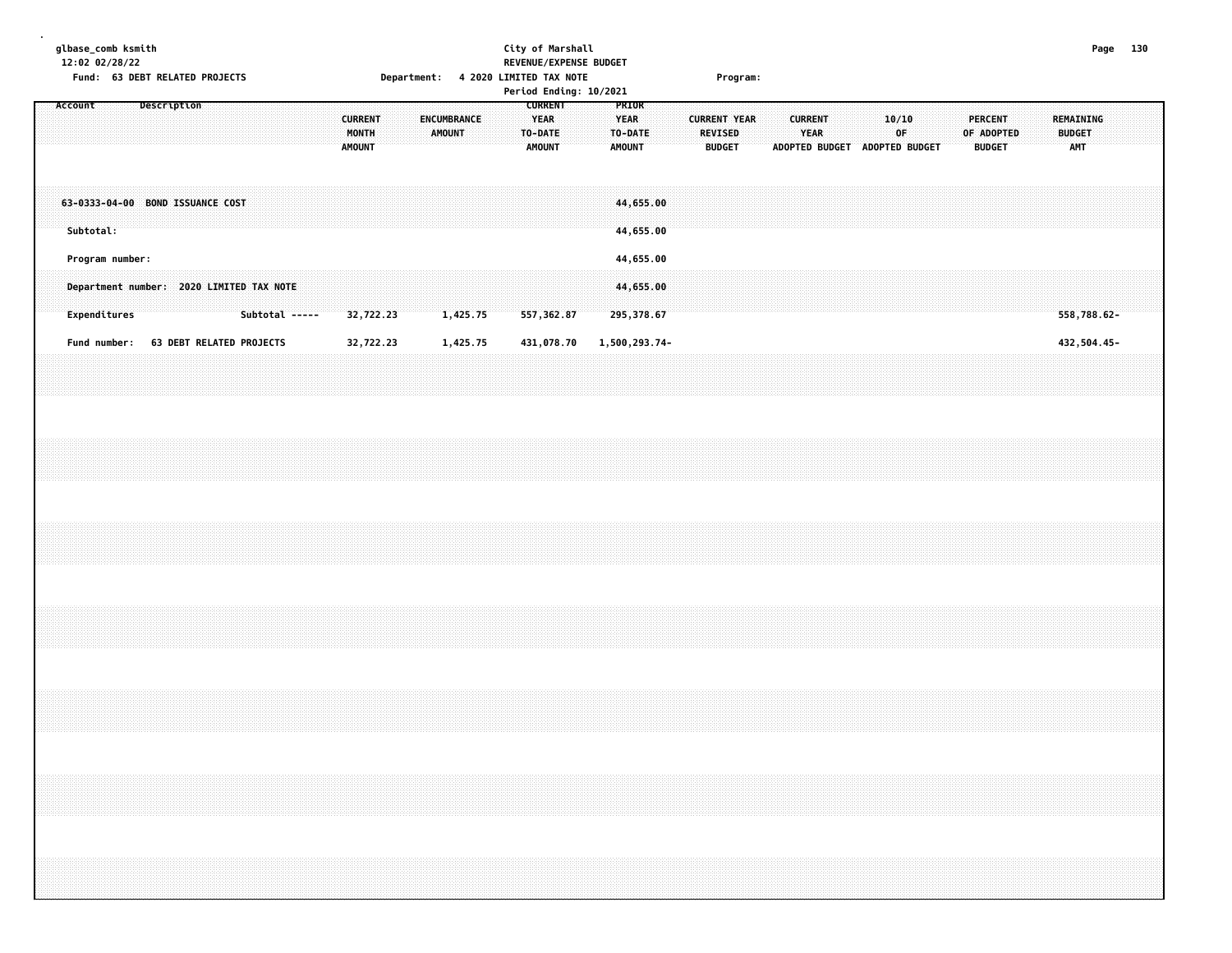|         |           | glbase_comb ksmith<br>12:02 02/28/22<br>Fund: 64 OPEB TRSF FUND |                   |           |  |  |                      |                                          | Department: |        |             | <b>OPEB TRSF</b> |                                                           | City of Marshall<br>REVENUE/EXPENSE BUDGET<br>Period Ending: 10/2021 |  |                                                  |                        |  |                | Program:                             |  | OPEB TRSF                                                      |  |       |    |  |                                               |  |                                          | Page 131         |  |
|---------|-----------|-----------------------------------------------------------------|-------------------|-----------|--|--|----------------------|------------------------------------------|-------------|--------|-------------|------------------|-----------------------------------------------------------|----------------------------------------------------------------------|--|--------------------------------------------------|------------------------|--|----------------|--------------------------------------|--|----------------------------------------------------------------|--|-------|----|--|-----------------------------------------------|--|------------------------------------------|------------------|--|
| Account |           |                                                                 | Description       |           |  |  |                      | <b>CURRENT</b><br>MONTH<br><b>AMOUNT</b> |             | AMOUNT | ENCUMBRANCE |                  | <b>CURRENT</b><br><b>YEAR</b><br>TO-DATE<br><b>AMOUNT</b> |                                                                      |  | PRIOR<br><b>YEAR</b><br>TO-DATE<br><b>AMOUNT</b> |                        |  | <b>REVISED</b> | <b>CURRENT YEAR</b><br><b>BUDGET</b> |  | <b>CURRENT</b><br><b>YEAR</b><br>ADOPTED BUDGET ADOPTED BUDGET |  | 10/10 | OF |  | <b>PERCENT</b><br>OF ADOPTED<br><b>BUDGET</b> |  | <b>REMAINING</b><br><b>BUDGET</b><br>AMT |                  |  |
|         | Subtotal: | 64-5100-00-00 INTEREST                                          |                   |           |  |  |                      |                                          |             |        |             |                  |                                                           | 204.70-<br>$204.70 -$                                                |  |                                                  | 1,018.56-<br>1,018.56- |  |                |                                      |  |                                                                |  |       |    |  |                                               |  |                                          | 204.70<br>204.70 |  |
|         |           | Program number:                                                 |                   | OPEB TRSF |  |  |                      |                                          |             |        |             |                  |                                                           | 204.70-                                                              |  |                                                  | 1,018.56-              |  |                |                                      |  |                                                                |  |       |    |  |                                               |  |                                          | 204.70           |  |
|         | Revenues  | Department number: OPEB TRSF                                    |                   |           |  |  | Subtotal ----------- |                                          |             |        |             |                  |                                                           | 204.70-<br>$204.70 -$                                                |  |                                                  | 1,018.56-<br>1,018.56- |  |                |                                      |  |                                                                |  |       |    |  |                                               |  |                                          | 204.70<br>204.70 |  |
|         |           | Fund number:                                                    | 64 OPEB TRSF FUND |           |  |  |                      |                                          |             |        |             |                  |                                                           | $204.70 -$                                                           |  |                                                  | 1,018.56-              |  |                |                                      |  |                                                                |  |       |    |  |                                               |  |                                          | 204.70           |  |
|         |           |                                                                 |                   |           |  |  |                      |                                          |             |        |             |                  |                                                           |                                                                      |  |                                                  |                        |  |                |                                      |  |                                                                |  |       |    |  |                                               |  |                                          |                  |  |
|         |           |                                                                 |                   |           |  |  |                      |                                          |             |        |             |                  |                                                           |                                                                      |  |                                                  |                        |  |                |                                      |  |                                                                |  |       |    |  |                                               |  |                                          |                  |  |
|         |           |                                                                 |                   |           |  |  |                      |                                          |             |        |             |                  |                                                           |                                                                      |  |                                                  |                        |  |                |                                      |  |                                                                |  |       |    |  |                                               |  |                                          |                  |  |
|         |           |                                                                 |                   |           |  |  |                      |                                          |             |        |             |                  |                                                           |                                                                      |  |                                                  |                        |  |                |                                      |  |                                                                |  |       |    |  |                                               |  |                                          |                  |  |
|         |           |                                                                 |                   |           |  |  |                      |                                          |             |        |             |                  |                                                           |                                                                      |  |                                                  |                        |  |                |                                      |  |                                                                |  |       |    |  |                                               |  |                                          |                  |  |
|         |           |                                                                 |                   |           |  |  |                      |                                          |             |        |             |                  |                                                           |                                                                      |  |                                                  |                        |  |                |                                      |  |                                                                |  |       |    |  |                                               |  |                                          |                  |  |
|         |           |                                                                 |                   |           |  |  |                      |                                          |             |        |             |                  |                                                           |                                                                      |  |                                                  |                        |  |                |                                      |  |                                                                |  |       |    |  |                                               |  |                                          |                  |  |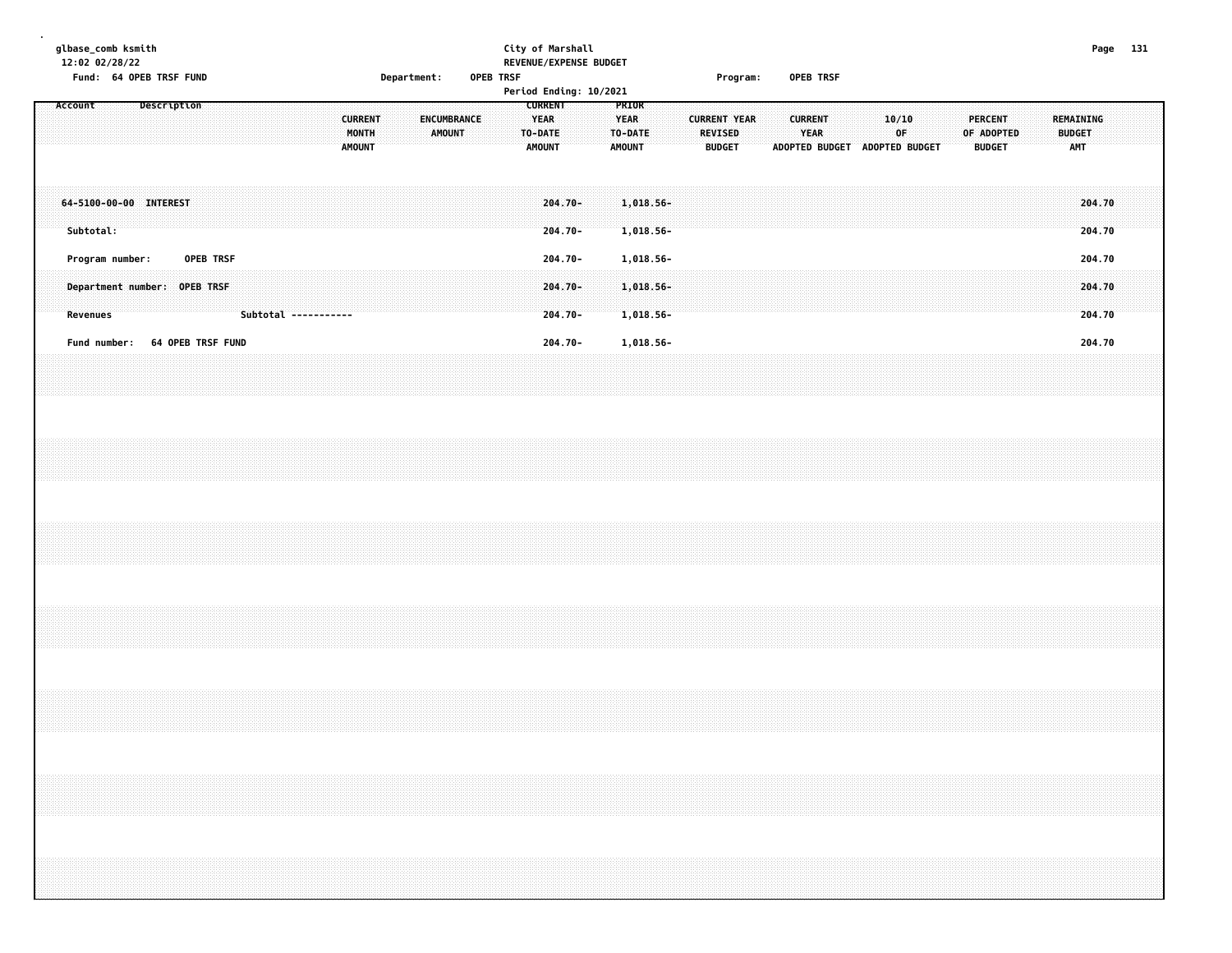| glbase_comb ksmith<br>12:02 02/28/22<br>Fund: 66 EQUIP REPLACEMENT FUND-GENERAL                                                                                      |             |                |                      |  |                                          | Department: |               |                    |  | ALL DEPARTMENT                                            |           | City of Marshall<br>REVENUE/EXPENSE BUDGET<br>Period Ending: 10/2021 |                                                  |                       |  |                                                        | Program: |  |                        |                            | ALL DEPARTMENT                |                          |  |                                               |                  |  |                                          |       | Page 132 |  |
|----------------------------------------------------------------------------------------------------------------------------------------------------------------------|-------------|----------------|----------------------|--|------------------------------------------|-------------|---------------|--------------------|--|-----------------------------------------------------------|-----------|----------------------------------------------------------------------|--------------------------------------------------|-----------------------|--|--------------------------------------------------------|----------|--|------------------------|----------------------------|-------------------------------|--------------------------|--|-----------------------------------------------|------------------|--|------------------------------------------|-------|----------|--|
| Account                                                                                                                                                              | Description |                |                      |  | <b>CURRENT</b><br>MONTH<br><b>AMOUNT</b> |             | <b>AMOUNT</b> | <b>ENCUMBRANCE</b> |  | <b>CURRENT</b><br><b>YEAR</b><br>TO-DATE<br><b>AMOUNT</b> |           |                                                                      | PRIOR<br><b>YEAR</b><br>TO-DATE<br><b>AMOUNT</b> |                       |  | <b>CURRENT YEAR</b><br><b>REVISED</b><br><b>BUDGET</b> |          |  | <b>CURRENT</b><br>YEAR |                            | ADOPTED BUDGET ADOPTED BUDGET | 10/10<br>0F              |  | <b>PERCENT</b><br>OF ADOPTED<br><b>BUDGET</b> |                  |  | REMAINING<br><b>BUDGET</b><br><b>AMT</b> |       |          |  |
| 66-5100-00-00 INTEREST EARNED<br>66-5112-00-00 PAYMENT FOR EQUIP &                                                                                                   |             |                |                      |  |                                          |             |               |                    |  | 80,868.99-                                                | $21.14 -$ |                                                                      |                                                  | $133.84 -$            |  | 107,998.00-                                            |          |  |                        | 107,998.00-                |                               | 89,998.33-               |  |                                               | 74.880           |  | 27,129.01-                               | 21.14 |          |  |
| Subtotal:<br>Program number:                                                                                                                                         |             | ALL DEPARTMENT |                      |  |                                          |             |               |                    |  | 80,890.13-<br>$80,890.13 -$                               |           |                                                                      |                                                  | 133.84-<br>$133.84 -$ |  | 107,998.00-<br>$107,998.00 -$                          |          |  |                        | 107,998.00-<br>107,998.00- |                               | 89,998.33-<br>89,998.33- |  |                                               | 74.903<br>74.903 |  | 27, 107.87-<br>27, 107.87-               |       |          |  |
| Department number: ALL DEPARTMENT                                                                                                                                    |             |                |                      |  |                                          |             |               |                    |  | $80,890.13 -$                                             |           |                                                                      |                                                  | 133.84-               |  | 107,998.00-                                            |          |  |                        | $107,998.00 -$             |                               | 89,998.33-               |  |                                               | 74.903           |  | $27, 107.87 -$                           |       |          |  |
| Revenues                                                                                                                                                             |             |                | Subtotal ----------- |  |                                          |             |               |                    |  | 80,890.13-                                                |           |                                                                      |                                                  | 133.84-               |  | 107,998.00-                                            |          |  |                        | 107,998.00-                |                               | 89,998.33-               |  |                                               | 74.903           |  | 27, 107.87-                              |       |          |  |
|                                                                                                                                                                      |             |                |                      |  |                                          |             |               |                    |  |                                                           |           |                                                                      |                                                  |                       |  |                                                        |          |  |                        |                            |                               |                          |  |                                               |                  |  |                                          |       |          |  |
|                                                                                                                                                                      |             |                |                      |  |                                          |             |               |                    |  |                                                           |           |                                                                      |                                                  |                       |  |                                                        |          |  |                        |                            |                               |                          |  |                                               |                  |  |                                          |       |          |  |
|                                                                                                                                                                      |             |                |                      |  |                                          |             |               |                    |  |                                                           |           |                                                                      |                                                  |                       |  |                                                        |          |  |                        |                            |                               |                          |  |                                               |                  |  |                                          |       |          |  |
|                                                                                                                                                                      |             |                |                      |  |                                          |             |               |                    |  |                                                           |           |                                                                      |                                                  |                       |  |                                                        |          |  |                        |                            |                               |                          |  |                                               |                  |  |                                          |       |          |  |
|                                                                                                                                                                      |             |                |                      |  |                                          |             |               |                    |  |                                                           |           |                                                                      |                                                  |                       |  |                                                        |          |  |                        |                            |                               |                          |  |                                               |                  |  |                                          |       |          |  |
| ,我们就会在这里,我们就会在这里,我们就会在这里,我们就会在这里,我们就会在这里,我们就会在这里,我们就会在这里,我们就会在这里,我们就会在这里,我们就会在这里<br>第一章 一个人的话,我们就会在这里,我们就会在这里,我们就会在这里,我们就会在这里,我们就会在这里,我们就会在这里,我们就会在这里,我们就会在这里,我们就会在这 |             |                |                      |  |                                          |             |               |                    |  |                                                           |           |                                                                      |                                                  |                       |  |                                                        |          |  |                        |                            |                               |                          |  |                                               |                  |  |                                          |       |          |  |
|                                                                                                                                                                      |             |                |                      |  |                                          |             |               |                    |  |                                                           |           |                                                                      |                                                  |                       |  |                                                        |          |  |                        |                            |                               |                          |  |                                               |                  |  |                                          |       |          |  |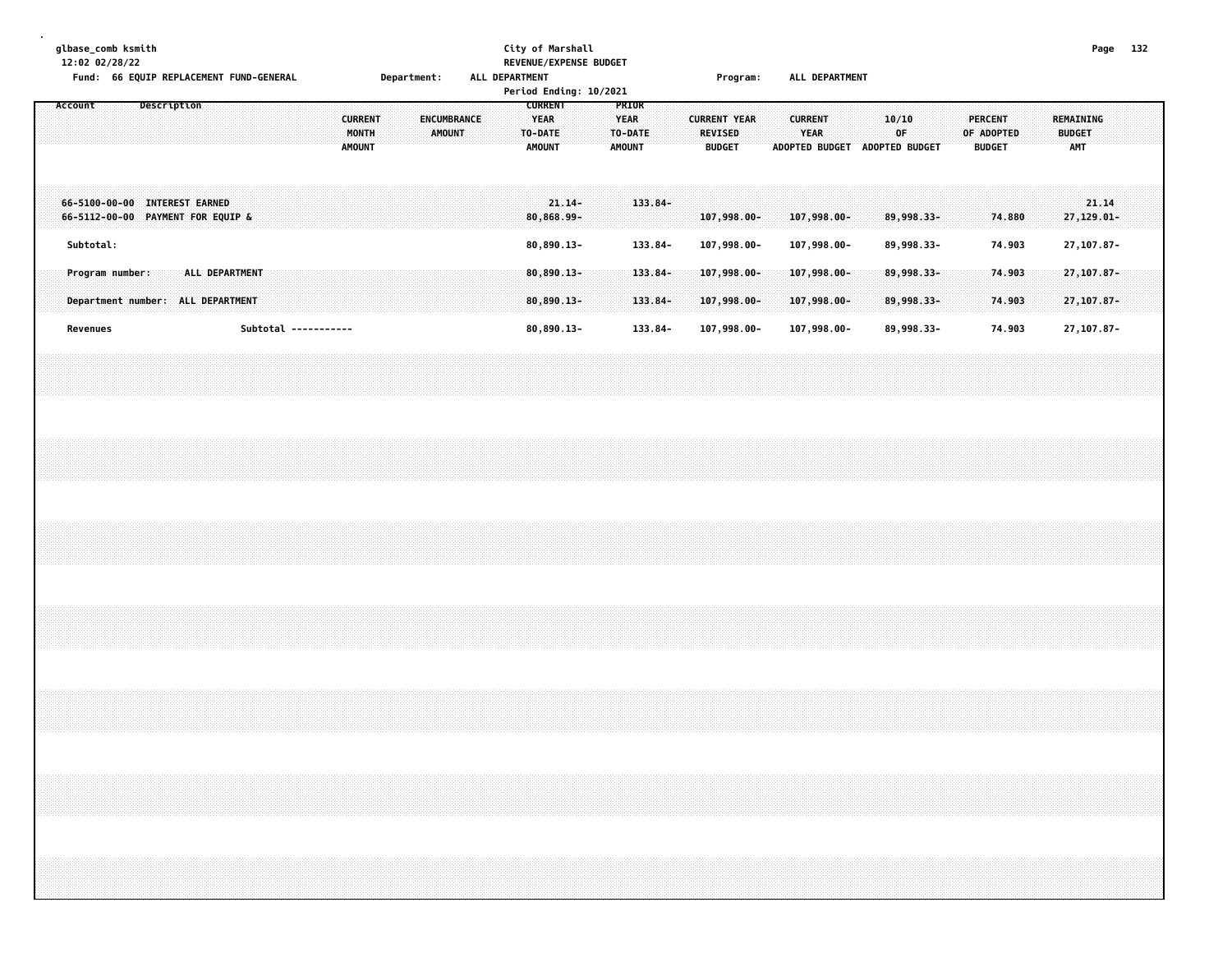|  |  | glbase_comb ksmith<br>12:02 02/28/22 |  |  |             | Fund: 66 EQUIP REPLACEMENT FUND-GENERAL |  |  |  |  |                                          |  | Department: |  |                              |  |  | ALL DEPARTMENT                          | City of Marshall | REVENUE/EXPENSE BUDGET<br>Period Ending: 10/2021 |                                         |       |             |  |                                 | Program:            |  |                               | ALL DEPARTMENT                |  |             |  |  |                                               |  |  |                                          |  | Page 133                                                                                                                                                                                                                                                                                                                                                                                                                                                    |  |
|--|--|--------------------------------------|--|--|-------------|-----------------------------------------|--|--|--|--|------------------------------------------|--|-------------|--|------------------------------|--|--|-----------------------------------------|------------------|--------------------------------------------------|-----------------------------------------|-------|-------------|--|---------------------------------|---------------------|--|-------------------------------|-------------------------------|--|-------------|--|--|-----------------------------------------------|--|--|------------------------------------------|--|-------------------------------------------------------------------------------------------------------------------------------------------------------------------------------------------------------------------------------------------------------------------------------------------------------------------------------------------------------------------------------------------------------------------------------------------------------------|--|
|  |  | Account                              |  |  | Description |                                         |  |  |  |  | <b>CURRENT</b><br>MONTH<br><b>AMOUNT</b> |  |             |  | ENCUMBRANCE<br><b>AMOUNT</b> |  |  | <b>YEAR</b><br>TO-DATE<br><b>AMOUNT</b> | <b>CURRENT</b>   |                                                  | <b>YEAR</b><br>TO-DATE<br><b>AMOUNT</b> | PRIOR |             |  | <b>REVISED</b><br><b>BUDGET</b> | <b>CURRENT YEAR</b> |  | <b>CURRENT</b><br><b>YEAR</b> | ADOPTED BUDGET ADOPTED BUDGET |  | 10/10<br>0F |  |  | <b>PERCENT</b><br>OF ADOPTED<br><b>BUDGET</b> |  |  | REMAINING<br><b>BUDGET</b><br><b>AMT</b> |  |                                                                                                                                                                                                                                                                                                                                                                                                                                                             |  |
|  |  | Subtotal:                            |  |  |             | 66-0455-00-00 OPERATING TRANSFERS       |  |  |  |  |                                          |  |             |  |                              |  |  |                                         |                  |                                                  | $107,998.00 -$<br>107,998.00-           |       |             |  |                                 |                     |  |                               |                               |  |             |  |  |                                               |  |  |                                          |  |                                                                                                                                                                                                                                                                                                                                                                                                                                                             |  |
|  |  |                                      |  |  |             | 66-0600-00-00 DEPRECIATION EXPENSE      |  |  |  |  |                                          |  |             |  |                              |  |  |                                         |                  |                                                  |                                         |       | 65,574.45   |  |                                 |                     |  |                               |                               |  |             |  |  |                                               |  |  |                                          |  |                                                                                                                                                                                                                                                                                                                                                                                                                                                             |  |
|  |  | Subtotal:<br>Program number:         |  |  |             | ALL DEPARTMENT                          |  |  |  |  |                                          |  |             |  |                              |  |  |                                         |                  |                                                  | 65,574.45                               |       | 42, 423.55- |  |                                 |                     |  |                               |                               |  |             |  |  |                                               |  |  |                                          |  |                                                                                                                                                                                                                                                                                                                                                                                                                                                             |  |
|  |  |                                      |  |  |             | Department number: ALL DEPARTMENT       |  |  |  |  |                                          |  |             |  |                              |  |  |                                         |                  |                                                  | 42, 423.55-                             |       |             |  |                                 |                     |  |                               |                               |  |             |  |  |                                               |  |  |                                          |  |                                                                                                                                                                                                                                                                                                                                                                                                                                                             |  |
|  |  |                                      |  |  |             |                                         |  |  |  |  |                                          |  |             |  |                              |  |  |                                         |                  |                                                  |                                         |       |             |  |                                 |                     |  |                               |                               |  |             |  |  |                                               |  |  |                                          |  |                                                                                                                                                                                                                                                                                                                                                                                                                                                             |  |
|  |  |                                      |  |  |             |                                         |  |  |  |  |                                          |  |             |  |                              |  |  |                                         |                  |                                                  |                                         |       |             |  |                                 |                     |  |                               |                               |  |             |  |  |                                               |  |  |                                          |  |                                                                                                                                                                                                                                                                                                                                                                                                                                                             |  |
|  |  |                                      |  |  |             |                                         |  |  |  |  |                                          |  |             |  |                              |  |  |                                         |                  |                                                  |                                         |       |             |  |                                 |                     |  |                               |                               |  |             |  |  |                                               |  |  |                                          |  |                                                                                                                                                                                                                                                                                                                                                                                                                                                             |  |
|  |  |                                      |  |  |             |                                         |  |  |  |  |                                          |  |             |  |                              |  |  |                                         |                  |                                                  |                                         |       |             |  |                                 |                     |  |                               |                               |  |             |  |  |                                               |  |  |                                          |  |                                                                                                                                                                                                                                                                                                                                                                                                                                                             |  |
|  |  |                                      |  |  |             |                                         |  |  |  |  |                                          |  |             |  |                              |  |  |                                         |                  |                                                  |                                         |       |             |  |                                 |                     |  |                               |                               |  |             |  |  |                                               |  |  |                                          |  | $\mathcal{L}(\mathcal{L}(\mathcal{L}(\mathcal{L}(\mathcal{L}(\mathcal{L}(\mathcal{L}(\mathcal{L}(\mathcal{L}(\mathcal{L}(\mathcal{L}(\mathcal{L}(\mathcal{L}(\mathcal{L}(\mathcal{L}(\mathcal{L}(\mathcal{L}(\mathcal{L}(\mathcal{L}(\mathcal{L}(\mathcal{L}(\mathcal{L}(\mathcal{L}(\mathcal{L}(\mathcal{L}(\mathcal{L}(\mathcal{L}(\mathcal{L}(\mathcal{L}(\mathcal{L}(\mathcal{L}(\mathcal{L}(\mathcal{L}(\mathcal{L}(\mathcal{L}(\mathcal{L}(\mathcal{$ |  |
|  |  |                                      |  |  |             |                                         |  |  |  |  |                                          |  |             |  |                              |  |  |                                         |                  |                                                  |                                         |       |             |  |                                 |                     |  |                               |                               |  |             |  |  |                                               |  |  |                                          |  |                                                                                                                                                                                                                                                                                                                                                                                                                                                             |  |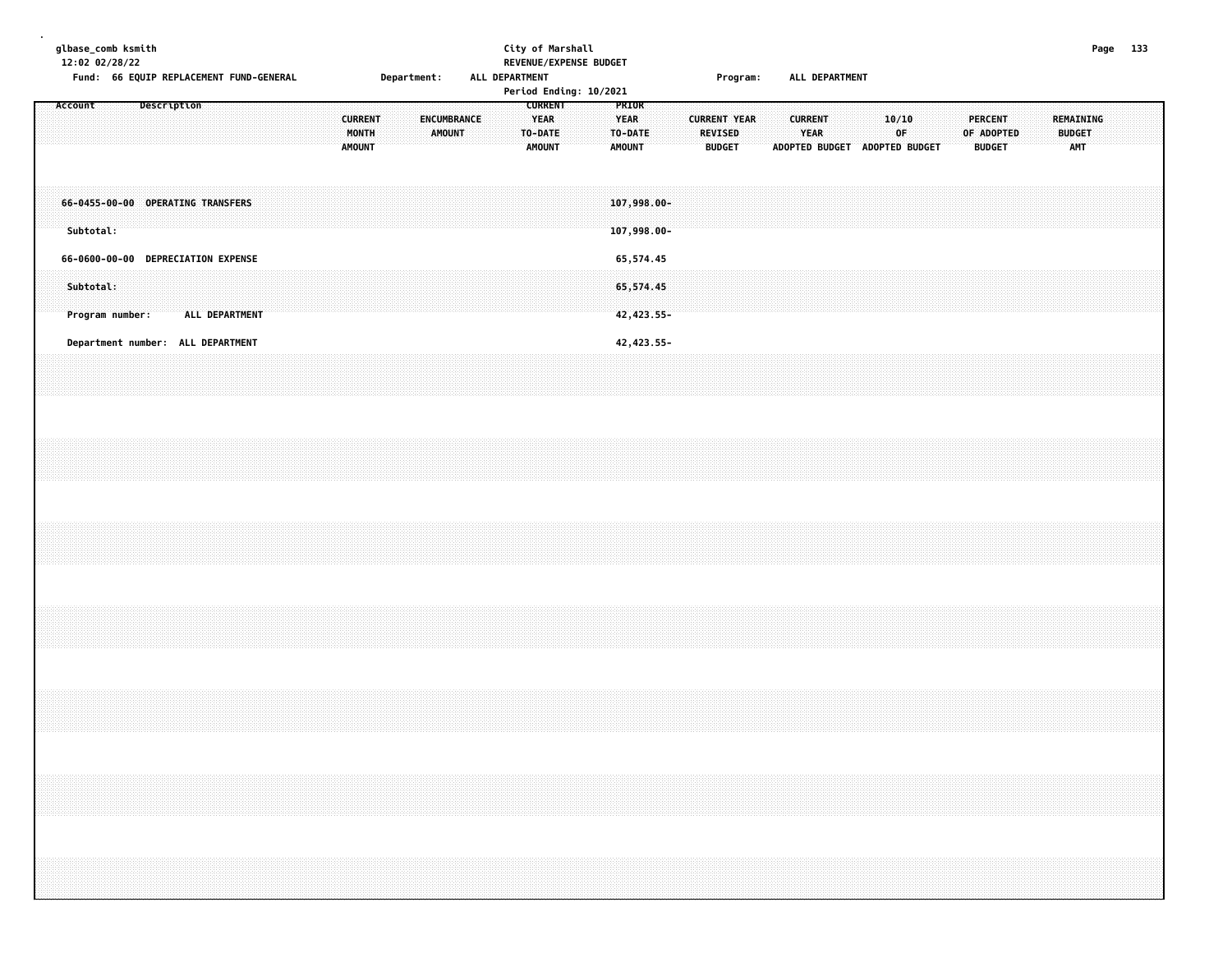|  |           | glbase_comb ksmith<br>12:02 02/28/22 |             |       | Fund: 66 EQUIP REPLACEMENT FUND-GENERAL |  |  |  |                                          | Department: 3 POLICE DEPT |               |             |  | City of Marshall |                                                | REVENUE/EXPENSE BUDGET<br>Period Ending: 10/2021 |                                                  |  |                                                        | Program: 4 CID |  |                               |  |                                              |  |                                               |  |                                          |                      | Page 134 |  |
|--|-----------|--------------------------------------|-------------|-------|-----------------------------------------|--|--|--|------------------------------------------|---------------------------|---------------|-------------|--|------------------|------------------------------------------------|--------------------------------------------------|--------------------------------------------------|--|--------------------------------------------------------|----------------|--|-------------------------------|--|----------------------------------------------|--|-----------------------------------------------|--|------------------------------------------|----------------------|----------|--|
|  | Account   |                                      | Description |       |                                         |  |  |  | <b>CURRENT</b><br>MONTH<br><b>AMOUNT</b> |                           | <b>AMOUNT</b> | ENCUMBRANCE |  | TO-DATE          | <b>CURRENT</b><br><b>YEAR</b><br><b>AMOUNT</b> |                                                  | PRIOR<br><b>YEAR</b><br>TO-DATE<br><b>AMOUNT</b> |  | <b>CURRENT YEAR</b><br><b>REVISED</b><br><b>BUDGET</b> |                |  | <b>CURRENT</b><br><b>YEAR</b> |  | 10/10<br>OF<br>ADOPTED BUDGET ADOPTED BUDGET |  | <b>PERCENT</b><br>OF ADOPTED<br><b>BUDGET</b> |  | REMAINING<br><b>BUDGET</b><br><b>AMT</b> |                      |          |  |
|  | Subtotal: |                                      |             |       | 66-0440-03-04 OTHER MACHINERY & EQ      |  |  |  |                                          |                           |               |             |  |                  |                                                |                                                  |                                                  |  | 6,000.00<br>6,000.00                                   |                |  | 6,000.00<br>6,000.00          |  | 5,000.00<br>5,000.00                         |  |                                               |  |                                          | 6,000.00<br>6,000.00 |          |  |
|  |           | Program number:                      |             | 4 CID |                                         |  |  |  |                                          |                           |               |             |  |                  |                                                |                                                  |                                                  |  | 6,000.00                                               |                |  | 6,000.00                      |  | 5,000.00                                     |  |                                               |  |                                          | 6,000.00             |          |  |
|  |           |                                      |             |       |                                         |  |  |  |                                          |                           |               |             |  |                  |                                                |                                                  |                                                  |  |                                                        |                |  |                               |  |                                              |  |                                               |  |                                          |                      |          |  |
|  |           |                                      |             |       |                                         |  |  |  |                                          |                           |               |             |  |                  |                                                |                                                  |                                                  |  |                                                        |                |  |                               |  |                                              |  |                                               |  |                                          |                      |          |  |
|  |           |                                      |             |       |                                         |  |  |  |                                          |                           |               |             |  |                  |                                                |                                                  |                                                  |  |                                                        |                |  |                               |  |                                              |  |                                               |  |                                          |                      |          |  |
|  |           |                                      |             |       |                                         |  |  |  |                                          |                           |               |             |  |                  |                                                |                                                  |                                                  |  |                                                        |                |  |                               |  |                                              |  |                                               |  |                                          |                      |          |  |
|  |           |                                      |             |       |                                         |  |  |  |                                          |                           |               |             |  |                  |                                                |                                                  |                                                  |  |                                                        |                |  |                               |  |                                              |  |                                               |  |                                          |                      |          |  |
|  |           |                                      |             |       |                                         |  |  |  |                                          |                           |               |             |  |                  |                                                |                                                  |                                                  |  |                                                        |                |  |                               |  |                                              |  |                                               |  |                                          |                      |          |  |
|  |           |                                      |             |       |                                         |  |  |  |                                          |                           |               |             |  |                  |                                                |                                                  |                                                  |  |                                                        |                |  |                               |  |                                              |  |                                               |  |                                          |                      |          |  |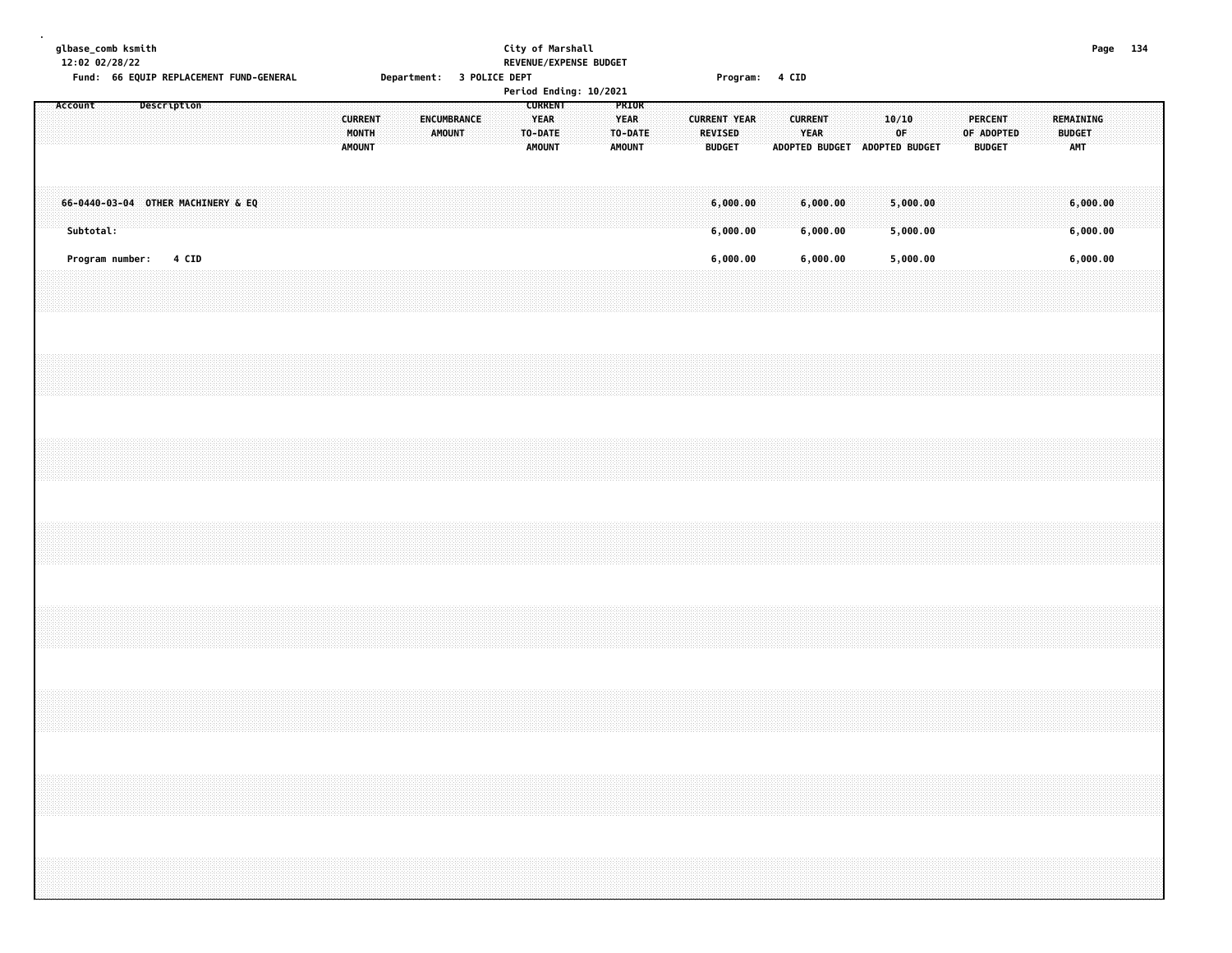|                                                           | REMAINING<br><b>BUDGET</b><br><b>AMT</b>                                                                      | 548, 252.43-<br>548, 252.43-               | 548, 252.43-              | 542, 252.43-                   |  |  |  |  |
|-----------------------------------------------------------|---------------------------------------------------------------------------------------------------------------|--------------------------------------------|---------------------------|--------------------------------|--|--|--|--|
|                                                           | 10/10<br><b>PERCENT</b><br>OF<br>OF ADOPTED<br>ADOPTED BUDGET ADOPTED BUDGET<br><b>BUDGET</b>                 |                                            |                           | 5,000.00                       |  |  |  |  |
| Program: 23 PATROL                                        | <b>CURRENT</b><br>YEAR                                                                                        |                                            |                           | 6,000.00                       |  |  |  |  |
|                                                           | <b>CURRENT YEAR</b><br><b>REVISED</b><br><b>BUDGET</b>                                                        |                                            |                           | 6,000.00                       |  |  |  |  |
| REVENUE/EXPENSE BUDGET<br>Period Ending: 10/2021          | <b>CURRENT</b><br>PRIOR<br><b>YEAR</b><br><b>YEAR</b><br>TO-DATE<br>TO-DATE<br><b>AMOUNT</b><br><b>AMOUNT</b> |                                            |                           |                                |  |  |  |  |
| Department: 3 POLICE DEPT                                 | <b>CURRENT</b><br><b>ENCUMBRANCE</b><br>MONTH<br><b>AMOUNT</b><br><b>AMOUNT</b>                               | 548,252.43<br>548, 252.43                  | 548,252.43                | 548, 252.43                    |  |  |  |  |
| 12:02 02/28/22<br>Fund: 66 EQUIP REPLACEMENT FUND-GENERAL | Account<br>Description                                                                                        | 66-0425-03-23 CARS AND TRUCKS<br>Subtotal: | Program number: 23 PATROL | Department number: POLICE DEPT |  |  |  |  |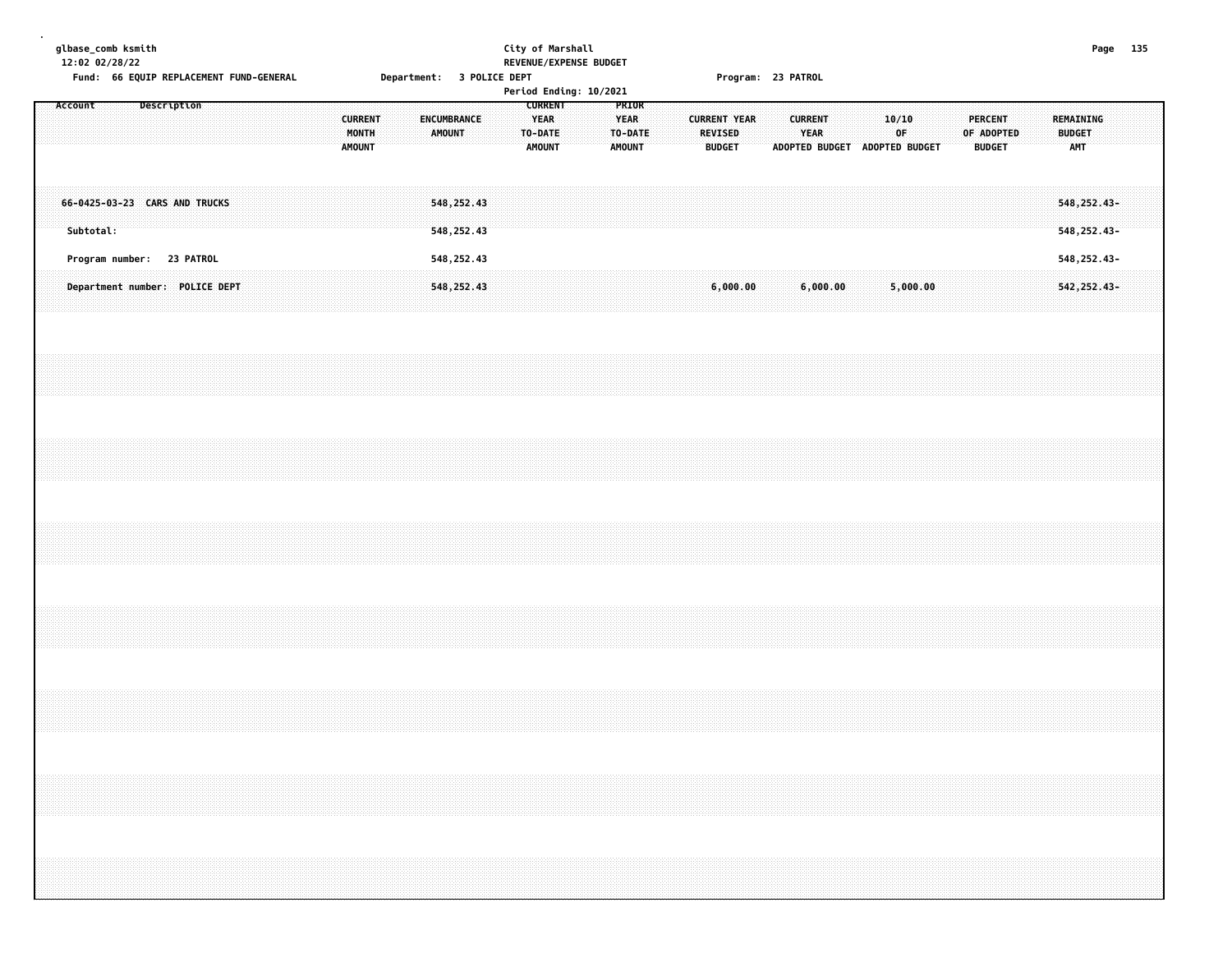|  |         | 12:02 02/28/22 | glbase_comb ksmith<br>Fund: 66 EQUIP REPLACEMENT FUND-GENERAL |                    |                      |  |  |  |                                          |  | Department: 5 PUBLIC SERVICES |        |  | City of Marshall |                                                           | REVENUE/EXPENSE BUDGET<br>Period Ending: 10/2021 |                                                  |  |  |                                                        |  |                        |  | Program: 2 STREET MAINTENANCE |             |                        |  |                                               |  |           |                             | Page 136                                                                                                                                                             |  |
|--|---------|----------------|---------------------------------------------------------------|--------------------|----------------------|--|--|--|------------------------------------------|--|-------------------------------|--------|--|------------------|-----------------------------------------------------------|--------------------------------------------------|--------------------------------------------------|--|--|--------------------------------------------------------|--|------------------------|--|-------------------------------|-------------|------------------------|--|-----------------------------------------------|--|-----------|-----------------------------|----------------------------------------------------------------------------------------------------------------------------------------------------------------------|--|
|  | Account |                |                                                               | <b>Description</b> |                      |  |  |  | <b>CURRENT</b><br>MONTH<br><b>AMOUNT</b> |  | ENCUMBRANCE                   | AMOUNT |  |                  | <b>CURRENT</b><br><b>YEAR</b><br>TO-DATE<br><b>AMOUNT</b> |                                                  | PRIOR<br><b>YEAR</b><br>TO-DATE<br><b>AMOUNT</b> |  |  | <b>CURRENT YEAR</b><br><b>REVISED</b><br><b>BUDGET</b> |  | <b>CURRENT</b><br>YEAR |  | ADOPTED BUDGET ADOPTED BUDGET | 10/10<br>0F |                        |  | <b>PERCENT</b><br>OF ADOPTED<br><b>BUDGET</b> |  | REMAINING | <b>BUDGET</b><br><b>AMT</b> |                                                                                                                                                                      |  |
|  |         | Subtotal:      | 66-0425-05-02 CARS AND TRUCKS                                 |                    |                      |  |  |  |                                          |  |                               |        |  |                  |                                                           |                                                  |                                                  |  |  | 28,680.00<br>28,680.00                                 |  | 28,680.00<br>28,680.00 |  |                               |             | 23,900.00<br>23,900.00 |  |                                               |  |           | 28,680.00<br>28,680.00      |                                                                                                                                                                      |  |
|  |         |                | Program number:                                               |                    | 2 STREET MAINTENANCE |  |  |  |                                          |  |                               |        |  |                  |                                                           |                                                  |                                                  |  |  | 28,680.00                                              |  | 28,680.00              |  |                               |             | 23,900.00              |  |                                               |  |           | 28,680.00                   |                                                                                                                                                                      |  |
|  |         |                | Department number: PUBLIC SERVICES                            |                    |                      |  |  |  |                                          |  |                               |        |  |                  |                                                           |                                                  |                                                  |  |  | 28,680.00                                              |  | 28,680.00              |  |                               |             | 23,900.00              |  |                                               |  |           | 28,680.00                   |                                                                                                                                                                      |  |
|  |         |                |                                                               |                    |                      |  |  |  |                                          |  |                               |        |  |                  |                                                           |                                                  |                                                  |  |  |                                                        |  |                        |  |                               |             |                        |  |                                               |  |           |                             |                                                                                                                                                                      |  |
|  |         |                |                                                               |                    |                      |  |  |  |                                          |  |                               |        |  |                  |                                                           |                                                  |                                                  |  |  |                                                        |  |                        |  |                               |             |                        |  |                                               |  |           |                             |                                                                                                                                                                      |  |
|  |         |                |                                                               |                    |                      |  |  |  |                                          |  |                               |        |  |                  |                                                           |                                                  |                                                  |  |  |                                                        |  |                        |  |                               |             |                        |  |                                               |  |           |                             |                                                                                                                                                                      |  |
|  |         |                |                                                               |                    |                      |  |  |  |                                          |  |                               |        |  |                  |                                                           |                                                  |                                                  |  |  |                                                        |  |                        |  |                               |             |                        |  |                                               |  |           |                             |                                                                                                                                                                      |  |
|  |         |                |                                                               |                    |                      |  |  |  |                                          |  |                               |        |  |                  |                                                           |                                                  |                                                  |  |  |                                                        |  |                        |  |                               |             |                        |  |                                               |  |           |                             |                                                                                                                                                                      |  |
|  |         |                |                                                               |                    |                      |  |  |  |                                          |  |                               |        |  |                  |                                                           |                                                  |                                                  |  |  |                                                        |  |                        |  |                               |             |                        |  |                                               |  |           |                             | ,我们就是我们的,你们就是我们的,你们就是我们的,你们就是我们的。""你们的,你们就是我们的。""你们的,你们就是我们的。""你们的,你们就是我们的。""你们的<br>第151章 我们的人们的人们的人们,我们的人们的人们的人们,我们的人们的人们的人们,我们的人们的人们,我们的人们的人们,我们的人们的人们,我们的人们,我们就是我 |  |
|  |         |                |                                                               |                    |                      |  |  |  |                                          |  |                               |        |  |                  |                                                           |                                                  |                                                  |  |  |                                                        |  |                        |  |                               |             |                        |  |                                               |  |           |                             |                                                                                                                                                                      |  |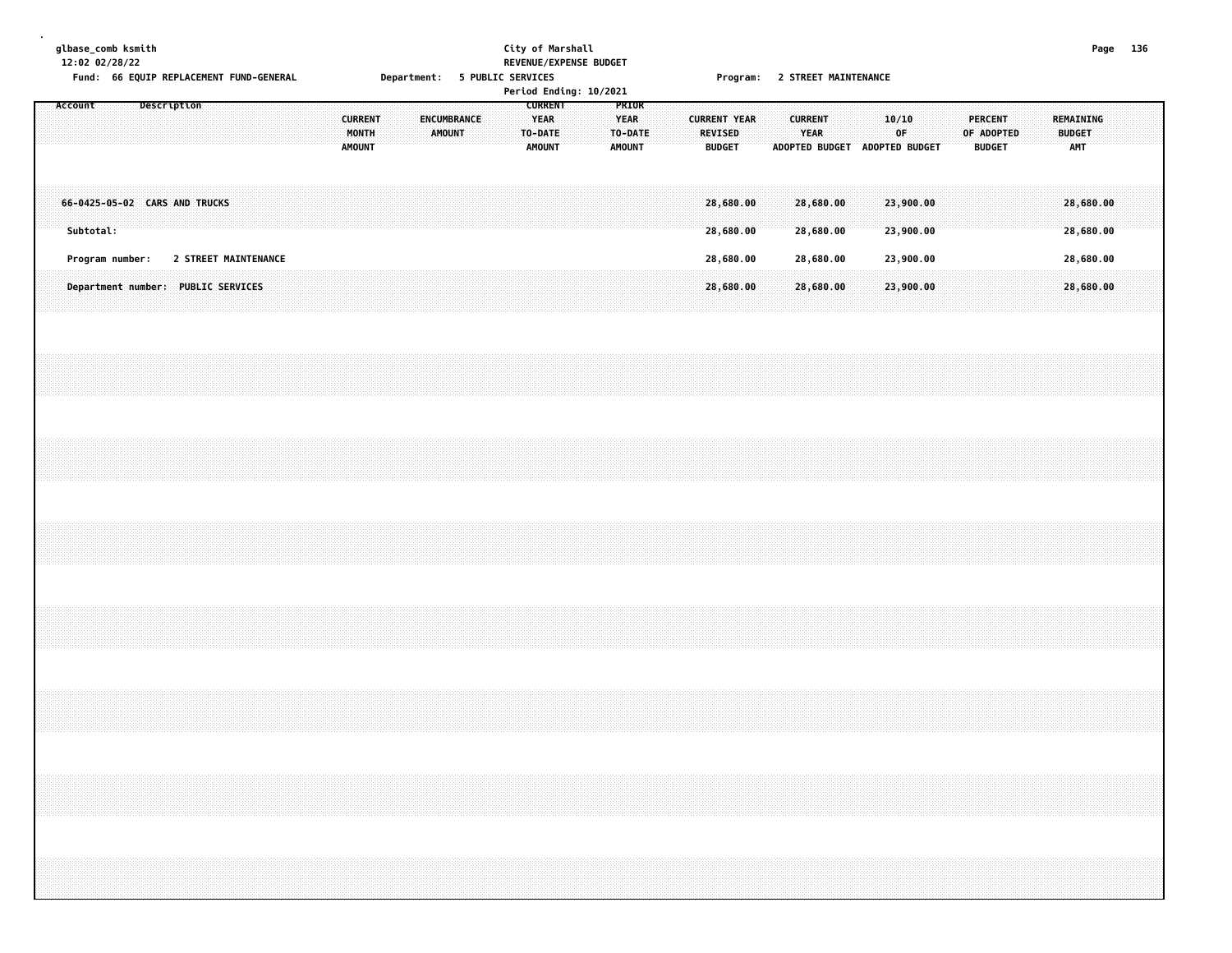| glbase_comb ksmith |           | 12:02 02/28/22  |             |         |  |                                    | Fund: 66 EQUIP REPLACEMENT FUND-GENERAL |  |                                          |  |  |               |             |  | City of Marshall<br>REVENUE/EXPENSE BUDGET<br>Department: 14 PARKS & RECREATION<br>Period Ending: 10/2021 |  |                                           |  |                          | Program: 4 PARKS       |  |                        |                        |  |                                                                                                               |  |                                 |            |  |                      |                        | Page 137 |  |
|--------------------|-----------|-----------------|-------------|---------|--|------------------------------------|-----------------------------------------|--|------------------------------------------|--|--|---------------|-------------|--|-----------------------------------------------------------------------------------------------------------|--|-------------------------------------------|--|--------------------------|------------------------|--|------------------------|------------------------|--|---------------------------------------------------------------------------------------------------------------|--|---------------------------------|------------|--|----------------------|------------------------|----------|--|
| Account            |           |                 | Description |         |  |                                    |                                         |  | <b>CURRENT</b><br>MONTH<br><b>AMOUNT</b> |  |  | <b>AMOUNT</b> | ENCUMBRANCE |  | <b>CURRENT</b><br><b>YEAR</b><br>TO-DATE<br><b>AMOUNT</b>                                                 |  | PRIOR<br>YEAR<br>TO-DATE<br><b>AMOUNT</b> |  | REVISED<br><b>BUDGET</b> | <b>CURRENT YEAR</b>    |  | <b>CURRENT</b><br>YEAR |                        |  | 10/10<br>0F<br>ADOPTED BUDGET ADOPTED BUDGET                                                                  |  | <b>PERCENT</b><br><b>BUDGET</b> | OF ADOPTED |  | <b>BUDGET</b><br>AMT | <b>REMAINING</b>       |          |  |
|                    | Subtotal: |                 |             |         |  | 66-0440-14-04 OTHER MACHINERY & EQ |                                         |  |                                          |  |  |               |             |  |                                                                                                           |  |                                           |  |                          | 39,935.00<br>39,935.00 |  |                        | 39,935.00<br>39,935.00 |  | 33,279.17<br>33,279.17                                                                                        |  |                                 |            |  |                      | 39,935.00<br>39,935.00 |          |  |
|                    |           | Program number: |             | 4 PARKS |  |                                    | Department number: PARKS & RECREATION   |  |                                          |  |  |               |             |  |                                                                                                           |  |                                           |  |                          | 39,935.00<br>39,935.00 |  |                        | 39,935.00<br>39,935.00 |  | 33,279.17<br>33,279.17                                                                                        |  |                                 |            |  |                      | 39,935.00<br>39,935.00 |          |  |
|                    |           |                 |             |         |  |                                    |                                         |  |                                          |  |  |               |             |  |                                                                                                           |  |                                           |  |                          |                        |  |                        |                        |  |                                                                                                               |  |                                 |            |  |                      |                        |          |  |
|                    |           |                 |             |         |  |                                    |                                         |  |                                          |  |  |               |             |  |                                                                                                           |  |                                           |  |                          |                        |  |                        |                        |  |                                                                                                               |  |                                 |            |  |                      |                        |          |  |
|                    |           |                 |             |         |  |                                    |                                         |  |                                          |  |  |               |             |  |                                                                                                           |  |                                           |  |                          |                        |  |                        |                        |  |                                                                                                               |  |                                 |            |  |                      |                        |          |  |
|                    |           |                 |             |         |  |                                    |                                         |  |                                          |  |  |               |             |  |                                                                                                           |  |                                           |  |                          |                        |  |                        |                        |  |                                                                                                               |  |                                 |            |  |                      |                        |          |  |
|                    |           |                 |             |         |  |                                    |                                         |  |                                          |  |  |               |             |  |                                                                                                           |  |                                           |  |                          |                        |  |                        |                        |  |                                                                                                               |  |                                 |            |  |                      |                        |          |  |
|                    |           |                 |             |         |  |                                    |                                         |  |                                          |  |  |               |             |  |                                                                                                           |  |                                           |  |                          |                        |  |                        |                        |  |                                                                                                               |  |                                 |            |  |                      |                        |          |  |
|                    |           |                 |             |         |  |                                    |                                         |  |                                          |  |  |               |             |  |                                                                                                           |  |                                           |  |                          |                        |  |                        |                        |  | a se a construída de as antigas de as antigas de as antigas de as antigas de as antigas de as antigas de as a |  |                                 |            |  |                      |                        |          |  |
|                    |           |                 |             |         |  |                                    |                                         |  |                                          |  |  |               |             |  |                                                                                                           |  |                                           |  |                          |                        |  |                        |                        |  |                                                                                                               |  |                                 |            |  |                      |                        |          |  |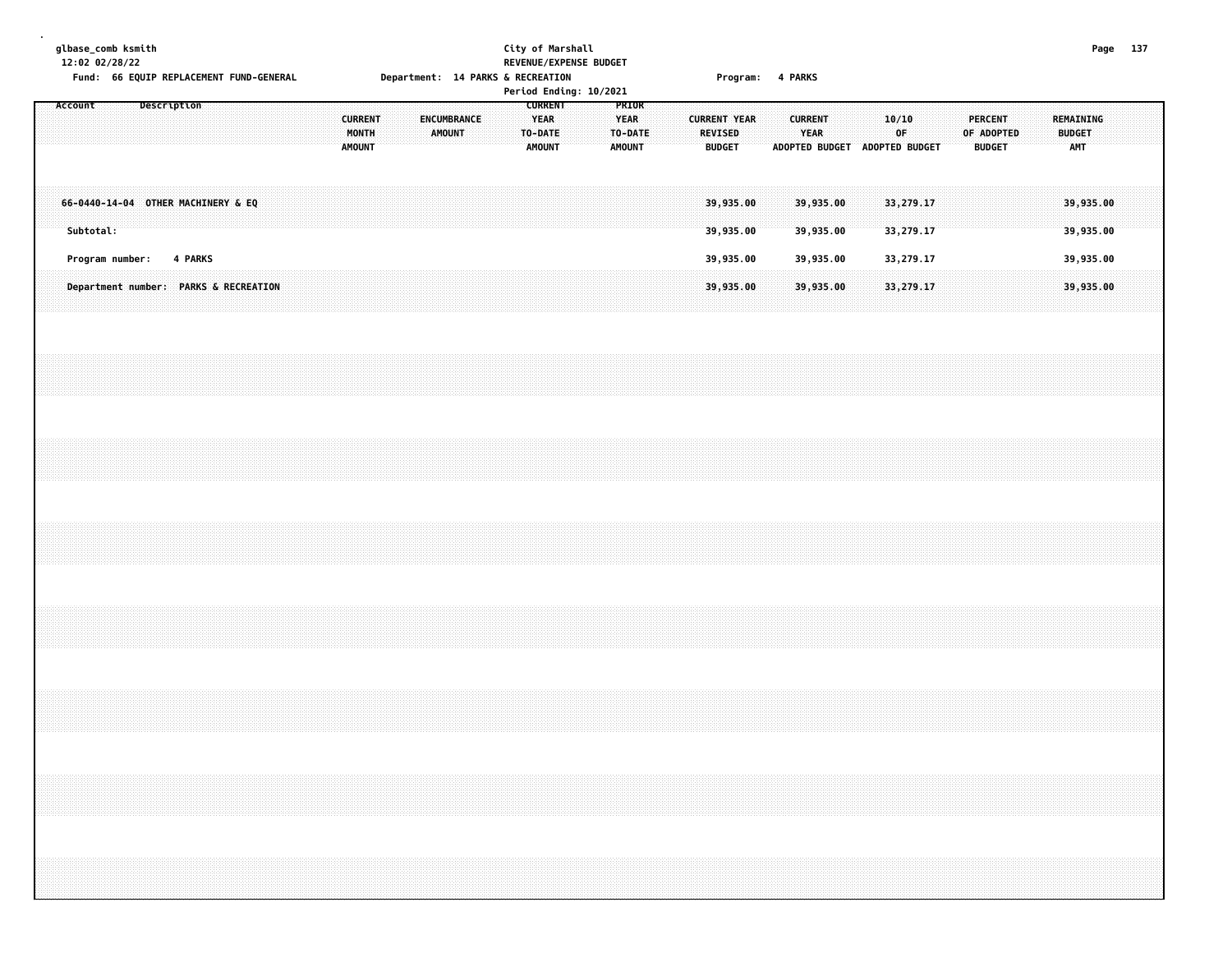### **glbase\_comb ksmith City of Marshall Page 138 12:02 02/28/22 REVENUE/EXPENSE BUDGET** Eund: 66 FOUTD REPLACEMENT FUND-GENERAL MANUS Denartment: 15 PLANNTNG & DEVELOPMENT Program: 4 Health Inspecti

|         | FUND: OD EQUIP REPLACEMENT FUND-GENERAL |                                           |             |  |                      |                                                           |  |                                          |  |               | Department: 15 PLANNING & DEVELOPMENT |  |                                                           | Period Ending: 10/2021 |                                                  |                           |                     |                                 |  |                               | Program: 4 Health Inspections |       |                          |  |                                        |                   |                            |                            |  |  |
|---------|-----------------------------------------|-------------------------------------------|-------------|--|----------------------|-----------------------------------------------------------|--|------------------------------------------|--|---------------|---------------------------------------|--|-----------------------------------------------------------|------------------------|--------------------------------------------------|---------------------------|---------------------|---------------------------------|--|-------------------------------|-------------------------------|-------|--------------------------|--|----------------------------------------|-------------------|----------------------------|----------------------------|--|--|
| Account |                                         |                                           | Description |  |                      |                                                           |  | <b>CURRENT</b><br>MONTH<br><b>AMOUNT</b> |  | <b>AMOUNT</b> | ENCUMBRANCE                           |  | <b>CURRENT</b><br><b>YEAR</b><br>TO-DATE<br><b>AMOUNT</b> |                        | PRIOR<br><b>YEAR</b><br>TO-DATE<br><b>AMOUNT</b> |                           | <b>CURRENT YEAR</b> | <b>REVISED</b><br><b>BUDGET</b> |  | <b>CURRENT</b><br><b>YEAR</b> | ADOPTED BUDGET ADOPTED BUDGET | 10/10 | 0F.                      |  | PERCENT<br>OF ADOPTED<br><b>BUDGET</b> |                   | REMAINING<br><b>BUDGET</b> | AMT                        |  |  |
|         | Subtotal:                               | 66-0425-15-04 CARS AND TRUCKS             |             |  |                      |                                                           |  |                                          |  |               |                                       |  | 21,969.50<br>21,969.50                                    |                        |                                                  |                           |                     | 24,000.00<br>24,000.00          |  |                               | 24,000.00<br>24,000.00        |       | 20,000.00<br>20,000.00   |  |                                        | 91.540<br>91.540  |                            | 2,030.50<br>2,030.50       |  |  |
|         |                                         | Program number:                           |             |  | 4 Health Inspections |                                                           |  |                                          |  |               |                                       |  | 21,969.50                                                 |                        |                                                  |                           |                     | 24,000.00                       |  |                               | 24,000.00                     |       | 20,000.00                |  |                                        | 91.540            |                            | 2,030.50                   |  |  |
|         |                                         | Department number: PLANNING & DEVELOPMENT |             |  |                      |                                                           |  |                                          |  |               |                                       |  | 21,969.50                                                 |                        |                                                  |                           |                     | 24,000.00                       |  |                               | 24,000.00                     |       | 20,000.00                |  |                                        | 91.540            |                            | 2,030.50                   |  |  |
|         | Expenditures<br>Fund number:            |                                           |             |  |                      | Subtotal -----------<br>66 EQUIP REPLACEMENT FUND-GENERAL |  |                                          |  |               | 548,252.43<br>548, 252.43             |  | 21,969.50<br>58,920.63-                                   |                        |                                                  | 42, 423.55-<br>42,557.39- |                     | 98,615.00<br>$9,383.00 -$       |  |                               | 98,615.00<br>$9,383.00 -$     |       | 82, 179. 17<br>7,819.17- |  |                                        | 22.278<br>627.984 |                            | 471,606.93-<br>498,714.80- |  |  |
|         |                                         |                                           |             |  |                      |                                                           |  |                                          |  |               |                                       |  |                                                           |                        |                                                  |                           |                     |                                 |  |                               |                               |       |                          |  |                                        |                   |                            |                            |  |  |
|         |                                         |                                           |             |  |                      |                                                           |  |                                          |  |               |                                       |  |                                                           |                        |                                                  |                           |                     |                                 |  |                               |                               |       |                          |  |                                        |                   |                            |                            |  |  |
|         |                                         |                                           |             |  |                      |                                                           |  |                                          |  |               |                                       |  |                                                           |                        |                                                  |                           |                     |                                 |  |                               |                               |       |                          |  |                                        |                   |                            |                            |  |  |
|         |                                         |                                           |             |  |                      |                                                           |  |                                          |  |               |                                       |  |                                                           |                        |                                                  |                           |                     |                                 |  |                               |                               |       |                          |  |                                        |                   |                            |                            |  |  |
|         |                                         |                                           |             |  |                      |                                                           |  |                                          |  |               |                                       |  |                                                           |                        |                                                  |                           |                     |                                 |  |                               |                               |       |                          |  |                                        |                   |                            |                            |  |  |
|         |                                         |                                           |             |  |                      |                                                           |  |                                          |  |               |                                       |  |                                                           |                        |                                                  |                           |                     |                                 |  |                               |                               |       |                          |  |                                        |                   |                            |                            |  |  |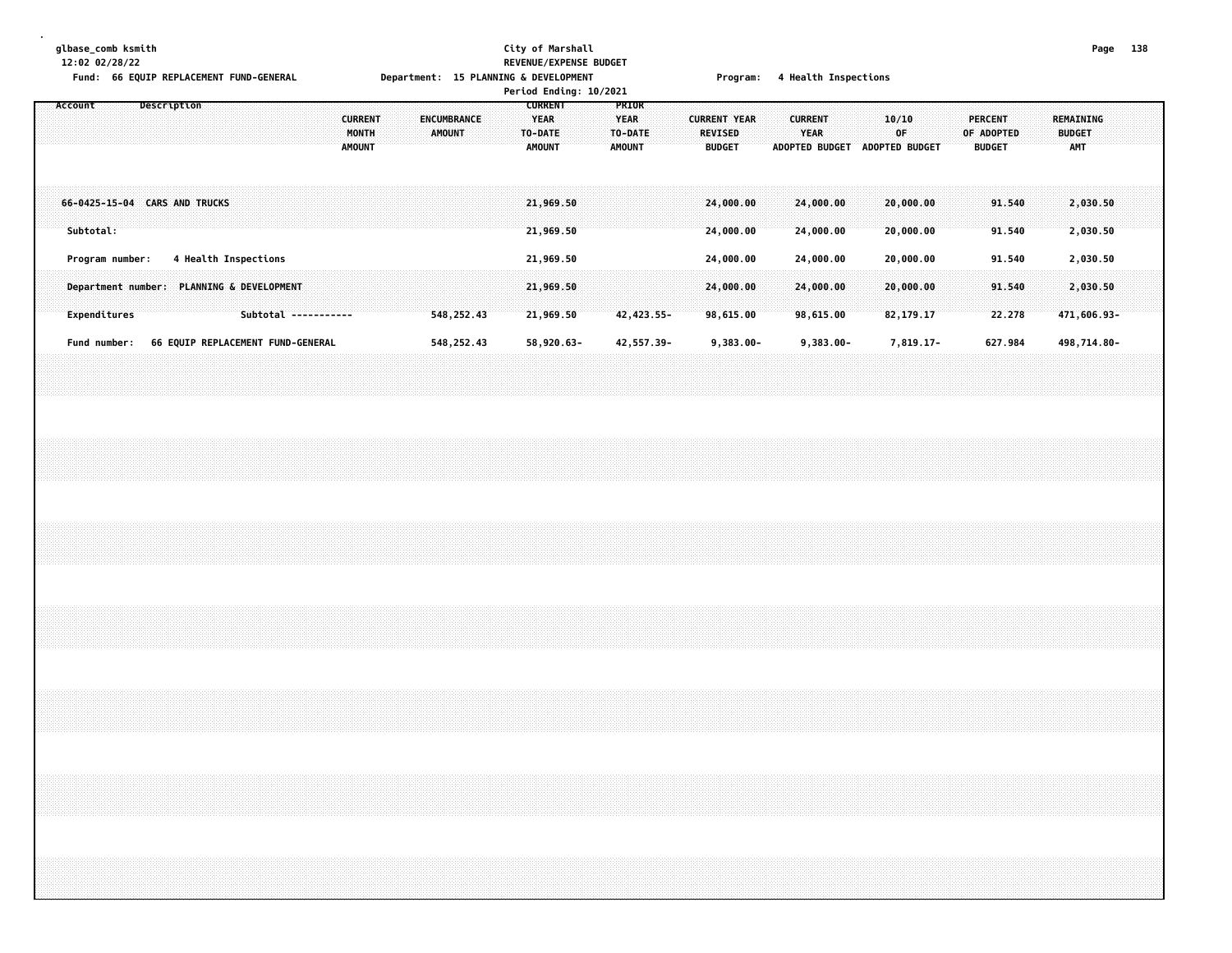| glbase_comb ksmith<br>12:02 02/28/22 | Fund: 68 CAPITAL IMPROVEMENT                                                                          |                                          | Department:                  | City of Marshall<br>REVENUE/EXPENSE BUDGET<br>Period Ending: 10/2021                                           | Program:                                                                                |                                                                                               | Page 139                                 |  |
|--------------------------------------|-------------------------------------------------------------------------------------------------------|------------------------------------------|------------------------------|----------------------------------------------------------------------------------------------------------------|-----------------------------------------------------------------------------------------|-----------------------------------------------------------------------------------------------|------------------------------------------|--|
| Account                              | Description                                                                                           | <b>CURRENT</b><br>MONTH<br><b>AMOUNT</b> | ENCUMBRANCE<br><b>AMOUNT</b> | <b>CURRENT</b><br>PRIOR<br><b>YEAR</b><br><b>YEAR</b><br>TO-DATE:<br>TO-DATE<br><b>AMOUNT</b><br><b>AMOUNT</b> | <b>CURRENT YEAR</b><br><b>CURRENT</b><br><b>YEAR</b><br><b>REVISED</b><br><b>BUDGET</b> | 10/10<br><b>PERCENT</b><br>0F<br>OF ADOPTED<br><b>BUDGET</b><br>ADOPTED BUDGET ADOPTED BUDGET | REMAINING<br><b>BUDGET</b><br><b>AMT</b> |  |
|                                      | 68-5110-00-00 INTERFUND TRANSFER<br>68-5126-00-00 SPECIAL REVENUE<br>68-5128-00-00 DONATIONS-SPECIFIC |                                          |                              | 537,000.00-<br>376, 572.39-<br>$250,000.00 -$<br>10,773.27-                                                    | 65,000.00-                                                                              |                                                                                               | $65,000.00 -$<br>376,572.39              |  |
| Subtotal:                            |                                                                                                       |                                          |                              | 376, 572.39-<br>797,773.27-                                                                                    | 65,000.00-                                                                              |                                                                                               | 311,572.39                               |  |
| Program number:                      |                                                                                                       |                                          |                              | 376, 572.39-<br>797,773.27-                                                                                    | $65,000.00 -$                                                                           |                                                                                               | 311, 572.39                              |  |
| Department number:<br>Revenues       |                                                                                                       | Subtotal -----------                     |                              | 797,773.27-<br>376, 572.39-<br>376, 572.39-<br>797,773.27-                                                     | 65,000.00-<br>65,000.00-                                                                |                                                                                               | 311,572.39<br>311,572.39                 |  |
|                                      |                                                                                                       |                                          |                              |                                                                                                                |                                                                                         |                                                                                               |                                          |  |
|                                      |                                                                                                       |                                          |                              |                                                                                                                |                                                                                         |                                                                                               |                                          |  |
|                                      |                                                                                                       |                                          |                              |                                                                                                                |                                                                                         |                                                                                               |                                          |  |
|                                      |                                                                                                       |                                          |                              |                                                                                                                |                                                                                         |                                                                                               |                                          |  |
|                                      |                                                                                                       |                                          |                              |                                                                                                                |                                                                                         |                                                                                               |                                          |  |
|                                      |                                                                                                       |                                          |                              |                                                                                                                |                                                                                         | ,我们的人们都会不会不会。""你们的人们,你们的人们就会不会不会不会不会不会不会不会不会不会不会不会。""你们的人们就会不会不会不会不会不会不会不会不会不会不会              |                                          |  |
|                                      |                                                                                                       |                                          |                              |                                                                                                                |                                                                                         |                                                                                               |                                          |  |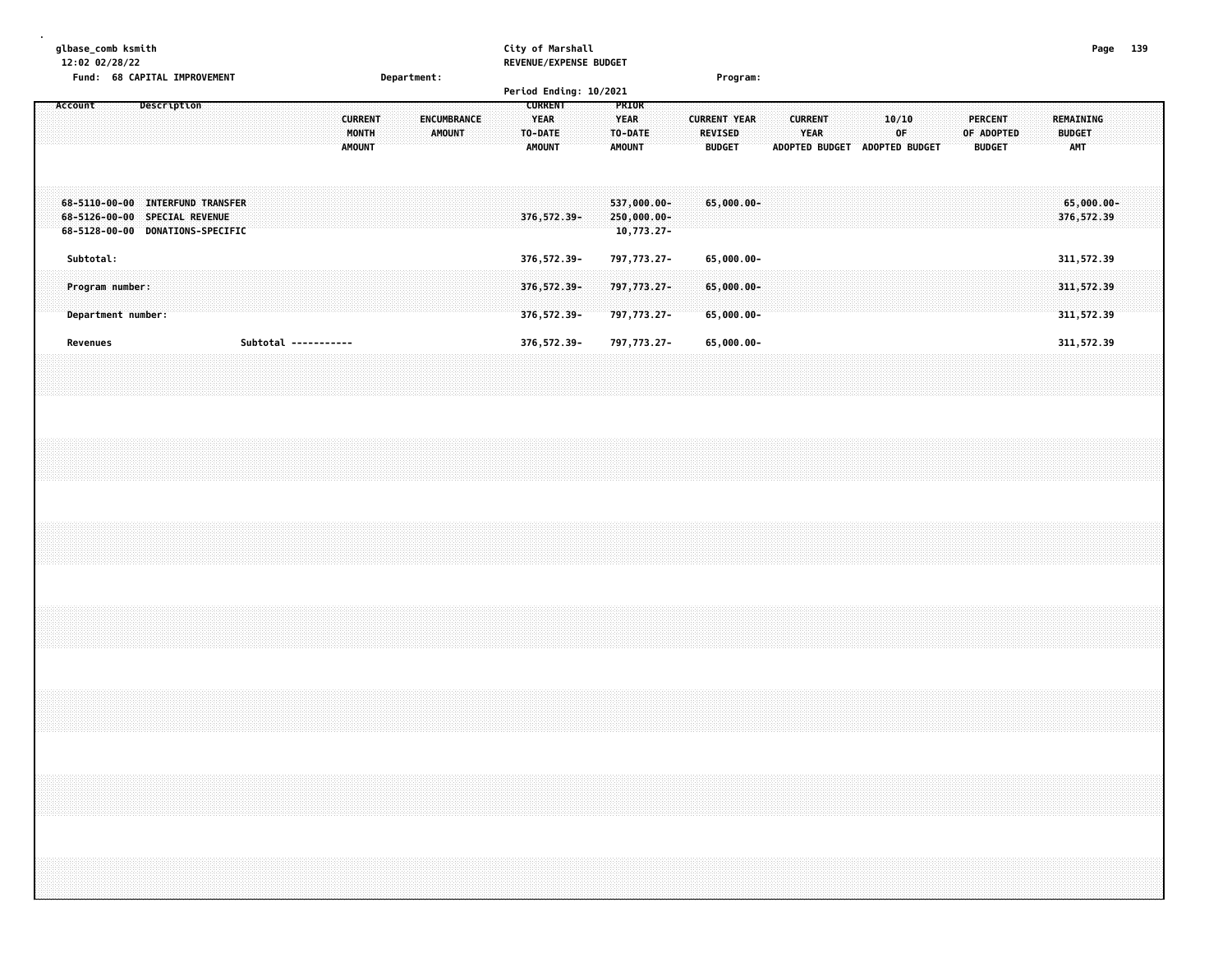| glbase_comb ksmith<br>12:02 02/28/22 |                               |             |  |  |  |                |  |             |             |  | City of Marshall<br>REVENUE/EXPENSE BUDGET |         |  |               |        |  |                |                     |  |                |                       |  |                |  |                |               |  |               |            | Page 140 |  |
|--------------------------------------|-------------------------------|-------------|--|--|--|----------------|--|-------------|-------------|--|--------------------------------------------|---------|--|---------------|--------|--|----------------|---------------------|--|----------------|-----------------------|--|----------------|--|----------------|---------------|--|---------------|------------|----------|--|
|                                      | Fund: 68 CAPITAL IMPROVEMENT  |             |  |  |  |                |  | Department: |             |  |                                            |         |  |               |        |  |                | Program:            |  |                |                       |  |                |  |                |               |  |               |            |          |  |
|                                      |                               |             |  |  |  |                |  |             |             |  | Period Ending: 10/2021                     |         |  |               |        |  |                |                     |  |                |                       |  |                |  |                |               |  |               |            |          |  |
| Account                              |                               | Description |  |  |  |                |  |             |             |  | <b>CURRENT</b>                             |         |  | <b>PRIOR</b>  |        |  |                |                     |  |                |                       |  |                |  |                |               |  |               |            |          |  |
|                                      |                               |             |  |  |  | <b>CURRENT</b> |  |             | ENCUMBRANCE |  | <b>YEAR</b>                                |         |  | <b>YEAR</b>   |        |  |                | <b>CURRENT YEAR</b> |  | <b>CURRENT</b> |                       |  | 10/10          |  | <b>PERCENT</b> |               |  |               | REMAINING  |          |  |
|                                      |                               |             |  |  |  | MONTH          |  |             | AMOUNT      |  | TO-DATE                                    |         |  | TO-DATE       |        |  | <b>REVISED</b> |                     |  |                | YEAR                  |  | 0F             |  | OF ADOPTED     |               |  | <b>BUDGET</b> |            |          |  |
|                                      |                               |             |  |  |  | <b>AMOUNT</b>  |  |             |             |  | <b>AMOUNT</b>                              |         |  | <b>AMOUNT</b> |        |  | <b>BUDGET</b>  |                     |  |                | <b>ADOPTED BUDGET</b> |  | ADOPTED BUDGET |  |                | <b>BUDGET</b> |  |               | <b>AMT</b> |          |  |
|                                      |                               |             |  |  |  |                |  |             |             |  |                                            |         |  |               |        |  |                |                     |  |                |                       |  |                |  |                |               |  |               |            |          |  |
|                                      |                               |             |  |  |  |                |  |             |             |  |                                            |         |  |               |        |  |                |                     |  |                |                       |  |                |  |                |               |  |               |            |          |  |
| 68-0347-00-00 MISCELLANEOUS          |                               |             |  |  |  |                |  |             |             |  |                                            | 474.14- |  |               |        |  |                |                     |  |                |                       |  |                |  |                |               |  |               | 474.14     |          |  |
|                                      |                               |             |  |  |  |                |  |             |             |  |                                            |         |  |               |        |  |                |                     |  |                |                       |  |                |  |                |               |  |               |            |          |  |
| Subtotal:                            |                               |             |  |  |  |                |  |             |             |  |                                            | 474.14- |  |               |        |  |                |                     |  |                |                       |  |                |  |                |               |  |               | 474.14     |          |  |
|                                      | 68-0490-00-00 NON DEPRECIABLE |             |  |  |  |                |  |             |             |  |                                            |         |  |               | 400.00 |  |                |                     |  |                |                       |  |                |  |                |               |  |               |            |          |  |
|                                      |                               |             |  |  |  |                |  |             |             |  |                                            |         |  |               |        |  |                |                     |  |                |                       |  |                |  |                |               |  |               |            |          |  |
| Subtotal:                            |                               |             |  |  |  |                |  |             |             |  |                                            |         |  |               | 400.00 |  |                |                     |  |                |                       |  |                |  |                |               |  |               |            |          |  |
|                                      |                               |             |  |  |  |                |  |             |             |  |                                            |         |  |               |        |  |                |                     |  |                |                       |  |                |  |                |               |  |               |            |          |  |
|                                      | Program number:               |             |  |  |  |                |  |             |             |  |                                            | 474.14- |  |               | 400.00 |  |                |                     |  |                |                       |  |                |  |                |               |  |               | 474.14     |          |  |
|                                      |                               |             |  |  |  |                |  |             |             |  |                                            |         |  |               |        |  |                |                     |  |                |                       |  |                |  |                |               |  |               |            |          |  |
|                                      | Department number:            |             |  |  |  |                |  |             |             |  |                                            | 474.14- |  |               | 400.00 |  |                |                     |  |                |                       |  |                |  |                |               |  |               | 474.14     |          |  |
|                                      |                               |             |  |  |  |                |  |             |             |  |                                            |         |  |               |        |  |                |                     |  |                |                       |  |                |  |                |               |  |               |            |          |  |
|                                      |                               |             |  |  |  |                |  |             |             |  |                                            |         |  |               |        |  |                |                     |  |                |                       |  |                |  |                |               |  |               |            |          |  |
|                                      |                               |             |  |  |  |                |  |             |             |  |                                            |         |  |               |        |  |                |                     |  |                |                       |  |                |  |                |               |  |               |            |          |  |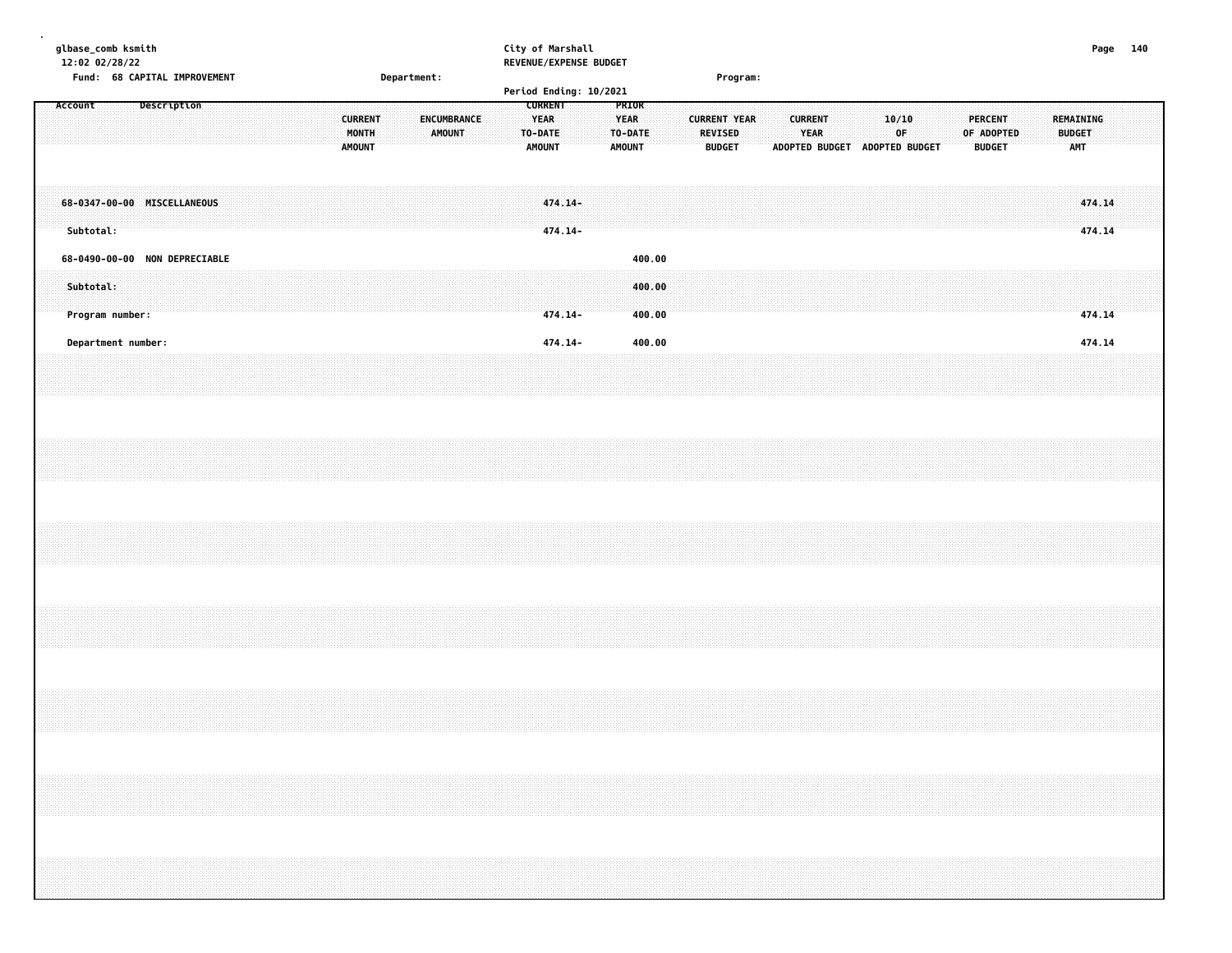| 12:02 02/28/22     | REVENUE/EXPENSE BUDGET        |                      |
|--------------------|-------------------------------|----------------------|
| glbase_comb ksmith | --<br><b>¨ity of Marshall</b> | - - -<br>Page<br>141 |

# **Fund: 68 CAPITAL IMPROVEMENT Department: 1 GENERAL FUND Program:**

|                                                                                                            |                                          | Period Ending: 10/2021                                                                           |                                                                                                            |                                                                                         |                                                                                    |
|------------------------------------------------------------------------------------------------------------|------------------------------------------|--------------------------------------------------------------------------------------------------|------------------------------------------------------------------------------------------------------------|-----------------------------------------------------------------------------------------|------------------------------------------------------------------------------------|
| Description<br>Account                                                                                     | <b>CURRENT</b><br>MONTH<br><b>AMOUNT</b> | <b>CURRENT</b><br><b>ENCUMBRANCE</b><br><b>YEAR</b><br><b>AMOUNT</b><br>TO-DATE<br><b>AMOUNT</b> | <b>PRIOR</b><br><b>YEAR</b><br><b>CURRENT YEAR</b><br>TO-DATE<br><b>REVISED</b><br>AMOUNT<br><b>BUDGET</b> | <b>CURRENT</b><br>10/10<br><b>YEAR</b><br>0F<br><b>ADOPTED BUDGET</b><br>ADOPTED BUDGET | REMAINING<br>PERCENT<br>OF ADOPTED<br><b>BUDGET</b><br><b>AMT</b><br><b>BUDGET</b> |
| <b>PROFESSIONAL SERV AN</b><br>$-68 - 0305 - 01 - 00$<br>MISCELLANEOUS ANIMAL<br>68-0347-01-00             |                                          | 8,014.74                                                                                         | 51,511.60<br>1,684.80                                                                                      |                                                                                         | $8,014.74-$                                                                        |
| Subtotal:                                                                                                  |                                          | 8,014.74                                                                                         | 53,196.40                                                                                                  |                                                                                         | $8,014.74-$                                                                        |
| IMPROVEMENTS-BLDGS -<br>$68 - 0405 - 01 - 00$<br><b>FURNITURE AND FIXTUR</b><br>68-0426-01-00<br>Subtotal: |                                          | 1,021,397.38<br>12,189.71<br>1,033,587.09                                                        | 375,083.00<br>861, 139.00<br>65,000.00<br>375,083.00<br>926,139.00                                         | 861,139.00<br>717,615.83<br>861,139.00<br>717,615.83                                    | $160, 258.38 -$<br>118.658<br>52,810.29<br>107,448.09-<br>120.074                  |
| Program number:                                                                                            |                                          | 1,041,601.83                                                                                     | 428,279.40<br>926,139.00                                                                                   | 861,139.00<br>717,615.83                                                                | 121.004<br>115,462.83-                                                             |
| <b>GENERAL FUND</b><br>Department number:<br><b>Expenditures</b>                                           | Subtotal -----------                     | 1,041,601.83<br>1,041,127.69                                                                     | 428,279.40<br>926,139.00<br>428,679.40<br>926,139.00                                                       | 717,615.83<br>861,139.00<br>861,139.00<br>717,615.83                                    | 115,462.83-<br>121.004<br>120.949<br>114,988.69-                                   |
| <b>68 CAPITAL IMPROVEMENT</b><br>Fund number:                                                              |                                          | 664, 555.30                                                                                      | 369,093.87-<br>861,139.00                                                                                  | 861,139.00<br>717,615.83                                                                | 61.227<br>196,583.70                                                               |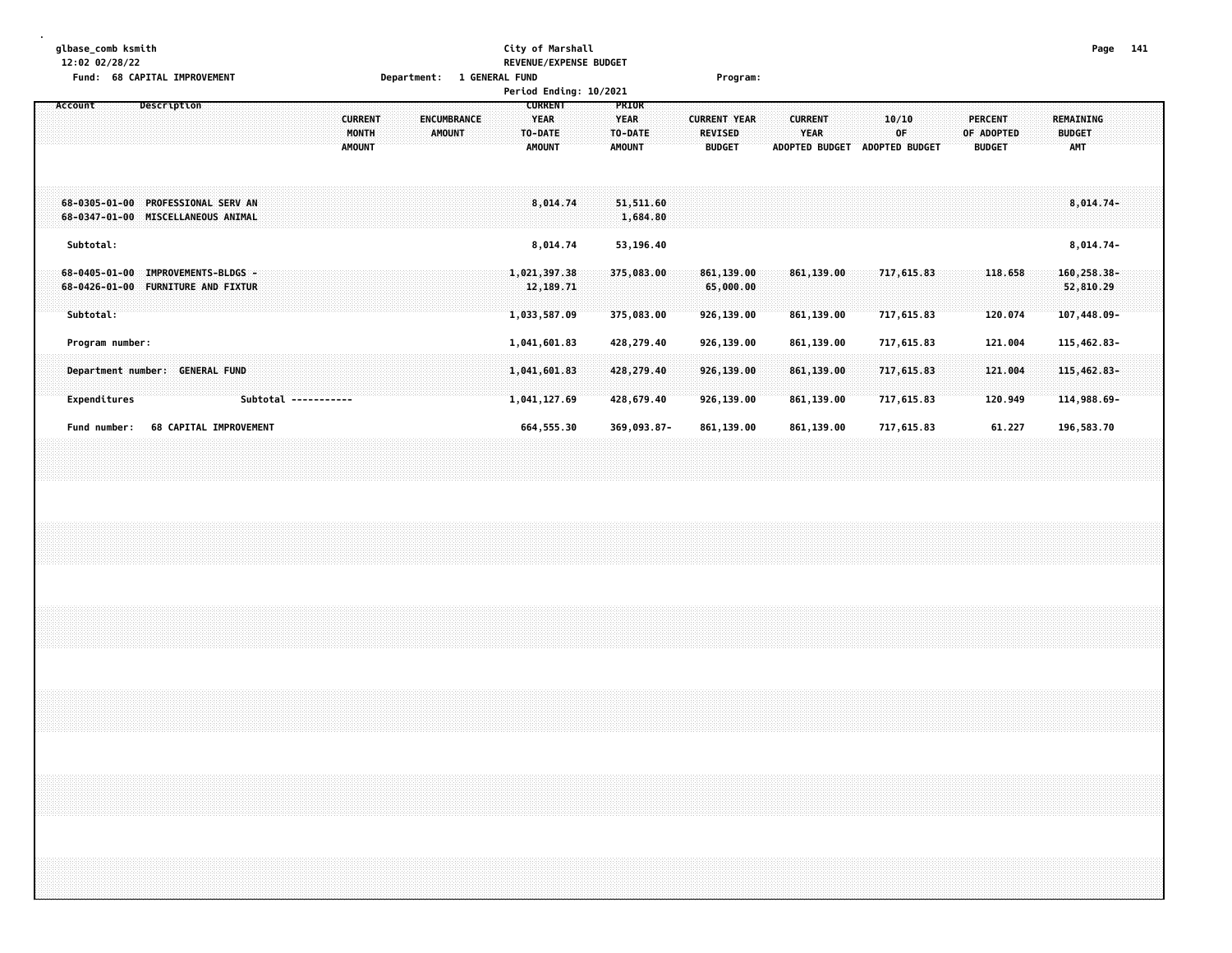| glbase_comb ksmith |  |
|--------------------|--|
| 12.02.021          |  |

# **glbase\_comb ksmith City of Marshall Page 142 12:02 02/28/22 REVENUE/EXPENSE BUDGET**

**Fund: 70 GRANTS - FEDERAL Department: 3 POLICE Program: 22 SPECIAL SERVICES**

| Period Ending: 10/2021<br><b>CURRENT</b><br>Description<br>PRIOR<br>Account<br><b>ENCUMBRANCE</b><br><b>CURRENT YEAR</b> |  |           |  |                                                                          |  |  |  |  |  |                                     |  |  |  |                                          |  |  |        |  |                                         |  |                                         |  |                                 |  |                        |                               |  |             |  |                                 |            |  |                                          |  |  |
|--------------------------------------------------------------------------------------------------------------------------|--|-----------|--|--------------------------------------------------------------------------|--|--|--|--|--|-------------------------------------|--|--|--|------------------------------------------|--|--|--------|--|-----------------------------------------|--|-----------------------------------------|--|---------------------------------|--|------------------------|-------------------------------|--|-------------|--|---------------------------------|------------|--|------------------------------------------|--|--|
|                                                                                                                          |  |           |  |                                                                          |  |  |  |  |  |                                     |  |  |  | <b>CURRENT</b><br>MONTH<br><b>AMOUNT</b> |  |  | AMOUNT |  | <b>YEAR</b><br>TO-DATE<br><b>AMOUNT</b> |  | <b>YEAR</b><br>TO-DATE<br><b>AMOUNT</b> |  | <b>REVISED</b><br><b>BUDGET</b> |  | <b>CURRENT</b><br>YEAR | ADOPTED BUDGET ADOPTED BUDGET |  | 10/10<br>0F |  | <b>PERCENT</b><br><b>BUDGET</b> | OF ADOPTED |  | REMAINING<br><b>BUDGET</b><br><b>AMT</b> |  |  |
|                                                                                                                          |  |           |  | 70-4200-03-22 FEDERAL GRANT REVENU<br>70-4200-03-22 Federal Grant Revenu |  |  |  |  |  |                                     |  |  |  |                                          |  |  |        |  | 8,353.86-                               |  | 22,588.31-                              |  |                                 |  |                        |                               |  |             |  |                                 |            |  | 8,353.86                                 |  |  |
|                                                                                                                          |  | Subtotal: |  |                                                                          |  |  |  |  |  |                                     |  |  |  |                                          |  |  |        |  | 8,353.86-                               |  | 22,588.31-                              |  |                                 |  |                        |                               |  |             |  |                                 |            |  | 8,353.86                                 |  |  |
|                                                                                                                          |  |           |  | Department number: POLICE                                                |  |  |  |  |  | Program number: 22 SPECIAL SERVICES |  |  |  |                                          |  |  |        |  | $8,353.86 -$<br>$8,353.86-$             |  | $22,588.31-$<br>22,588.31-              |  |                                 |  |                        |                               |  |             |  |                                 |            |  | 8,353.86<br>8,353.86                     |  |  |
|                                                                                                                          |  |           |  |                                                                          |  |  |  |  |  |                                     |  |  |  |                                          |  |  |        |  |                                         |  |                                         |  |                                 |  |                        |                               |  |             |  |                                 |            |  |                                          |  |  |
|                                                                                                                          |  |           |  |                                                                          |  |  |  |  |  |                                     |  |  |  |                                          |  |  |        |  |                                         |  |                                         |  |                                 |  |                        |                               |  |             |  |                                 |            |  |                                          |  |  |
|                                                                                                                          |  |           |  |                                                                          |  |  |  |  |  |                                     |  |  |  |                                          |  |  |        |  |                                         |  |                                         |  |                                 |  |                        |                               |  |             |  |                                 |            |  |                                          |  |  |
|                                                                                                                          |  |           |  |                                                                          |  |  |  |  |  |                                     |  |  |  |                                          |  |  |        |  |                                         |  |                                         |  |                                 |  |                        |                               |  |             |  |                                 |            |  |                                          |  |  |
|                                                                                                                          |  |           |  |                                                                          |  |  |  |  |  |                                     |  |  |  |                                          |  |  |        |  |                                         |  |                                         |  |                                 |  |                        |                               |  |             |  |                                 |            |  |                                          |  |  |
|                                                                                                                          |  |           |  |                                                                          |  |  |  |  |  |                                     |  |  |  |                                          |  |  |        |  |                                         |  |                                         |  |                                 |  |                        |                               |  |             |  |                                 |            |  |                                          |  |  |
|                                                                                                                          |  |           |  |                                                                          |  |  |  |  |  |                                     |  |  |  |                                          |  |  |        |  |                                         |  |                                         |  |                                 |  |                        |                               |  |             |  |                                 |            |  |                                          |  |  |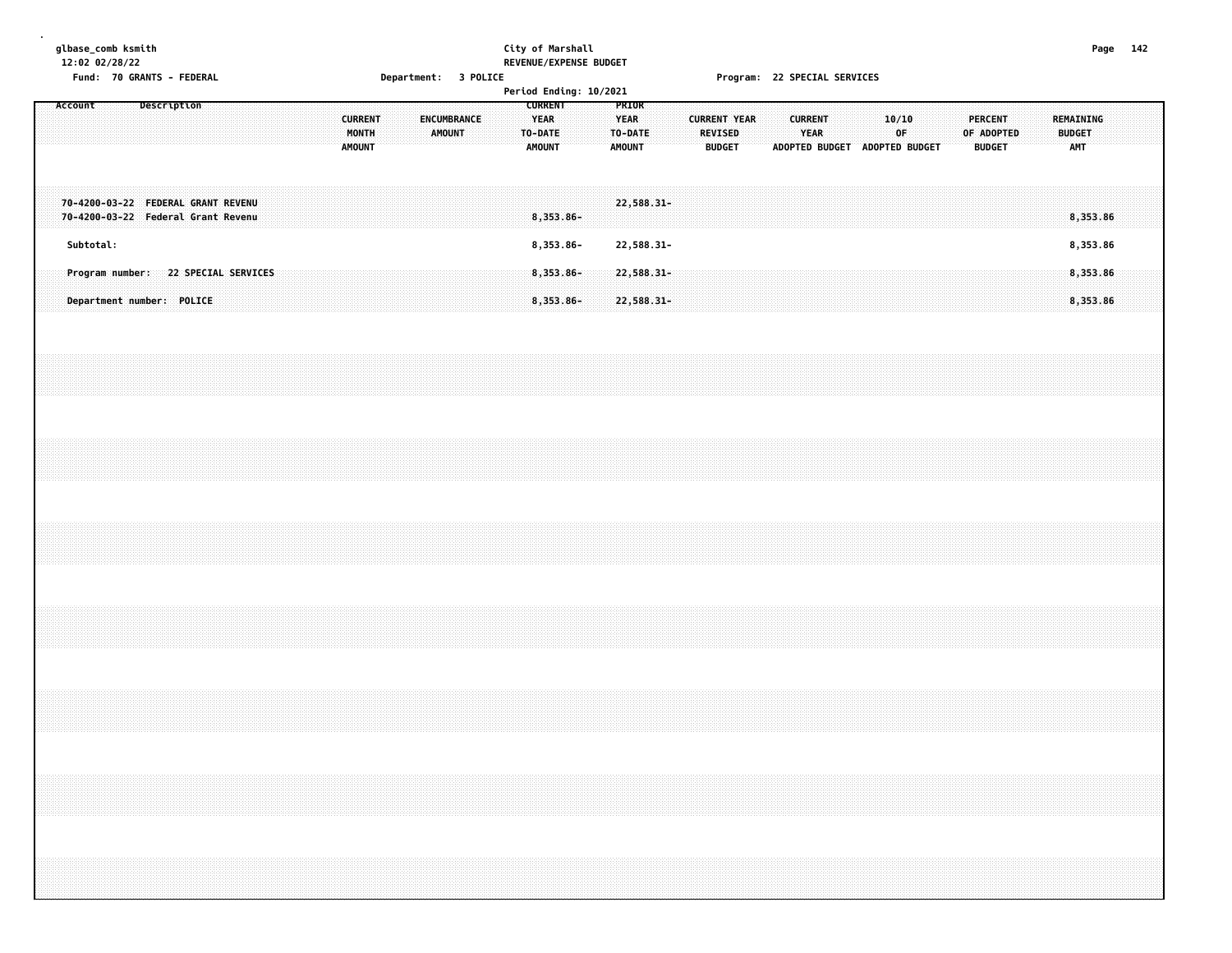| 12:02 02/28/22<br>Fund: 70 GRANTS - FEDERAL<br>Account<br>Description |                                                                                             |  |  |  |  |                      | Department: 20 PUBLIC WORKS |                                          |  |                              | REVENUE/EXPENSE BUDGET<br>Period Ending: 10/2021 |                                                           |              |  |                                                  |  | Program: 41 FEDERAL GRANT-CFRG |                                      |  |                        |  |                               |             |  |                                 |            |  |                                           |  |  |
|-----------------------------------------------------------------------|---------------------------------------------------------------------------------------------|--|--|--|--|----------------------|-----------------------------|------------------------------------------|--|------------------------------|--------------------------------------------------|-----------------------------------------------------------|--------------|--|--------------------------------------------------|--|--------------------------------|--------------------------------------|--|------------------------|--|-------------------------------|-------------|--|---------------------------------|------------|--|-------------------------------------------|--|--|
|                                                                       |                                                                                             |  |  |  |  |                      |                             | <b>CURRENT</b><br>MONTH<br><b>AMOUNT</b> |  | ENCUMBRANCE<br><b>AMOUNT</b> |                                                  | <b>CURRENT</b><br><b>YEAR</b><br>TO-DATE<br><b>AMOUNT</b> |              |  | PRIOR<br><b>YEAR</b><br>TO-DATE<br><b>AMOUNT</b> |  | REVISED                        | <b>CURRENT YEAR</b><br><b>BUDGET</b> |  | <b>CURRENT</b><br>YEAR |  | ADOPTED BUDGET ADOPTED BUDGET | 10/10<br>0F |  | <b>PERCENT</b><br><b>BUDGET</b> | OF ADOPTED |  | REMAINING<br><b>BUDGET</b><br>AMT         |  |  |
|                                                                       | 70-4201-20-41 FEDERAL GRANTS<br>Subtotal:                                                   |  |  |  |  |                      |                             |                                          |  |                              |                                                  |                                                           |              |  |                                                  |  |                                |                                      |  |                        |  |                               |             |  |                                 |            |  | $750,000.00 -$<br>750,000.00-             |  |  |
|                                                                       | Program number: 41 FEDERAL GRANT-CFRG<br>Department number: PUBLIC WORKS<br><b>Revenues</b> |  |  |  |  | Subtotal ----------- |                             |                                          |  |                              |                                                  |                                                           | $8,353.86 -$ |  | 22,588.31-                                       |  |                                |                                      |  |                        |  |                               |             |  |                                 |            |  | 750,000.00-<br>750,000.00-<br>741,646.14- |  |  |
|                                                                       |                                                                                             |  |  |  |  |                      |                             |                                          |  |                              |                                                  |                                                           |              |  |                                                  |  |                                |                                      |  |                        |  |                               |             |  |                                 |            |  |                                           |  |  |
|                                                                       |                                                                                             |  |  |  |  |                      |                             |                                          |  |                              |                                                  |                                                           |              |  |                                                  |  |                                |                                      |  |                        |  |                               |             |  |                                 |            |  |                                           |  |  |
|                                                                       |                                                                                             |  |  |  |  |                      |                             |                                          |  |                              |                                                  |                                                           |              |  |                                                  |  |                                |                                      |  |                        |  |                               |             |  |                                 |            |  |                                           |  |  |
|                                                                       |                                                                                             |  |  |  |  |                      |                             |                                          |  |                              |                                                  |                                                           |              |  |                                                  |  |                                |                                      |  |                        |  |                               |             |  |                                 |            |  |                                           |  |  |
|                                                                       |                                                                                             |  |  |  |  |                      |                             |                                          |  |                              |                                                  |                                                           |              |  |                                                  |  |                                |                                      |  |                        |  |                               |             |  |                                 |            |  |                                           |  |  |
|                                                                       |                                                                                             |  |  |  |  |                      |                             |                                          |  |                              |                                                  |                                                           |              |  |                                                  |  |                                |                                      |  |                        |  |                               |             |  |                                 |            |  |                                           |  |  |
|                                                                       |                                                                                             |  |  |  |  |                      |                             |                                          |  |                              |                                                  |                                                           |              |  |                                                  |  |                                |                                      |  |                        |  |                               |             |  |                                 |            |  |                                           |  |  |

**glbase\_comb ksmith City of Marshall Page 143**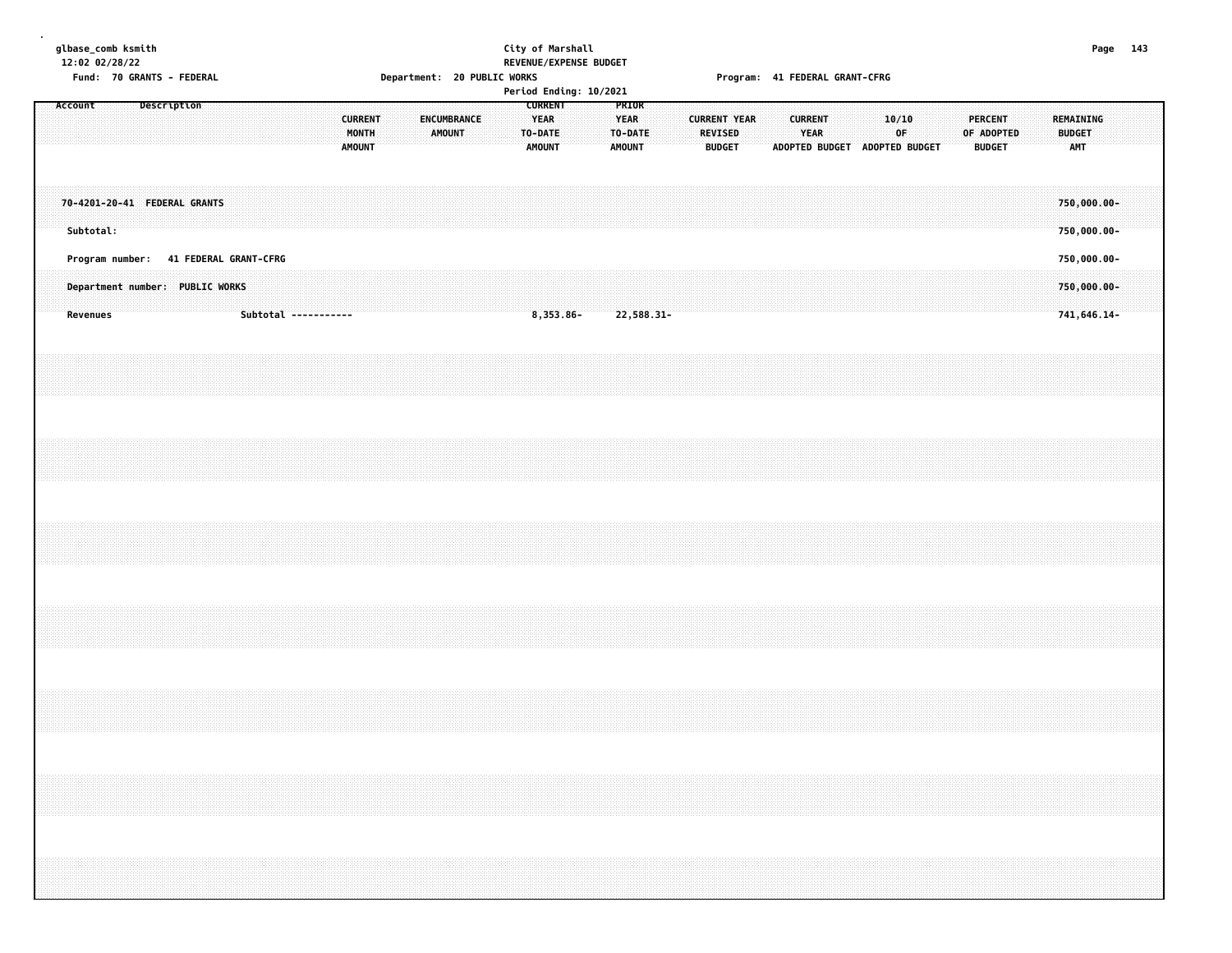| glbase_comb ksmith |  |
|--------------------|--|
| 12.02.021          |  |

# **glbase\_comb ksmith City of Marshall Page 144 12:02 02/28/22 REVENUE/EXPENSE BUDGET**

**Fund: 70 GRANTS - FEDERAL Department: 3 POLICE Program: 22 SPECIAL SERVICES**

| Period Ending: 10/2021<br><b>CURRENT</b><br>Account<br>Description<br>PRIOR<br>YEAR<br><b>CURRENT</b><br>ENCUMBRANCE<br><b>YEAR</b><br><b>CURRENT YEAR</b><br><b>CURRENT</b><br>10/10<br>TO-DATE<br><b>REVISED</b> |                                                                          |           |                           |  |  |  |                                     |  |  |  |  |  |               |  |               |  |               |           |  |                        |  |               |  |                               |      |  |  |    |  |                              |  |                            |                          |  |
|--------------------------------------------------------------------------------------------------------------------------------------------------------------------------------------------------------------------|--------------------------------------------------------------------------|-----------|---------------------------|--|--|--|-------------------------------------|--|--|--|--|--|---------------|--|---------------|--|---------------|-----------|--|------------------------|--|---------------|--|-------------------------------|------|--|--|----|--|------------------------------|--|----------------------------|--------------------------|--|
|                                                                                                                                                                                                                    |                                                                          |           |                           |  |  |  |                                     |  |  |  |  |  | MONTH         |  | <b>AMOUNT</b> |  |               |           |  | TO-DATE                |  |               |  |                               | YEAR |  |  | 0F |  | <b>PERCENT</b><br>OF ADOPTED |  | REMAINING<br><b>BUDGET</b> |                          |  |
|                                                                                                                                                                                                                    |                                                                          |           |                           |  |  |  |                                     |  |  |  |  |  | <b>AMOUNT</b> |  |               |  | <b>AMOUNT</b> |           |  | <b>AMOUNT</b>          |  | <b>BUDGET</b> |  | ADOPTED BUDGET ADOPTED BUDGET |      |  |  |    |  | <b>BUDGET</b>                |  | AMT                        |                          |  |
|                                                                                                                                                                                                                    |                                                                          |           |                           |  |  |  |                                     |  |  |  |  |  |               |  |               |  |               |           |  |                        |  |               |  |                               |      |  |  |    |  |                              |  |                            |                          |  |
|                                                                                                                                                                                                                    | 70-0440-03-22 OTHER MACHINERY & EQ<br>70-0440-03-22 OTHER MACHINERY & EQ |           |                           |  |  |  |                                     |  |  |  |  |  |               |  |               |  |               | 14,430.63 |  | 22,588.31              |  |               |  |                               |      |  |  |    |  |                              |  |                            | 14,430.63-               |  |
|                                                                                                                                                                                                                    |                                                                          | Subtotal: |                           |  |  |  |                                     |  |  |  |  |  |               |  |               |  |               | 14,430.63 |  |                        |  |               |  |                               |      |  |  |    |  |                              |  |                            |                          |  |
|                                                                                                                                                                                                                    |                                                                          |           |                           |  |  |  | Program number: 22 SPECIAL SERVICES |  |  |  |  |  |               |  |               |  |               | 14,430.63 |  | 22,588.31              |  |               |  |                               |      |  |  |    |  |                              |  |                            | 14,430.63-               |  |
|                                                                                                                                                                                                                    |                                                                          |           | Department number: POLICE |  |  |  |                                     |  |  |  |  |  |               |  |               |  |               | 14,430.63 |  | 22,588.31<br>22,588.31 |  |               |  |                               |      |  |  |    |  |                              |  |                            | 14,430.63-<br>14,430.63- |  |
|                                                                                                                                                                                                                    |                                                                          |           |                           |  |  |  |                                     |  |  |  |  |  |               |  |               |  |               |           |  |                        |  |               |  |                               |      |  |  |    |  |                              |  |                            |                          |  |
|                                                                                                                                                                                                                    |                                                                          |           |                           |  |  |  |                                     |  |  |  |  |  |               |  |               |  |               |           |  |                        |  |               |  |                               |      |  |  |    |  |                              |  |                            |                          |  |
|                                                                                                                                                                                                                    |                                                                          |           |                           |  |  |  |                                     |  |  |  |  |  |               |  |               |  |               |           |  |                        |  |               |  |                               |      |  |  |    |  |                              |  |                            |                          |  |
|                                                                                                                                                                                                                    |                                                                          |           |                           |  |  |  |                                     |  |  |  |  |  |               |  |               |  |               |           |  |                        |  |               |  |                               |      |  |  |    |  |                              |  |                            |                          |  |
|                                                                                                                                                                                                                    |                                                                          |           |                           |  |  |  |                                     |  |  |  |  |  |               |  |               |  |               |           |  |                        |  |               |  |                               |      |  |  |    |  |                              |  |                            |                          |  |
|                                                                                                                                                                                                                    |                                                                          |           |                           |  |  |  |                                     |  |  |  |  |  |               |  |               |  |               |           |  |                        |  |               |  |                               |      |  |  |    |  |                              |  |                            |                          |  |
|                                                                                                                                                                                                                    |                                                                          |           |                           |  |  |  |                                     |  |  |  |  |  |               |  |               |  |               |           |  |                        |  |               |  |                               |      |  |  |    |  |                              |  |                            |                          |  |
|                                                                                                                                                                                                                    |                                                                          |           |                           |  |  |  |                                     |  |  |  |  |  |               |  |               |  |               |           |  |                        |  |               |  |                               |      |  |  |    |  |                              |  |                            |                          |  |
|                                                                                                                                                                                                                    |                                                                          |           |                           |  |  |  |                                     |  |  |  |  |  |               |  |               |  |               |           |  |                        |  |               |  |                               |      |  |  |    |  |                              |  |                            |                          |  |
|                                                                                                                                                                                                                    |                                                                          |           |                           |  |  |  |                                     |  |  |  |  |  |               |  |               |  |               |           |  |                        |  |               |  |                               |      |  |  |    |  |                              |  |                            |                          |  |
|                                                                                                                                                                                                                    |                                                                          |           |                           |  |  |  |                                     |  |  |  |  |  |               |  |               |  |               |           |  |                        |  |               |  |                               |      |  |  |    |  |                              |  |                            |                          |  |
|                                                                                                                                                                                                                    |                                                                          |           |                           |  |  |  |                                     |  |  |  |  |  |               |  |               |  |               |           |  |                        |  |               |  |                               |      |  |  |    |  |                              |  |                            |                          |  |
|                                                                                                                                                                                                                    |                                                                          |           |                           |  |  |  |                                     |  |  |  |  |  |               |  |               |  |               |           |  |                        |  |               |  |                               |      |  |  |    |  |                              |  |                            |                          |  |
|                                                                                                                                                                                                                    |                                                                          |           |                           |  |  |  |                                     |  |  |  |  |  |               |  |               |  |               |           |  |                        |  |               |  |                               |      |  |  |    |  |                              |  |                            |                          |  |
|                                                                                                                                                                                                                    |                                                                          |           |                           |  |  |  |                                     |  |  |  |  |  |               |  |               |  |               |           |  |                        |  |               |  |                               |      |  |  |    |  |                              |  |                            |                          |  |
|                                                                                                                                                                                                                    |                                                                          |           |                           |  |  |  |                                     |  |  |  |  |  |               |  |               |  |               |           |  |                        |  |               |  |                               |      |  |  |    |  |                              |  |                            |                          |  |
|                                                                                                                                                                                                                    |                                                                          |           |                           |  |  |  |                                     |  |  |  |  |  |               |  |               |  |               |           |  |                        |  |               |  |                               |      |  |  |    |  |                              |  |                            |                          |  |
|                                                                                                                                                                                                                    |                                                                          |           |                           |  |  |  |                                     |  |  |  |  |  |               |  |               |  |               |           |  |                        |  |               |  |                               |      |  |  |    |  |                              |  |                            |                          |  |
|                                                                                                                                                                                                                    |                                                                          |           |                           |  |  |  |                                     |  |  |  |  |  |               |  |               |  |               |           |  |                        |  |               |  |                               |      |  |  |    |  |                              |  |                            |                          |  |
|                                                                                                                                                                                                                    |                                                                          |           |                           |  |  |  |                                     |  |  |  |  |  |               |  |               |  |               |           |  |                        |  |               |  |                               |      |  |  |    |  |                              |  |                            |                          |  |
|                                                                                                                                                                                                                    |                                                                          |           |                           |  |  |  |                                     |  |  |  |  |  |               |  |               |  |               |           |  |                        |  |               |  |                               |      |  |  |    |  |                              |  |                            |                          |  |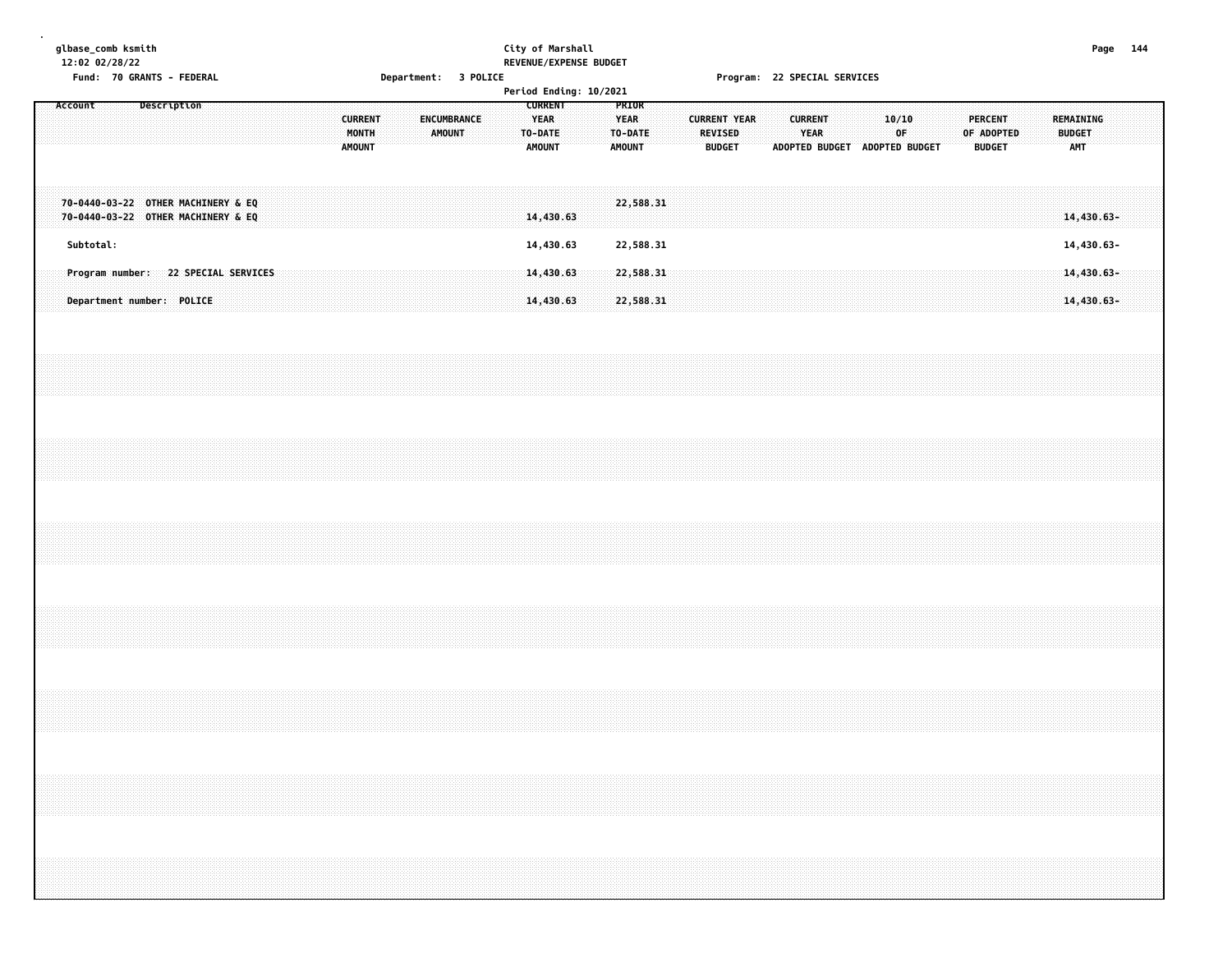#### **glbase\_comb ksmith City of Marshall Page 145 12:02 02/28/22 REVENUE/EXPENSE BUDGET** Fund: 70 GRANTS - FEDERAL Department: 20 PUBLIC WORKS Program: 41 FEDERAL GRANT-CFRG

|                                                                       |                       |                                          |                                     | Period Ending: 10/2021                                    |                                                  |                                                                                                           |                                                                                       |                                                 |
|-----------------------------------------------------------------------|-----------------------|------------------------------------------|-------------------------------------|-----------------------------------------------------------|--------------------------------------------------|-----------------------------------------------------------------------------------------------------------|---------------------------------------------------------------------------------------|-------------------------------------------------|
| Description<br>Account                                                |                       | <b>CURRENT</b><br>MONTH<br><b>AMOUNT</b> | <b>ENCUMBRANCE</b><br><b>AMOUNT</b> | <b>CURRENT</b><br><b>YEAR</b><br>TO-DATE<br><b>AMOUNT</b> | <b>PRIOR</b><br><b>YEAR</b><br>TO-DATE<br>AMOUNT | <b>CURRENT YEAR</b><br><b>CURRENT</b><br>YEAR<br><b>REVISED</b><br><b>BUDGET</b><br><b>ADOPTED BUDGET</b> | <b>PERCENT</b><br>10/10<br>OF<br>OF ADOPTED<br><b>ADOPTED BUDGET</b><br><b>BUDGET</b> | <b>REMAINING</b><br><b>BUDGET</b><br><b>AMT</b> |
| 70-0448-20-41 IMPROVEMENTS-LIFT ST<br>70-0478-20-41 IMPROVEMENTS-WWTP |                       | 5,110.45<br>38,424.40                    | 4,675.00<br>10,403.00               | 5,110.45<br>38,424.40                                     |                                                  |                                                                                                           |                                                                                       | 140, 214.55<br>551,172.60                       |
| Subtotal:<br>Program number:                                          | 41 FEDERAL GRANT-CFRG | 43,534.85<br>43,534.85                   | 15,078.00<br>15,078.00              | 43,534.85<br>43,534.85                                    |                                                  |                                                                                                           |                                                                                       | 691,387.15<br>691, 387.15                       |
| Department number: PUBLIC WORKS<br>Expenditures                       | Subtotal -----        | 43,534.85<br>43,534.85                   | 15,078.00<br>15,078.00              | 43,534.85<br>57,965.48                                    | 22,588.31                                        |                                                                                                           |                                                                                       | 691,387.15<br>676,956.52                        |
| 70 GRANTS - FEDERAL<br>Fund number:                                   |                       | 43,534.85                                | 15,078.00                           | 49,611.62                                                 |                                                  |                                                                                                           |                                                                                       | 64,689.62-                                      |
|                                                                       |                       |                                          |                                     |                                                           |                                                  |                                                                                                           |                                                                                       |                                                 |
|                                                                       |                       |                                          |                                     |                                                           |                                                  |                                                                                                           |                                                                                       |                                                 |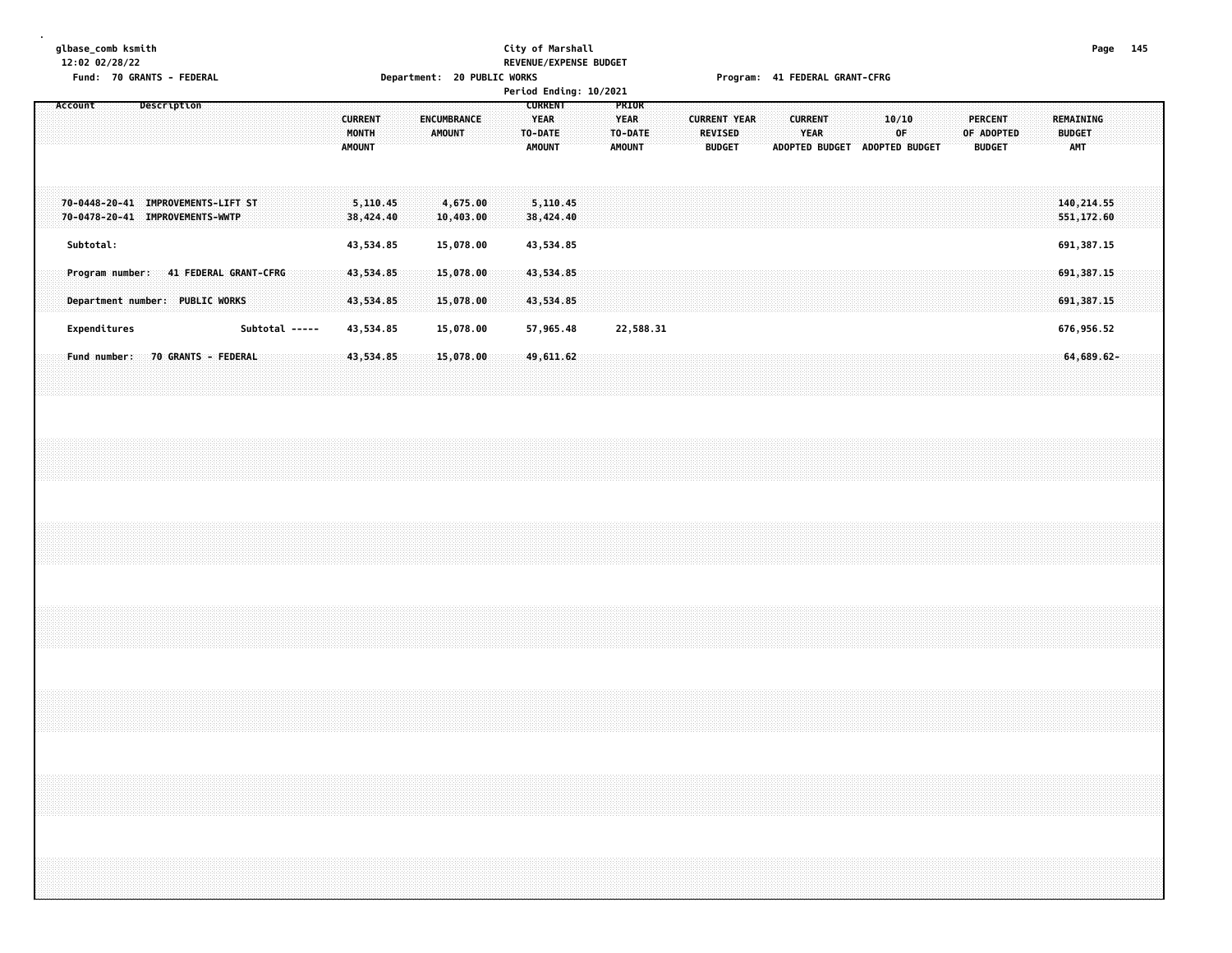## **glbase\_comb ksmith City of Marshall Page 146 12:02 02/28/22 REVENUE/EXPENSE BUDGET**

|                                         |                 |  | Fund: 72 LOCAL GRANTS                                                   |  |                |  |                                          | Department: 5 PUBLIC WORKS GF |                       |  |         |                                                 | Period Ending: 10/2021 |                                |         |  |                                                        |  |                               | Program: 51 ADMINISTRATION    |             |  |                                               |  |               |                                     |  |  |
|-----------------------------------------|-----------------|--|-------------------------------------------------------------------------|--|----------------|--|------------------------------------------|-------------------------------|-----------------------|--|---------|-------------------------------------------------|------------------------|--------------------------------|---------|--|--------------------------------------------------------|--|-------------------------------|-------------------------------|-------------|--|-----------------------------------------------|--|---------------|-------------------------------------|--|--|
| Account                                 |                 |  | Description                                                             |  |                |  | <b>CURRENT</b><br><b>MONTH</b><br>AMOUNT |                               | ENCUMBRANCE<br>AMOUNT |  | TO-DATE | <b>CURRENT</b><br><b>YEAR</b><br>AMOUNT         |                        | PRIOR<br>YEAR<br><b>AMOUNT</b> | TO-DATE |  | <b>CURRENT YEAR</b><br><b>REVISED</b><br><b>BUDGET</b> |  | <b>CURRENT</b><br><b>YEAR</b> | ADOPTED BUDGET ADOPTED BUDGET | 10/10<br>0F |  | <b>PERCENT</b><br>OF ADOPTED<br><b>BUDGET</b> |  | <b>BUDGET</b> | REMAINING<br><b>AMT</b>             |  |  |
| 72-4250-05-51 LOCAL GRANTS<br>Subtotal: |                 |  |                                                                         |  |                |  | 22,500.00-<br>22,500.00-                 |                               |                       |  |         | $60,000.00 -$<br>$60,000.00 -$                  |                        |                                |         |  |                                                        |  |                               |                               |             |  |                                               |  |               | 60,000.00<br>60,000.00              |  |  |
|                                         | <b>Revenues</b> |  | Program number: 51 ADMINISTRATION<br>Department number: PUBLIC WORKS GF |  | Subtotal ----- |  | 22,500.00-<br>22,500.00-<br>22,500.00-   |                               |                       |  |         | $60,000.00 -$<br>$60,000.00 -$<br>$60,000.00 -$ |                        |                                |         |  |                                                        |  |                               |                               |             |  |                                               |  |               | 60,000.00<br>60,000.00<br>60,000.00 |  |  |
|                                         |                 |  |                                                                         |  |                |  |                                          |                               |                       |  |         |                                                 |                        |                                |         |  |                                                        |  |                               |                               |             |  |                                               |  |               |                                     |  |  |
|                                         |                 |  |                                                                         |  |                |  |                                          |                               |                       |  |         |                                                 |                        |                                |         |  |                                                        |  |                               |                               |             |  |                                               |  |               |                                     |  |  |
|                                         |                 |  |                                                                         |  |                |  |                                          |                               |                       |  |         |                                                 |                        |                                |         |  |                                                        |  |                               |                               |             |  |                                               |  |               |                                     |  |  |
|                                         |                 |  |                                                                         |  |                |  |                                          |                               |                       |  |         |                                                 |                        |                                |         |  |                                                        |  |                               |                               |             |  |                                               |  |               |                                     |  |  |
|                                         |                 |  |                                                                         |  |                |  |                                          |                               |                       |  |         |                                                 |                        |                                |         |  |                                                        |  |                               |                               |             |  |                                               |  |               |                                     |  |  |
|                                         |                 |  |                                                                         |  |                |  |                                          |                               |                       |  |         |                                                 |                        |                                |         |  |                                                        |  |                               |                               |             |  |                                               |  |               |                                     |  |  |
|                                         |                 |  |                                                                         |  |                |  |                                          |                               |                       |  |         |                                                 |                        |                                |         |  |                                                        |  |                               |                               |             |  |                                               |  |               |                                     |  |  |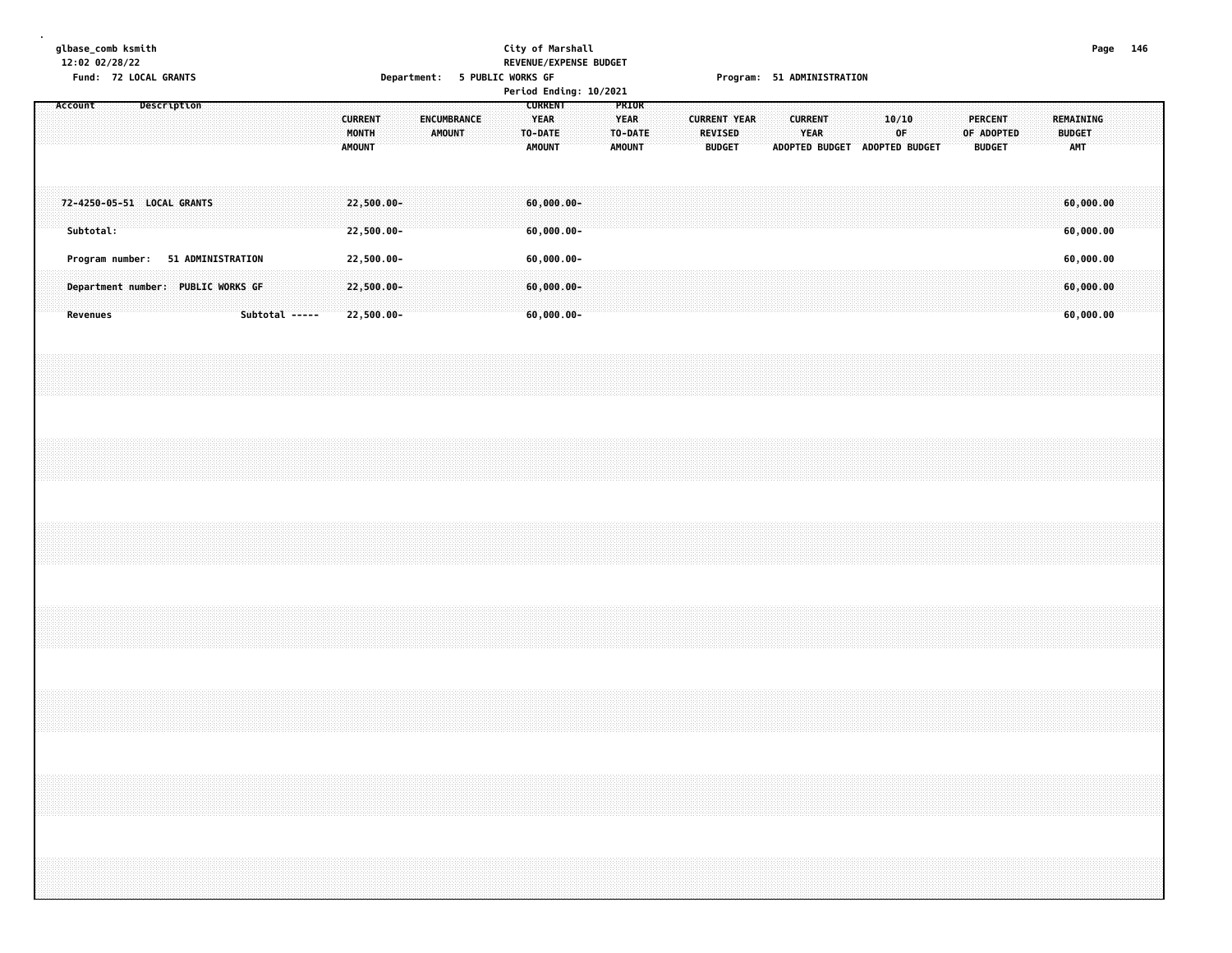#### **glbase\_comb ksmith City of Marshall Page 147 12:02 02/28/22 REVENUE/EXPENSE BUDGET Fund: 72 LOCAL GRANTS Department: 5 PUBLIC WORKS GF Program: 51 ADMINISTRATION**

| FUIIU. IZ LUCAL UNANIS                                                     | Department. 3 LODETC MOUNS ALL                                           |                                                                                    | LINNISTURI 3T WALIMINISTANITAM                                                                                                                                                                                                   |
|----------------------------------------------------------------------------|--------------------------------------------------------------------------|------------------------------------------------------------------------------------|----------------------------------------------------------------------------------------------------------------------------------------------------------------------------------------------------------------------------------|
| <b>Description</b><br>Account                                              |                                                                          | Period Ending: 10/2021<br><b>CURRENT</b><br>PRIOR                                  |                                                                                                                                                                                                                                  |
|                                                                            | <b>CURRENT</b><br><b>ENCUMBRANCE</b><br>MONTH<br>AMOUNT<br><b>AMOUNT</b> | <b>YEAR</b><br><b>YEAR</b><br>TO-DATE<br>TO-DATE<br><b>AMOUNT</b><br><b>AMOUNT</b> | <b>CURRENT YEAR</b><br>10/10<br><b>PERCENT</b><br>REMAINING<br><b>CURRENT</b><br><b>YEAR</b><br>0F<br>REVISED<br>OF ADOPTED<br><b>BUDGET</b><br><b>BUDGET</b><br>ADOPTED BUDGET<br>ADOPTED BUDGET<br><b>BUDGET</b><br><b>AMT</b> |
| 72-0405-05-51 IMPROVEMENTS-BUILDIN<br>72-0426-05-51 FURNITURE & FIXTURES   | 1,224.60                                                                 | 12,450.00<br>2,832.33                                                              | 12,450.00-<br>2,832.33-                                                                                                                                                                                                          |
| Subtotal:                                                                  | 1,224.60                                                                 | 15,282.33                                                                          | 15,282.33-                                                                                                                                                                                                                       |
| 51 ADMINISTRATION<br>Program number:<br>Department number: PUBLIC WORKS GF | 1,224.60<br>1,224.60                                                     | 15,282.33<br>15,282.33                                                             | $15,282.33 -$<br>15, 282.33-                                                                                                                                                                                                     |
| Subtotal -----<br>Expenditures                                             | 1,224.60                                                                 | 15,282.33                                                                          | 15,282.33-                                                                                                                                                                                                                       |
| Fund number: 72 LOCAL GRANTS                                               | $21,275.40 -$                                                            | 44,717.67-                                                                         | 44,717.67                                                                                                                                                                                                                        |
|                                                                            |                                                                          |                                                                                    |                                                                                                                                                                                                                                  |
|                                                                            |                                                                          |                                                                                    |                                                                                                                                                                                                                                  |
|                                                                            |                                                                          |                                                                                    |                                                                                                                                                                                                                                  |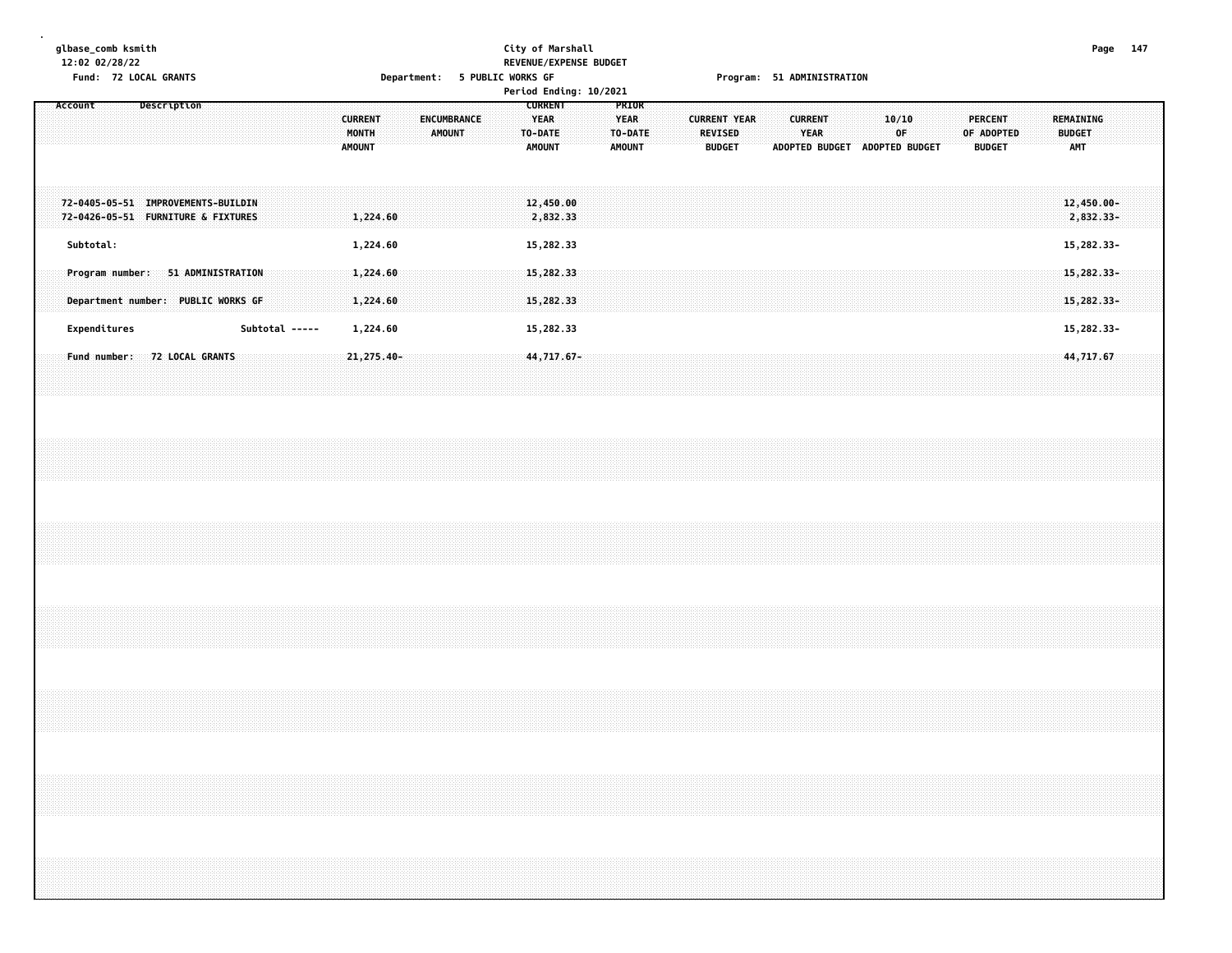|  |         | glbase_comb ksmith<br>12:02 02/28/22 |  |                    |             |                                                                       |                                        |  |  |                                          |             |                              |  |  | City of Marshall                                          | REVENUE/EXPENSE BUDGET |                                                  |                               |  |                                                 |          |  |                        |  |                                              |  |  |                                               |  |                                   | Page 148 |  |
|--|---------|--------------------------------------|--|--------------------|-------------|-----------------------------------------------------------------------|----------------------------------------|--|--|------------------------------------------|-------------|------------------------------|--|--|-----------------------------------------------------------|------------------------|--------------------------------------------------|-------------------------------|--|-------------------------------------------------|----------|--|------------------------|--|----------------------------------------------|--|--|-----------------------------------------------|--|-----------------------------------|----------|--|
|  |         |                                      |  |                    |             |                                                                       | Fund: 75 2010 C/O MEM CITY HALL RESTOR |  |  |                                          | Department: |                              |  |  |                                                           | Period Ending: 10/2021 |                                                  |                               |  |                                                 | Program: |  |                        |  |                                              |  |  |                                               |  |                                   |          |  |
|  | Account |                                      |  |                    | Description |                                                                       |                                        |  |  | <b>CURRENT</b><br>MONTH<br><b>AMOUNT</b> |             | ENCUMBRANCE<br><b>AMOUNT</b> |  |  | <b>CURRENT</b><br><b>YEAR</b><br>TO-DATE<br><b>AMOUNT</b> |                        | PRIOR<br><b>YEAR</b><br>TO-DATE<br><b>AMOUNT</b> |                               |  | <b>CURRENT YEAR</b><br>REVISED<br><b>BUDGET</b> |          |  | <b>CURRENT</b><br>YEAR |  | 10/10<br>0F<br>ADOPTED BUDGET ADOPTED BUDGET |  |  | <b>PERCENT</b><br>OF ADOPTED<br><b>BUDGET</b> |  | REMAINING<br><b>BUDGET</b><br>AMT |          |  |
|  |         |                                      |  |                    |             | 75-5110-00-00 INTERFUND XFER GENER<br>75-5112-00-00 INTERFUND REVENUE |                                        |  |  |                                          |             |                              |  |  |                                                           |                        |                                                  | $31,000.00 -$<br>$3,542.00 -$ |  |                                                 |          |  |                        |  |                                              |  |  |                                               |  |                                   |          |  |
|  |         | Subtotal:                            |  |                    |             |                                                                       |                                        |  |  |                                          |             |                              |  |  |                                                           |                        |                                                  | 34,542.00-                    |  |                                                 |          |  |                        |  |                                              |  |  |                                               |  |                                   |          |  |
|  |         | Program number:                      |  | Department number: |             |                                                                       |                                        |  |  |                                          |             |                              |  |  |                                                           |                        |                                                  | 34,542.00-<br>34,542.00-      |  |                                                 |          |  |                        |  |                                              |  |  |                                               |  |                                   |          |  |
|  |         | Revenues                             |  |                    |             |                                                                       | Subtotal -----------                   |  |  |                                          |             |                              |  |  |                                                           |                        |                                                  | 34,542.00-                    |  |                                                 |          |  |                        |  |                                              |  |  |                                               |  |                                   |          |  |
|  |         |                                      |  |                    |             |                                                                       |                                        |  |  |                                          |             |                              |  |  |                                                           |                        |                                                  |                               |  |                                                 |          |  |                        |  |                                              |  |  |                                               |  |                                   |          |  |
|  |         |                                      |  |                    |             |                                                                       |                                        |  |  |                                          |             |                              |  |  |                                                           |                        |                                                  |                               |  |                                                 |          |  |                        |  |                                              |  |  |                                               |  |                                   |          |  |
|  |         |                                      |  |                    |             |                                                                       |                                        |  |  |                                          |             |                              |  |  |                                                           |                        |                                                  |                               |  |                                                 |          |  |                        |  |                                              |  |  |                                               |  |                                   |          |  |
|  |         |                                      |  |                    |             |                                                                       |                                        |  |  |                                          |             |                              |  |  |                                                           |                        |                                                  |                               |  |                                                 |          |  |                        |  |                                              |  |  |                                               |  |                                   |          |  |
|  |         |                                      |  |                    |             |                                                                       |                                        |  |  |                                          |             |                              |  |  |                                                           |                        |                                                  |                               |  |                                                 |          |  |                        |  |                                              |  |  |                                               |  |                                   |          |  |
|  |         |                                      |  |                    |             |                                                                       |                                        |  |  |                                          |             |                              |  |  |                                                           |                        |                                                  |                               |  |                                                 |          |  |                        |  |                                              |  |  |                                               |  |                                   |          |  |
|  |         |                                      |  |                    |             |                                                                       |                                        |  |  |                                          |             |                              |  |  |                                                           |                        |                                                  |                               |  |                                                 |          |  |                        |  |                                              |  |  |                                               |  |                                   |          |  |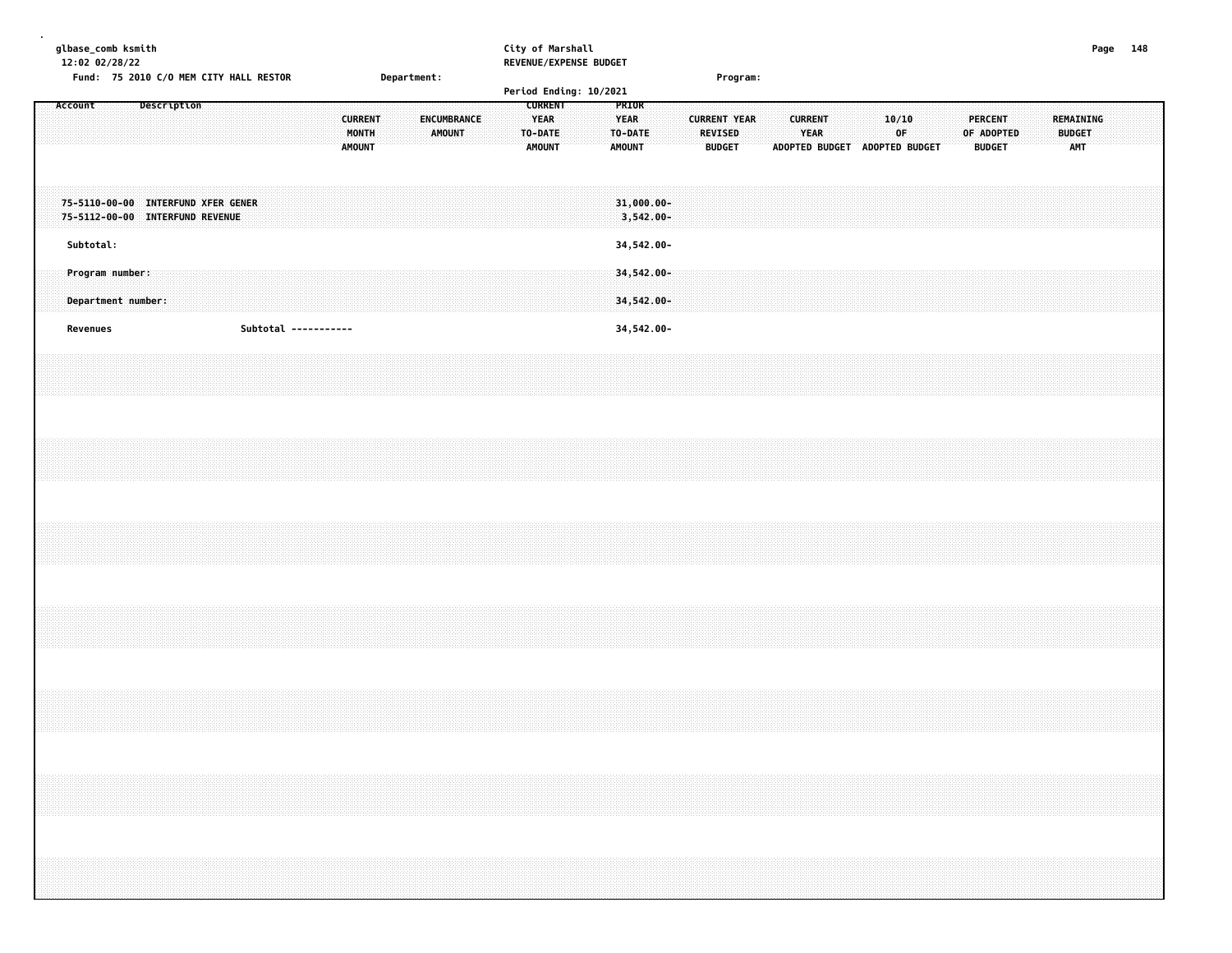| glbase_comb ksmith<br>12:02 02/28/22<br>Fund: 75 2010 C/O MEM CITY HALL RESTOR                                                                                                |                                                                          | City of Marshall<br>REVENUE/EXPENSE BUDGET<br>Department: 1 Project Expenses | Program:                                                                                                   | Project Expenses                                                              | Page 149                                                                                         |  |
|-------------------------------------------------------------------------------------------------------------------------------------------------------------------------------|--------------------------------------------------------------------------|------------------------------------------------------------------------------|------------------------------------------------------------------------------------------------------------|-------------------------------------------------------------------------------|--------------------------------------------------------------------------------------------------|--|
|                                                                                                                                                                               |                                                                          | Period Ending: 10/2021                                                       |                                                                                                            |                                                                               |                                                                                                  |  |
| Description<br>Account                                                                                                                                                        | <b>CURRENT</b><br><b>ENCUMBRANCE</b><br>MONTH<br>AMOUNT<br><b>AMOUNT</b> | <b>CURRENT</b><br><b>YEAR</b><br>TO-DATE<br><b>AMOUNT</b>                    | PRIOR<br><b>YEAR</b><br><b>CURRENT YEAR</b><br><b>REVISED</b><br>TO-DATE<br><b>BUDGET</b><br><b>AMOUNT</b> | 10/10<br><b>CURRENT</b><br><b>YEAR</b><br>0F<br>ADOPTED BUDGET ADOPTED BUDGET | <b>PERCENT</b><br><b>REMAINING</b><br>OF ADOPTED<br><b>BUDGET</b><br><b>AMT</b><br><b>BUDGET</b> |  |
| 75-0110-01-00 SALARY-PART TIME & H<br>75-0122-01-00 TMRS<br>75-0133-01-00 FICA BENEFITS                                                                                       |                                                                          |                                                                              | 4,303.04<br>703.98<br>329.19                                                                               |                                                                               |                                                                                                  |  |
| Subtotal:<br>75-0205-01-00 FUEL, OIL, & LUBE<br>75-0217-01-00 OTHER SUPPLIES<br>75-0218-01-00 SMALL TOOLS & OTHER                                                             |                                                                          |                                                                              | 5,336.21<br>22.88<br>179.26<br>97.54                                                                       |                                                                               |                                                                                                  |  |
| Subtotal:<br>75-0304-01-00 TELEPHONE-CELLULAR<br>75-0305-01-00 PROFESSIONAL FEES<br>75-0316-01-00 CONTRACTED SERVICES<br>75-0344-01-00 RENTALS<br>75-0347-01-00 MISCELLANEOUS |                                                                          |                                                                              | 299.68<br>317.72<br>495.00<br>4,732.72<br>3,621.25<br>9,783.38                                             |                                                                               |                                                                                                  |  |
| Subtotal:<br>75-0405-01-00 BUILDING IMPROVEMENT                                                                                                                               |                                                                          |                                                                              | 18,950.07<br>11,051.95                                                                                     |                                                                               |                                                                                                  |  |
| Subtotal:<br>Program number:<br><b>Project Expenses</b><br>Department number: Project Expenses                                                                                |                                                                          |                                                                              | 11,051.95<br>35,637.91<br>35,637.91                                                                        |                                                                               |                                                                                                  |  |
| Expenditures<br>75 2010 C/O MEM CITY HALL RESTOR<br>Fund number:                                                                                                              | Subtotal -----------                                                     |                                                                              | 35,637.91<br>1,095.91                                                                                      |                                                                               |                                                                                                  |  |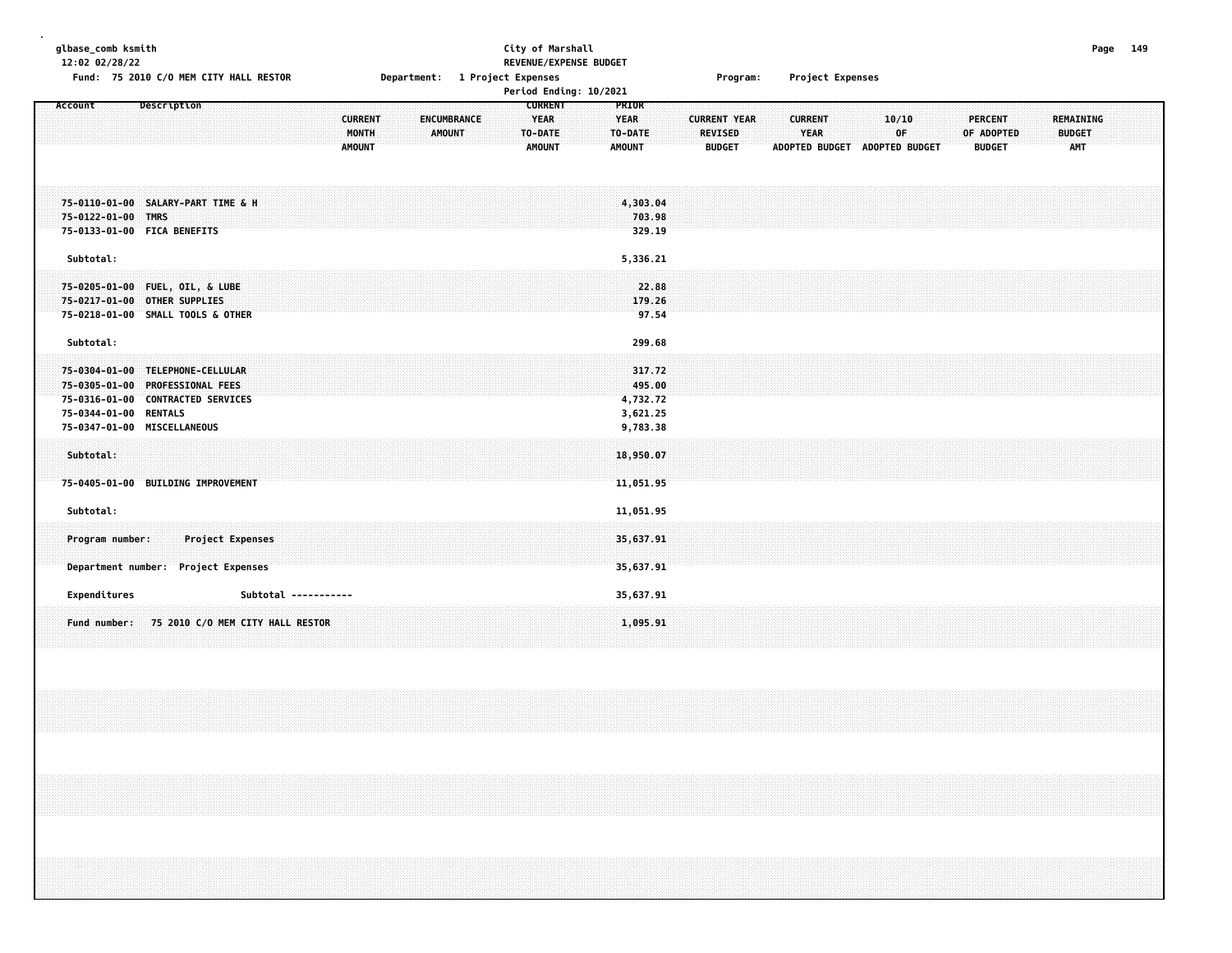**glbase\_comb ksmith City of Marshall Page 150 12:02 02/28/22 REVENUE/EXPENSE BUDGET Fund: 80 STREET MAINTENANCE FUND Department: Program:**

|                                              |                        |  |                                          |                              | Period Ending: 10/2021                             |                                                  |                                                        |                                                        |                                       |                                        |                    |                                          |  |
|----------------------------------------------|------------------------|--|------------------------------------------|------------------------------|----------------------------------------------------|--------------------------------------------------|--------------------------------------------------------|--------------------------------------------------------|---------------------------------------|----------------------------------------|--------------------|------------------------------------------|--|
| Account                                      | Description            |  | <b>CURRENT</b><br>MONTH<br><b>AMOUNT</b> | <b>ENCUMBRANCE</b><br>AMOUNT | <b>CURRENT</b><br>YEAR<br>TO-DATE<br><b>AMOUNT</b> | <b>PRIOR</b><br><b>YEAR</b><br>TO-DATE<br>AMOUNT | <b>CURRENT YEAR</b><br><b>REVISED</b><br><b>BUDGET</b> | <b>CURRENT</b><br><b>YEAR</b><br><b>ADOPTED BUDGET</b> | 10/10<br>0F.<br><b>ADOPTED BUDGET</b> | PERCENT<br>OF ADOPTED<br><b>BUDGET</b> |                    | REMAINING<br><b>BUDGET</b><br><b>AMT</b> |  |
| 80-4004-00-00 SALES TAX REVENUE<br>Subtotal: |                        |  | 44,625.18-<br>44,625.18-                 |                              | $532, 931, 41 -$<br>532,931.41-                    | 593,406.99-<br>593,406.99-                       | 570,405.00-<br>570,405.00-                             | 570,405.00-<br>570,405.00-                             | 475,337.50-<br>475,337.50-            |                                        | 114,918<br>114.918 | 37,473.59-<br>37,473.59-                 |  |
| 80-5100-00-00                                | <b>INTEREST EARNED</b> |  |                                          |                              | $104.41 -$                                         | 1,457.09-                                        |                                                        |                                                        |                                       |                                        |                    | 104.41                                   |  |
| Subtotal:<br>Program number:                 |                        |  | 44,625.18-                               |                              | $104.41 -$<br>533,035.82-                          | 1,457.09-<br>594,864.08-                         | 570,405.00-                                            | 570,405.00-                                            | 475,337.50-                           |                                        | 114.941            | 104.41<br>$37,369.18 -$                  |  |
| Department number:                           |                        |  | 44,625.18-                               |                              | 533,035.82-                                        | 594,864.08-                                      | 570,405.00-                                            | 570,405.00-                                            | 475,337.50-                           |                                        | 114.941            | 37,369.18-                               |  |
|                                              |                        |  |                                          |                              |                                                    |                                                  |                                                        |                                                        |                                       |                                        |                    |                                          |  |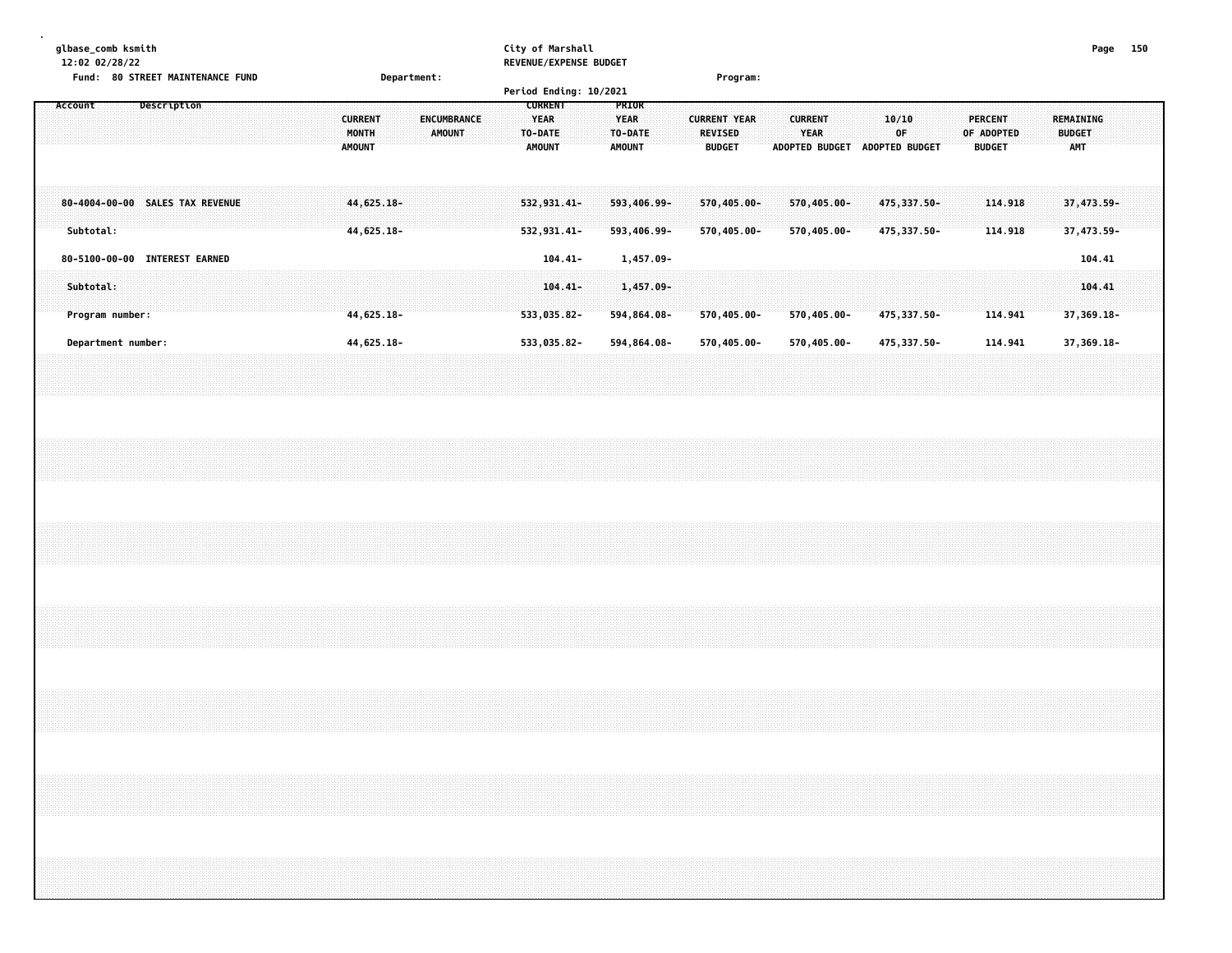|               | base comb ksmith |  |
|---------------|------------------|--|
| 2:02 02/28/22 |                  |  |

#### **glbase\_comb ksmith City of Marshall Page 151 12:02 02/28/22 REVENUE/EXPENSE BUDGET** Fund: 80 STREET MAINTENANCE FUND **Department: 5 PUBLIC WORKS FOR STATE SEET ALT PROS** Program: 59 STREET MAINTENANCE FUND

|         |           |                                            |  |             |  |                |  |                                          |                          |  |        |                    |  |         |                                  |                           | Period Ending: 10/2021 |                                                  |  |                     |                                 |             |  |                               |                               |       |             |  |                                               |  |                                   |  |  |
|---------|-----------|--------------------------------------------|--|-------------|--|----------------|--|------------------------------------------|--------------------------|--|--------|--------------------|--|---------|----------------------------------|---------------------------|------------------------|--------------------------------------------------|--|---------------------|---------------------------------|-------------|--|-------------------------------|-------------------------------|-------|-------------|--|-----------------------------------------------|--|-----------------------------------|--|--|
| Account |           |                                            |  | Description |  |                |  | <b>CURRENT</b><br>MONTH<br><b>AMOUNT</b> |                          |  | AMOUNT | <b>ENCUMBRANCE</b> |  | TO-DATE | <b>CURRENT</b><br>YEAR<br>AMOUNT |                           |                        | PRIOR<br><b>YEAR</b><br>TO-DATE<br><b>AMOUNT</b> |  | <b>CURRENT YEAR</b> | <b>REVISED</b><br><b>BUDGET</b> |             |  | <b>CURRENT</b><br><b>YEAR</b> | ADOPTED BUDGET ADOPTED BUDGET | 10/10 | OF          |  | <b>PERCENT</b><br>OF ADOPTED<br><b>BUDGET</b> |  | REMAINING<br><b>BUDGET</b><br>AMT |  |  |
|         | Subtotal: | 80-5310-05-59 STREET MAINTENANCE R         |  |             |  |                |  |                                          | 28,000.00-<br>28,000.00- |  |        |                    |  |         |                                  | 28,000.00-<br>28,000.00-  |                        |                                                  |  |                     |                                 |             |  |                               |                               |       |             |  |                                               |  | 28,000.00<br>28,000.00            |  |  |
|         |           | Program number: 59 STREET MAINTENANCE FUND |  |             |  |                |  |                                          | 28,000.00-               |  |        |                    |  |         |                                  | 28,000.00-                |                        |                                                  |  |                     |                                 |             |  |                               |                               |       |             |  |                                               |  | 28,000.00                         |  |  |
|         | Revenues  | Department number: PUBLIC WORKS            |  |             |  | Subtotal ----- |  |                                          | 28,000.00-<br>72,625.18- |  |        |                    |  |         |                                  | 28,000.00-<br>561,035.82- |                        | 594,864.08-                                      |  |                     |                                 | 570,405.00- |  |                               | 570,405.00-                   |       | 475,337.50- |  | 136.943                                       |  | 28,000.00<br>$9,369.18-$          |  |  |
|         |           |                                            |  |             |  |                |  |                                          |                          |  |        |                    |  |         |                                  |                           |                        |                                                  |  |                     |                                 |             |  |                               |                               |       |             |  |                                               |  |                                   |  |  |
|         |           |                                            |  |             |  |                |  |                                          |                          |  |        |                    |  |         |                                  |                           |                        |                                                  |  |                     |                                 |             |  |                               |                               |       |             |  |                                               |  |                                   |  |  |
|         |           |                                            |  |             |  |                |  |                                          |                          |  |        |                    |  |         |                                  |                           |                        |                                                  |  |                     |                                 |             |  |                               |                               |       |             |  |                                               |  |                                   |  |  |
|         |           |                                            |  |             |  |                |  |                                          |                          |  |        |                    |  |         |                                  |                           |                        |                                                  |  |                     |                                 |             |  |                               |                               |       |             |  |                                               |  |                                   |  |  |
|         |           |                                            |  |             |  |                |  |                                          |                          |  |        |                    |  |         |                                  |                           |                        |                                                  |  |                     |                                 |             |  |                               |                               |       |             |  |                                               |  |                                   |  |  |
|         |           |                                            |  |             |  |                |  |                                          |                          |  |        |                    |  |         |                                  |                           |                        |                                                  |  |                     |                                 |             |  |                               |                               |       |             |  |                                               |  |                                   |  |  |
|         |           |                                            |  |             |  |                |  |                                          |                          |  |        |                    |  |         |                                  |                           |                        |                                                  |  |                     |                                 |             |  |                               |                               |       |             |  |                                               |  |                                   |  |  |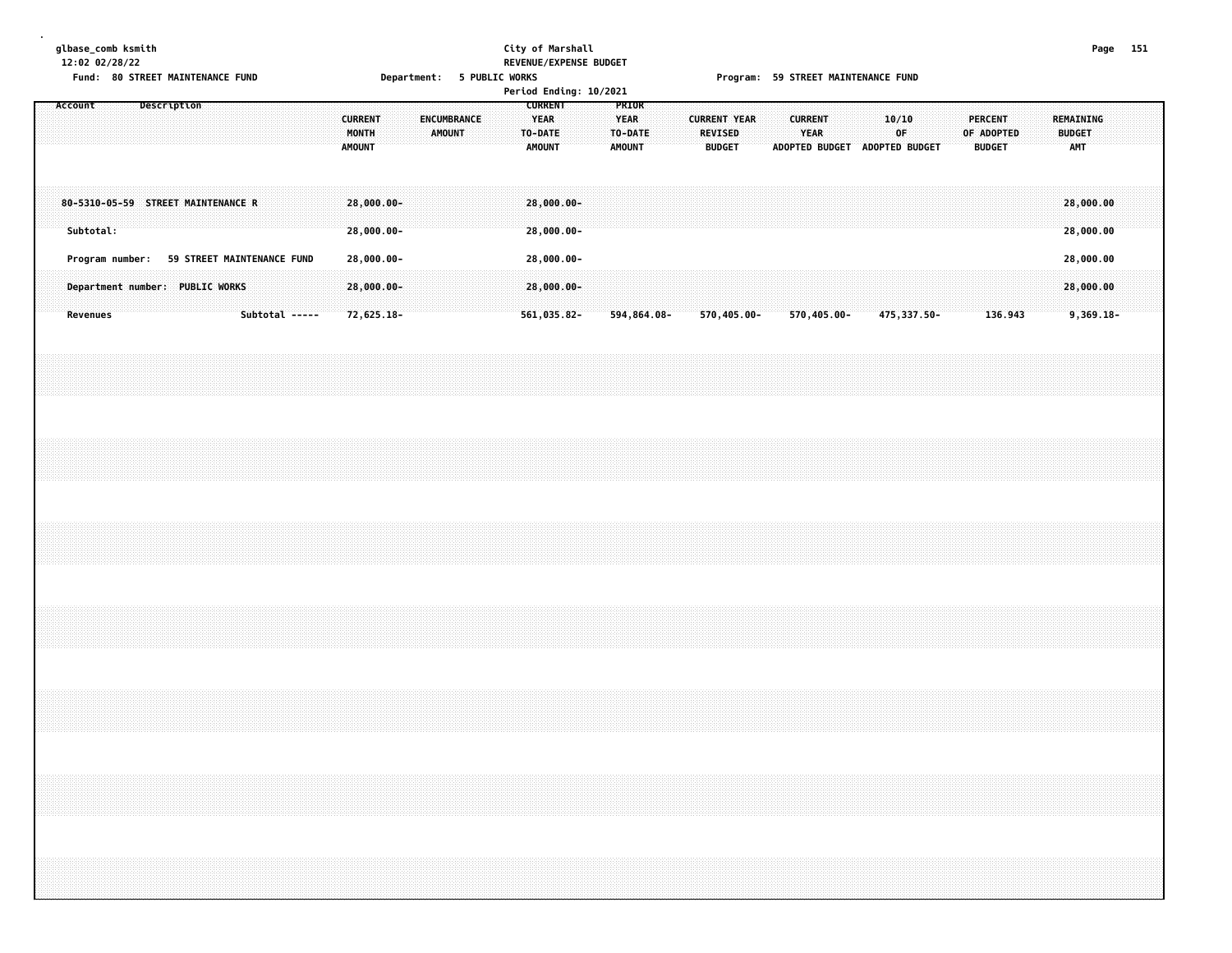# **glbase\_comb ksmith City of Marshall Page 152**

**12:02 02/28/22 REVENUE/EXPENSE BUDGET**

| 12:02 02/20/22<br>KEVENUE/EAPENSE BUDGET<br>Fund: 80 STREET MAINTENANCE FUND<br>Department:<br>Program:<br>Period Ending: 10/2021<br>Description<br><b>CURRENT</b><br>Account<br>PRIOR<br><b>CURRENT</b><br>ENCUMBRANCE<br><b>YEAR</b><br><b>YEAR</b><br><b>CURRENT YEAR</b><br>MONTH<br><b>AMOUNT</b><br>TO-DATE<br>TO-DATE<br>REVISED<br><b>AMOUNT</b><br><b>AMOUNT</b><br><b>AMOUNT</b><br><b>BUDGET</b> |  |  |  |  |  |  |  |  |  |  |                      |  |            |  |  |  |                          |  |  |  |             |  |  |                          |  |  |                          |  |  | <b>CURRENT</b><br>YEAR | ADOPTED BUDGET ADOPTED BUDGET |  | 10/10<br>0F              |  |  |  | <b>PERCENT</b><br>OF ADOPTED<br><b>BUDGET</b> |  |  | REMAINING<br><b>BUDGET</b><br><b>AMT</b> |  |  |  |
|-------------------------------------------------------------------------------------------------------------------------------------------------------------------------------------------------------------------------------------------------------------------------------------------------------------------------------------------------------------------------------------------------------------|--|--|--|--|--|--|--|--|--|--|----------------------|--|------------|--|--|--|--------------------------|--|--|--|-------------|--|--|--------------------------|--|--|--------------------------|--|--|------------------------|-------------------------------|--|--------------------------|--|--|--|-----------------------------------------------|--|--|------------------------------------------|--|--|--|
| 80-0408-00-00 STREET IMPROVEMENT                                                                                                                                                                                                                                                                                                                                                                            |  |  |  |  |  |  |  |  |  |  |                      |  |            |  |  |  | 450,000.00               |  |  |  |             |  |  | 427,813.25               |  |  | 570,405.00               |  |  |                        | 570,405.00                    |  | 475, 337.50              |  |  |  | 68.196                                        |  |  | 120,405.00                               |  |  |  |
| Subtotal:<br>Program number:                                                                                                                                                                                                                                                                                                                                                                                |  |  |  |  |  |  |  |  |  |  |                      |  |            |  |  |  | 450,000.00<br>450,000.00 |  |  |  |             |  |  | 427,813.25<br>427,813.25 |  |  | 570,405.00<br>570,405.00 |  |  |                        | 570,405.00<br>570,405.00      |  | 475,337.50<br>475,337.50 |  |  |  | 68.196<br>68.196                              |  |  | 120,405.00<br>120,405.00                 |  |  |  |
| Department number:                                                                                                                                                                                                                                                                                                                                                                                          |  |  |  |  |  |  |  |  |  |  |                      |  |            |  |  |  | 450,000.00               |  |  |  |             |  |  | 427,813.25               |  |  | 570,405.00               |  |  |                        | 570,405.00                    |  | 475,337.50               |  |  |  | 68.196                                        |  |  | 120,405.00                               |  |  |  |
| Expenditures                                                                                                                                                                                                                                                                                                                                                                                                |  |  |  |  |  |  |  |  |  |  | Subtotal ----------- |  |            |  |  |  | 450,000.00               |  |  |  |             |  |  | 427,813.25               |  |  | 570,405.00               |  |  |                        | 570,405.00                    |  | 475,337.50               |  |  |  | 68.196                                        |  |  | 120,405.00                               |  |  |  |
| Fund number: 80 STREET MAINTENANCE FUND                                                                                                                                                                                                                                                                                                                                                                     |  |  |  |  |  |  |  |  |  |  |                      |  | 72,625.18- |  |  |  | 450,000.00               |  |  |  | 561,035.82- |  |  | 167,050.83-              |  |  |                          |  |  |                        |                               |  |                          |  |  |  |                                               |  |  | 111,035.82                               |  |  |  |
|                                                                                                                                                                                                                                                                                                                                                                                                             |  |  |  |  |  |  |  |  |  |  |                      |  |            |  |  |  |                          |  |  |  |             |  |  |                          |  |  |                          |  |  |                        |                               |  |                          |  |  |  |                                               |  |  |                                          |  |  |  |
|                                                                                                                                                                                                                                                                                                                                                                                                             |  |  |  |  |  |  |  |  |  |  |                      |  |            |  |  |  |                          |  |  |  |             |  |  |                          |  |  |                          |  |  |                        |                               |  |                          |  |  |  |                                               |  |  |                                          |  |  |  |
|                                                                                                                                                                                                                                                                                                                                                                                                             |  |  |  |  |  |  |  |  |  |  |                      |  |            |  |  |  |                          |  |  |  |             |  |  |                          |  |  |                          |  |  |                        |                               |  |                          |  |  |  |                                               |  |  |                                          |  |  |  |
|                                                                                                                                                                                                                                                                                                                                                                                                             |  |  |  |  |  |  |  |  |  |  |                      |  |            |  |  |  |                          |  |  |  |             |  |  |                          |  |  |                          |  |  |                        |                               |  |                          |  |  |  |                                               |  |  |                                          |  |  |  |
|                                                                                                                                                                                                                                                                                                                                                                                                             |  |  |  |  |  |  |  |  |  |  |                      |  |            |  |  |  |                          |  |  |  |             |  |  |                          |  |  |                          |  |  |                        |                               |  |                          |  |  |  |                                               |  |  |                                          |  |  |  |
|                                                                                                                                                                                                                                                                                                                                                                                                             |  |  |  |  |  |  |  |  |  |  |                      |  |            |  |  |  |                          |  |  |  |             |  |  |                          |  |  |                          |  |  |                        |                               |  |                          |  |  |  |                                               |  |  |                                          |  |  |  |
|                                                                                                                                                                                                                                                                                                                                                                                                             |  |  |  |  |  |  |  |  |  |  |                      |  |            |  |  |  |                          |  |  |  |             |  |  |                          |  |  |                          |  |  |                        |                               |  |                          |  |  |  |                                               |  |  |                                          |  |  |  |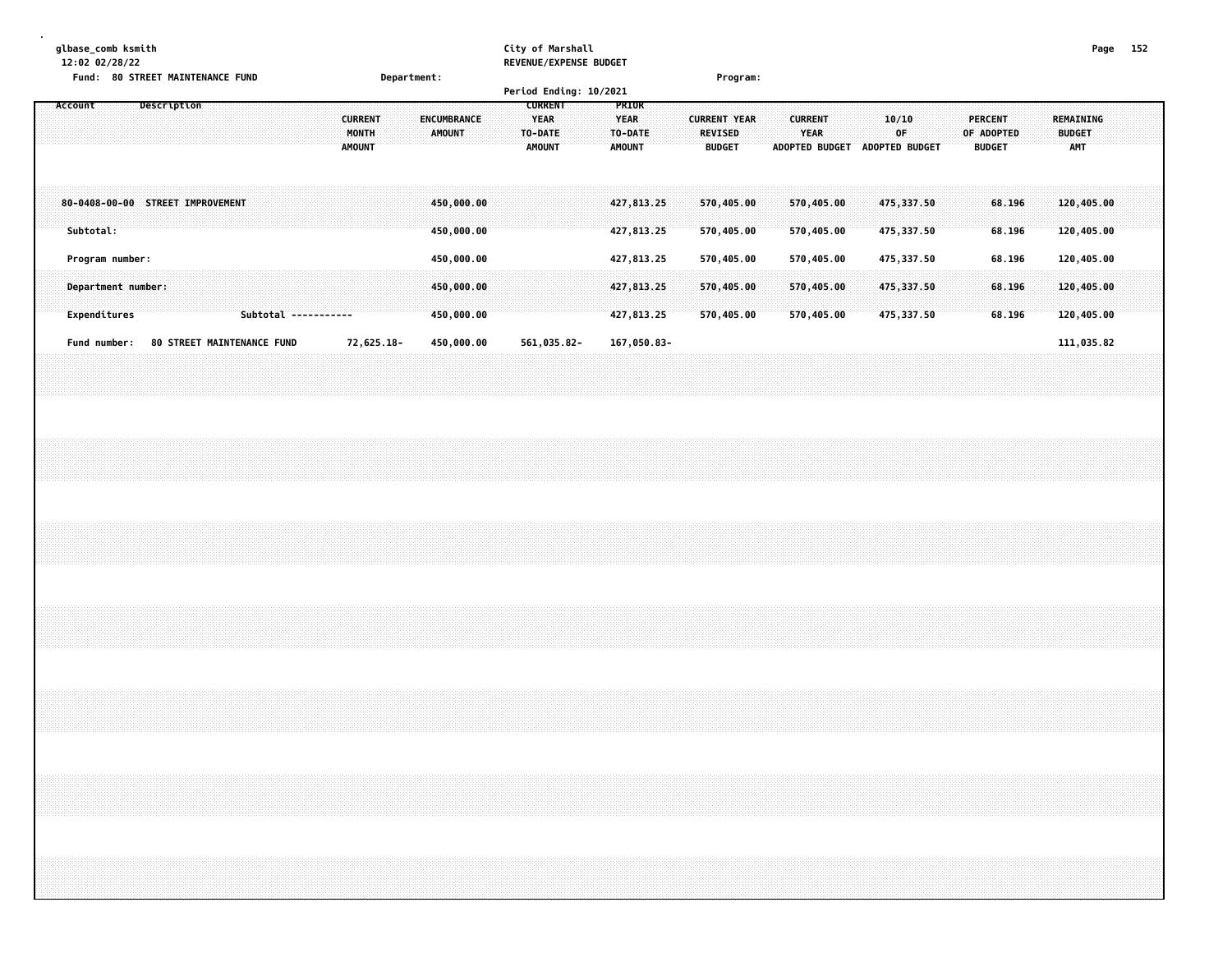| Page 153<br>12:02 02/28/22<br>REVENUE/EXPENSE BUDGET<br>Fund: 82 EMS - ESD<br>Department:<br>Program:<br>Period Ending: 10/2021<br><b>CURRENT</b><br>Description<br>PRIOR<br>Account<br><b>CURRENT</b><br><b>YEAR</b><br><b>CURRENT</b><br><b>PERCENT</b><br>REMAINING<br>ENCUMBRANCE<br><b>YEAR</b><br><b>CURRENT YEAR</b><br>10/10<br>MONTH<br>AMOUNT<br>TO-DATE<br><b>REVISED</b><br>YEAR<br>OF<br>OF ADOPTED<br>TO-DATE<br><b>BUDGET</b><br>AMOUNT<br><b>BUDGET</b><br><b>AMOUNT</b><br><b>AMOUNT</b><br>ADOPTED BUDGET ADOPTED BUDGET<br><b>BUDGET</b><br><b>AMT</b><br>138.892<br>82-4410-00-00 ESD CONTRACT<br>$160,700.00 -$<br>160,700.00-<br>160,700.00-<br>160,700.00-<br>133,916.67-<br>Subtotal:<br>138.892<br>160,700.00-<br>160,700.00-<br>160,700.00-<br>$160,700.00 -$<br>133,916.67-<br>138.892<br>Program number:<br>160,700.00-<br>160,700.00-<br>160,700.00-<br>160,700.00-<br>133,916.67-<br>160,700.00-<br>138.892<br>Department number:<br>160,700.00-<br>160,700.00-<br>160,700.00-<br>133,916.67-<br>160,700.00-<br>160,700.00-<br>138.892<br>Subtotal -----------<br>$160,700.00 -$<br>160,700.00-<br>133,916.67-<br><b>Revenues</b><br>,我们就会在这里的时候,我们就会在这里的时候,我们就会在这里的时候,我们就会在这里的时候,我们就会在这里的时候,我们就会在这里的时候,我们就会在这里的时候,我们 |  |  |  |  |  |  |
|-----------------------------------------------------------------------------------------------------------------------------------------------------------------------------------------------------------------------------------------------------------------------------------------------------------------------------------------------------------------------------------------------------------------------------------------------------------------------------------------------------------------------------------------------------------------------------------------------------------------------------------------------------------------------------------------------------------------------------------------------------------------------------------------------------------------------------------------------------------------------------------------------------------------------------------------------------------------------------------------------------------------------------------------------------------------------------------------------------------------------------------------------------------------------------------------------------------------------------------------------------|--|--|--|--|--|--|
|                                                                                                                                                                                                                                                                                                                                                                                                                                                                                                                                                                                                                                                                                                                                                                                                                                                                                                                                                                                                                                                                                                                                                                                                                                                     |  |  |  |  |  |  |
| glbase_comb ksmith<br>City of Marshall                                                                                                                                                                                                                                                                                                                                                                                                                                                                                                                                                                                                                                                                                                                                                                                                                                                                                                                                                                                                                                                                                                                                                                                                              |  |  |  |  |  |  |
|                                                                                                                                                                                                                                                                                                                                                                                                                                                                                                                                                                                                                                                                                                                                                                                                                                                                                                                                                                                                                                                                                                                                                                                                                                                     |  |  |  |  |  |  |
|                                                                                                                                                                                                                                                                                                                                                                                                                                                                                                                                                                                                                                                                                                                                                                                                                                                                                                                                                                                                                                                                                                                                                                                                                                                     |  |  |  |  |  |  |
|                                                                                                                                                                                                                                                                                                                                                                                                                                                                                                                                                                                                                                                                                                                                                                                                                                                                                                                                                                                                                                                                                                                                                                                                                                                     |  |  |  |  |  |  |
|                                                                                                                                                                                                                                                                                                                                                                                                                                                                                                                                                                                                                                                                                                                                                                                                                                                                                                                                                                                                                                                                                                                                                                                                                                                     |  |  |  |  |  |  |
|                                                                                                                                                                                                                                                                                                                                                                                                                                                                                                                                                                                                                                                                                                                                                                                                                                                                                                                                                                                                                                                                                                                                                                                                                                                     |  |  |  |  |  |  |
|                                                                                                                                                                                                                                                                                                                                                                                                                                                                                                                                                                                                                                                                                                                                                                                                                                                                                                                                                                                                                                                                                                                                                                                                                                                     |  |  |  |  |  |  |
|                                                                                                                                                                                                                                                                                                                                                                                                                                                                                                                                                                                                                                                                                                                                                                                                                                                                                                                                                                                                                                                                                                                                                                                                                                                     |  |  |  |  |  |  |
|                                                                                                                                                                                                                                                                                                                                                                                                                                                                                                                                                                                                                                                                                                                                                                                                                                                                                                                                                                                                                                                                                                                                                                                                                                                     |  |  |  |  |  |  |
|                                                                                                                                                                                                                                                                                                                                                                                                                                                                                                                                                                                                                                                                                                                                                                                                                                                                                                                                                                                                                                                                                                                                                                                                                                                     |  |  |  |  |  |  |
|                                                                                                                                                                                                                                                                                                                                                                                                                                                                                                                                                                                                                                                                                                                                                                                                                                                                                                                                                                                                                                                                                                                                                                                                                                                     |  |  |  |  |  |  |
|                                                                                                                                                                                                                                                                                                                                                                                                                                                                                                                                                                                                                                                                                                                                                                                                                                                                                                                                                                                                                                                                                                                                                                                                                                                     |  |  |  |  |  |  |
|                                                                                                                                                                                                                                                                                                                                                                                                                                                                                                                                                                                                                                                                                                                                                                                                                                                                                                                                                                                                                                                                                                                                                                                                                                                     |  |  |  |  |  |  |
|                                                                                                                                                                                                                                                                                                                                                                                                                                                                                                                                                                                                                                                                                                                                                                                                                                                                                                                                                                                                                                                                                                                                                                                                                                                     |  |  |  |  |  |  |
|                                                                                                                                                                                                                                                                                                                                                                                                                                                                                                                                                                                                                                                                                                                                                                                                                                                                                                                                                                                                                                                                                                                                                                                                                                                     |  |  |  |  |  |  |
|                                                                                                                                                                                                                                                                                                                                                                                                                                                                                                                                                                                                                                                                                                                                                                                                                                                                                                                                                                                                                                                                                                                                                                                                                                                     |  |  |  |  |  |  |
|                                                                                                                                                                                                                                                                                                                                                                                                                                                                                                                                                                                                                                                                                                                                                                                                                                                                                                                                                                                                                                                                                                                                                                                                                                                     |  |  |  |  |  |  |
|                                                                                                                                                                                                                                                                                                                                                                                                                                                                                                                                                                                                                                                                                                                                                                                                                                                                                                                                                                                                                                                                                                                                                                                                                                                     |  |  |  |  |  |  |
|                                                                                                                                                                                                                                                                                                                                                                                                                                                                                                                                                                                                                                                                                                                                                                                                                                                                                                                                                                                                                                                                                                                                                                                                                                                     |  |  |  |  |  |  |
|                                                                                                                                                                                                                                                                                                                                                                                                                                                                                                                                                                                                                                                                                                                                                                                                                                                                                                                                                                                                                                                                                                                                                                                                                                                     |  |  |  |  |  |  |
|                                                                                                                                                                                                                                                                                                                                                                                                                                                                                                                                                                                                                                                                                                                                                                                                                                                                                                                                                                                                                                                                                                                                                                                                                                                     |  |  |  |  |  |  |
|                                                                                                                                                                                                                                                                                                                                                                                                                                                                                                                                                                                                                                                                                                                                                                                                                                                                                                                                                                                                                                                                                                                                                                                                                                                     |  |  |  |  |  |  |
|                                                                                                                                                                                                                                                                                                                                                                                                                                                                                                                                                                                                                                                                                                                                                                                                                                                                                                                                                                                                                                                                                                                                                                                                                                                     |  |  |  |  |  |  |
|                                                                                                                                                                                                                                                                                                                                                                                                                                                                                                                                                                                                                                                                                                                                                                                                                                                                                                                                                                                                                                                                                                                                                                                                                                                     |  |  |  |  |  |  |
|                                                                                                                                                                                                                                                                                                                                                                                                                                                                                                                                                                                                                                                                                                                                                                                                                                                                                                                                                                                                                                                                                                                                                                                                                                                     |  |  |  |  |  |  |
|                                                                                                                                                                                                                                                                                                                                                                                                                                                                                                                                                                                                                                                                                                                                                                                                                                                                                                                                                                                                                                                                                                                                                                                                                                                     |  |  |  |  |  |  |
|                                                                                                                                                                                                                                                                                                                                                                                                                                                                                                                                                                                                                                                                                                                                                                                                                                                                                                                                                                                                                                                                                                                                                                                                                                                     |  |  |  |  |  |  |
|                                                                                                                                                                                                                                                                                                                                                                                                                                                                                                                                                                                                                                                                                                                                                                                                                                                                                                                                                                                                                                                                                                                                                                                                                                                     |  |  |  |  |  |  |
|                                                                                                                                                                                                                                                                                                                                                                                                                                                                                                                                                                                                                                                                                                                                                                                                                                                                                                                                                                                                                                                                                                                                                                                                                                                     |  |  |  |  |  |  |
|                                                                                                                                                                                                                                                                                                                                                                                                                                                                                                                                                                                                                                                                                                                                                                                                                                                                                                                                                                                                                                                                                                                                                                                                                                                     |  |  |  |  |  |  |
|                                                                                                                                                                                                                                                                                                                                                                                                                                                                                                                                                                                                                                                                                                                                                                                                                                                                                                                                                                                                                                                                                                                                                                                                                                                     |  |  |  |  |  |  |
|                                                                                                                                                                                                                                                                                                                                                                                                                                                                                                                                                                                                                                                                                                                                                                                                                                                                                                                                                                                                                                                                                                                                                                                                                                                     |  |  |  |  |  |  |
|                                                                                                                                                                                                                                                                                                                                                                                                                                                                                                                                                                                                                                                                                                                                                                                                                                                                                                                                                                                                                                                                                                                                                                                                                                                     |  |  |  |  |  |  |
|                                                                                                                                                                                                                                                                                                                                                                                                                                                                                                                                                                                                                                                                                                                                                                                                                                                                                                                                                                                                                                                                                                                                                                                                                                                     |  |  |  |  |  |  |
|                                                                                                                                                                                                                                                                                                                                                                                                                                                                                                                                                                                                                                                                                                                                                                                                                                                                                                                                                                                                                                                                                                                                                                                                                                                     |  |  |  |  |  |  |
|                                                                                                                                                                                                                                                                                                                                                                                                                                                                                                                                                                                                                                                                                                                                                                                                                                                                                                                                                                                                                                                                                                                                                                                                                                                     |  |  |  |  |  |  |
|                                                                                                                                                                                                                                                                                                                                                                                                                                                                                                                                                                                                                                                                                                                                                                                                                                                                                                                                                                                                                                                                                                                                                                                                                                                     |  |  |  |  |  |  |
|                                                                                                                                                                                                                                                                                                                                                                                                                                                                                                                                                                                                                                                                                                                                                                                                                                                                                                                                                                                                                                                                                                                                                                                                                                                     |  |  |  |  |  |  |
|                                                                                                                                                                                                                                                                                                                                                                                                                                                                                                                                                                                                                                                                                                                                                                                                                                                                                                                                                                                                                                                                                                                                                                                                                                                     |  |  |  |  |  |  |
|                                                                                                                                                                                                                                                                                                                                                                                                                                                                                                                                                                                                                                                                                                                                                                                                                                                                                                                                                                                                                                                                                                                                                                                                                                                     |  |  |  |  |  |  |
|                                                                                                                                                                                                                                                                                                                                                                                                                                                                                                                                                                                                                                                                                                                                                                                                                                                                                                                                                                                                                                                                                                                                                                                                                                                     |  |  |  |  |  |  |
|                                                                                                                                                                                                                                                                                                                                                                                                                                                                                                                                                                                                                                                                                                                                                                                                                                                                                                                                                                                                                                                                                                                                                                                                                                                     |  |  |  |  |  |  |
|                                                                                                                                                                                                                                                                                                                                                                                                                                                                                                                                                                                                                                                                                                                                                                                                                                                                                                                                                                                                                                                                                                                                                                                                                                                     |  |  |  |  |  |  |
|                                                                                                                                                                                                                                                                                                                                                                                                                                                                                                                                                                                                                                                                                                                                                                                                                                                                                                                                                                                                                                                                                                                                                                                                                                                     |  |  |  |  |  |  |
|                                                                                                                                                                                                                                                                                                                                                                                                                                                                                                                                                                                                                                                                                                                                                                                                                                                                                                                                                                                                                                                                                                                                                                                                                                                     |  |  |  |  |  |  |
|                                                                                                                                                                                                                                                                                                                                                                                                                                                                                                                                                                                                                                                                                                                                                                                                                                                                                                                                                                                                                                                                                                                                                                                                                                                     |  |  |  |  |  |  |
|                                                                                                                                                                                                                                                                                                                                                                                                                                                                                                                                                                                                                                                                                                                                                                                                                                                                                                                                                                                                                                                                                                                                                                                                                                                     |  |  |  |  |  |  |
|                                                                                                                                                                                                                                                                                                                                                                                                                                                                                                                                                                                                                                                                                                                                                                                                                                                                                                                                                                                                                                                                                                                                                                                                                                                     |  |  |  |  |  |  |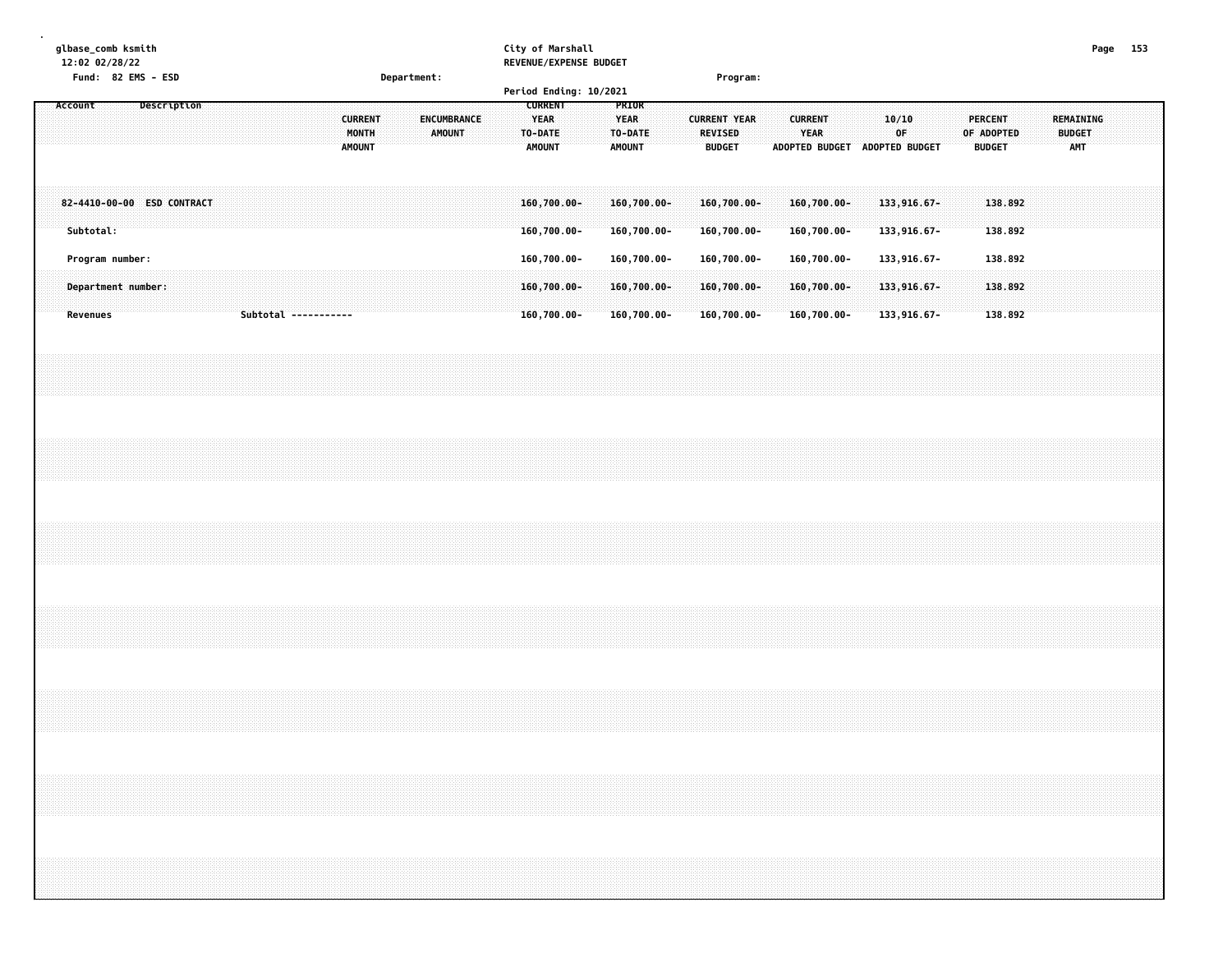|                                                                                                               | Department:                                                       | City of Marshall<br>REVENUE/EXPENSE BUDGET<br>Period Ending: 10/2021<br><b>CURRENT</b><br>PRIOR | Program:                                                                         |                                                                                               | Page 154                                 |
|---------------------------------------------------------------------------------------------------------------|-------------------------------------------------------------------|-------------------------------------------------------------------------------------------------|----------------------------------------------------------------------------------|-----------------------------------------------------------------------------------------------|------------------------------------------|
| Description<br>Account                                                                                        | <b>CURRENT</b><br>ENCUMBRANCE<br>MONTH<br>AMOUNT<br><b>AMOUNT</b> | <b>YEAR</b><br><b>YEAR</b><br>TO-DATE<br>TO-DATE<br><b>AMOUNT</b><br><b>AMOUNT</b>              | <b>CURRENT YEAR</b><br><b>CURRENT</b><br><b>REVISED</b><br>YEAR<br><b>BUDGET</b> | 10/10<br><b>PERCENT</b><br>0F<br>OF ADOPTED<br>ADOPTED BUDGET ADOPTED BUDGET<br><b>BUDGET</b> | REMAINING<br><b>BUDGET</b><br><b>AMT</b> |
| 82-0425-00-00 CARS & TRUCKS<br>82-0440-00-00 OTHER MACHINERY & EQ                                             |                                                                   | 186,258.36<br>117,577.44                                                                        | 120,000.00<br>120,000.00                                                         | 100,000.00<br>97.981                                                                          | 2,422.56                                 |
| Subtotal:<br>Program number:                                                                                  |                                                                   | 117,577.44<br>186,258.36<br>117,577.44<br>186,258.36                                            | 120,000.00<br>120,000.00<br>120,000.00<br>120,000.00                             | 100,000.00<br>97.981<br>100,000.00<br>97.981                                                  | 2,422.56<br>2,422.56                     |
| Department number:                                                                                            |                                                                   | 117,577.44<br>186,258.36                                                                        | 120,000.00<br>120,000.00                                                         | 100,000.00<br>97.981                                                                          | 2,422.56                                 |
| Expenditures<br>Subtotal -----------                                                                          |                                                                   | 117,577.44<br>186,258.36                                                                        | 120,000.00<br>120,000.00                                                         | 100,000.00<br>97.981                                                                          | 2,422.56                                 |
| Fund number: 82 EMS - ESD                                                                                     |                                                                   | 43, 122.56-<br>25,558.36                                                                        | 40,700.00-<br>$40,700.00 -$                                                      | $33,916.67 -$<br>259.515                                                                      | 2,422.56                                 |
|                                                                                                               |                                                                   |                                                                                                 |                                                                                  |                                                                                               |                                          |
|                                                                                                               |                                                                   |                                                                                                 |                                                                                  |                                                                                               |                                          |
|                                                                                                               |                                                                   |                                                                                                 |                                                                                  |                                                                                               |                                          |
|                                                                                                               |                                                                   |                                                                                                 |                                                                                  |                                                                                               |                                          |
| a se a construída de as antigas de as antigas de as antigas de as antigas de as antigas de as antigas de as a |                                                                   |                                                                                                 |                                                                                  |                                                                                               |                                          |
|                                                                                                               |                                                                   |                                                                                                 |                                                                                  |                                                                                               |                                          |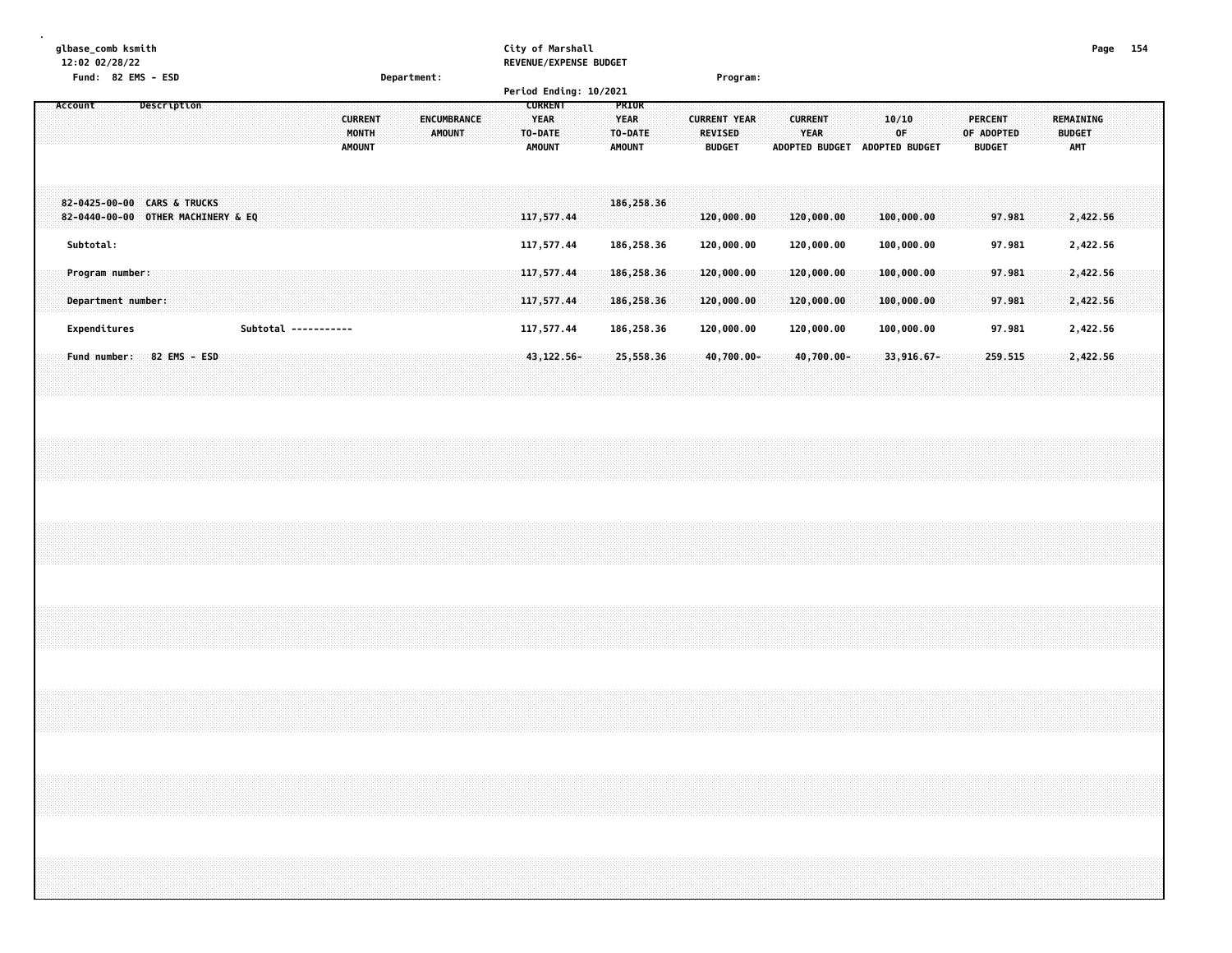| glbase_comb ksmith<br>12:02 02/28/22<br>Fund: 83 POLICE SPECIAL PROJECTS |  |             |  |  |  |                      |  |                                          |  | Department: |                              |  |  | City of Marshall                        | REVENUE/EXPENSE BUDGET |                                         |                        |  |                | Program:                             |  |                        |  |                               |              |  |                          |            |  |                                          |  | Page 155 |  |
|--------------------------------------------------------------------------|--|-------------|--|--|--|----------------------|--|------------------------------------------|--|-------------|------------------------------|--|--|-----------------------------------------|------------------------|-----------------------------------------|------------------------|--|----------------|--------------------------------------|--|------------------------|--|-------------------------------|--------------|--|--------------------------|------------|--|------------------------------------------|--|----------|--|
| Account                                                                  |  | Description |  |  |  |                      |  |                                          |  |             |                              |  |  | <b>CURRENT</b>                          | Period Ending: 10/2021 | PRIOR                                   |                        |  |                |                                      |  |                        |  |                               |              |  |                          |            |  |                                          |  |          |  |
|                                                                          |  |             |  |  |  |                      |  | <b>CURRENT</b><br>MONTH<br><b>AMOUNT</b> |  |             | ENCUMBRANCE<br><b>AMOUNT</b> |  |  | <b>YEAR</b><br>TO-DATE<br><b>AMOUNT</b> |                        | <b>YEAR</b><br>TO-DATE<br><b>AMOUNT</b> |                        |  | <b>REVISED</b> | <b>CURRENT YEAR</b><br><b>BUDGET</b> |  | <b>CURRENT</b><br>YEAR |  | ADOPTED BUDGET ADOPTED BUDGET | 10/10<br>0F. |  | PERCENT<br><b>BUDGET</b> | OF ADOPTED |  | REMAINING<br><b>BUDGET</b><br><b>AMT</b> |  |          |  |
| 83-5110-00-00 INTERFUND TRANSFER<br>Subtotal:                            |  |             |  |  |  |                      |  |                                          |  |             |                              |  |  |                                         |                        |                                         | 1,555.59-<br>1,555.59- |  |                |                                      |  |                        |  |                               |              |  |                          |            |  |                                          |  |          |  |
| Program number:                                                          |  |             |  |  |  |                      |  |                                          |  |             |                              |  |  |                                         |                        |                                         | 1,555.59-              |  |                |                                      |  |                        |  |                               |              |  |                          |            |  |                                          |  |          |  |
| Department number:<br>Revenues                                           |  |             |  |  |  | Subtotal ----------- |  |                                          |  |             |                              |  |  |                                         |                        |                                         | 1,555.59-<br>1,555.59- |  |                |                                      |  |                        |  |                               |              |  |                          |            |  |                                          |  |          |  |
|                                                                          |  |             |  |  |  |                      |  |                                          |  |             |                              |  |  |                                         |                        |                                         |                        |  |                |                                      |  |                        |  |                               |              |  |                          |            |  |                                          |  |          |  |
|                                                                          |  |             |  |  |  |                      |  |                                          |  |             |                              |  |  |                                         |                        |                                         |                        |  |                |                                      |  |                        |  |                               |              |  |                          |            |  |                                          |  |          |  |
|                                                                          |  |             |  |  |  |                      |  |                                          |  |             |                              |  |  |                                         |                        |                                         |                        |  |                |                                      |  |                        |  |                               |              |  |                          |            |  |                                          |  |          |  |
|                                                                          |  |             |  |  |  |                      |  |                                          |  |             |                              |  |  |                                         |                        |                                         |                        |  |                |                                      |  |                        |  |                               |              |  |                          |            |  |                                          |  |          |  |
|                                                                          |  |             |  |  |  |                      |  |                                          |  |             |                              |  |  |                                         |                        |                                         |                        |  |                |                                      |  |                        |  |                               |              |  |                          |            |  |                                          |  |          |  |
|                                                                          |  |             |  |  |  |                      |  |                                          |  |             |                              |  |  |                                         |                        |                                         |                        |  |                |                                      |  |                        |  |                               |              |  |                          |            |  |                                          |  |          |  |
|                                                                          |  |             |  |  |  |                      |  |                                          |  |             |                              |  |  |                                         |                        |                                         |                        |  |                |                                      |  |                        |  |                               |              |  |                          |            |  |                                          |  |          |  |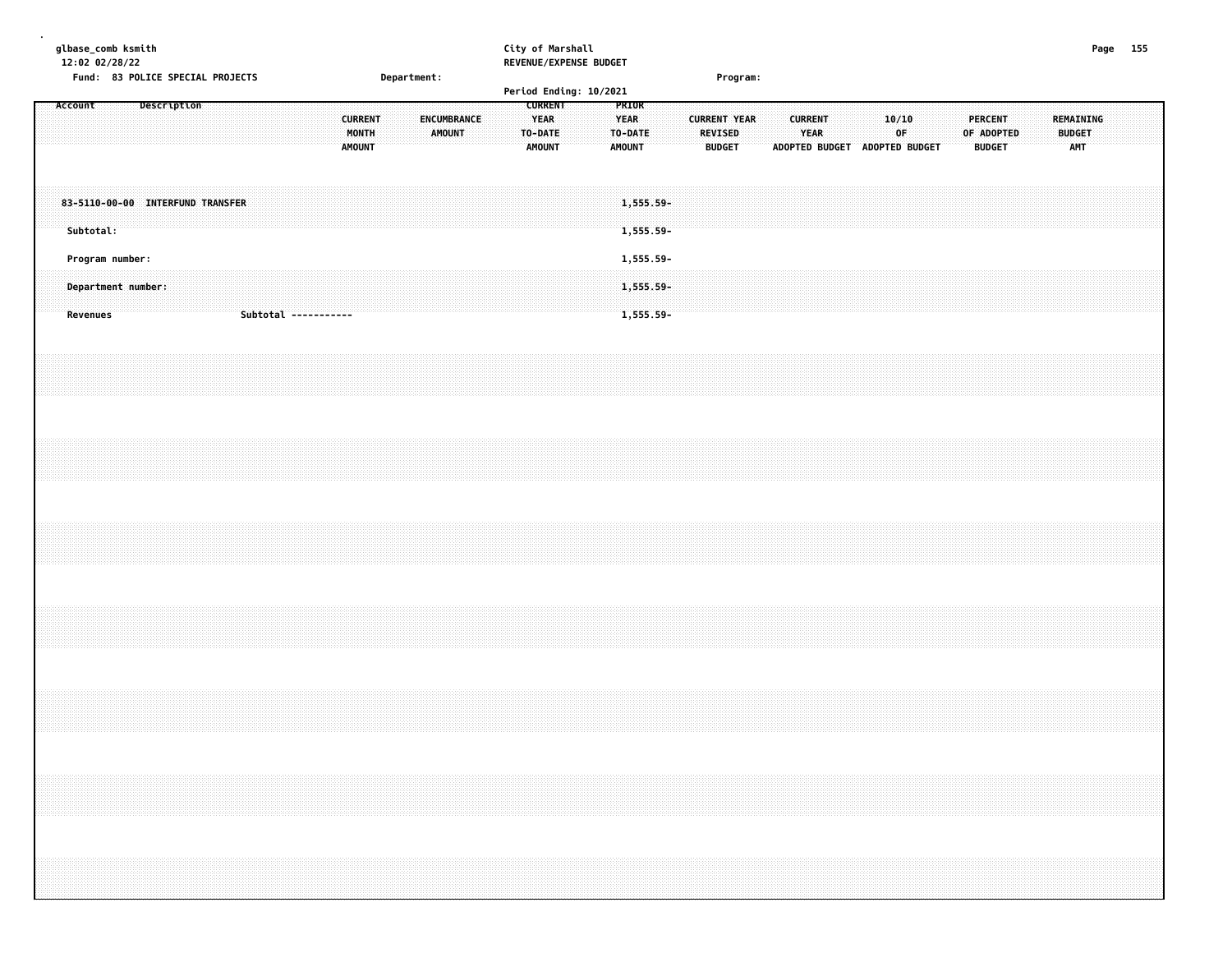| glbase_comb ksmith<br>12:02 02/28/22 |  |                |             |               | City of Marshall<br><b>REVENUE/EXPENSE BUDGET</b> |                 |                       |                       |              |            | Page |  |
|--------------------------------------|--|----------------|-------------|---------------|---------------------------------------------------|-----------------|-----------------------|-----------------------|--------------|------------|------|--|
| Fund: 83 POLICE SPECIAL PROJECTS     |  |                | Department: |               |                                                   | <b>Program:</b> |                       |                       |              |            |      |  |
|                                      |  |                |             |               | Period Ending: 10/2021                            |                 |                       |                       |              |            |      |  |
|                                      |  |                |             | <b>CURREN</b> | PRIOR                                             |                 |                       |                       |              |            |      |  |
|                                      |  |                |             |               |                                                   |                 |                       |                       |              |            |      |  |
|                                      |  | <b>CURRENT</b> |             |               | <b>YEAR</b><br>.                                  |                 |                       |                       |              |            |      |  |
|                                      |  |                |             |               |                                                   |                 |                       |                       |              |            |      |  |
|                                      |  |                |             | <b>AMOUNT</b> |                                                   |                 |                       |                       |              |            |      |  |
|                                      |  |                |             |               |                                                   |                 |                       |                       |              |            |      |  |
|                                      |  | <b>AMOUNT</b>  |             |               | <b>AMOUNT</b>                                     | <b>BUDGET</b>   | <b>ADOPTED BUDGET</b> | <b>ADOPTED BUDGET</b> | <b>BUDGE</b> | <b>AMT</b> |      |  |

| 83-0420-00-00 DATA PROCESSING IMPR<br>Subtotal:                    |                            |             |  |  |  |  | 199,914.60<br>199,914.60               |  |  |  |  |  |  |  |  |  |  |
|--------------------------------------------------------------------|----------------------------|-------------|--|--|--|--|----------------------------------------|--|--|--|--|--|--|--|--|--|--|
| 83-0514-00-00 INTERFUND TRANSFER T<br>Subtotal:<br>Program number: |                            |             |  |  |  |  | 150,000.00<br>150,000.00<br>349,914.60 |  |  |  |  |  |  |  |  |  |  |
| Department number:<br>Expenditures<br>Fund number:                 | 83 POLICE SPECIAL PROJECTS | Subtotal -- |  |  |  |  | 349,914.60<br>349,914.60<br>348,359.01 |  |  |  |  |  |  |  |  |  |  |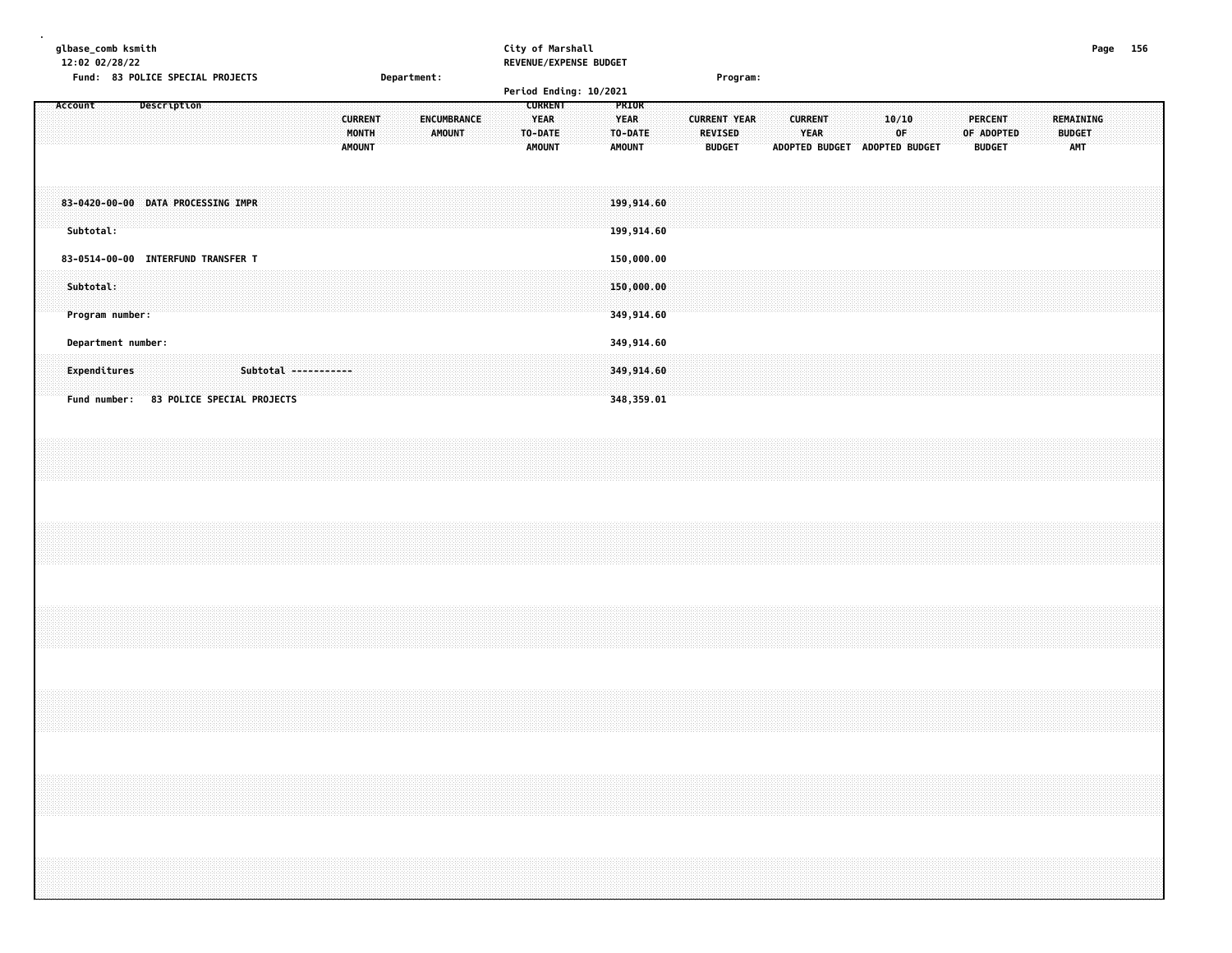|  |         |           | 12:02 02/28/22  | glbase_comb ksmith |             | Fund: 84 MUNI DRAINAGE UTILITY     |                |  |                                          |                            | Department: |               |             | Department 0 |  | City of Marshall<br>REVENUE/EXPENSE BUDGET<br>Period Ending: 10/2021 |  |                                                  |  | Program:                                               |  |                               |                               |  |                            |  |                              |                  |        |  |                                          | Page 157 |  |
|--|---------|-----------|-----------------|--------------------|-------------|------------------------------------|----------------|--|------------------------------------------|----------------------------|-------------|---------------|-------------|--------------|--|----------------------------------------------------------------------|--|--------------------------------------------------|--|--------------------------------------------------------|--|-------------------------------|-------------------------------|--|----------------------------|--|------------------------------|------------------|--------|--|------------------------------------------|----------|--|
|  | Account |           |                 |                    | Description |                                    |                |  | <b>CURRENT</b><br>MONTH<br><b>AMOUNT</b> |                            |             | <b>AMOUNT</b> | ENCUMBRANCE |              |  | <b>CURRENT</b><br><b>YEAR</b><br>TO-DATE<br><b>AMOUNT</b>            |  | PRIOR<br><b>YEAR</b><br>TO-DATE<br><b>AMOUNT</b> |  | <b>CURRENT YEAR</b><br><b>REVISED</b><br><b>BUDGET</b> |  | <b>CURRENT</b><br><b>YEAR</b> | ADOPTED BUDGET ADOPTED BUDGET |  | 10/10<br>0F                |  | <b>PERCENT</b><br>OF ADOPTED | <b>BUDGET</b>    |        |  | REMAINING<br><b>BUDGET</b><br><b>AMT</b> |          |  |
|  |         | Subtotal: |                 |                    |             | 84-4200-00-00 DRAINAGE UTILITY FEE |                |  |                                          | 28,628.70-<br>28,628.70-   |             |               |             |              |  | 287,810.03-<br>287,810.03-                                           |  | 340, 177.62-<br>340, 177.62-                     |  | 380,100.00-<br>380,100.00-                             |  |                               | 380,100.00-<br>380,100.00-    |  | 316,750.00-<br>316,750.00- |  |                              | 90.803<br>90.803 |        |  | 92,289.97-<br>92,289.97-                 |          |  |
|  |         |           | Program number: |                    |             |                                    |                |  |                                          | 28,628.70-                 |             |               |             |              |  | 287,810.03-                                                          |  | 340, 177.62-                                     |  | 380,100.00-                                            |  |                               | 380,100.00-                   |  | 316,750.00-                |  |                              |                  | 90.803 |  | 92,289.97-                               |          |  |
|  |         | Revenues  |                 |                    |             | Department number: Department 0    | Subtotal ----- |  |                                          | $28,628.70-$<br>28,628.70- |             |               |             |              |  | 287,810.03-<br>287,810.03-                                           |  | 340, 177.62-<br>340, 177.62-                     |  | 380,100.00-<br>380,100.00-                             |  |                               | 380,100.00-<br>380,100.00-    |  | 316,750.00-<br>316,750.00- |  |                              | 90.803<br>90.803 |        |  | 92,289.97-<br>92,289.97-                 |          |  |
|  |         |           |                 |                    |             |                                    |                |  |                                          |                            |             |               |             |              |  |                                                                      |  |                                                  |  |                                                        |  |                               |                               |  |                            |  |                              |                  |        |  |                                          |          |  |
|  |         |           |                 |                    |             |                                    |                |  |                                          |                            |             |               |             |              |  |                                                                      |  |                                                  |  |                                                        |  |                               |                               |  |                            |  |                              |                  |        |  |                                          |          |  |
|  |         |           |                 |                    |             |                                    |                |  |                                          |                            |             |               |             |              |  |                                                                      |  |                                                  |  |                                                        |  |                               |                               |  |                            |  |                              |                  |        |  |                                          |          |  |
|  |         |           |                 |                    |             |                                    |                |  |                                          |                            |             |               |             |              |  |                                                                      |  |                                                  |  |                                                        |  |                               |                               |  |                            |  |                              |                  |        |  |                                          |          |  |
|  |         |           |                 |                    |             |                                    |                |  |                                          |                            |             |               |             |              |  |                                                                      |  |                                                  |  |                                                        |  |                               |                               |  |                            |  |                              |                  |        |  |                                          |          |  |
|  |         |           |                 |                    |             |                                    |                |  |                                          |                            |             |               |             |              |  |                                                                      |  |                                                  |  |                                                        |  |                               |                               |  |                            |  |                              |                  |        |  |                                          |          |  |
|  |         |           |                 |                    |             |                                    |                |  |                                          |                            |             |               |             |              |  |                                                                      |  |                                                  |  |                                                        |  |                               |                               |  |                            |  |                              |                  |        |  |                                          |          |  |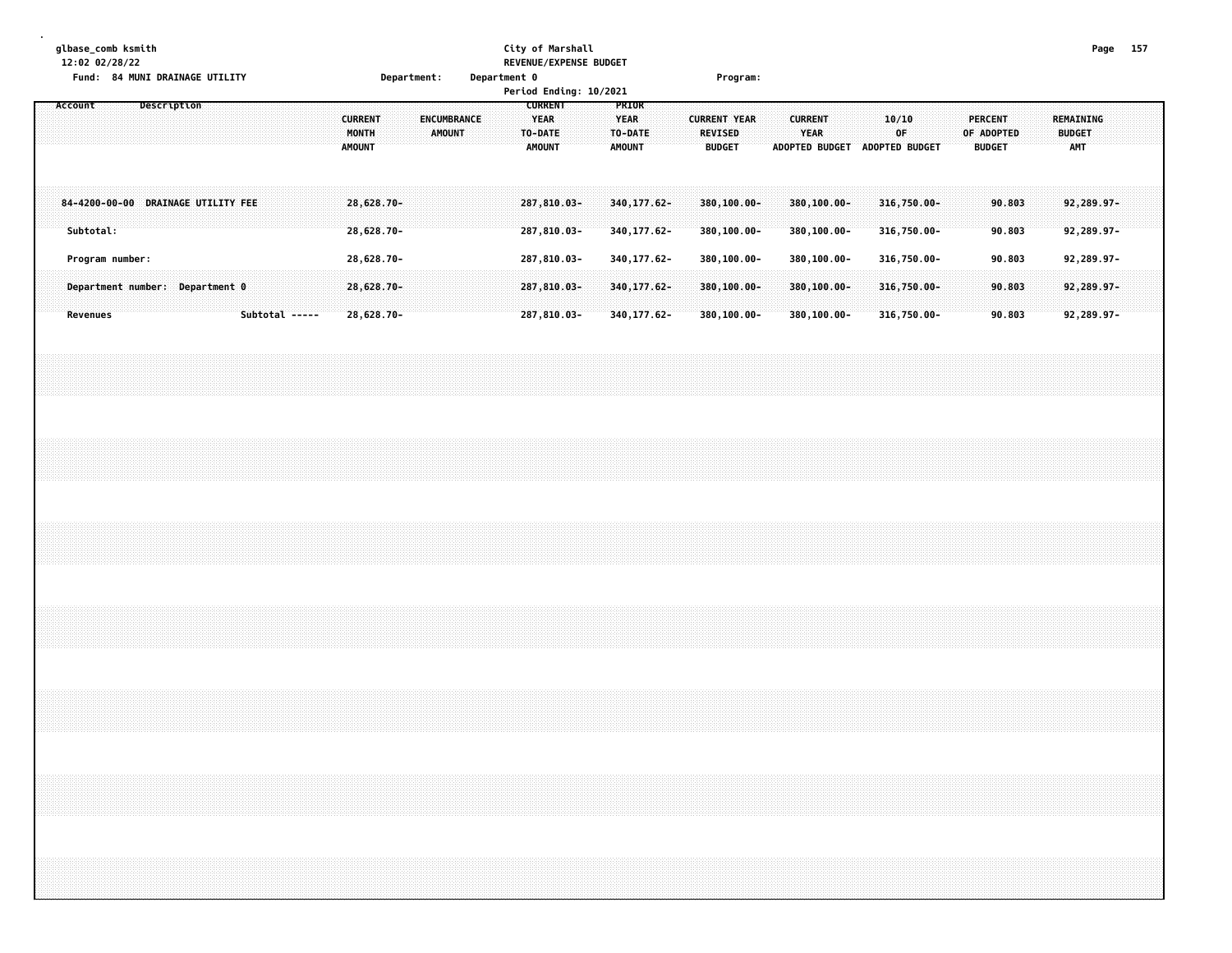| 12:02 02/28/22                                                           |                                                                                                           |                                          |                              | City of Marshall<br>REVENUE/EXPENSE BUDGET                |                                                  |                                                 |                                                        |                                          |                                               | Page                                     | 158 |
|--------------------------------------------------------------------------|-----------------------------------------------------------------------------------------------------------|------------------------------------------|------------------------------|-----------------------------------------------------------|--------------------------------------------------|-------------------------------------------------|--------------------------------------------------------|------------------------------------------|-----------------------------------------------|------------------------------------------|-----|
|                                                                          | Fund: 84 MUNI DRAINAGE UTILITY                                                                            |                                          | Department:                  | Department 0                                              |                                                  | Program:                                        |                                                        |                                          |                                               |                                          |     |
|                                                                          |                                                                                                           |                                          |                              | Period Ending: 10/2021                                    |                                                  |                                                 |                                                        |                                          |                                               |                                          |     |
| Account                                                                  | Description                                                                                               | <b>CURRENT</b><br>MONTH<br><b>AMOUNT</b> | ENCUMBRANCE<br><b>AMOUNT</b> | <b>CURRENT</b><br><b>YEAR</b><br>TO-DATE<br><b>AMOUNT</b> | PRIOR<br><b>YEAR</b><br>TO-DATE<br><b>AMOUNT</b> | <b>CURRENT YEAR</b><br>REVISED<br><b>BUDGET</b> | <b>CURRENT</b><br><b>YEAR</b><br><b>ADOPTED BUDGET</b> | 10/10<br>0F<br>ADOPTED BUDGET            | <b>PERCENT</b><br>OF ADOPTED<br><b>BUDGET</b> | REMAINING<br><b>BUDGET</b><br><b>AMT</b> |     |
| 84-0107-00-00<br>$84 - 0108 - 00 - 00$                                   | SALARIES-SKILLED CRA<br>SALARIES-SERVICE MAI                                                              | 8,296.56<br>3,124.80                     |                              | 59,349.92<br>20,398.65                                    | 69,728.99<br>27,710.97                           | 67,912.00<br>27,082.00                          | 67,912.00<br>27,082.00                                 | 56,593.33<br>22,568.33                   | 101.385<br>90.706                             | 8,562.08<br>6,683.35                     |     |
| $84 - 0109 - 00 - 00$<br>84-0111-00-00<br>84-0122-00-00                  | SALARIES-OVERTIME<br>SALARIES-LONGEVITY<br>TMRS                                                           | 282.56<br>1,944.02                       |                              | 2,951.98<br>13,736.60                                     | 3,437.11<br>16,507.31                            | 144.00<br>15,622.00                             | 144.00<br>15,622.00                                    | 120.00<br>13,018.33                      | 103.962                                       | 2,951.98-<br>144.00<br>1,885.40          |     |
| $84 - 0133 - 00 - 00$<br>84-0134-00-00                                   | <b>FICA</b><br><b>WORKER'S COMPENSATIO</b>                                                                | 895.34<br>74.34                          |                              | 6,326.60<br>232.05                                        | 7,717.08<br>210.82                               | 7,278.00<br>209.00                              | 7,278.00<br>209.00                                     | 6,065.00<br>174.17                       | 102.776<br>111.029                            | 951.40<br>$23.05 -$                      |     |
| Subtotal:                                                                |                                                                                                           | 14,617.62                                |                              | 102,995.80                                                | 125, 312.28                                      | 118,247.00                                      | 118,247.00                                             | 98,539.17                                | 102.947                                       | 15,251.20                                |     |
| 84-0203-00-00<br>84-0205-00-00<br>$84 - 0206 - 00 - 00$<br>84-0210-00-00 | <b>MEDICAL &amp; CHEMICAL</b><br>FUEL, OIL, & LUBE<br><b>CLOTHING &amp; BOOTS</b><br><b>SIGN SUPPLIES</b> |                                          |                              | 2,013.22<br>892.54                                        | 137.49<br>290.23<br>866.25                       | 750.00<br>4,500.00<br>1,600.00<br>1,750.00      | 750.00<br>4,500.00<br>600.00<br>1,750.00               | 625.00<br>3,750.00<br>500.00<br>1,458.33 | 75.634<br>197.613                             | 750.00<br>2,486.78<br>707.46<br>1,750.00 |     |
| 84-0213-00-00<br>84-0217-00-00                                           | MOTOR VEHICLE<br><b>OTHER SUPPLIES</b>                                                                    | 113.23<br>70.60<br>53.75                 |                              | 643.55<br>137.76                                          | 3,354.66<br>56.48                                | 1,750.00<br>200.00                              | 1,750.00<br>200.00                                     | 1,458.33<br>166.67                       | 71.312<br>68.880                              | 1,106.45<br>62.24                        |     |
| 84-0218-00-00<br>$84 - 0219 - 00 - 00$                                   | SMALL TOOLS & MINOR<br>REPAIR & MAINTENANCE                                                               | 1,191.40                                 |                              | 308.33<br>7,635.38                                        | 355.03<br>9,843.64                               | 1,000.00<br>5,000.00                            | 1,000.00<br>5,000.00                                   | 833.33<br>4,166.67                       | 47.744<br>152.708                             | 691.67<br>$2,635.38 -$                   |     |
| Subtotal:<br>84-0304-00-00                                               | TELEPHONE-CELLULAR                                                                                        | 1,428.98<br>80.50                        |                              | 11,630.78<br>241.47                                       | 14,903.78<br>491.40                              | 16,550.00<br>1,400.00                           | 15,550.00<br>1,400.00                                  | 12,958.33<br>1,166.67                    | 90.596<br>20.121                              | 4,919.22<br>1,158.53                     |     |
| 84-0305-00-00<br>$84 - 0306 - 00 - 00$<br>$84 - 0309 - 00 - 00$          | OTHER PROFESSIONAL S<br>SPRAY CONTRACT<br><b>RADIO REPAIRS</b>                                            | 5,430.00                                 |                              | 20,000.00                                                 | 19,310.00                                        | 28,000.00<br>20,000.00<br>500.00                | 30,000.00<br>20,000.00<br>500.00                       | 25,000.00<br>16,666.67<br>416.67         | 100.000                                       | 23,000.00<br>500.00                      |     |
| 84-0316-00-00<br>84-0324-00-00<br>84-0331-00-00                          | <b>CONTRACTED SERVICES</b><br><b>PRINTING &amp; REPRODUCT</b><br>UNEMPLOYMENT INSURAN                     |                                          |                              | 156,74<br>756.00                                          | 347.36<br>432.00                                 | 500.00                                          | 500.00                                                 | 416.67                                   |                                               | $156.74-$<br>500.00<br>756.00-           |     |
| 84-0342-00-00<br>$84 - 0344 - 00 - 00$                                   | <b>REPAIR &amp; MAINTENANCE</b><br><b>RENTALS</b>                                                         | 227.00                                   | 690.00                       | 354.80                                                    | 527.79                                           | 2,000.00<br>500.00                              | 1,000.00<br>500.00                                     | 833.33<br>416.67                         | 118.880                                       | 5,955.20<br>500.00                       |     |
| 84-0345-00-00<br>84-0346-00-00<br>84-0347-00-00                          | CONFERENCE & TRAININ<br>DUES & SUBSCRIPTION<br><b>MISCELLANEOUS</b>                                       |                                          |                              | 123.51                                                    |                                                  | 150.00<br>150.00<br>200.00                      | 150.00<br>150.00<br>200.00                             | 125.00<br>125.00<br>166.67               | 61.755                                        | 150.00<br>150.00<br>76.49                |     |
| 84-0399-00-00<br>Subtotal:                                               | <b>BAD DEBT EXPENSE</b>                                                                                   | 5,737.50                                 | 690.00                       | 21,632.52                                                 | 708.33<br>21,816.88                              | 53,400.00                                       | 54,400.00                                              | 45,333.33                                | 41.373                                        | 31,077.48                                |     |
| $84 - 0410 - 00 - 00$                                                    | <b>CULVERTS</b><br>84-0415-00-00 DETENTION PONDS                                                          |                                          |                              | 2,320.00                                                  |                                                  | 25,000.00<br>10,000.00                          | 25,000.00<br>10,000.00                                 | 20,833.33<br>8,333.33                    | 9.941                                         | 22,680.00<br>10,000.00                   |     |
|                                                                          | 84-0416-00-00 DRAINAGE IMPROVEMENT<br>84-0425-00-00 CARS & TRUCKS<br>84-0440-00-00 OTHER MACHINERY & EQ   | 7,636.66                                 |                              | 119,120.18                                                | 29,400.00                                        | 115,000.00<br>26,903.00<br>15,000.00            | 100,000.00<br>26,903.00<br>30,000.00                   | 83, 333.33<br>22,419.17<br>25,000.00     | 122.158                                       | 4,120.18-<br>26,903.00<br>15,000.00      |     |
|                                                                          |                                                                                                           |                                          |                              |                                                           |                                                  |                                                 |                                                        |                                          |                                               |                                          |     |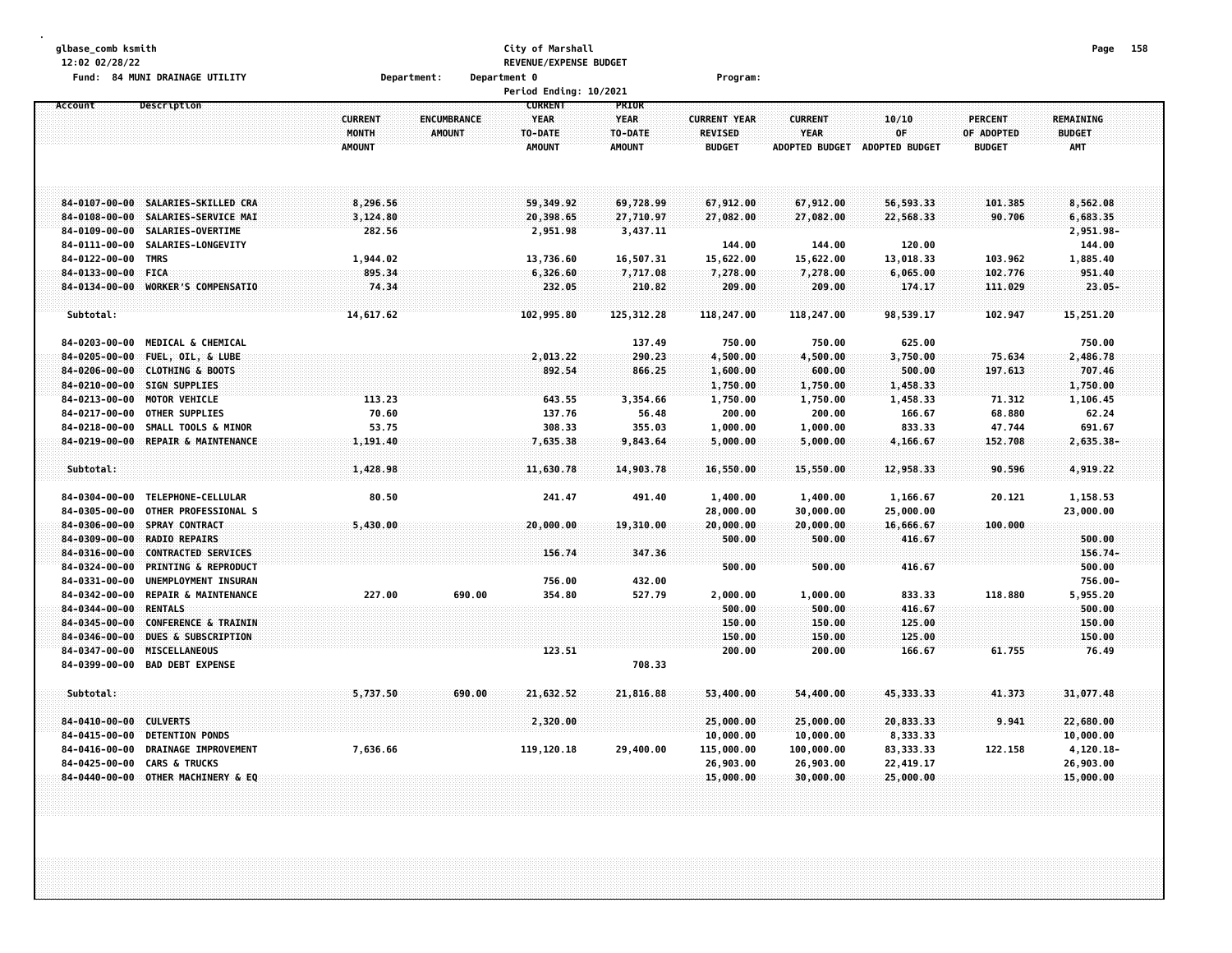|  |         | 12:02 02/28/22 | glbase_comb ksmith |             | Fund: 84 MUNI DRAINAGE UTILITY  |  |  |  |                                          |                       | Department: |                              | Department 0 |  | City of Marshall                                          |  | REVENUE/EXPENSE BUDGET<br>Period Ending: 10/2021 |                                                  |                         |  | Program:                                               |  |                           |                               |  |                          |  |                                               |                  |  |                                                 | Page 159                |  |  |
|--|---------|----------------|--------------------|-------------|---------------------------------|--|--|--|------------------------------------------|-----------------------|-------------|------------------------------|--------------|--|-----------------------------------------------------------|--|--------------------------------------------------|--------------------------------------------------|-------------------------|--|--------------------------------------------------------|--|---------------------------|-------------------------------|--|--------------------------|--|-----------------------------------------------|------------------|--|-------------------------------------------------|-------------------------|--|--|
|  | Account |                |                    | Description |                                 |  |  |  | <b>CURRENT</b><br>MONTH<br><b>AMOUNT</b> |                       |             | ENCUMBRANCE<br><b>AMOUNT</b> |              |  | <b>CURRENT</b><br><b>YEAR</b><br>TO-DATE<br><b>AMOUNT</b> |  |                                                  | PRIOR<br><b>YEAR</b><br>TO-DATE<br><b>AMOUNT</b> |                         |  | <b>CURRENT YEAR</b><br><b>REVISED</b><br><b>BUDGET</b> |  | <b>CURRENT</b><br>YEAR    | ADOPTED BUDGET ADOPTED BUDGET |  | 10/10<br>0F              |  | <b>PERCENT</b><br>OF ADOPTED<br><b>BUDGET</b> |                  |  | <b>REMAINING</b><br><b>BUDGET</b><br><b>AMT</b> |                         |  |  |
|  |         | Subtotal:      | Program number:    |             |                                 |  |  |  |                                          | 7,636.66<br>29,420.76 |             |                              | 690.00       |  | 121,440.18<br>257,699.28                                  |  |                                                  |                                                  | 29,400.00<br>191,432.94 |  | 191,903.00<br>380,100.00                               |  | 191,903.00<br>380, 100.00 |                               |  | 159,919.17<br>316,750.00 |  |                                               | 64.951<br>74.446 |  |                                                 | 70,462.82<br>121,710.72 |  |  |
|  |         |                |                    |             | Department number: Department 0 |  |  |  |                                          | 29,420.76             |             |                              | 690.00       |  | 257,699.28                                                |  |                                                  |                                                  | 191,432.94              |  | 380,100.00                                             |  | 380,100.00                |                               |  | 316,750.00               |  |                                               | 74.446           |  |                                                 | 121,710.72              |  |  |
|  |         |                |                    |             |                                 |  |  |  |                                          |                       |             |                              |              |  |                                                           |  |                                                  |                                                  |                         |  |                                                        |  |                           |                               |  |                          |  |                                               |                  |  |                                                 |                         |  |  |
|  |         |                |                    |             |                                 |  |  |  |                                          |                       |             |                              |              |  |                                                           |  |                                                  |                                                  |                         |  |                                                        |  |                           |                               |  |                          |  |                                               |                  |  |                                                 |                         |  |  |
|  |         |                |                    |             |                                 |  |  |  |                                          |                       |             |                              |              |  |                                                           |  |                                                  |                                                  |                         |  |                                                        |  |                           |                               |  |                          |  |                                               |                  |  |                                                 |                         |  |  |
|  |         |                |                    |             |                                 |  |  |  |                                          |                       |             |                              |              |  |                                                           |  |                                                  |                                                  |                         |  |                                                        |  |                           |                               |  |                          |  |                                               |                  |  |                                                 |                         |  |  |
|  |         |                |                    |             |                                 |  |  |  |                                          |                       |             |                              |              |  |                                                           |  |                                                  |                                                  |                         |  |                                                        |  |                           |                               |  |                          |  |                                               |                  |  |                                                 |                         |  |  |
|  |         |                |                    |             |                                 |  |  |  |                                          |                       |             |                              |              |  |                                                           |  |                                                  |                                                  |                         |  |                                                        |  |                           |                               |  |                          |  |                                               |                  |  |                                                 |                         |  |  |
|  |         |                |                    |             |                                 |  |  |  |                                          |                       |             |                              |              |  |                                                           |  |                                                  |                                                  |                         |  |                                                        |  |                           |                               |  |                          |  |                                               |                  |  |                                                 |                         |  |  |
|  |         |                |                    |             |                                 |  |  |  |                                          |                       |             |                              |              |  |                                                           |  |                                                  |                                                  |                         |  |                                                        |  |                           |                               |  |                          |  |                                               |                  |  |                                                 |                         |  |  |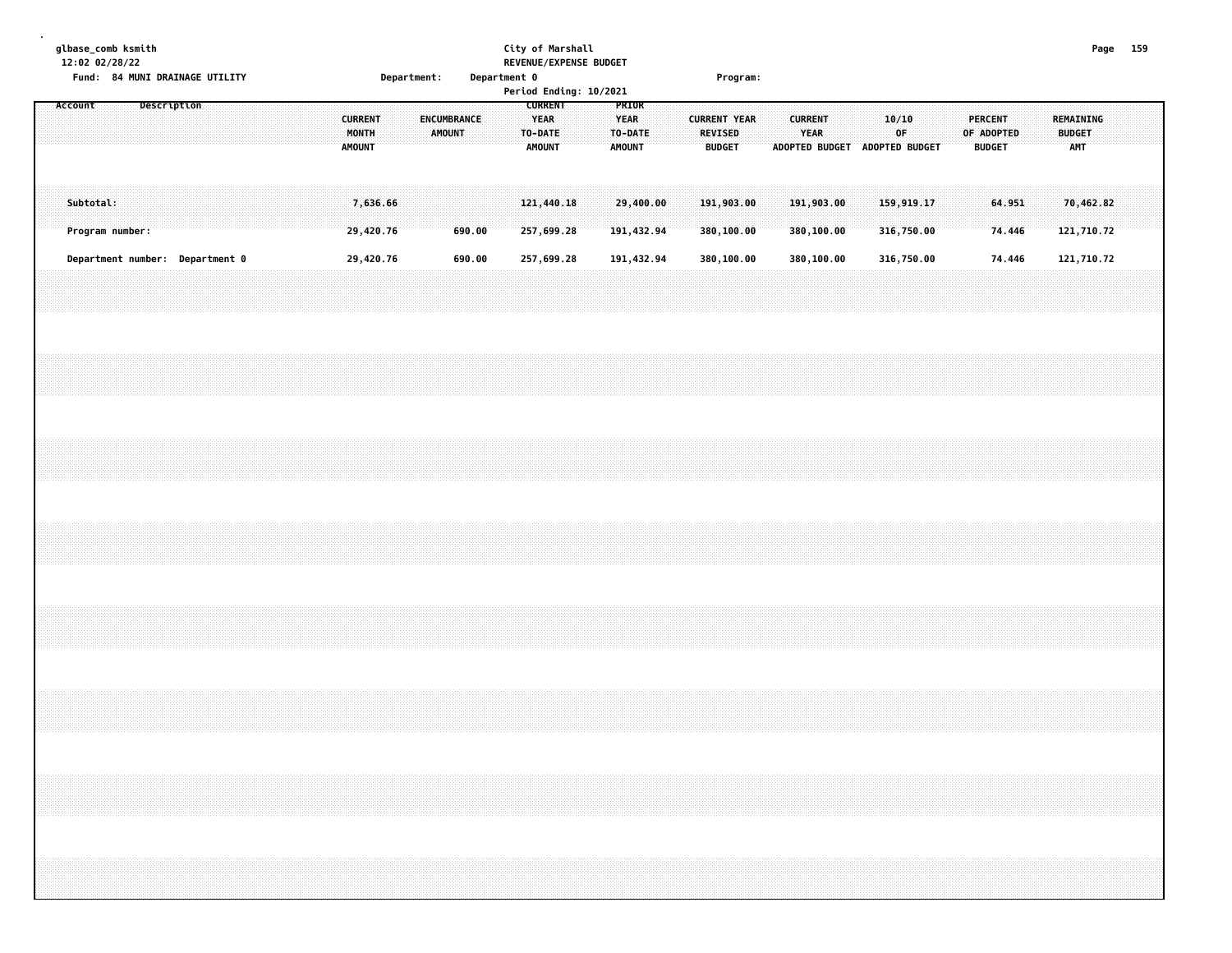### **glbase\_comb ksmith City of Marshall Page 160 12:02 02/28/22 REVENUE/EXPENSE BUDGET Fund: 84 MUNI DRAINAGE UTILITY Department: 21 NONDEPARTMENT-UTIL DRAINAGE Program:**

|                                                                                                                                                               | Period Ending: 10/2021                                                                                                                 |                                                                                                                                                                                                     |                                                   |
|---------------------------------------------------------------------------------------------------------------------------------------------------------------|----------------------------------------------------------------------------------------------------------------------------------------|-----------------------------------------------------------------------------------------------------------------------------------------------------------------------------------------------------|---------------------------------------------------|
| Description<br>Account<br><b>CURRENT</b><br>MONTH<br><b>AMOUNT</b>                                                                                            | <b>CURRENT</b><br>PRIOR<br>YEAR<br><b>YEAR</b><br><b>ENCUMBRANCE</b><br>AMOUNT<br>TO-DATE<br>TO-DATE<br><b>AMOUNT</b><br><b>AMOUNT</b> | <b>CURRENT YEAR</b><br><b>CURRENT</b><br>10/10<br><b>PERCENT</b><br><b>REVISED</b><br><b>YEAR</b><br>0F.<br>OF ADOPTED<br><b>BUDGET</b><br><b>ADOPTED BUDGET</b><br>ADOPTED BUDGET<br><b>BUDGET</b> | <b>REMAINING</b><br><b>BUDGET</b><br><b>AMT</b>   |
| 84-0122-21-00 TMRS DRAG-UP<br>84-0127-21-00 SICK LEAVE-ACCRUED P<br>84-0128-21-00 VACATION ACCRUED PAY<br>84-0133-21-00 FICA DRAG-UP                          | 505.72<br>1,378.56<br>1,666.14<br>232.92                                                                                               |                                                                                                                                                                                                     | $505.72 -$<br>1,378.56-<br>$1,666.14-$<br>232.92- |
| Subtotal:<br>Program number:                                                                                                                                  | 3,783.34<br>3,783.34                                                                                                                   |                                                                                                                                                                                                     | $3,783.34-$<br>$3,783.34-$                        |
| NONDEPARTMENT-UTIL DRAINAGE<br>Department number:<br>Subtotal -----<br>29,420.76<br>Expenditures<br>Fund number:<br><b>84 MUNI DRAINAGE UTILITY</b><br>792.06 | 3,783.34<br>261,482,62<br>690.00<br>191,432.94<br>690.00<br>26,327.41-<br>148,744.68-                                                  | 316,750.00<br>380,100.00<br>380,100.00<br>75.441                                                                                                                                                    | 3,783.34-<br>117,927.38<br>25,637.41              |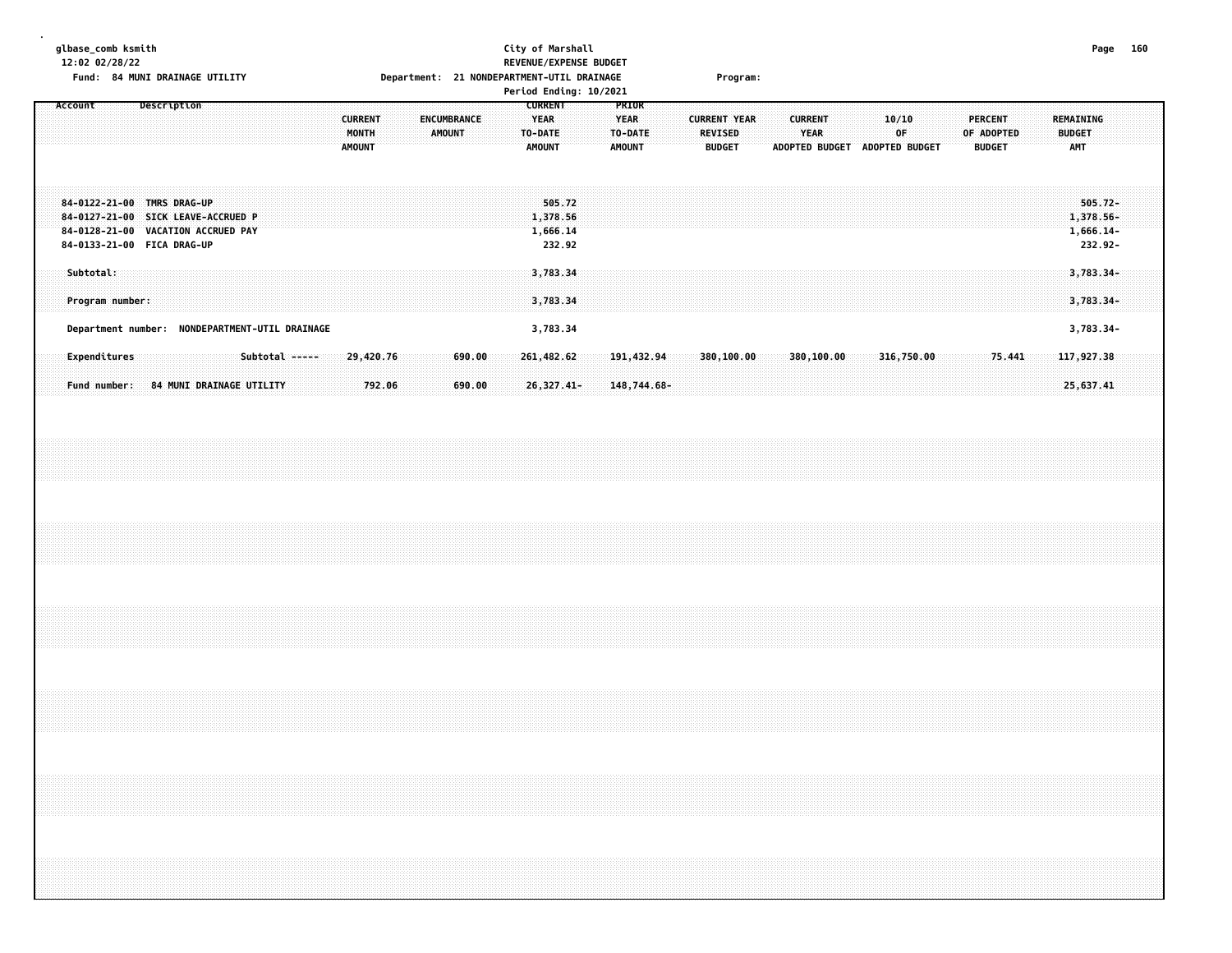| glbase_comb ksmith<br>12:02 02/28/22<br>Fund: 85 ECONOMIC DEVELOPMENT FUND<br>Description |                                                    |                      | Department:<br><b>CURRENT</b><br>ENCUMBRANCE | City of Marshall<br>REVENUE/EXPENSE BUDGET<br>Department 0<br>Period Ending: 10/2021<br><b>CURRENT</b><br>PRIOR<br><b>YEAR</b><br><b>YEAR</b> | Program:<br>10/10<br><b>CURRENT</b><br><b>PERCENT</b><br><b>CURRENT YEAR</b>                                                                                         | Page 161<br>REMAINING            |
|-------------------------------------------------------------------------------------------|----------------------------------------------------|----------------------|----------------------------------------------|-----------------------------------------------------------------------------------------------------------------------------------------------|----------------------------------------------------------------------------------------------------------------------------------------------------------------------|----------------------------------|
|                                                                                           |                                                    |                      | MONTH<br><b>AMOUNT</b><br><b>AMOUNT</b>      | TO-DATE<br>TO-DATE<br><b>AMOUNT</b><br><b>AMOUNT</b>                                                                                          | <b>REVISED</b><br>YEAR<br>0F<br>OF ADOPTED<br><b>BUDGET</b><br><b>BUDGET</b><br>ADOPTED BUDGET ADOPTED BUDGET                                                        | <b>BUDGET</b><br><b>AMT</b>      |
| Subtotal:                                                                                 | 85-5125-00-00 MISCELLANEOUS                        |                      |                                              | $5,000,00 -$<br>25,466.00-<br>$5,000.00 -$<br>25,466.00-                                                                                      |                                                                                                                                                                      | 5,000.00<br>5,000.00             |
| <b>Revenues</b>                                                                           | Program number:<br>Department number: Department 0 | Subtotal ----------- |                                              | $5,000.00 -$<br>25,466.00-<br>$5,000.00 -$<br>25,466.00-<br>$5,000.00 -$<br>25,466.00-                                                        |                                                                                                                                                                      | 5,000.00<br>5,000.00<br>5,000.00 |
|                                                                                           |                                                    |                      |                                              |                                                                                                                                               |                                                                                                                                                                      |                                  |
|                                                                                           |                                                    |                      |                                              |                                                                                                                                               |                                                                                                                                                                      |                                  |
|                                                                                           |                                                    |                      |                                              |                                                                                                                                               |                                                                                                                                                                      |                                  |
|                                                                                           |                                                    |                      |                                              |                                                                                                                                               |                                                                                                                                                                      |                                  |
|                                                                                           |                                                    |                      |                                              |                                                                                                                                               |                                                                                                                                                                      |                                  |
|                                                                                           |                                                    |                      |                                              |                                                                                                                                               | ,我们就会在这里的时候,我们就会在这里的时候,我们就会在这里的时候,我们就会在这里的时候,我们就会在这里的时候,我们就会在这里的时候,我们就会在这里的时候,我们<br>第251章 我们的时候,我们就会在这里的时候,我们就会在这里的时候,我们就会在这里的时候,我们就会在这里的时候,我们就会在这里的时候,我们就会在这里的时候,我们 |                                  |
|                                                                                           |                                                    |                      |                                              |                                                                                                                                               |                                                                                                                                                                      |                                  |